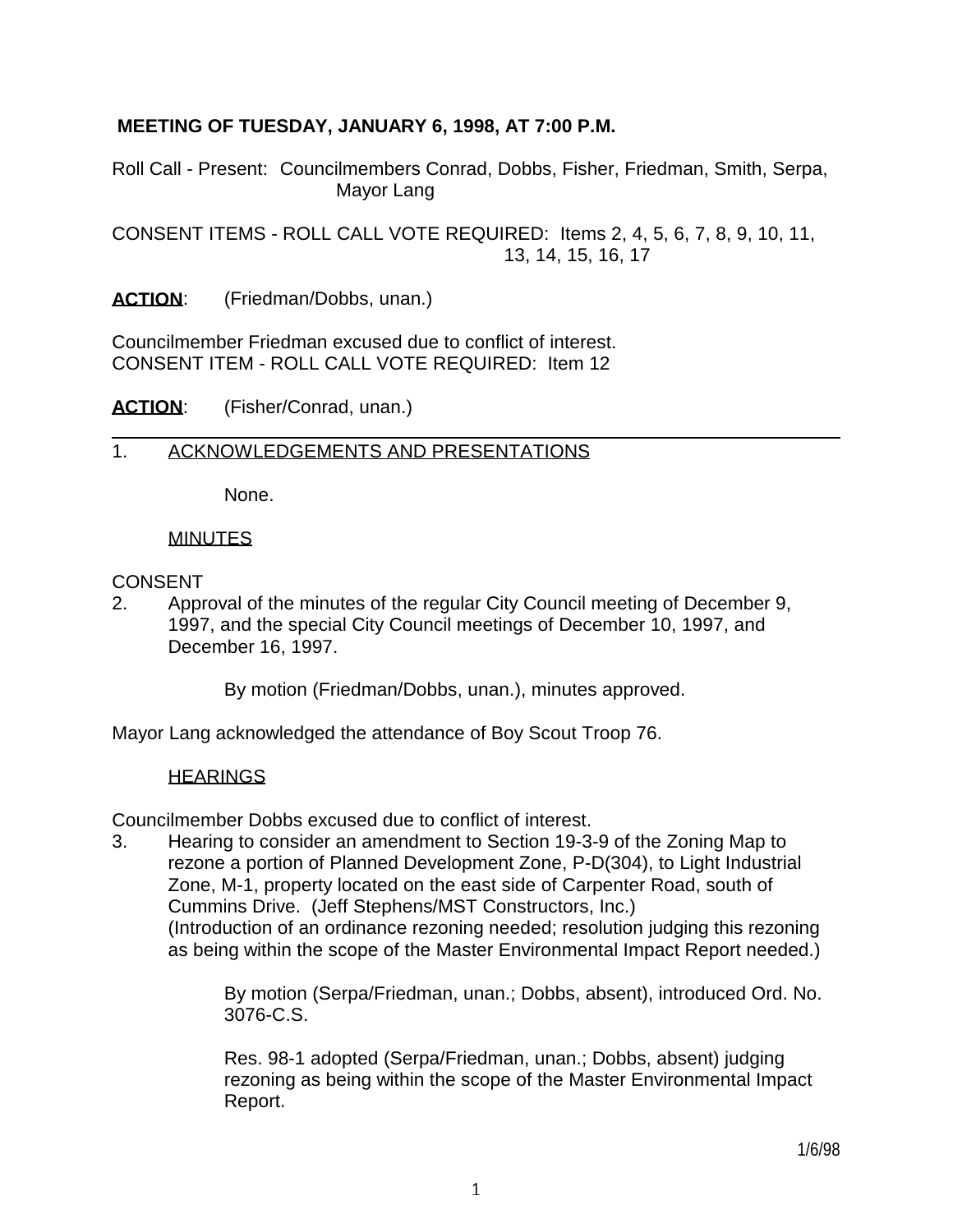## **BIDS**

## **CONSENT**

4. Consider accepting the contract of Ross F. Carroll, Inc. for the Service Yard bus hoist slab project as complete and authorize the City Clerk to file the Notice of Completion. (Original contract: \$24,761.20) (Resolution accepting the work as complete and authorizing the City Clerk to file the Notice of Completion needed. Final cost: \$23,886.30. Funds are budgeted.)

> Res. 98-2 adopted (Friedman/Dobbs, unan.) accepting the work as complete and authorizing the City Clerk to file the Notice of Completion.

## CONSENT

5. Consider accepting the contract of W-Bar Construction for the Kewin/Moose Park bridge replacement project as complete and authorize the City Clerk to file the Notice of Completion. (Original contract: \$70,755.55) (Resolution accepting the work as complete and authorizing the City Clerk to file the Notice of Completion needed. Final cost: \$70,689.98. Funds are budgeted.)

> Res. 98-3 adopted (Friedman/Dobbs, unan.) accepting the work as complete and authorizing the City Clerk to file the Notice of Completion.

## CONSENT

6. Consider accepting the contract of Howell Construction for the Water Division meeting room remodeling project as complete and authorize the City Clerk to file the Notice of Completion. (Original contract: \$84,674.00) (Resolution accepting the work as complete and authorizing the City Clerk to file the Notice of Completion needed. Final cost: \$85,099.00. Funds are budgeted.)

> Res. 98-4 adopted (Friedman/Dobbs, unan.) accepting the work as complete and authorizing the City Clerk to file the Notice of Completion.

### NEW BUSINESS

## **CONSENT**

7. Capital Facilities Fees (CFF) Report.

 Res. 98-5 adopted (Friedman/Dobbs, unan.) accepting report of the CFF fund summaries and making the required statutory findings.

## CONSENT

8. Consider approving the request of Central Calif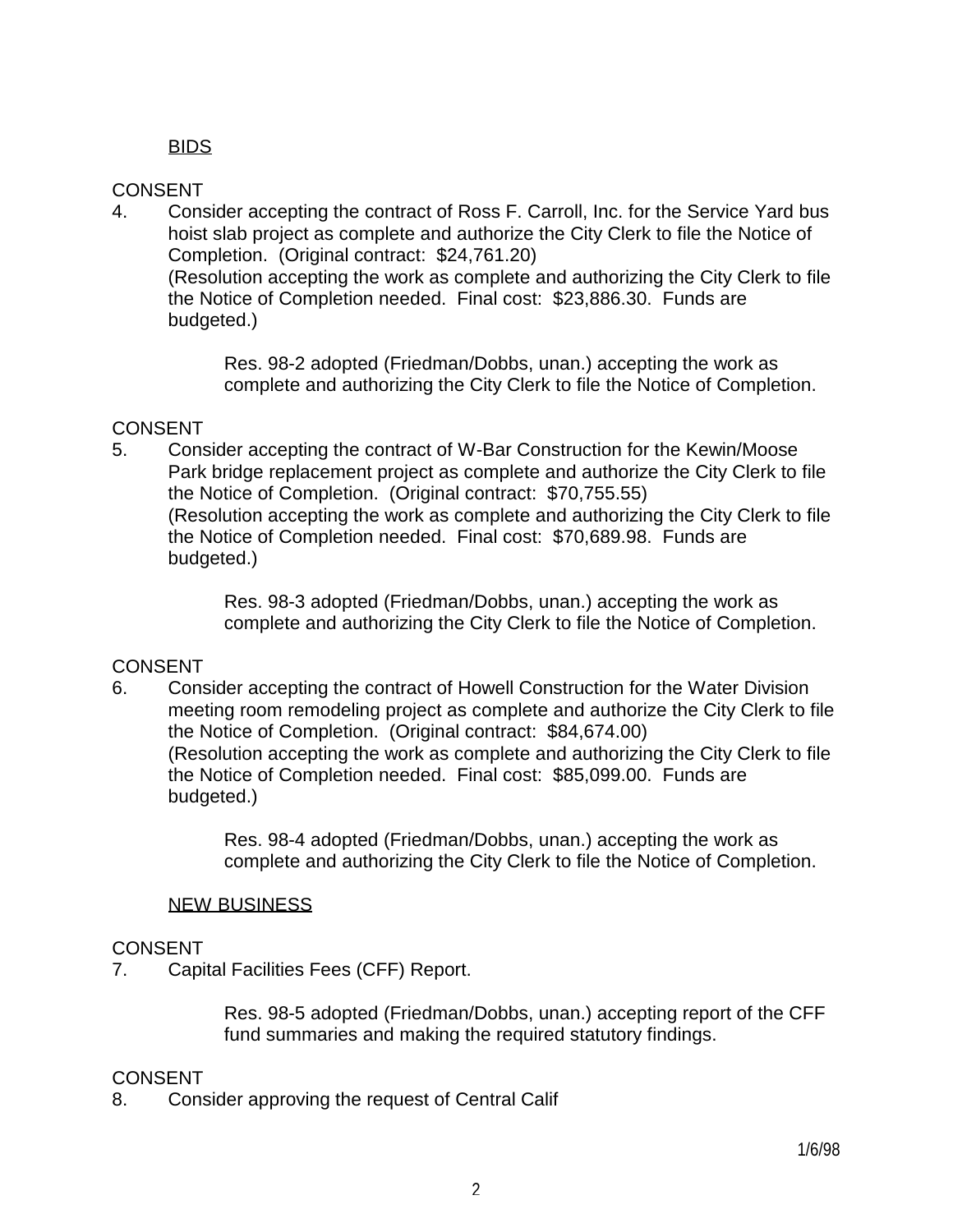ornia Art League for the use of vertical banners, including location in the "I" Street right of way, to identify the Art League Facility within the McHenry Museum Building at 1402 "I" Street.

> Res. 98-6 adopted (Friedman/Dobbs, unan.) authorizing the use of vertical banners.

## **CONSENT**

9. Consider approving additional elements (tot-lot, basketball court, and relocation of overhead transmission lines) on the renovations projects specified in the merger agreement between the Highway Village Community Service District and the City of Modesto.

> Res. 98-7 adopted (Friedman/Dobbs, unan.) approving additional elements.

## CONSENT

10. Consider approving lease agreement with Chris Lee Johnson and Debbie Renee Johnson for the Crismon House.

Res. 98-8 adopted (Friedman/Dobbs, unan.) approving lease agreement.

## **CONSENT**

11. Consider approving lease agreement with Atmospherics, Inc. for the use of a small parcel of land at the Airport for weather equipment.

Res. 98-9 adopted (Friedman/Dobbs, unan.) approving lease agreement.

Councilmember Friedman excused due to conflict of interest. CONSENT

12. Consider approving amendment to lease agreement for Hangar 1 at the Modesto City/County Airport with the County of Stanislaus for the lease of office space and the right to sublet.

> Res. 98-10 adopted (Fisher/Conrad, unan.; Friedman, absent) approving amendment to lease agreement.

### **CONSENT**

13. Consider approving request from Principal of Bret Harte School to convert Bret Harte Place to a one-way street to improve traffic flow and safety in front of the school if conversion of the north end of Guthrie Street to Frazier Street to oneway westbound from Bret Harte Place to the alley is approved by Stanislaus County Board of Supervisors.

 (Resolution authorizing conversion of Bret Hart Place to a one-way street needed. Total estimated cost: \$500. Funds are budgeted.)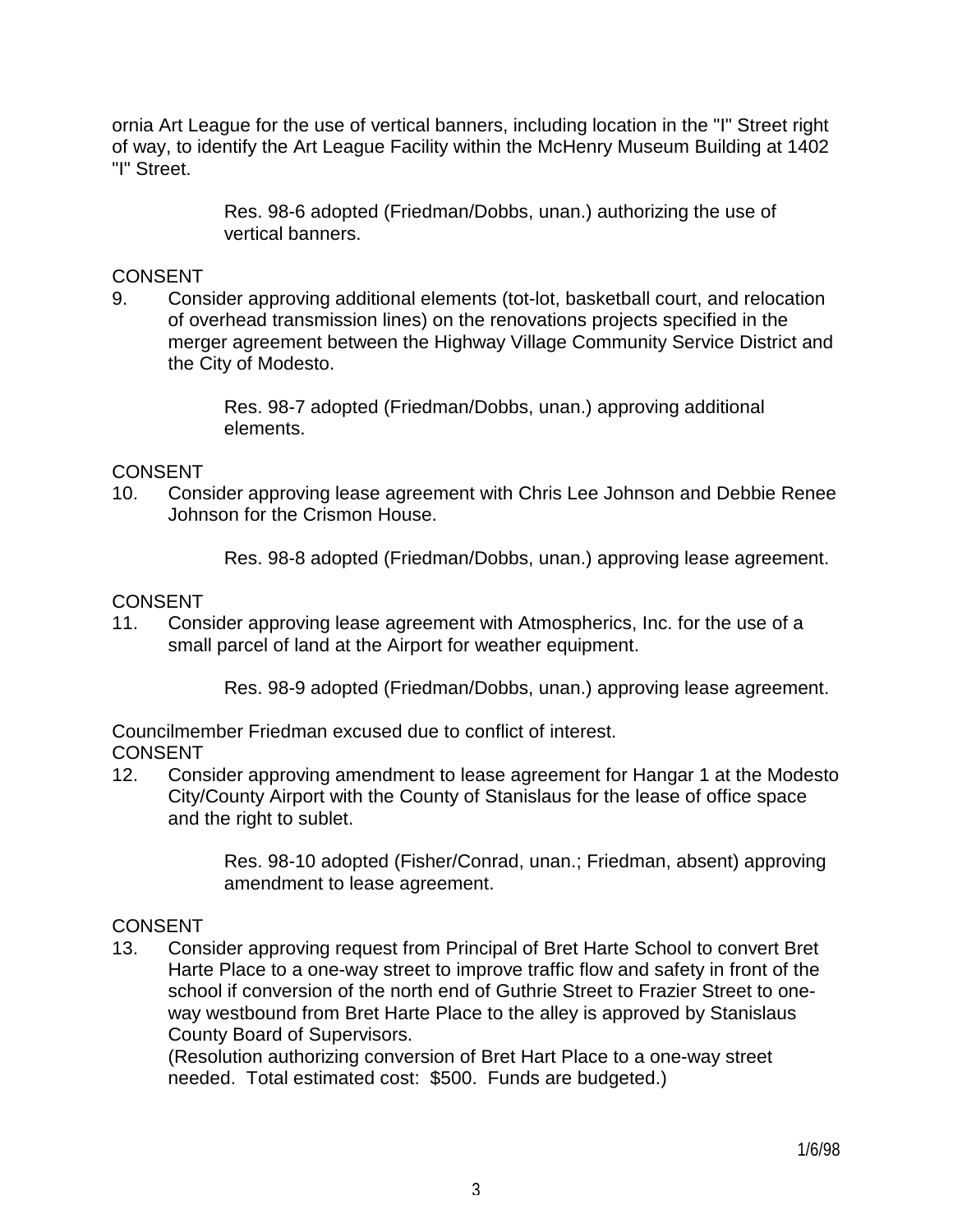Res. 98-11 adopted (Friedman/Dobbs, unan.) authorizing conversion of Bret Hart Place to a one-way street.

## **CONSENT**

14. Consider approval of final map of Village Highlands Phase II subdivision of the City of Modesto and authorizing the City Manager to sign an agreement with the subdividers as required by Section 4-4.604(c) of the Municipal Code. (Owners: Inland Village)

> Res. 98-12 adopted (Friedman/Dobbs, unan.) approving the final map and authorizing the City Manager to sign agreement.

## CONSENT

15. Consider approval of final map of Silverado at the Village Phase II subdivision of the City of Modesto and authorizing the City Manager to sign an agreement with the subdividers as required by Section 4-4.604(c) of the Municipal Code. (Owners: Jaguar/Sylvan Partnership LP)

> Res. 98-13 adopted (Friedman/Dobbs, unan.) approving the final map and authorizing the City Manager to sign agreement.

### **CONSENT**

16. Consider Annual Report on Testing of CATV System.

By motion (Friedman/Dobbs, unan.), acknowledged receipt of report.

## **CONSENT**

17. Consider amending the Position Classification Plan to amend class specifications for Industrial Waste Inspector I/II, Building Inspector I/II, Maintenance Mechanic-Parks and Water Distribution System Operator.

> Res. 98-14 adopted (Friedman/Dobbs, unan.) amending Position Classification Plan.

### ORAL COMMUNICATIONS

18. Doug Myers presented a question regarding a public hearing notice for the 1/6/98 Council meeting.

### MISCELLANEOUS

- 19. Appointments
	- a. Culture Commission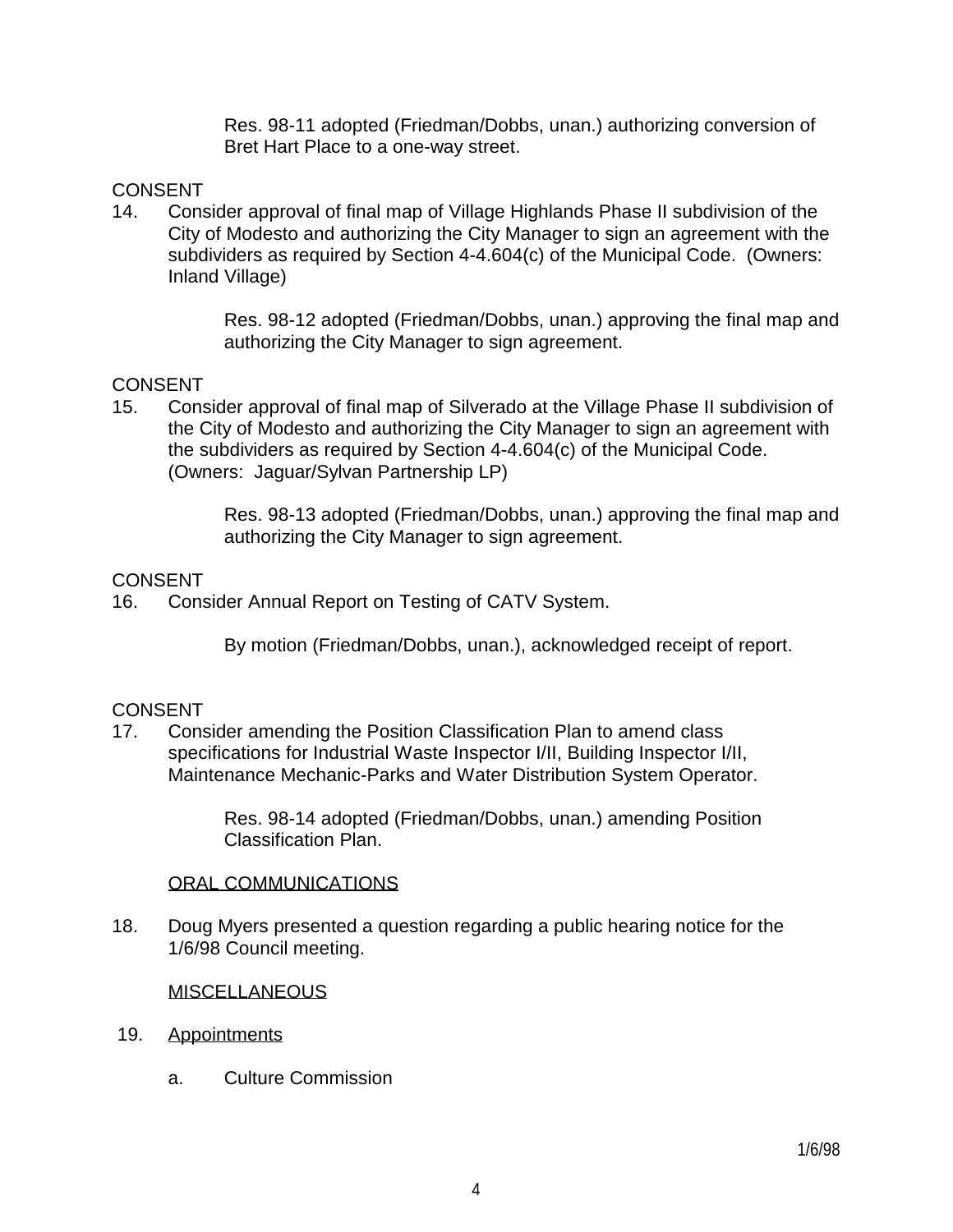Res. 98-15 adopted (Serpa/Friedman, unan.) appointing Edward Hayden to the Culture Commission, with a term expiration of January 1, 2002.

b. Human Relations Commission

 Res. 98-16 adopted (Serpa/Friedman, unan.) appointing Carolyn Fraser to the Human Relations Commission, with a term expiration of January 1, 2000.

 c. Consider establishing the Highway Village Neighborhood Park Advisory Council and appointing Sylvia Poyorena, Shawn Gray and Ruth Moto to the Advisory Council.

 Res. 98-17 adopted (Serpa/Friedman, unan.) establishing the Highway Village Neighborhood Park Advisory Council and appointing Sylvia Poyorena, Shawn Gray, and Ruth Moto, with term expirations of January 1, 2002.

#### **Reappointments**

- d. Affirmative Action Commission Res. 98-18 adopted (Serpa/Friedman, unan.) reappointing Dwight Bateman to the Affirmative Action Commission, with a term expiration of January 1, 2002.
- e. Board of Zoning Adjustment

 Res. 98-19 adopted (Serpa/Friedman, unan.) reappointing Garrad Marsh and Larry Erwin to the Board of Zoning Adjustment, with term expirations of January 1, 2002.

f. Citizens Advisory Committee on Recycling

 Res. 98-20 adopted (Serpa/Friedman, unan.) reappointing Dyan Hayes and David Chase to the Citizens Advisory Committee on Recycling, with term expirations of January 1, 2002.

g. Downtown Improvement District

 Res. 98-21 adopted (Serpa/Friedman, unan.) reappointing Bart Barringer and Romy Angle to the Downtown Improvement District, with term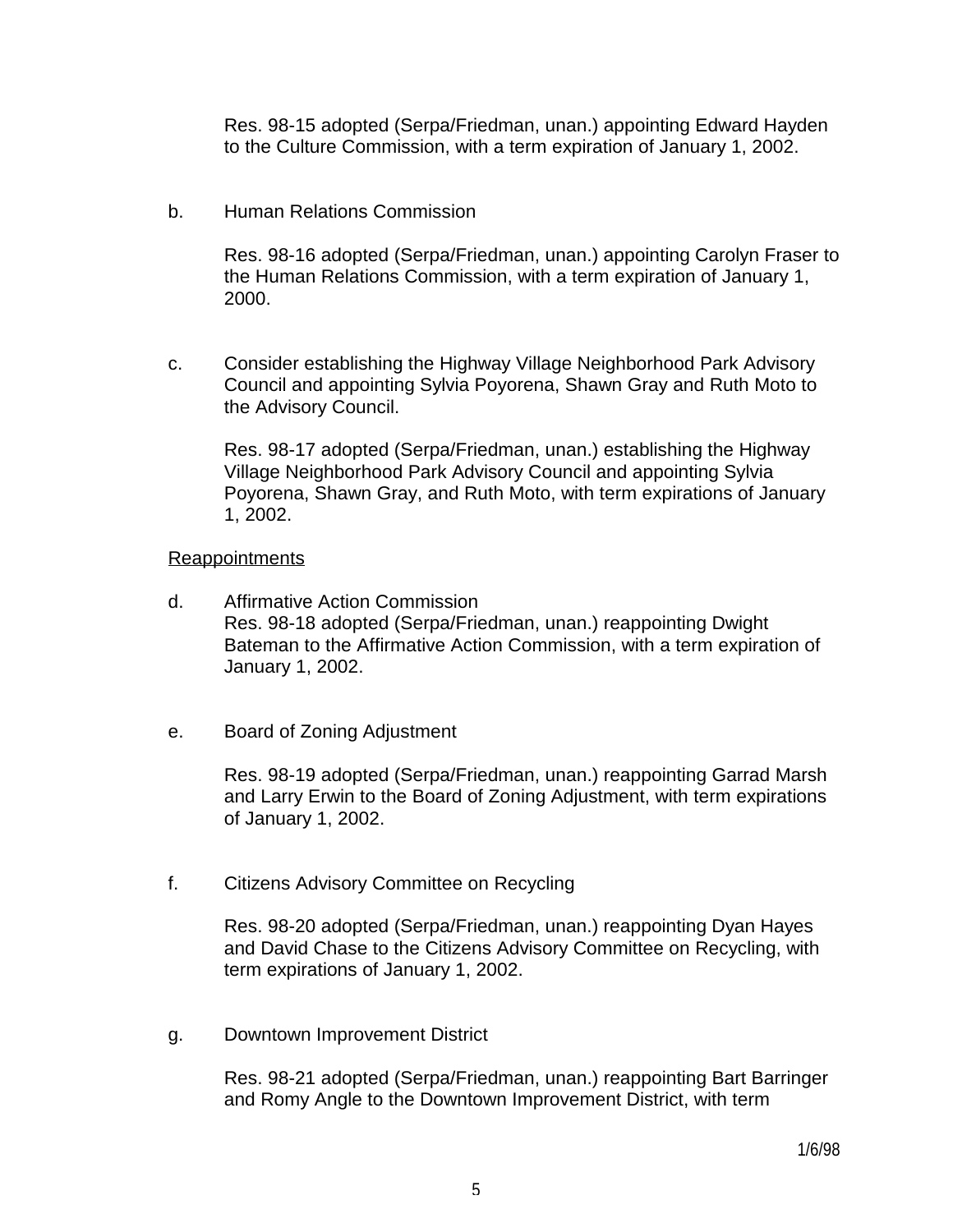expirations of January 1, 2002.

h. Golf Courses Advisory Committee

 Res. 98-22 adopted (Serpa/Friedman, unan.) reappointing Linda McElroy, Jack Recca, and Jean Smith to the Golf Courses Advisory Committee, with term expirations of January 1, 2002.

i. Greater Modesto Community Foundation

 Res. 98-23 adopted (Serpa/Friedman, unan.) reappointing Lowell Clark and Lee Hampson to the Greater Modesto Community Foundation, with term expirations of January 1, 2002.

j. Local Cable Programming

 Res. 98-24 adopted (Serpa/Friedman, unan.) reappointing Forest Heath to the Local Cable Programming, with a term expiration of January 1, 2002.

Item k. removed from agenda.

k. Planning Commission

#### MATTERS TOO LATE FOR THE AGENDA

20. None.

#### CLOSED SESSION

21. The meeting will adjourn to the Mayor's Chambers for a Closed Session to consider the following:

CONFERENCE WITH LEGAL COUNSEL - ANTICIPATED LITIGATION

 Significant exposure to litigation pursuant to subdivision (b) of Section 54956.9 of the Government Code: One case.

#### ADJOURNMENT

The meeting adjourned to Closed Session at 7:46 p.m. The City Attorney returned at 9:25 p.m. to report no action had been taken.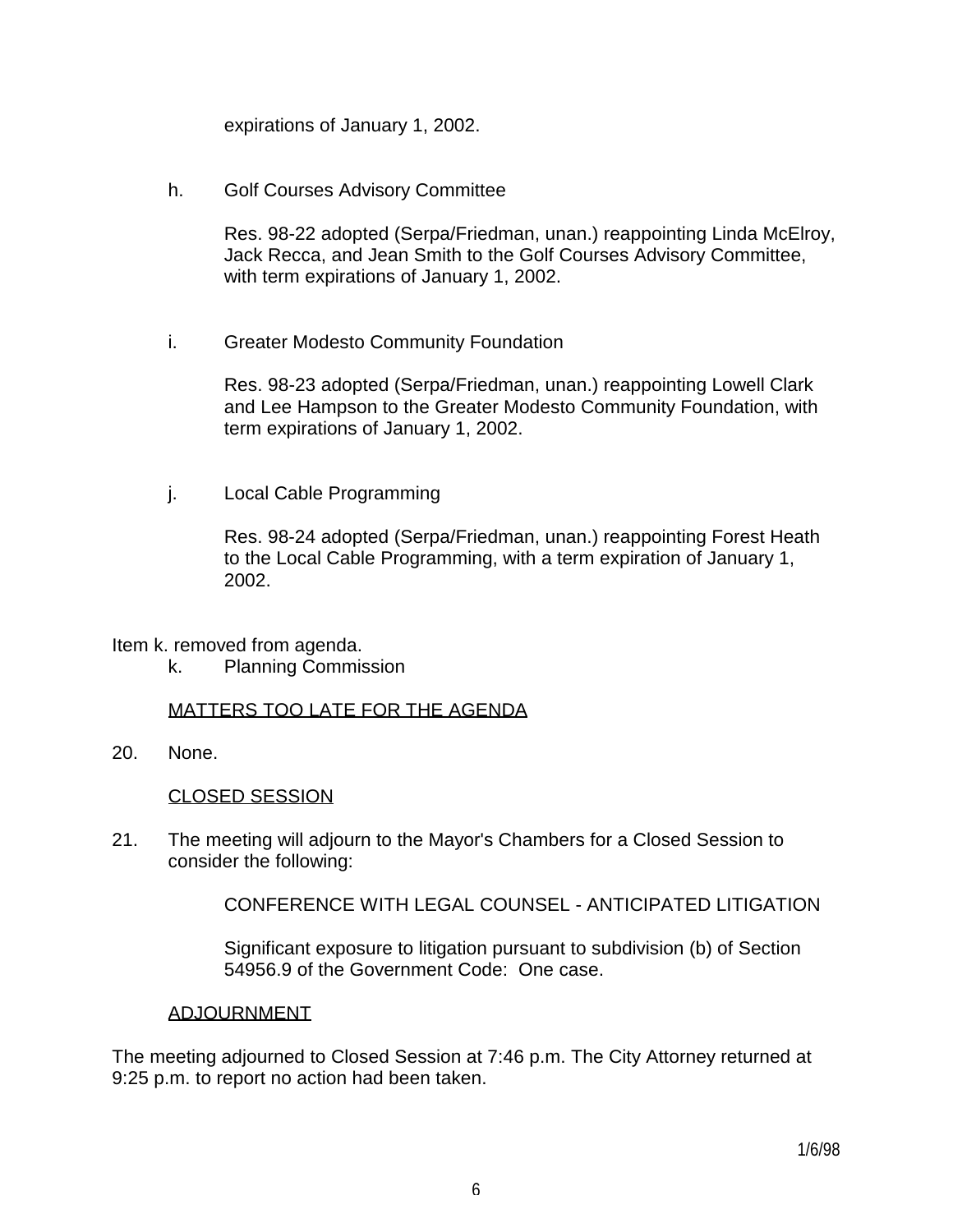## **COUNCIL MEETING OF TUESDAY, JANUARY 13, 1998, AT 4:00 P.M.**

Roll Call - Present: Councilmembers Conrad, Dobbs, Fisher, Friedman, Serpa, Smith, Mayor Lang

Absent: None

Item #18 removed from Consent CONSENT ITEMS - ROLL CALL VOTE REQUIRED: Items 2, 8, 9, 10, 15, 16, 17

ACTION: (Friedman/Dobbs, unan.)

Mayor Lang acknowledged a member of Boy Scout Troop 3.

 The City Clerk announced Item 11 was removed from the Agenda. No action is required by the Council.

### 1. ACKNOWLEDGEMENTS AND PRESENTATIONS

 Presentation of Proclamation to Delta Blood Bank proclaiming the month of January, 1998, National Volunteer Blood Donor Month.

Mayor Lang made the presentation.

### MINUTES

### CONSENT

2. Approval of the minutes of the regular City Council meeting of January 6, 1998.

By motion (Friedman/Dobbs, unan.), minutes approved.

### **HEARINGS**

Councilmember Fisher excused due to conflict of interest.

3. Hearing to adopt a Resolution of Necessity to acquire real property interests for Hillglen Drive in Village I from Chris and Pauline Gianulias - APN 77-09-46 (portion).

> Res. 98-25 adopted (Friedman/Serpa, unan.; Fisher, absent) approving the Resolution of Necessity.

4. Hearing to consider establishing fees for rental of the auditorium/kitchen and classroom at the Modesto Community Service Center at 800 E. Morris.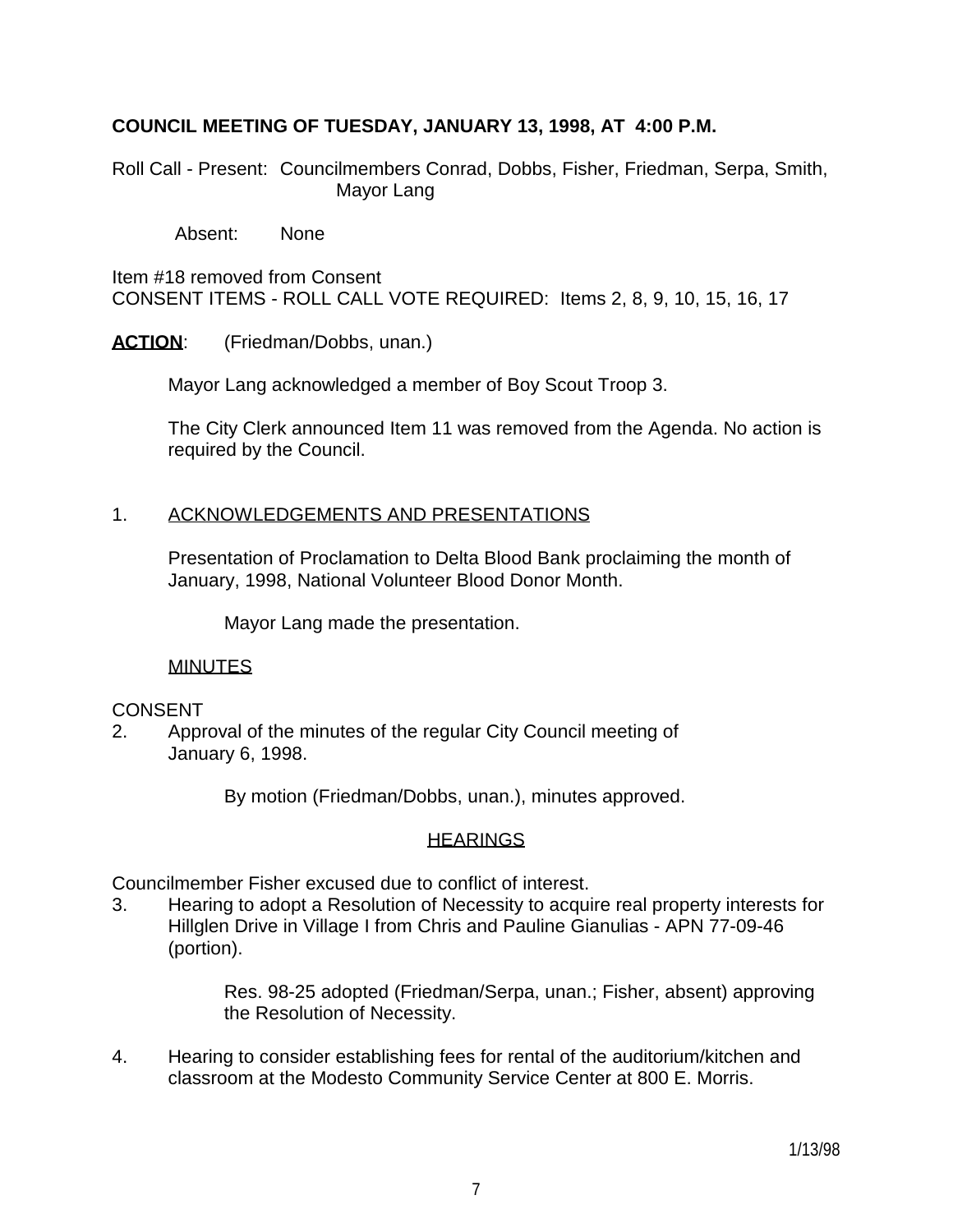Res. 98-26 adopted (Friedman/Fisher, unan.) establishing fees.

5. Hearing to consider an amendment to Modesto City Council Resolution No. 97- 122, relating to the granting of deferral and exemption of Capital Facilities Fees (CFF), to allow all affordable housing developers to apply and be considered for CFF deferrals and exemptions.

> Res. 98-27 adopted (Friedman/Dobbs, majority; Serpa, no) amending Res. No. 97-122 to allow all affordable housing developers to apply for CFF deferrals and exemptions.

Councilmember Fisher excused due to conflict of interest.

6. Hearing to consider request by STANCO for an exemption to Capital Facilities Fees, for a proposed three-unit affordable rental housing development at 1005 Maze Boulevard.

> Res. 98-28 adopted (Friedman/Dobbs, unan.; Fisher, absent) approving CFF exemption and authorizing City Manager to execute exemption agreement.

Councilmember Fisher excused due to conflict of interest.

7. Hearing to consider a request by Ashwood Village Apartments L.P. for an exemption to Capital Facilities Fees for 60 units of a proposed 120-unit apartment complex (Ashwood Village Apartments) at the southeast corner of Rumble Road and Lou Ann Drive.

> Res. 98-29 adopted (Friedman/Conrad, majority; Serpa, no; Fisher, absent) approving CFF exemption and authorizing City Manager to execute exemption agreement.

## **BIDS**

## **CONSENT**

8. Consider authorizing call for bids for furnishing uniformed security guard services for Fiscal Year 97-98, with two one-year extensions, providing that continual funding is approved by Council for this service for one full year total cost of \$97,823, and a three year total cost of \$293,469. (Suggested bid opening: February 10, 1998, at 11:00 a.m. Resolution authorizing call for bids needed. Funds for 97-98 are budgeted.)

> Res. 98-30 adopted (Friedman/Dobbs, unan.) authorizing call for bids on February 10, 1998 at 11:00 a.m.

## **CONSENT**

9. Consider awarding contract for the Corporation yard restroom restoration project to Stone-Cheney Construction for \$206,690; and consider approval of an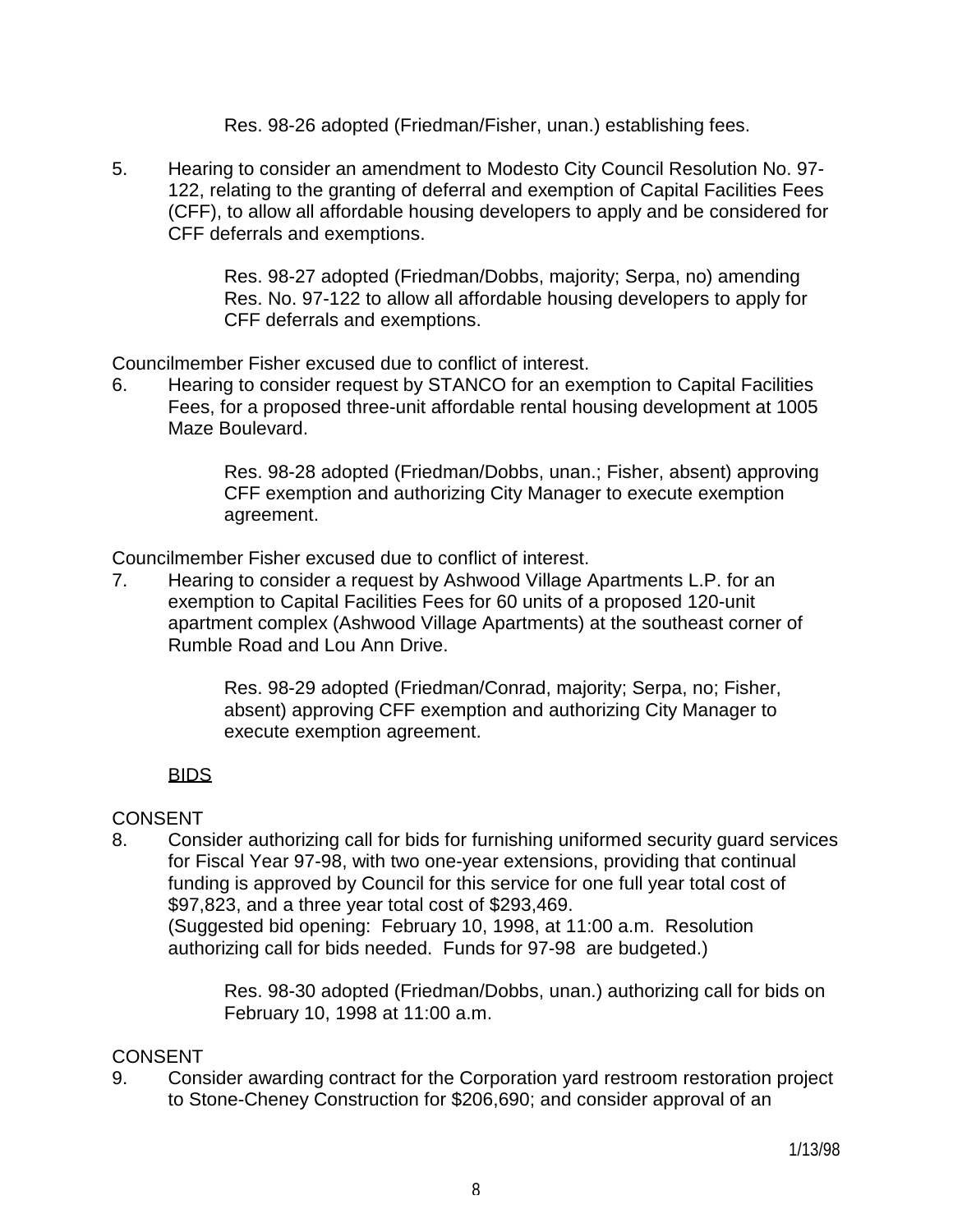appropriation transfer to fully fund the project.

 (Resolution awarding contract to Stone-Cheney Construction needed; and resolution approving appropriation transfer needed. Total estimated cost: \$241,827.30 (contract \$206,690; construction administration and contingencies \$35,137.30) Funds are partially budgeted.)

Res. 98-31 adopted (Friedman/Dobbs, unan.) awarding contract.

 Res. 98-32 adopted (Friedman/Dobbs, unan.) approving appropriation transfer.

## CONSENT

10. Consider declaring a 1967 Van Pelt snorkel truck and 1964 Van Pelt Pumper truck surplus to City needs and authorize their disposition through public auction or bid; and consider authorizing the transfer of a 1979 Van Pelt pumper truck to the Regional Fire Training Center for use in the Yosemite Community College's Fire Science program.

 (Resolution declaring trucks surplus and authorizing disposition through public auction or bid needed; resolution authorizing transfer of 1979 Van Pelt pumper truck to Regional Fire Training Center needed.)

 Res. 98-33 adopted (Friedman/Dobbs, unan.) declaring trucks surplus and authorizing disposition through public auction or bid needed, and authorizing transfer of 1979 Van Pelt pumper truck to Regional Fire Training Center.

### NEW BUSINESS

Item #11 removed from Agenda. No action required.

- 11. Consider certifying the results of the examination of the signature count on the referendum petition - Resolution No. 97-590 Approving Amendment No. 3 to the Pelandale-Snyder Specific Plan to Allow a Phased Development of Pelandale Avenue, Delete a Collector Street Connection to Pelandale Avenue, and to Modify or Delete Certain Other Development Standards. (Resolution certifying the results of the examination of the signature count needed; and one of the following alternatives needed (1) resolution rescinding Res. No. 97-590; (2) resolution ordering the City Clerk to submit Res. No. 97-590 to the voters at the next regular municipal election on November 9, 1999; or (3) resolution ordering the City Clerk to submit Res. No. 97-590 to the voters at a special municipal election to be held not less than 88 days after the date of the order; and resolution amending budget to appropriate adequate funds for that election needed.)
- 12. Citizens First Steering Team 1997 Year-End Report. (Motion acknowledging receipt of report needed.)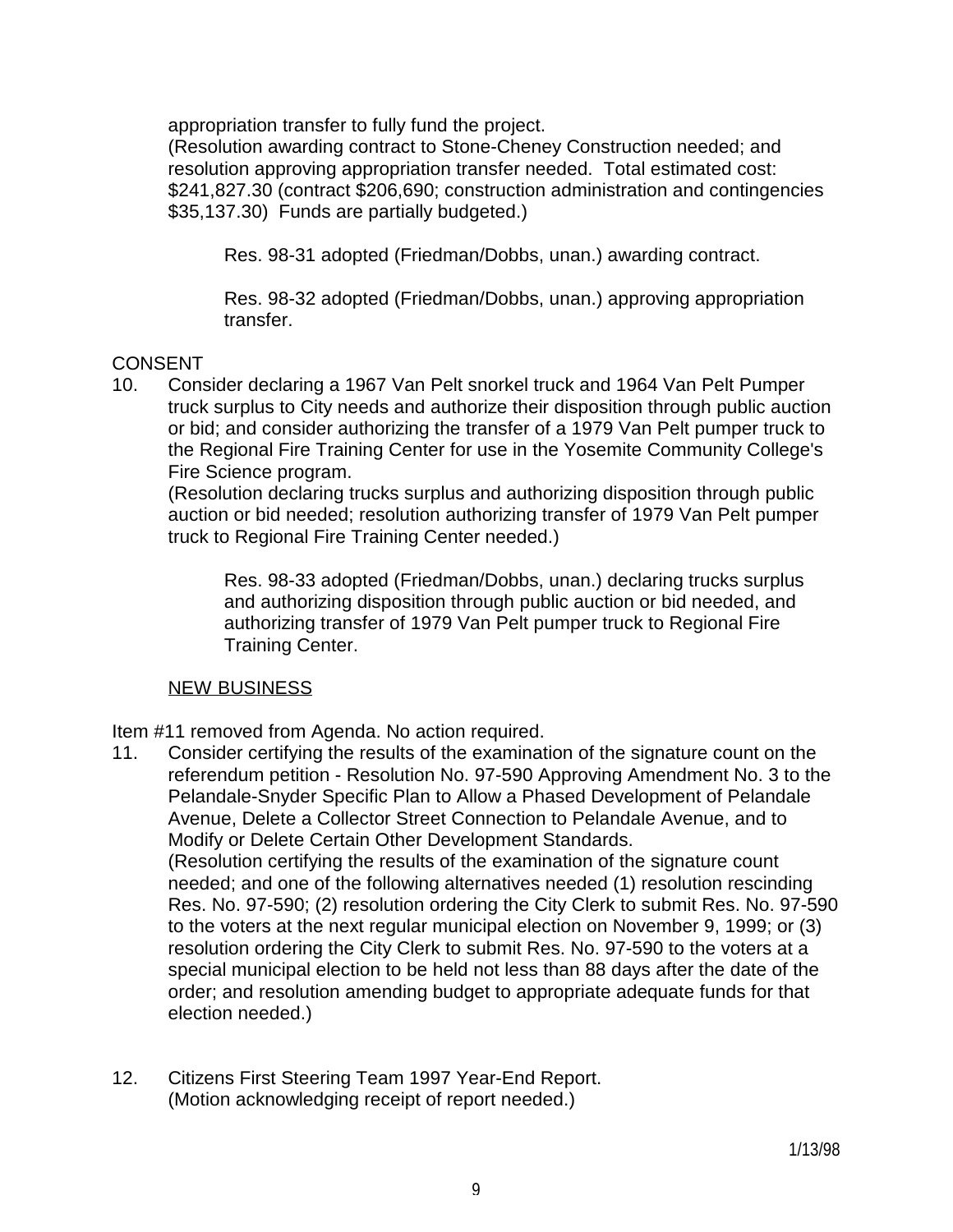By motion (Dobbs/Serpa, unan.), acknowledged receipt of report.

13. Consider introduction of an ordinance relating to abandoned, wrecked, dismantled or inoperable vehicles, and parts thereof.

> By motion (Serpa/Friedman, majority; Conrad & Fisher, no), introduced Ord. No. 3077-C.S., with review in three to six months.

14. Consider approval of the final map of The Bluffs Unit No. 1 subdivision of the City of Modesto and authorizing the City Manager to sign an agreement with the subdividers as required by Section 4-4.604(c) of the Municipal Code. (Owners: The Bluffs Senior Housing Development, LLC) (Resolution approving the final map and authorizing City Manager to sign the subdivision agreement needed.)

> Res. 98-34 adopted (Dobbs/Conrad, majority; Fisher, Friedman & Smith, no) approving the final map and authorizing City Manager to sign the subdivision agreement.

## CONSENT

15. Consider adopting Resolution of Intention to vacate and abandon a six-foot wide public walkway connecting Lord Avenue with the adjacent P-D(21) commercial development and located between 3323 and 3327 Lord Avenue (Patricia Lundquist).

> Res. 98-35 adopted (Friedman/Dobbs, unan.) the Resolution of Intention to vacate and abandon and setting the hearing for February 10, 1998.

## CONSENT

16. Consider adopting Resolution of Intention to vacate and abandon alleys and reserve utility easements for public utility service lines located in Block 451 of the City of Modesto to facilitate expansion and additions of buildings and parking areas serving the Emanuel Lutheran Church, property located on the southeast corner of College And Stoddard Avenues at 324 College Avenue.

> Res. 98-36 adopted (Friedman/Dobbs, unan.) the Resolution of Intention to vacate and abandon and setting the hearing for February 10, 1998.

## **CONSENT**

17. Consider approving an amendment to the lease agreement with Modesto Executive Air Charter for the lease of Corporate Hangar Plots 3, 4 and 5 at the Modesto City/County Airport.

> Res. 98-37 adopted (Friedman/Dobbs, unan.) approving amendment to agreement.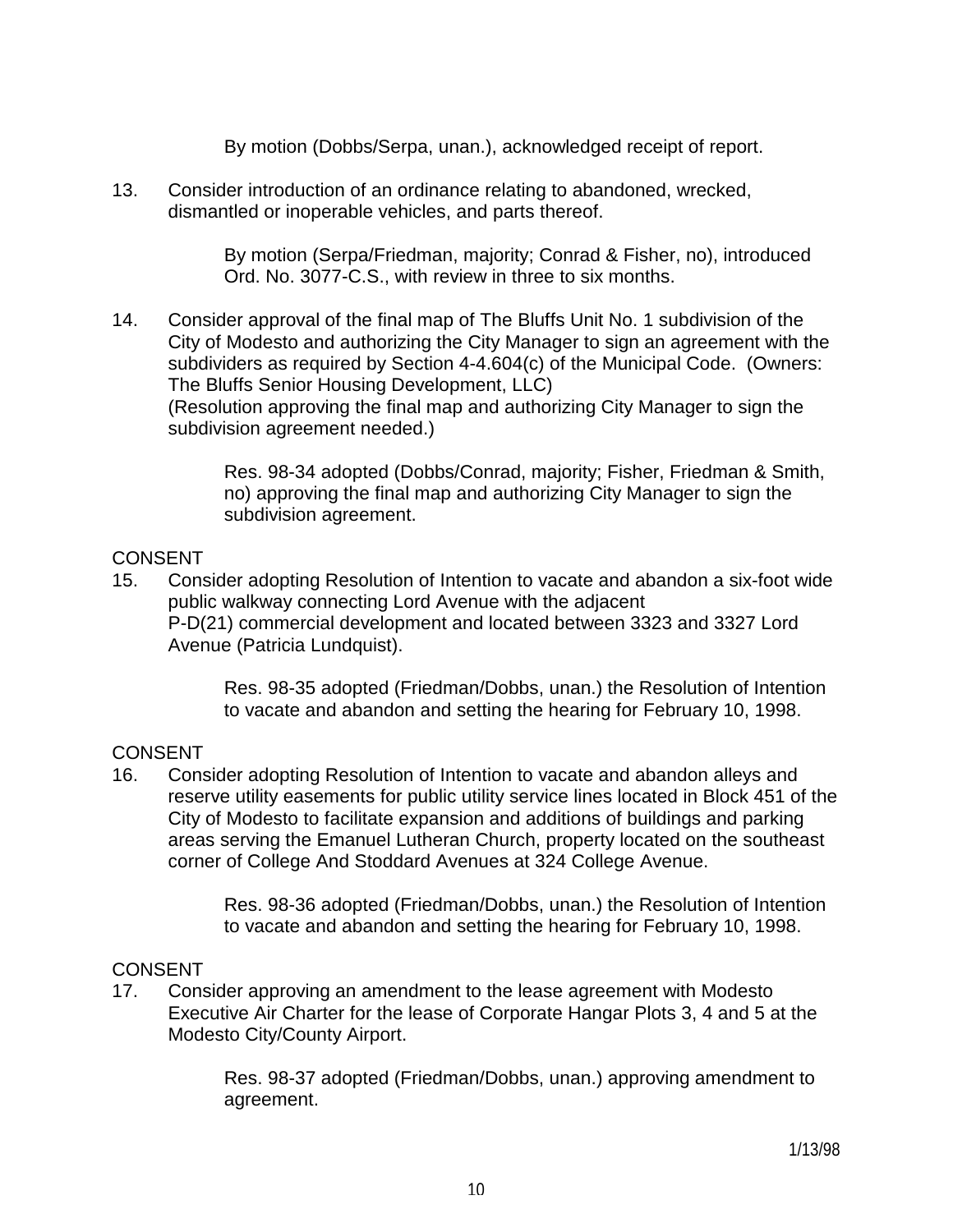Item #18 removed from Consent

18. Consider authorizing the City Manager to sign an application for \$20,000 in funding from the Federal Small Business Administration for tree planting.

> Res. 98-38 adopted (Friedman/Dobbs, unan.) authorizing City Manager to sign grant application.

### 19. ORAL COMMUNICATIONS

 Councilmember Serpa commended the Police Department and Neighborhood Preservation Unit on various enforcement issues.

#### 20. WRITTEN COMMUNICATIONS

 Letter from James D. Mayol, Law Offices of Mayol & Barringer, on behalf of Mr. John Machado, owner of Bent Creek Estates Subdivision, requesting an interpretation of Modesto City Council Res. No. 97-74 regarding access to Machado property, and requesting a resolution that Measure M does not require an advisory vote prior to completion of processing of Bent Creek subdivision map.

 By motion (Friedman/Smith, unan.), directed staff to review and refer to Community Development & Housing Committee.

### 21. MATTERS TOO LATE FOR THE AGENDA

None.

### ADJOURNMENT

Meeting adjourned at 6:25 p.m.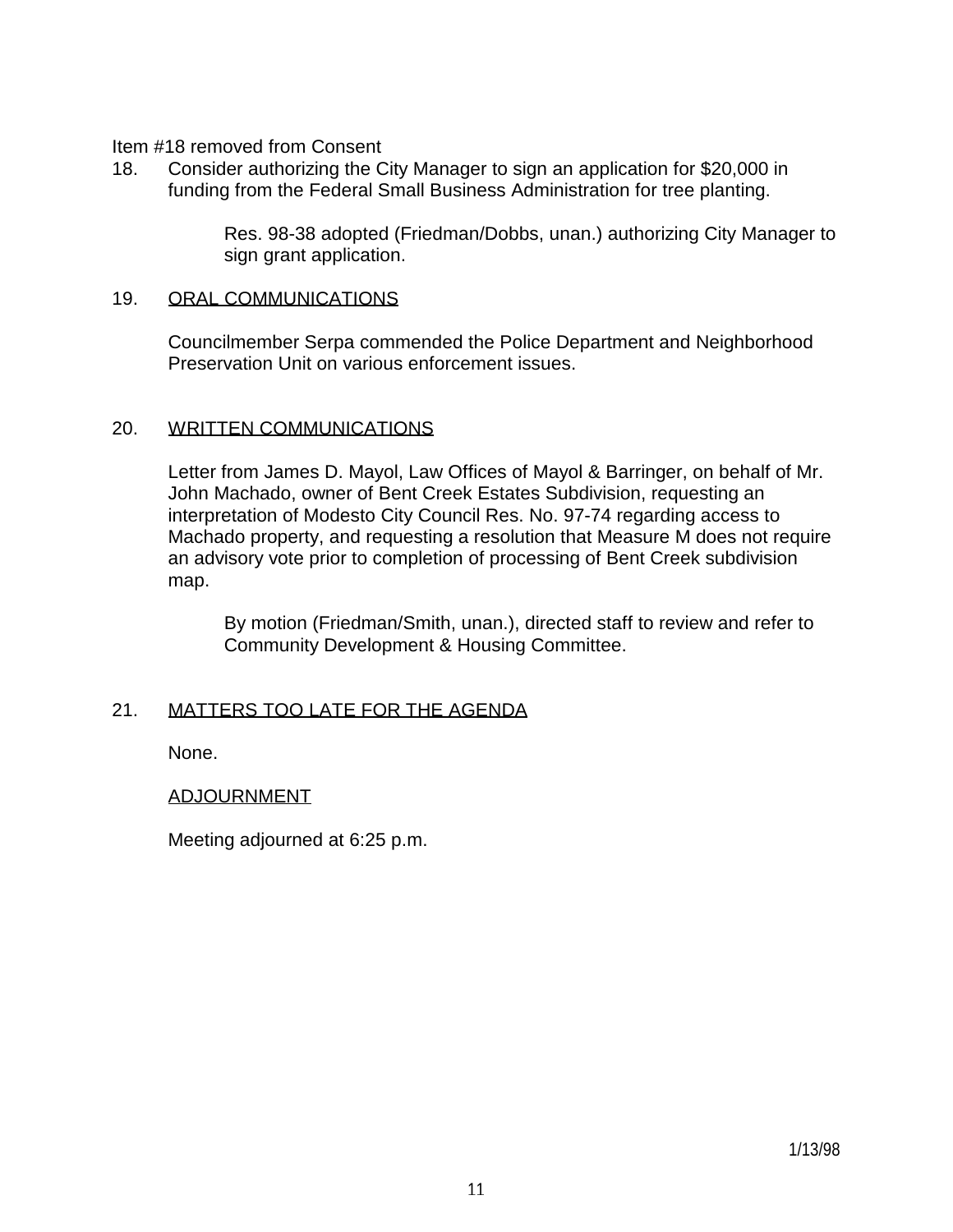## **COUNCIL MEETING OF TUESDAY, JANUARY 20, 1998, AT 7:00 P.M.**

Roll Call - Present: Councilmembers Conrad, Dobbs, Fisher, Friedman, Serpa, Smith, Mayor Lang

Absent: None

ITEMS 3, 4, 5, 6, 7, and 8 removed from Consent CONSENT ITEMS - ROLL CALL VOTE REQUIRED: Items 2

ACTION: (Friedman/Fisher, unan.)

Mayor Lang acknowledged the attendance of Boy Scout Troop Pack #1.

### 1. ACKNOWLEDGEMENTS AND PRESENTATIONS

 Recognition of Todd Lundrigan of Modesto, a 12-year old Boy Scout, who saved his sister, Kelly, from choking on Monday, November 24, 1997, by performing the Heimlich maneuver.

 Mayor Lang made the presentation and presented a certificate of commendation to Todd Lundrigan.

#### MINUTES

### **CONSENT**

2. Approval of the minutes of the special and regular City Council meetings of January 13, 1998.

By motion (Friedman/Fisher, unan.), minutes approved.

#### UNFINISHED BUSINESS

Councilmember Dobbs excuse due to conflict of interest.

Item #3 removed from Consent

3. Final adoption of Ord. No. 3076-C.S. rezoning from P-D(304) to M-1 property located on the east side of Carpenter Road, south of Cummins Drive. (Jeff Stephens/MST Constructors, Inc.)

> By motion (Friedman/Serpa, unan.; Dobbs, absent), final adoption of Ord. No. 3076-C.S.

### BIDS

Item #4 removed from Consent

4. Consider acceptance as complete the contract of Power Providers for the cable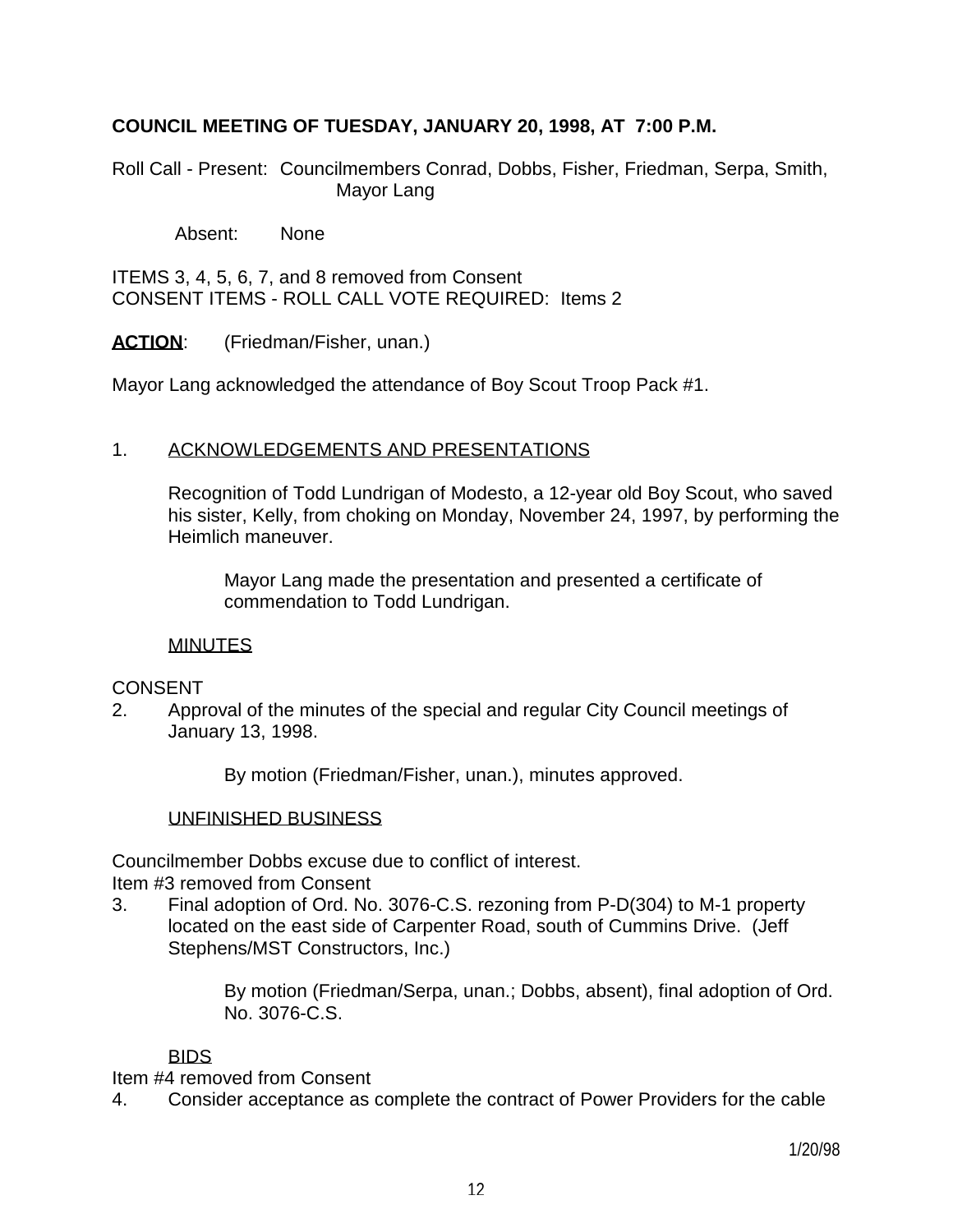replacement project (FAA Project No. AIP 3-0600153-18) and authorize the City Clerk to file the Notice of Completion. (Original contract: \$63,627) (Resolution accepting the work as complete and authorizing the City Clerk to file the Notice of Completion needed. Final cost: \$57,846. Funds are budgeted.)

 Res. 98-39 adopted (Fisher/Friedman, unan.) accepting the work as complete and authorizing the City Clerk to file the Notice of Completion.

### Item #5 removed from Consent

5. Consider declaring Maita Chevrolet low bidder for one ton truck with utility body and one van; Central Valley Golf and Utility low bidder for three electric vehicles; F. B. Hart low bidder for one packer truck; Garton Ford Tractor low bidder for one tractor; and GCS Western Power low bidder for three loaders, for a total cost of \$389,814.85; and consider amending the budget.

 (Resolution awarding bid and declaring low bidders needed, and resolution amending budget needed. Funds are partially budgeted.)

 Res. 98-40 adopted (Fisher/Friedman, unan.) awarding bid and declaring low bidders.

Res. 98-41 adopted (Fisher/Friedman, unan.) amending budget.

Item #6 removed from Consent

6. Consider waiving formal bid procedures and authorize the lease purchase of one Pierce Saber pumper from Pierce Manufacturing through Golden State Fire Apparatus via the Kern County Fire Department contract for a not to exceed price of \$277,219.70; consider authorizing the City Manager to sign a four-year lease purchase agreement, Supplement Two, under the Master Lease Agreement with California Statewide Communities Development Authority; and consider amending the budget to appropriate a CIP in the amount of \$277,219.70 into the Special Fund for Capital Outlay and estimate offsetting lease payment proceeds revenue.

 (Resolution waiving formal bid procedures (five affirmative votes needed; resolution approving lease purchase agreement needed; and resolution amending the budget needed.)

Res. 98-42 adopted (Dobbs/Smith, unan.) waiving formal bid procedures.

 Res. 98-43 adopted (Dobbs/Smith, unan.) approving lease purchase agreement.

Res. 98-44 adopted (Dobbs/Smith, unan.) amending the budget.

#### NEW BUSINESS

Councilmember Fisher excused due to conflict of interest.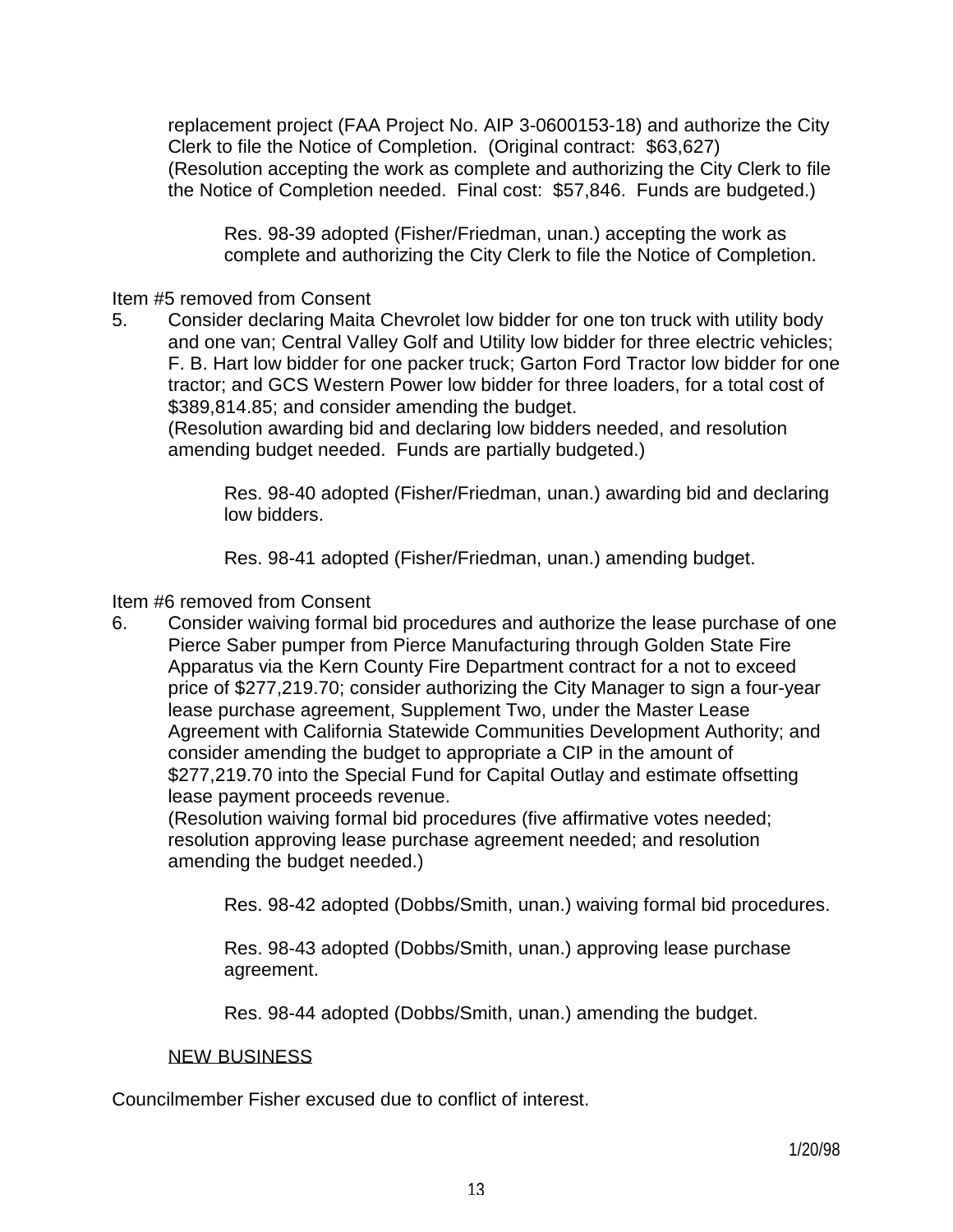### Item #7 removed from Consent

7. Consider authorizing City Manager to execute an agreement with the Housing Authority of Stanislaus County for special police services to the Westview Gardens housing project.

 (Resolution approving agreement needed. Total estimated cost: \$72,873 for 13 months. Funds are budgeted.)

 Res. 98-45 adopted (Friedman/Dobbs, unan.; Fisher, absent) approving agreement.

Item #8 removed from Consent

8. Consider approving an agreement with Minagar & Associates to provide consultant services for the City of Modesto downtown traffic signal retiming project, consider amending the budget, and consider approving appropriation transfer.

Res. 98-46 adopted (Fisher/Dobbs, unan.) approving agreement.

Res. 98-47 adopted (Fisher/Dobbs, unan.) amending the budget.

 Res. 98-48 adopted (Fisher/Dobbs, unan.) approving appropriation transfer.

#### 9. ORAL COMMUNICATIONS

 Vice Mayor Serpa expressed concern regarding lost revenue from unpaid traffic tickets.

10. MISCELLANEOUS

#### **Appointments**

Planning Commission

 Res. 98-49 adopted (Fisher/Dobbs, unan.) reappointing Rod DeCristofaro to the Planning Commission, with a term expiration of January 1, 2002.

 Res. 98-50 adopted (Friedman/Dobbs, majority; Serpa, no) reappointing Dan Thayer to the Planning Commission, with a term expiration of January 1, 2002.

### 11. MATTERS TOO LATE FOR THE AGENDA

None.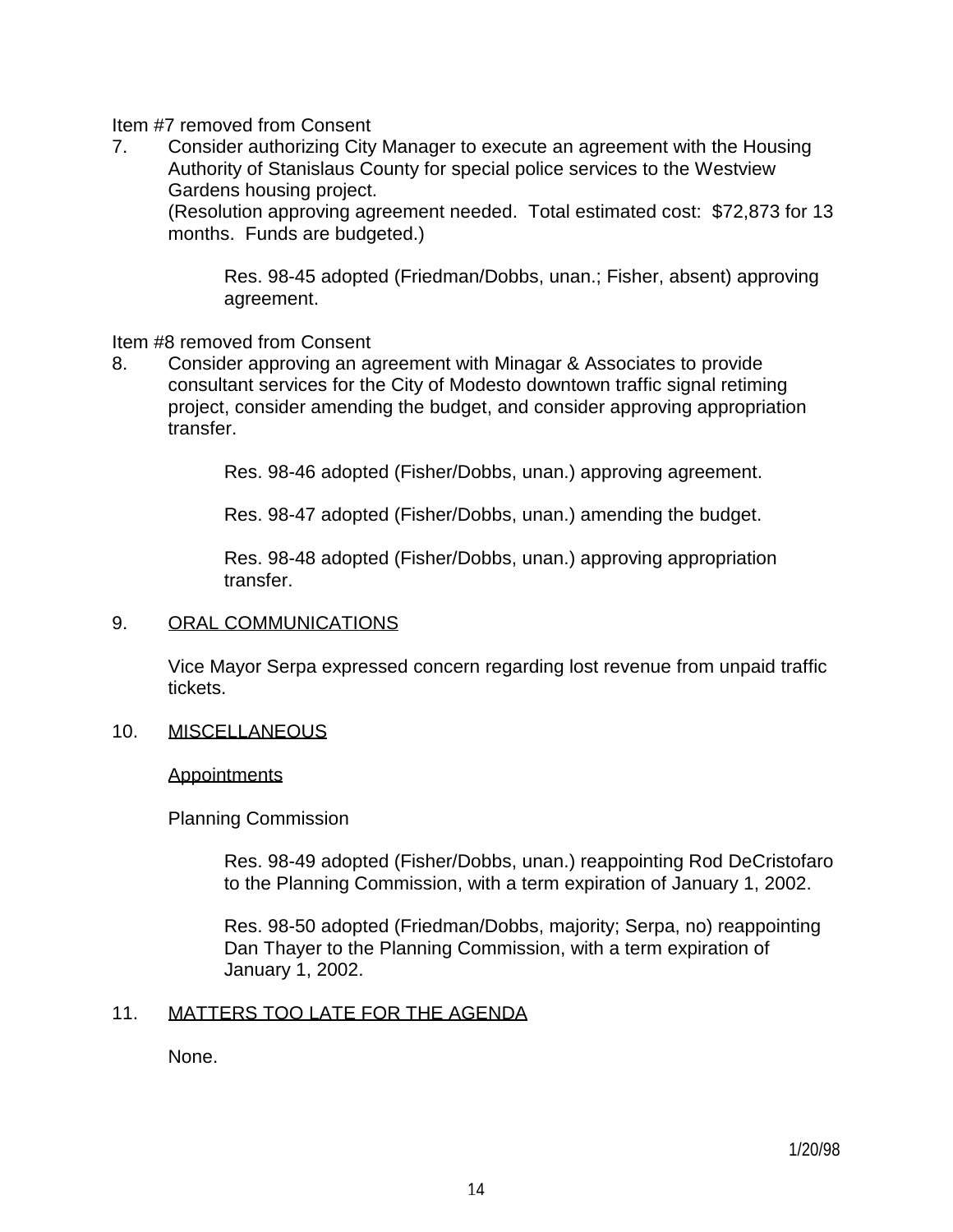# ADJOURNMENT

Meeting was adjourned at 7:25 p.m.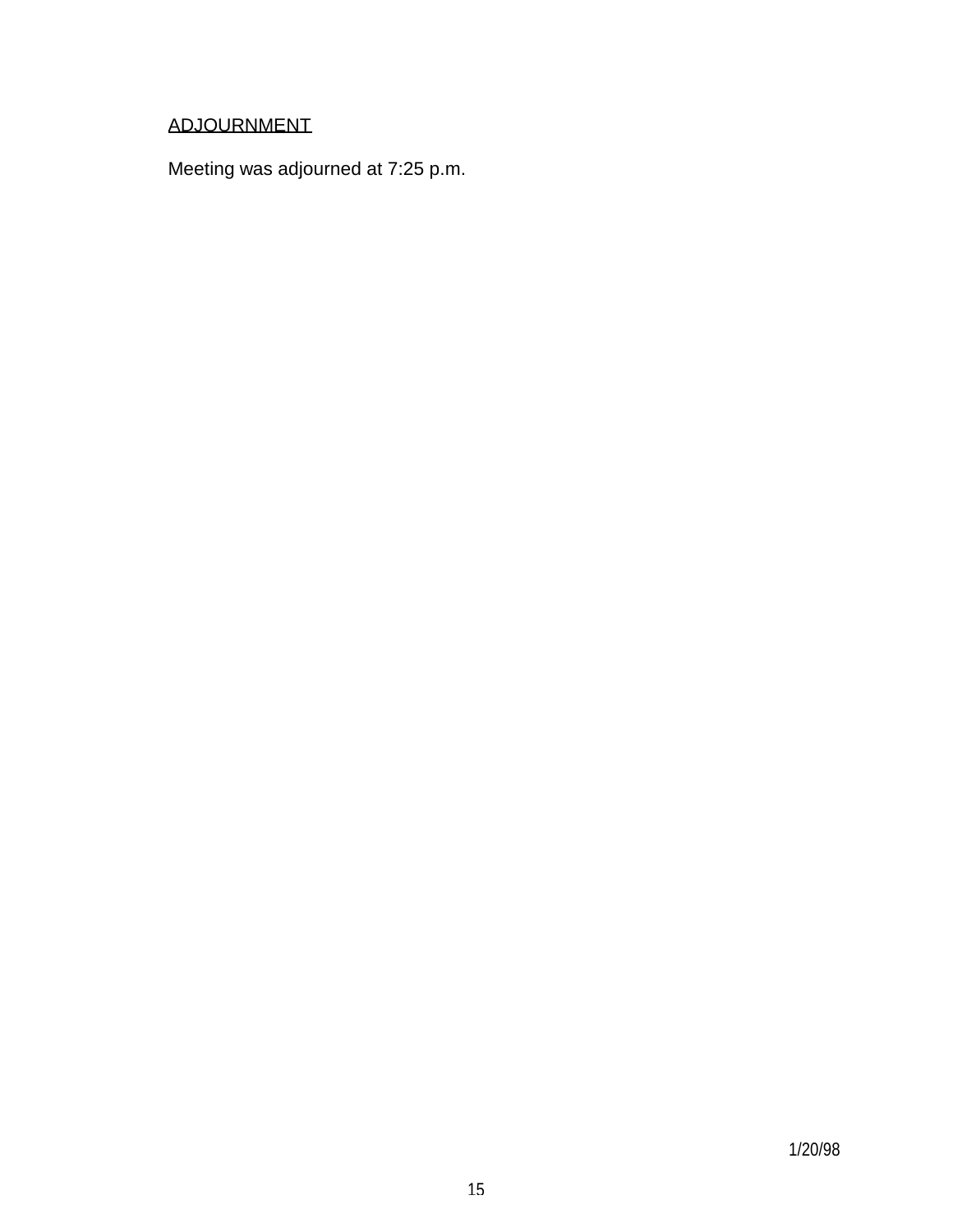## **COUNCIL MEETING OF TUESDAY, JANUARY 27, 1998, AT 4 P.M.**

Roll Call - Present: Councilmembers Conrad, Dobbs, Fisher, Friedman, Serpa, Smith, Mayor Lang

Absent: None

Consent Items Removed from Consent: 10, 11, 12, 13, 14, 15, 18 CONSENT ITEMS - ROLL CALL VOTE REQUIRED: Item 2

ACTION: (Friedman/Fisher, unan.)

#### 1. ACKNOWLEDGEMENTS AND PRESENTATIONS

 Presentation of Special Recognition Plaques and Certificates for cosponsorships of the City's 1997 Parks and Recreation Programs.

Mayor Lang, with the assistance of Toina Vickers presented awards.

#### MINUTES

#### **CONSENT**

2. Approval of the minutes of the regular and special City Council meetings of January 20, 1998.

By motion (Friedman/Fisher, unan.), minutes approved.

#### UNFINISHED BUSINESS

- 3. Final adoption of:
	- a. Ord. No. 3077-C.S. adding Article 19 to Chapter 7 of Title IV of the Modesto Municipal Code relating to abandoned, wrecked, dismantled or inoperative vehicles, and parts thereof.

 By motion Friedman/Lang, majority; Fisher, no), approved final adoption of Ord. 3077-C.S.

### **HEARINGS**

4. Hearing to consider establishing fee schedule, usage policies and booking procedures for John Thurman Field.

> Res. 98-51 adopted (Serpa/Fisher, unan.) approving fee schedules, usage policies and booking procedures. The first year will be a pilot year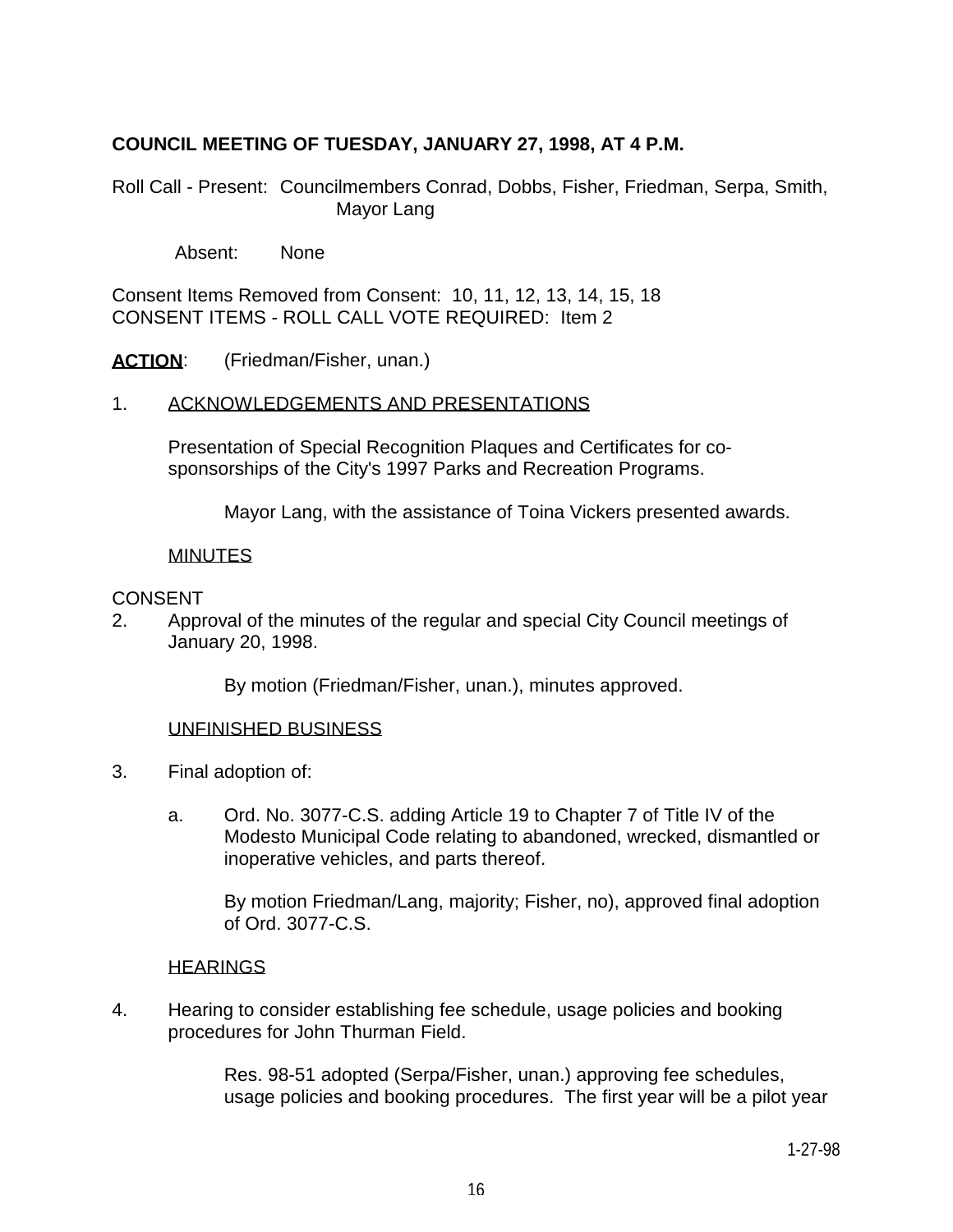and no parking fee will be charged to non-profit organizations.

Councilmember Fisher excused due to conflict of interest.

5. Hearing to consider the Planning Commission recommendation to rezone from R-1, Low-Density Residential Zone to Planned Development Zone, P-D(526) for a medical/dental office building and adjacent parking lot area, property located at the Northeast corner of East Orangeburg and Melrose Avenues. (Tim Fisher/Architecture Plus Inc.)

 (Motion introducing ordinance needed; Resolution approving a development plan needed; and Resolution with Findings needed.)

 By motion (Friedman/Dobbs, unan.; Fisher, absent), introduced Ord. 3078-C.S.

 Res. 98-52 adopted (Friedman/Dobbs, unan.; Fisher, absent) approving a development plan.

 Res. 98-53 adopted (Friedman/Dobbs, unan.; Fisher, absent) with findings.

## BIDS

6. Consider award of a \$285,100.00 contract for the project titled "Press Box and Elevator Tower Addition to John Thurman Field" to Acme construction Company Inc.; and consider amending the budget to recognize additional revenue and fully fund the project.

 (Resolution awarding contract needed; and resolution amending the budget needed.)

Res. 98-54 adopted (Fisher/Smith, unan.) awarding contract.

Res. 98-55 adopted (Fisher/Smith, unan.) amending the budget.

### NEW BUSINESS

7. Consider approving agreement with Modesto Auto Dealers Association for use of press box suite at John Thurman Field.

> Res. 98-56 adopted (Friedman/Fisher, majority; Serpa, no) approving agreement.

Item #8 removed from agenda.

8. Consider approving amendment to the John Thurman Field License Agreement.

Item #9 removed from agenda.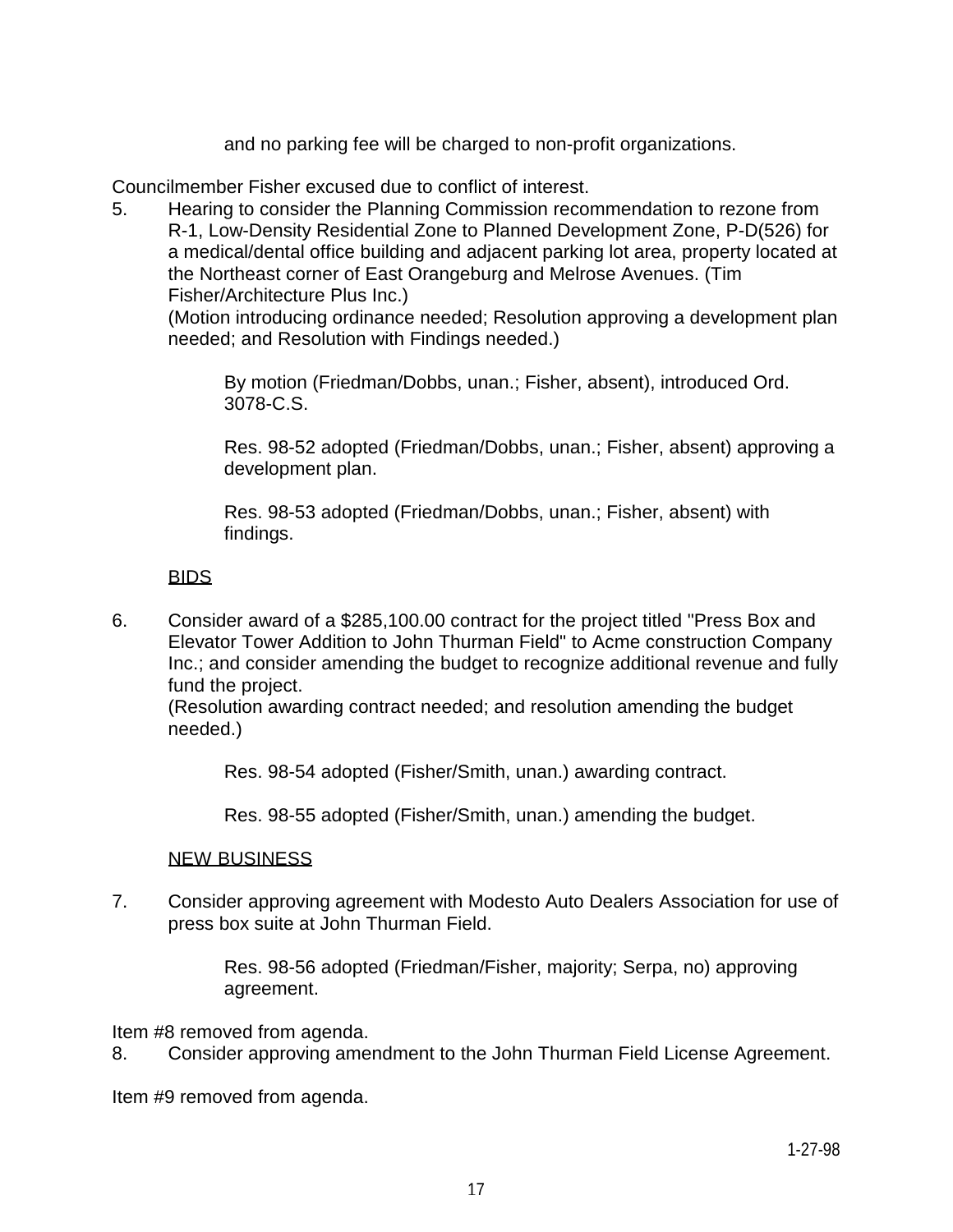9. Consider approving an amendment to the John Thurman Field Maintenance Agreement.

Item #10 removed from Consent.

10. Consider approving agreement with Tai Chi Chuan to conduct Tai Chi classes. (Resolution approving agreement needed.)

Res. 98-57 adopted (Friedman/Fisher, unan.) approving agreement.

Item #11 removed from Consent

11. Consider authorizing the City Manager to execute the Grant Award and the Special Conditions documents for the City of Modesto's 24-month Federal Local Law enforcement Block Grant Program for \$349,231 in federal funds for a comprehensive automated Records Management System; and consider amending the 1997/98 Budget estimating new revenues of \$349,231 from the grant contract and matching funds of \$38,803 to be transferred in from the Asset Forfeiture Trust Account, and appropriating \$388,034 to Organization 1980- Federal Law Enforcement Grant, for expenditure.

> Res. 98-58 adopted (Fisher/Friedman, unan.) authorizing the City Manager to execute the Grant Award and Special Conditions documents.

 Res. 98-59 adopted (Fisher/Friedman, unan.) amending the 1997/98 budget.

Item #12 removed from Consent

12. Consider approval to increase the encumbrance and expenditure authorization by \$150,000 on the 9th Street Railroad project for work performed by Union Pacific Railroad on Phase I of the project. (Resolution approving increase needed.)

Res. 98-60 adopted (Fisher/Friedman, unan.) approving increase.

Item #13 removed from Consent

13. Consider accepting the Stanislaus County Board of Supervisors' share of the aircraft tax from aircraft based at the Modesto City-County Airport during the fiscal year 1998 and agree to use the funds for airport general aviation area projects.

(Resolution accepting the County's share needed.)

 Res. 98-61 adopted (Friedman/Fisher, unan.) accepting the County's share.

Item #14 removed from Consent

14. Consider approving the Modesto City-County Airport's ACIP and multi-year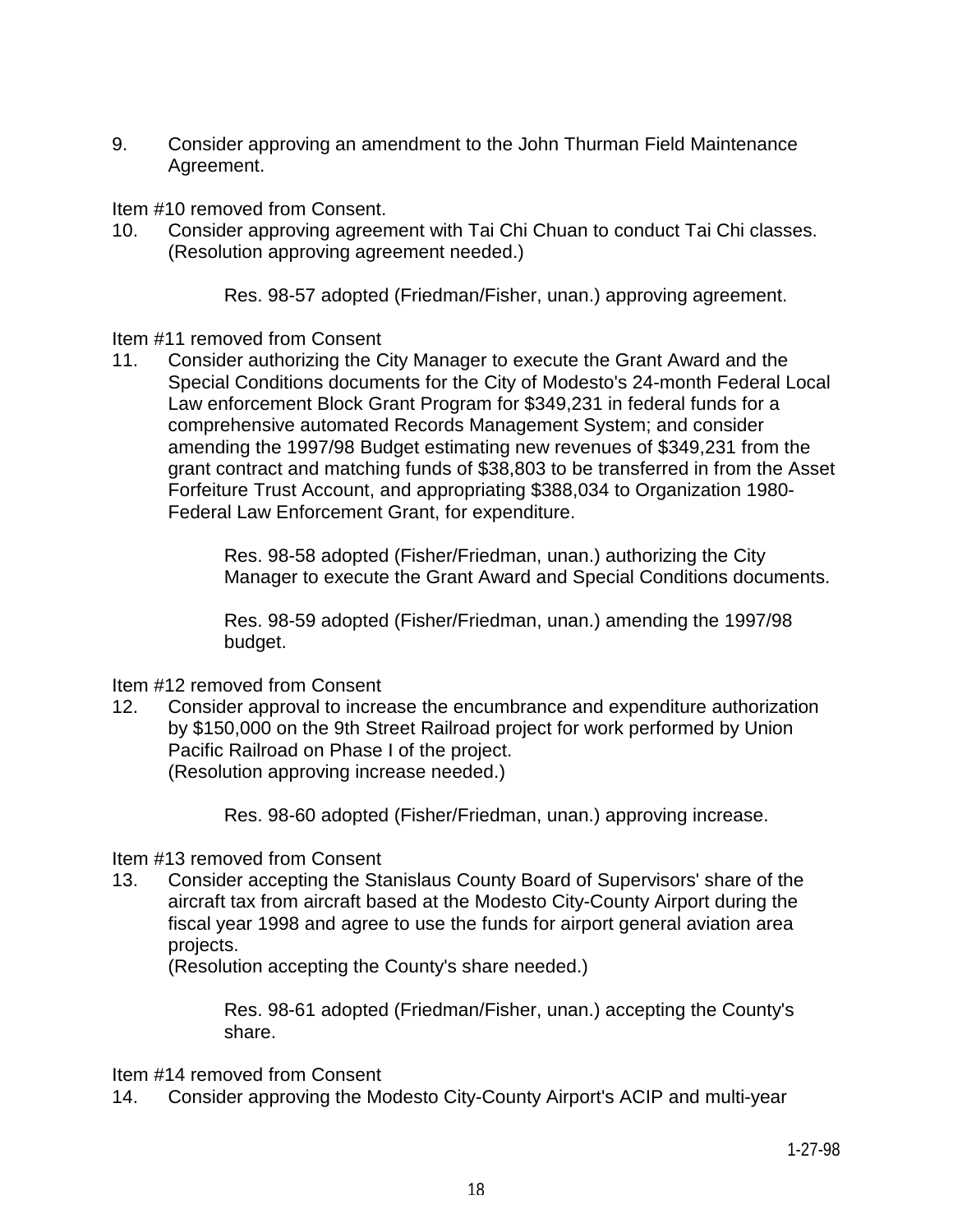preapplication for \$2,100,500 to complete the first six projects listed on the ACIP, and authorize their submittal to the Federal Aviation Administration, and authorize the City Manager to sign the preapplication.

 Res. 98-62 adopted (Dobbs/Friedman, unan.) approving preapplication and authorizing City Manager to execute the necessary documents.

#### Item #15 removed from Consent

15. Quarterly Treasurer's Report - December 31, 1997

By order of the chair, Treasurer's report was unanimously acknowledged.

16. Consider refunding Modesto Irrigation District Domestic Water Treatment Bonds.

 Res. 98-63 adopted (Friedman/Fisher, unan.) approving the issuance of refunding revenue bonds by the Modesto Irrigation District Financing Authority related to the refinancing of the domestic water treatment and delivery systems of the Modesto Irrigation District.

#### 17. ORAL COMMUNICATIONS

None.

#### 18. WRITTEN COMMUNICATIONS

Item #18 removed from Consent

 Consider accepting the resignation of Terri Amerio-Bell from the Affirmative Action Commission.

 Res. 98-64 adopted (Friedman/Dobbs, unan.) accepting the resignation with regret.

#### 19. MATTERS TOO LATE FOR THE AGENDA

None.

#### ADJOURNMENT

The meeting adjourned at 4:50 p.m.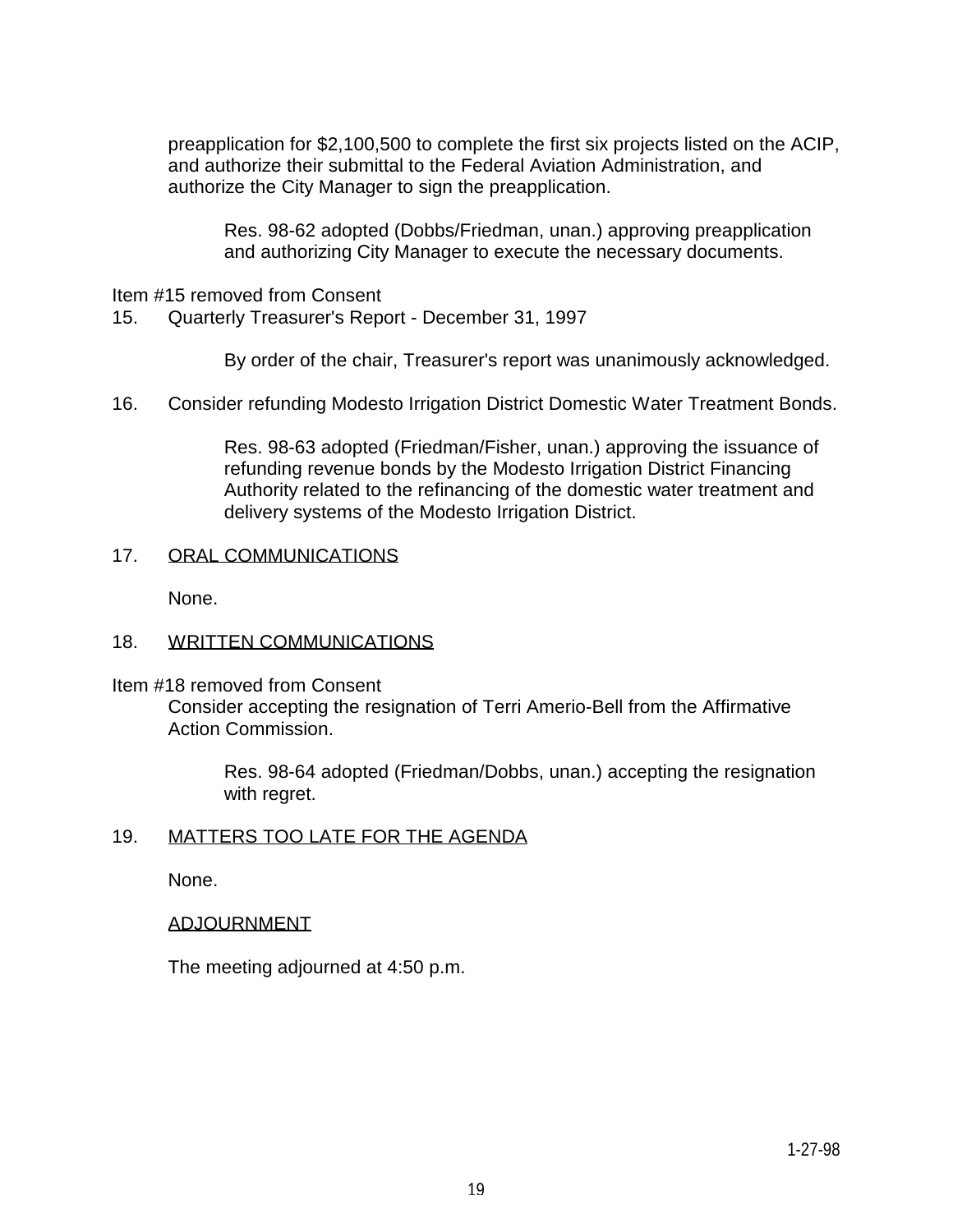## **COUNCIL MEETING OF TUESDAY, FEBRUARY 3, 1998, AT 7:00 P.M.**

Roll Call - Present: Councilmembers Conrad, Dobbs, Fisher, Friedman, Serpa, Smith, Mayor Lang

Absent: None

Consent Items 4, 5, 6, 7, 8, 9 & 11 Removed from Consent CONSENT ITEMS - ROLL CALL VOTE REQUIRED: Item 2

ACTION: (Friedman/Fisher, unan.)

#### 1. ACKNOWLEDGEMENTS AND PRESENTATIONS

 a. Present a Proclamation declaring February 1, 1998 as Reconciliation Day and February 1998 as Reconciliation Month, to Pastor Charlie Crane, True Light Church, and Pastor David Siefert, Big Valley Grace Church.

> Mayor Lang presented a proclamation to Pastors Crane and Siefert.

 b. Present a Proclamation declaring February 8-14, 1998 as Burn Awareness Week, to Artis Ray Johnson of the Aahmes Shrine organization.

Mayor Lang present a proclamation to Mr. Johnson.

 c. Presentation on implementation of Wastewater Master Plan and construction progress on the Cannery Segregation Project

> The Wastewater Master Plan construction progress presentation was made by Rich Ramirez, Alice Tulloch, and Jerry Berg.

#### MINUTES

#### CONSENT

2. Approval of the minutes of the regular City Council meeting of January 27, 1998.

By motion (Friedman/Fisher, unan.), minutes approved.

#### UNFINISHED BUSINESS

Councilmember Fisher excused due to conflict of interest.

3. Final adoption of Ord. No. 3078-C.S. amending Section 21-3-9 of the Zoning Map to rezone from Low Density Residential Zone (R-1), to Planned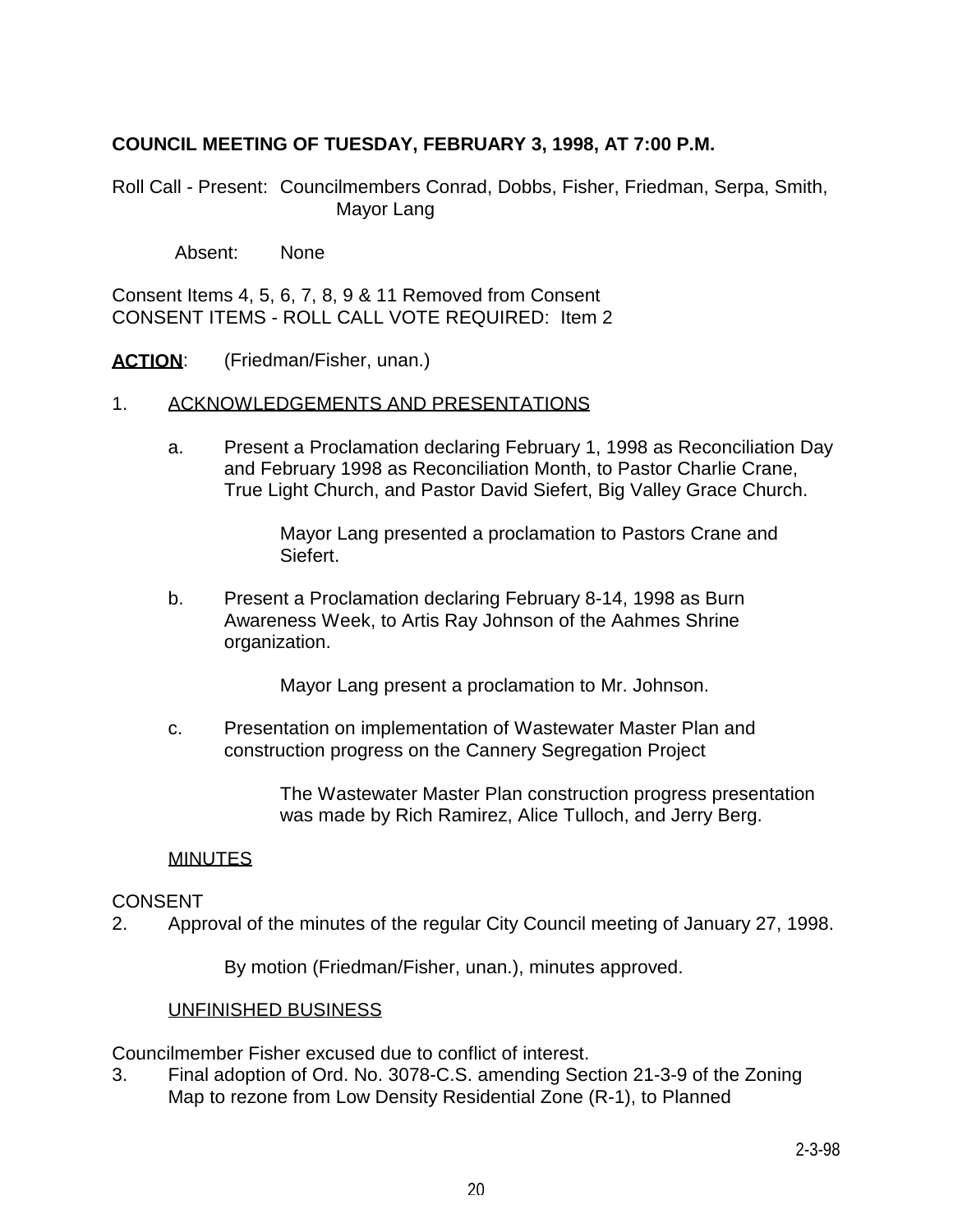Development Zone, P-D(256), property located on the northeast corner of East Orangeburg and Melrose Avenue (Tim Fisher/Architecture Plus Inc.)

 By motion (Friedman/Dobbs, unan.; Fisher, absent), final adoption of Ord. 3078-C.S.

## BIDS

Item #4 removed from consent

4. Consider award of a \$118,624.00 contract for the project titled "Water Storage Building at Water Tank No. 6" to Paul Anderson Construction and consider approval of an appropriation transfer to fully fund the project.

Res. 98-65 adopted (Fisher/Friedman, unan.) awarding contract.

 Res. 98-66 adopted (Fisher/Friedman, unan.) approving appropriation transfer.

Item #5 removed from consent

5. Consider award of a \$101,877.59 contract for the project titled "J Street and 11th Street Water System Improvements" to All America Trenching and consider approval of an appropriation transfer to fully fund the project.

Res. 98-67 adopted (Fisher/Friedman, unan.) awarding contract.

 Res. 98-68 adopted (Fisher/Friedman, unan.) approving appropriation transfer.

Item #6 removed from consent

6. Consider award of a \$214,326.00 contract for the project titled "96/97 Annual Sewer Rehabilitation" to Soares Underground Construction.

Res. 98-69 adopted (Friedman/Fisher, unan.) awarding contract.

NEW BUSINESS

Item #7 removed from consent

7. Consider amending the Position Classification Plan and Class Range Table for the classification of Senior Crime Analyst and Senior Community Development Program Specialist from the designation of Miscellaneous employee to a designation of Management employee.

> Res. 98-70 adopted (Friedman/Fisher, unan.) amending the Position Classification Plan.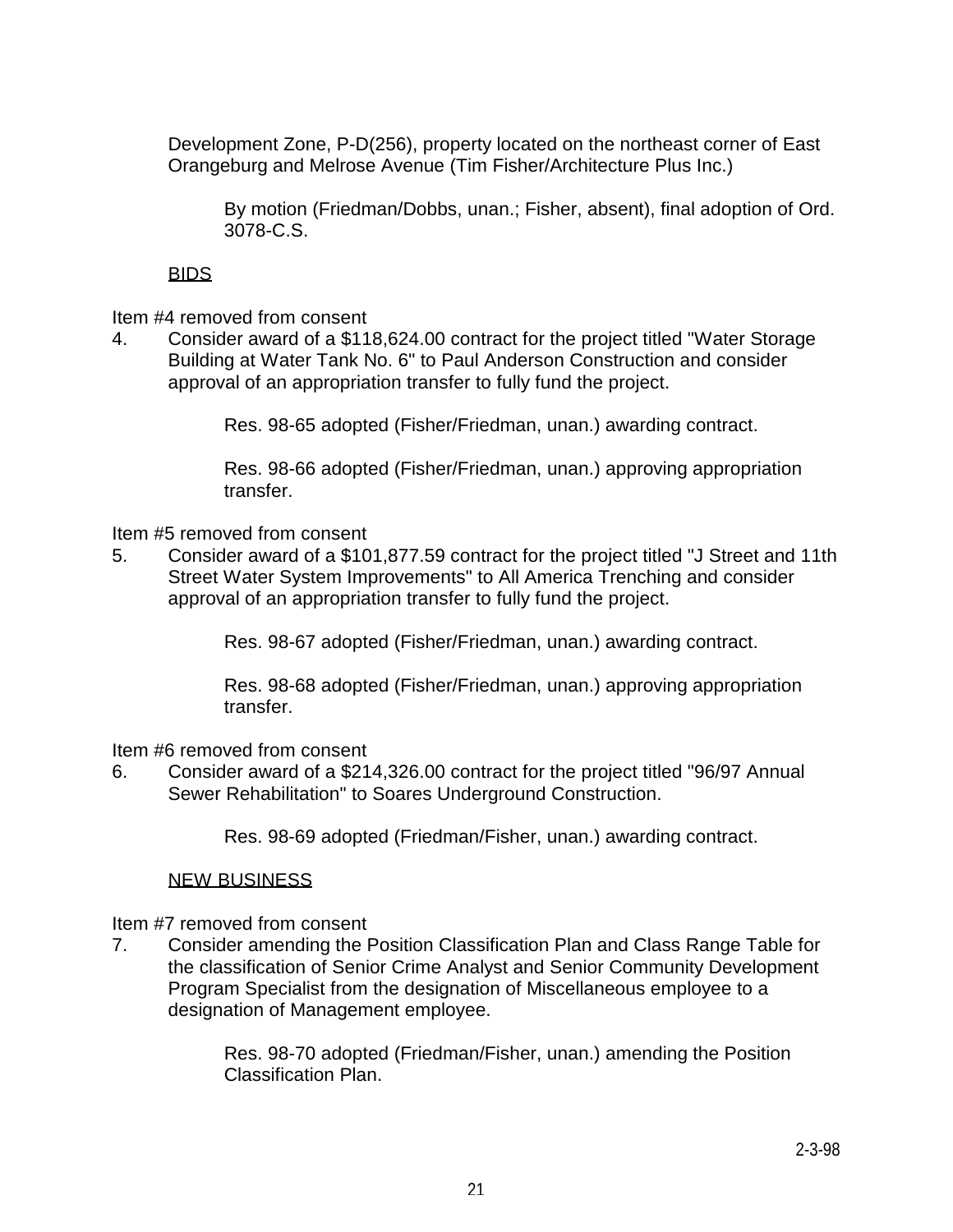Res. 98-71 adopted (Friedman/Fisher, unan.) amending the Class Range Table.

Item #8 removed from consent

8. Consider agreement with Dryden Park Coffee Shop Inc., for food and beverage concession at Dryden and Muni Golf Courses.

Res. 98-72 adopted (Fisher/Smith, unan.) approving agreement.

Item #9 removed from consent

9. Report of two loans approved under the Emergency Home Repair Program (EHRP)/Disabled Access Assistance Program (DAAP) since the last report.

By motion of the chair, receipt of report was acknowledged.

### 10. ORAL COMMUNICATIONS

 Steve Burke commented on his concerns regarding the 10th Street Place project.

### WRITTEN COMMUNICATIONS

- Item #11 removed from consent
- 11. Consider accepting resignation of Margie Lee from the Citizens Housing & Community Development Committee.

Res. 98-73 adopted (Friedman/Fisher, unan.) accepting resignation.

### 12. MATTERS TOO LATE FOR THE AGENDA

None.

### ADJOURNMENT

The meeting adjourned at 7:40 p.m.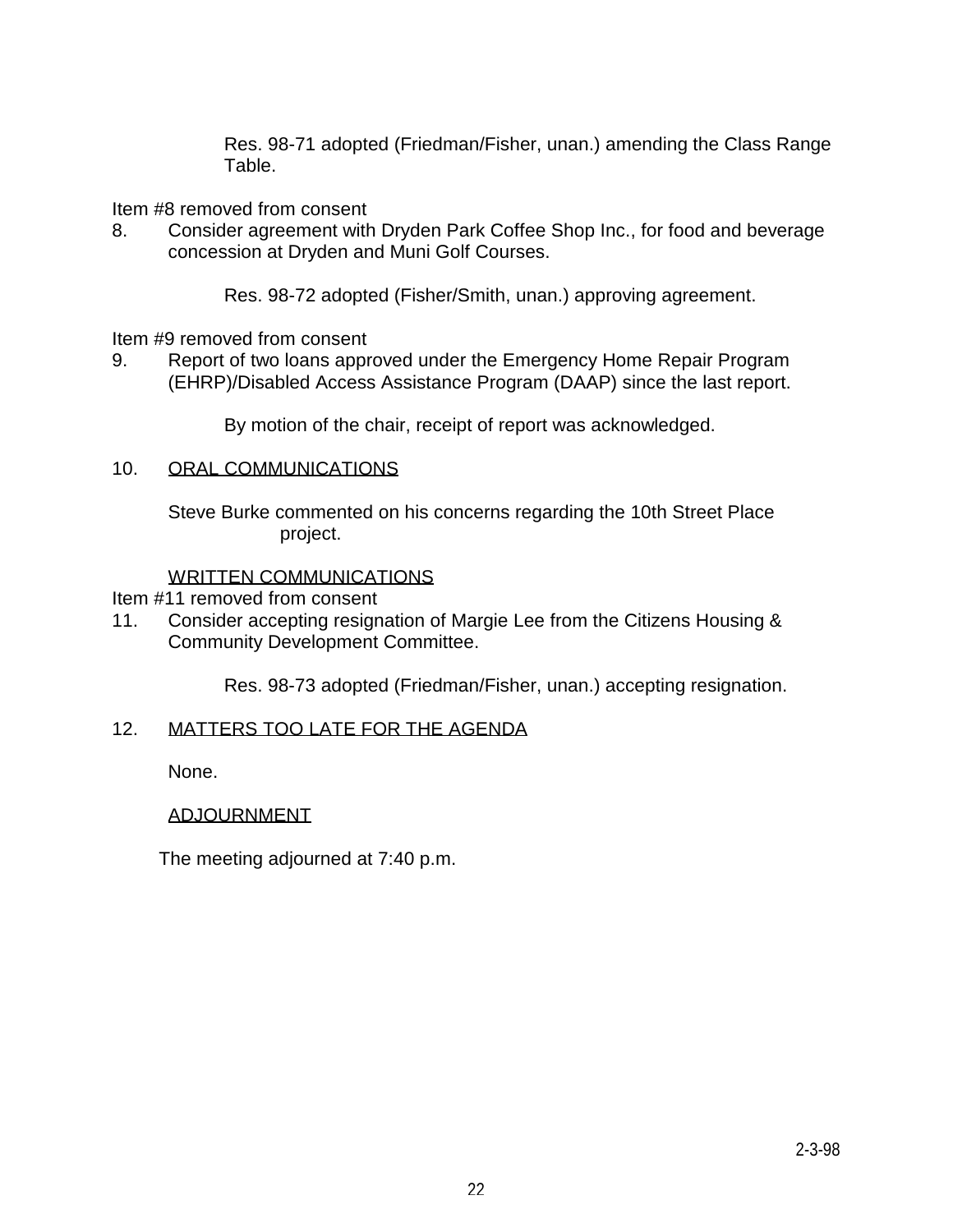## **COUNCIL MEETING OF TUESDAY, FEBRUARY 10, 1998, AT 4:00 P.M.**

Roll Call - Present: Councilmembers Conrad, Dobbs, Fisher, Friedman, Serpa, Smith, Mayor Lang

Absent: None

CONSENT ITEMS - ROLL CALL VOTE REQUIRED: Items 2 Consent Items removed: 5, 6, 7, 8, 15, 16, 17, 18, 19, 20, 23, 24, 25

**ACTION:** (Friedman/Conrad, unan.)

### 1. ACKNOWLEDGEMENTS AND PRESENTATIONS

- a. Oral report was given by City Manager Ed Tewes on flood status.
- b. Mr. Randy Quebec of Pacific Bell gave a presentation regarding the creation of the Northern and Central California Community Enrichment program, which makes available grants of up to \$25,000 for use in projects or programs that help increase the use of technology.

### **MINUTES**

### **CONSENT**

2. Approval of the minutes of the regular City Council meeting of February 3, 1998.

By motion (Friedman/Conrad, unan.), minutes approved.

### **HEARINGS**

Item #3 continued to February 17, 1998

3. Hearing to consider the vacation and abandonment of a six-foot wide public walkway connecting Lord Avenue with the adjacent P-D(21) commercial development and located between 3323 and 3327 Lord Avenue.

Item #4 continued to February 17, 1998

4. Hearing to consider the vacation and abandonment of an alley right of way and reserve utility easement for public utility service lines located in Block 451 of the City of Modesto to facilitate expansion and additions of buildings and parking areas serving the Emanuel Lutheran Church, property located on the southeast corner of College and Stoddard Avenue.

#### BIDS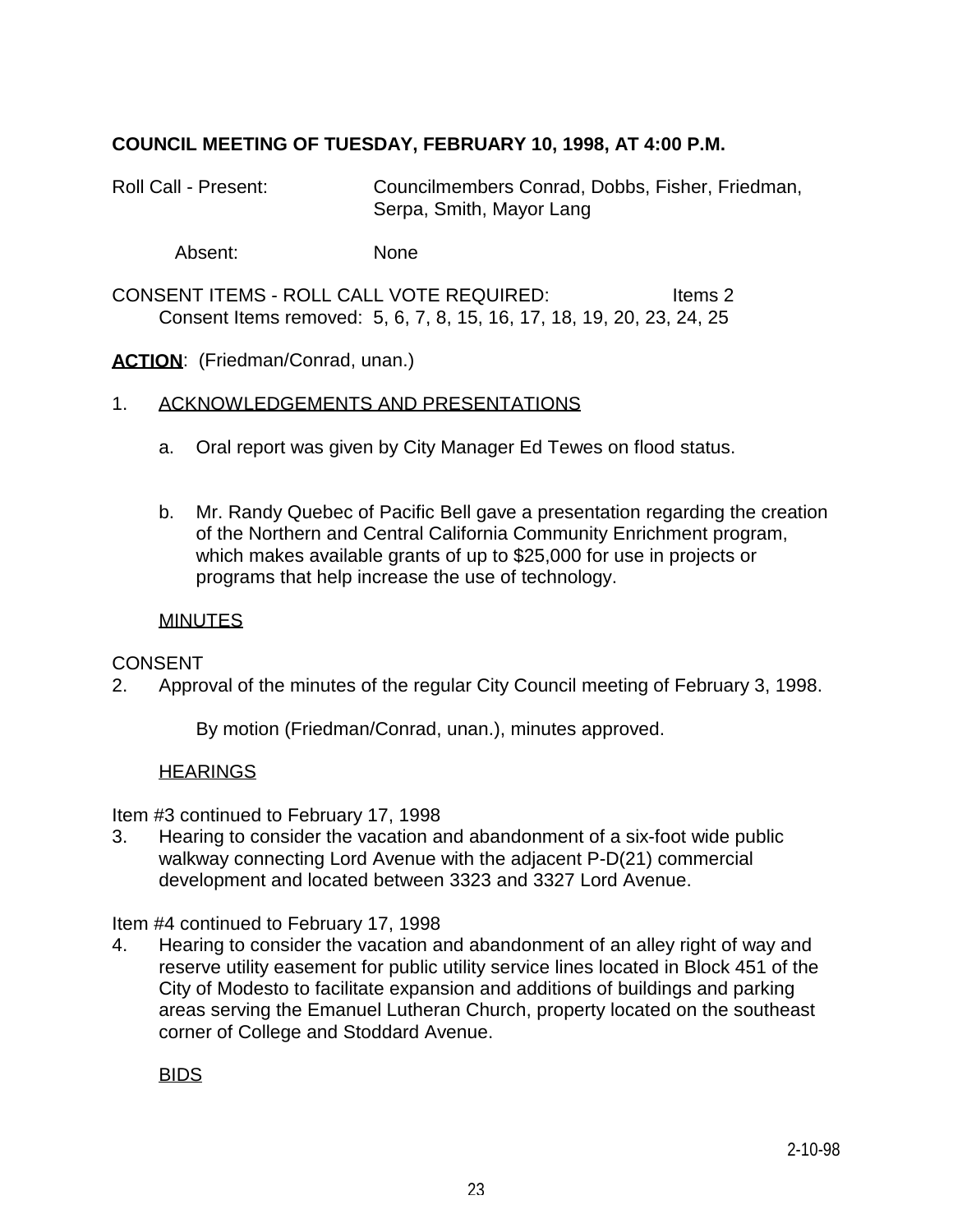Item #5 removed from Consent.

5. Consider accepting the George Reed Inc. contract for the project titled "Briggsmore/Coffee Intersection Improvements" as complete and authorize the City Clerk to file the Notice of Completion. (Final cost: \$1,722,955.28)

> Res. 98-74 adopted (Dobbs/Friedman, unan.) accepting the work as complete and authorizing the City Clerk to file the Notice of Completion.

Item #6 removed from Consent.

6. Consider waiving formal City bid procedures and authorizing the purchase of ten Police vehicles from the competitively bid State contract for a total cost not to exceed the City's budget of \$250,000.00.

> Res. 98-75 adopted (Dobbs/Fisher, unan.) waiving formal bid procedures and authorizing purchase.

Item #7 removed from Consent.

7. Consider authorizing the purchase of eight pickup trucks from the competitively bid State contract for a total cost of \$143,778.41.

Res. 98-76 adopted (Fisher/Friedman, unan.) authorizing purchase.

Item #8 removed from Consent.

8. Consider declaring surplus and authorizing the sale of eight buses by sealed bid by the City of Modesto or at public auction by Roger Ernst & Associates.

> Res. 98-77 adopted (Fisher/Friedman, unan.) declaring items surplus and authorizing sale.

#### NEW BUSINESS

9. Consider authorizing City Manager to execute an amendment to the Master Agreement between the County of Stanislaus, the Modesto Redevelopment Agency, the City of Modesto, and the City/County Capital Improvements and Financing Joint Powers Agency to eliminate the service parcel within the JPA site and to approve a lot line adjustment.

> Res. 98-78 adopted (Friedman/Fisher, unan.) authorizing City Manager to execute amendment.

10. Consider authorizing City Manager to execute an agreement with the County of Stanislaus regarding the ownership of the AT&T Building to provide for casualty and liability insurance and to allow the City to collateralize its one-half interest as part of the overall 10th Street Place financing.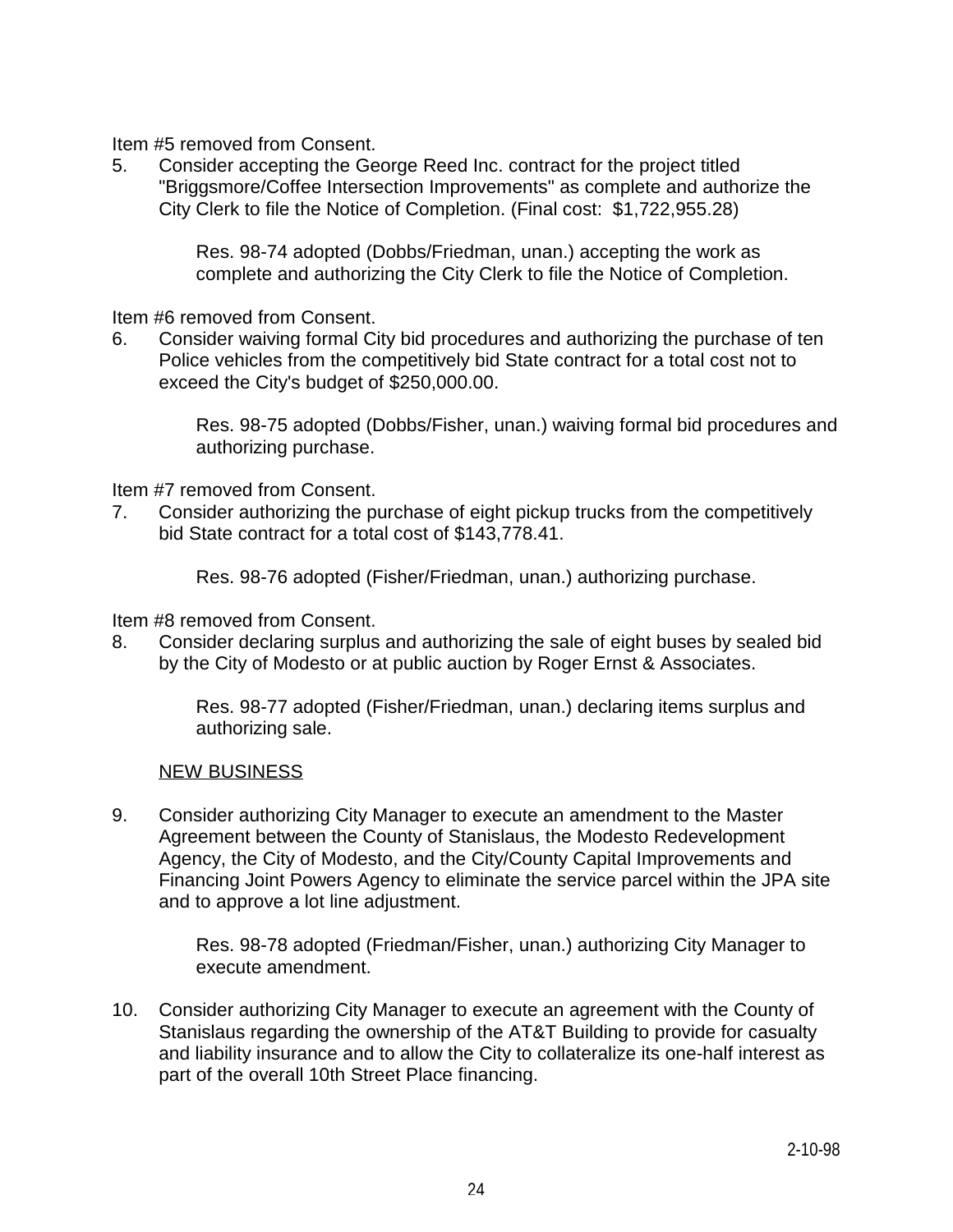Res. 98-79 adopted (Friedman/Fisher, unan.) authorizing City Manager to execute agreement.

11. Consider authorizing the City Manager to deliver a Grant Deed for the conveyance from the City to the County of the City's real property (parking lot) located at the southeast corner of 11th Street and G Street behind the existing County Administration Building.

> Res. 98-80 adopted (Dobbs/Fisher, unan.) denying deliverance of Grant Deed for conveyance.

12. Consider approving 10th Street Place Project Bond Financing. (Resolution approving the issuance of lease revenue bonds not to exceed \$65,000,000, and related documents and actions with respect thereto needed; Resolution declaring the City's intent to reimburse itself from bond proceeds for expenditures made or to be made in connection with the acquisition, construction and equipping of certain capital improvements needed.)

> Res. 98-81 adopted (Friedman/Lang, majority; Serpa, no) approving the issuance of lease revenue bonds not to exceed \$65,000,000, and related documents and actions with respect thereto.

 Res. 98-82 adopted (Friedman/Lang, majority; Serpa, no) declaring the City's intent to reimburse itself from bond proceeds for expenditures made or to be made in connection with the acquisition, construction and equipping of certain capital improvements.

### **Oral Communications and Matters Too Late For The Agenda were taken out of order and heard at this time.**

Councilmember Dobbs left the meeting.

13. Consider adopting guiding principles for the development of a regional transportation policy.

> Res. 98-83 adopted (Fisher/Friedman, unan.; Dobbs, absent) approving guiding principles.

14. Consider authorizing staff to proceed with formal Requests for Qualifications and Proposals (RFQ&P) for street sweeping services, and to delay decision on water meter reading and utility billing/collection for 12 months.

> Res. 98-84 adopted (Friedman/Fisher, unan.; Dobbs, absent) authorizing proceeding with RFQ&P.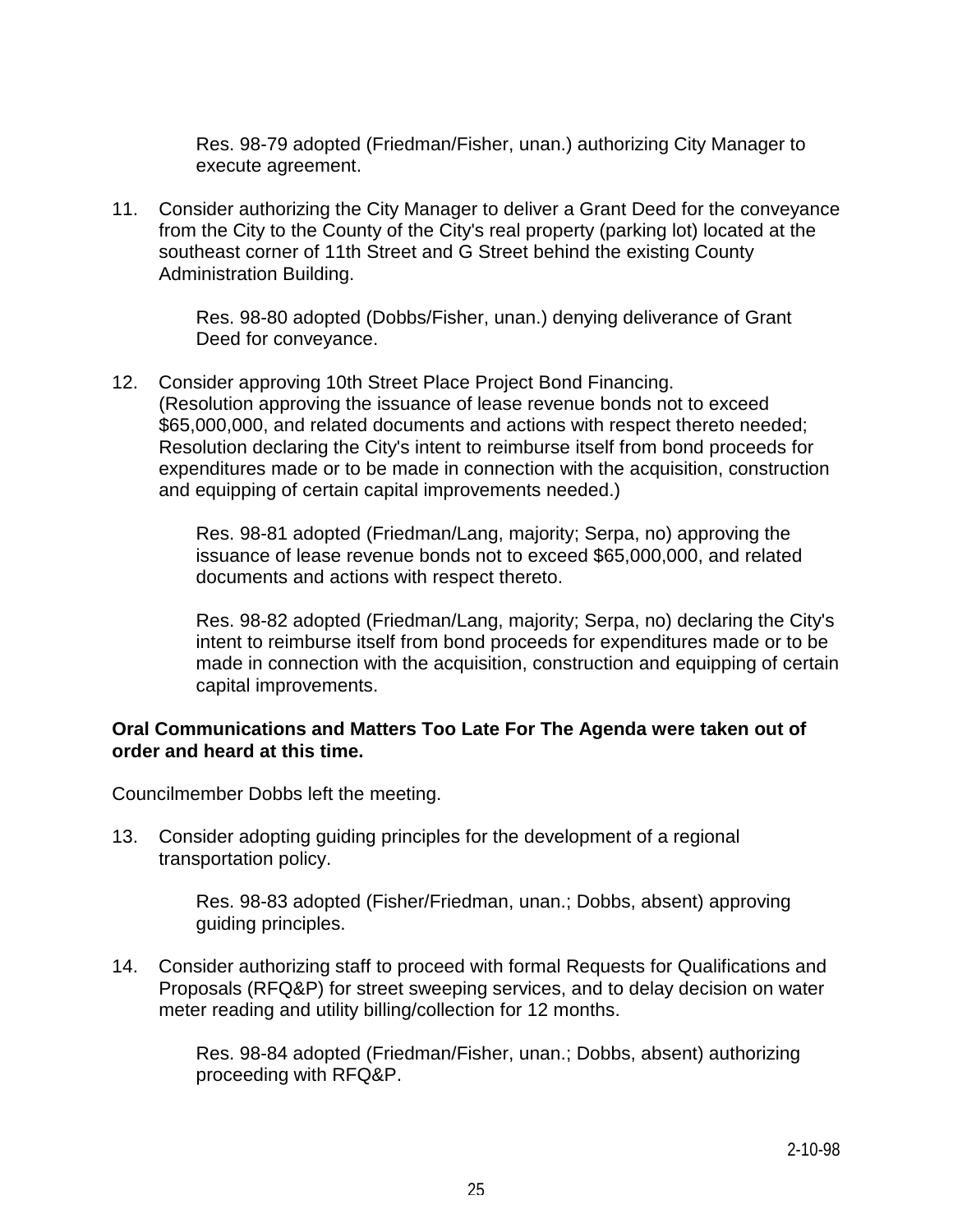Res. 98-85 adopted (Friedman/Fisher, unan.; Dobbs, absent) approving the delay for 12 months the decision on water meter reading and utility billing/collection.

### Item #15 removed from Consent.

15. Consider authorizing the City Manager to execute an agreement with the Small Business Administration for \$20,000 in grant funding from the for tree planting, and consider amending the budget to estimate \$20,000 in revenue and appropriate \$20,000 in expenditure.

> Res. 98-86 adopted (Friedman/Fisher, unan.; Dobbs, absent) authorizing execution of an agreement.

 Res. 98-87 adopted (Friedman/Fisher, unan.; Dobbs, absent) amending the budget to estimate \$20,000 in revenue and appropriate \$20,000 in expenditure.

Item #16 removed from Consent.

16. Consider authorizing the City Manager to enter into any necessary contracts or Memorandums of Understanding with service providers for Earth Day in the Park 1998, and any future Earth Day events.

> Res. 98-88 adopted (Friedman/Fisher, unan.; Dobbs, absent) authorizing the City Manager to enter into any necessary contracts or MOUs with service providers for Earth Day in the Park 1998 and any future Earth Day events.

Item #17 removed from Consent.

17. Consider authorizing the City Manager to execute a Revocable License Agreement with the Turlock Irrigation District.

> Res. 98-89 adopted (Fisher/Friedman, unan.; Dobbs, absent) authorizing agreement.

Item #18 removed from Consent.

18. Consider accepting the improvements for Village Highlands Phase 1, authorizing the City Clerk to file the Notice of Completion and Release of Bonds upon expiration of statutory periods. (Owners: Inland Village, a General Partnership)

> Res. 98-90 adopted (Fisher/Friedman, unan.; Dobbs, absent) accepting the improvements as complete. Vice Mayor Serpa requested the Community Development & Housing Committee to review the one year warranty.

Item #19 removed from Consent.

19. Consider accepting real property as a gift from the Estate of Daniel Soranno.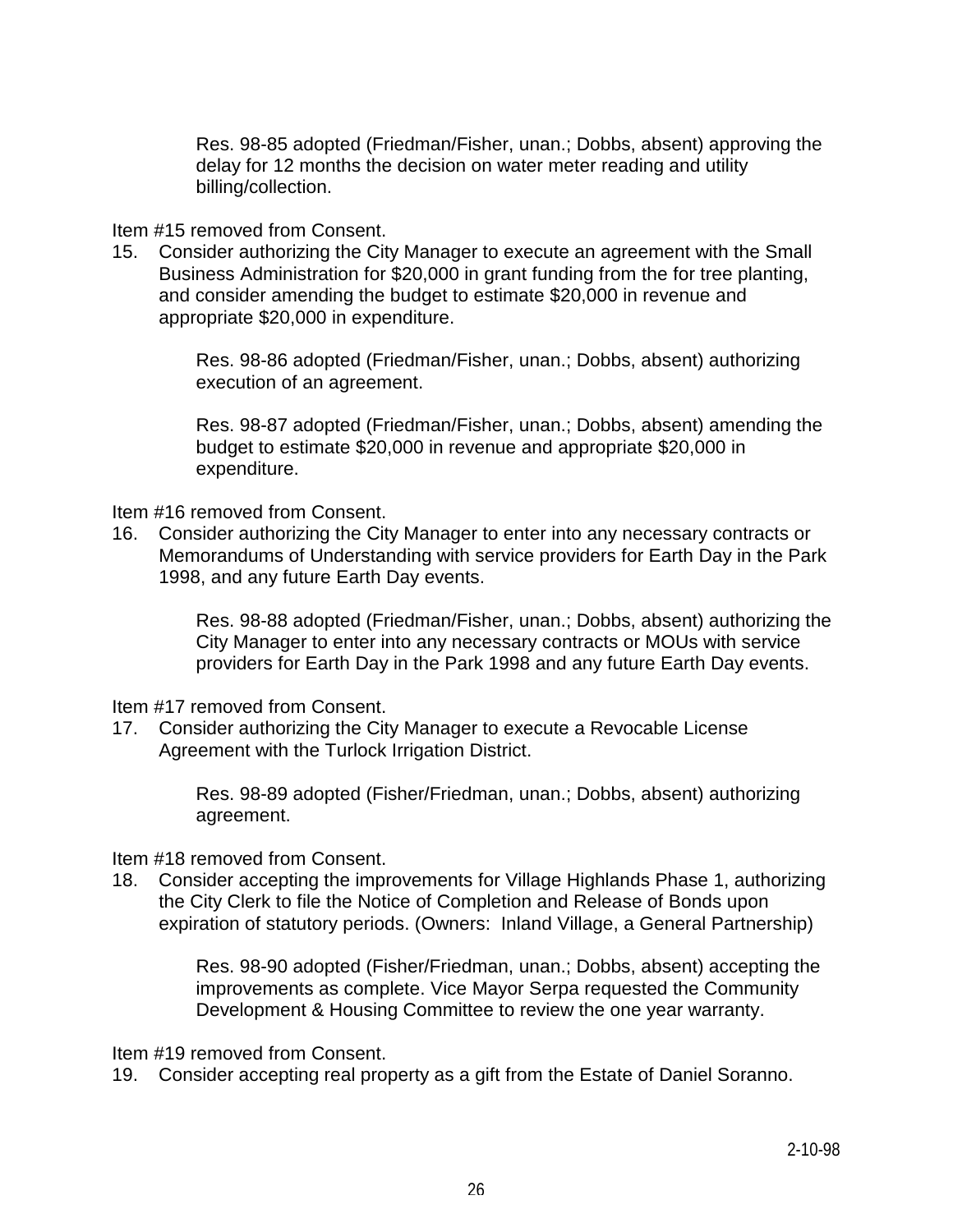Res. 98-91 adopted (Friedman/Conrad, unan.; Dobbs, absent) accepting real property.

### Item #20 removed from Consent.

20. Consider introduction of ordinance amending Article 6 of Chapter 2 of Title 8 of the Modesto Municipal Code relating to Transient Occupancy Tax.

> By motion (Friedman/Fisher, unan.; Dobbs, absent), introduced Ord. No. 3079-C.S.

Oral Communications was taken out of order and heard just after Item #12. 21. ORAL COMMUNICATIONS

 Kirk Lindsay, Dick Taylor and Steve Sidwell spoke regarding flooding in their neighborhood and requested assistance.

 Stan Strohmeyer spoke regarding out of town labor being used for downtown demolition on the 10th Street Plaza project.

#### WRITTEN COMMUNICATIONS

22. A letter from Steve Burke requesting a presentation from staff ground contamination and overall financing of the 10th Street Place project.

Item was referred to staff.

### MISCELLANEOUS

#### **Legislation**

Item #23 removed from Consent.

23. Consider amending the legislative platform outlining the City's overall legislative concerns.

> By motion (Friedman/Fisher, unan.; Dobbs, absent), approved amendment of the legislative platform.

#### **Appointments**

Item #24 removed from Consent.

24. Board of Zoning Adjustment

 Res. 98-92 adopted (Friedman/Serpa, unan.; Dobbs, absent) appointing Ray Feller as the Planning Commission's representative to the Board of Zoning Adjustment, with a term expiration of January 1, 1999.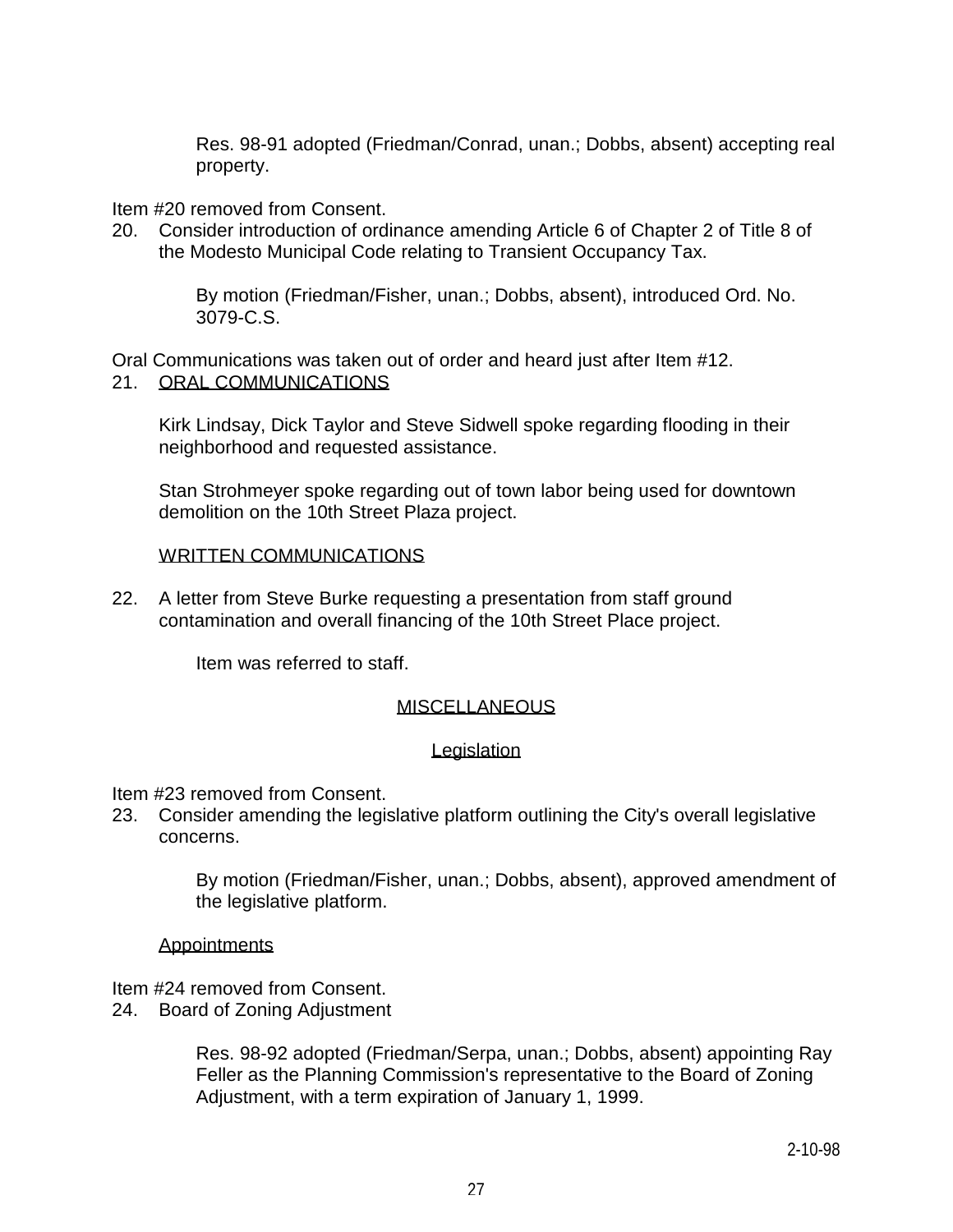Item #25 removed from Consent.

### 25. Anti-Graffiti Steering Committee

 Res. 98-93 adopted (Friedman/Serpa, unan.; Dobbs, absent) appointing Sheila Britton and Jerry Sauls to the Anti-Graffiti Steering Committee.

Item #26 was taken out of order and heard just after Oral Communications. 26. MATTERS TOO LATE FOR THE AGENDA

 By motion (Friedman/Fisher, unan.) it was determined that an emergency exists, or a threat of emergency, as defined by State law, and the need for action came to the City's attention after the agenda was posted regarding flood issues.

 Res. 98-94 adopted (Dobbs/Friedman, unan.) declaring an emergency exists and directing City Manager to implement rules to preserve life and property in flood situations.

#### ADJOURNMENT

Meeting adjourned at 7:04 p.m.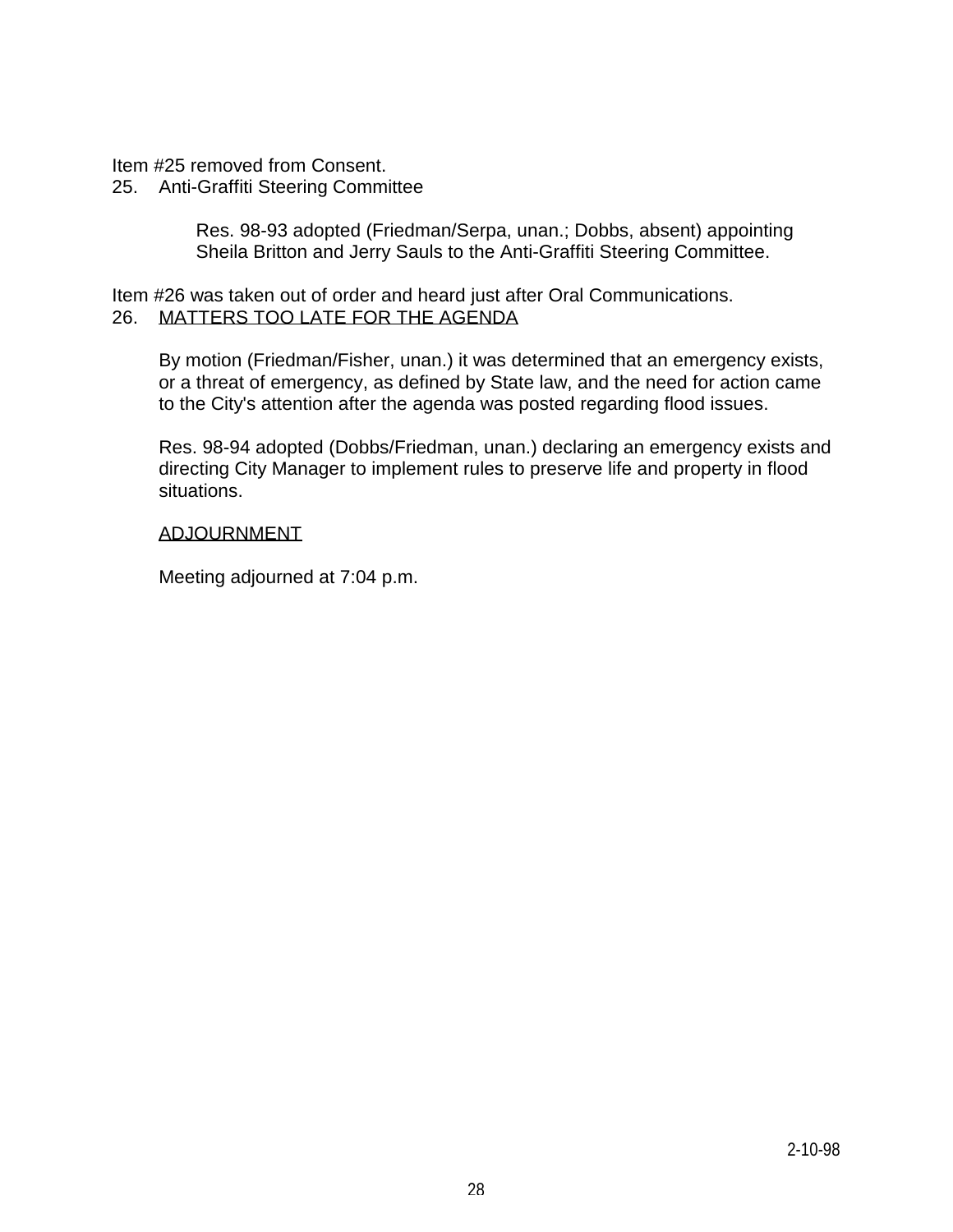## **COUNCIL MEETING OF TUESDAY, FEBRUARY 17, 1998, AT 7:00 P.M.**

Roll Call - Present: Councilmembers Conrad, Dobbs, Fisher, Friedman, Serpa, Smith, Mayor Lang

Absent: None

CONSENT ITEMS - ROLL CALL VOTE REQUIRED:Item 2

Items 3, 8, 9, 10, 11, 12, 13, 14, 15, 16, 17 removed from Consent.

ACTION: (Friedman/Fisher, unan.)

### 1. ACKNOWLEDGEMENTS AND PRESENTATIONS

 Presentation to the Commission on Aging/Area Agency on Aging Advisory Council proclaiming May as Senior Awareness Month.

Rescheduled to April 28, 1998 Council meeting.

### MINUTES

#### **CONSENT**

2. Approval of the minutes of the regular City Council meeting of February 10, 1998.

By motion (Friedman/Fisher, unan.), minutes approved.

#### UNFINISHED BUSINESS

Item #3 removed from Consent.

3. Final adoption of Ord. 3079-C.S., amending Article 6 of Chapter 2 of Title 8 of the Modesto Municipal Code relating to Transient Occupancy Tax.

By motion (Friedman/Fisher, unan.), final adoption of Ord. 3079-C.S.

#### **HEARINGS**

4. Hearing to consider the vacation and abandonment of an alley right of way and reserve utility easements for public utility service lines located in Block 451 of the City of Modesto to facilitate expansion and additions of buildings and parking areas serving the Emanuel Lutheran Church, property located on the southeast corner of College and Stoddard Avenue (Emanuel Lutheran Church) (continued from February 10, 1998).

Res. 98-95 adopted (Dobbs/Friedman, unan.) approving the vacation and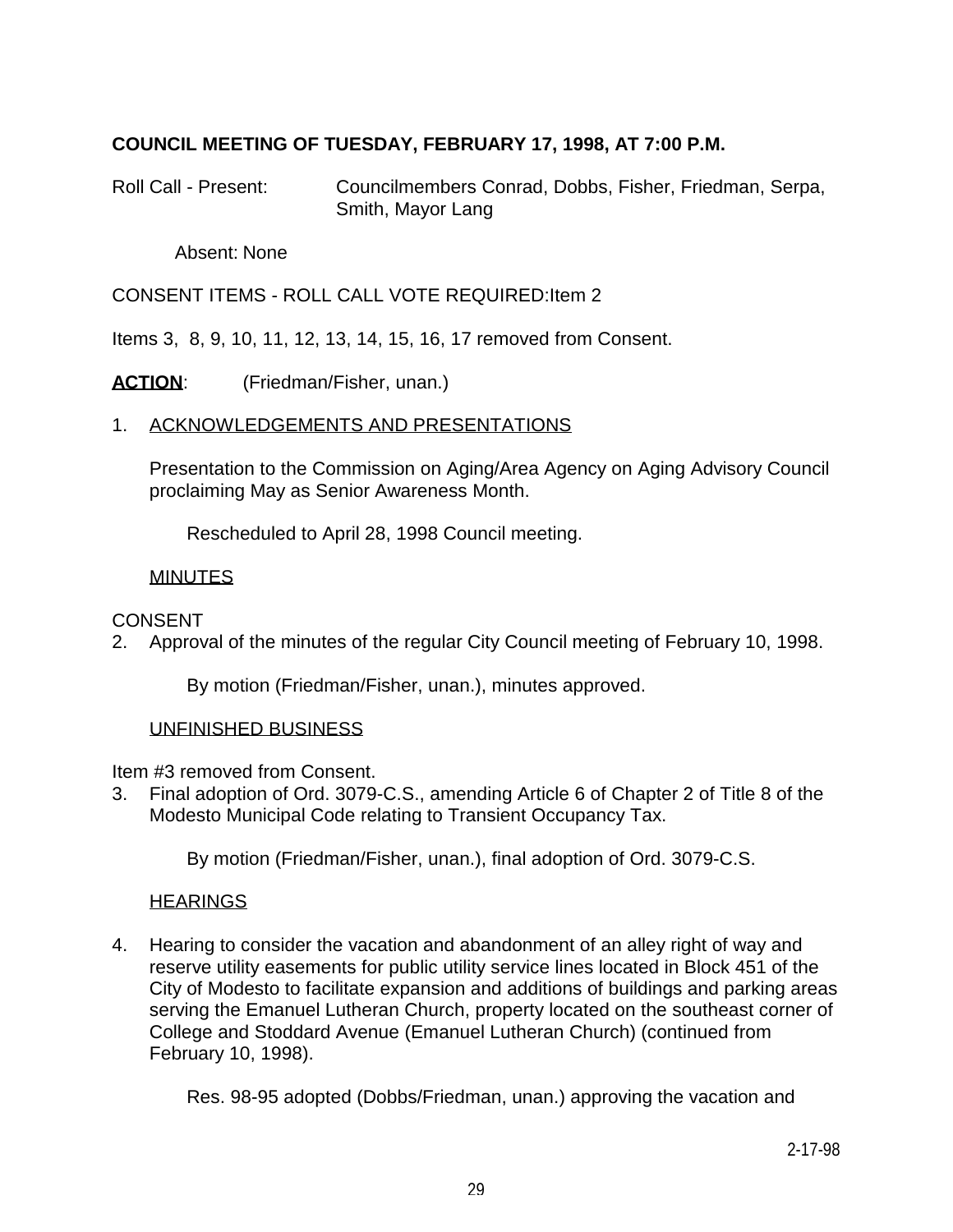abandonment.

5. Hearing to consider the vacation and abandonment of a six-foot wide public walkway connecting Lord Avenue with the adjacent P-D(21) commercial development and located between 3323 and 3327 Lord Avenue (Patricia Lundquist) (continued from February 10, 1998).

> Res. 98-96 adopted (Friedman/Dobbs, unan.) approving the vacation and abandonment.

Councilmember Fisher excused due to conflict of interest.

6. Hearing to consider the appeal of Redev. Inc. to the denial of an application for an amendment to the Village One Specific Plan and Precise Plan No. 3 to redesignate 9.8 acres located south of Sylvan Avenue and north of Hillglen Drive from multifamily to village residential, to all a single-family subdivision.

> By motion (Dobbs/Serpa, majority; Friedman, no; Fisher, absent) introduced Ord. 3080-C.S. amending Precise Plan.

 Res. 98-97 adopted (Dobbs/Serpa, majority; Friedman, no; Fisher, absent) granting the appeal and amending the Specific Plan.

 Res. 98-97A adopted (Dobbs/Serpa, majority; Friedman, no; Fisher, absent) certifying use of previous EIR.

### NEW BUSINESS

7. Consider adopting a resolution confirming City Manager's rules for duration of flood emergency.

> Res. 98-98 adopted (Friedman/Fisher, unan.) confirming City Manager's rules for duration of flood emergency.

Item #8 removed from Consent.

8. Consider approving agreement with Mary Josephine Passalaqua Family Trust for the purchase of right of way needed for the Carpenter Road widening project. (Resolution approving agreement needed. Estimated cost: \$4,525; funds budgeted.)

Res. 98-99 adopted (Fisher/Friedman, unan.) approving agreement.

Item #9 removed from Consent.

9. Consider approving agreement with the Elsie M. Ownbey Living Trust for the purchase of right of way needed for the Carpenter Road widening project. (Resolution approving agreement needed. Estimated cost: \$4,500; funds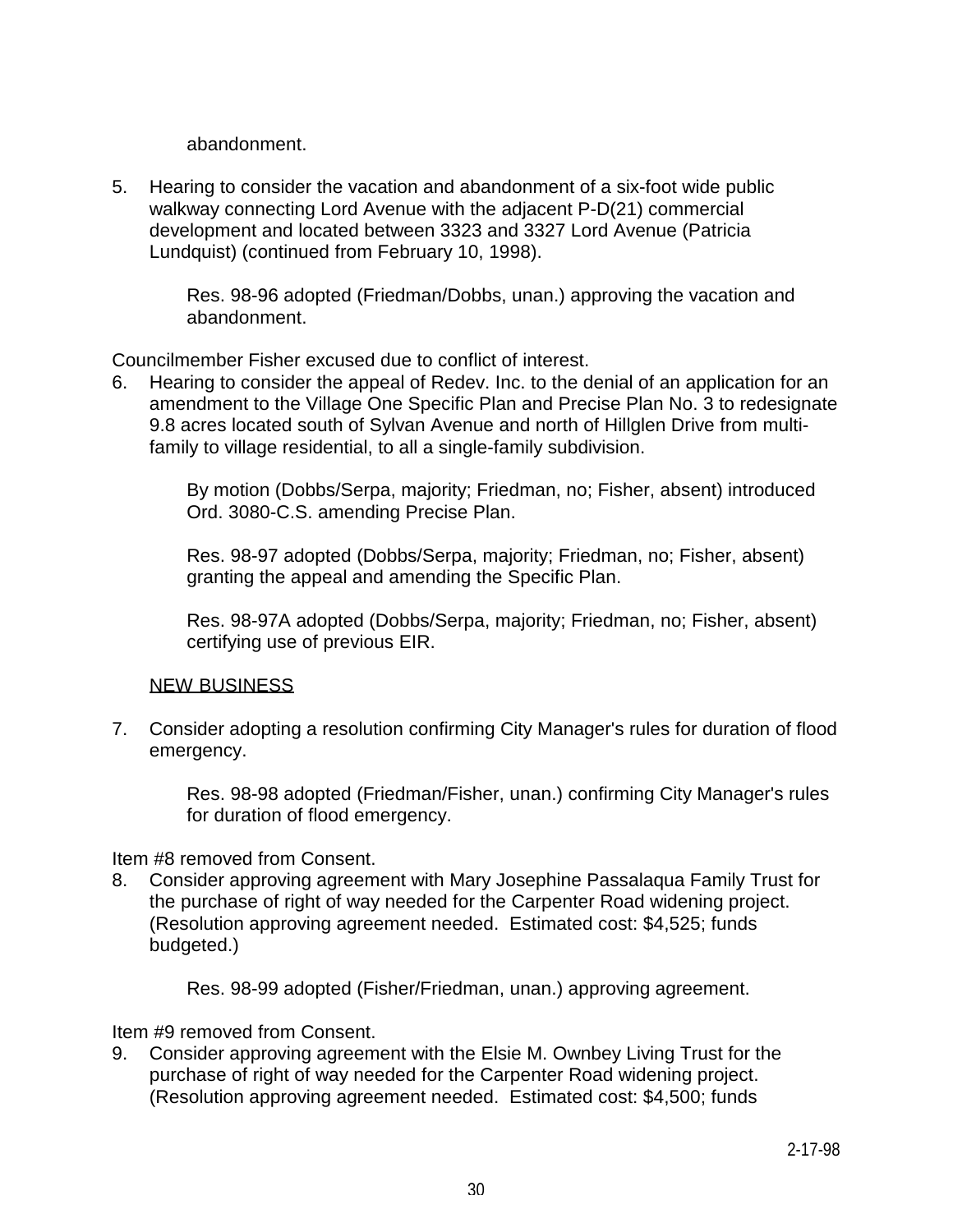budgeted.)

Res. 98-100 adopted (Friedman/Dobbs, unan.) approving agreement.

Item #10 removed from Consent.

10. Consider approving a Resolution of Intention to vacate and abandon the middle portion of the north-south alley in Block 2098 of the City of Modesto and reserve an easement for utility services located between 140 Covena and 145 Camellia Avenues south of Miller Avenue, and set the public hearing for March 10, 1998 at 4:00 p.m.

 (Resolution of Intention to vacate and abandon, and setting a public hearing for March 10, 1998 at 4:00 p.m. needed.)

 Res. 98-101 adopted (Fisher/Conrad, unan.) setting March 10, 1998 at 4:00 p.m. for public hearing.

Item #11 removed from Consent.

11. Consider accepting the improvements for Silverado at the Village Phase 1 Subdivision, and authorize the City Clerk to file Notice of Completion and to release securities upon expiration of statutory periods. (Owners: Jaguar/Sylvan Partnership LP, a California limited partnership.)

 Res. 98-102 adopted (Conrad/Fisher, unan.) accepting improvements for Silverado at the Village Phase 1 Subdivision, and authorize the City Clerk to file Notice of Completion and to release securities upon expiration of statutory periods.

Item #12 removed from Consent.

12. Consider accepting the improvements for Rose Lane No. 2 Subdivision and authorize the City Clerk to file Notice of Completion and to release securities upon expiration of statutory periods. (Owners: Florsheim Bros., a California general partnership by Florsheim Properties, a California corporation.)

 Res. 98-103 adopted (Fisher/Conrad, unan.) accepting the improvements Rose Lane No. 2 Subdivision and authorize the City Clerk to file Notice of Completion and to release securities upon expiration of statutory periods.

Item #13 removed from Consent.

13. Consider approving an agreement with RRM & Associates for preparation of a Master Plan for Woodland Neighborhood Park and for construction documents for Woodland and Eisenhut Neighborhood Parks.

 Res. 98-104 adopted (Fisher/Friedman, unan.) approving agreement and authorizing execution of documents.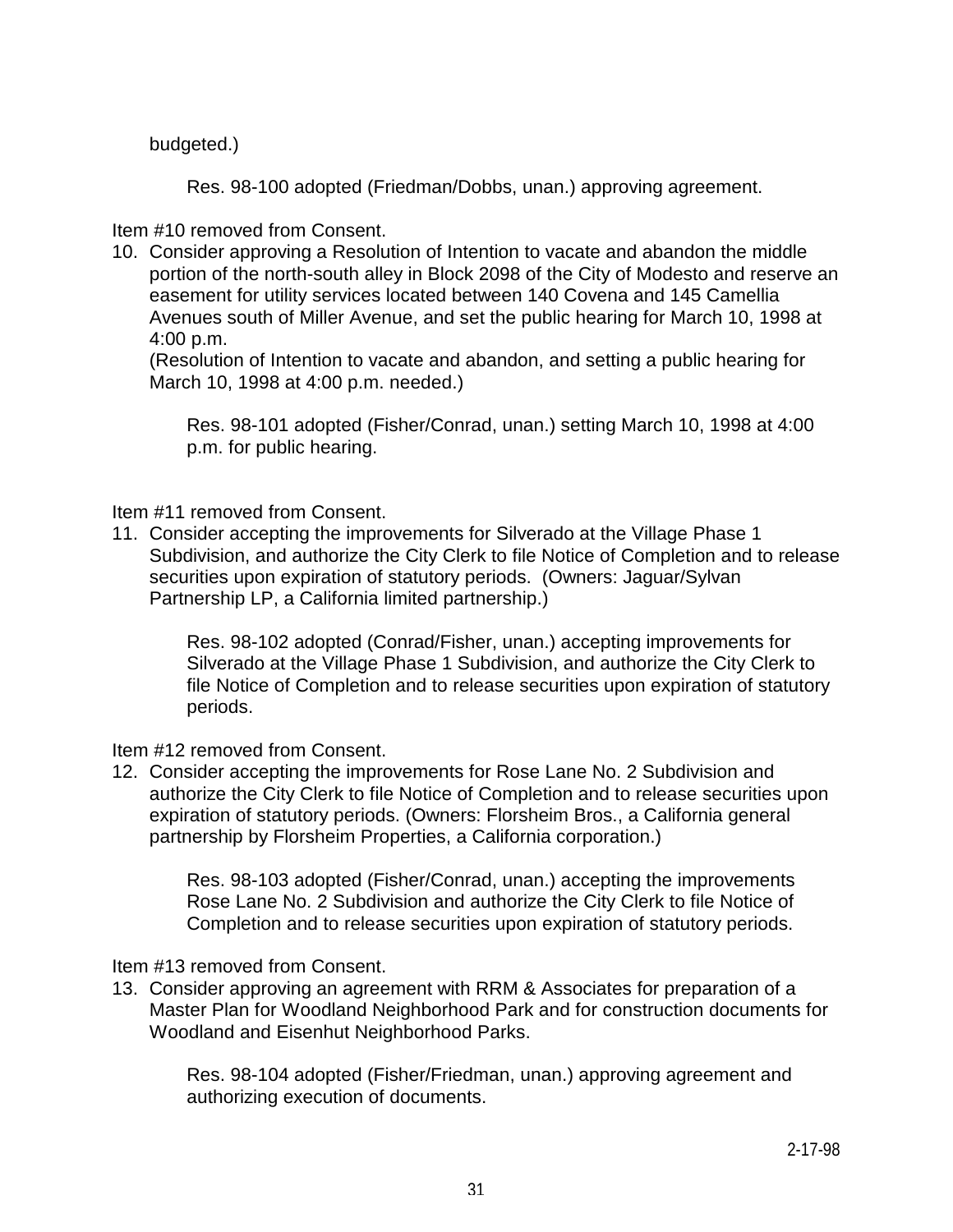Item #14 removed from Consent.

14. Consider agreement with Purkiss Rose R.S.I. for preparation of a Master Plan and construction documents for Yosemite Neighborhood Park.

 Res. 98-105 adopted (Friedman/Conrad, unan.) approving agreement and authorizing execution of documents.

Item #15 removed from Consent.

15. Consider an agreement with Stanislaus County Department of Public Health to provide a Male-Female Rite of Passage Program, and consider amending the budget to estimate revenue of \$7,940 and appropriate expenditures of \$7,940.

Res. 98-106 adopted (Fisher/Conrad, unan.) approving agreement.

Res. 98-107 adopted (Fisher/Conrad, unan.) amending the budget.

Item #16 removed from Consent.

16. Consider increasing the Engineering & Transportation Director's authority level to issue change orders from 8% to 17% of the original contract price with Mountain Cascade Inc. in the Section III - Relief Line Project; and consider amending the budget to appropriate an additional \$73,000.

> Res. 98-108 adopted (Fisher/Conrad, unan.; Serpa, no) increasing the Engineering & Transportation Director's level of authority.

Res. 98-109 adopted (Fisher/Conrad, unan.; Serpa, no) amending the budget.

Item #17 removed from Consent.

17. Consider entering into negotiations with Storer Transit Systems to operate Modesto Area Dial-A-Ride (DAR) for a five-year period beginning May 2, 1998.

> Res. 98-110 adopted (Dobbs/Friedman, unan.) approving negotiations with Storer Transit Systems.

18. Consider Fiscal Year 1997-98 Budget - Midyear Financial Status Report.

By motion (Friedman/Fisher, unan.), acknowledged receipt of report.

Res. 98-111 adopted (Friedman/Fisher, unan.) amending the budget.

#### 19. ORAL COMMUNICATIONS

Steve Burke commented on the Proposition 218 law suit.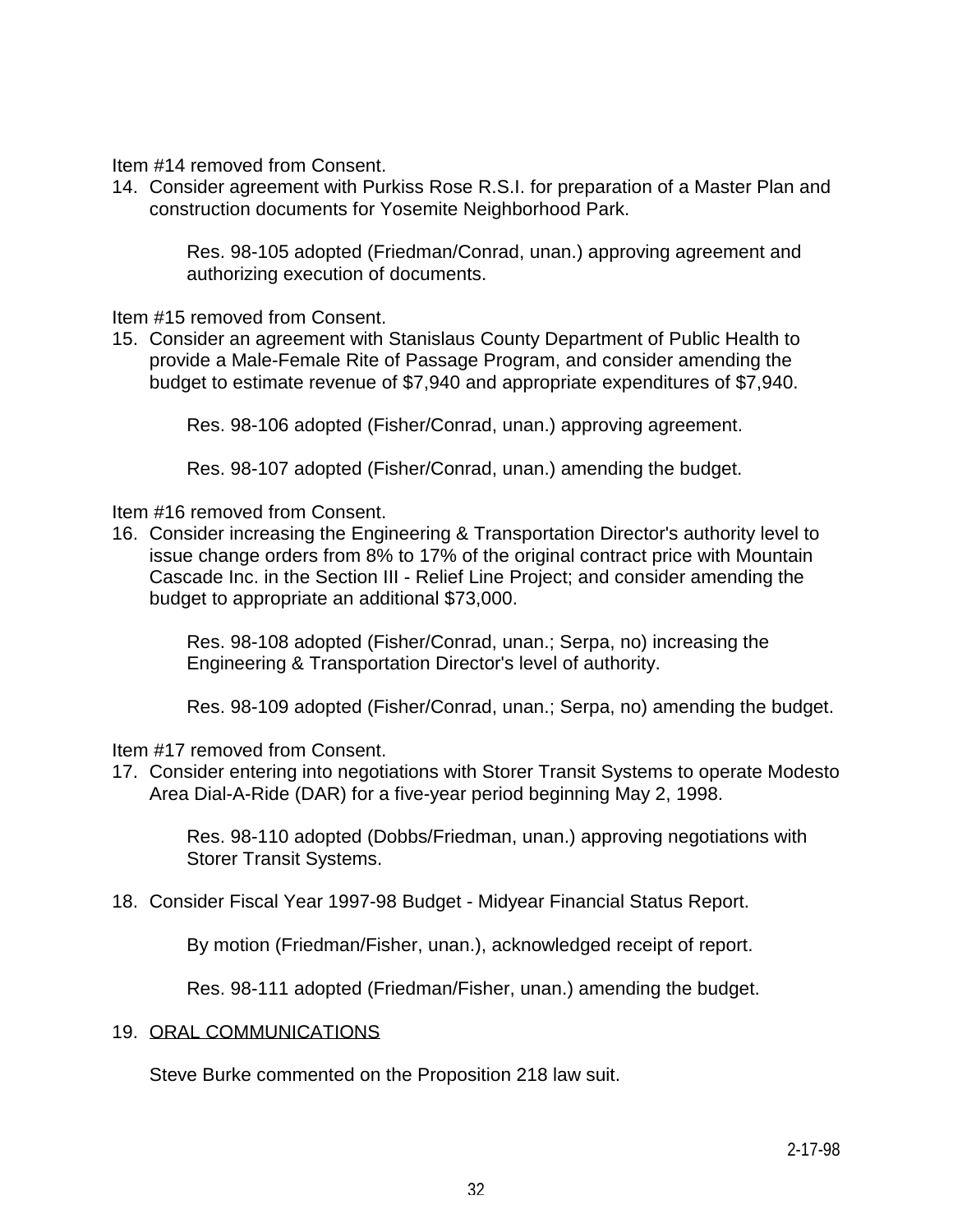## 20. MATTERS TOO LATE FOR THE AGENDA

None.

## CLOSED SESSION

21. The meeting adjourned to the Mayor's Chambers for a Closed Session to consider the following:

CONFERENCE WITH LEGAL COUNSEL - ANTICIPATED LITIGATION

 Significant exposure to litigation pursuant to subdivision (b) of Section 54956.9 of the Government Code: One case.

### ADJOURNMENT

 The meeting adjourned to Closed Session at 9:10 p.m. City Attorney returned at 9:45 p.m. to report no action had been taken.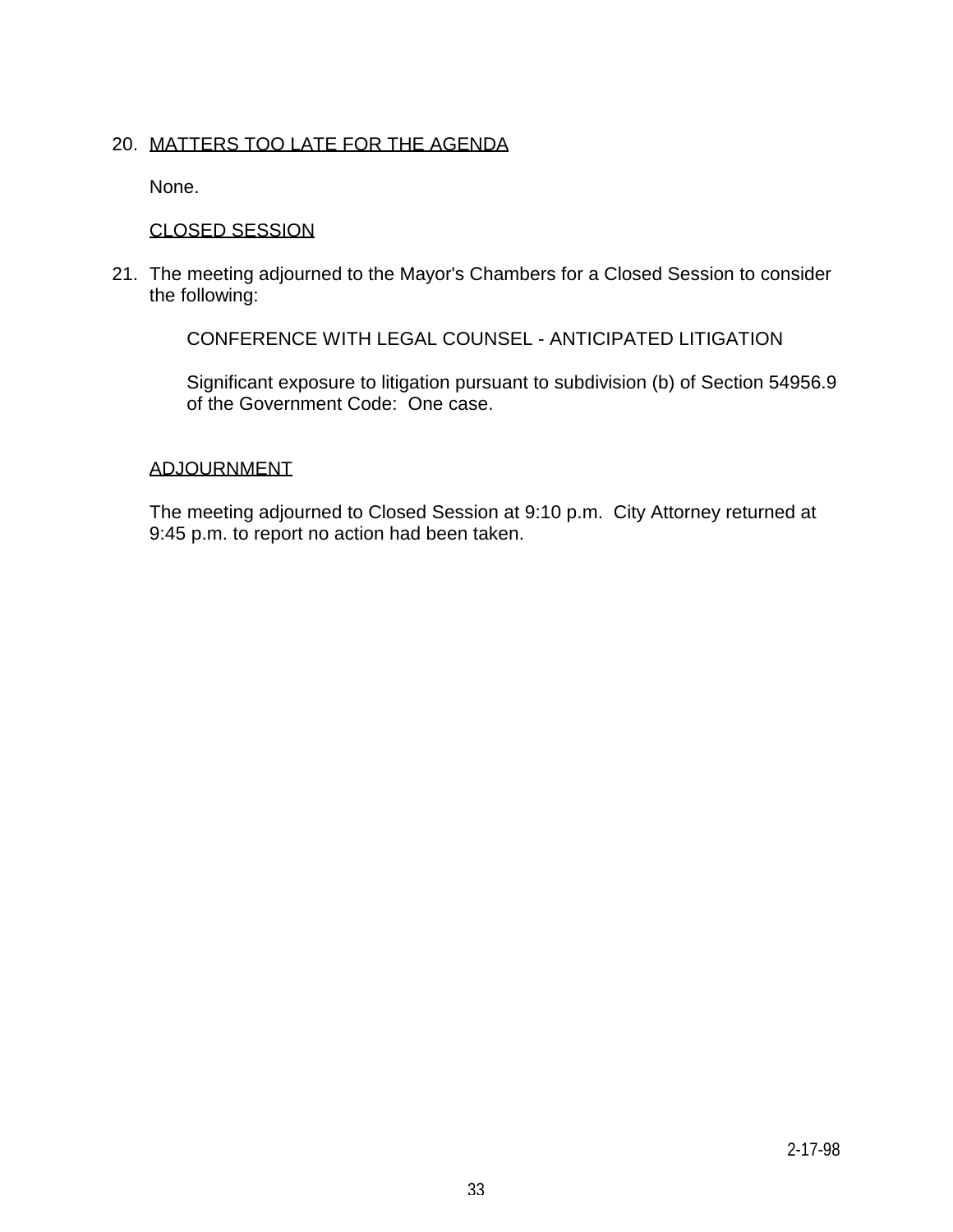## **COUNCIL MEETING OF TUESDAY, FEBRUARY 24, 1998, AT 4:00 P.M.**

Roll Call - Present: Councilmembers Conrad, Dobbs, Fisher, Friedman, Serpa, Mayor Lang

Absent: Smith

CONSENT ITEMS - ROLL CALL VOTE REQUIRED: Items 2 Consent Items 7, 8, 9, 11 were removed from Consent

(Fisher/Friedman, unan.; Smith, absent)

#### 1. ACKNOWLEDGEMENTS AND PRESENTATIONS

None.

#### MINUTES

#### CONSENT

2. Approval of the minutes of the regular City Council meeting of February 17, 1998.

By motion (Fisher/Friedman, unan.; Smith, absent), minutes approved.

#### UNFINISHED BUSINESS

3. Oral report from Director of Emergency Services regarding the need for continuing the local emergency.

> Res. 98-112 adopted (Friedman/Dobbs, unan.; Smith, absent) continuing the local emergency to March 3, 1998.

#### **HEARINGS**

4. Hearing to consider establishment of a schedule of security deposits for self-haul solid waste.

> Res. 98-113 adopted (Dobbs/Fisher, unan.; Smith, absent) approving schedule of security deposits for self-haul solid waste.

5. Consider adopting nine Resolutions of Necessity to acquire real property interests for Carpenter Road from Hogan Manufacturing Inc., APN 81-52-39; Gladys Wallis, APN 81-29-31; Robert Newman, APN 81-29-30; Neil Wise et al, APN 81-29-27; Tom Chaffee et ux, APN 81-29-26; James Ruiz et al, 81-29-25; Deepak Singh et al, APN 81-29-24; Michael Billington et al, APN 81-28-22; and Islamic Center of Modesto, APN 81-28-15 (portions).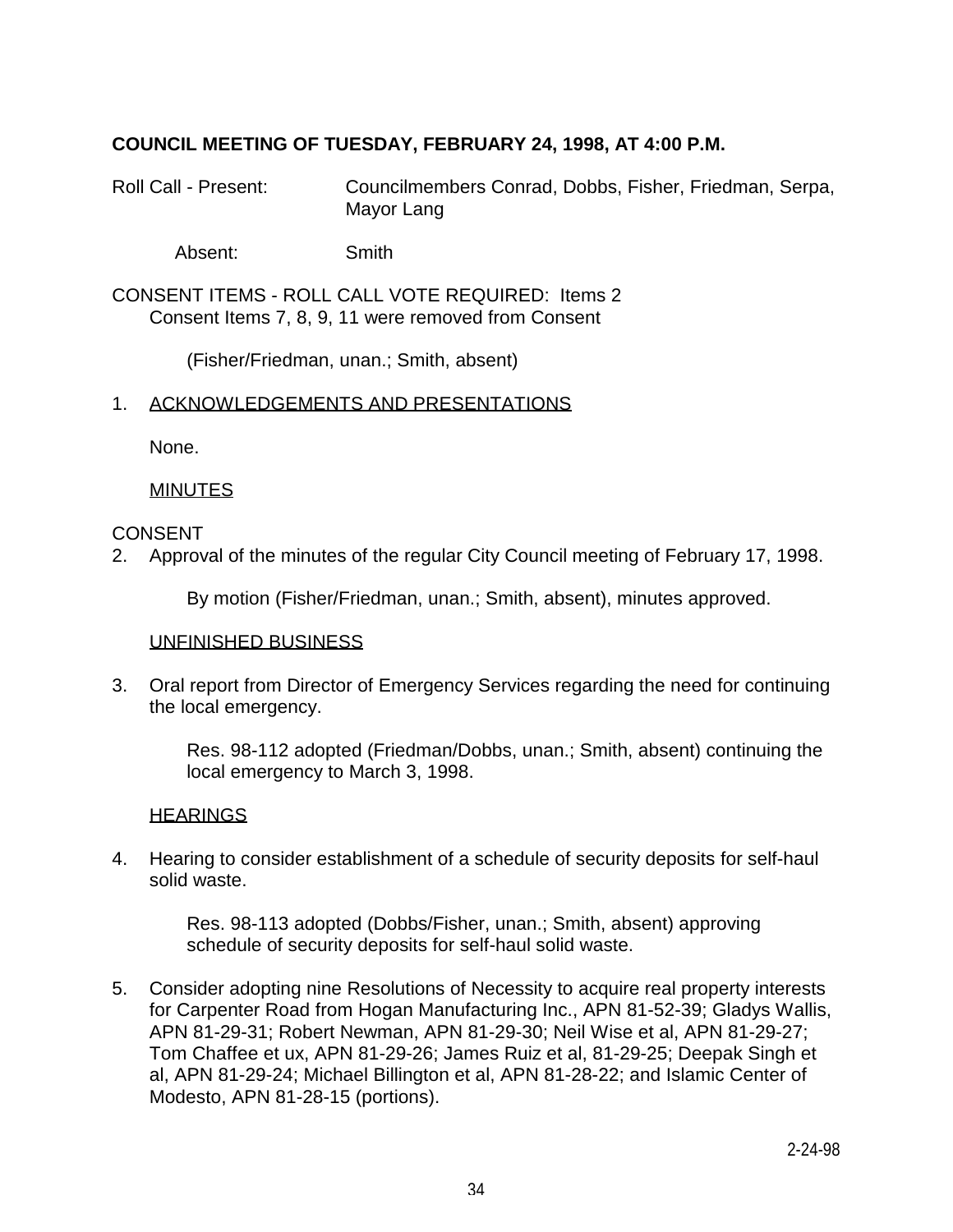Res. 98-114 adopted (Dobbs/Fisher, unan.; Smith, absent) acquiring real property interests for Carpenter Road from Hogan Manufacturing Inc., APN 81-52-39.

 Res. 98-115 adopted (Dobbs/Fisher, unan.; Smith, absent) acquiring real property interests for Carpenter Road from Gladys Wallis, APN 81-29-31.

 Res. 98-116 adopted (Dobbs/Fisher, unan.; Smith, absent) acquiring real property interests for Carpenter Road from Robert Newman, APN 81-29-30.

 Res. 98-117 adopted (Dobbs/Fisher, unan.; Smith, absent) acquiring real property interests for Carpenter Road from Neil Wise et al, APN 81-29-27.

 Res. 98-118 adopted (Dobbs/Fisher, unan.; Smith, absent) acquiring real property interests for Carpenter Road from Tom Chaffee et ux, APN 81-29-26.

 Res. 98-119 adopted (Dobbs/Fisher, unan.; Smith, absent) acquiring real property interests for Carpenter Road from James Ruiz et al, 81-29-25.

 Res. 98-120 adopted (Dobbs/Fisher, unan.; Smith, absent) acquiring real property interests for Carpenter Road from Deepak Singh et al, APN 81-29-24.

 Res. 98-121 adopted (Dobbs/Fisher, unan.; Smith, absent) acquiring real property interests for Carpenter Road from Michael Billington et al, APN 81-28- 22.

 Res. 98-122 adopted (Dobbs/Fisher, unan.; Smith, absent) acquiring real property interests for Carpenter Road from Islamic Center of Modesto, APN 81-28-15 (portions).

### NEW BUSINESS

6. Consider approving a resolution revising the 10th Street Place project budget to reflect the cost of construction based on bids received, and authorizing the JPA to award bid to the low bidder.

> Res. 98-123 adopted (Friedman/Dobbs, majority; Serpa, no; Smith, absent) amending budget, including public art proposal.

 Res. 98-124 adopted (Friedman/Fisher, unan; Smith, absent) authorizing City Manager to provide temporary assets for collateral to bond issuer for Police Building bid.

Item #7 removed from Consent.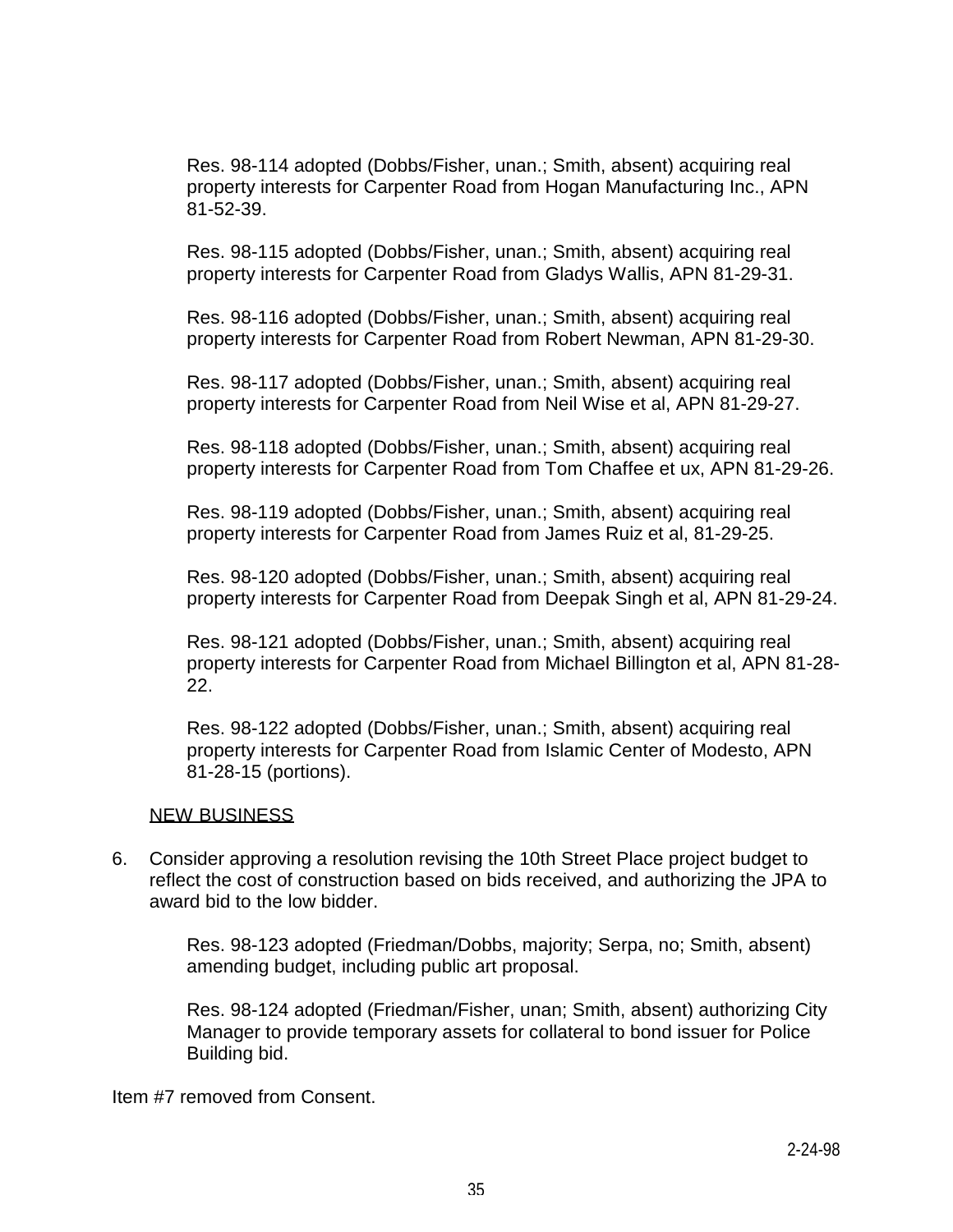7. Consider approving the concept of a joint emergency communications center.

 Res. 98-125 adopted (Friedman/Serpa, unan.; Smith, absent) approving concept of a joint emergency communications center.

Item #8 removed from Consent.

8. Consider authorizing objection to sale of tax defaulted properties and offering to purchase said properties from Stanislaus County for the amount of delinquent taxes.

> Res. 98-126 adopted (Dobbs/Friedman, unan.; Smith, absent) authorizing purchase of tax defaulted properties and offering to purchase said properties from Stanislaus County for the amount of delinquent taxes.

Item #9 removed from Consent.

9. Consider authorizing funding for two special police projects: 1) purchase of four new replacement police canines; and 2) continue conducting an ongoing investigation.

> Res. 98-127 adopted (Fisher/Friedman, unan.; Smith, absent) amending budget.

#### ORAL COMMUNICATIONS

10. Stan Strohmeyer requested low bidder for electrician be removed from the 10th Street Place Project and be shown as irresponsible.

 Vice Mayor Serpa commented on fines regarding habitation in mobile living quarters or tents; requirements for out of state construction workers; and a possible resolution to consent calendar removal.

### WRITTEN COMMUNICATIONS

Item #11 removed from Consent.

11. Consider request of Harlan Smith, Modesto Camellia Society, for the donation of the Sweepstakes Trophy at the 36th Annual Camellia Cavalcade on March 21 and 22, 1998.

(Motion approving request needed.)

By motion (Friedman/Dobbs, unan.; Smith, absent), approved request.

12. Consider request received from the law offices of Mayol & Berringer to place the Machado property (Measure M) vote on the ballot for June 2, 1998 Statewide primary election.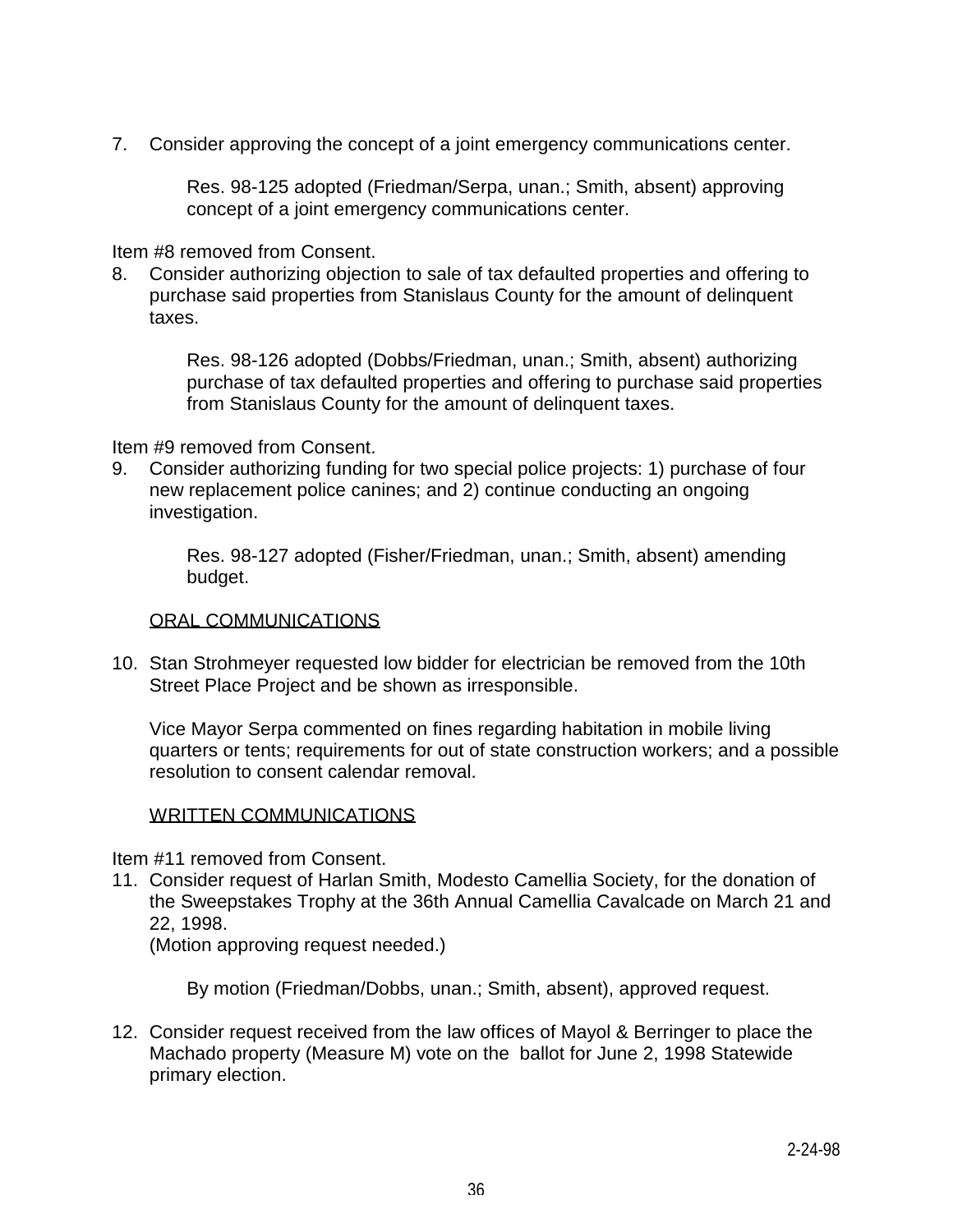By motion of Chair, item continued to March 3, 1998 Council meeting.

# MATTERS TOO LATE FOR THE AGENDA

13. By motion (Friedman/Serpa, unan.; Smith, absent) it was determined that there is a need to take immediate action, and that the need for action came to the City's attention after the agenda was posted to place substitute temporary assets needed in bond financing to satisfy bond issuer for police building bid on agenda.

Res. 98-124 adopted under Item #6 above.

# ADJOURNMENT

Meeting adjourned at 5:05 p.m.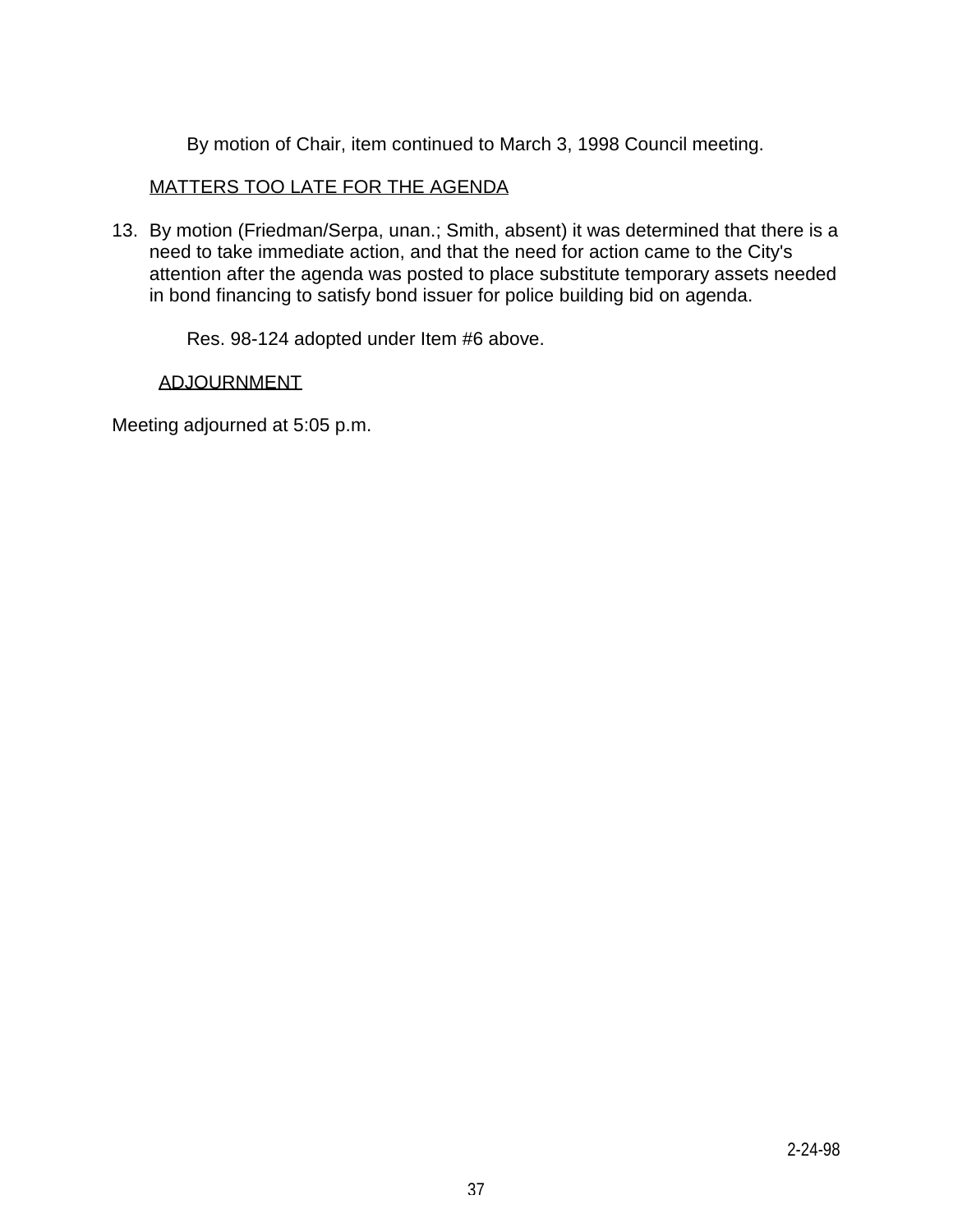# **COUNCIL MEETING OF TUESDAY, MARCH 3, 1998, AT 7:00 P.M.**

Roll Call - Present: Councilmembers Conrad, Dobbs, Fisher, Friedman, Serpa, Smith, Mayor Lang

Absent: None

CONSENT ITEMS - ROLL CALL VOTE REQUIRED: Items

Consent items 2, 3, 5, 6, 7, 8, 9, 10, & 12 were removed from Consent

## 1. ACKNOWLEDGEMENTS AND PRESENTATIONS

 Presentation of Proclamation proclaiming March 12, 1998 as Girl Scout Day and the week of March 7 through March 13, 1998 as Girl Scout Week.

Mayor Lang made the presentation to Girl Scout Troop 164.

 Oral report from Director of Emergency Services regarding the need for continuing the local emergency.

(Resolution terminating the local emergency is possible.)

Emergency continued.

### MINUTES

2. Approval of the minutes of the regular City Council meeting of February 24, 1998.

By motion, (Dobbs/Fisher, unan.) minutes approved as amended.

### UNFINISHED BUSINESS

Councilmember Fisher excused due to a conflict of interest.

3. Final adoption of Ord. 3080-C.S., an ordinance amending the Precise Plan for Area No. 3 of the Village One Specific Plan to Redesignate 9.8 acres from Multifamily to Village Residential.

> By motion, (Dobbs/Serpa, majority; Friedman, no; Fisher absent) approved final adoption of Ord. 3080-C.S.

4. Consider request received from the law offices of Mayol & Berringer to place the Machado property (Measure M vote) on the ballot for June 2, 1998 Statewide primary election. (Item continued from February 24 Council meeting.)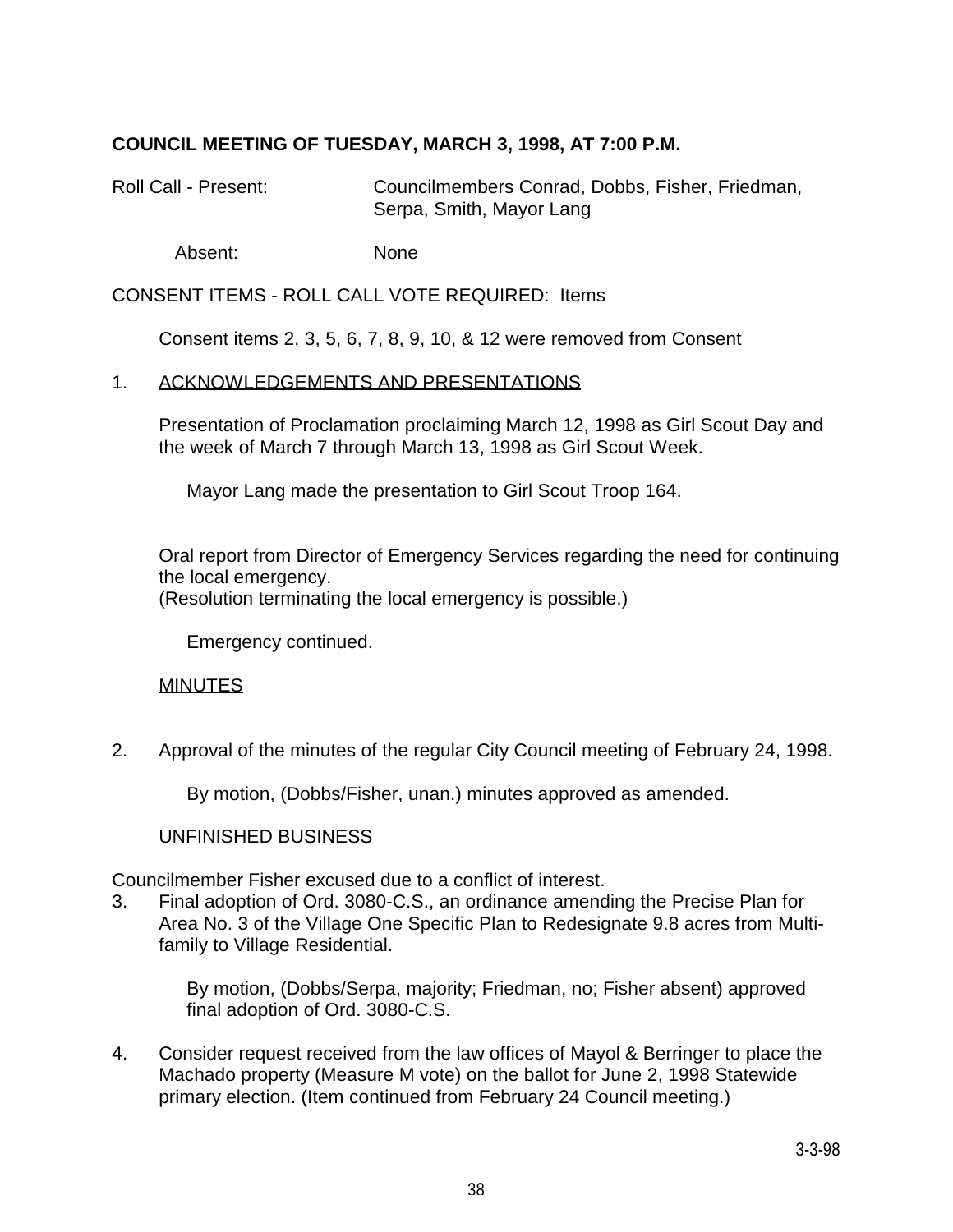By motion, (Fisher/Serpa, majority; Dobbs, Friedman, no) request denied.

BIDS

5. Consider accepting the agreement with Donald L. Oberg, General Engineering Contractor, for the project titled "Standiford Avenue - Road Construction and Drainage Improvements" as complete and authorize the City Clerk to file the Notice of Completion. (Original contract: \$804,580.72; Final cost, \$746.288.05)

> Res. 98-129 adopted (Friedman/Dobbs, unan.) accepting agreement as complete and authorizing the City Clerk to file the Notice of Completion.

6. Consider accepting the agreement with Allen A. Waggoner Construction Inc. for the project titled "Encina Storm Drain Phase II" as complete and authorize the City Clerk to file the Notice of Completion; and consider approval of appropriation transfer to fully fund the project. (Original estimate: \$100,870; Final cost, \$107,814.56)

> Res. 98-130 adopted (Fisher/Dobbs, unan.) accepting the agreement as complete and authorizing the city Clerk to file the Notice of Completion.

 Res. 98-131 adopted (Fisher/Dobbs, unan.) approving an appropriation transfer to fully fund the project.

# NEW BUSINESS

7. Consider joinder in amicus brief in Action Apartment Association v. Santa Monica Rent Control Board.

> By motion, (Friedman/Smith, majority, Conrad, no) authorized joinder in the amicus brief and directed City Attorney to execute and forward a letter of support to the brief writer.

8. Consider authorizing the City Manager, Deputy City Manager, Parks Superintendent, or the Accounting Division Manager to sign necessary and required documents or forms for the Federal Emergency Management Administration (FEMA) and the California Office of Emergency Services (OES) for the purpose of filing claims for reimbursement due to the "El Nino 98" floods.

Res. 98-132 adopted (Dobbs/Fisher, unan.) authorizing signatures.

9. Consider approving an agreement with Islamic Center of Modesto for the purchase of right of way needed for the Carpenter Road widening project.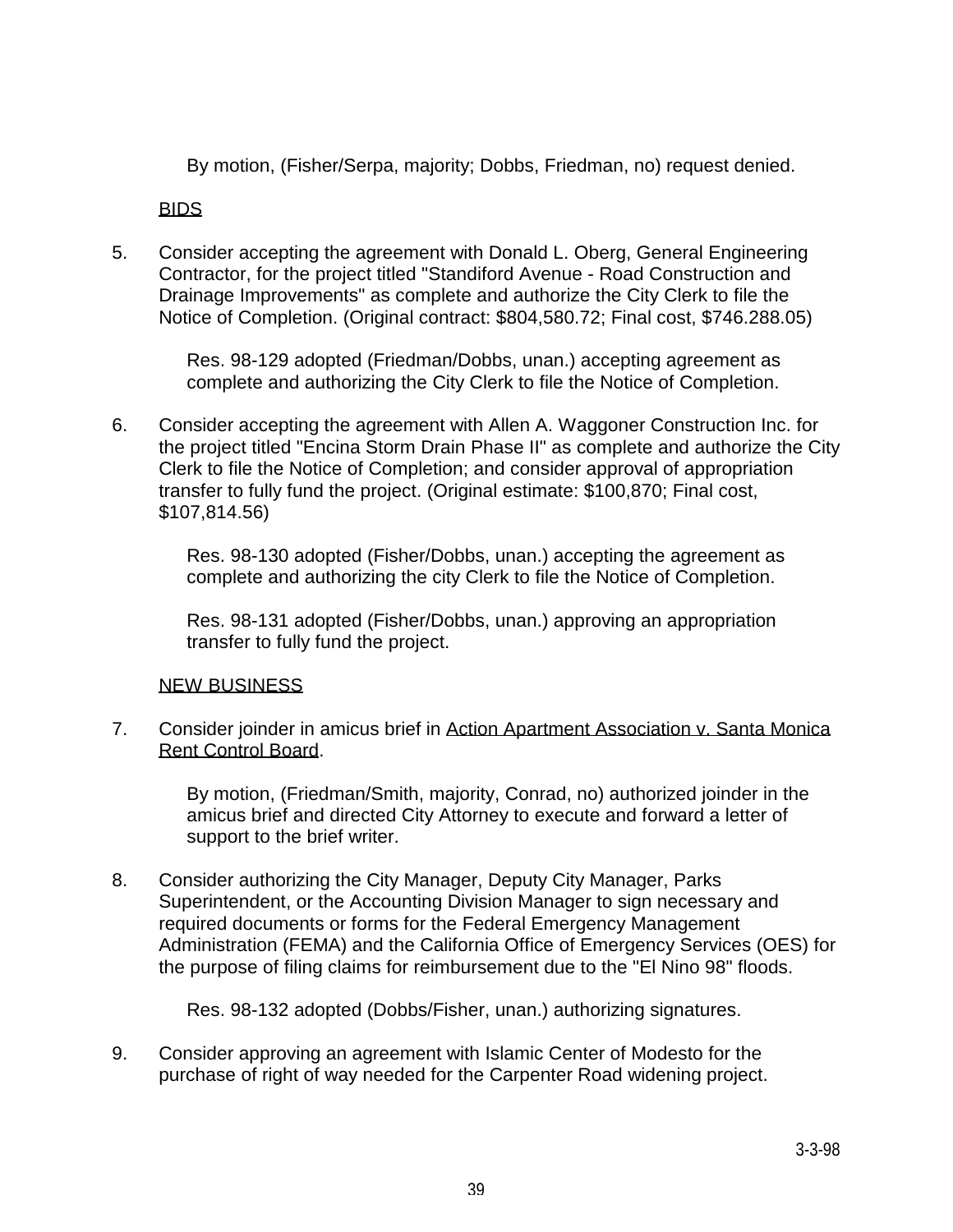Res. 98-133 adopted (Friedman/Fisher, unan.) approving agreement.

10. Consider approving the change of name of the Affirmative Action Commission to Equal Opportunity/Disability Commission.

Res. 98-134 adopted (Serpa/Fisher, unan.) approving name change.

## 11. ORAL COMMUNICATIONS

 Vice Mayor Serpa thanked Council for their expressions of support for the unexpected passing away of his mother.

# WRITTEN COMMUNICATIONS

12. Consider accepting the resignation of Howard Mallory from the Human Relations Commission.

> Res. 98-135 adopted (Friedman/Dobbs, unan.) accepting with regret the resignation of Howard Mallory from the Human Relations Commission.

## **MISCELLANEOUS**

## 13. Appointments

a. Culture Commission

 Res. 98-136 adopted (Dobbs/Fisher, unan.) appointing Adrian Mendoza to the Culture Commission.

## 14. MATTERS TOO LATE FOR THE AGENDA

None

# ADJOURNMENT

The meeting was adjourned at 7:47 p.m.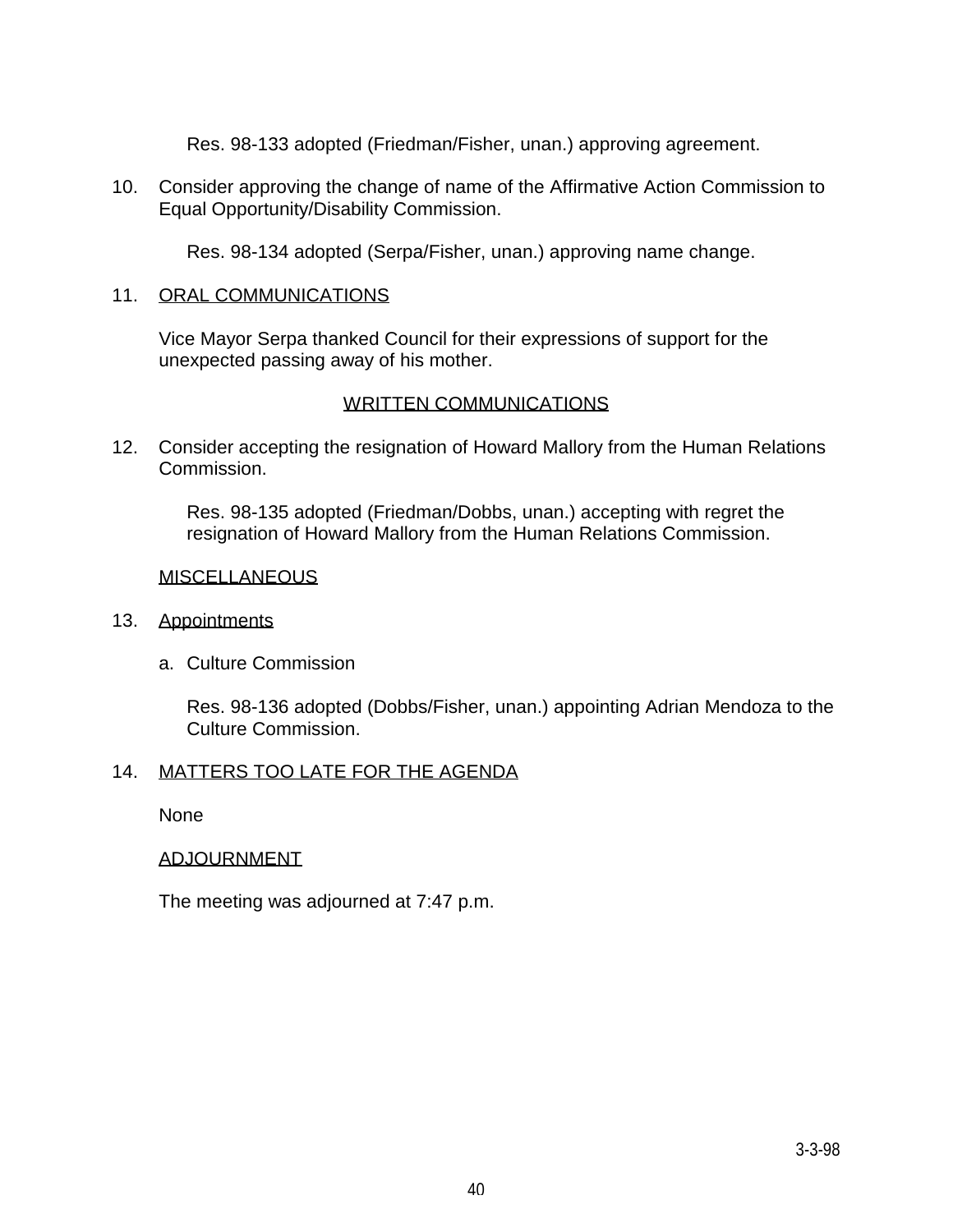# **COUNCIL MEETING OF TUESDAY, MARCH 10, 1998, AT 4:00 P.M.**

Roll Call - Present: Councilmembers Fisher, Friedman, Serpa, Smith, Mayor Lang

Absent: Councilmembers Conrad, Dobbs

CONSENT ITEMS - ROLL CALL VOTE REQUIRED: Items 2 Items 4, 5, 6, 7, 8, 9, 10, 11, 12 removed from Consent

(Friedman/Serpa, unan.; Conrad & Dobbs, absent)

### 1. ACKNOWLEDGEMENTS AND PRESENTATIONS

 a. Presentation of Modesto Engineering Club Project of the Year Award to Michael Gilton for the Cannery Segregation Project.

Plaques presented by Mayor Lang to Lee DeLano and Mike Gilton.

 b. Presentation of Certificates of Recognition to the California Conservation Corps (CCC) Delta Service District and Vintage Faire Mall participation during the City's Emergency Preparedness Workshop on January 24, 1998.

Mayor Lang presented certificates of appreciation.

c. Presentation of certificates to high school students for anti-pollution campaign.

 Certificates presented by Mayor Lang to students. Presentation by Communications & Marketing staff of anti-pollution video and radio commercials.

### **MINUTES**

### **CONSENT**

2. Approval of the minutes of the regular City Council meeting of March 3, 1998.

 By motion (Friedman/Serpa, unan.; Conrad & Dobbs, absent), minutes approved.

### **HEARINGS**

3. Hearing to consider the vacation and abandonment of the middle portion of the north-south alley in Block 2098 in the City of Modesto and reserve an easement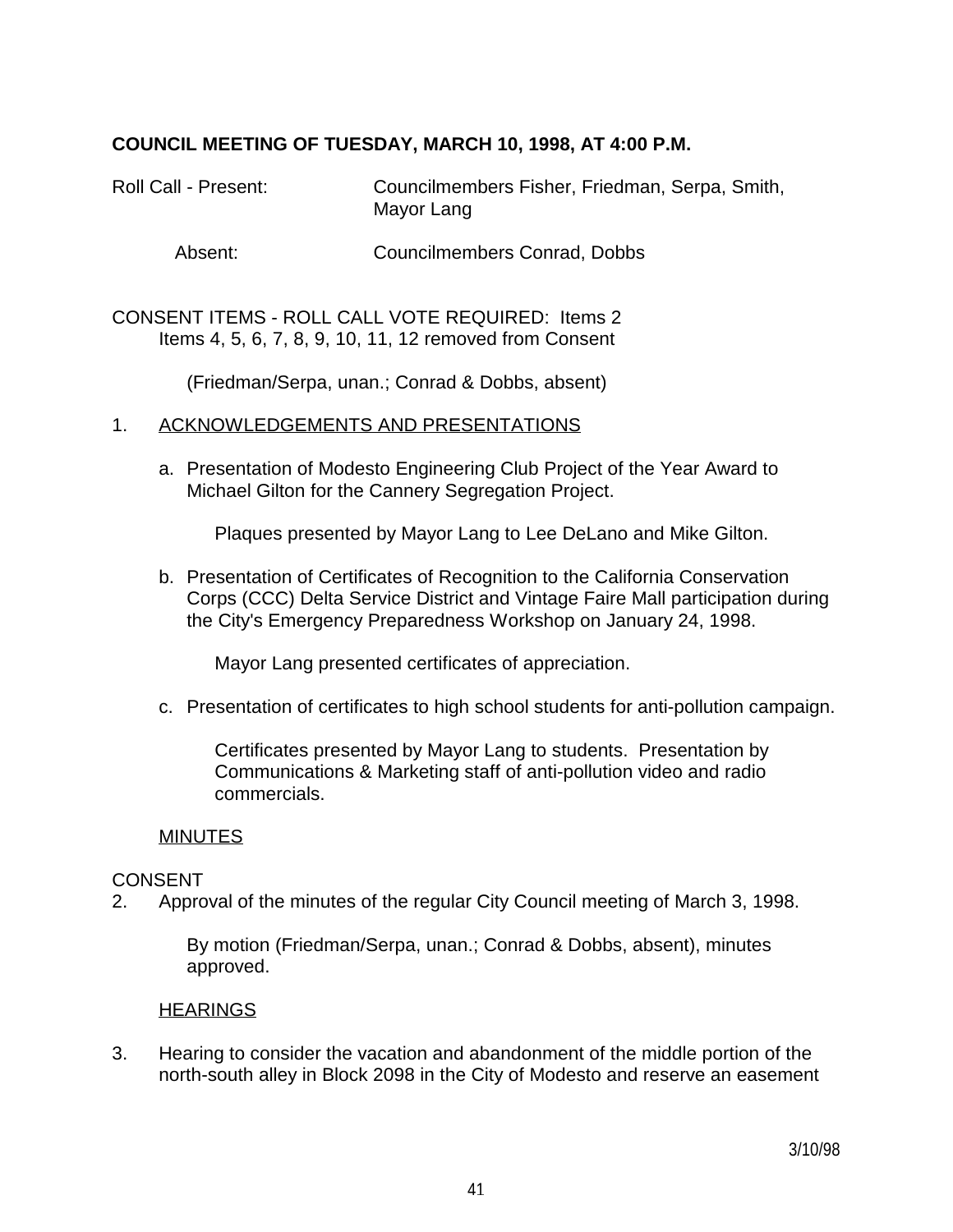for utility services located between 140 Covena and 145 Camellia Avenues, south of Miller Avenue.

 Res. 98-137 adopted (Fisher/Lang, unan.; Conrad & Dobbs, absent) vacating and abandoning the middle portion of the north-south alley in Block 2098 in the City of Modesto and reserve an easement for utility services located between 140 Covena and 145 Camellia Avenues, south of Miller Avenue.

# BIDS

Item #4 removed from Consent.

Councilmember Friedman excused due to conflict of interest.

4. Consider awarding contract for the Briggsmore and Coffee storm lift station to Amerine Systems, Inc., and consider approving an appropriation transfer in the amount of \$199,000 to create a new CIP account.

 (Resolution awarding contract to Amerine Systems, Inc. needed, and resolution approving appropriation transfer needed. Total estimated cost: \$198,074 (contract \$165,074; construction admin. and contingencies \$33,000).

 Res. 98-138 adopted (Fisher/Lang, unan.; Conrad, Dobbs & Friedman, absent) awarding contract to Amerine Systems Inc.

 Res. 98-139 adopted (Fisher/Lang, unan.; Conrad, Dobbs & Friedman, absent) approving appropriation transfer.

Item #5 removed from Consent.

5. Consider declaring Wille Electric Supply Company low bidder for about ten variable frequency drives per year, for up to two and a half years, for a total first year total cost not to exceed \$90,000.

> Res. 98-140 adopted (Fisher/Friedman, unan.; Conrad & Dobbs, absent) declaring Wille Electric Supply Company low bidder and authorizing purchase.

## NEW BUSINESS

Item #6 removed from Consent.

6. Consider amending the 1997-98 Budget for the Tenth Street Place Projects.

 Res. 98-141 adopted (Fisher/Smith, majority; Serpa, no; Conrad & Dobbs, absent) amending budget.

Item #7 removed from Consent.

7. Consider approving a commuter service between Modesto and the Pleasanton/Dublin BART station to begin July, 1998.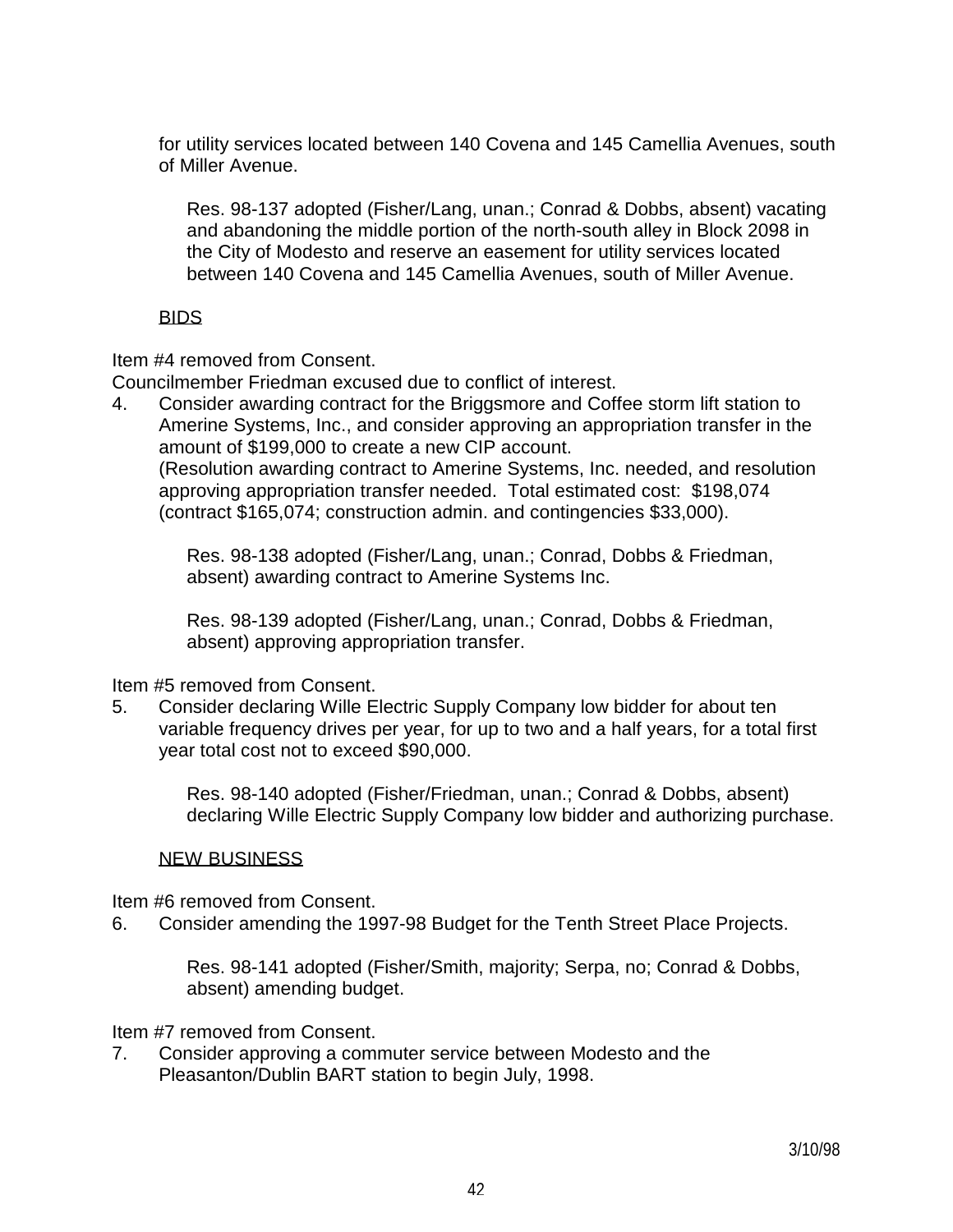(Initial capital cost would be \$280,000 for the bus that would be needed. The Federal Transit Administration (FTA) would cover 83% of the cost. Annual operating cost is estimated at \$60,000, which would be covered by a combination of fare revenues, federal transit funds, and money from the Local Transportation Fund. The Transportation Policy Committee recommends approval. Motion directing staff to finalize plans for the service needed.)

 By motion (Fisher/Friedman, unan.; Conrad & Dobbs, absent) directed staff to finalize plans for the commuter service.

Item #8 removed from Consent.

8. Consider approval of an application for federal assistance from the Federal Transit Administration (FTA) in the amount of \$1,506,590 for public transit operating and capital purposes.

> Res. 98-142 adopted (Friedman/Fisher, unan.; Conrad & Dobbs, absent) approving grant application and authorizing the City Manager to execute all grant application and grant agreement documents.

Item #9 removed from Consent.

9. Consider approving agreement with Robert Morris Newman for the purchase of right of way needed for the Carpenter Road widening project. (Total estimated cost: \$1,700. Funds are budgeted.)

> Res. 98-143 adopted (Fisher/Friedman, unan.; Conrad & Dobbs, absent) approving agreement with Robert Morris Newman for the purchase of right of way needed for the Carpenter Road widening project.

Item #10 removed from Consent.

10. Consider approving agreement with Neill Michael Wise, et al., for the purchase of right of way needed for the Carpenter Road widening project. (Total estimated cost: \$6,000. Funds are budgeted.)

 Res. 98-144 adopted (Fisher/Friedman, unan.; Conrad & Dobbs, absent) approving agreement with Neill Michael Wise, et al., for the purchase of right of way needed for the Carpenter Road widening project.

Item #11 removed from Consent.

11. Consider approving amendment to the Community Development Consolidated Plan Priorities.

> Res. 98-145 adopted (Fisher/Serpa, unan.; Conrad & Dobbs, absent) approving amendment to the Community Development Consolidated Plan Priorities.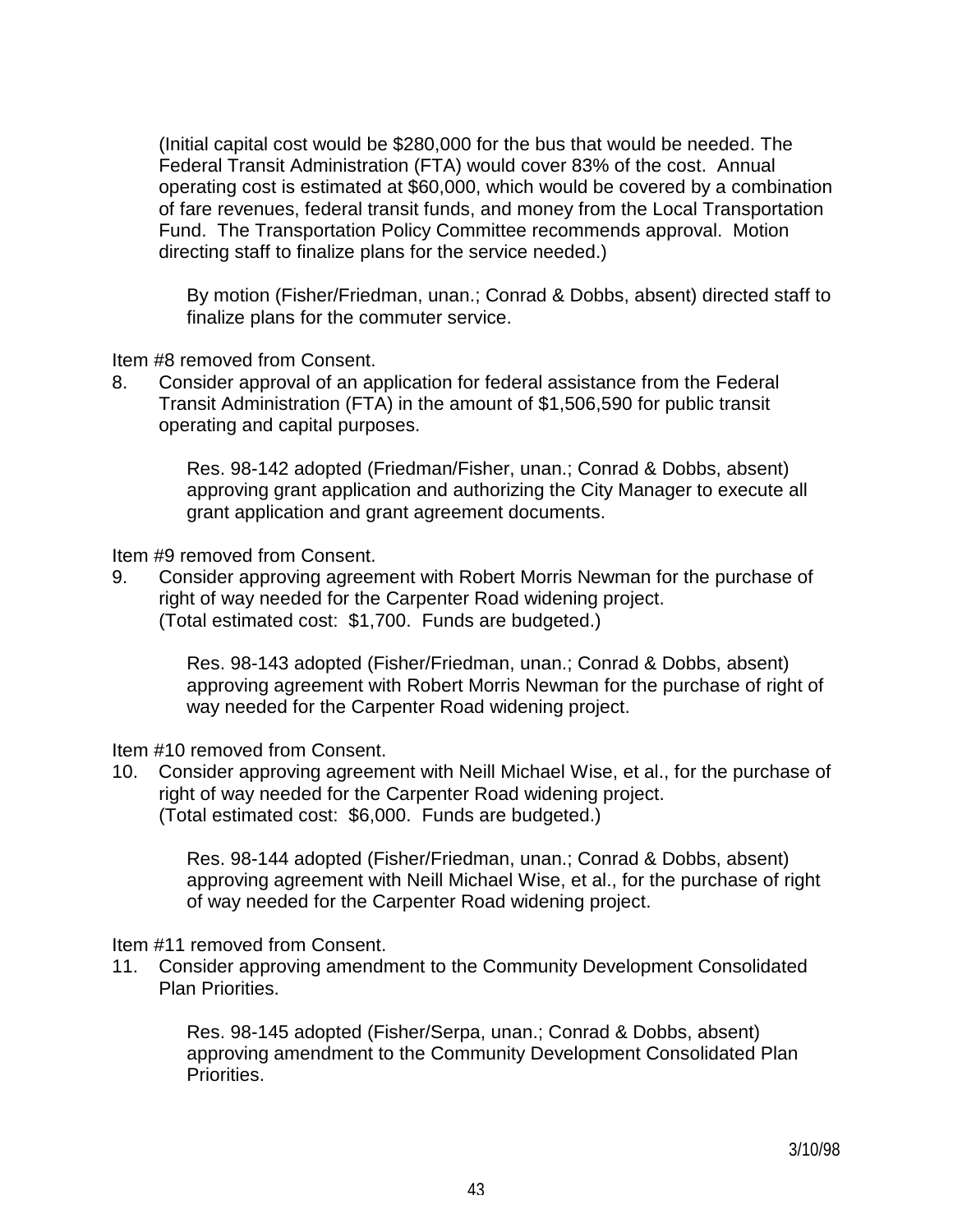Item #12 removed from Consent.

12. Consider amendments to Chapter 2 of Title 10 of the Modesto Municipal Code to address fair housing issues.

> By motion (Serpa/Fisher, unan.; Conrad & Dobbs, absent), introduced Ord. 3081-C.S.

# 13. ORAL COMMUNICATIONS

None.

## 14. MATTERS TOO LATE FOR THE AGENDA

None.

## ADJOURNMENT

Meeting adjourned at 4:54 p.m. to Special Closed Session meeting.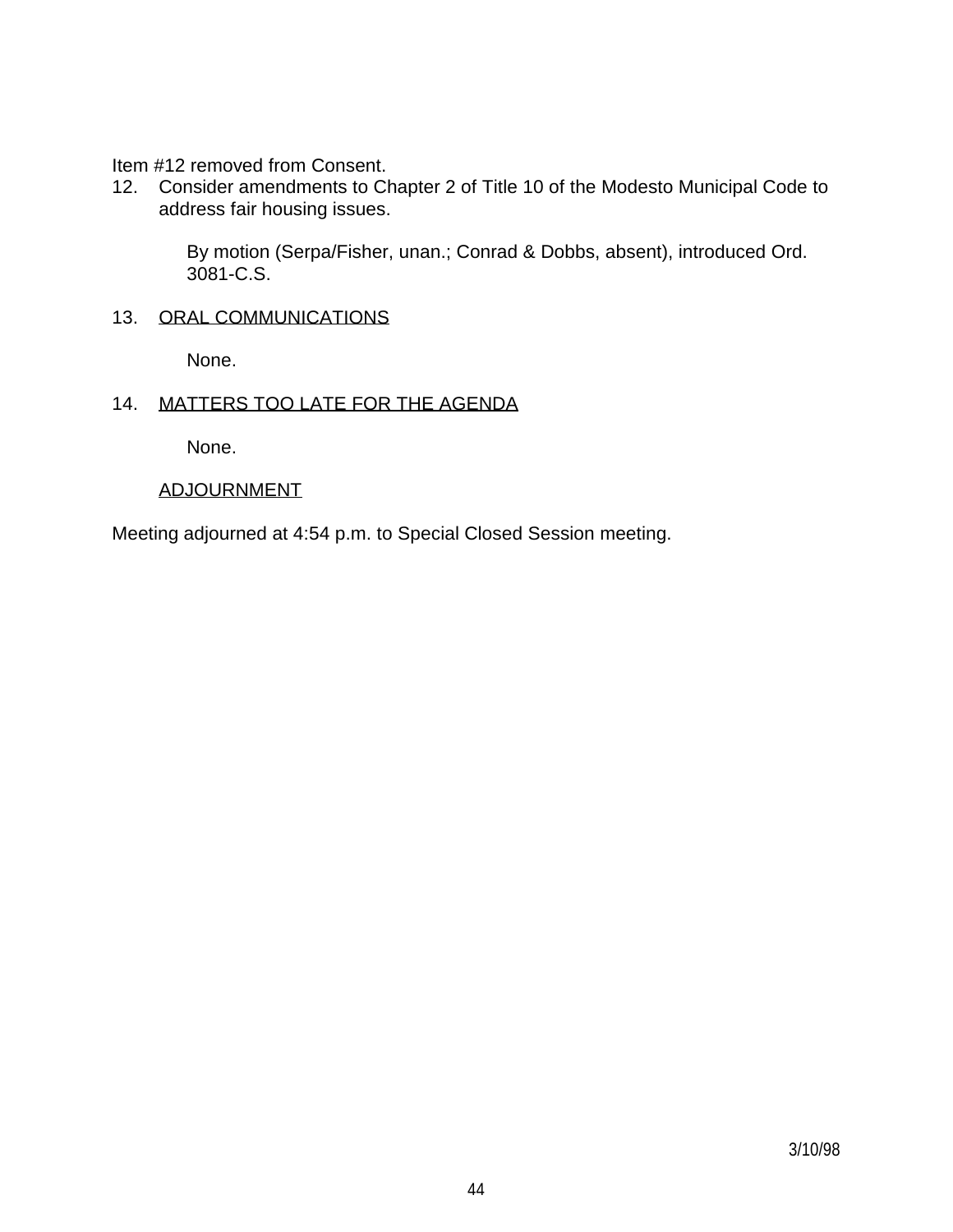# **COUNCIL MEETING OF TUESDAY, MARCH 17, 1998, AT 7:00 P.M.**

Roll Call - Present: Councilmembers Conrad, Dobbs, Fisher, Friedman, Serpa, Smith, Mayor Lang

Absent: None

CONSENT ITEMS - ROLL CALL VOTE REQUIRED: Items 2, 4, 9, 10, 11 Items 2, 4, 10 & 11 were removed from Consent Calendar

(Friedman/Fisher, unan.)

## 1. ACKNOWLEDGEMENTS AND PRESENTATIONS

None.

## **MINUTES**

Item #2 removed from Consent.

2. Approval of the minutes of the regular City Council meeting of March 10, 1998.

By motion (Friedman/Smith, unan.), minutes approved.

### UNFINISHED BUSINESS

3. Oral report from Director of Emergency Services regarding the need for continuing the local emergency.

Res. 98-146 adopted (Friedman/Dobbs, unan.) terminating the emergency.

Item #4 removed from Consent.

4. Final adoption of Ord. No. 3081-C.S. relating to Zoning Regulations -- Fair Housing.

> By motion (Friedman/Fisher, unan.), approved final adoption of Ord. No. 3081- C.S.

## **HEARINGS**

 5. Hearing to consider the appeal of Mid-Valley Engineering to a Planning Commission decision concerning a condition of the vesting tentative subdivision map of the Couture/Waterman Subdivision in the Pelandale/ Snyder Specific Plan Area, property located on the northwest corner of Snyder Avenue and Carver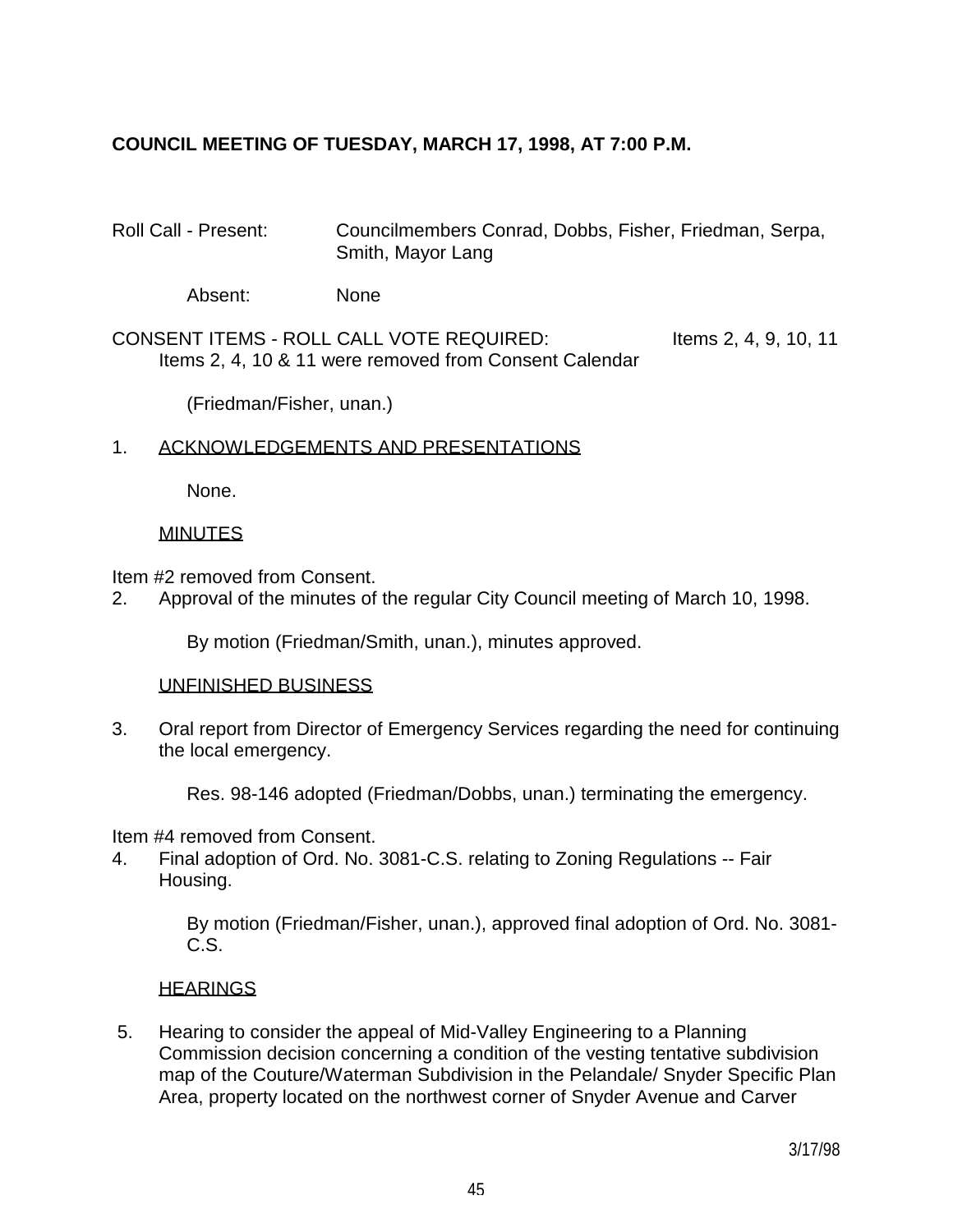Road.

 A request was received from appellant asking to continue Item #5 to the April 14, 1998 Council meeting.

 By motion (Fihser/Friedman, unan.) Item 5 continued to April 14, 1998 meeting.

6. Hearing to consider the appeal of William B. Hughes to a decision of the Community Development Director concerning capital facilities fees required for a building permit.

> Res. 98-147 adopted (Fisher/Serpa, majority; Conrad, Friedman, & Smith, no) denying appeal.

## NEW BUSINESS

7. Consider annual report for City Council Committees for Year 1997.

By motion (Friedman/Serpa, unan.), acknowledged receipt of report.

8. Consider approving City participation in the feasibility study for the Regional Center for the Arts by appropriating \$50,000 from the General Fund contingency reserve, advancing those funds to the Redevelopment Agency, and authorizing the City Manager/Executive Director to enter into an agreement with a non-profit foundation to contribute toward the feasibility study.

Res. 98-148 adopted (Friedman/Fisher, unan.) amending the budget.

Res. 98-149

9. Consider excusing Councilmember Dobbs for his absence from the March 10, 1998, City Council meeting due to his attendance at the National League of Cities Congressional Cities Conference in Washington, D.C.

 By motion (Friedman/Fisher, unan.), excused Councilmember Dobbs absence from March 10, 1998 Council meeting.

Item #10 removed from Consent.

10. Consider authorizing City Manager to execute a professional services agreement with Beverly Prior Architects for design of the Modesto Police Building Expansion Project, and consider adopting the findings in the Initial Study.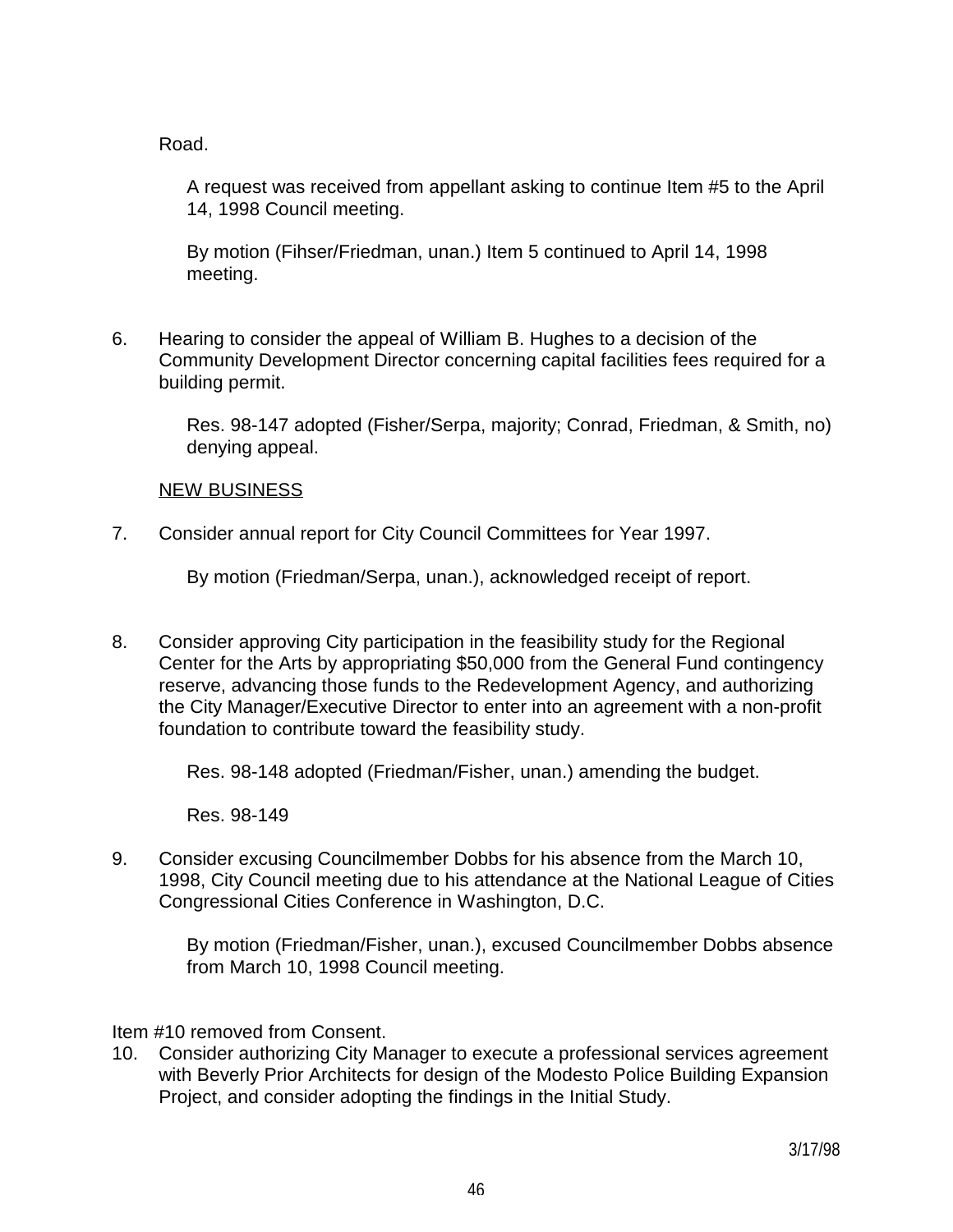Res. 98-150 adopted (Serpa/Friedman, unan.) approving agreement.

 Res. 98-151 adopted (Serpa/Friedman, unan.) approving the findings in the Initial Study.

Item #11 removed from Consent.

11. Consider authorizing City Manager to execute a professional services agreement with Vanir Construction Management, Inc. for construction management services through design and bidding of the Modesto Police Expansion Project.

Res. 98-152 adopted (Serpa/Friedman, unan.) approving agreement.

## 12. ORAL COMMUNICATIONS

None.

## 13. MATTERS TOO LATE FOR THE AGENDA

None.

## ADJOURNMENT

Meeting adjourned at 8:23 p.m.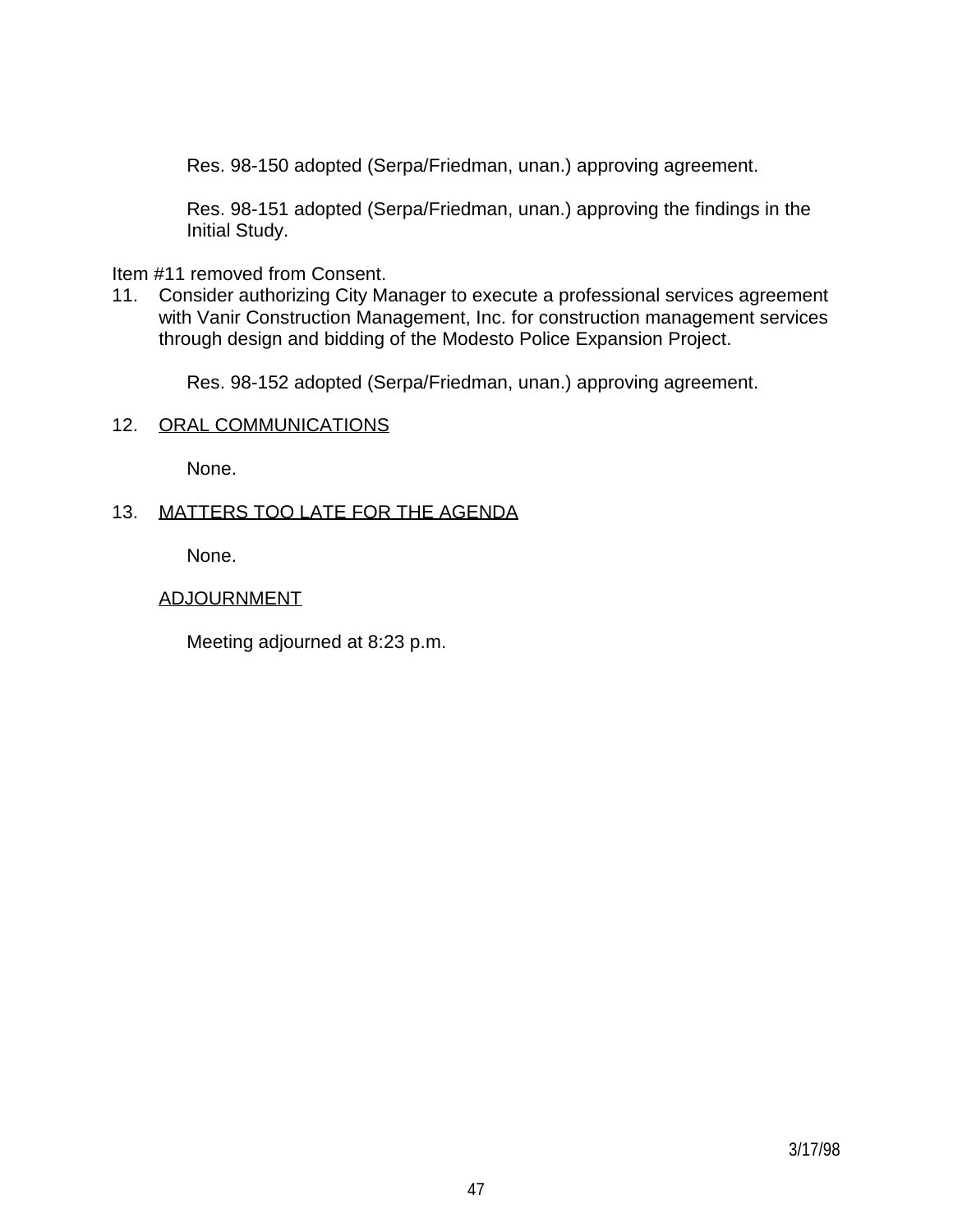# **COUNCIL MEETING OF TUESDAY, MARCH 24, 1998, AT 4:00 P.M.**

Roll Call - Present: Councilmembers Conrad, Dobbs, Fisher, Friedman, Serpa, Smith, Mayor Lang

Absent: None

Items 8, 9, 10, 11, 12, 13, 14, 15, 16 were removed from Consent Calendar CONSENT ITEMS - ROLL CALL VOTE REQUIRED: ltems 2

(Friedman/Fisher, unan.)

## 1. ACKNOWLEDGEMENTS AND PRESENTATIONS

 a. Presentation of a video on City Hall at the Mall by Vintage Faire Mall Manager Robb Jackson.

Video of City Hall at the Mall presented by Robb Jackson.

 b. Presentation honoring Outstanding Youth: Kia Lee, Alisha Rice and Aaron Johnson.

Presentation of plaques given by Wendy Byrd and Mayor Lang.

### **MINUTES**

## CONSENT

2. Approval of the minutes of the regular City Council meeting of March 17, 1998.

By motion (Friedman/Fisher, unan), minutes approved.

### **HEARINGS**

3. Hearing to consider the application of Gregory Development Company for an amendment to Section 7-3-9 of the Zoning Map to rezone from R-3 and P-O to P-D(527) to allow a mini-warehouse storage facility, property located on the west side of Tully Road, north of Standiford Avenue at 3917 Standiford Avenue.

A request was received asking for a continuance to April 14, 1998.

By motion (Fisher/Friedman, unan.) item continued to April 14, 1998.

4. Hearing to consider the proposed designation of property located at 125 Poplar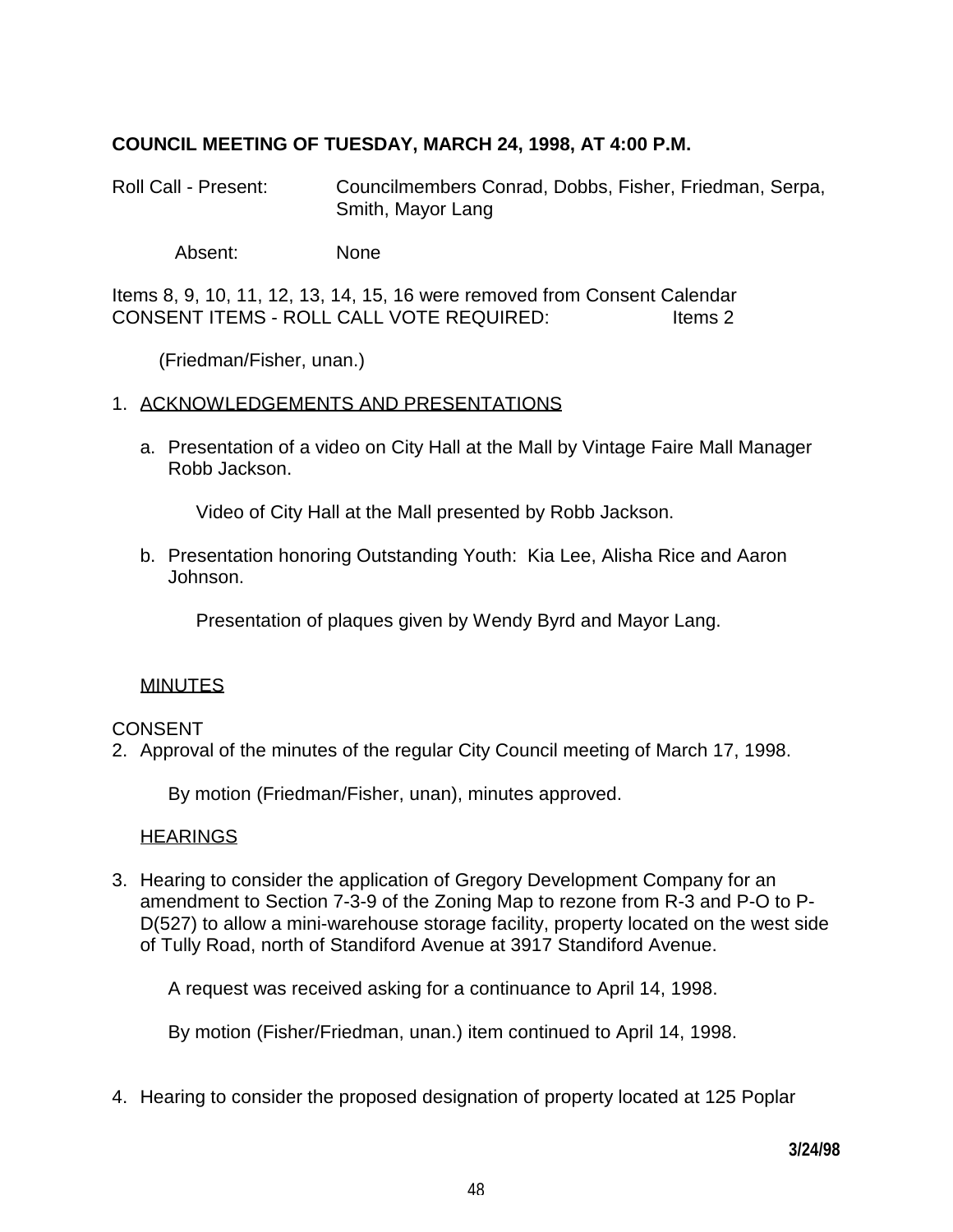Avenue, known as the W. H. Howell Residence, as a Modesto Landmark Preservation Site, and to consider approving a Mills Act Historic Property Contract with Virginia Lish (property owner) for preservation of the property.

 Res. 98-153 adopted (Serpa/Friedman, unan.) designating property as a Modesto Landmark Preservation Site.

Res. 98-154 adopted (Serpa/Friedman, unan.) approving a Mills Act Contract.

5. Hearing to consider the proposed designation of property located at 215 Stoddard Avenue, known as the Norman S. West Home, as a Modesto Landmark Preservation Site, and to consider approving a Mills Act Historic Property Contract with Michael J. and Karen Guzman (property owner) for preservation of the property.

 Res. 98-155 adopted (Friedman/Dobbs, unan.) designating property as a Modesto Landmark Preservation Site.

Res. 98-156 adopted (Friedman/Dobbs, unan.) approving a Mills Act Contract.

6. Hearing to consider the proposed designation of property located at 319 Elmwood Avenue, known as the R. G. O'Connell Residence, as a Modesto Landmark Preservation Site, and to consider approving a Mills Act Historic Property Contract with Theodore and Joyce Ayres (property owner) for preservation of the property.

 Res. 98-157 adopted (Serpa/Dobbs, unan.) designating property as a Modesto Landmark Preservation Site.

Res. 98-158 adopted (Serpa/Dobbs, unan.) approving a Mills Act Contract.

7. Hearing to consider approval of the refunding of 1985 Multifamily Mortgage Revenue Bonds - Valley Oak Project.

 (Resolution needed authorizing the issuance of an aggregate principal amount not to exceed \$5,000,000 multifamily housing revenue refunding bonds, 1998 Series A, and not to exceed \$1,000,000 federally taxable multifamily housing revenue refunding bonds, 1998 Series B, for the purpose of refinancing Valley Oak Project and determining other matters in connection therewith, and resolution amending the budget and re-estimating revenue needed.)

By motion (Dobbs/Lang, una.) referred to Financial Policy Committee.

# BIDS

Item #8 removed from Consent.

8. Consider awarding contract for the Carpenter Road storm drain project to Ross F. Carroll, Inc. for \$997,399.50.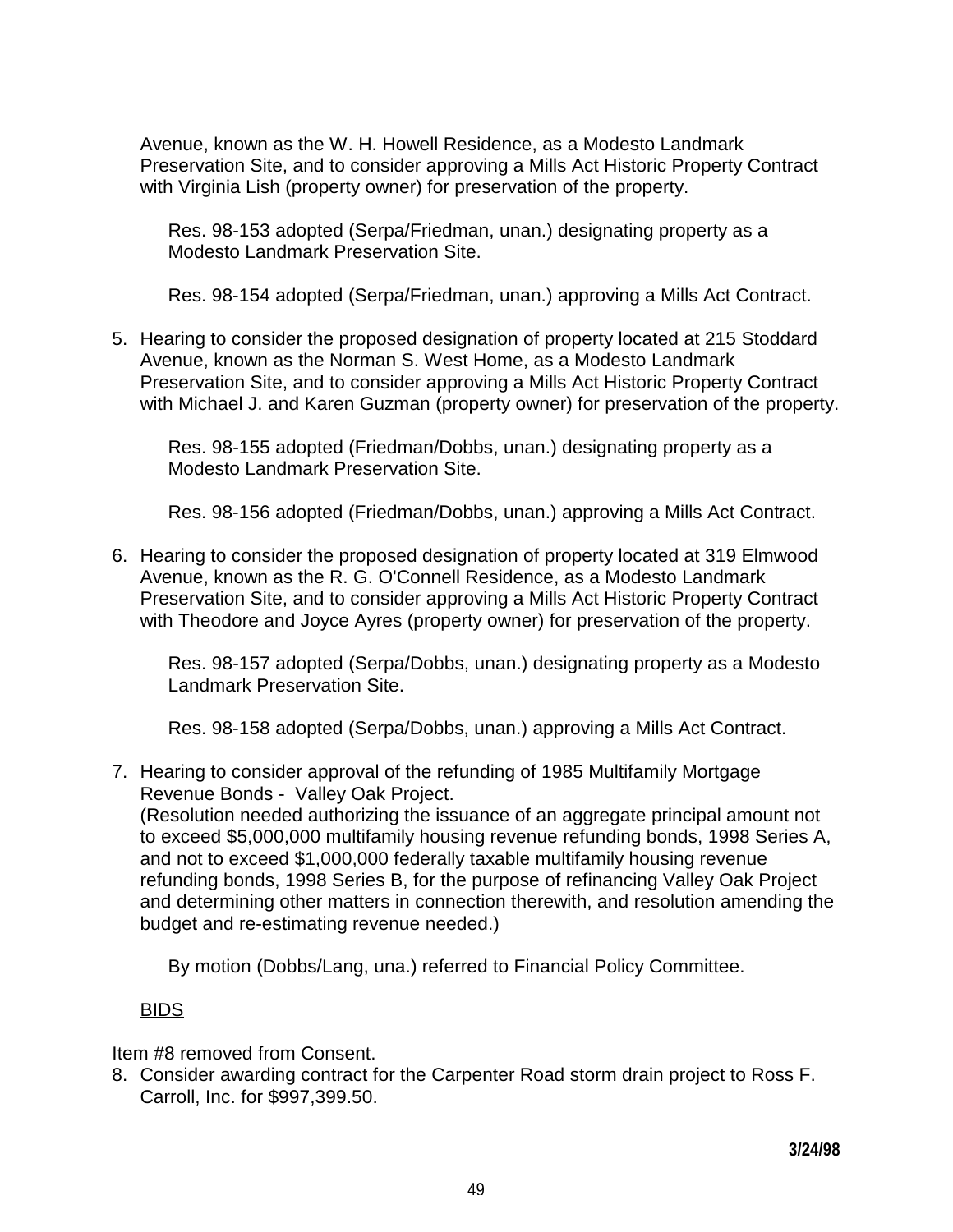(Total estimated cost: \$1,127,061.44 (contract \$997,399.50; other \$129,661.94) Funds are budgeted.)

 Res. 98-159 adopted (Fisher/Dobbs, unan.) awarding contract to Ross R. Carroll Inc.

Item #9 removed from Consent.

9. Consider accepting as complete the contract of Ross F. Carroll, Inc. for the rockwell replacement/addition project for 1997-98 and authorizing the City Clerk to file the Notice of Completion. Original contract: \$383,323 (Final cost: \$446,273.50. Funds are budgeted.)

 Res. 98-160 adopted (Fisher/Dobbs, unan.) accepting the work as complete and authorizing the City Clerk to file the Notice of Completion.

# NEW BUSINESS

Item #10 removed from Consent.

10. Consider amending the Fiscal Year 1997-98 Housing and Neighborhoods Budget to account for the \$650,426 awarded to the City of Modesto for its HUD Disaster Relief Program and to include expenditure lines for the use of the funds.

> Res. 98-161 adopted (Fisher/Friedman, unan.) amending the Fiscal Year 1997-98 Housing & Neighborhoods Budget.

Item #11 removed from Consent.

11. Consider authorizing the City Manager to execute an agreement with Modesto Irrigation District allowing the City to pump storm water into the MID Lateral No. 3.

> Res. 98-162 adopted (Friedman/Dobbs, unan.) approving agreement with MID allowing the City to pump storm water into the MID Lateral No. 3.

# Item #12 removed from Consent.

12. Consider approving the submittal of an application for Federal Airport Improvement Program (AIP) funds in the amount of \$2,100,250 to complete Airport improvement projects at the Modesto City-County Airport and authorizing the City Manager to sign on behalf of the City.

> Res. 98-163 adopted (Friedman/Fisher, unan.) approving submittal of grant application.

Item #13 removed from Consent.

13. Consider staff cost recovery proposal and associated revision of Mello-Roos policies and procedures for Community Facilities District Formation.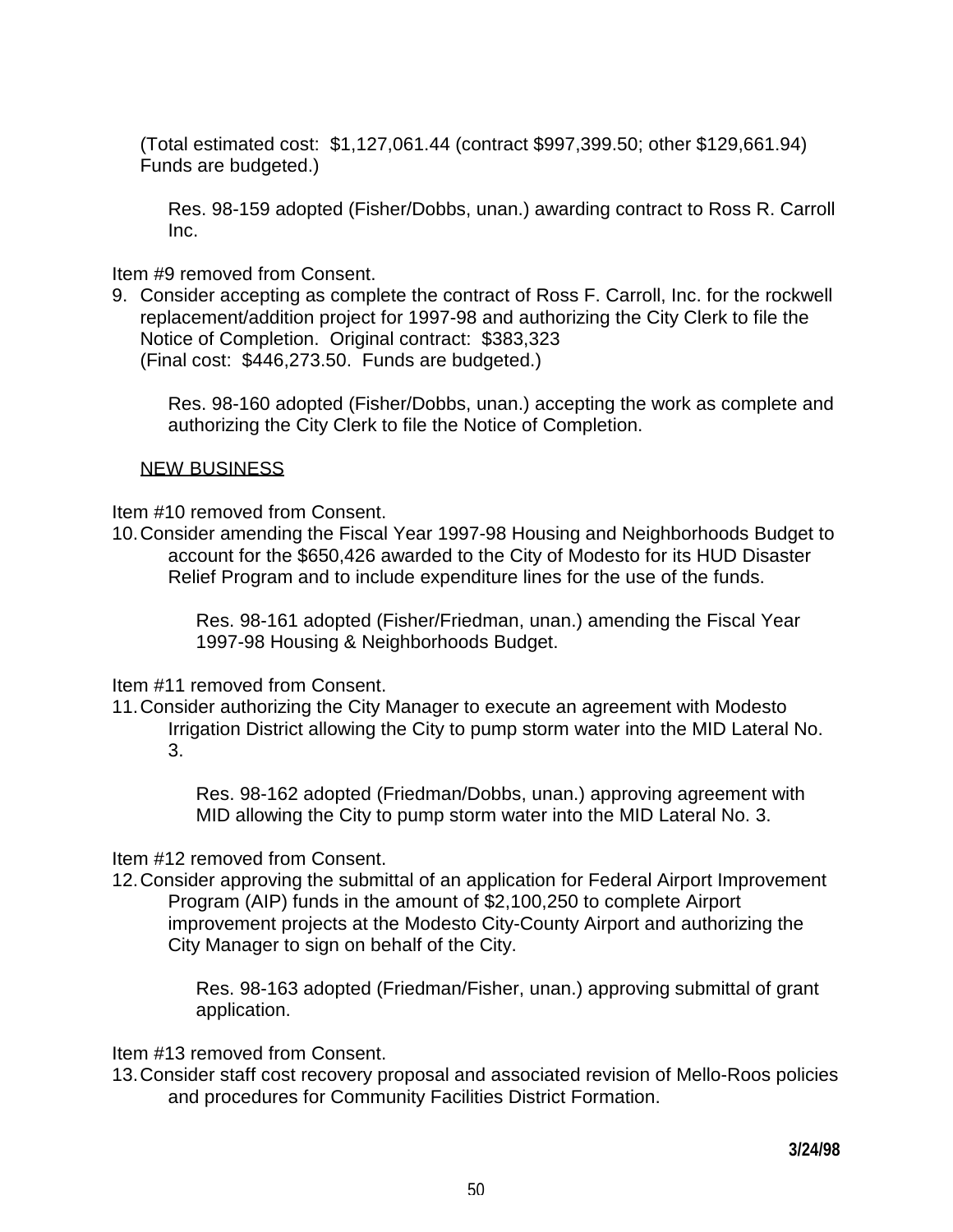Res. 98-164 adopted (Friedman/Lang, majority; Dobbs, no) approving Community Facilities district formation cost recovery proposal and associated revision of policies and procedures.

### Item #14 removed from Consent.

14. Consider approving agreement with City of Lathrop for the use of Modesto Property Agent for the acquisition of property.

> Res. 98-165 adopted (Serpa/Fisher, majority; Dobbs, no) approving agreement with City of Lathrop for the use of Modesto Property Agent for the acquisition of property.

Item #15 removed from Consent.

15. Consider approving an appropriation transfer in the amount of \$70,000 from the annual sewer rehabilitation account to the North Beyer subtrunk sewer account to fully fund the project.

> Res. 98-166 adopted (Smith/Conrad, majority; Serpa, no) approving appropriation transfer.

## Item #16 removed from Consent.

16. Consider amending the Fiscal Year 1997-98 Budget to appropriate \$34,000 funds for the Youth/Senior Financial Assistance; consider amending the Accountability Budget System (ABS) target for the Community Services and Neighborhood Connections Department to increase funding allocated to the Youth/Senior Financial Assistance in Fiscal Year 1998-99 by \$34,000; authorizing allocation of \$7,500 for disabled persons in F.Y. 98-99 and consider amending the eligibility guidelines to include disabled persons.

> Res. 98-167 adopted (Friedman/Serpa, unan.) amending the 97-98 budget, amending ABS target and authorizing allocation of \$7,500 for disabled persons.

 Res. 98-168 adopted (Friedman/Serpa, unan.) amending the eligibility guidelines to include disabled persons.

## 17. ORAL COMMUNICATIONS

Comments received from Ron Jourdanais.

 Ed Apicella commented regarding closed session reporting and Brown Act requirements.

Councilmember Dobbs congratulated the Police Department for the tagging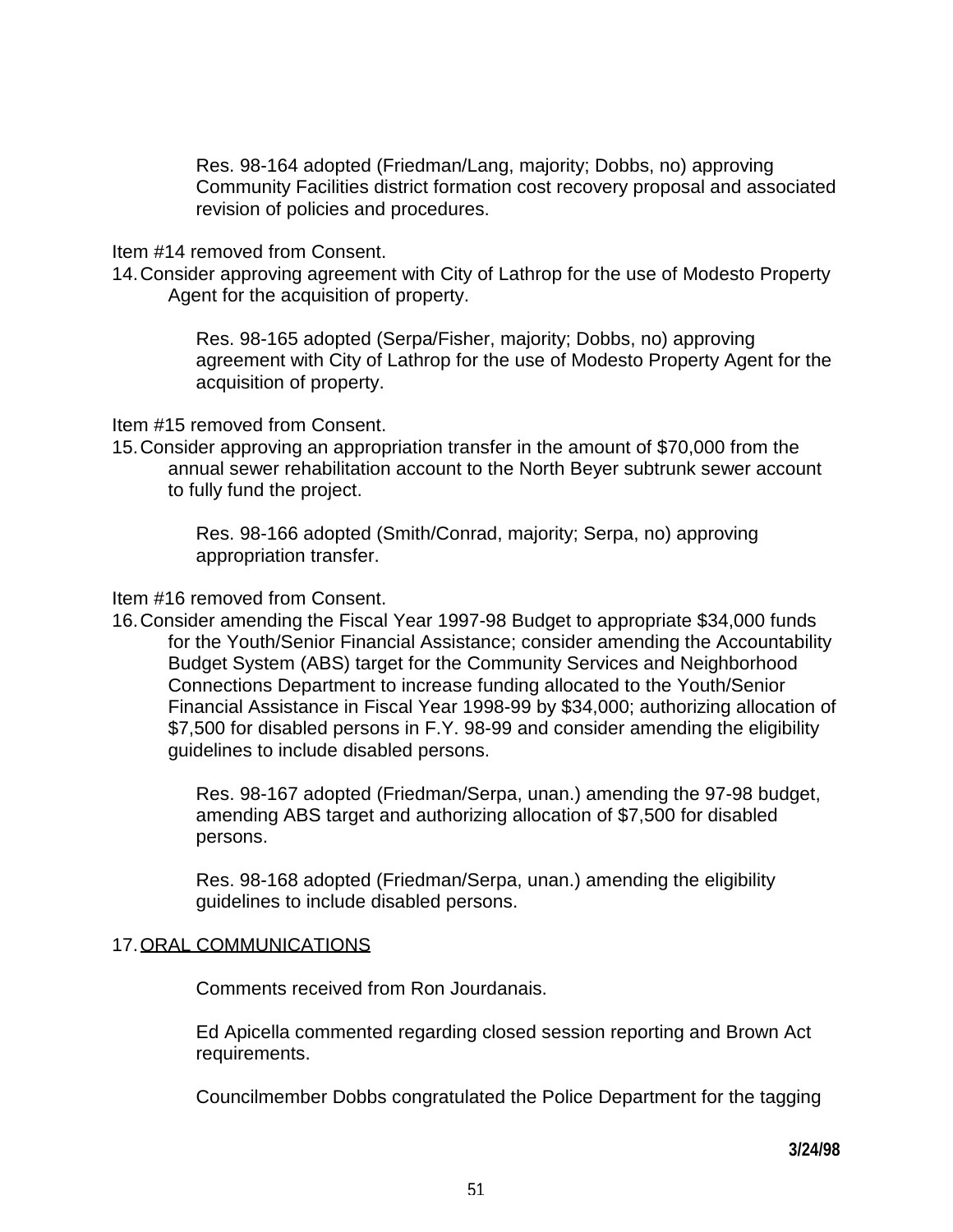arrests made recently.

# 18. MATTERS TOO LATE FOR THE AGENDA

None.

# ADJOURNMENT

The meeting adjourned at 5:16 p.m.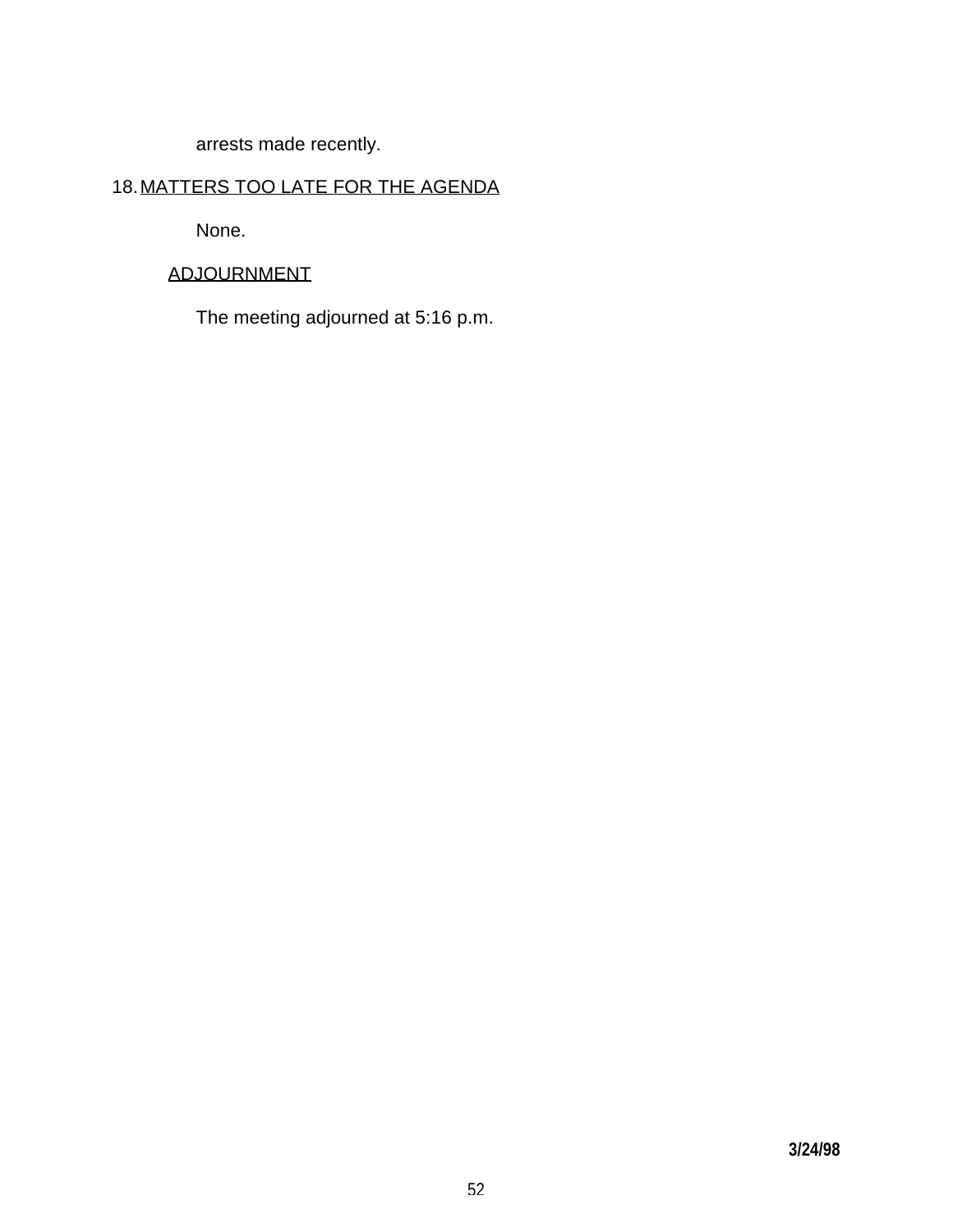# **COUNCIL MEETING OF TUESDAY, APRIL 7, 1998, AT 7:00 P.M.**

Roll Call - Present: Councilmembers Conrad, Dobbs, Fisher, Friedman, Serpa, Smith, Mayor Lang

Absent: None

CONSENT ITEMS - ROLL CALL VOTE REQUIRED: Item 2

 Consent Items 6, 7, 8, 10, 11, 12, 13, 14, 15, 16A were removed from Consent Calendar

(Friedman/Conrad, unan.)

### 1. ACKNOWLEDGEMENTS AND PRESENTATIONS

Recognition of Lions Club contribution of Band Shell at Mancini Bowl.

 By order of the Chair, accepted donation of Lions Club plaques and authorized staff to install at the plaques at Mancini Bowl.

### MINUTES

### CONSENT

2. Approval of the minutes of the regular City Council meeting of March 24, 1998.

By motion (Friedman/Conrad, unan), minutes approved.

### **HEARINGS**

3. Hearing to consider approving a Precise Plan for Area No. 34 in the Village One Specific Plan, including concurrent rezoning to a Specific Plan Overlay Zone, SP-O, and certification of previous use of EIR (SCH No. 90020181), as revised, property located on the south side of Merle Avenue west of Claus Road.

> By motion (Friedman/Dobbs, unan.), introduced Ord. No. 3082-C.S. adopting Precise Plan.

> By motion (Friedman/Dobbs, unan.), introduced Ord. No. 3083-C.S. rezoning.

Res. 98-169 adopted (Friedman/Dobbs, unan.) certifying previous use of EIR.

4. Hearing to consider a proposed amendment to the Kiernan Business Park Specific Plan to allow theaters in the regional commercial portion of the Specific Plan area, property located on the north side of Pelandale Avenue, east of Sisk Road.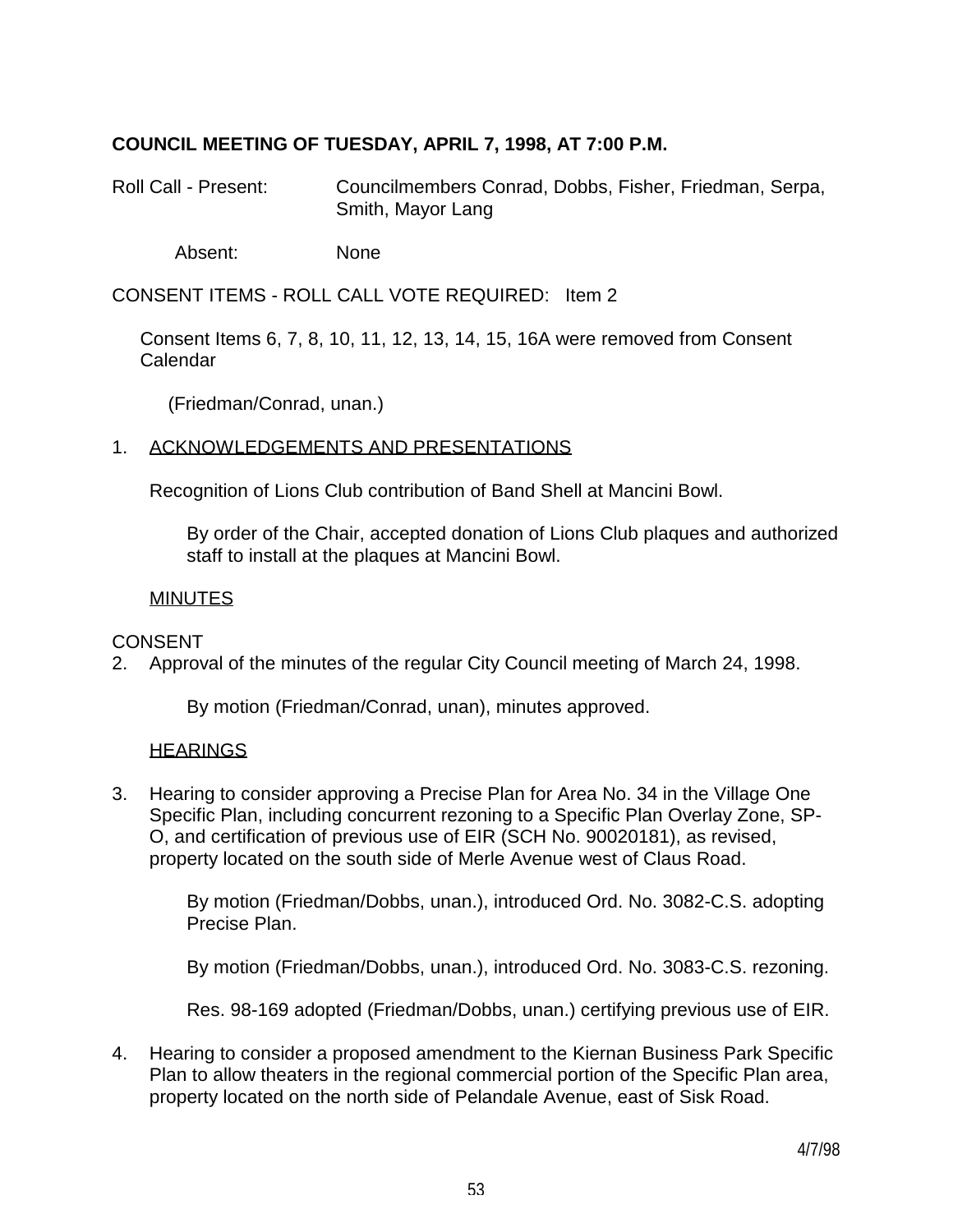Res. 98-170 adopted (Friedman/Dobbs, unan.) amending Specific Plan.

 Res. 98-171 adopted (Friedman/Dobbs, unan.) making findings contained in initial study.

5. Hearing to consider the statement of expenses together with any objections incurred in abating the nuisance, including the razing and removal of the apartments/structures located at Sixth and "I" Streets (601, 607 "I" Street and 908 Sixth Street).

> Res. 98-172 adopted (Serpa/Friedman, unan.) confirming statement of expenses.

# BIDS

Item #6 removed from Consent.

6. Consider accepting as complete the contract of George Reed, Inc. for the College Avenue overlay between W. Orangeburg Avenue and Cecil Way project and authorize the City Clerk to file the Notice of Completion. (Original contract: \$386,666)

(Final cost: \$389,283.61. Funds are budgeted.)

 Res. 98-173 adopted (Friedman/Serpa, unan.) accepting work as complete and authorizing City Clerk to file Notice of Completion.

Item #7 removed from Consent.

7. Consider accepting as complete the contract of Ross F. Carroll, Inc. General Engineering Contractor for the Prescott Road - road construction and drainage improvements and authorize the City Clerk to file the Notice of Completion. (Original contract: \$541,801.20) (Final cost: \$542,469.92. Funds are budgeted.)

> Res. 98-174 adopted (Dobbs/Smith, unan.) accepting work as complete and authorizing City Clerk to file Notice of Completion.

# NEW BUSINESS

Item #8 removed from Consent.

8. Consider authorizing the City Manager to execute two contracts with Cole-Yee-Schubert for the structural plan check of the JPA building and parking structure; and consider amending budget to estimate and appropriate revenue. (Total estimated cost: \$41,900 (JPA building \$28,400; parking structure \$13,500).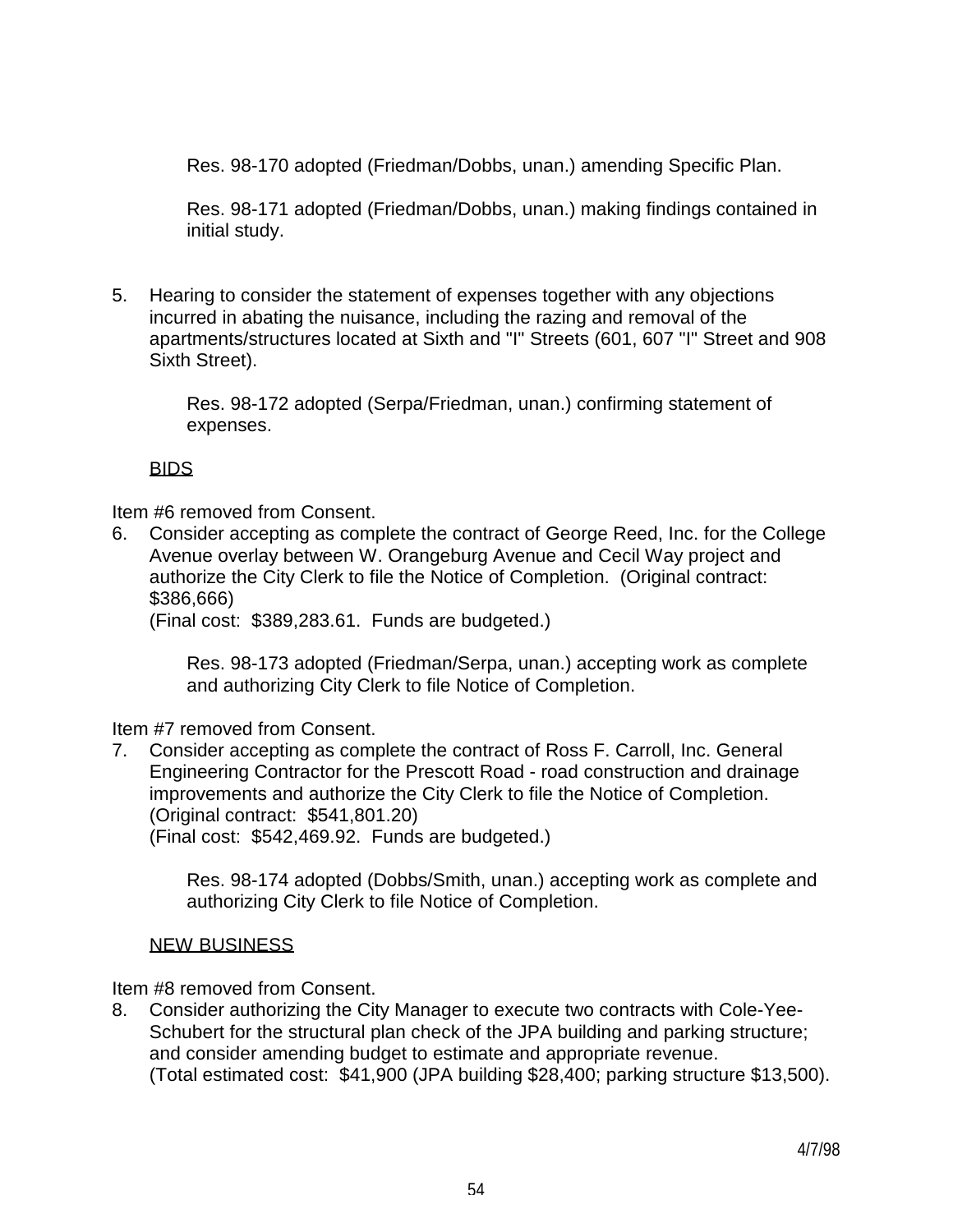Res. 98-175 adopted (Friedman/Smith, unan.) authorizing the City Manager to execute two contracts with Cole-Yee-Schubert for the structural plan check of the JPA building and parking structure.

 Res. 98-176 adopted (Friedman/Smith, unan.) amending the budget to estimate and appropriate revenue.

9. Refunding of 1985 Multifamily Mortgage Revenue Bonds - Valley Oak Project. (Resolution needed authorizing the issuance of an aggregate principal amount of not-to-exceed \$5,000,000 multifamily housing revenue refunding bonds, 1998 Series A, and not-to-exceed \$1,000,000 federally taxable multifamily housing revenue refunding bonds, 1998 Series B, for the purpose of refinancing Valley Oak Project and determining other matters in connection therewith; and resolution amending the budget and re-estimating revenue needed.)

> Res. 98-177 adopted (Smith/Dobbs, unan.) authorizing the issuance of an aggregate principal amount of not-to-exceed \$5,000,000 multifamily housing revenue refunding bonds, 1998 Series A, and not-to-exceed \$1,000,000 federally taxable multifamily housing revenue refunding bonds, 1998 Series B, for the purpose of refinancing Valley Oak Project and determining other matters in connection therewith.

 By motion (Smith/Friedman, majority; Dobbs, no) return to Finance Policy Committee to develop expenditure plan.

Item #10 removed from Consent.

10. Consider extending the current park design consultant list through June 30, 1999, and approving a policy authorizing staff to establish park design consultant lists which are valid for three years.

 Res. 98-178 adopted (Freidman/Lang, majority; Conrad, Fisher & Smith, no) extending current list and approving policy.

Item #11 removed from agenda.

11. Consider proposed Use & Fee Policy for leasing of public facilities to non-profit organizations.

Item #12 removed from Consent.

12. Consider approving Revised Annual Claim for Local Transportation Claim to include a supplemental apportionment, and consider amending budget to estimate and appropriate additional revenue.

> Res. 98-179 adopted (Friedman/Serpa, unan.) approving and authorizing submission of revised Annual Transportation Claim.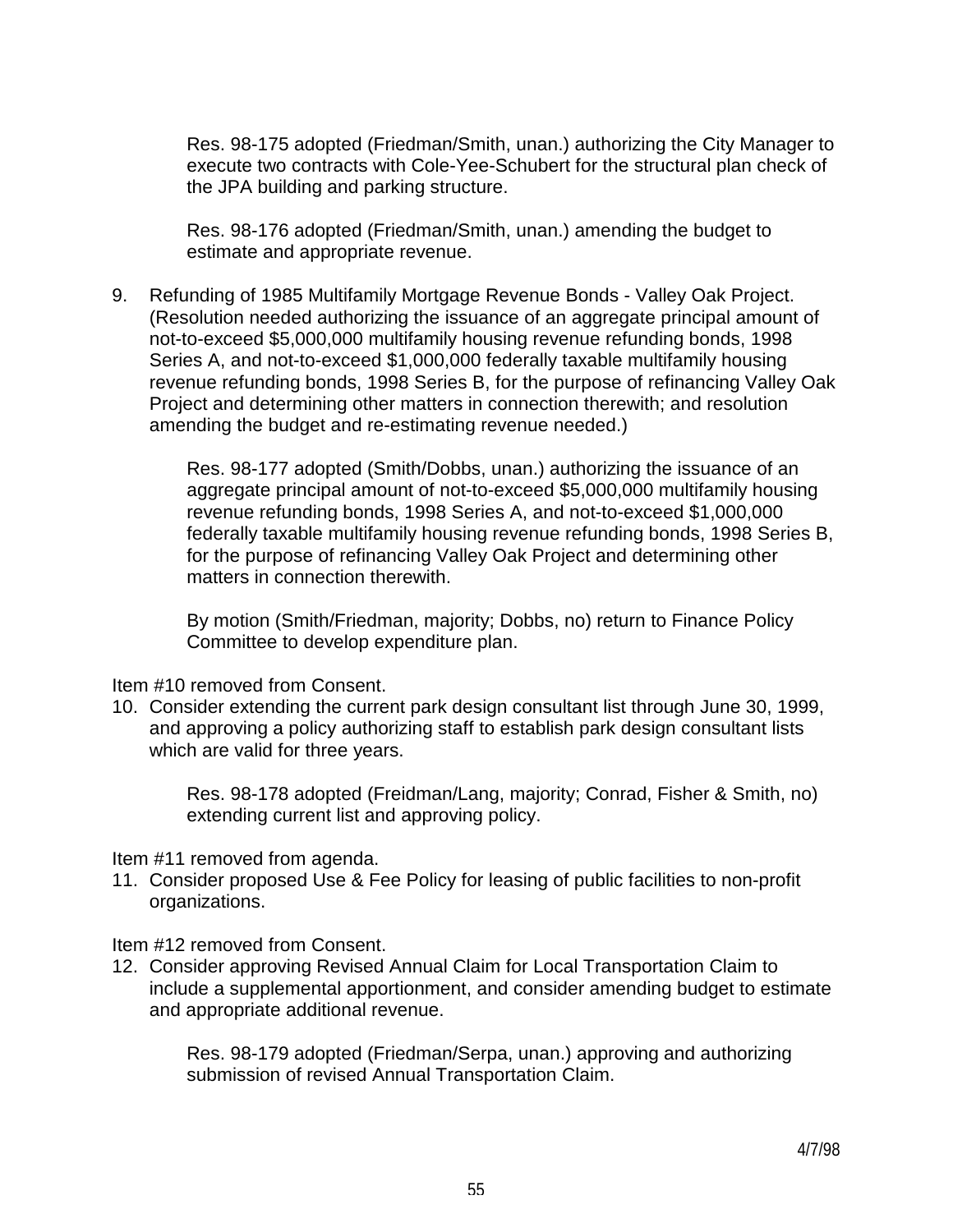Res. 98-180 adopted (Friedman/Serpa, unan.) amending the budget.

Item #13 removed from Consent.

13. Consider approving agreement with Gladys Wallis for the purchase of right of way needed for the Carpenter Road widening project.

(Total estimated cost: \$3,500. Funds are budgeted.)

 Res. 98-181 adopted (Fisher/Smith, majority; Dobbs, no) approving agreement.

Item #14 removed from Consent.

14. Consider accepting the improvements for Parker Place Nos. 1 and 2 subdivision authorizing the City Clerk to file the Notice of Completion and release bonds upon expiration of statutory periods. (Subdivider: Sarjak Enterprises)

 Res. 98-182 adopted (Friedman/Fisher, unan.) accepting improvements and authorizing City Clerk to file Notice of Completion and release bonds.

Item #15 removed from Consent.

15. Consider approving three Consent to Common Use Agreements with the Modesto Irrigation District allowing three separate M.I.D. Lateral 6 canal crossings for the construction of the Pelandale Expressway.

> Res. 98-183 adopted (Friedman/Fisher, unan.) approving a Consent to Common Use agreement with MID for Prescott Road at MID Lateral 6 canal crossing for the construction of the Pelandale Expressway.

 Res. 98-184 adopted (Friedman/Fisher, unan.) approving a Consent to Common Use agreement with MID for Pelandale at MID Lateral 6 canal crossing for the construction of the Pelandale Expressway.

 Res. 98-185 adopted (Friedman/Fisher, unan.) approving a Consent to Common Use agreement with MID for Pelandale at McHenry Avenue MID Lateral 6 canal crossing for the construction of the Pelandale Expressway.

16. Consider proposed amendment to Community Facilities District policies and procedures.

Res. 98-186 adopted (Friedman/Fisher, unan.) approving amendment.

#### Item #16A removed from Consent.

16A. Consider accepting proposal from KPMG Peat Marwick to assist the City's Blue Ribbon Citizens' Committee in its efforts to analyze the City's financial outlook and prepare recommendations for options to reduce costs, streamline operations, and maximize revenues.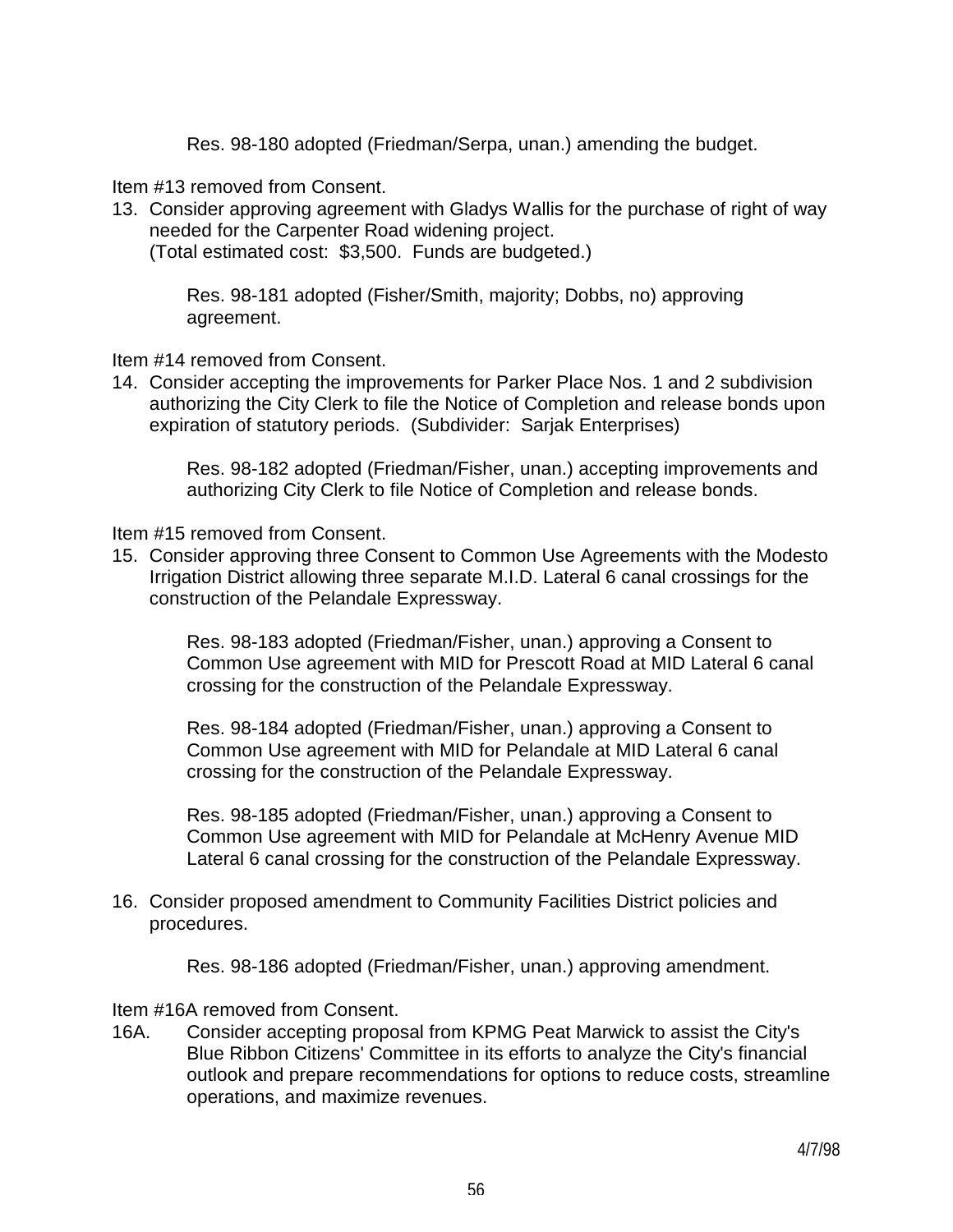Res. 98-187 adopted (Friedman/Serpa, unan.) accepting proposal of KPMG Peat Marwick and authorizing City Manager to execute.

## 17. ORAL COMMUNICATIONS

None.

## 18. WRITTEN COMMUNICATIONS

 Letter from Richard I. Fultz, Delamare-Fultz Engineering and Surveying, on behalf of Cinemark USA, requesting that their application for a multiscreen theater project be heard concurrently with other similar projects.

 By motion (Friedman/Smith, una.), referred to Community Development and Housing Committee.

## 19. MATTERS TOO LATE FOR THE AGENDA

None.

### 20. CLOSED SESSION

 The meeting will adjourn to the Third Floor Conference Room for a Closed Session to consider the following:

CONFERENCE WITH LABOR NEGOTIATOR:

Agency Negotiator: J. Edward Tewes, City Manager

 Unrepresented Employees: All Unrepresented Management and Confidential Employees

## ADJOURNMENT

 Meeting adjourned at 8:26 p.m. to Closed Session. City Attorney returned at 8:45 p.m. and reported that no action had been taken.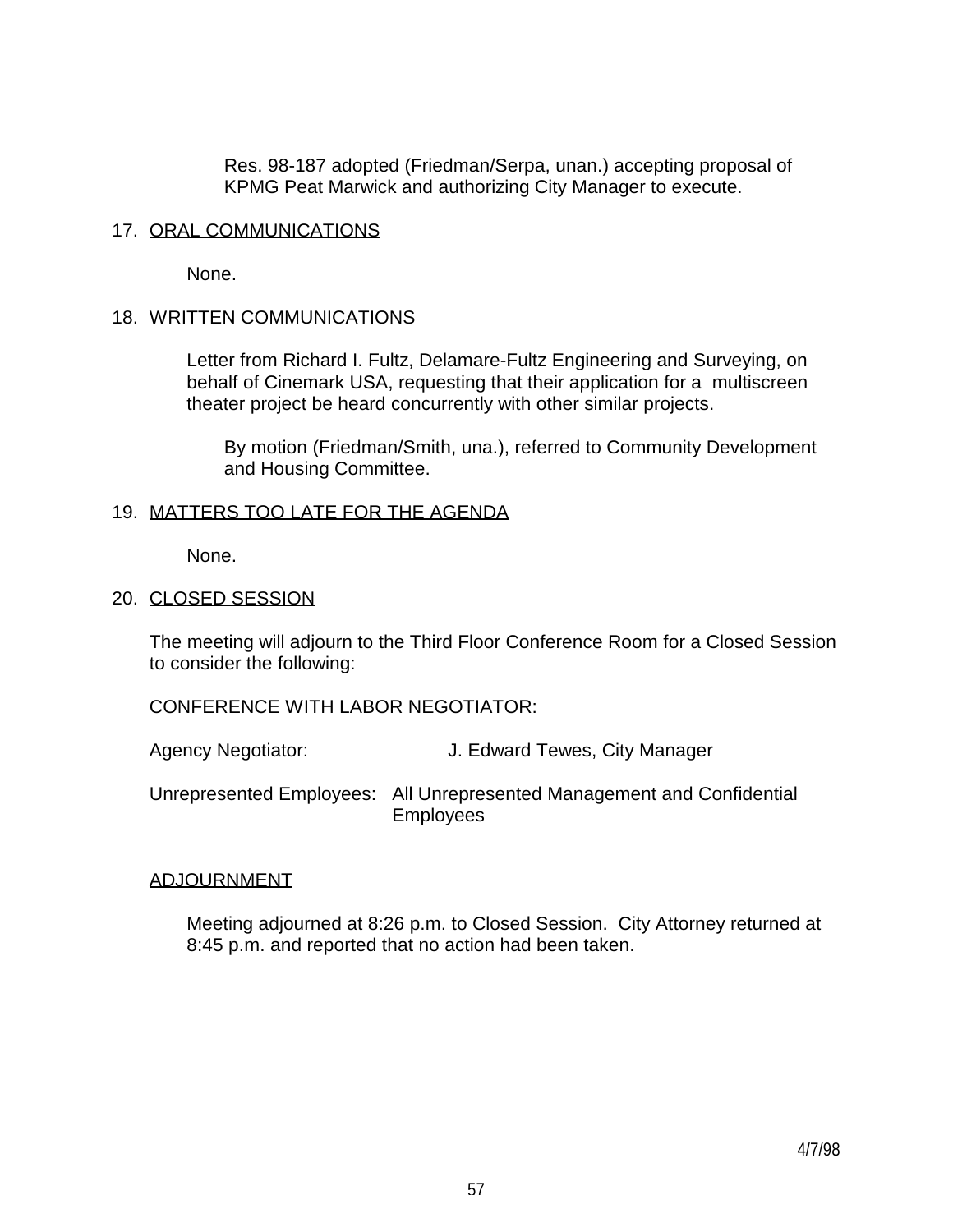# **MINUTES - COUNCIL MEETING OF TUESDAY, APRIL 14, 1998, AT 4:00 P.M.**

Roll Call - Present: Councilmembers Conrad, Dobbs, Fisher, Friedman, Smith

Absent: Vice Mayor Serpa, Mayor Lang

Designation of Mayor Pro Tempore

**ACTION**: By motion (Fisher/Smith, unan.), Stan Dobbs designated as Mayor Pro Tem.

The City Clerk announced the receipt of written correspondence from Vice Mayor Serpa requesting Items 3, 7, 8, 10, 11, 12, 13, 14, 15 and 16 be removed from Consent.

CONSENT ITEMS - ROLL CALL VOTE REQUIRED: Items 2, 3, 7, 8, 10, 11, 12, 13, 14, 15, 16

Items 8 and 11 removed from Consent.

ACTION: (Fisher/Conrad, unan.; Serpa & Lang, absent)

## 1. ACKNOWLEDGEMENTS AND PRESENTATIONS

None.

### MINUTES

2. Approval of the minutes of the regular City Council meeting of April 7, 1998.

By motion (Fisher/Conrad, unan.; Serpa & Lang, absent), minutes approved.

### UNFINISHED BUSINESS

- 3. Final adoption of:
	- a. Ord. No. 3082-C.S. adopting Precise Plan for Area No. 34 in the Village One Specific Plan. (Wes Brendler)
	- b. Ord. No. 3083-C.S. rezoning Village One property from Specific Plan Holding Zone, SP-H, to Specific Plan Overlay Zone, SP-O, for property located on the south side of Merle Avenue west of Claus Road. (Wes Brendler)

 By motion (Fisher/Conrad, unan.; Serpa & Lang, absent), approved final adoption of Ord. 3082-C.S. and Ord. 3083-C.S.

### **HEARINGS**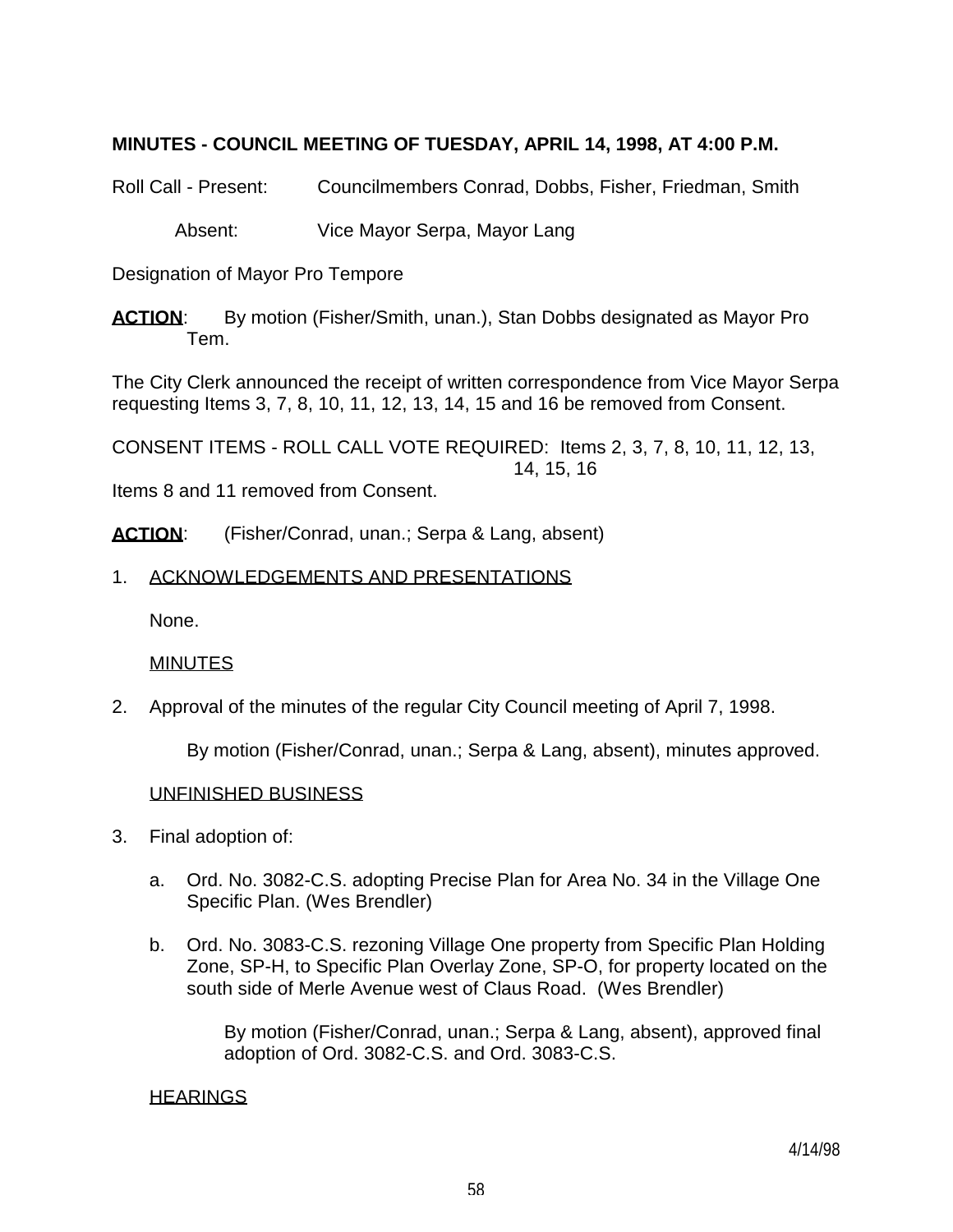4. Hearing to consider the appeal of Mid-Valley Engineering to a Planning Commission decision concerning a condition of the vesting tentative subdivision map of the Couture/Waterman Subdivision in the Pelandale/Snyder Specific Plan Area, property located on the northwest corner of Snyder Avenue and Carver Road. (Continued from 3/17/98 City Council meeting)

> By motion (Fisher/Friedman, unan.; Serpa & Lang absent) hearing will be continued to June 9, 1998, as requested by appellant.

5. Hearing to consider the application of Gregory Development for an amendment to Section 7-3-9 of the Zoning Map to rezone from R-3 and P-O to P-D(527) to allow a mini-warehouse storage facility, property located on the west side of Tully Road, north of Standiford Avenue at 3917 Standiford Avenue. (Continued from 3/24/98 City Council meeting.)

> By motion (Friedman/Fisher, unan.; Serpa & Lang absent), introduced Ord. 3084-C.S. to rezone.

 Res. 98-188 adopted (Friedman/Fisher, unan.; Serpa & Lang absent), approving development plan.

 Res. 98-189 adopted (Friedman/Fisher, unan.; Serpa & Lang absent), approving findings based on Initial Study.

Councilmember Fisher excused due to conflict of interest.

6. Hearing to consider the application of Equity Management Group for an amendment to Section 21-3-9 of the Zoning Map to rezone from R-1 to P-D(528) to allow conversion of a dwelling for a medical/dental office and addition of an off-street parking area, property located at the northwest corner of East Orangeburg and Sunrise Avenues at 1407 Sunrise Avenue.

 By motion (Friedman/Conrad, unan.; Fisher, Serpa & Lang absent), introduced Ord. 3085-C.S. to rezone.

 Res. 98-190 adopted (Friedman/Conrad, unan.; Fisher, Serpa & Lang absent), approving development plan.

 Res. 98-191 adopted (Friedman/Conrad, unan.; Fisher, Serpa & Lang absent), approving findings based on Initial Study.

## BIDS

7. Consider awarding of contract for Highway Village sidewalks project to K & D Enterprises, Inc. for \$69,816.32; and consider approving an appropriation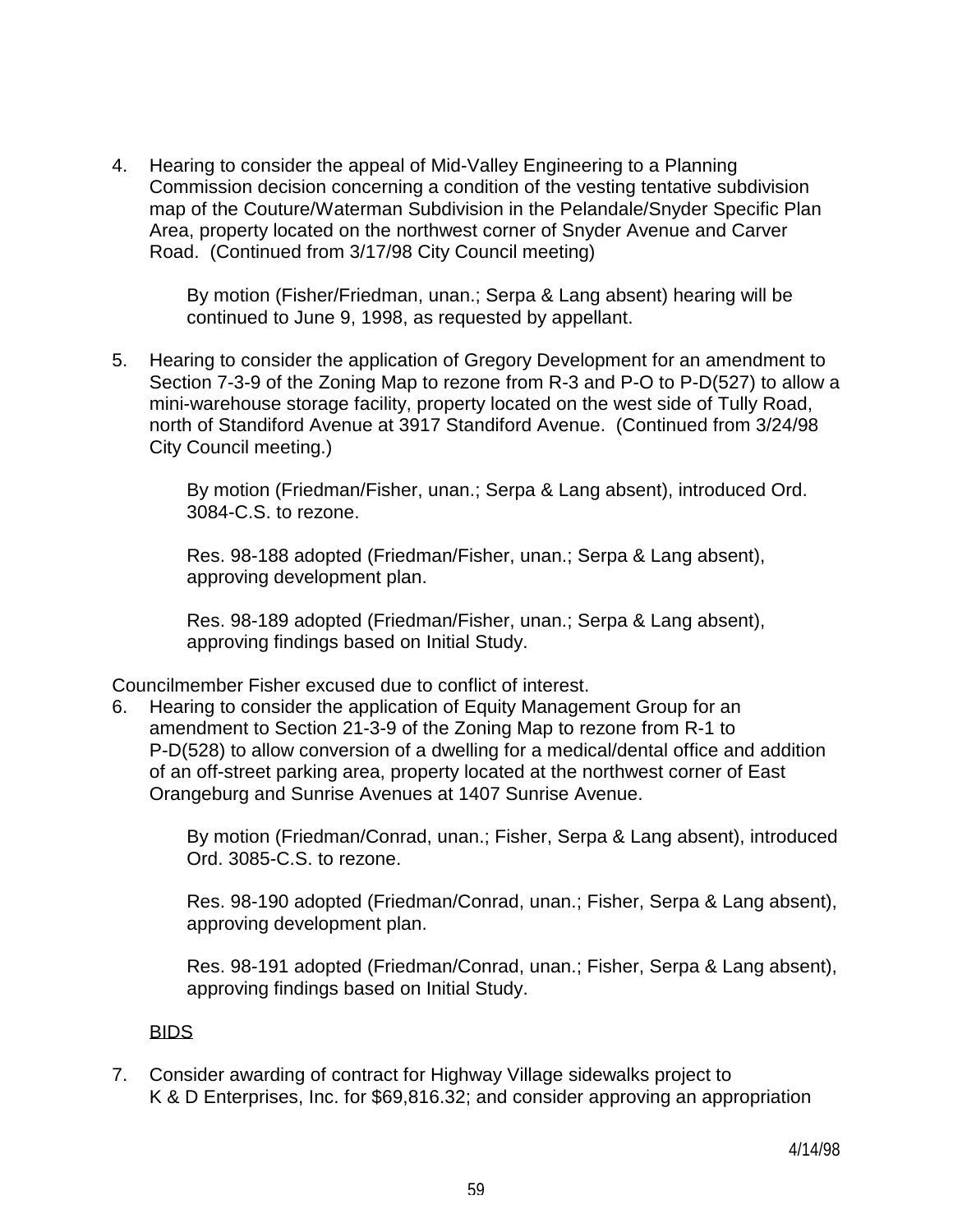transfer in the amount of \$18,000 to fully fund the project.

 Res. 98-192 adopted (Fisher/Conrad, unan.; Serpa & Lang, absent) awarding contract to K&D Enterprises.

 Res. 98-193 adopted (Fisher/Conrad, unan.; Serpa & Lang, absent) approving appropriation transfer.

Item #8 removed from Consent.

8. Consider rejecting all proposals received for Building Permit/Land Use Software; and consider waiving formal bid procedures and authorizing City Manager to sign service agreement for the purchase and installation of Building Permit/Land Use Software from Tidemark Computer Systems, Inc. for a total cost of \$144,813.

> Res. 98-194 adopted (Smith/Friedman, unan.; Serpa & Lang, absent) rejecting all proposals received for Building Permit/Land Use Software.

> Res. 98-195 adopted (Smith/Friedman, unan.; Serpa & Lang, absent) waiving formal bid procedures and authorizing City Manager to sign service agreement with Tidemark Computer Systems Inc.

## NEW BUSINESS

9. Consider approving a five-year contract with Storer Transit Systems to operate Modesto Area Dial-A-Ride (DAR) commencing June 13, 1998 and terminating June 13, 2003, and extending the current contract with Storer through June 12, 1998.

 Res. 98-196 adopted (Friedman/Smith, unan.; Serpa & Lang, absent) authorizing City Manager to execute contract and extend the existing contract through June 12, 1998.

10. Consider approving agreement with Thomas E. and Sue A. Chafee for the purchase of right of way needed for the Carpenter Road widening project.

> Res. 98-197 adopted (Fisher/Conrad, unan.; Serpa & Lang, absent) approving agreement with Thomas E. and Sue A. Chafee for the purchase of right of way needed for the Carpenter Road widening project.

Item #11 removed from Consent.

11. Consider approving agreements with Thompson Family Trust and Jesse F. and Rosemarie Young for the purchase of 5.52 and 1.27 acres for the new Woodland Park site.

> Res. 98-198 adopted (Fisher/Friedman, unan.; Serpa & Lang, absent) approving agreement with Thompson Family Trust for the purchase of 5.52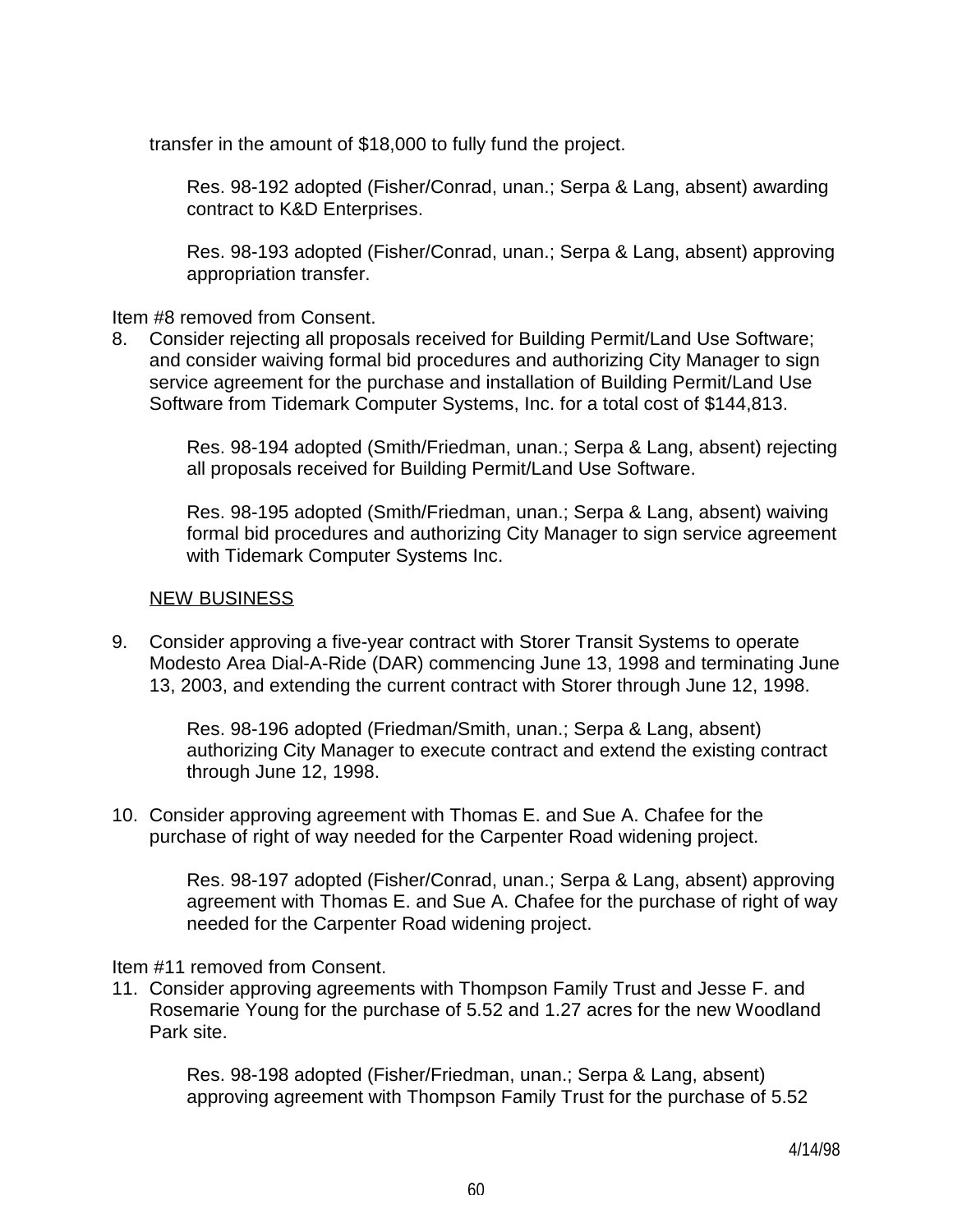acres of land for the new Woodland Park site.

 Res. 98-199 adopted (Fisher/Friedman, unan.; Serpa & Lang, absent) approving agreement with Jesse F. and Rosemarie Young for the purchase of 1.27 acres of land for the new Woodland Park site.

12. Consider approving the request of Stanislaus County Sheriff's Aero Squadron to use Modesto City-County Airport on May 9, 1998, for their Fourth Annual Modesto Airport Appreciation Day, to include short aerial demonstrations.

> Res. 98-200 adopted (Fisher/Conrad, unan.; Serpa & Lang, absent) approving the request of Stanislaus County Sheriff's Aero Squadron to use Modesto City-County Airport on May 9, 1998 for their Fourth Annual Modesto Airport Appreciation Day to include short aerial demonstrations.

13. Consider amending the budget to purchase three additional copies of the Quadrant Cashiering Software and necessary equipment to run software for the total price of \$21,000; and consider authorizing an increase of the City's Cash on Hand by \$1,150.

 Res. 98-201 adopted (Fisher/Conrad, unan.; Serpa & Lang, absent) amending the budget for purchase of three additional copies of the Quadrant Cashiering Software and necessary equipment to run software.

 Res. 98-202 adopted (Fisher/Conrad, unan.; Serpa & Lang, absent) authorizing an increase of cash on hand.

14. Consider amending the Modesto Municipal Code related to refunds of penalty charges for delinquent business license taxes.

> By motion (Fisher/Conrad, unan.; Serpa & Lang, absent), introduced Ord. 3086-C.S., amending the Modesto Municipal Code relating to refunds of penalty charges for delinquent business license taxes.

15. Consider adopting a resolution affirming the City's sponsorship of "Earth Day in the Park 1998" at Graceada Park and allowing the sale of merchandise in the park during the event.

> Res. 98-203 adopted (Fisher/Conrad, unan.; Serpa & Lang, absent) affirming sponsorship of, and allowing sale of merchandise at, "Earth Day in the Park 1998" at Graceada Park.

16. Consider authorizing the extension of the Memorandum of Understanding (MOU) between the City and Stanislaus County, allocating \$7,500 of the funds held in the AB939 - Source Reduction and Recycling Account to cover the City's portion of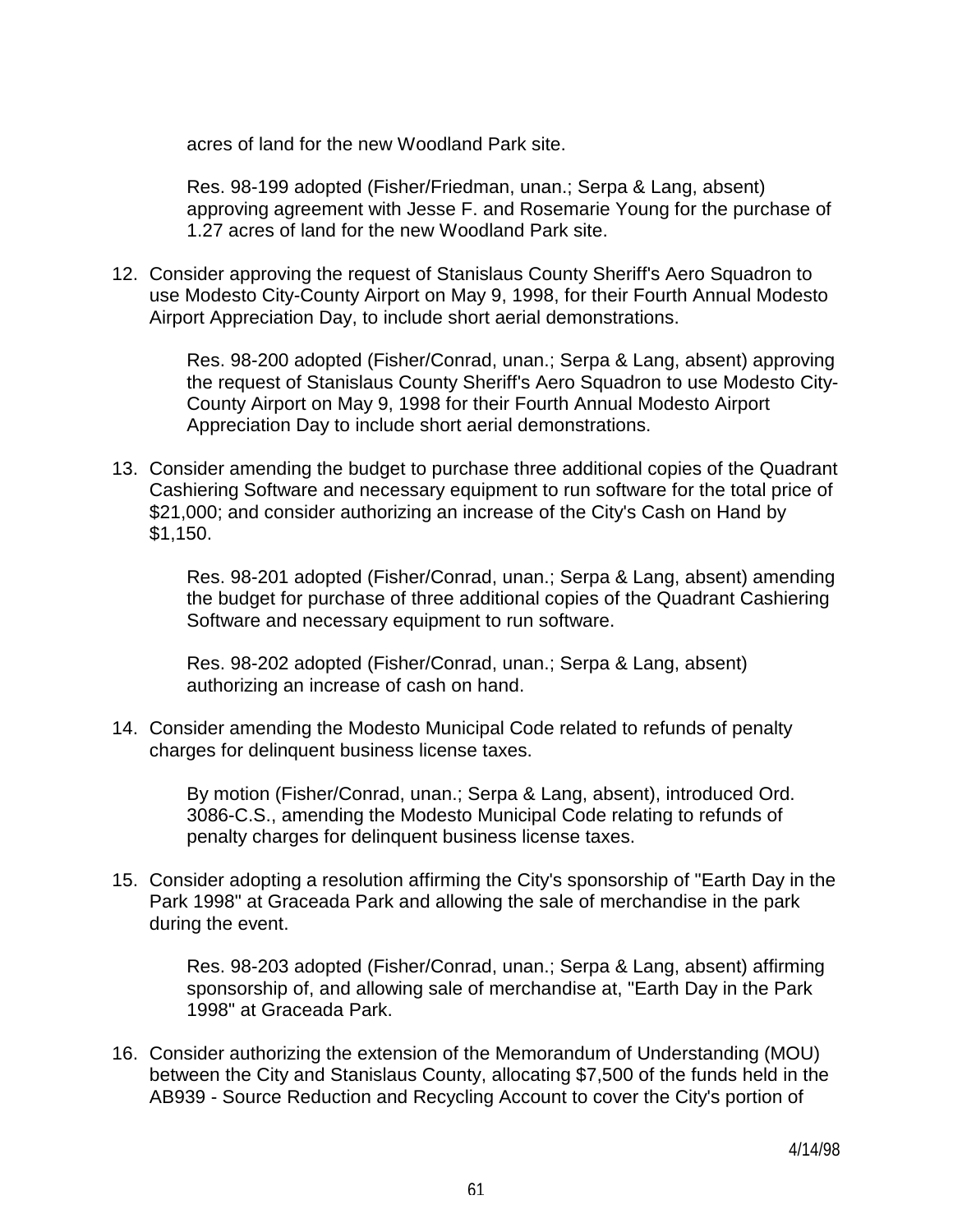disposal-based reporting costs.

 Res. 98-204 adopted (Fisher/Conrad, unan.; Serpa & Lang, absent) approving amendment to MOU.

## 17. ORAL COMMUNICATIONS

 Dean Stone commented on bus stop on Brighton Avenue. By motion (Fisher/Smith, unan.; Serpa & Lang, absent) item was referred to Community Development and Housing Committee.

 By motion (Conrad/Smith, unan.; Serpa & Lang, absent) consent item placement on the Council agenda was referred to the Economic Development and Intergovernmental Relations Committee.

Steve Young gave status report on community preservation at 1553 Enslen.

## **MISCELLANEOUS**

## 18. Appointments

Affirmative Action Commission

 Res. 98-205 adopted (Friedman/Fisher, unan.; Serpa & Lang, absent) approving the appointment of Scott Hallmon to the Affirmative Action Commission, with a term expiration date of January 1, 2002.

## Golf Courses Advisory Committee

 Res. 98-206 adopted (Friedman/Fisher, unan.; Serpa & Lang, absent) approving the appointment of Patrick Phillips to the Affirmative Action Commission, with a term expiration date of January 1, 2002.

## Landmark Preservation Commission

 Res. 98-207 adopted (Friedman/Fisher, unan.; Serpa & Lang, absent) approving the appointment of Thom Torvend to the Affirmative Action Commission, with a term expiration date of January 1, 2002.

Local Cable Programming Committee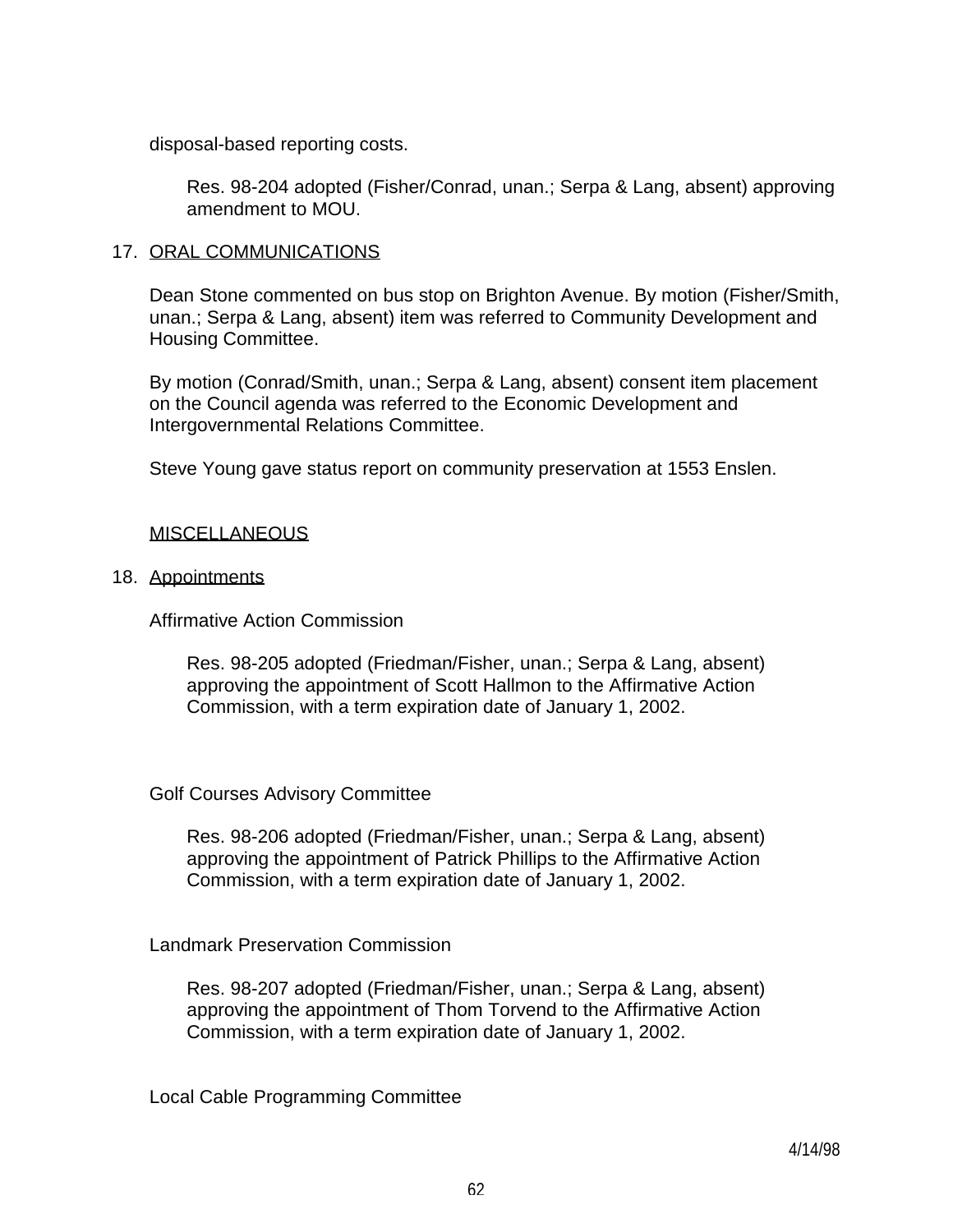Res. 98-208 adopted (Friedman/Fisher, unan.; Serpa & Lang, absent) approving the appointment of Carol Mingus Lancaster to the Local Cable Programming Committee, with a term expiration date of January 1, 2002.

Blue Ribbon Committee appointments removed from agenda.

# 19. MATTERS TOO LATE FOR THE AGENDA

None.

# ADJOURNMENT

The meeting adjourned at 4:41 p.m.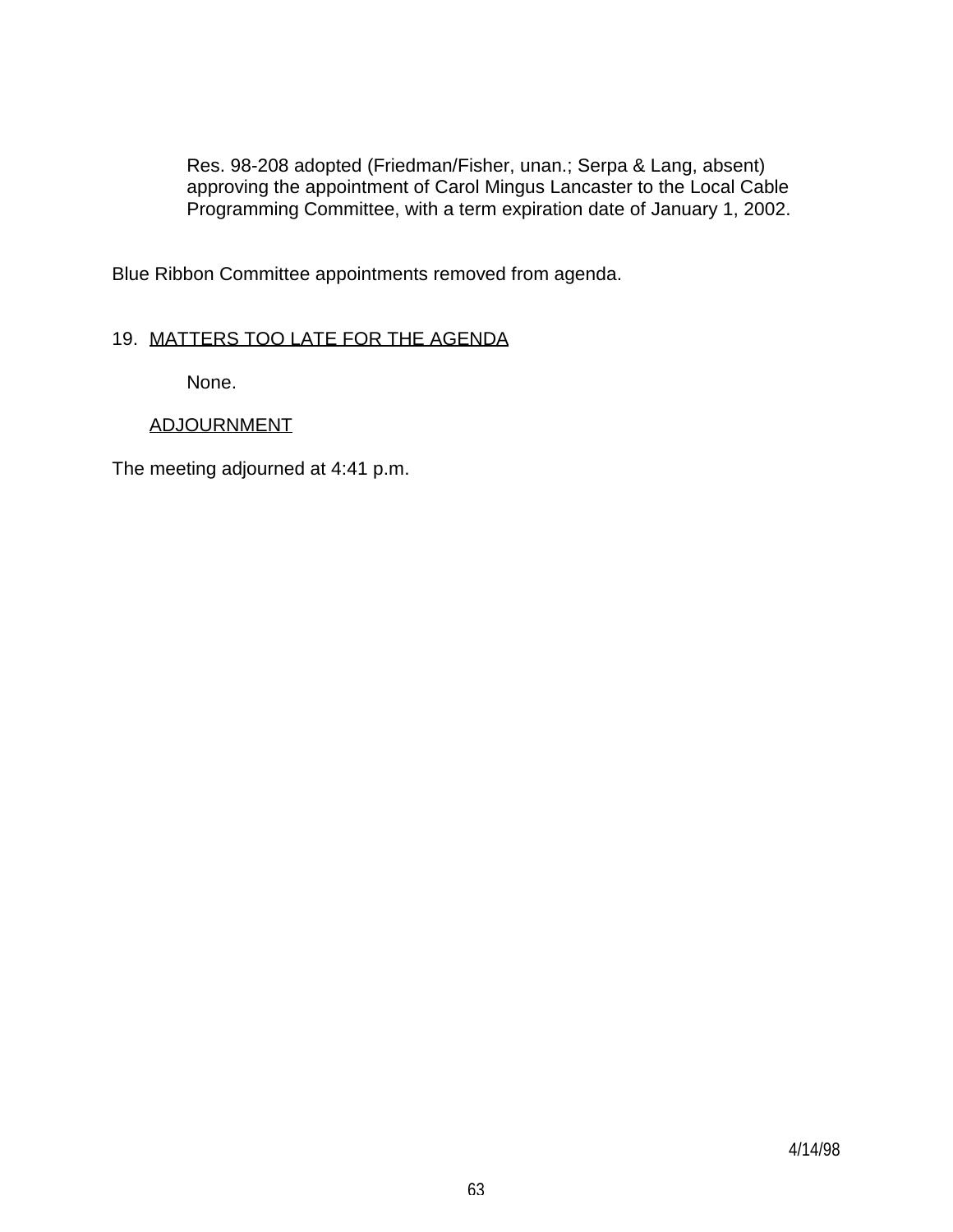## **MINUTES - COUNCIL MEETING OF TUESDAY, APRIL 21, 1998, AT 7:00 P.M.**

Roll Call - Present: Councilmembers Conrad, Fisher, Friedman, Serpa, Smith, Mayor Lang

Absent: Dobbs

CONSENT ITEMS - ROLL CALL VOTE REQUIRED: Items 2 Items removed from Consent: 4, 7, 8, 9, 10, 11, 12, 13

(Conrad/Friedman, unan.; Dobbs, absent)

### 1. ACKNOWLEDGEMENTS AND PRESENTATIONS

 Presentation of proclamation celebrating April 19-25, 1998, as National Library Week.

 Mayor Lang presented the proclamation to Stanislaus County Librarian Starrett Kriessman.

## **MINUTES**

2. Approval of the minutes of the regular City Council meeting of April 14, 1998.

By motion (Conrad/Friedman, unan.; Dobbs, absent), minutes approved.

### UNFINISHED BUSINESS

- 3. Final adoption of:
	- a. Ord. No. 3084-C.S. rezoning from R-3 and P-O to P-D(527), property located on the west side of Tully Road north of Standiford Avenue. (Gregory Development)

 By motion (Friedman/Fisher, unan.; Dobbs, absent), approved final adoption of Ord. Nos. 3084-C.S.

Councilmember Fisher excused due to conflict of interest.

 b. Ord. No. 3085-C.S. rezoning from R-1 to P-D(528), property located on the northwest corner of East Orangeburg Avenue and Sunrise Avenue, 1407 Sunrise Avenue. (California Equity Management Group, Inc.)

 By motion (Friedman/Conrad, unan.; Dobbs & Fisher, absent), approved final adoption of Ord. Nos. 3085-C.S.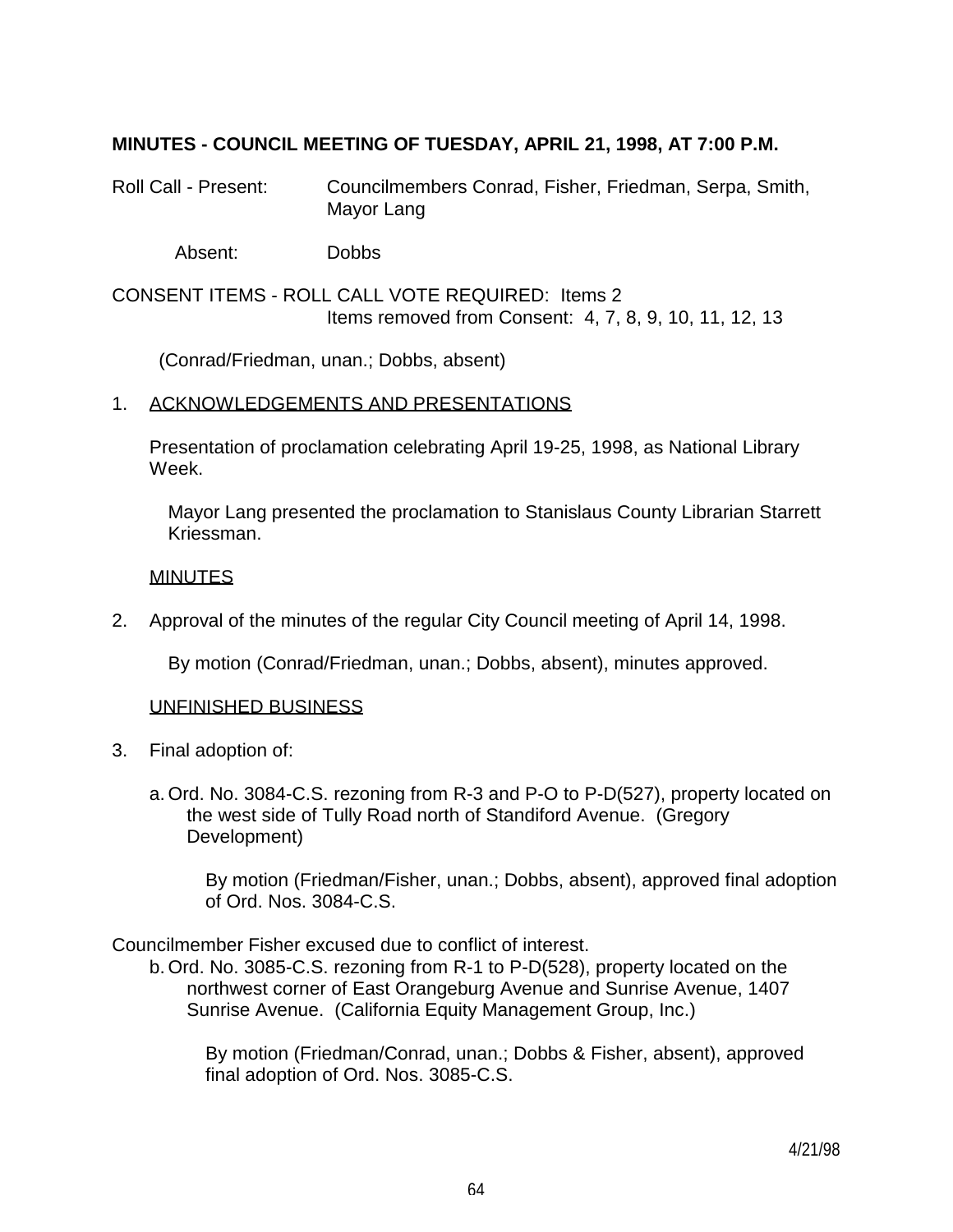c. Ord. No. 3086-C.S. amending Modesto Municipal Code relating to refunds of penalty charges for delinquent business license taxes.

 By motion (Friedman/Fisher, unan.; Dobbs, absent), approved final adoption of Ord. Nos. 3086-C.S.

# BIDS

Item #4 removed from Consent.

4. Consider declaring as surplus; lost, stolen, unclaimed and/or seized property, excess City property, 26 vehicles, six miscellaneous pieces of equipment, and four motorcycles and authorizing the sale by sealed bid, by auction, or sell as scrap.

 Res. 98-209 adopted (Friedman/Fisher, unan.; Dobbs, absent) providing for the sale of surplus property by sealed bid or public auction.

## NEW BUSINESS

5. Consider amending Section 7-4.04 of Chapter 4 of Title 7 of the Modesto Municipal Code to address safety issues at City-owned skateboard facilities.

 By motion (Fisher/Conrad, unan.; Dobbs, absent), introduced Ord. 3087-C.S. to amend Section 7-4.04 of Chapter r of Title 7 of the Modesto Municipal Code to address safety issues at City-owned skateboard facilities.

6. Consider certifying the Master Environmental Impact Report (EIR) for the Land Application of Class A Exceptional Quality (EQ) Biosolids and consider directing staff to submit the Master EIR to the Central Valley Regional Water Quality Control Board, requesting RWQCB to act as the Responsible Agency for subsequent regulatory actions regarding Modesto's biosolids.

 Res. 98-210 adopted (Friedman/Smith, unan.; Dobbs, absent) certifying the Master EIR for the Land application of Class A EQ Biosolids.

 Res. 98-211 adopted (Friedman/Smith, unan.; Dobbs, absent) directing staff to submit Master EIR to Central Valley Regional Water Quality Control Board.

Item #7 removed from Consent.

7. Consider authorizing the City to join in the amicus briefs in the following four cases: Kobzoff v. Harbor/UCLA Medical Center; California Attorneys for Criminal Justice v. Butts; Lambert v. City and County of San Francisco; and Santa Monica Beach Ltd. v. Superior Court of Los Angeles.

 By motion (Fisher/Friedman, unan.; Dobbs, absent), approved authorizing joinder in the amicus briefs and directing the City Attorney to execute and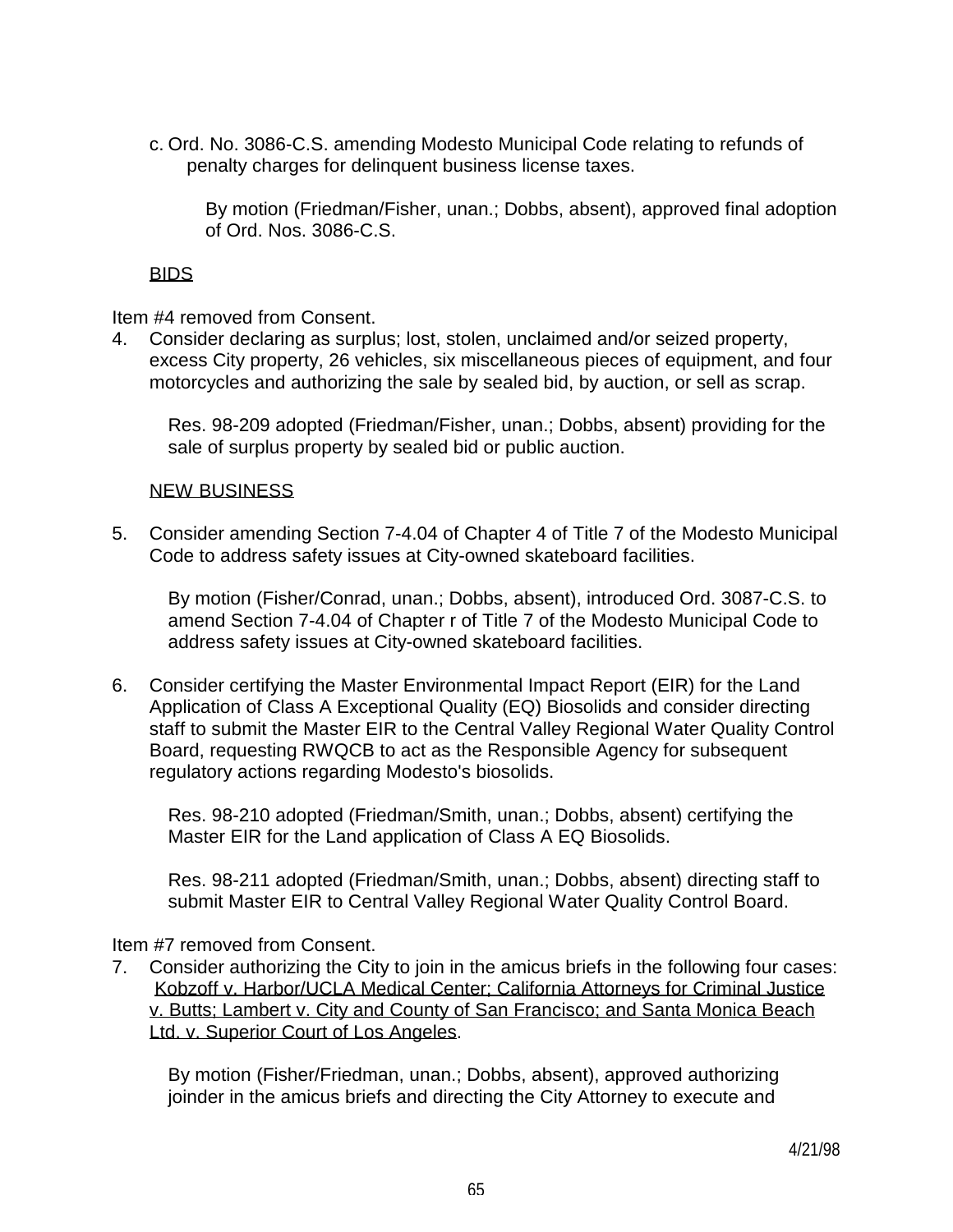forward letters of support.

Item #8 removed from Consent.

8. Consider authorizing grant application to the U.S. Department of Justice, Office of Justice Programs, Violence Against Women Grants Office in the amount of \$525,000 for the "Modesto/Stanislaus Domestic Violence Suppression Program.

 Res. 98-212 adopted (Fisher/Friedman, unan.; Dobbs, absent) authorizing City Manager to sign grant application.

Item #9 removed from Consent.

9. Consider approving agreement with Hogan Manufacturing, Inc. for the purchase of right of way needed for the Carpenter Road widening project.

 Res. 98-213 adopted (Friedman/Fisher, unan.; Dobbs, absent) approving agreement with Hogan Mfg Inc for purchase of right of way needed for the Carpenter Road widening project.

Item #10 removed from Consent.

10. Consider approving agreement with Michael P. Billington, et. al., for the purchase of right of way needed for the Carpenter Road widening project.

 Res. 98-214 adopted (Friedman/Fisher, unan.; Dobbs, absent) approving agreement with Michael P. Billington, et al., for the purchase of right of way needed for the Carpenter Road widening project.

Item #11 removed from Consent.

11. Consider approving the summary vacation and abandonment of the excess west portion of Old Claus Road right of way at Block 2907, 2908 and 2909 at Yosemite Meadows subdivision.

 Res. 98-215 adopted (Fisher/Friedman, unan.; Dobbs, absent) approving the vacation and abandonment of the excess west portion of Old Claus Road right of way at Block 2907, 2908 and 2909 at Yosemite Meadows subdivision.

## Item #12 removed from Consent.

12. Consider authorizing City Manager and City Clerk to sign a grant deed transferring title of City-owned properties located on the west side of Old Claus Road at Yosemite Meadows subdivision to Lowe Development.

 Res. 98-216 adopted (Friedman/Smith, unan.; Dobbs, absent) authorizing City Manager and City Clerk to sign grant deed transferring title of City-owned properties located on the west side of Old Claus Road at Yosemite Meadows subdivision to Lowe Development.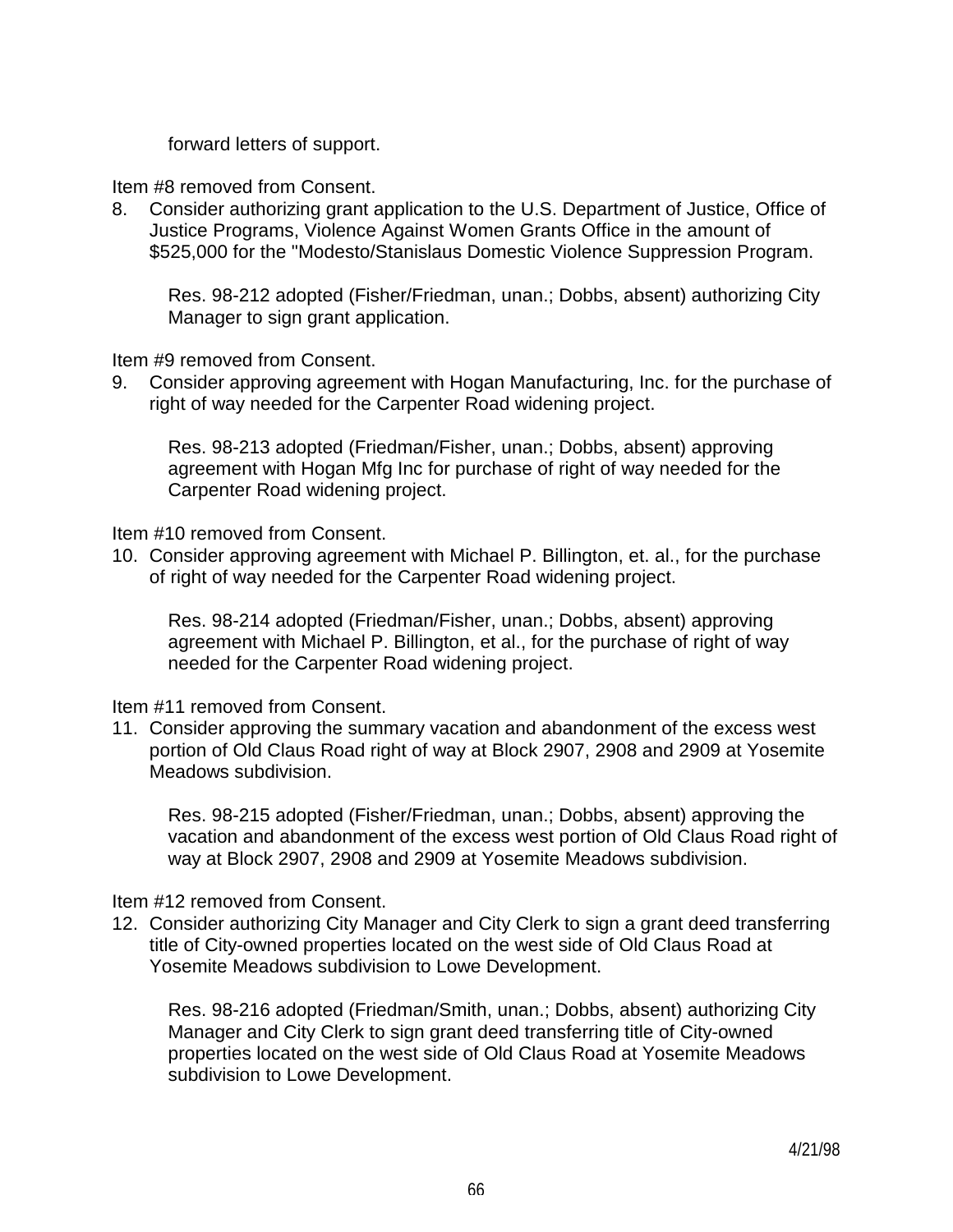Councilmember Fisher excused due to conflict of interest. Item #13 removed from Consent.

13. Consider requesting that the California Transportation Commission (CTC) authorize the transfer of title to three feet of K Street in Modesto on State Route 108 between 9th Street and 10th Street to the City of Modesto through vacation or sale of excess property.

 Res. 98-217 adopted (Friedman/Smith, unan.; Dobbs & Fisher, absent) requesting vacation or sale of excess property.

#### 14. ORAL COMMUNICATIONS

 Mr. Bill Zoslocki, Sunrise Partners, requested referral of the Capital Facilities Fees agreement for Ashwood Village Apartments to a Council subcommittee.

 By order of the Chair, request was referred to Community Development and Housing subcommittee.

 Steve Burke commented on the Master Environmental Impact Report process for the land application of biosolids.

 Michael Kotowski commented on a billing from the City of Modesto he received for an accident in 1997 and requested help with settling the bill.

 Councilmember Fisher requested information on progress of Community Preservation issue at 1553 Enslen, and the City Manager made a follow-up report.

 Councilmember Serpa requested staff report on designating where commercial vehicles might park.

 Councilmember Serpa requested a report back to the Council regarding progress of the Automated Traffic Management System which is now in place.

 Councilmember Serpa expressed disappointment that during his absence his request for the removal of Consent Items from Consent Calendar on the April 14, 1998 City Council agenda was not approved, and explained his intent.

 Councilmember Serpa requested information concerning providing utility services to areas outside the City, and the City Manager made a report.

### **MISCELLANEOUS**

Item #15 removed from agenda. 15. Appointments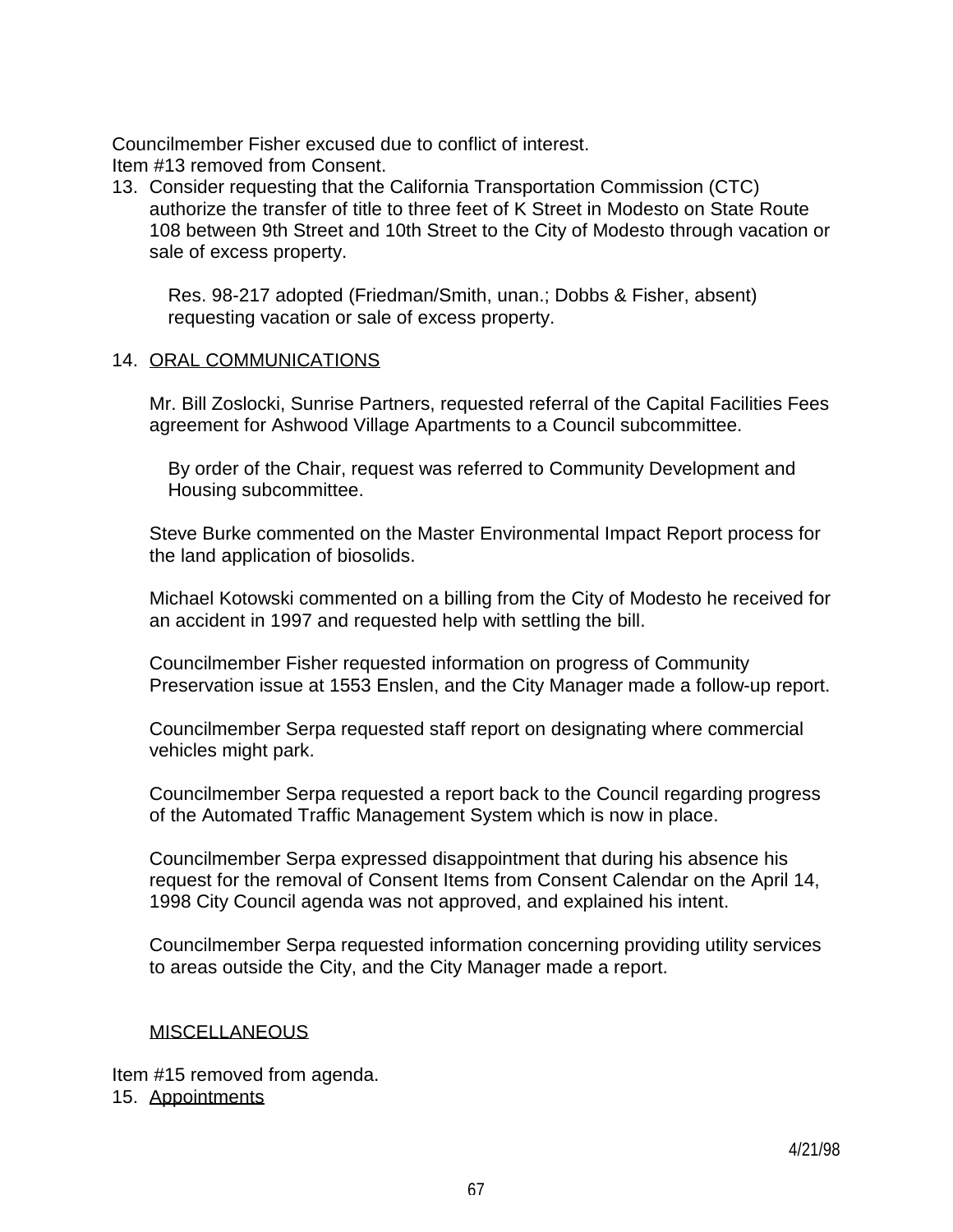Board of Zoning Adjustment

# 16. MATTERS TOO LATE FOR THE AGENDA

None.

# ADJOURNMENT

The meeting adjourned at 8:30 p.m.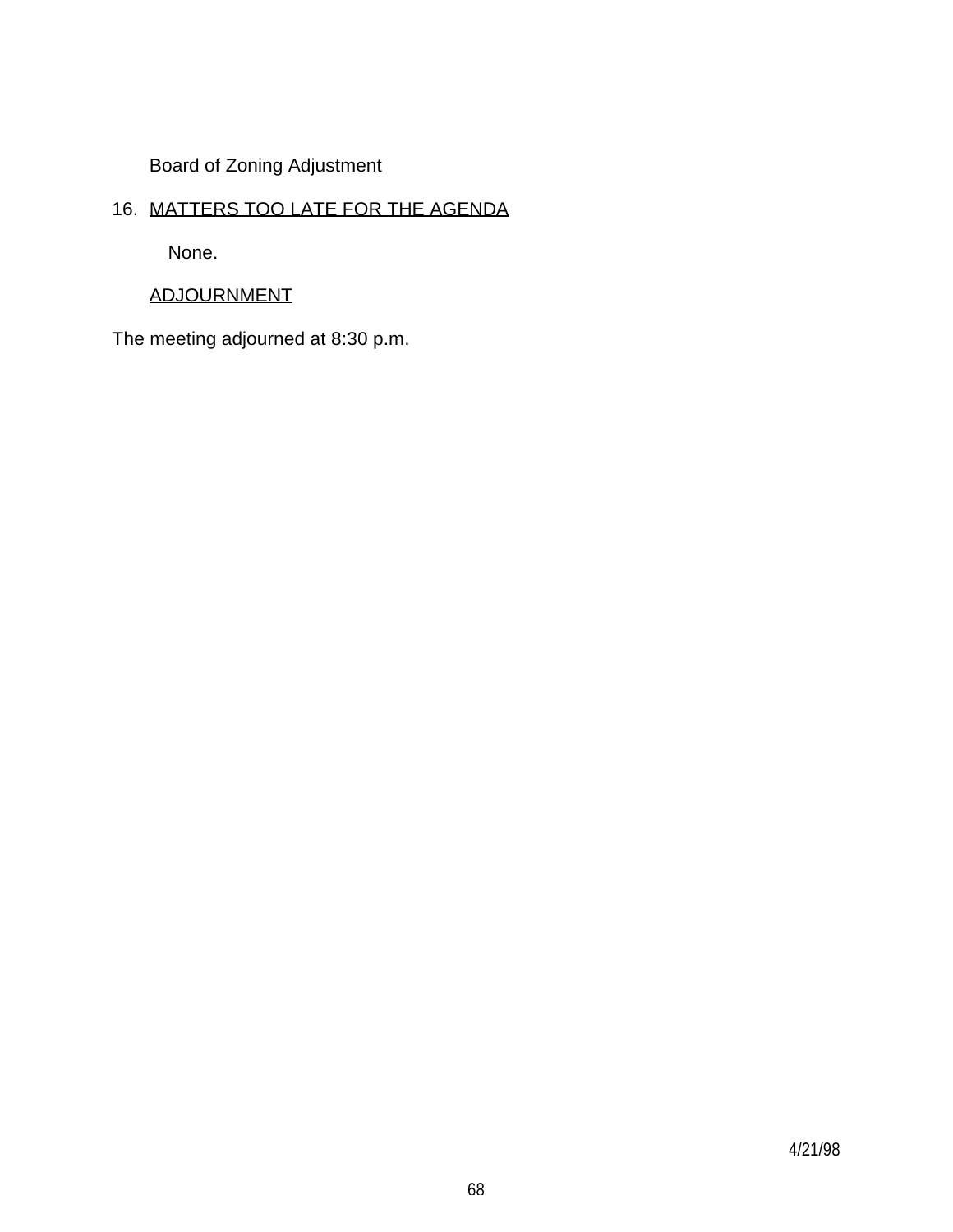# **COUNCIL MEETING OF TUESDAY, APRIL 28, 1998, AT 4:00 P.M.**

Roll Call - Present: Councilmembers Conrad, Dobbs, Fisher, Friedman, Serpa, Smith, Mayor Lang

Absent: None

CONSENT ITEMS - ROLL CALL VOTE REQUIRED: Item 2

Consent Items Removed from Consent: 5, 6, 7, 8, 10, 11, 12, 13, 15

(Friedman/Fisher, unan.)

## 1. ACKNOWLEDGEMENTS AND PRESENTATIONS

 Presentation of Proclamation regarding Stanislaus County's 25th Annual Senior Awareness Day to Commission on Aging/Area Agency on Aging Advisory Council.

Mayor Lang presented proclamation.

## **MINUTES**

2. Approval of the minutes of the regular City Council meeting of April 21, 1998.

By motion (Friedman/Fisher, unan.), minutes approved.

### UNFINISHED BUSINESS

Item #3 removed from Consent.

3. Final adoption of Ord. 3087-C.S. relating to use of Park and Recreation areas and facilities - skateboard facilities owned or operated by the City.

 By motion (Friedman/Fisher, unan.), approved final adoption of Ord. 3087-C.S. relating to use of Park and Recreation areas and facilities - skateboard facilities owned or operated by the City.

### **HEARINGS**

4. Hearing to consider approving the Use and Fee Policy for leasing City facilities to local non-profit organizations.

 Res. 98-218 adopted (Smith/Fisher, unan.) approving Use and Fee Policy for leasing city facilities to local non-profit organizations.

BIDS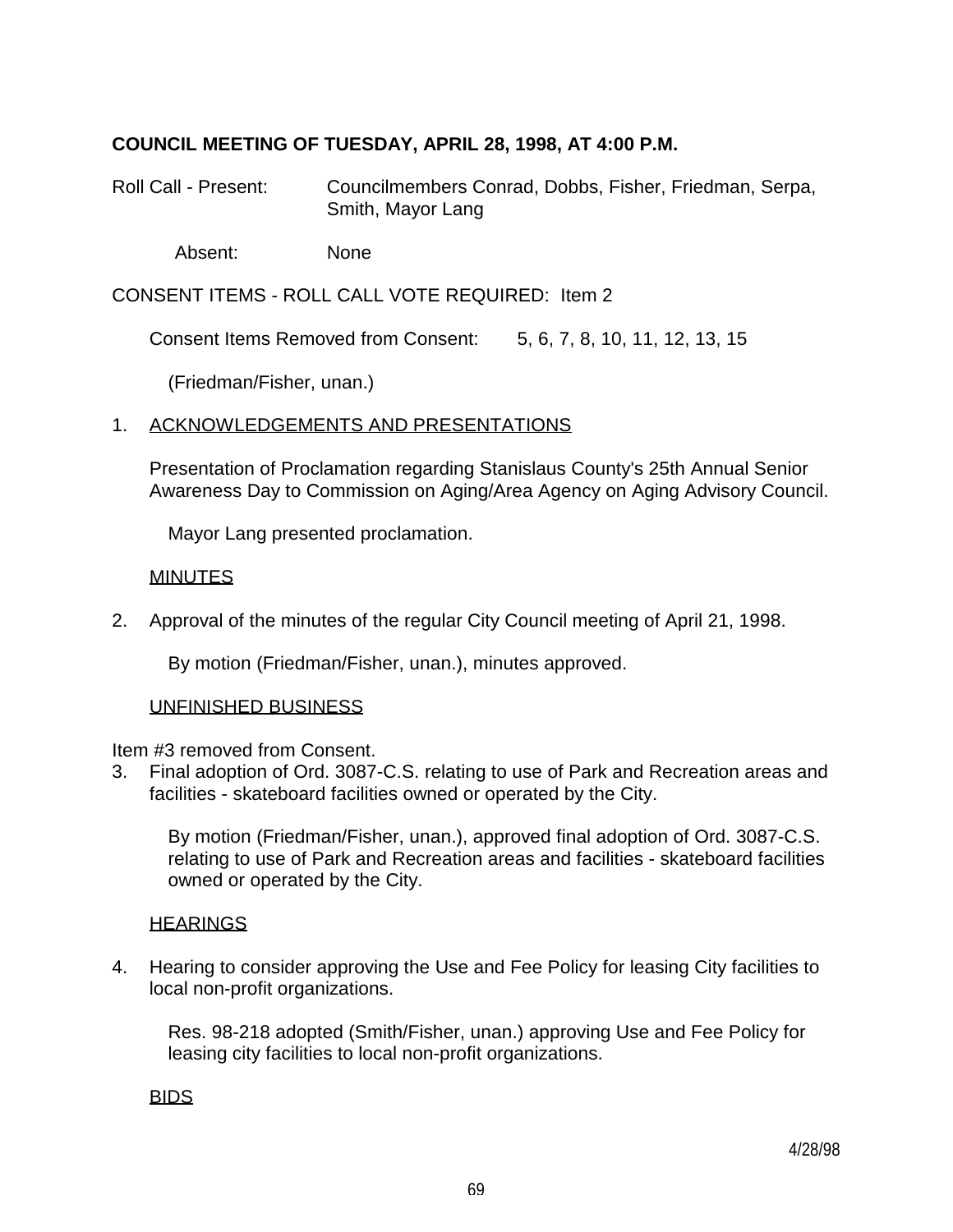Item #5 removed from Consent.

5. Consider authorizing call for bids for furnishing one van with television system to be used by the Waste Water Collections Division for sewer and storm drain line inspections. (Suggested bid opening: May 26, 1998, at 11:00 a.m.)

 Res. 98-219 adopted (Fisher/Friedman, unan.) approving call for bids for furnishing one van with television systems to be used by the Waste Water Collections Division for sewer and storm drain line inspections.

Item #6 removed from Consent.

6. Consider awarding contract for the Corporation Yard underground tank removal project to SEMCO for \$51,345.

 Res. 98-220 adopted (Fisher/Friedman, unan.; Smith, absent) awarding contract to SEMCO for the Corporation Yard underground tank removal project.

## Item #7 removed from Consent.

7. Consider accepting the contract of Collins Electrical, Inc. for street illumination at various locations (Federal Aid Project STPLH-5059(022) as complete, and authorize the City Clerk to file the Notice of Completion. Original contract: \$221,146

 Res. 98-221 adopted (Friedman/Dobbs, unan.) accepting the work as complete and authorizing the City Clerk to file the Notice of Completion for the project titled "Street Illumination at Various Locations (Federal Air Project STPLH-5059(022)."

Item #8 removed from Consent.

8. Consider waiving formal bid procedures and authorizing the purchase of a Motorola portable radio system with control station from Motorola Corporation Land Mobile Division for a total cost of \$61,879.75.

 Res. 98-222 adopted (Fisher/Friedman, unan.) waiving formal bid procedures and authorizing purchase of a Motorola portable radio system with control station from Motorola corporation land Mobile Division.

### **NEW BUSINESS**

9. Budget Status Report, Third Quarter Fiscal Year 1997-98.

 By motion (Friedman/Fisher, unan), acknowledged receipt of the Third Quarter fiscal Year 1997-98 Budget Status Report.

Res. 98-222A adopted amending budget.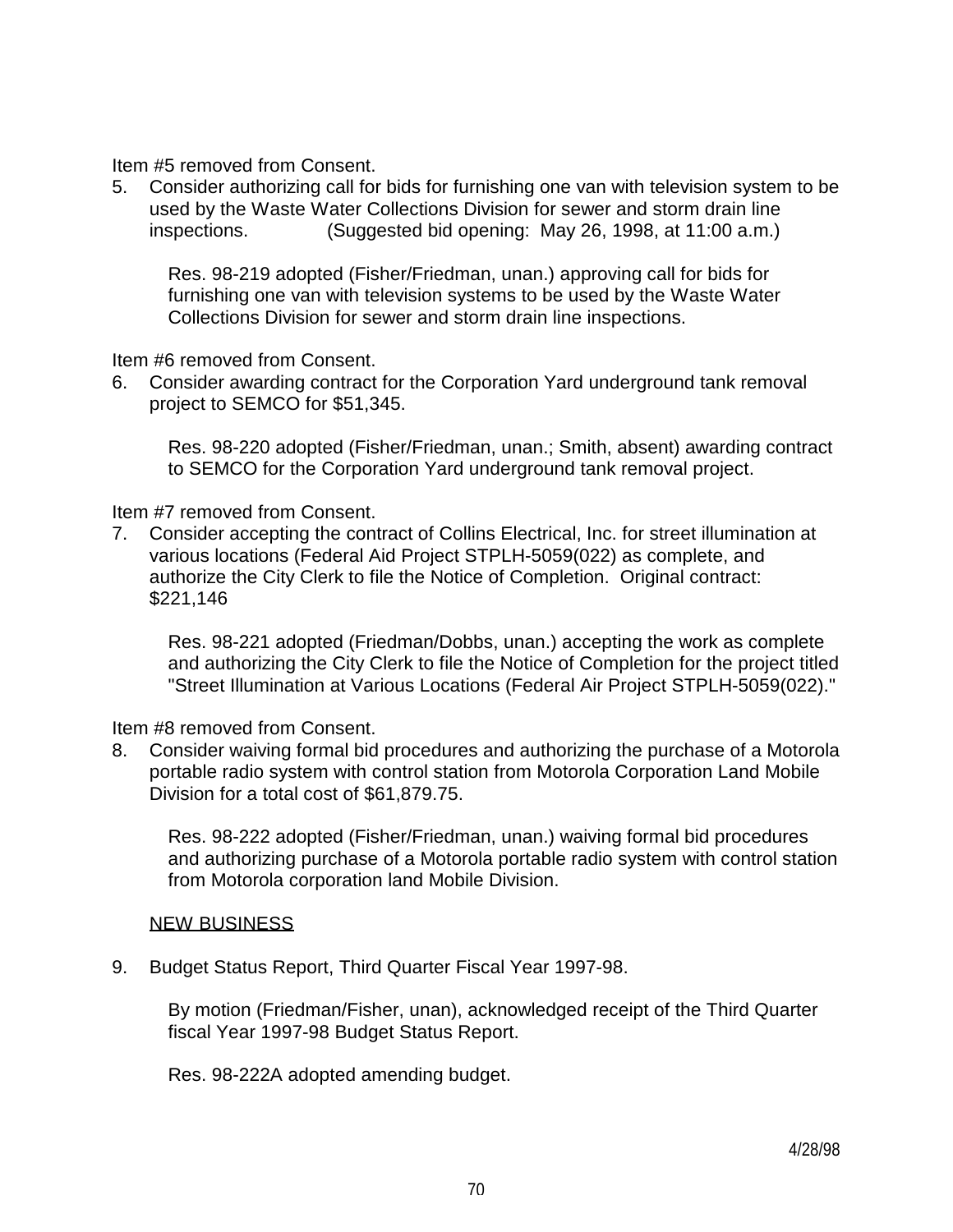Item #10 removed from Consent.

10. Consider authorizing City Manager to execute an amendment to the agreement with Mid-Valley Engineering for additional design work for the Yosemite widening - McClure to Frazine project; and consider amending the budget to estimate \$142,0000 in revenue from the State Local Transporation Partnership Program.

 Res. 98-223 adopted (Dobbs/Friedman, unan.) approving amendment to agreement with Mid-Valley engineering for additional design work for the Yosemite widening-McClure to Frazine project.

Res. 98-224 adopted (Dobbs/Friedman, unan.) amending the budget.

Item #11 removed from Consent.

11. Consider approving agreement with Adrianna Properties for Village I storm basin excavation and to set criteria for the fee credit agreement.

 Res. 98-225 adopted (Friedman/Fisher, unan.; Dobbs, absent) approving agreement with Adrianna Properties for Village I storm basin excavation and to set criteria for the fee credit agreement.

Item #12 removed from Consent.

12. Quarterly Treasurer's Report - March 31, 1998.

 By order of the chairs, acknowledged receipt of Quarterly Treasurer's Report, March 31, 1998 report.

Item #13 removed from Consent.

13. Consider excusing Mayor Lang from the April 14, 1998, City Council meeting due to a trip to Fayetteville, Arkansas with the Regional Center for the Arts group; and consider excusing Vice Mayor Serpa from the April 14, 1998, City Council meeting due to a trip to Sister City Aquascaliente, Mexico.

 By motion (Dobbs/Friedman, unan.) excused the absence of Mayor Lang and Vice Mayor Serpa from the April 14, 1998 Council meeting.

## 14. ORAL COMMUNICATIONS

None.

## WRITTEN COMMUNICATIONS

Item #15 removed from Consent.

15. Letter of resignation from the Economic Development Loan Committee from Norman Porges.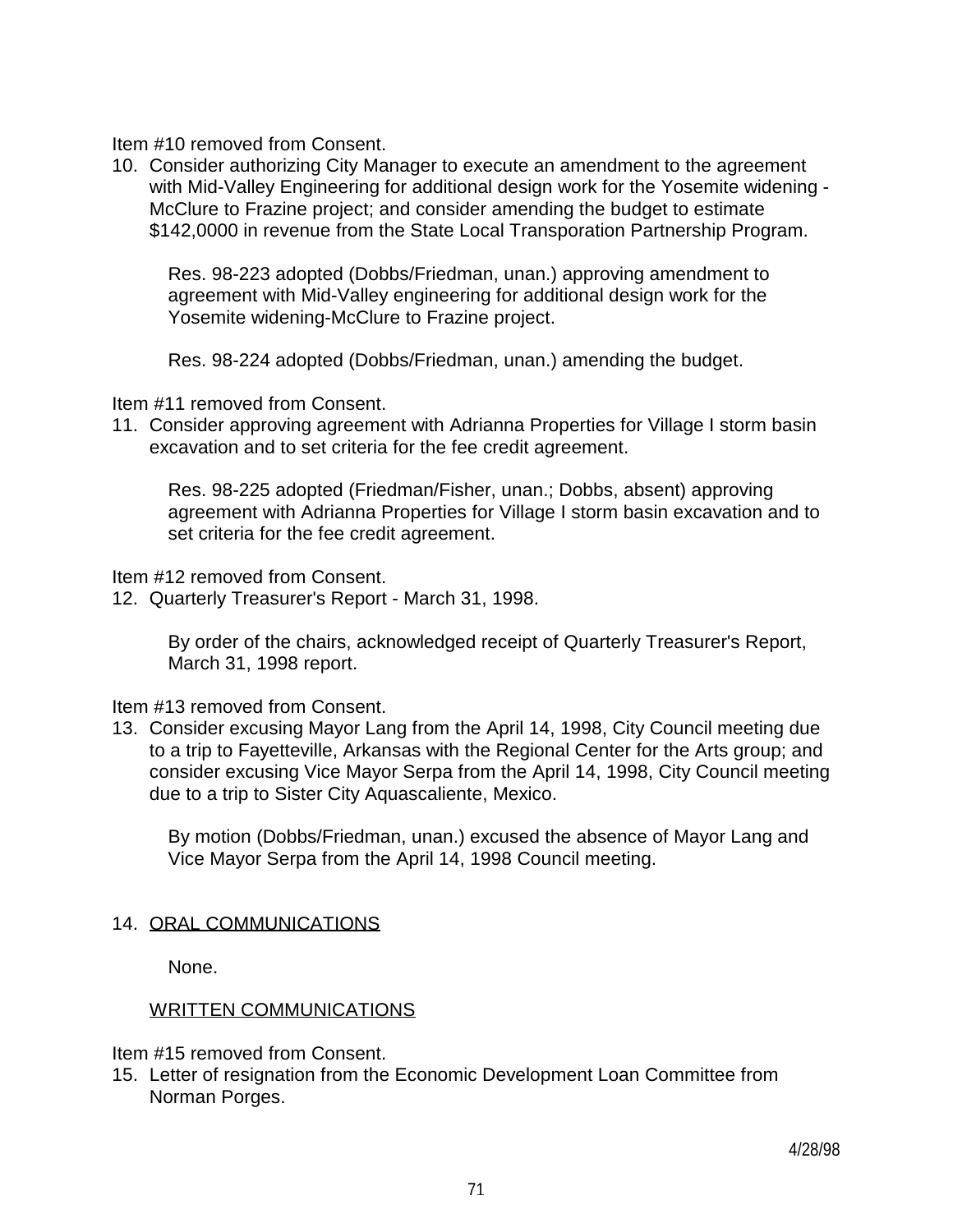Res. 98-226 adopted (Friedman/Dobbs, unan.) accepting resignation of Norman Porges from the Economic Development Loan Committee with regret.

## **MISCELLANEOUS**

### 16. Appointments

Blue Ribbon Committee on Budget Contingency Planning

 Res. 98-227 adopted (Friedman/Dobbs, unan.) appointing Wayne Henry, Chair, and members Marsena Buck, Jerry Clendenin, Ralph Curtis, Mark Dunker, Bernie Fairfield, Denise Fontaine, John Herlihy, Al Kaufman, Mike Lipomi, Mike Marovich, Virgil McVicker, Chris Reardon, John Shores, John Sniffen, Steve Spriggs, and Tererance Withrow.

## 17. MATTERS TOO LATE FOR THE AGENDA

None.

## 18. CLOSED SESSION

 The meeting will adjourn to the Third Floor Conference Room, City Hall, 801 11th Street, Modesto, California for a closed session to consider the following:

CONFERENCE WITH LABOR NEGOTIATOR:

Agency Negotiator J. Edward Tewes, City Manager

 Unrepresented Employees: All Unrepresented Management and Confidential Employees

### ADJOURNMENT

The meeting adjourned to Closed Session at 4:40 p.m. The City Attorney returned at 6:00 p.m. and reported no action had been taken.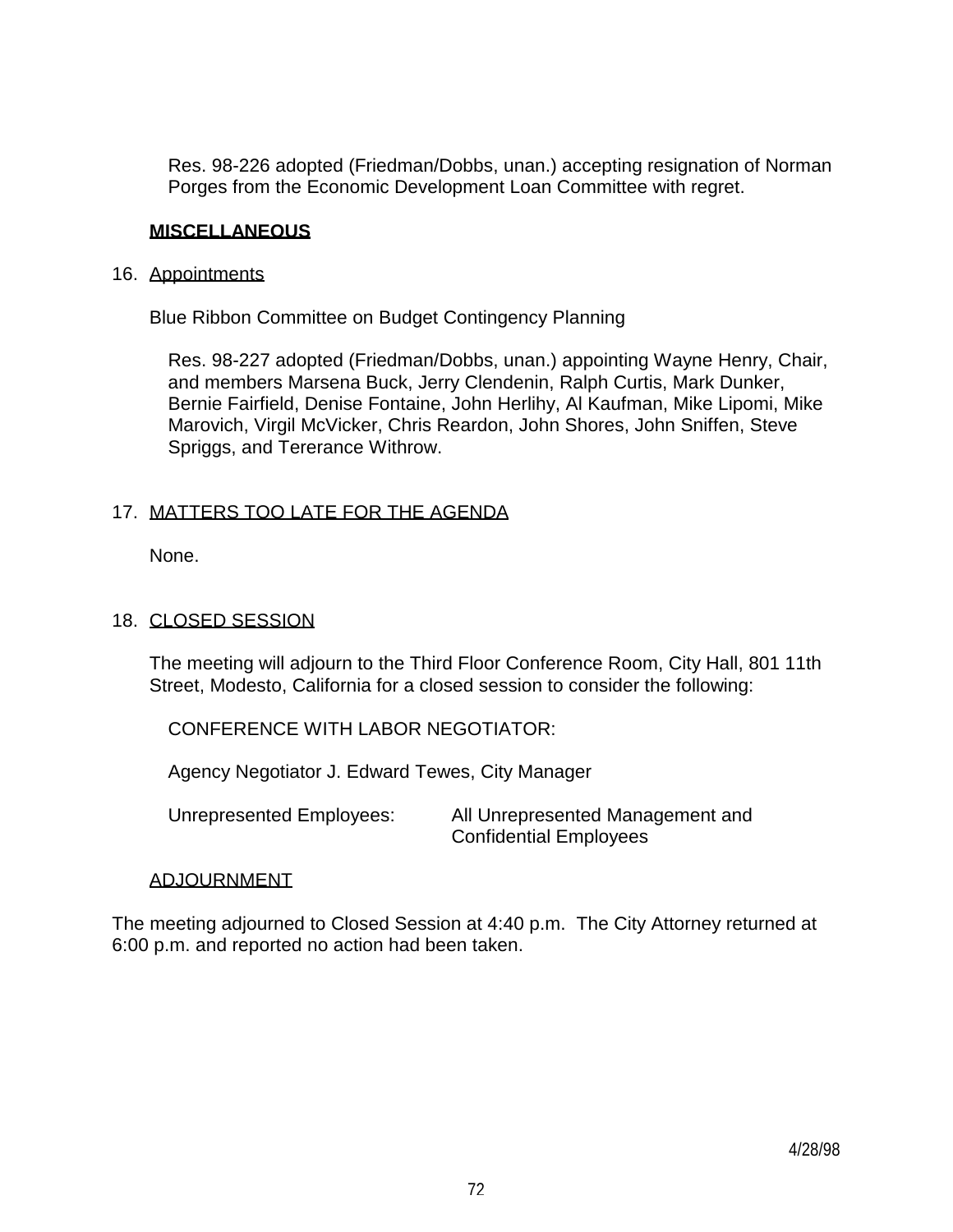## **COUNCIL MEETING OF TUESDAY, MAY 5, 1998, AT 7:00 P.M.**

Roll Call - Present: Councilmembers Conrad, Dobbs, Fisher, Friedman, Serpa, Smith, Mayor Lang

CONSENT ITEMS - ROLL CALL VOTE REQUIRED: Item 2

Items Removed from Consent Calendar: 4, 5, 6, 7, 8, 9, 10, 11, 13

ACTION: (Friedman/Smith, unan.)

### 1. ACKNOWLEDGEMENTS AND PRESENTATIONS

 a. Presentation of Rewards and Junior High School and High School Poster Contest winners by Wayne Henry, Graffiti Reporting Rewards Committee.

Presentations made by Wayne Henry.

 b. Presentation of Certificate of Recognition to Johansen High School Percussion Unit for their performance at the Winter Guard International World Championships in Dayton, Ohio.

Presentation made by Mayor Lang

Youth in Government Day participants acknowledged.

### MINUTES

2. Approval of the minutes of the regular City Council meeting of April 28, 1998.

By motion (Friedman/Smith, unan.), minutes approved.

### **HEARINGS**

3. Hearing to consider an amendment to Section 32-3-9 of the Zoning Map to rezone from Medium Density Residential Zone, R-2, and Neighborhood Commercial Zone, C-1, to Planned Development Zone, P-D(529), for a fast food restaurant and a retail commercial building, property located at the northeast corner of N. Martin Luther King Drive and Paradise Road. (Jim Click)

By motion (Friedman/Fisher, unan.), introduced Ord 3088-C.S.

Res. 98-228 adopted (Friedman/Fisher, unan.) approving development plan.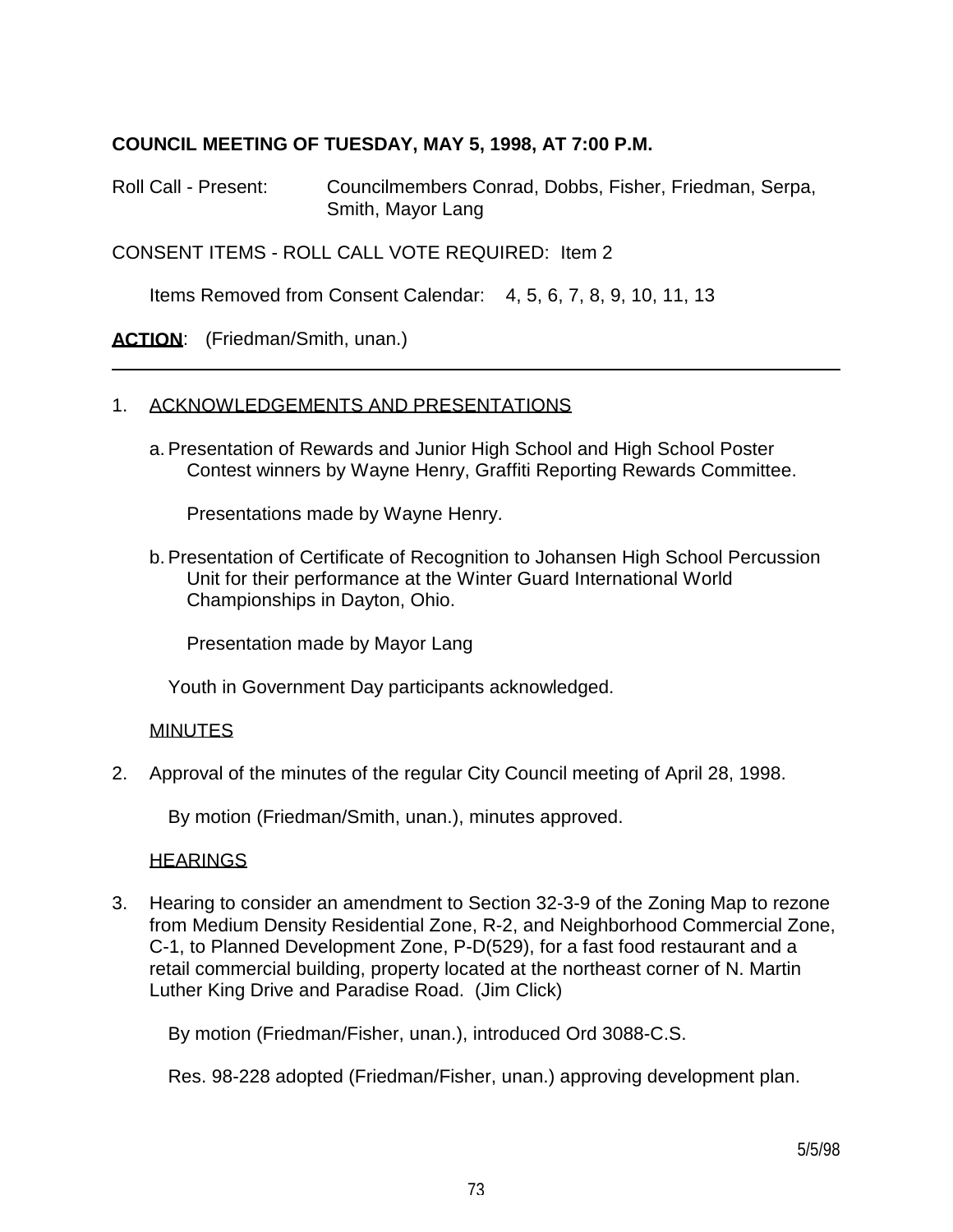Res. 98-229 adopted (Friedman/Fisher, unan.) adopting findings based on initial study.

## BIDS

Item #4 removed from Consent.

4. Consider declaring Mid-Valley Investigations & Security lowest responsive and responsible bidder and authorize the purchase of uniformed security guard service for fiscal year 1998-99 at a total cost of \$96,652.80.

 Res. 98-230 adopted (Dobbs/Friedman, unan.) awarding bid to Mid-Valley Investigations & Security and authorizing purchase.

Item #5 removed from Consent.

5. Consider acceptance of the contract of Amerine Systems, Inc. for the River Road pump station project as complete and authorize the City Clerk to file the Notice of Completion. (Original contract: \$133,266)

 Res. 98-231 adopted (Friedman/Smith, unan.) accepting work as complete and authorizing City Clerk to file Notice of Completion.

Item #6 removed from Consent.

6. Consider waiving formal bid procedures and authorizing the purchase of 15 remote terminal units for the SCADA system from HSQ Technology for a total cost of \$81,281.25.

 Res. 98-232 adopted (Fisher/Dobbs, unan.) waiving formal bid procedures and authorizing purchase.

## NEW BUSINESS

Item #7 removed from Consent.

7. Consider approving an agreement with the County of Stanislaus and the Cities of Ceres, Hughson, Modesto, Newman, Oakdale, Patterson, Riverbank, Turlock, and Waterford to establish and participate in the Stanislaus Operational Area Organization, a partnership to develop and maintain a systematic approach for exchanging disaster information and resource requests, increase efficiency in the use and allocation of resources during disasters, and provide emergency preparedness on a day-to-day basis through training and exercise activities.

 Res. 98-233 adopted (Serpa/Fisher, unan.) approving agreement with County of Stanislaus and the other cities of the County to establish and participate in the Stanislaus Operational Area Organization to develop and maintain efficiency in the use and allocation of resources during disasters and provide emergency preparedness through training and exercise activities.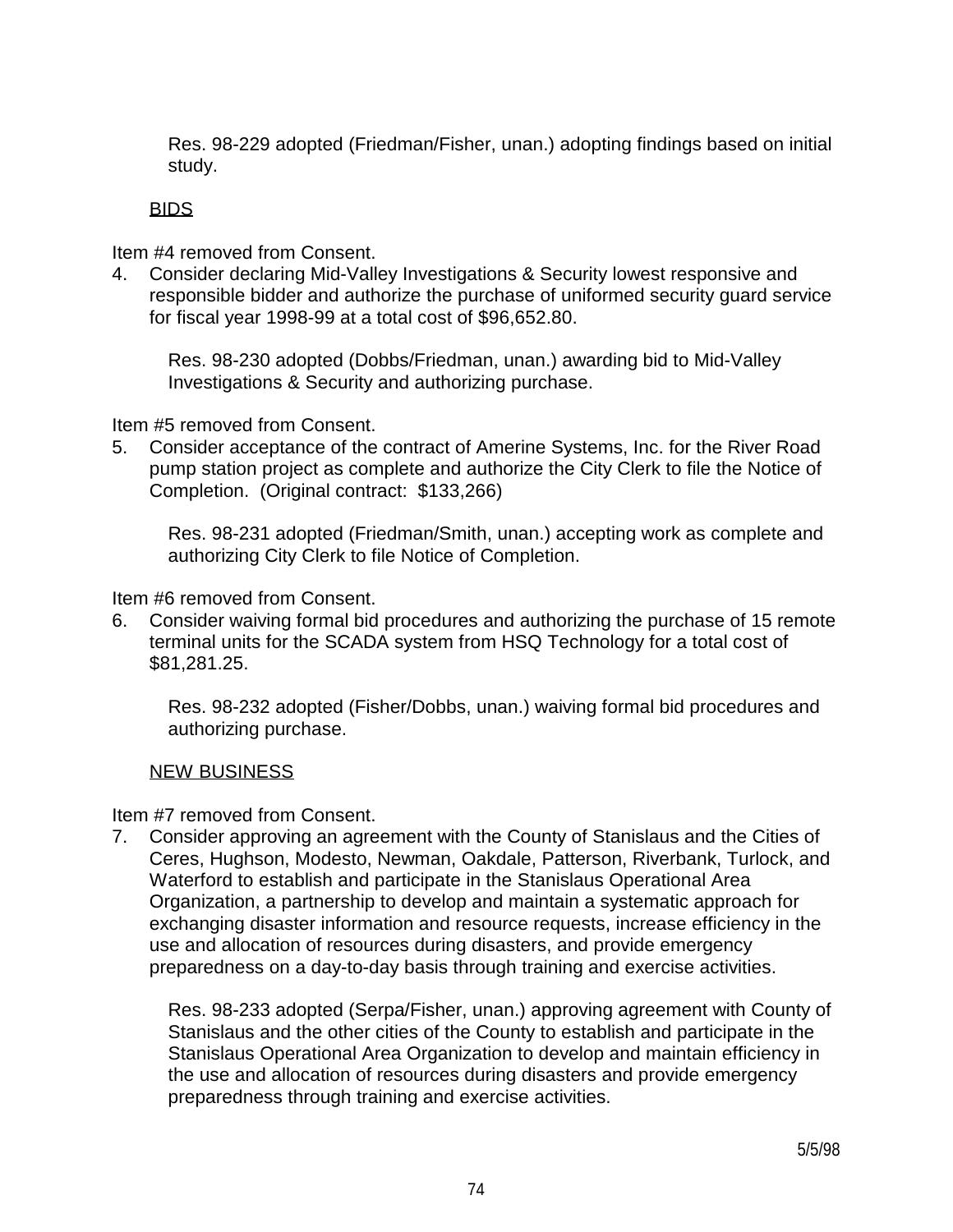Item #8 removed from Consent.

8. Consider ordering the Director of Engineering and Transportation to prepare and to file the annual report for Landscape Maintenance District No. 1 for Dry Creek Meadows Subdivisions No. 1 through 6.

 Res. 98-234 adopted (Friedman/Smith, unan.) ordering the Engineering and Transportation Director to prepare and file the annual report for Landscape Maintenance District No. 1 for Dry Creek Meadows Subdivisions No. 1 through 6.

Item #9 removed from Consent.

9. Consider ordering the Director of Engineering and Transportation to prepare and to file the annual report for Landscape Maintenance District No. 2 for Dry Creek Meadows Subdivisions No. 7 through 10, Creekwood Meadows Subdivision and Yosemite Meadows Subdivision Units 1 and 2.

 Res. 98-235 adopted (Friedman/Smith, unan.) ordering the Engineering and Transportation Director to prepare and file the annual report for Landscape Maintenance District No. 2 for Dry Creek Meadows Subdivisions No. 7 through 10, Creekwood Meadows Subdivision, Yosemite Meadows No. 1 and 2 Subdivisions.

Item #10 removed from Consent.

10. Consider an addendum to the "grandfather clause" of Rental Facilities Use and Fee Policy, adding Baha'is of Modesto to the use of regular users of rental facilities prior to June, 1996.

 Res. 98-236 adopted (Smith/Fisher, unan.) adding Baha'is of Modesto to the use of regular users of rental facilities prior to June 1996.

Item #11 removed from Consent.

11. Consider amending the Rental Facilities Use and Fee Policy to include policy for co-sponsor program requests submitted by non-profit and public organizations.

 Res. 98-237 adopted (Friedman/Fisher, unan.) amending the Rental Facilities Use and Fee Policy.

12. Consider approving a resolution agreeing not to object to the elimination of parking on K Street, State Route 108, between 9th Street and 10th Street; and further agree not to object to Caltrans changing the street section profile in the same location, contingent to approval of the transfer of three feet of property on K Street between 9th and 10th Streets by the California Transportation Commission.

 Res. 98-238 adopted (Friedman/Fisher, unan.) agreeing not to object to the elimination of parking on K Street, State Route 108, between 9th Street and 10th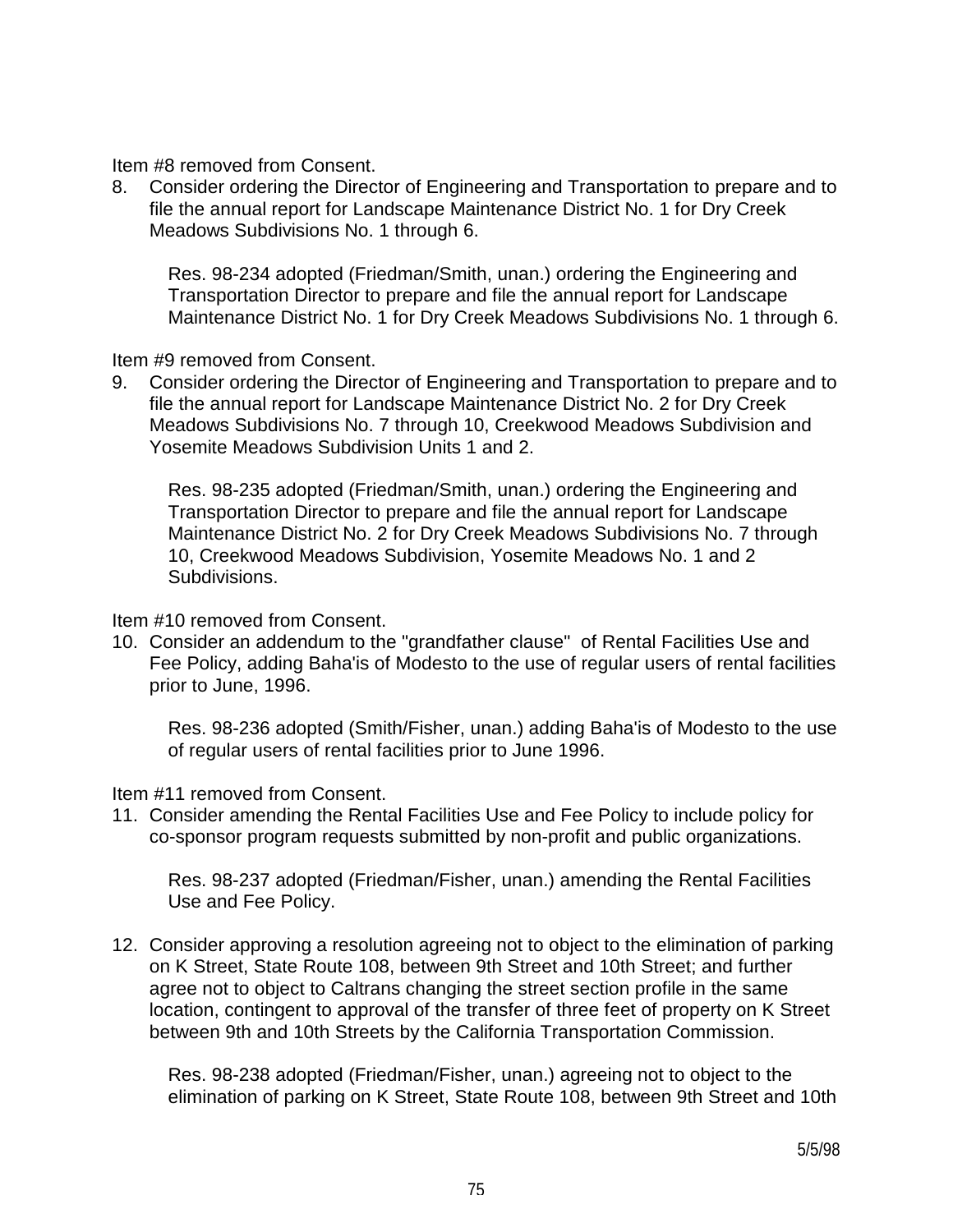Street; and further agree not to object to Caltrans changing the street section profile in the same location, contingent to approval of the transfer of three feet of property on K Street between 9th and 10th Streets by the California Transportation Commission.

Item #13 removed from Consent.

13. Consider the following:

- a. Commending the Modesto Police Department Citizen Volunteers for contributions to the community welfare and safety.
- b. Commending the Modesto Police Department Explorers for contributions to the community welfare and safety.
- c. Commending the Modesto Police Reserves for contributions to the community welfare and safety.

 Res. 98-239 adopted (Friedman/Serpa, unan.) commending the Modesto Police Department Citizen Volunteers for contributions to the community welfare and safety.

 Res. 98-240 adopted (Friedman/Serpa, unan.) commending the Modesto Police Department Explorers for contributions to the community welfare and safety.

 Res. 98-241 adopted (Friedman/Serpa, unan.) commending the Modesto Police Reserves for contributions to the community welfare and safety.

## 14. ORAL COMMUNICATIONS

 Councilmember Fisher requested the status of cleanup on Enslen Avenue residence.

 Councilmember Smith announced a report to simplify the City's financial statements will be forthcoming.

Ken Kaufman spoke regarding a rescinded building permit at 314 Rosedale.

## 15. MATTERS TOO LATE FOR THE AGENDA

None.

## ADJOURNMENT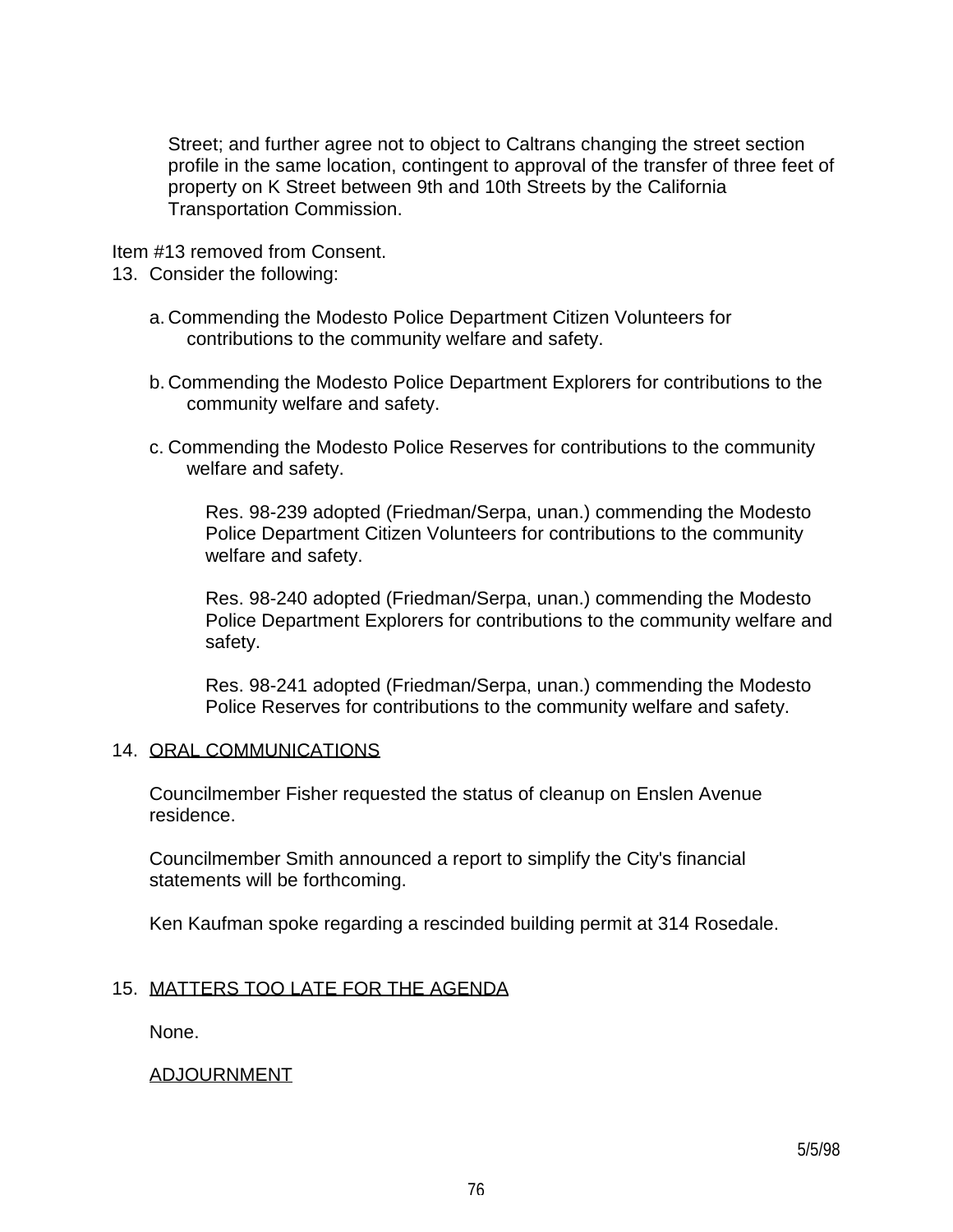The meeting adjourned at 7:45 p.m.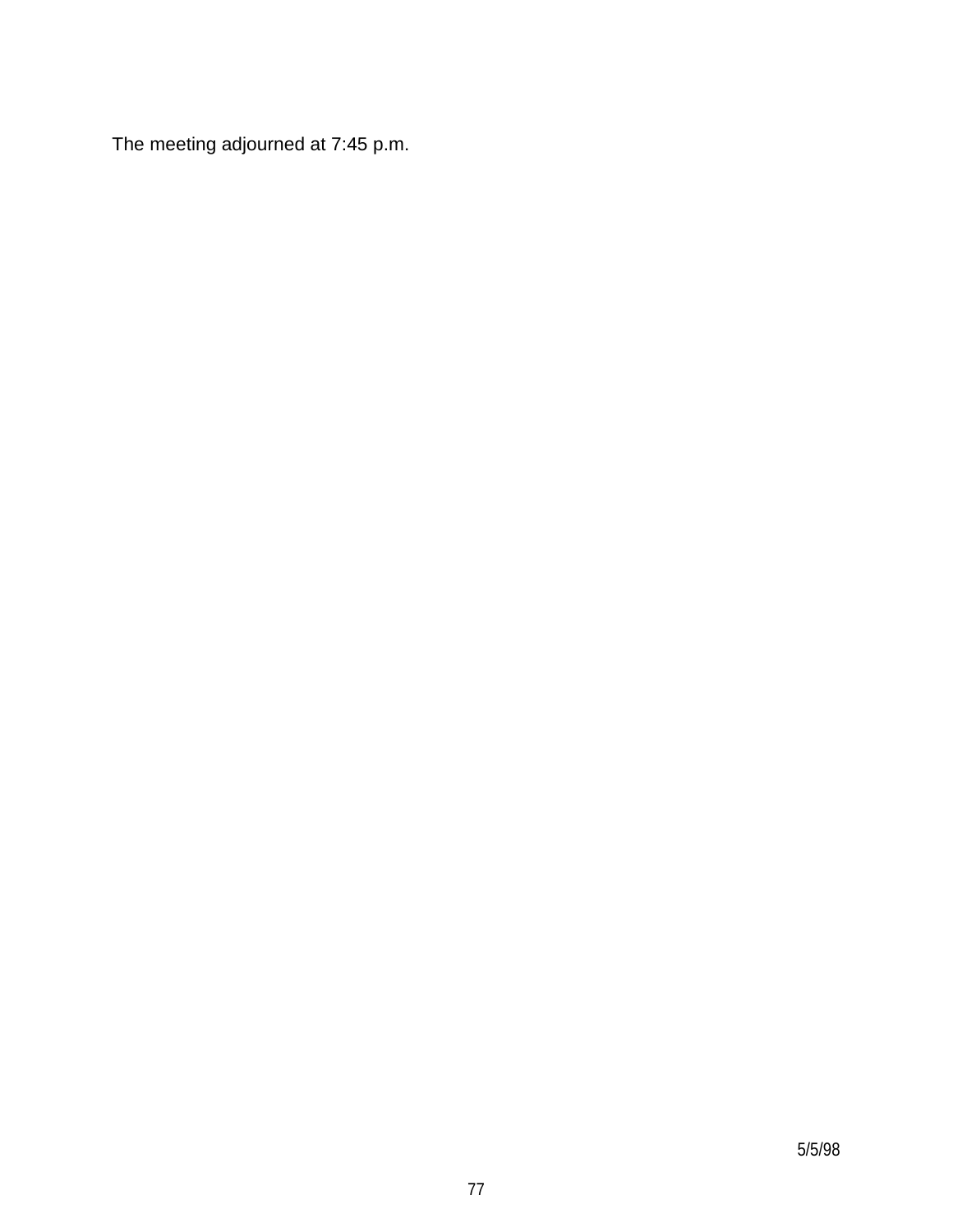## **COUNCIL MEETING OF TUESDAY, MAY 12, 1998, AT 4:00 P.M.**

Roll Call - Present: Councilmembers Conrad, Dobbs, Fisher, Friedman, Serpa, Smith, Mayor Lang

CONSENT ITEMS - ROLL CALL VOTE REQUIRED: Item 2

Consent Items removed from consent: 3, 4, 5, 9, 10, 11, 12

(Friedman/Fisher, unan.)

### 1. ACKNOWLEDGEMENTS AND PRESENTATIONS

 Presentation of Proclamation to the National Defense Transportation Association, San Joaquin Valley Chapter, proclaiming May 10-16 as National Transportation Week and May 15 as National Defense Transportation Day.

 Mayor Lang made the presentation to the National Defense Transportation Association, San Joaquin Valley Chapter, proclaiming May 10-16 as National Transportation Week and May 15 as National Defense Transportation Day.

### **MINUTES**

2. Approval of the minutes of the regular City Council meeting of May 5, 1998.

By motion (Friedman/Fisher, unan.), minutes approved.

### UNFINISHED BUSINESS

Item #3 removed from Consent.

Councilmember Fisher excused due to conflict of interest.

3. Final adoption of Ord. No. 3088-C.S. amending Section 32-3-9 of the Zoning Map to rezone from R-2 and C-1 to P-D(529), property located at the northeast corner of N. Martin Luther King Drive and Paradise Road. (Jim Click)

By motion (Friedman/Smith, unan,; Fisher absent), Ord. 3088-C.S. adopted.

### BIDS

Item #4 removed from Consent.

4. Consider authorizing bid call for furnishing an infrared scanning camera for Operations and Maintenance Department - Water Quality Control.

Res. 98-242 adopted (Friedman/Dobbs, unan.) authorizing call for bids for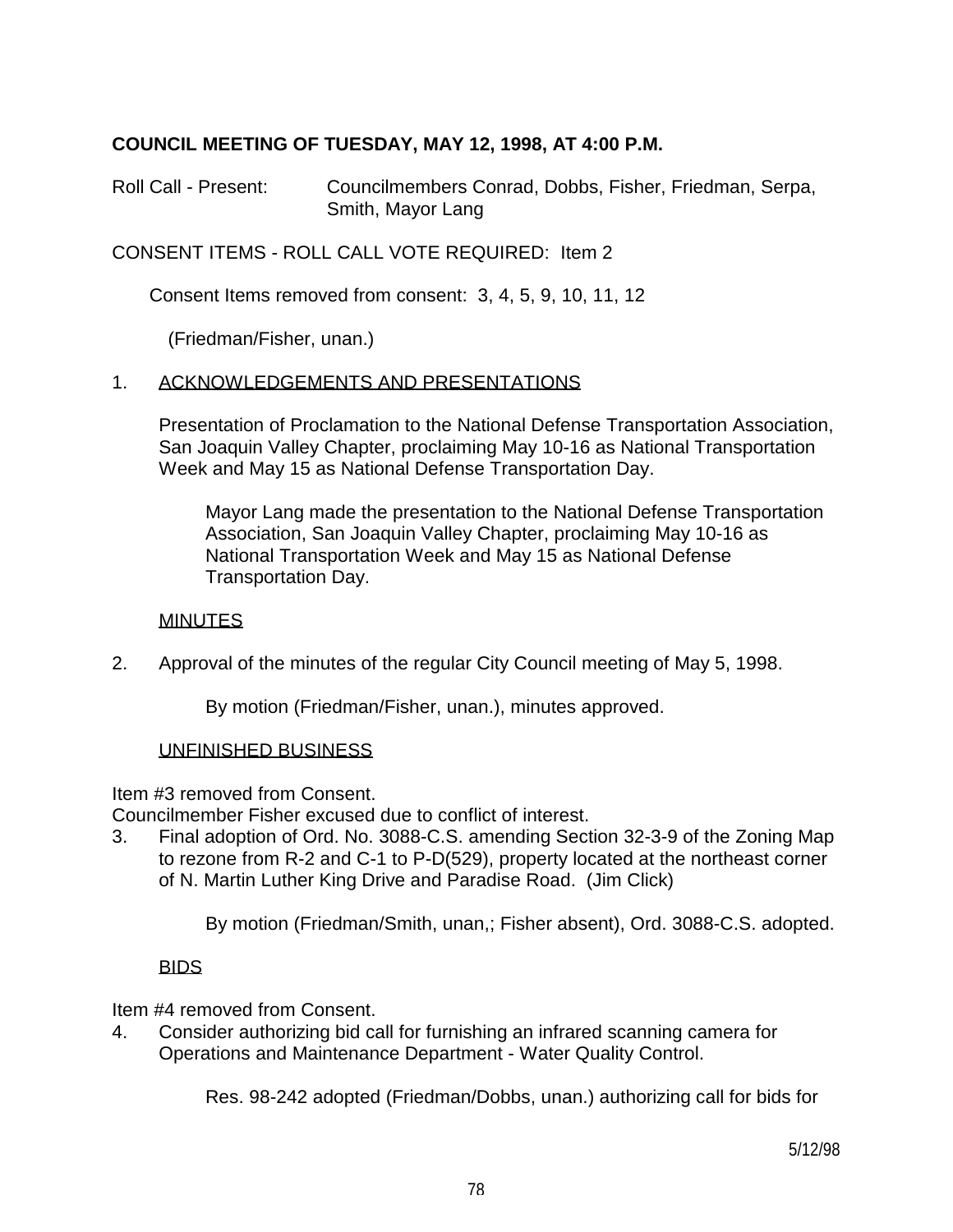furnishing an infrared scanning camera to be opened June 10, 1998 @ 11:00 a.m.

Item #5 removed from Consent.

5. Consider awarding contract for the annual catch basin and valley gutter repair project to George Reed, Inc. for \$178,929; and consider approving an appropriation transfer in the amount of \$70,200 to fully fund the project.

> Res. 98-243 adopted (Friedman/Dobbs, unan.) awarding contract to George Reed Inc. for the annual catch basin and valley gutter repair project.

 Res. 98-244 adopted (Friedman/Dobbs, unan.) approving appropriation transfer to fully fund the project.

### NEW BUSINESS

6. Presentation of Proposed 1998-99 Operating Budget and Proposed 1999-2008 Capital Improvement Program.

> Res. 98-245 adopted (Friedman/Fisher, unan.) setting public hearing May 26, 1998.

> By motion (Friedman/Fisher, unan.), referred Proposed Operating Budget and CIP to the Financial Policy Committee for review on May 18 and May 26, 1998.

7. Consider authorizing the City Manager to sign an Application for Service Agreement with Modesto Irrigation District for receiving discounted electrical service rates.

> Res. 98-246 adopted (Fisher/Dobbs, unan.) authorizing City Manager to sign Application for Service Agreement.

8. Consider amending the Modesto Municipal Code relating to the juvenile curfew ordinance.

> By motion (Serpa/Dobbs, unan.), introduced Ord. 3089-C.S. to amend Chapter 7 of Article 2 of Title 4 relating to juvenile curfew protection.

Item #9 removed from Consent.

9. Consider approving Policy and Procedures for participation as a housing rehabilitation contractor.

> Res. 98-247 adopted (Friedman/Fisher, unan.) approving Policy and Procedures for participation as a housing rehabilitation contractor.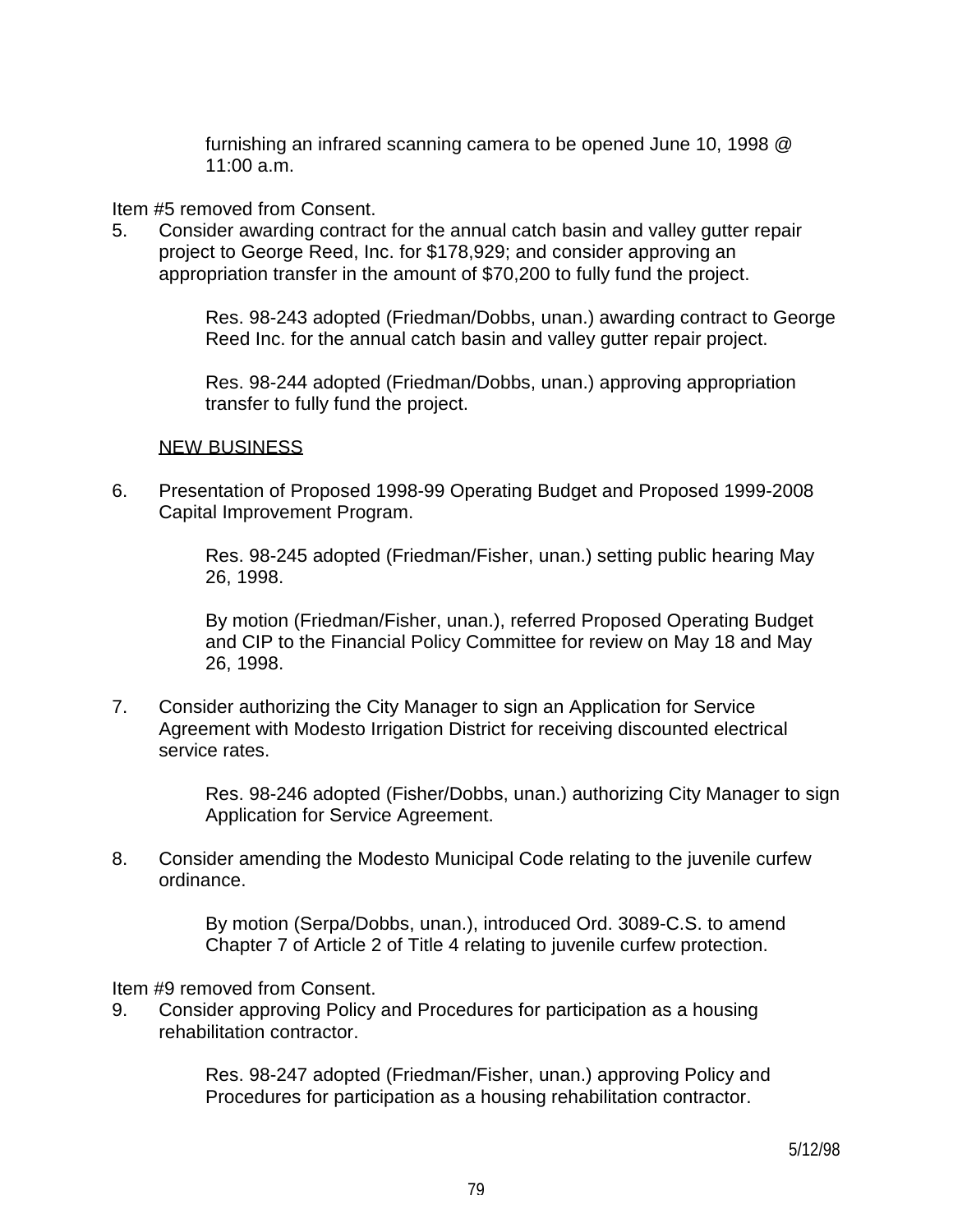Item #10 removed from Consent.

10. Consider approving agreement with Deepak Singh and Promila Paul for the purchase of right of way needed for the Carpenter Road widening project.

> Res. 98-248 adopted (Fisher/Friedman, unan.) approving agreement with Deepak Singh and Promila Paul for the purchase of right of way needed for the Carpenter Road widening project.

Item #11 removed from Consent.

11. Consider approving agreement with James Ruiz and Michelle Eileen Heller for the purchase of right of way needed for the Carpenter Road widening project.

> Res. 98-249 adopted (Fisher/Friedman, unan.) approving agreement with James Ruiz and Michelle Eileen Heller for the purchase of right of way for the Carpenter Road widening project.

Item #12 removed from Consent.

12. Consider approval of the final map of Legends Village Unit No. 1 subdivision of the City of Modesto and authorizing the City Manager to sign an agreement with subdividers as required by Section 4-4.604(c) of the Municipal Code. (Owners: Bruce D. and Theresa Vincent, Philip A. and Nella M. Mastagni, Forrest M. and Karen L. Aarvig, David O. and Natalie J. Hannah, Herbert P. and Helen L. Aderholt.)

> Res. 98-250 adopted (Friedman/Fisher, unan.) approving final map and authorizing City Manager to sign the subdivision agreement for Legends Village Unit No. 1.

## 13. ORAL COMMUNICATIONS

 In response to Councilmember Fisher, City Manager reported on cleanup effort at 1553 Enslen Avenue. The Community Preservation Ordinance returned to Community Development and Housing Committee by order of the Chair.

 Councilmember Dobbs reported on Regional Partnership with several area counties to address air quality, land use, and transportation committee meeting scheduled on May 20, 1998.

### **MISCELLANEOUS**

### **Legislation**

14. Consider opposing State legislation to eliminate the vehicle license fee.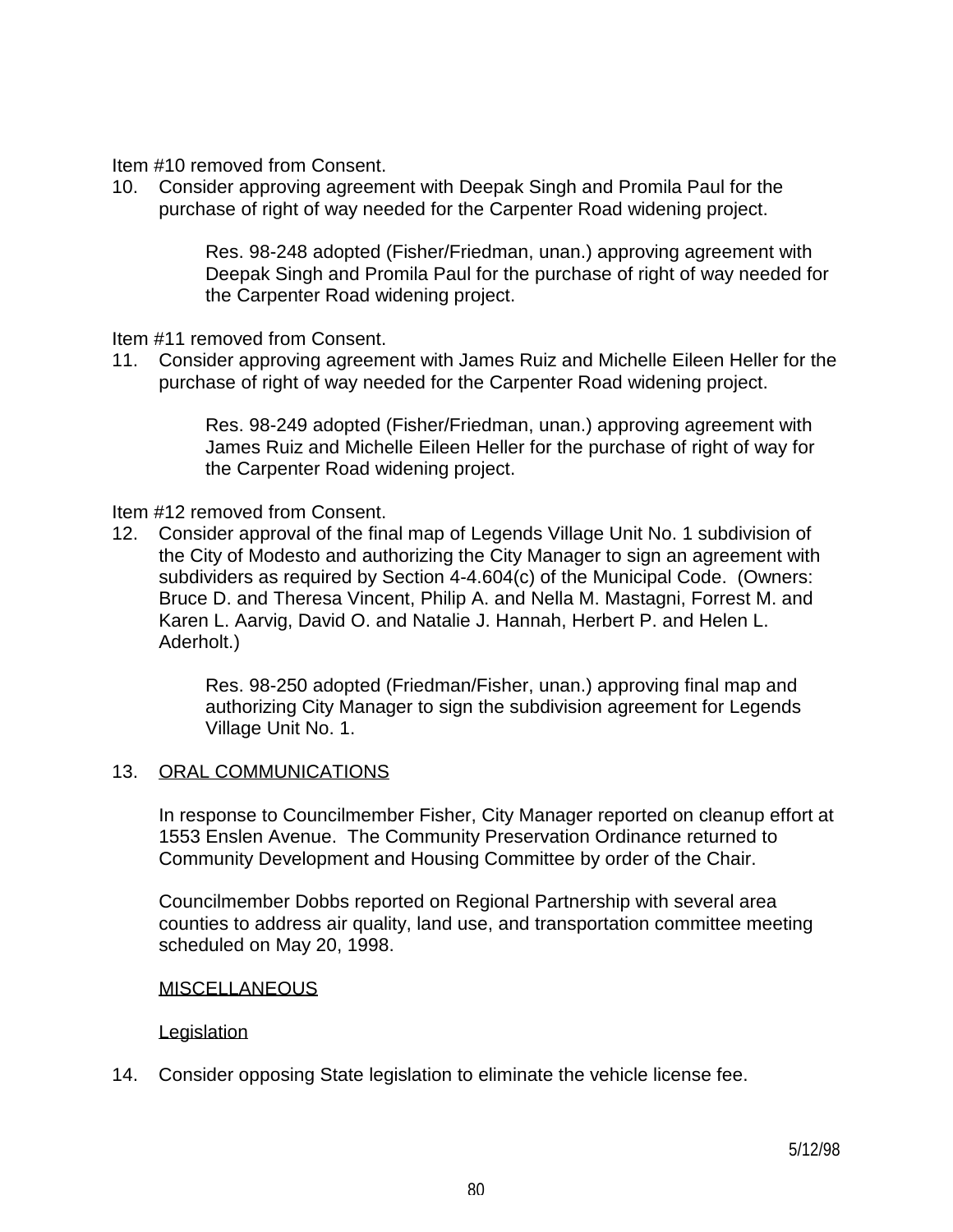Res. 98-251 adopted (Fisher/Serpa, majority; Conrad, no) opposing legislation to eliminate the vehicle license fee.

### 15. MATTERS TOO LATE FOR THE AGENDA

None.

### 16. CLOSED SESSION

 The meeting will adjourn to the Mayor's Chambers for a Closed Session to consider the following:

 CONFERENCE WITH LEGAL COUNSEL - EXISTING LITIGATION (Pursuant to Section 54956.9(a) of the Government Code)

 Name of case:Howard Jarvis Taxpayers Association. City of Modesto, Stanislaus County Superior Court Action No. 168472

 CONFERENCE WITH LEGAL COUNSEL - ANTICIPATED LITIGATION Significant exposure to litigation pursuant to subdivision (b) of Section 54956.9 of the Government Code: One case.

### ADJOURNMENT

The meeting adjourned at 5:40 p.m.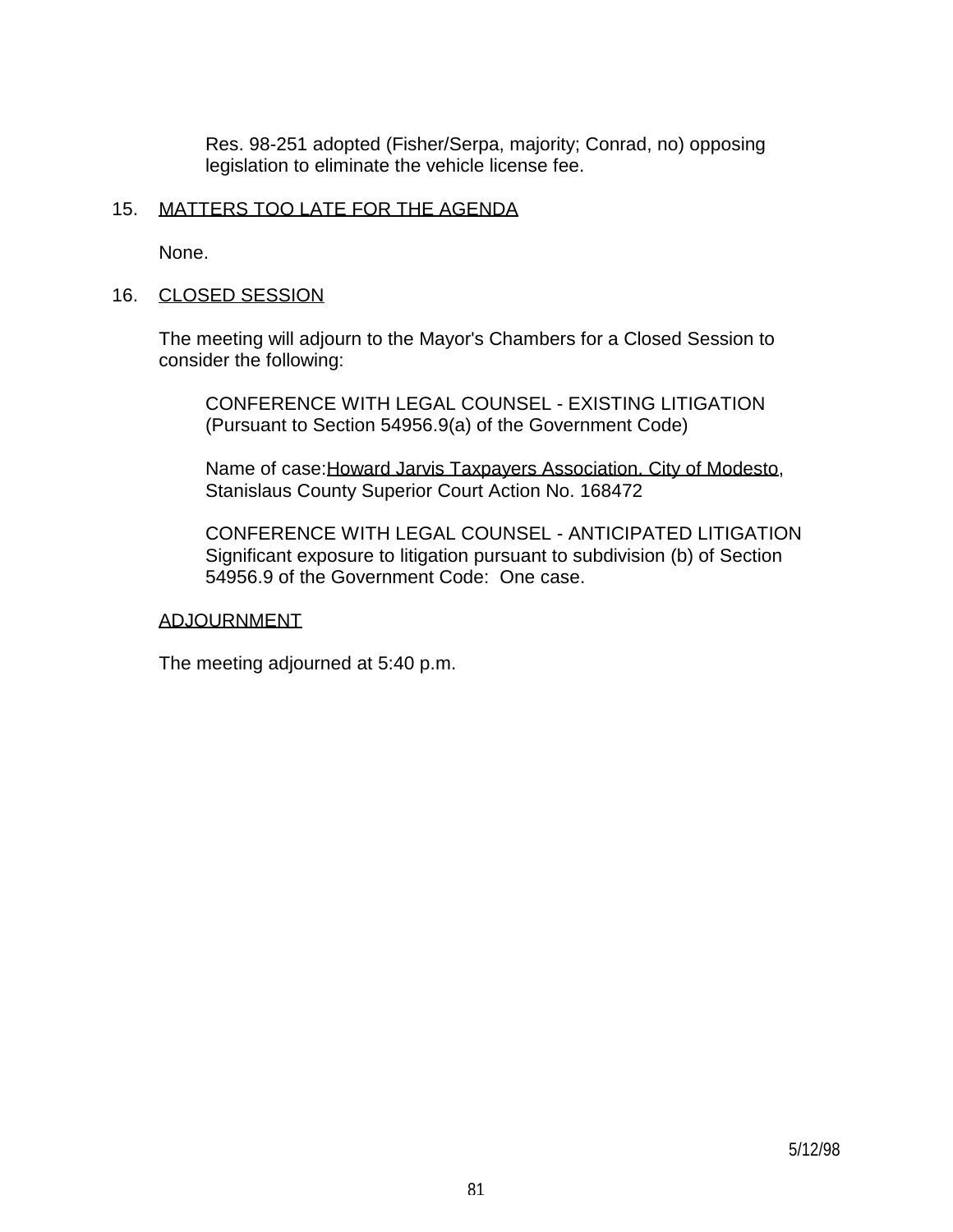## **COUNCIL MEETING OF TUESDAY, MAY 19, 1998, AT 7:00 P.M.**

Roll Call - Present: Councilmembers Conrad, Fisher, Friedman, Serpa, Smith, Mayor Lang

Absent: Councilmember Dobbs

CONSENT ITEMS - ROLL CALL VOTE REQUIRED: Items 2

(Friedman/Smith, unan., Dobbs absent)

Removed from Consent: Items 3, 5, 6, 7, 10, 11, 12, 14, 15

Item 13 Dropped from Agenda

### 1. ACKNOWLEDGEMENTS AND PRESENTATIONS

 Presentation of Proclamation recognizing the week of May 17-23, 1998 as National Public Works Week.

Mayor Lang presented proclamation to City Manager.

#### MINUTES

2. Approval of the minutes of the regular City Council meeting of May 12, 1998.

By motion (Friedman/Smith, unan., Dobbs, absent), minutes approved.

#### UNFINISHED BUSINESS

3. Final adoption of Ord. No. 3089-C.S. amending Article 2 of Chapter 7 of Title 4 of the Modesto Municipal Code relating to curfew law.

By motion, (Friedman/Fisher, unan., Dobbs absent) ordinance adopted.

#### **HEARINGS**

4. Hearing to consider designation the property at 230 Sycamore Avenue as a Landmark Preservation Site and to consider approving a Mills Act Historic Property Contract with John and Carol Whiteside (property owners) for preservation of the property.

 Res. 98-252 adopted (Friedman/Fisher, unan., Dobbs absent) designating property as Landmark Preservation Site.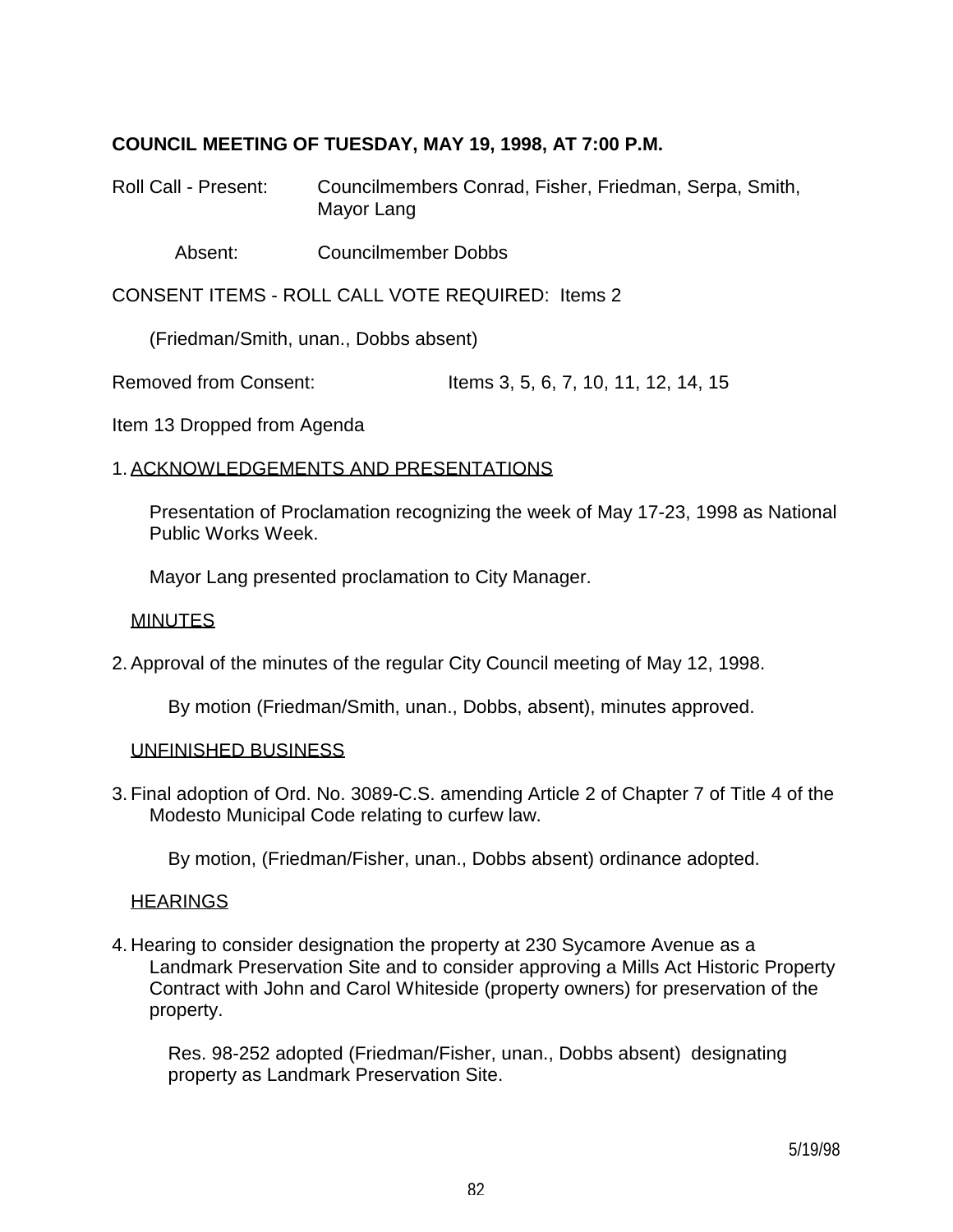Res. 98-253 adopted (Friedman/Fisher, unan., Dobbs absent) approving agreement.

### BIDS

5. Consider authorizing call for bids for furnishing three trailer-mounted changeable message sign system for the Traffic Engineering Division.

 Res. 98-254 adopted (Friedman/Smith, unan., Dobbs absent) authorizing bid call.

6. Consider accepting the contract of George Reed, Inc. as complete for the Yosemite Boulevard widening project from Frazine to McClure and authorize the City Clerk to file the Notice of Completion. (Original contract: \$1,035,555.55)

 Res. 98-255 adopted (Friedman/Fisher, unan., Dobbs absent) accepting as complete and authorizing Clerk to file Notice of Completion.

7. Consider accepting the contract of Ross F. Carroll, Inc. as complete for the variable speed drives - effluent pumps project and authorize the City Clerk to file the Notice of Completion. (Original contract: \$316,045.33)

 Res. 98-256 adopted (Fisher/Friedman, unan., Dobbs absent) accepting as complete and authorizing Clerk to file Notice of Completion.

### NEW BUSINESS

8. Consider accepting the Certification of Signature Count for the Charter Amendment Petition - Article 12. Section 1206 Impartial Arbitration for Police and Fire Department Employee Disputes.

 Res. 98-257 adopted (Fisher/Friedman, unan., Dobbs, absent) certifying count and ordering City Clerk to place amendment on November 3, 1998 election.

9. Consider approving recommendation to hire a qualified consultant to provide a study of the Golf Fund and recommendations for future operation of the Golf Program; consider authorizing the City Manager to sign an agreement with the consultant to be selected; and consider amending the budget to appropriate \$25,000 from the General Fund for consultant services.

By motion, recommendation referred to Human Services Committee.

10. Consider salary and benefit changes for unrepresented Management and Confidential employees.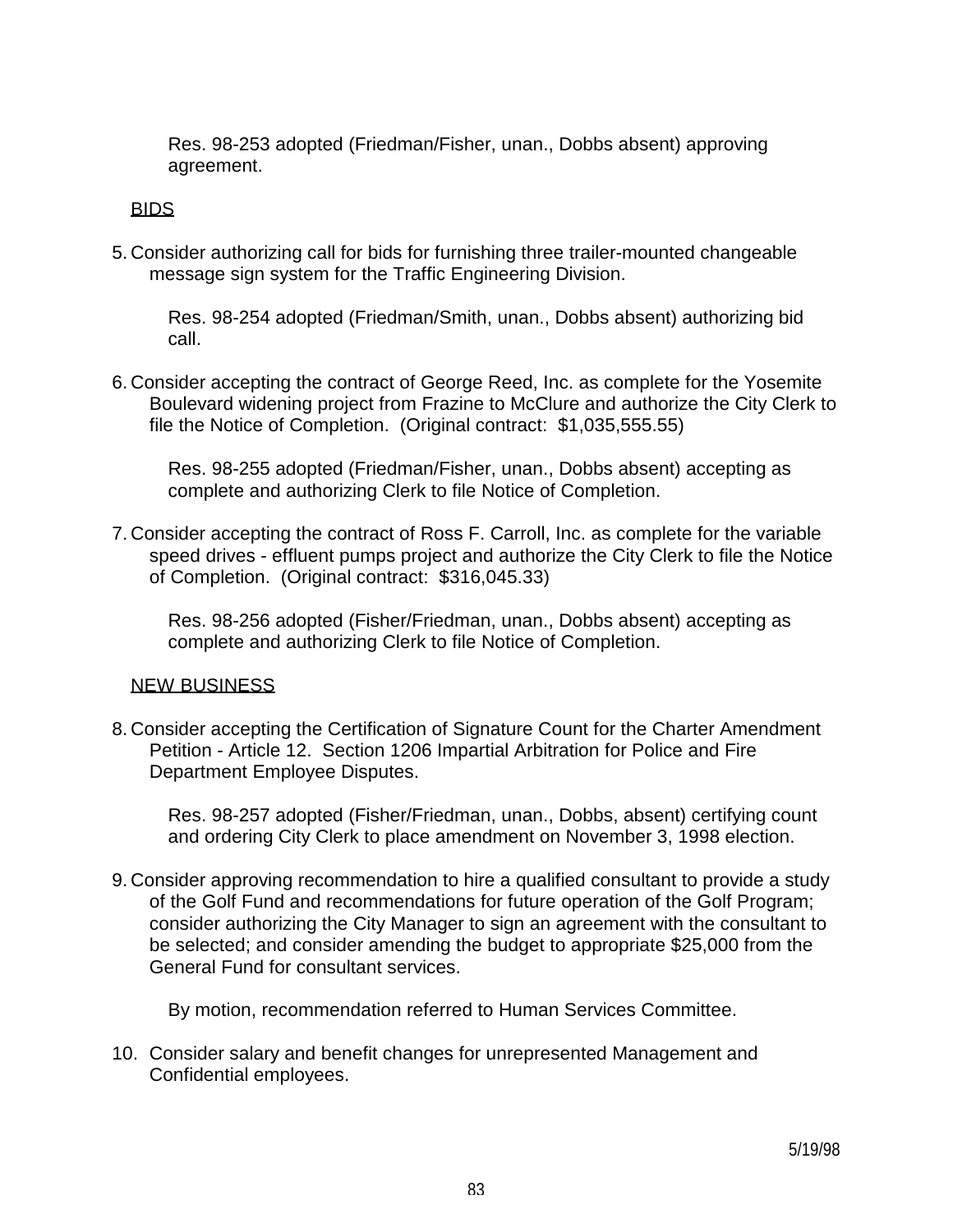Res. 98-258 adopted (Friedman/Lang, unan., Dobbs absent) amending Salary Schedule and authorizing benefit changes.

11. Consider joinder in amicus briefs in Associated Builders and Contractors v. San Francisco Airport Commission and San Bernardino Public Employees Association v. City of Fontana.

 By motion, (Friedman/Fisher, unan., Dobbs absent) authorized joinder and directed City Attorney.

12. Consider approving agreement with CTIC Associates for consultant services for the cable franchise negotiation.

 Res. 98-259 adopted (Friedman/Fisher, unan., Dobbs absent) approving agreement.

### DROPPED FROM AGENDA

- 13. Consider approving appropriation transfer in the amount of \$38,435 for the purchase of computerized maintenance management software.
- 14. Consider amending the Fiscal Year 1997-98 budget to estimate revenue in the special events insurance account for Modesto Centre Plaza and to appropriate \$7,500 in expenditures.

Res. 98-260 adopted (Fisher/Friedman, unan., Dobbs absent) amending budget.

15. Consider approving personal property tax utilization agreement with Stanislaus County on aircraft based at the Modesto City-County Airport.

 Res. 98-261 adopted (Friedman/Fisher, unan., dobbs absent) approving agreement.

16. Consider a Resolution of Intention to form a Mello Roos Community Facilities District (CFD) for the Enterprise Business Park Project.

 Res. 98-262 adopted (Friedman/Fisher, unan., Dobbs absent) adopted declaring intention to establish Community Facilities District 1998-1 Enterprise Business Park Project.

 Res. 98-263 adopted (Friedman/Fisher, unan., Dobbs absent) declaring intention to incur bonded indebtedness.

### 17. ORAL COMMUNICATIONS

Steve Burke commented on budget process.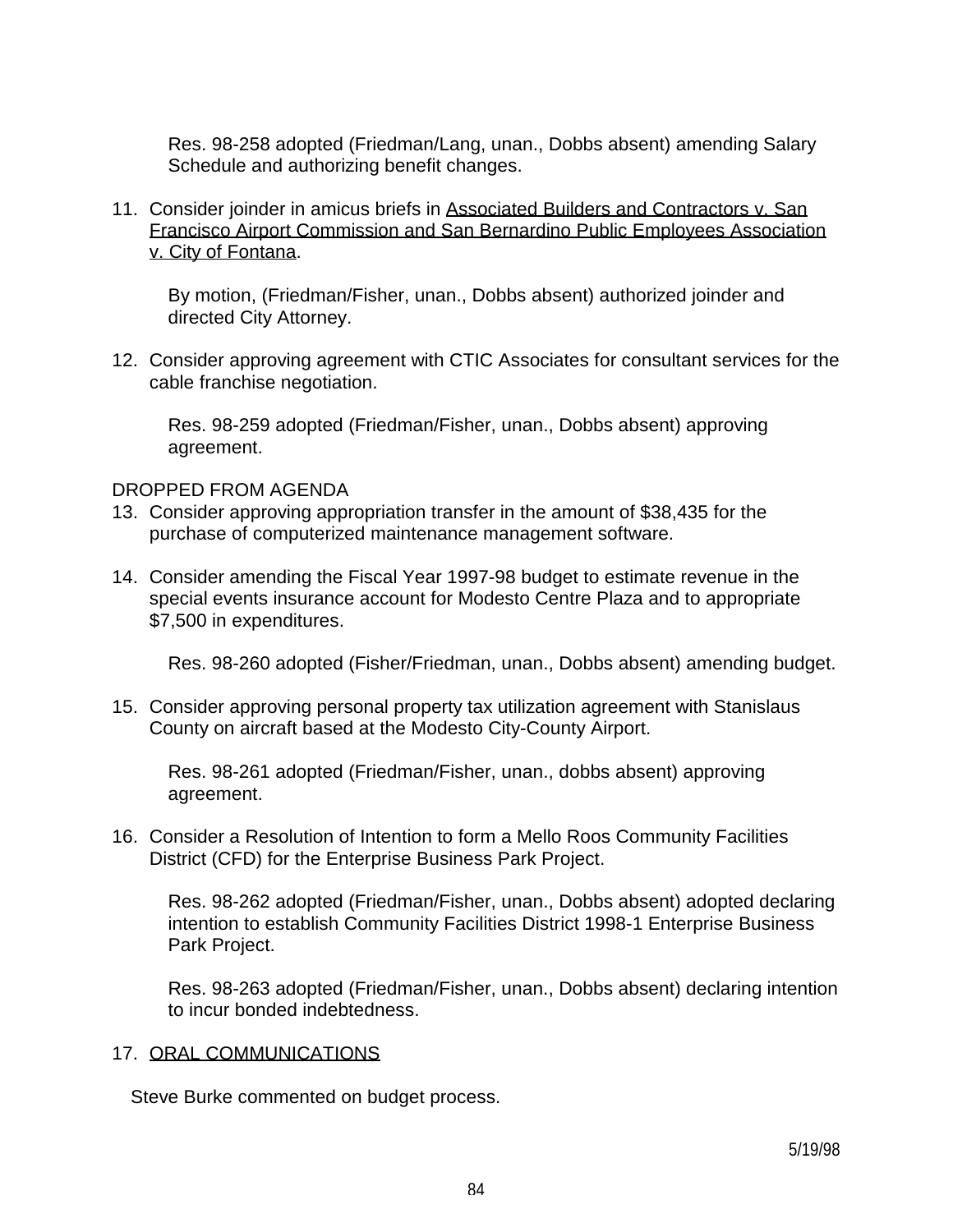Neil Wilhite commented on bid specifications for aboveground storage tank installation and trees fallen in Tuolumne River.

Carmen Sabatino commented on consultant costs and financial position of City.

 Councilmember Serpa commented regarding library needing a copy of budget, and reported that the recommendation from EDIGR Committee was to draft the agenda in a new format with consent items placed at the beginning of agenda and a summary of items read into record.

## 18. MATTERS TOO LATE FOR THE AGENDA

None

### ADJOURNMENT

The meeting adjourned at 7:50 p.m.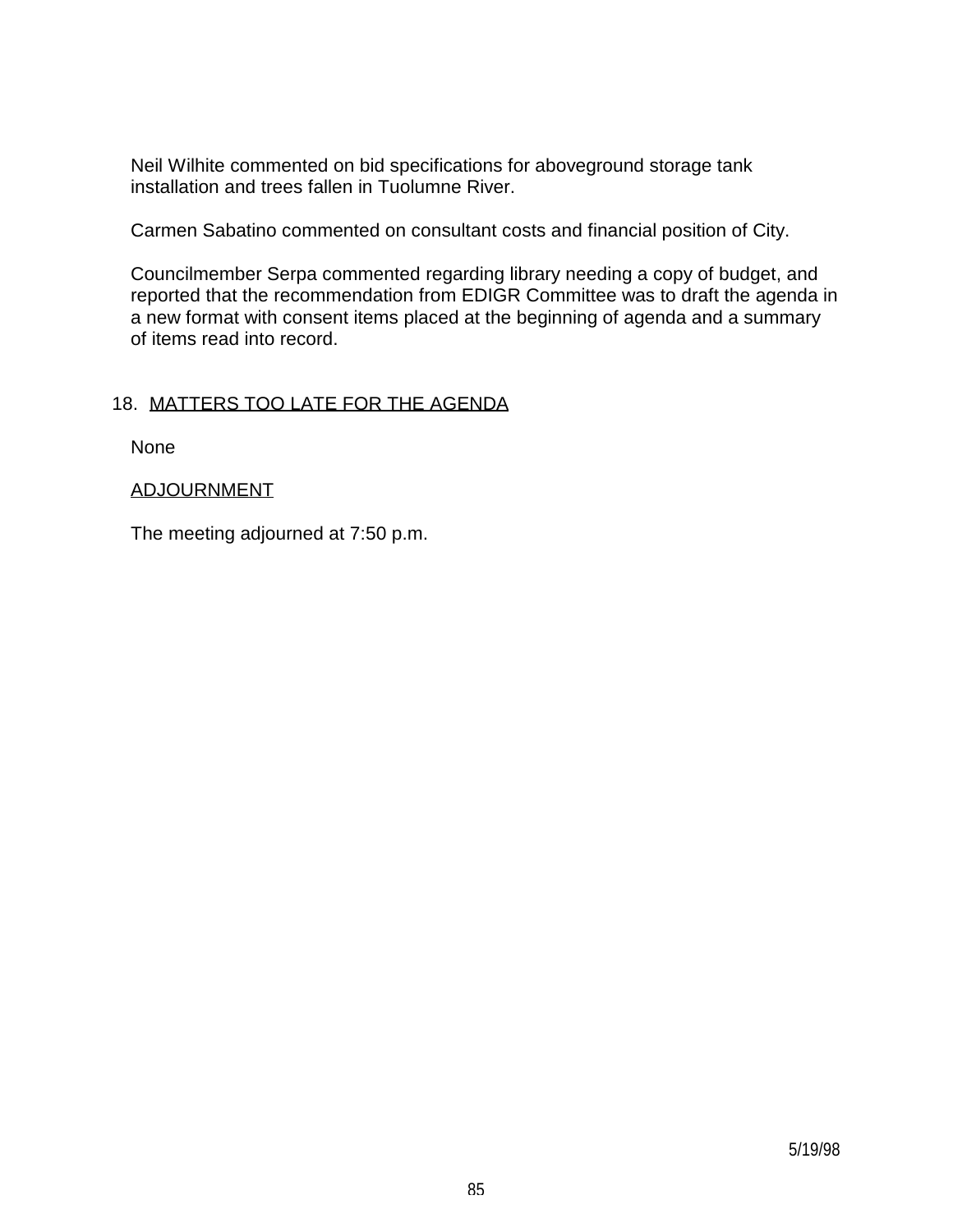### **COUNCIL MEETING OF TUESDAY, MAY 26, 1998, AT 4:00 P.M.**

Roll Call - Present: Councilmembers Conrad, Dobbs, Fisher, Friedman, Serpa, Smith, Mayor Lang

CONSENT ITEMS - ROLL CALL VOTE REQUIRED:Items 2, 8, 9, 10, 11, 12, 14, 15, 16, 17

Consent Items Removed: Items 7, 13

(Friedman/Dobbs, unan.)

Councilmember Fisher excuse due to conflict of interest. CONSENT ITEM - ROLL CALL VOTE REQUIRED: Item 8

(Friedman/Dobbs, unan.; Fisher, absent)

### ACKNOWLEDGEMENTS AND PRESENTATIONS

1. a. Presentation by G.I.F.T. (Graceada Is Fun Time) Committee to consider supporting inclusion of \$150,000 for playground renovation at Graceada Park in 1998-99 Capital Improvement Program and to consider approving the project Master Plan.

By motion (Friedman/Smith, unan.), supported inclusion in CIP.

 Res. 98-264 adopted (Friedman/Smith, unan.) approving the project master plan.

 b. Presentation by Modesto Fire Department Battalion Chief Jim Miguel regarding new partnership and program resulting in parenting classes taught in neighborhood fire stations.

Presentation given by Jim Miguel.

### **MINUTES**

2. Approval of the minutes of the special City Council meetings of May 15, 1998, and the regular City Council meeting of May 19, 1998.

By motion (Friedman/Dobbs, unan.), approved minutes.

### **HEARINGS**

3. Hearing to consider the Proposed 1998-99 Operating Budget and Proposed 1999- 2008 Capital Improvement Program.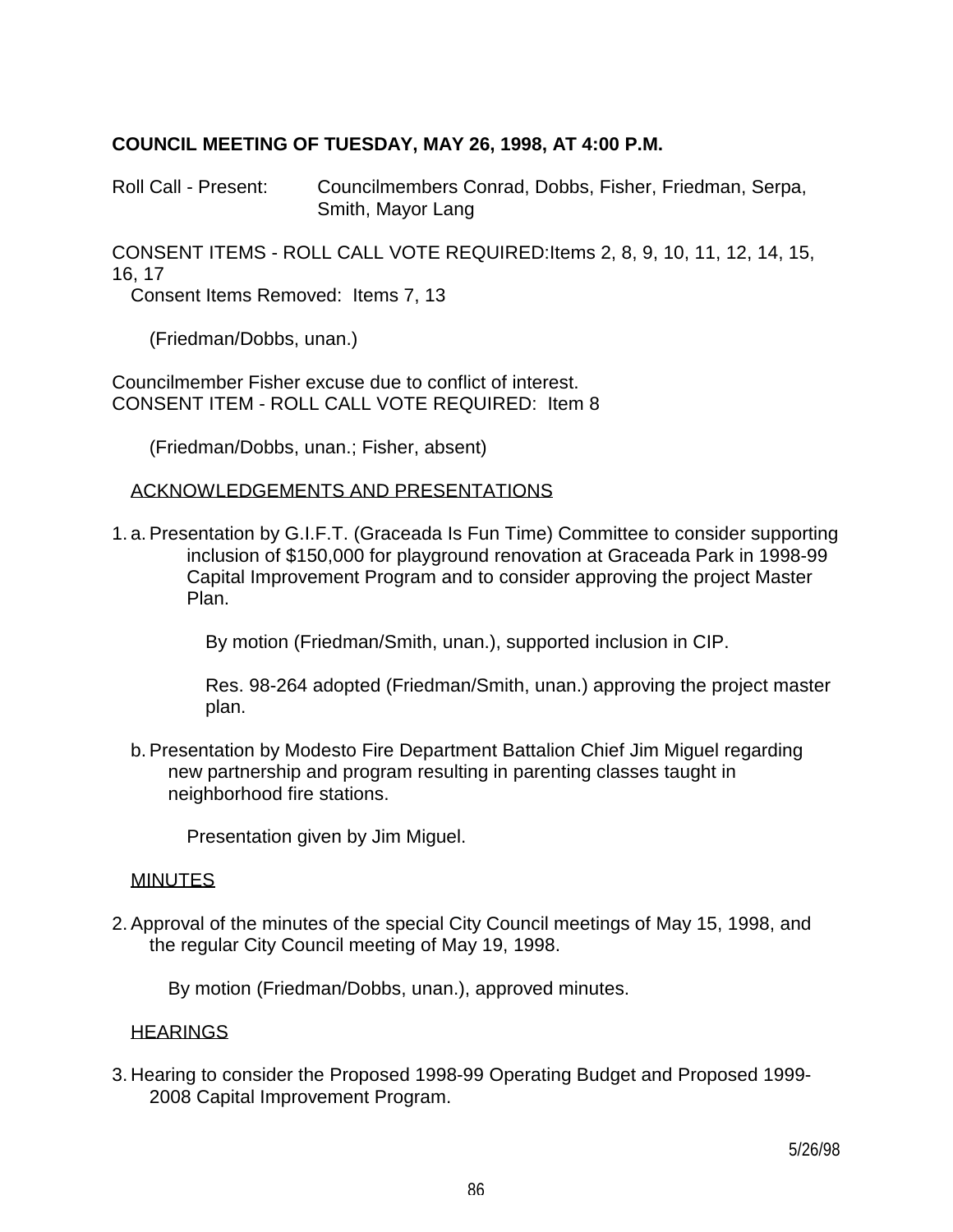No action required.

Councilmember Fisher excused due to conflict of interest regarding STANCO item and CHDO.

4. Hearing to consider application to HUD for Fiscal Year 1998 Community Development Block Grant, HOME, and Emergency Shelter Grant (ESG) Program and to consider approving Annual Action Plan.

 Res. 98-265 adopted (Dobbs/Lang, unan.) approving Annual Action Plan and authorizing City Manager to execute all necessary application documents and grant agreements, excluding STANCO item and CHDO.

 Res. 98-266 adopted (Friedman/Dobbs, unan.; Fisher, absent) approving Annual Action Plan and authorizing City Manager to execute all necessary application documents and grant agreements, including STANCO item and CHDO.

5. Hearing to consider the application of Mid-Valley Engineering, Inc. for an amendment to Section 32-3-9 of the Zoning Map to rezone from R-2 to P-D(411) as an addition to P-D(411), for an expansion of sierra Vista Children's Center, property located on the south side of Sierra Drive between Rosedale and Roselawn Avenues at 908 Sierra Drive.

By motion (Friedman/Fisher, unan.), introduced Ord. 3090-C.S.

Res. 98-267 adopted (Friedman/Fisher, unan.), approving development plan.

 Res. 98-268 adopted (Friedman/Fisher, unan.), judging project as being within the scope of the Master EIR (SCH No. 92042017).

## NEW BUSINESS

6. Oral report on the Advanced Traffic Management System.

None required.

## Item #7 removed from Consent.

7. Consider position classification changes and salary changes for selected classes as follows: Create job classification of Information Services Manager and Systems Engineer; amend classifications for Water Distribution System Operator and Cross Connection Specialist; delete the classifications of Deputy Director Public Works-Engineering, Deputy Director Public Works-Operations, and Deputy Director Public Works-Transportation; add classifications of Deputy Director-Engineering & Transportation, Deputy Director-Utilities; and consider the special assignment of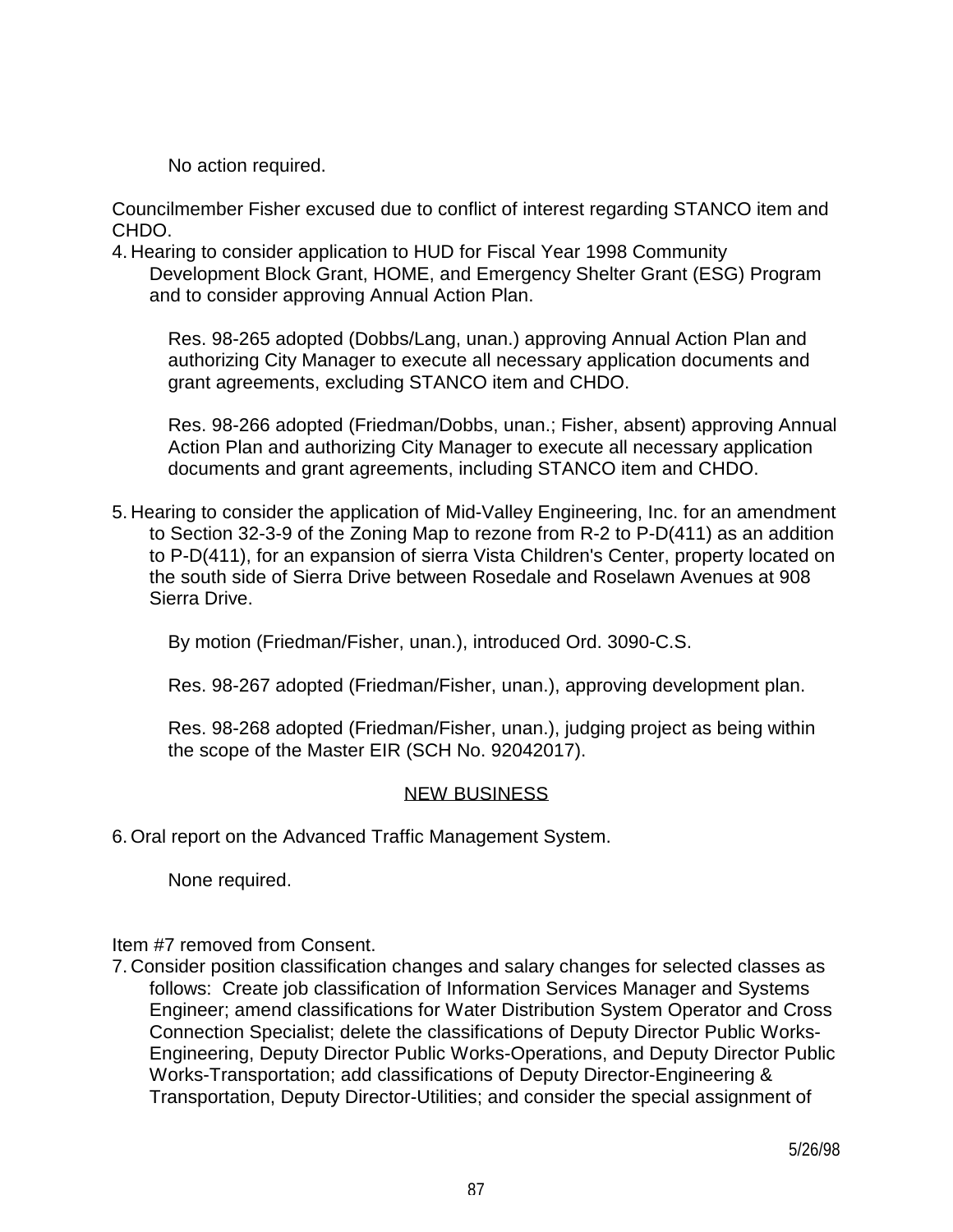Police Deputy Chief; and consider amending the Class Range Table for salaries.

 Res. 98-269 adopted (Friedman/Lang, unan.) amending position Classification Plan.

Res. 98-270 adopted (Friedman/Lang, unan.) amending the Class Range Table.

 Res. 98-271 adopted (Friedman/Lang, unan.) approving the special assignment of Police Deputy Chief.

Councilmember Fisher excused due to conflict of interest.

8. Annual Monitoring Reports for organizations funded with Community Development Block Grant funds during Fiscal Year 1996-97.

 By motion (Friedman/Dobbs, unan.; Fisher, absent), acknowledged receipt of report.

9. Consider approving agreements with Lifeguard Health Care, National Health Plans and PacifiCare of California to provide employee group health coverage; PacifiCare Behavioral Health for supplemental health coverage; Landmark Healthcare for supplement chiropractic care; and administrative services agreements with Vision Service Plan and Stanislaus Dental Foundation, effective August 1, 1998.

 Res. 98-272 adopted (Friedman/Dobbs, unan.) approving agreement with Lifeguard Health Care to provide employee group health coverage effective August 1, 1998.

 Res. 98-273 adopted (Friedman/Dobbs, unan.) approving agreement with National Health Plans to provide employee group health coverage effective August 1, 1998.

 Res. 98-274 adopted (Friedman/Dobbs, unan.) approving agreement with PacifiCare of California to provide employee group health coverage effective August 1, 1998.

 Res. 98-275 adopted (Friedman/Dobbs, unan.) approving agreement with PacifiCare Behavioral Health for supplemental health coverage effective August 1, 1998.

 Res. 98-276 adopted (Friedman/Dobbs, unan.) approving agreement with Landmark Healthcare for supplement chiropractic care effective August 1, 1998.

 Res. 98-277 adopted (Friedman/Dobbs, unan.) approving administrative services agreement with Vision Service Plan effective August 1, 1998.

Res. 98-278 adopted (Friedman/Dobbs, unan.) approving administrative services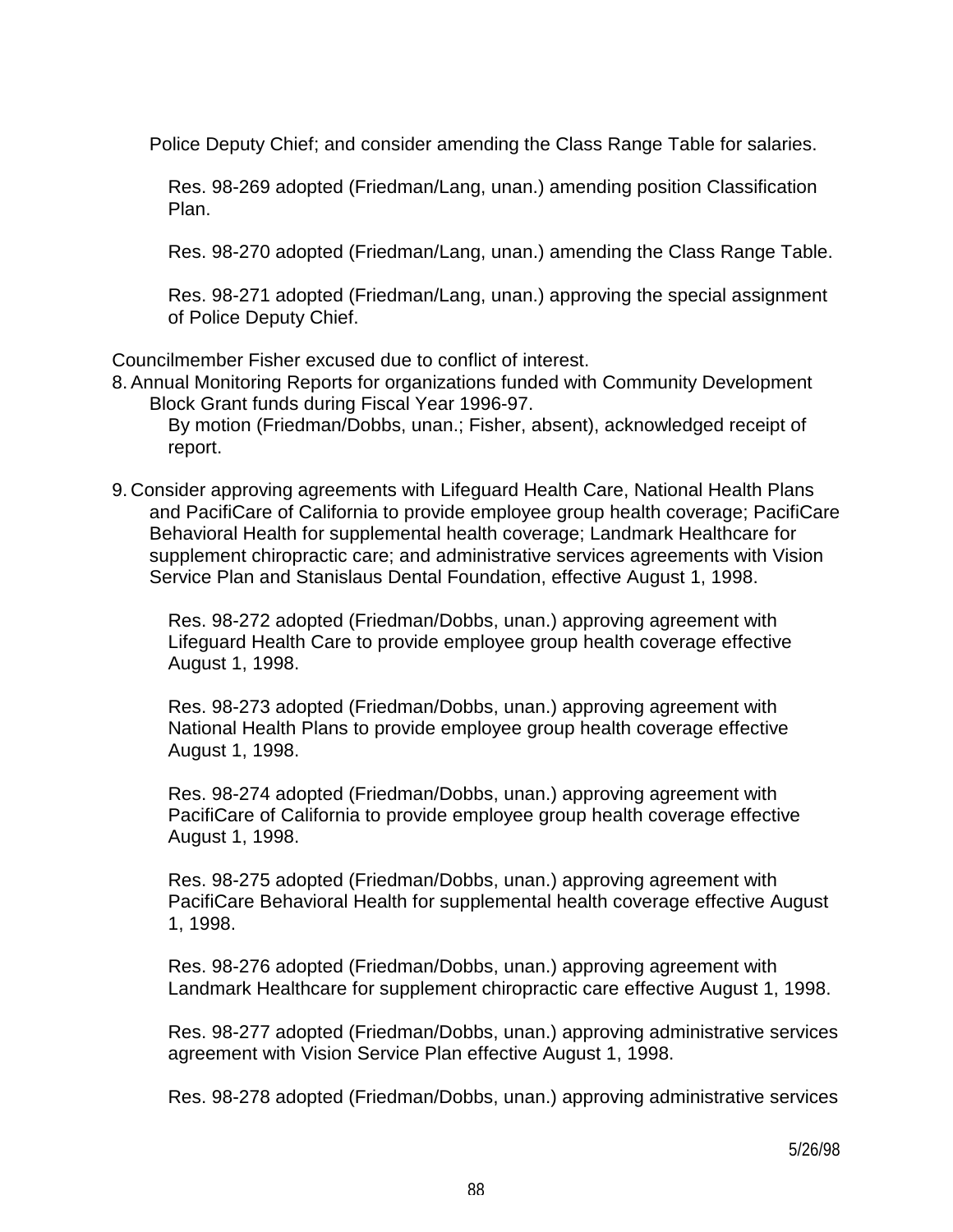agreement with Stanislaus Dental Foundation effective August 1, 1998.

10. Consider approving an amendment to the agreement with Delamare-Fultz Engineering and Surveying for professional Survey services for Capital Improvement Program (CIP) projects.

 Res. 98-279 adopted (Friedman/Dobbs, unan.) approving amendment to agreement.

11. Consider declaring funds and disbursing the surplus funds in Improvement District Nos. 24, 28 and 29 as allowed by Streets and Highways Code Section 10427.

 Res. 98-280 adopted (Friedman/Dobbs, unan.) declaring funds and disbursing the surplus funds in Improvement District No. 24 as allowed by Streets and Highways Code Section 10427.

 Res. 98-281 adopted (Friedman/Dobbs, unan.) declaring funds and disbursing the surplus funds in Improvement District No. 28 as allowed by Streets and Highways Code Section 10427.

 Res. 98-282 adopted (Friedman/Dobbs, unan.) declaring funds and disbursing the surplus funds in Improvement District No. 29 as allowed by Streets and Highways Code Section 10427.

12. Consider approving agreements with Walgreens to sell monthly bus passes at two locations, and consider approving an agreement with the new owners of PAK Mail to continue operating as a bus pass outlet for Modesto Area Express.

 Res. 98-283 adopted (Friedman/Dobbs, unan.) approving agreement with Walgreens at 1620 Standiford to sell monthly bus passes.

 Res. 98-284 adopted (Friedman/Dobbs, unan.) approving agreement with Walgreens at 840 Oakdale Road to sell monthly bus passes.

 Res. 98-285 adopted (Friedman/Dobbs, unan.) approving an agreement with the new owner of PAK Mail to continue operating as a bus pass outlet for Modesto Area Express.

Item #13 removed from Consent.

13. Consider amending the budget to appropriate \$2,500 for financial assistance to the Stanislaus County Orchestra from CSU Stanislaus for a performance tour to Kurume, Japan.

 Res. 98-286 adopted (Friedman/Smith, unan.; Serpa, no) amending budget to appropriate \$2,500 for financial assistance to the Stanislaus County Orchestra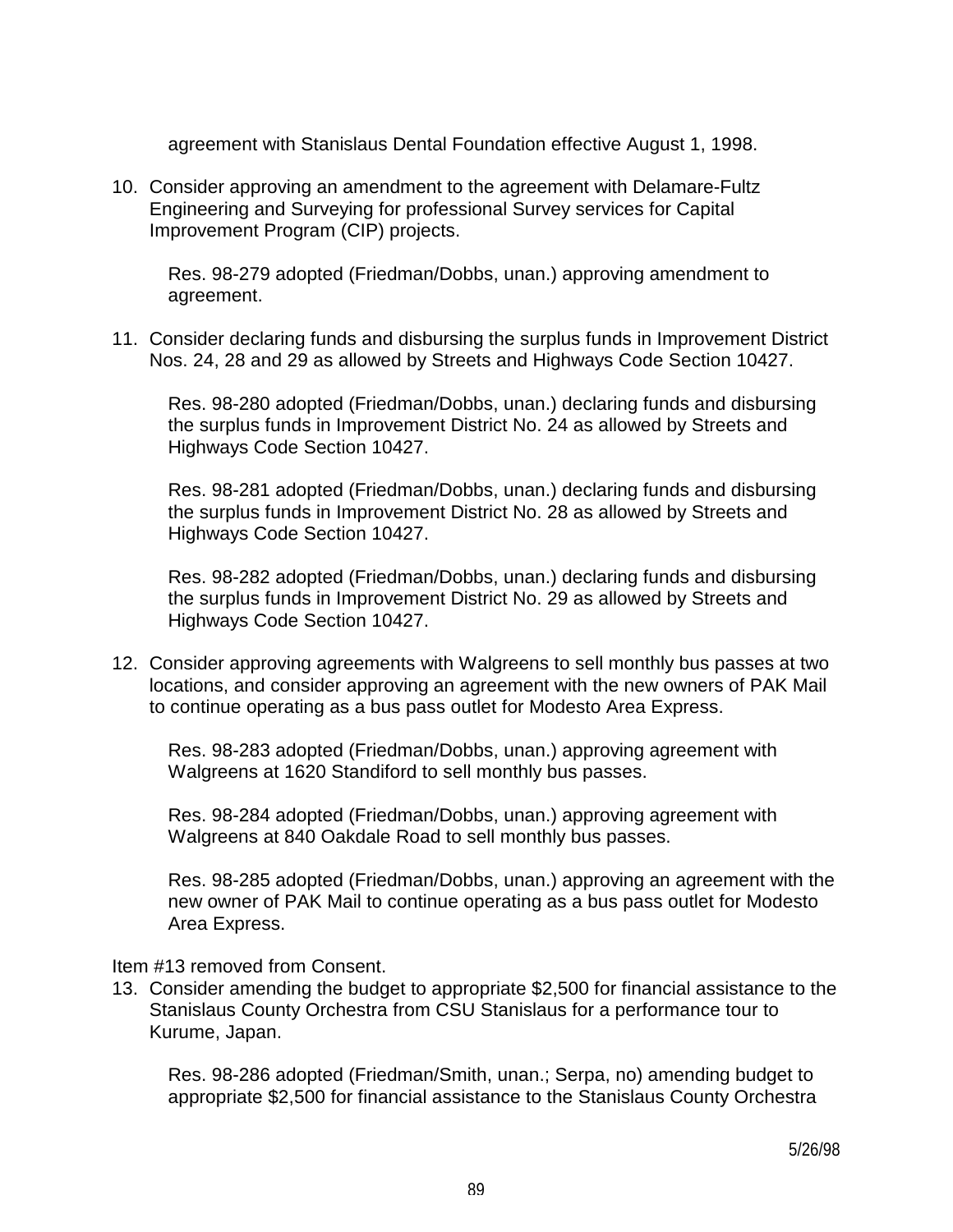from CSU Stanislaus for a performance tour to Kurume, Japan.

14. Consider authorizing the City Manager to execute applications and grant-related documents for all solid waste-related grants available through the State of California.

 Res. 98-287 adopted (Friedman/Dobbs, unan.) authorizing City Manager to execute applications and documents for all solid waste-related grants available through the State of California.

15. Consider approving an appropriation transfer in the amount of \$50,000 to fund a new Capital Improvement Program project - boiler replacement at the Water Quality Control Plant.

 Res. 98-288 adopted (Friedman/Dobbs, unan.) approving appropriation transfer to fund a new CIP project - boiler replacement at the Water Quality Control Plant.

16. Consider approving agreement with Ball Janik LLP for provision of Federal Legislative Advocacy for the City of Modesto for Fiscal Year 1998-99.

 Res. 98-289 adopted (Friedman/Dobbs, unan.) approving agreement with Ball Janik LLP for provision of Federal Legislative Advocacy for the City of Modesto for Fiscal Year 1998-99.

17. Consider approving agreement with United Express/SkyWest Airlines, Inc. to provide air service to Modesto City-County Airport as the United Express carrier.

 Res. 98-290 adopted (Friedman/Dobbs, unan.) approving agreement with United Express/ SkyWest Airlines, Inc. to provide air service to Modesto City-County Airport as the United Express carrier.

## 18. ORAL COMMUNICATIONS

Councilmember Serpa commented regarding Committee action on the golf fund.

## MISCELLANEOUS

19. Appointments

Board of Zoning Adjustment

 Res. 98-291 adopted (Dobbs/Fisher, unan.) appointing Joseph Gardella to the Board of Zoning Adjustment with a term expiration of January 1, 2002.

## 20. MATTERS TOO LATE FOR THE AGENDA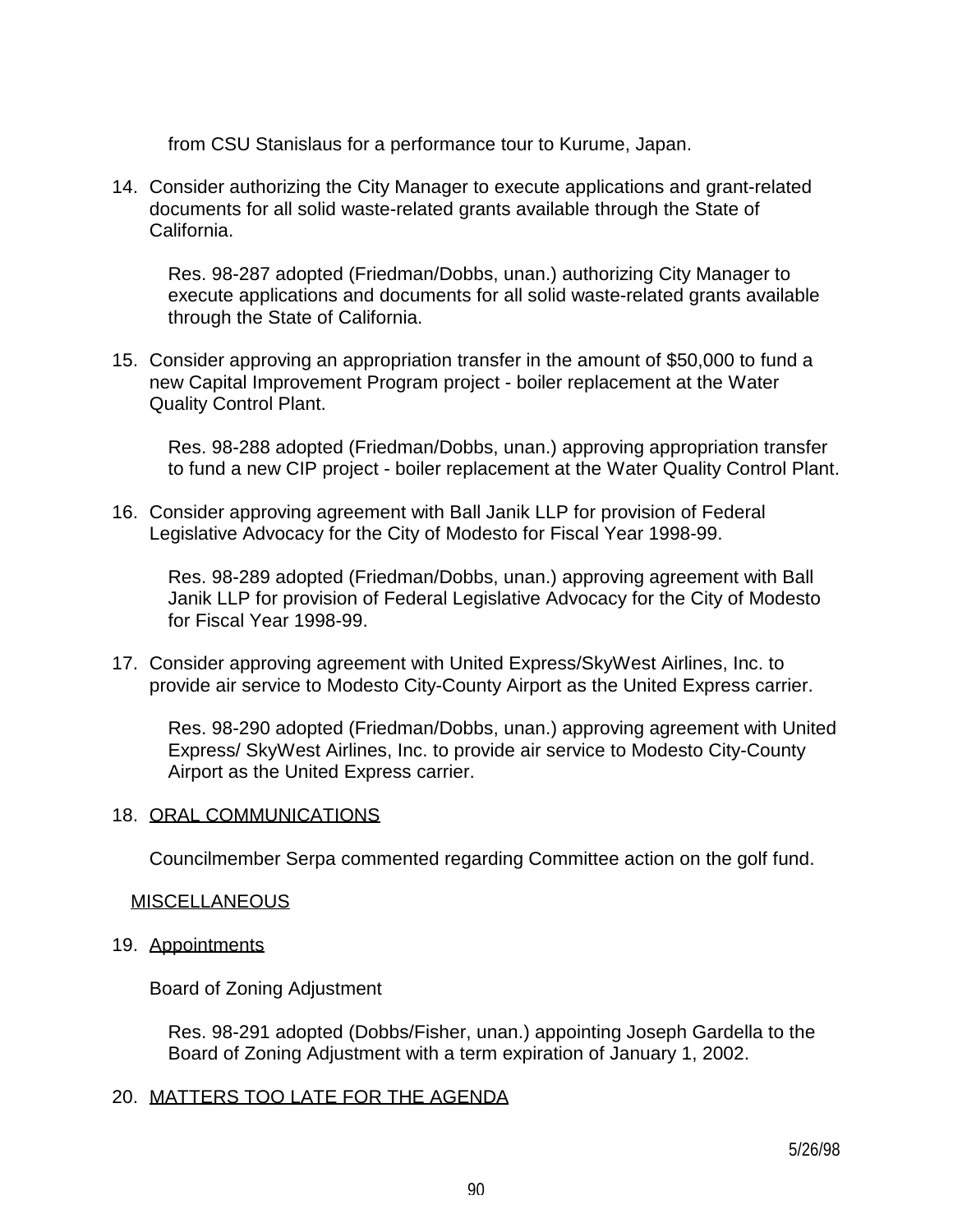None.

## 21. CLOSED SESSION

 The meeting will adjourn to a Closed Session in the Mayor's Chambers to consider the following:

PUBLIC EMPLOYEE PERFORMANCE EVALUATIONS:

Title: City Attorney

City Clerk

## CONFERENCE WITH LEGAL COUNSEL - EXISTING LITIGATION

Name of case: Michelle O'Neill, et al. v. City of Modesto, et al., Stanislaus County Superior Court Action No. 90052.

## ADJOURNMENT

 The meeting adjourned to Closed Session at 6:25 p.m. City Attorney returned at 7:00 p.m. and reported no action had been taken.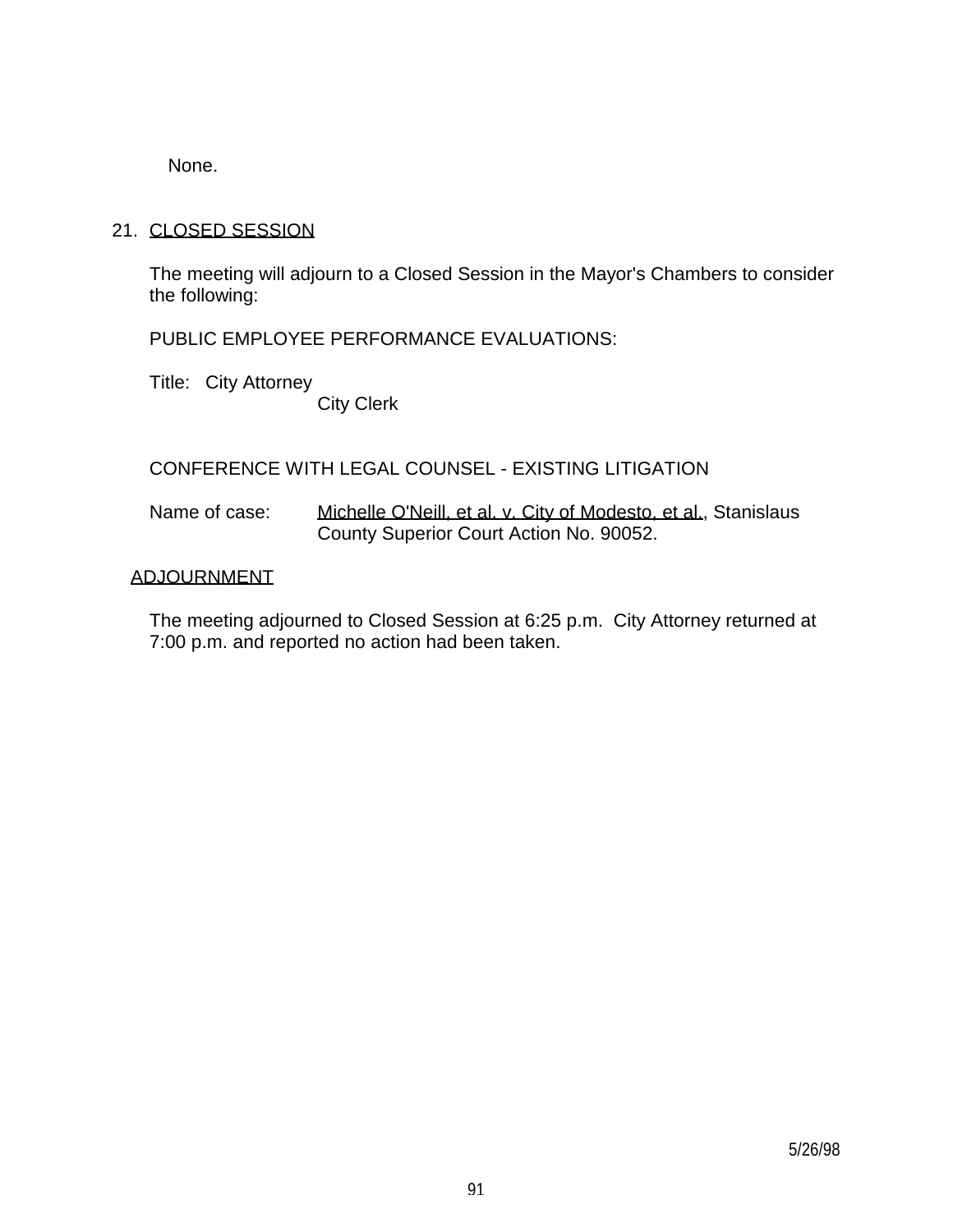COUNCIL MEETING OF TUESDAY, JUNE 2, 1998, AT 7:00 P.M.

Roll Call - Present: Councilmembers Conrad, Dobbs, Fisher, Friedman, Serpa, Smith, Mayor Lang

Absent: None

Pledge of Allegiance to the Flag

Invocation: Rev. Archie LeVias, Seed of Joy Church

CONSENT ITEMS - ROLL CALL VOTE REQUIRED:Items 2, 3, 5, 6, 7, 8, 9

ACTION: (Friedman/Dobbs, unan.)

## 1. ACKNOWLEDGEMENTS AND PRESENTATIONS

Boy Scout Troop 12 acknowledged by Mayor Lang.

# MINUTES

**CONSENT** 

2. Approval of the minutes of the regular City Council meeting of May 26, 1998. (Motion approving needed.)

ACTION: By motion (Friedman/Dobbs, unan.), minutes approved.

 **(Clerk to handle)**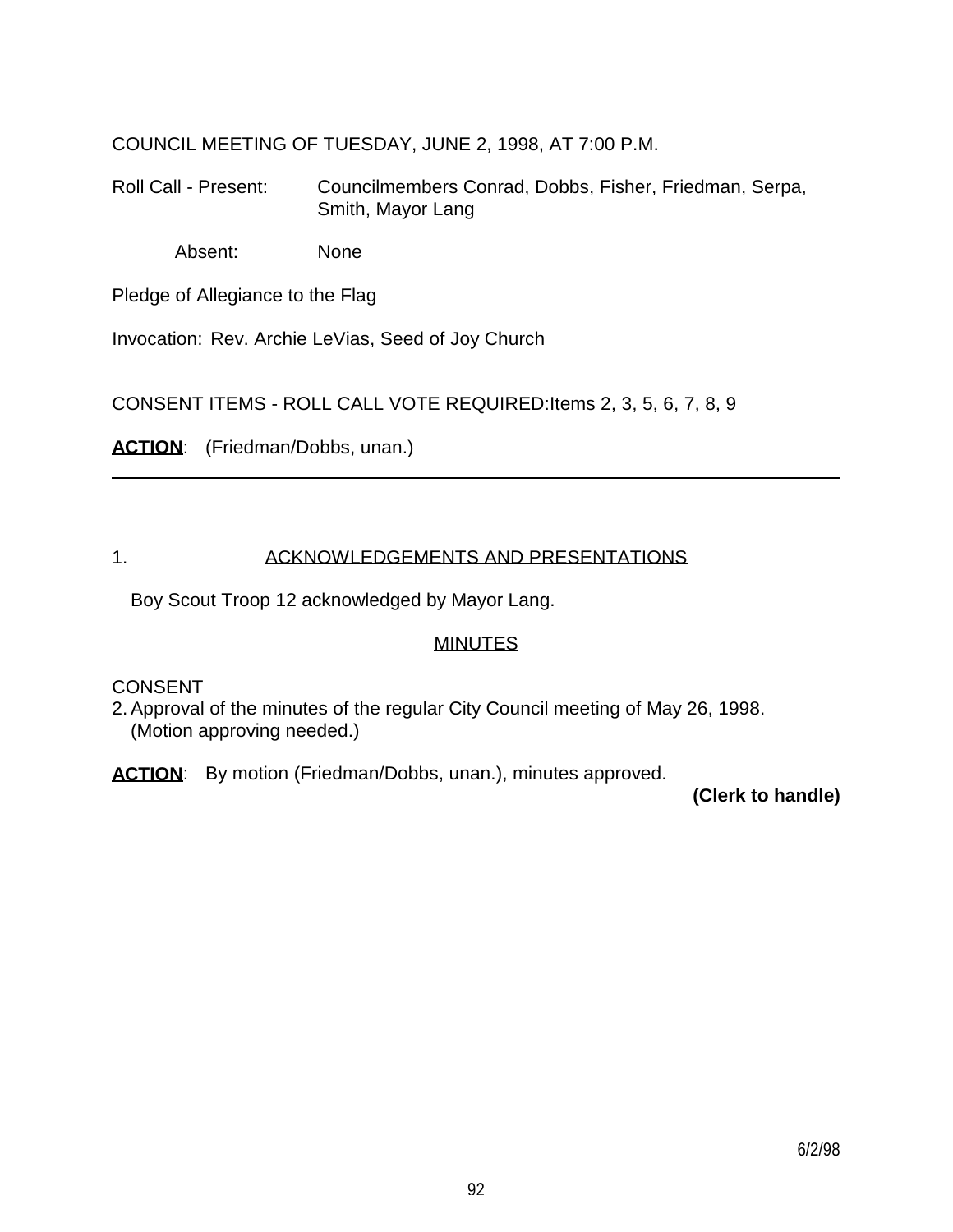## UNFINISHED BUSINESS

CONSENT

- 3. Final adoption of Ord. No. 3090-C.S. amending Section 32-3-9 of the Zoning Map to rezone from R-2 to P-D(411), as an addition to P-D(411), property located at 908 Sierra Drive, between Rosedale and Roselawn Avenues. (Mid-Valley Engineering) (Motion adopting needed.)
- **ACTION**: By motion (Friedman/Dobbs, unan.), approved final adoption of Ord. No. 3090-C.S.

## **HEARINGS**

4. Hearing to consider the adoption of the proposed Specific Plan, General Plan amendment to substitute the use of a Mitigated Negative Declaration for a Focused Environmental Impact Report, and prezoning of the Coffee/Claratina Specific Plan Area to Specific Plan Overlay Zone, SP-O.

 (Resolution adopting Mitigated Negative Declaration needed; resolution amending General Plan needed; resolution approving Specific Plan needed; introduction of ordinance prezoning needed.)

**ACTION**: Res. 98-292 adopted (Fisher/Dobbs, majority; Serpa, no) approving Mitigated Negative Declaration.

Res. 98-293 adopted (Fisher/Dobbs, majority; Serpa, no) amending General Plan.

 Res. 98-294 adopted (Fisher/Dobbs, majority; Serpa, no) approving Specific Plan with the addition of, the collector street to consider including a jog to avoid creating a thoroughfare, and eliminate the identification of specific parcels. The issue of the four way stop will be returned to the Transportation Policy Committee for review.

 By motion (Fisher/Dobbs, majority; Serpa, no), introduced Ord. 3091-C.S. prezoning.

 **(CDD to handle)**

Councilmember Fisher was excused from the meeting.

# NEW BUSINESS

4a. Consider agreement with Big Valley Community Church for the advance of funds in the amount of \$750,000 to fund the construction of the Pelandale Avenue extension from Dale Road to McHenry Avenue.

 (Resolution authorizing the City Manager to execute agreement and resolution making appropriate CEQA findings.)

**ACTION**: Res. 98-295 adopted (Friedman/Lang, majority; Serpa, no; Fisher, absent)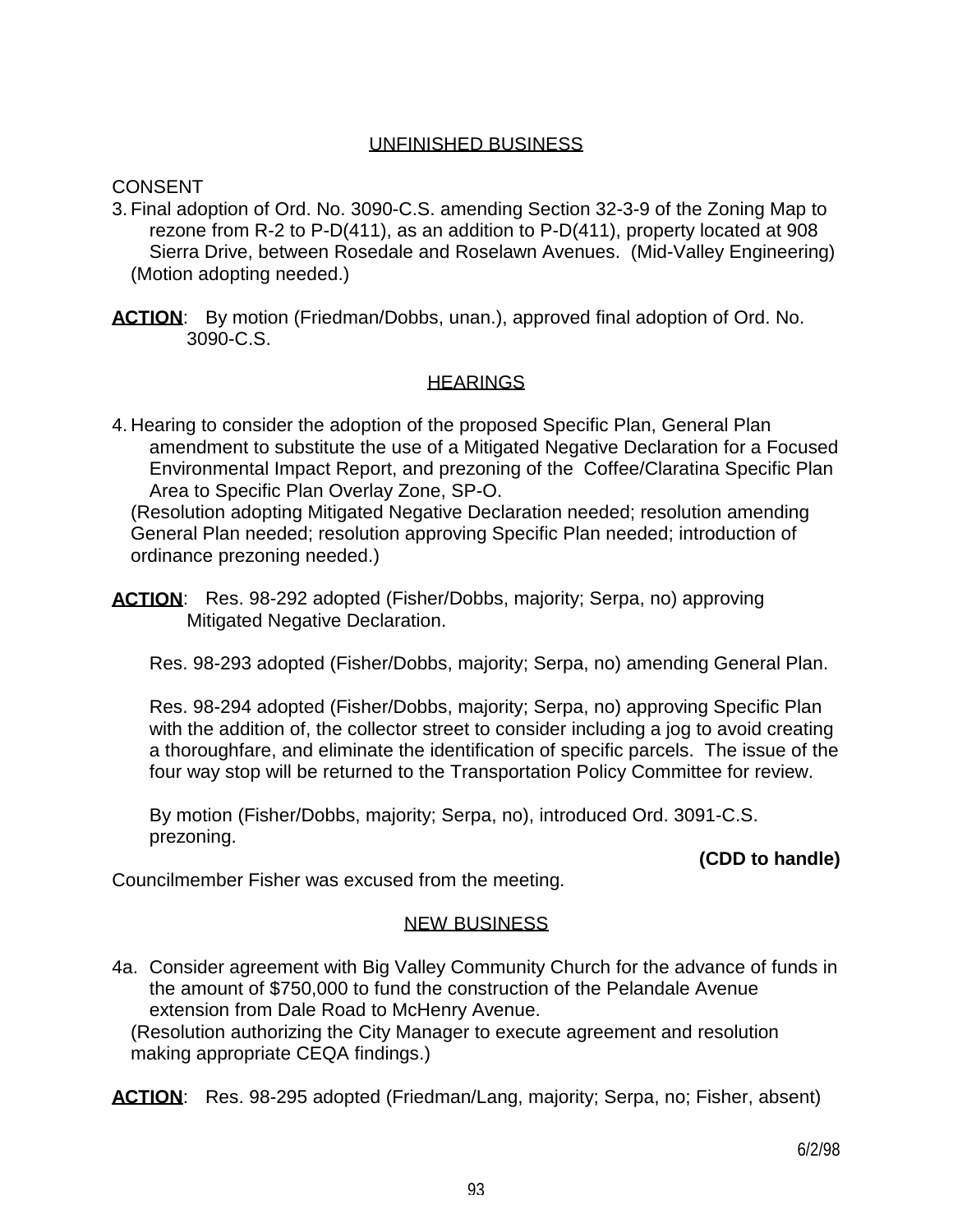authorizing the City Manager to execute agreement.

 Res. 98-296 adopted (Friedman/Lang, majority; Serpa, no; Fisher, absent) making appropriate CEQA findings.

## **(Finance to handle)**

## **CONSENT**

5. Consider authorizing the City Manager to make application to the U.S. Department of Justice, Office of Community Oriented Policing Services for a technology grant project through COPS MORE (Making Officer Redeployment Effective) in the amount of \$200,000 to purchase lap top computers for Modesto Police Officers. (Resolution authorizing grant application needed.)

ACTION: Res. 98-297 adopted (Friedman/Dobbs, unan.) authorizing grant application.  **(Police Dept to handle)**

# **CONSENT**

6. Consider amending the budget to appropriate \$100,000 from the Storm Drain Fund reserve to the Storm Drain Operating Budget to restore funds to the salary accounts in the Storm Drain Fund impacted by the emergency storm-related work earlier this year.

(Resolution amending budget needed.)

ACTION: Res. 98-298 adopted (Friedman/Dobbs, unan.) amending budget.

### **(Operations & Maintenance to handle)**

## CONSENT

- 7. Consider approving an amendment to the lease agreement with ARC of Stanislaus County for the operation of the snack bar at the Modesto City-County Airport. (Resolution approving amendment to lease agreement needed.)
- **ACTION**: Res. 98-299 adopted (Friedman/Dobbs, unan.) approving amendment to lease agreement.

# **(E&T to handle)**

# **CONSENT**

8. Consider adopting a resolution of intention to vacate and abandon a portion of Tenth Street, consisting of five feet from each side of the street, located between J and K Streets (Redevelopment Agency of the City of Modesto.)

 (Resolution of intention to vacate and abandon and setting public hearing on June 23, 1998, at 4:00 p.m. needed.)

**ACTION**: Res. 98-300 adopting (Friedman/Dobbs, unan.) Resolution of Intention to vacate and abandon and setting public hearing on June 23, 1998 at 4:00 p.m.  **(CDD to handle)**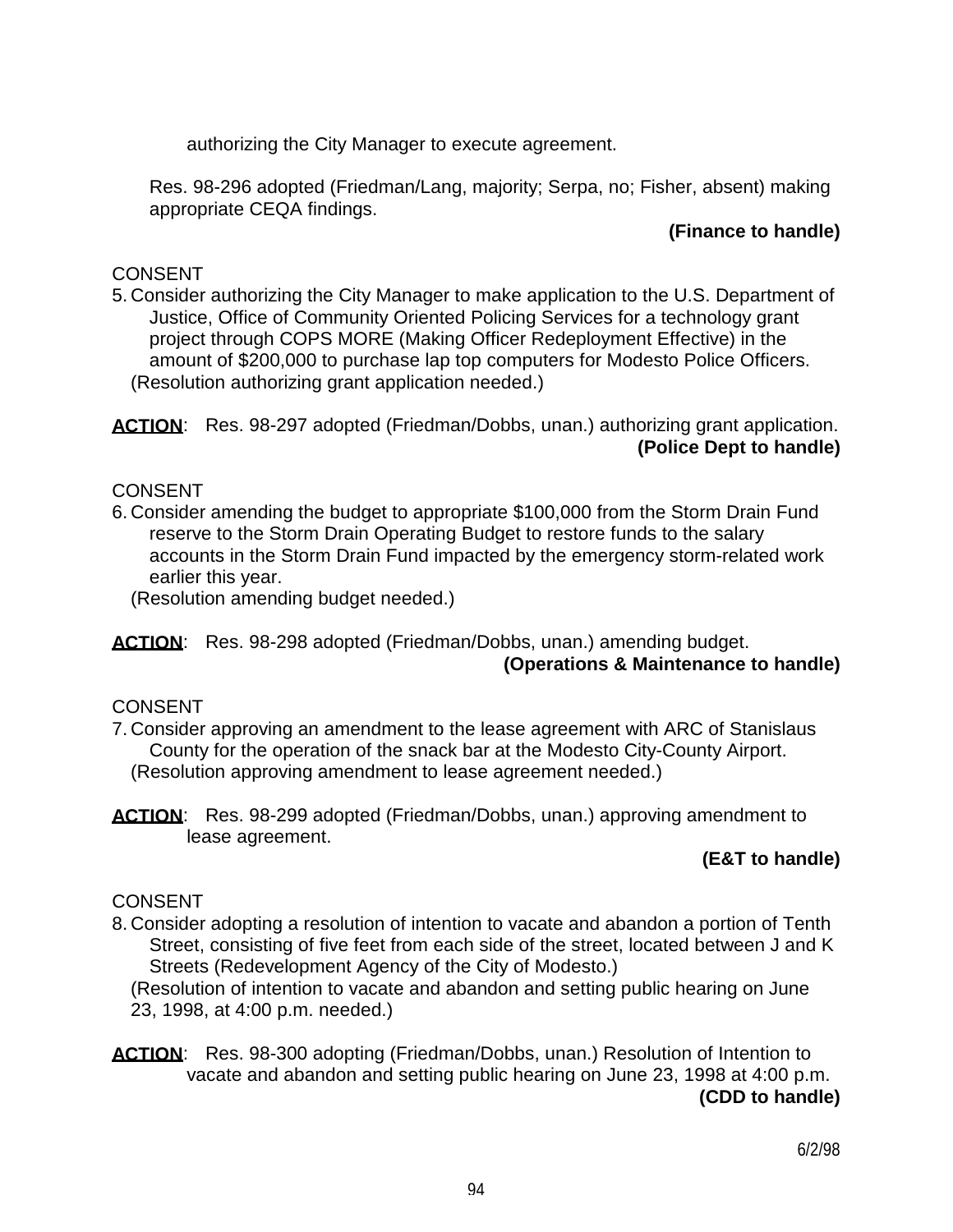### **CONSENT**

9. Consider approving amendments to the City's Policies and procedures for formation and administration of Mello-Roos Community Facilities Districts. (Resolution approving amendments needed.)

**ACTION**: Res. 98-301 adopted (Friedman/Dobbs, unan.) approving amendments to the City's policies and procedures for formation and administration of Mello-Roos Community Facilities Districts.

## **(City Attorney to handle)**

## 10. ORAL COMMUNICATIONS

 Bill Seavy, Chamber of Commerce, addressed the Council regarding the lack of tax sharing agreement with the County and requested resolution in thirty days.

 Vice Mayor Serpa commented regarding possible change orders for 10th Stree Place.

### 11. MATTERS TOO LATE FOR THE AGENDA

None.

### 12. CLOSED SESSION

 The meeting adjourned to a Closed Session in the Mayor's Chambers to consider the following:

PUBLIC EMPLOYEE PERFORMANCE EVALUATIONS:

 Title: City Attorney City Clerk

CONFERENCE WITH LEGAL COUNSEL - ANTICIPATED LITIGATION

 Significant exposure to litigation pursuant to subdivision (b) of Section 54956.9 of the Government Code: One case.

CONFERENCE WITH LEGAL COUNSEL - ANTICIPATED LITIGATION

 Initiation of litigation pursuant to subdivision (c) of Section 54956.9 of the Government Code: One case.

## ADJOURNMENT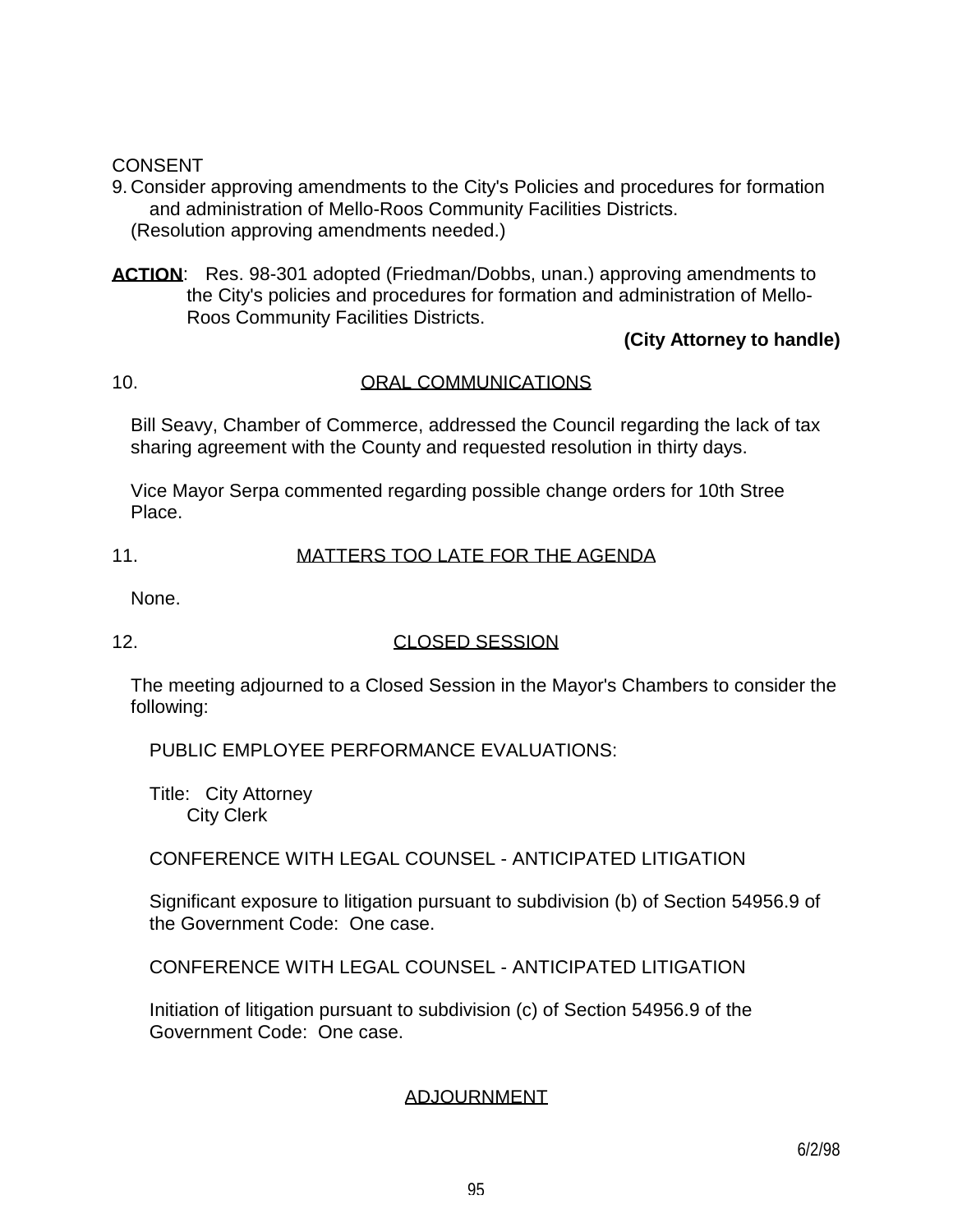The meeting adjourned to Closed Session at 8:50 p.m. The City Attorney returned at 9:50 p.m. and reported no action had been taken.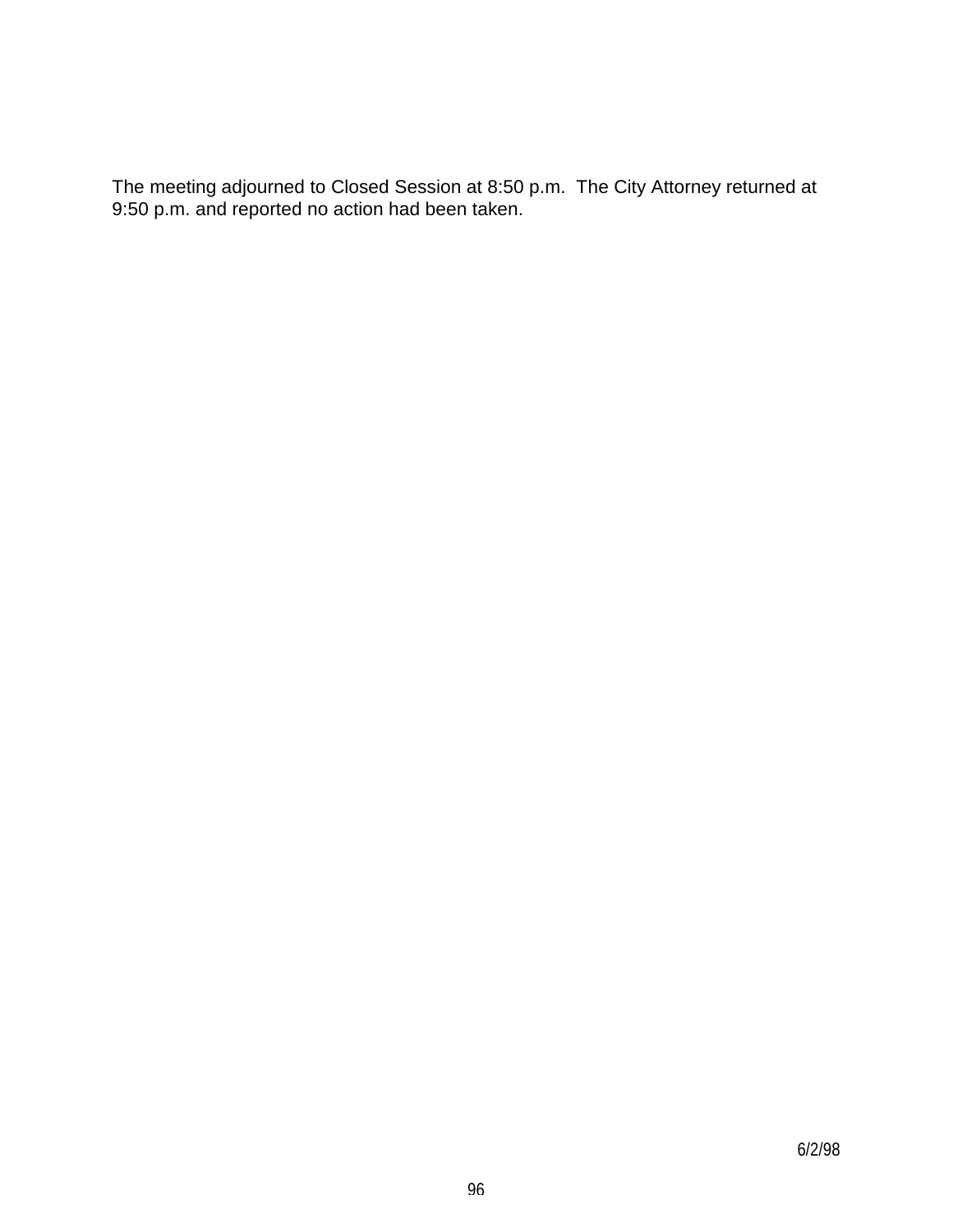MINUTES COUNCIL MEETING OF TUESDAY, JUNE 9, 1998, AT 4:00 P.M.

Roll Call - Present: Councilmembers Conrad, Dobbs, Fisher, Friedman, Serpa, Smith, Mayor Lang

Absent: None

CONSENT ITEMS - ROLL CALL VOTE REQUIRED:Items 2, 8, 14, 15, 16, 17, 18, 19, 20, 21, 22, 23 Item 9 removed from Consent

Item 24 removed from Agenda

(Friedman/Conrad, unan.)

#### 1. ACKNOWLEDGEMENTS AND PRESENTATIONS

 a. Presentation of Certificates to Modesto Convention & Visitors Bureau local "Modesto Super Heroes."

 Mayor Lang and Linda Hoile, Modesto Convention and Visitors Bureau, made presentations.

 b. Presentation of proclamation regarding "National Homeownership Week" June 6- 13, 1998 to Stanislaus County Affordable Housing Corporation.

 Mayor Lang presented proclamation to Marjorie Blom, Executive Director, STANCO.

### MINUTES

2. Approval of the minutes of the regular City Council meeting of June 2, 1998.

By motion (Friedman/Conrad, unan.), minutes approved.

#### UNFINISHED BUSINESS

3. Final adoption of Ord. No. 3091-C.S. prezoning the Coffee/Claratina Specific Plan Area to Specific Plan Overlay Zone, SP-O.

 By motion (Friedman/Smith, majority; Serpa, no), approved final adoption of Ord. No. 3091-C.S.

### **HEARINGS**

4. Hearing to consider the appeal of Mid-Valley Engineering to a Planning commission decision concerning a condition of the vesting tentative subdivision map of the Couture/Waterman Subdivision in the Pelandale/Snyder Specific Plan Area, property located on the northwest corner of Snyder Avenue and Carver Road.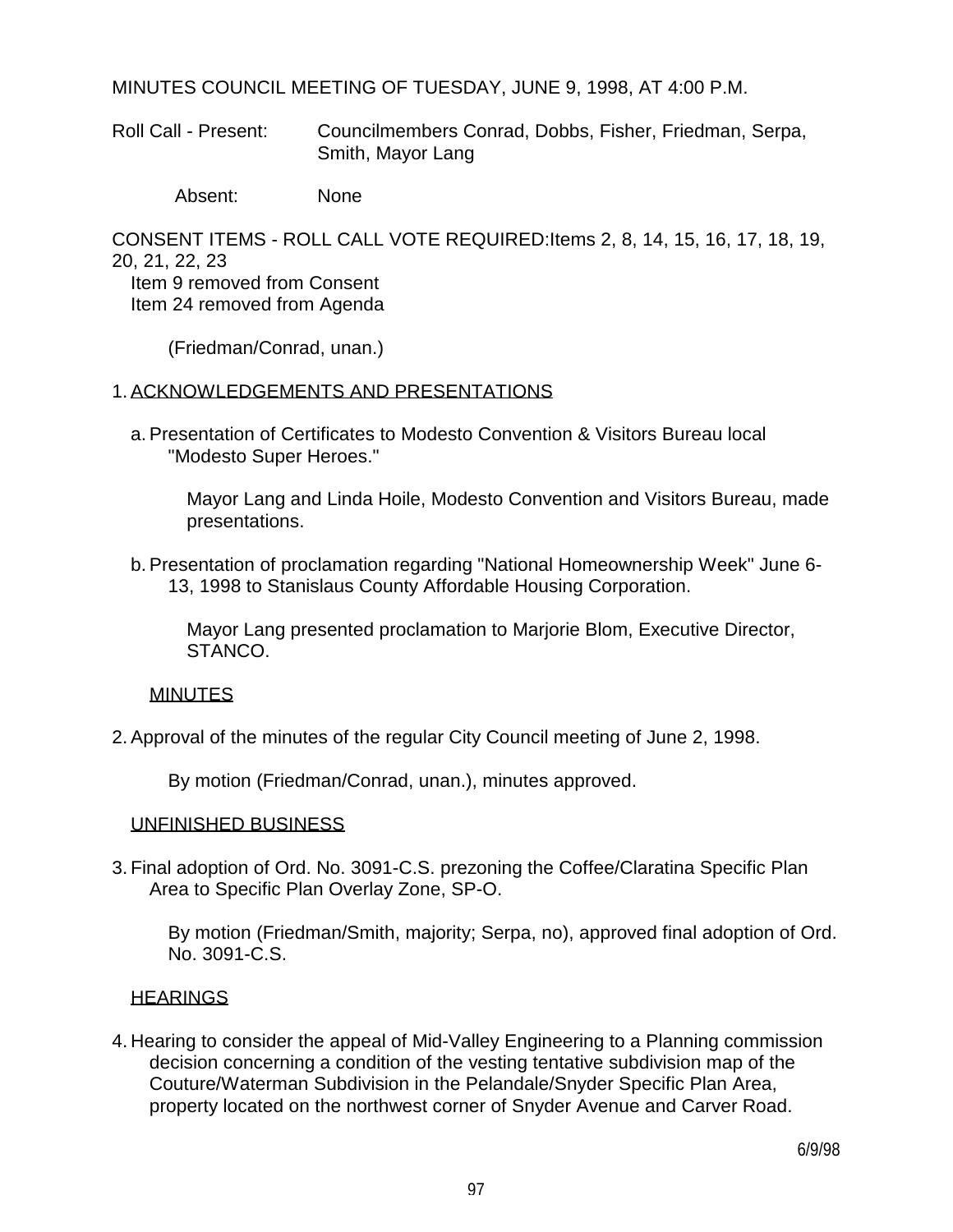By motion (Friedman/Smith, unan.) hearing continued to July 14, 1998.

5. Hearing to consider proposed route and schedule changes for Modesto Area Express (MAX), effective July 17, 1998.

 By motion (Dobbs/Fisher, unan.), approved route and schedule changes for Modesto Area Express (MAX), effective July 17, 1998.

6. Hearing to consider an increase in tipping fees at the Stanislaus Resource Recovery Facility, effective July 1, 1998.

 Res. 98-302 adopted (Fisher/Smith, majority; Conrad, no), approving increase in tipping fees at the Stanislaus Resource Recovery Facility, effective July 1, 1998.

7. Hearing to consider adopting three Resolutions of Necessity to acquire real property interests for the North Trunk Sewer project from Calvary Chapel of Modesto, Inc., APN 78-18-23; Hans J. Wagner, et al., APN 78-18-21; and Snyder Ranches, APN 78-18-28 (portions); and consider adopting CEQA findings in an initial study prepared for the North Trunk Sewer Project.

By motion (Fisher/Friedman, unan.), continued two weeks to June 23, 1998.

## BIDS

8. Consider awarding contract for the remote pond modular building contract to Pacific Mobile Structure, Inc. for \$64,967, and consider adopting findings based on the Initial Study of the Modesto Wastewater Master EIR.

 Res. 98-303 adopted (Friedman/Conrad, unan.) awarding contract to Pacific Mobile Structure Inc.

 Res. 98-304 adopting (Friedman/Conrad, unan.) findings based on the Initial Study of the Modesto Wastewater Master EIR.

Item #9 removed from Consent Calendar.

9. Consider authorizing the City of Modesto to purchase products or services off the State of California's Multiple Award Schedules (CMAS) Program.

 Res. 98-305 adopted (Friedman/Conrad, unan.) authorizing the City to purchase from State CMAS Program.

Councilmember Dobbs excused from the meeting.

## NEW BUSINESS

10. Review and recommendations on Fiscal Year 1998-99 Budget adoption.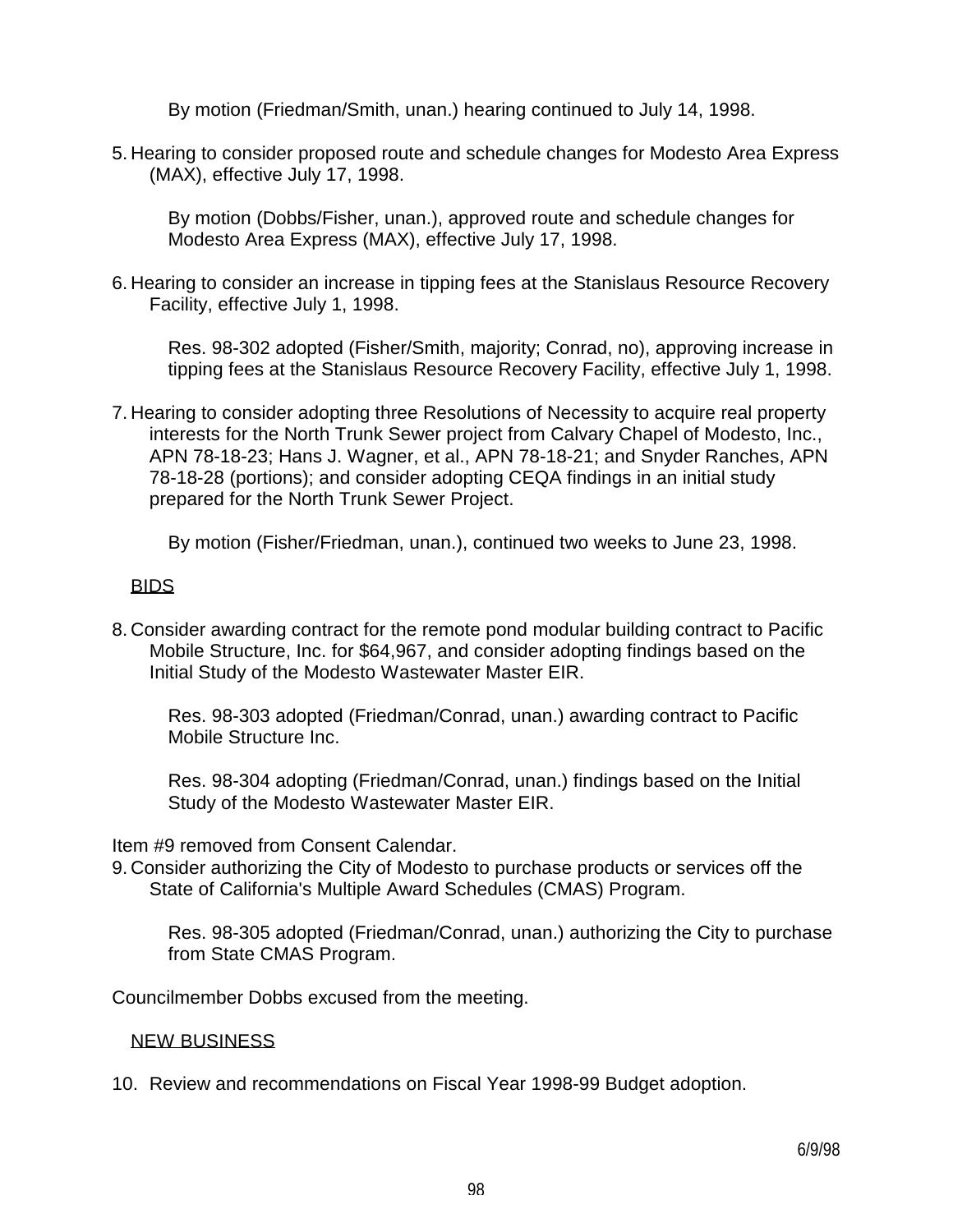By motion (Friedman/Smith, majority; Serpa, no; Dobbs, absent), accepted Financial Policy Committee recommendations and directed staff to incorporate recommendations into budget adoption report on June 16, 1998.

11. Report on proposed Strategic Business Plan for Modesto Airport prepared by Tri-Star Marketing.

 By motion (Fisher/Serpa, unan.; Dobbs, absent), accepted the Strategic business Plan for Modesto Airport directing staff to prepare a consolidated summary of the study's recommendations to be subsequently adopted as the Business Plan for the Airport, and directing staff to prepared a scope of work for the second phase of the Airport program.

12. Consider approving a policy on water service extension for property outside the City limits.

 Res. 98-306 adopted (Friedman/Fisher, unan.; Dobbs, absent) approving a policy on water service extension for property outside the City limits.

13. Consider approving schedules and fares for Modesto Area Express (MAX) commuter services proposed to connect Modesto with the Dublin/Pleasanton BART station and the Lathrop Altamont Commuter Express train station and authorize staff to make minor adjustments to schedules and extend the introductory fares as determined to be appropriate by staff.

 By motion (Friedman/Fisher, unan.; Dobbs, absent), approved schedules and fares for Modesto Area Express (MAX) commuter services proposed to connect Modesto with the Dublin/Pleasanton BART station and the Lathrop Altamont Commuter Express train station and authorize staff to make minor adjustments to schedules and extend the introductory fares as determined to be appropriate by staff.

14. Consider approving the alignment of Tuolumne Boulevard extension, authorizing staff to proceed with accepting dedication of land from the Tuolumne River Regional Park Advisory Committee, and endorsing recommendations from TRRP Advisory Committee and staff.

 Res. 98-307 adopted (Friedman/Conrad, unan.) approving alignment of Tuolumne Boulevard extension.

 Res. 98-308 adopted (Friedman/Conrad, unan.) approving a Negative Declaration.

 By motion (Friedman/Conrad, unan.), authorized staff to proceed with accepting dedication of land and endorsing TRRP Committee and staff recommendations.

15. Consider approving the City Engineer's Annual Report for Landscape Maintenance Assessment District No. 1 for Dry Creek Meadows Subdivisions No. 1 - 6 and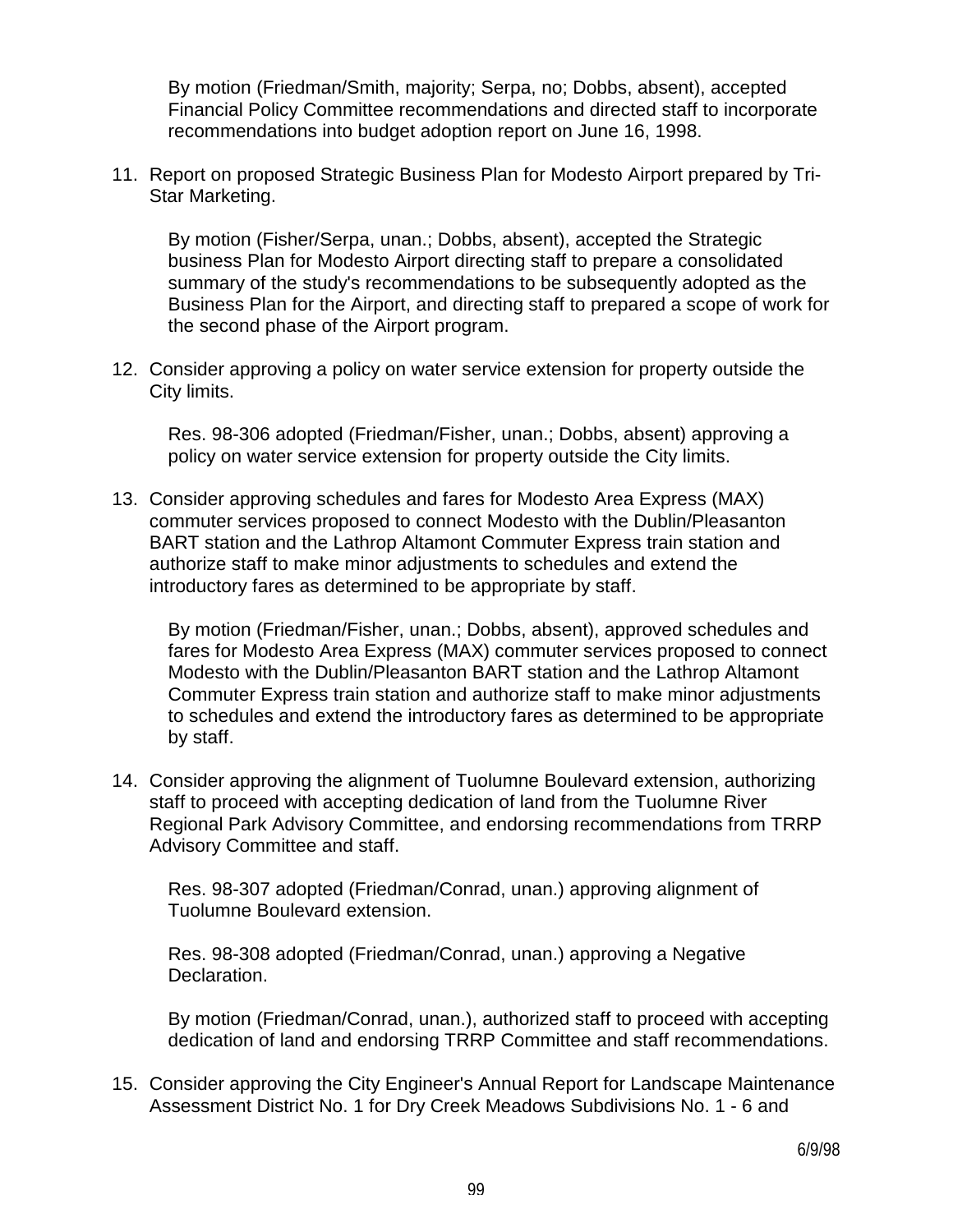adopting a Resolution of Intention setting a hearing on the levy of the proposed assessment to be held July 7, 1998, at 7:00 p.m.

 By motion (Friedman/Conrad, unan.), approved the City Engineer's Annual Report.

 Res. 98-309 adopting (Friedman/Conrad, unan.) Resolution of Intention setting hearing on the levy of the proposed assessment to be held July 7, 1998 at 7:00 p.m.

16. Consider approving the City Engineer's Annual Report for Landscape Maintenance Assessment District No. 2 for Dry Creek Meadows Subdivisions No. 7 - 10, Creekwood Meadows Subdivision, and Yosemite Meadows Subdivision Units 1 and 2 and adopting a Resolution of Intention setting a hearing on the levy of the proposed assessment to be held July 7, 1998, at 7:00 p.m.

 By motion (Friedman/Conrad, unan.), approved the City Engineer's Annual Report.

 Res. 98-310 adopted (Friedman/Conrad, unan.) Resolution of Intention setting hearing on the levy of the proposed assessment to be held July 7, 1998 at 7:00 p.m.

17. Consider approving an agreement for professional services with Vanir Construction Management, Inc. to monitor the 10th Street Place project on behalf of the City and Redevelopment Agency during construction phases on Block A and B.

 Res. 98-311 adopted (Friedman/Conrad, unan.) approving agreement for professional services with Vanir Construction Management, Inc. to monitor the 10th Street Place project on behalf of the City and Redevelopment Agency during construction phases on Block A and B.

18. Consider approving an agreement with U.S. Fish and Wildlife Service (USF&WS) and The Nature Conservancy to pay a Vernal Pool Fee to mitigate the incidental take of endangered vernal pool species as a result of the Amtrak Station project.

 Res. 98-312 adopted (Friedman/Conrad, unan.) approving an agreement with U.S. Fish and Wildlife Service (USF&WS) and The Nature Conservancy to pay a Vernal Pool Fee to mitigate the incidental take of endangered vernal pool species as a result of the Amtrak Station project.

19. Consider approving a lease agreement with the League of Women Voters of Modesto for Room 104 at the Modesto Community Service Center at 800 E. Morris Avenue.

 Res. 98-313 adopted (Friedman/Conrad, unan.) approving agreement with the League of Women Voters of Modesto for use of Room 104 at the Modesto Community Service Center at 800 E. Morris Avenue.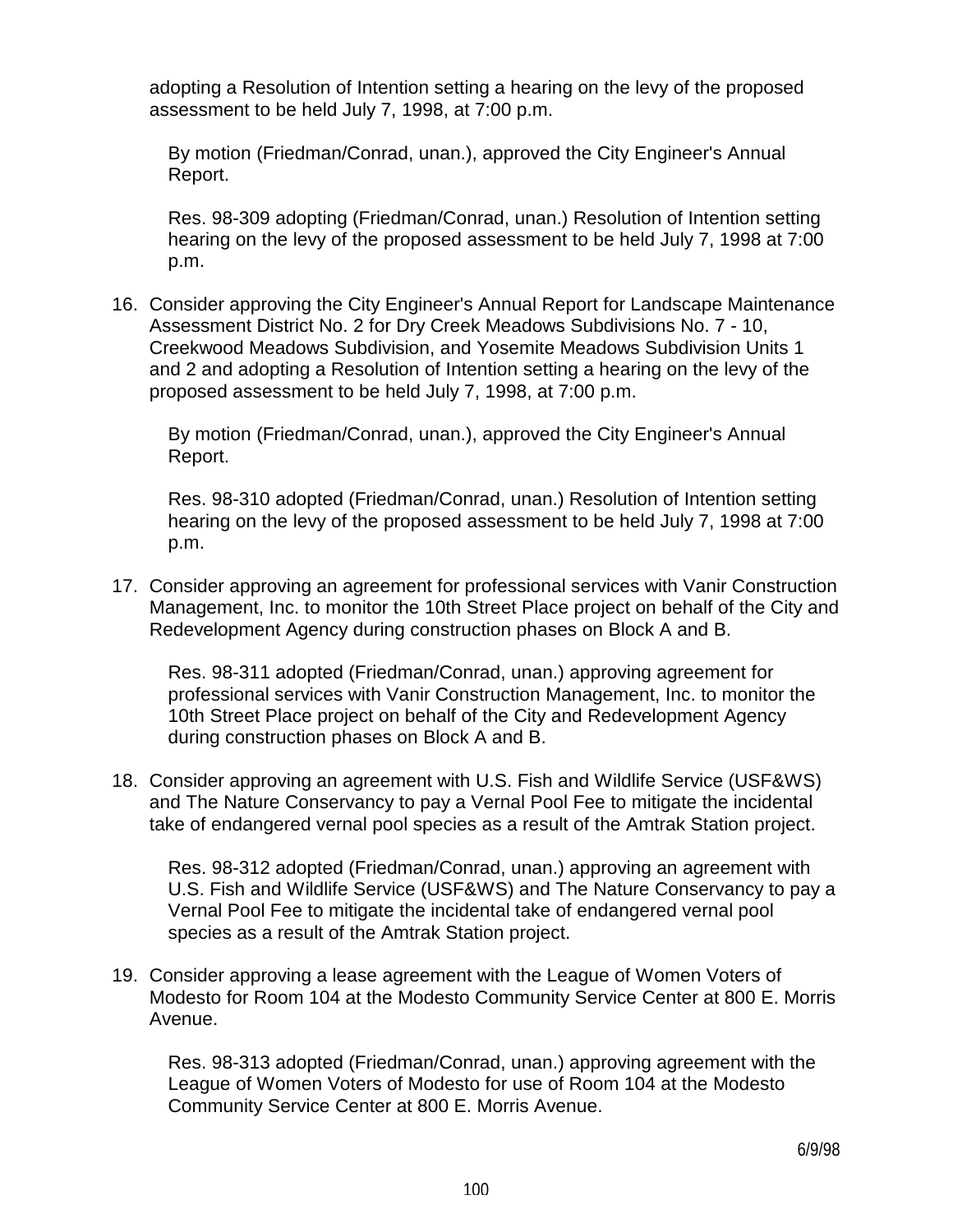20. Consider establishing new policy concerning acquisition and deaccessioning criteria and procedures for artifacts in historic buildings.

 Res. 98-314 adopted (Friedman/Conrad, unan.) establishing new policy, rescinding Policy No. 6-101, Res. No. 73-682, and amending Addendum to 1983 Master Plan for Cultural Activities and Historical Buildings.

21. Consider approving the submission of the City of Modesto's Annual Claim for Transportation Development Act Funds to the Stanislaus Area Association of Governments (SAAG),

 Res. 98-315 adopted (Friedman/Conrad, unan.) approving submission of Annual Claim to SAAG.

22. Consider amending the 1997-98 Budget in the amount of \$56,000 for a remodeling project to provide a larger Police shop, evidence and property storage, and Police maintenance work area.

Res. 98-316 adopted (Friedman/Conrad, unan.) amending 1997-98 budget.

23. Consider approval of final map of Olympic Village East Unit No. 2 subdivision and authorizing the City Manager to sign an agreement with the subdividers as required by Section 4-4.604(c) of the Modesto Municipal Code (Owner: L & L Venture, a Joint Venture composed of Warren Smith Lawson Family, Inc., and Rodney K. Lowe, Inc.

 Res. 98-317 adopted (Friedman/Conrad, unan.) approving the final map and authorizing the City Manager to execute subdivision agreement.

Item 24 removed from Agenda.

24. Consider approving an appropriation transfer in the amount of \$20,000 to fund the air condition replacement project at the Police Department.

## 25. ORAL COMMUNICATIONS

 Steve Burke spoke about U.S. Fish & Wildlife Service and Nature Conservancy agreement regarding the Amtrak Station project.

Vice Mayor Serpa commented about signage for problem properties.

 At Vice Mayor Serpa's request, City Manager Ed Tewes reported on the 10th Street Place change orders.

### WRITTEN COMMUNICATIONS

26. Letter from David McConnell, D & B Towing, representing local towing companies,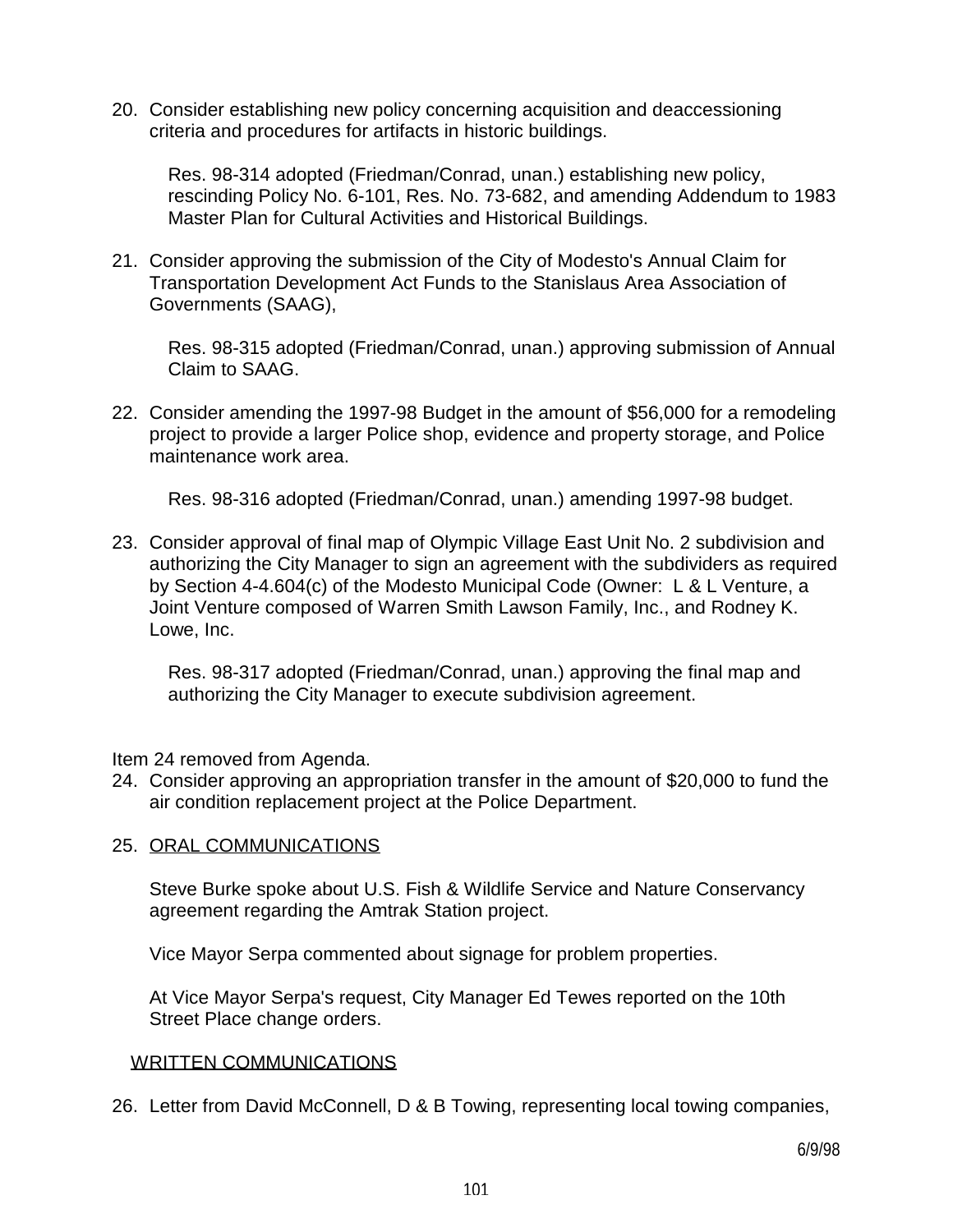requesting a rate increase and changes in equipment standards.

By order of the Chair, item referred to the Public Safety Committee.

## 27. MATTERS TOO LATE FOR THE AGENDA

None.

### 28. CLOSED SESSION

 The meeting adjourned to the Mayor's Chambers for a Closed Session to consider the following:

 CONFERENCE WITH REAL PROPERTY NEGOTIATOR: (Pursuant to Section 54956.8 of the Government Code)

| Property: | Purchase, sale or lease of property and/or                                                                                |
|-----------|---------------------------------------------------------------------------------------------------------------------------|
|           | public facilities located at the northwest quadrant of Parker<br>Road and the Burlington Northern Santa Fe Railroad Track |
|           | for the Amtrak Station.                                                                                                   |

- Negotiating party: Ronald LaForce
- Under negotiation: Price and terms of payment for portion of each parcel to be acquired.

PUBLIC EMPLOYEE PERFORMANCE EVALUATION:

Title: City Attorney

 CONFERENCE WITH LABOR NEGOTIATOR: (Pursuant to Section 54957.6 of the Government Code)

Agency Negotiator: J. Edward Tewes, City Manager

 Unrepresented Employees: Unrepresented employee: Engineering & Transportation Director

# ADJOURNMENT

Meeting adjourned to Closed Session at 6:44 p.m. City Attorney returned at 7:00 p.m. and reported no action had been taken.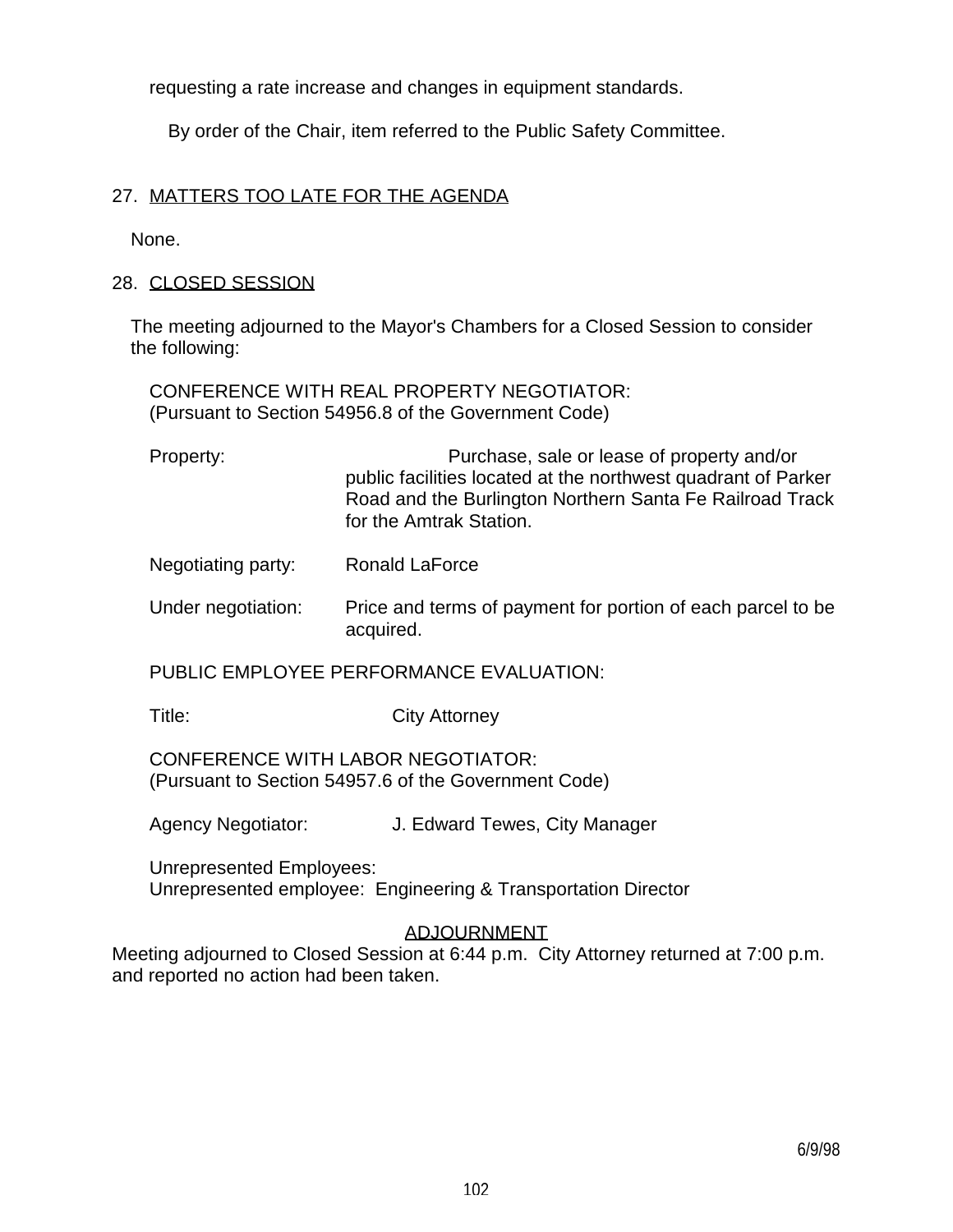## **MINUTES COUNCIL MEETING OF TUESDAY, JUNE 16, 1998, AT 7:00 P.M.**

Roll Call - Present: Councilmembers Conrad, Dobbs, Fisher, Friedman, Serpa, Smith, Mayor Lang

Absent: None

Pledge of Allegiance to the Flag

Invocation: Rev. John Liotti, CC Vino Nuevo

CONSENT ITEMS - ROLL CALL VOTE REQUIRED: Items 2, 5, 7, 8

(Friedman/Fisher, unan.)

### 1. ACKNOWLEDGEMENTS AND PRESENTATIONS

 a. Presentation of a Stanislaus Arts Council commemorative medallion and a scholarship to Beyer High School student, Gina Found, for outstanding talent in drama and theater.

Stanislaus Arts Council made a presentation to Gina Found.

 b. Presentation of Eagles Scholarships to a senior from each high school in Modesto, Beyer, Davis, Downey, Johansen, and Modesto High Schools.

Scholarships presented by Eagles Organization.

### MINUTES

2. Approval of the minutes of the regular City Council meeting of June 9, 1998.

By motion (Friedman/Fisher, unan.), approved minutes.

### **HEARINGS**

3. Hearing to consider the application of Macerich Vintage Faire Limited Partnership for an amendment to Planned Development Zone, P-D(109), to allow a multi-screen theater and restaurants at the Vintage Faire Mall, located on the east side of Sisk Road north of Standiford Avenue.

By motion (Fisher/Smith, unan.) item continued to August 18, 1998 meeting.

4. Hearing to consider the application of Costa Limited Partners for an amendment to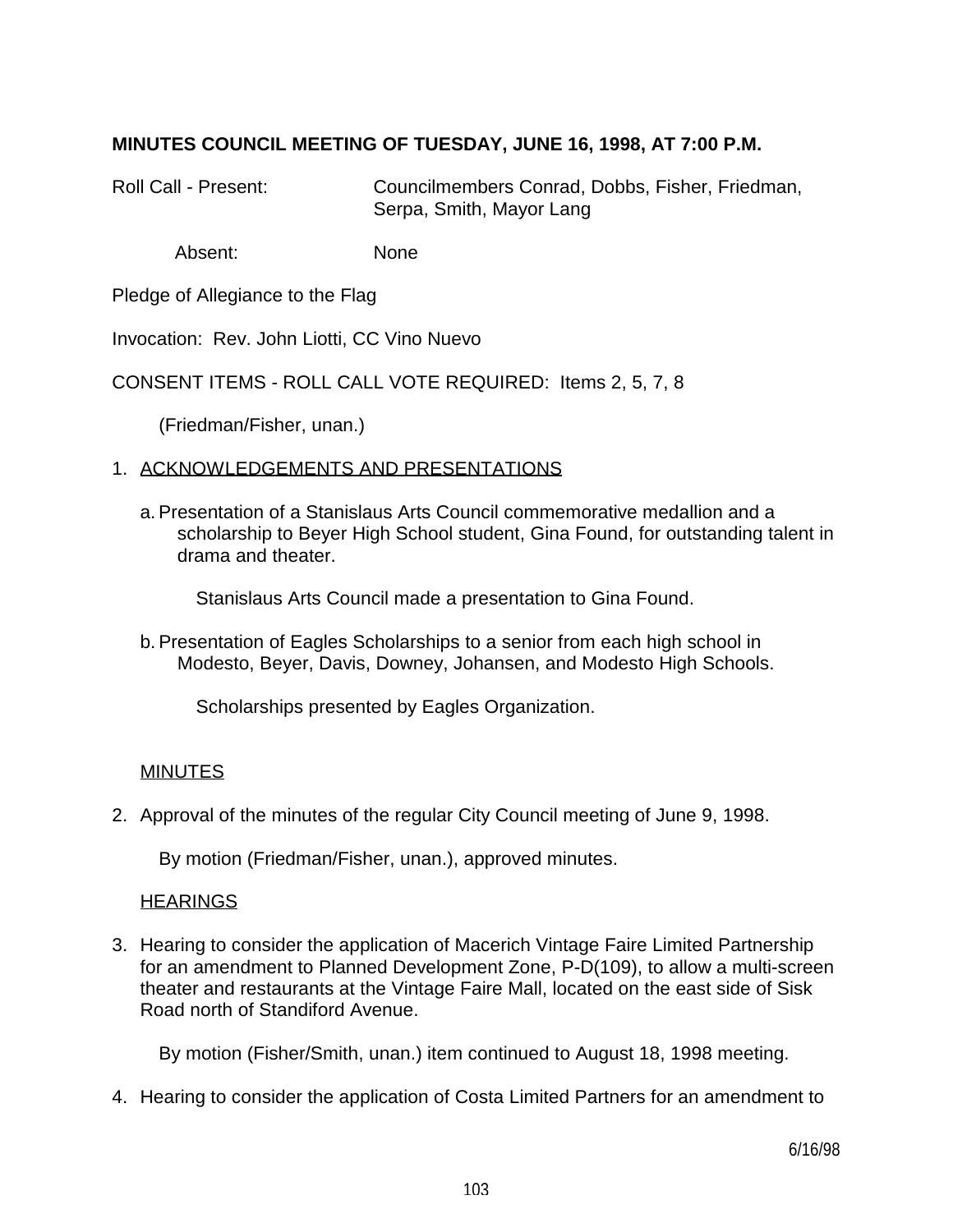Section 2-3-8 of the Zoning Map to rezone from SP-O, Specific Plan Overlay-Zone, to Planned Development Zone, P-D(530), for a multi-screen theater, hotel, restaurants, and retail uses.

By motion (Fisher/Smith, unan.) item continued to August 18, 1998 meeting.

## BIDS

5. Consider awarding contract for the Carpenter Road waterline project to Monzingo Construction for \$53,854.

 Res. 98-318 adopted (Friedman/Fisher, unan.) awarding contract to Monzingo Construction.

## NEW BUSINESS

6. Consider approving the Fiscal Year 1998-99 Annual Budget and Capital Improvement Program.

 By motion, introduced Ord. 3092-C.S. (Friedman/Fisher, unan.; Serpa, no) adopting 1998-99 Operating Budget including the first year of the 10-year Capital Improvement Program and incorporating recommendations made by the Financial Policy Committee.

 Res. 98-319 adopted (Friedman/Fisher, unan.; Serpa, no) establishing the 1998- 99 Fiscal Year Appropriations Limit including the price and population factors to be used in the calculation as printed in the proposed budget.

 Res. 98-320 adopted (Friedman/Fisher, unan.; Serpa, no) amending the 1998-99 budget adjusting appropriations and re-estimating revenues.

CIP: Lincoln-Lakewood Bridge (Friedman/Fisher, unan.; Dobbs, absent).

CIP: Cultural Services item (Fisher/Smith, unan.; Friedman, absent).

7. Consider accepting \$15,000 in grant funding from the Great Valley Center for planting of trees in the Tuolumne River Regional Park.

 Res. 98-321 adopted (Friedman/Fisher, unan.) authorizing City Manager to sign grant agreement.

8. Consider approval of the final map of Rose Lane No. 3 subdivision of the City of Modesto and authorizing City Manager to sign an agreement with the subdividers as required by Section 4-4.604(c) of the Municipal Code. (Owners: Florsheim Bros.)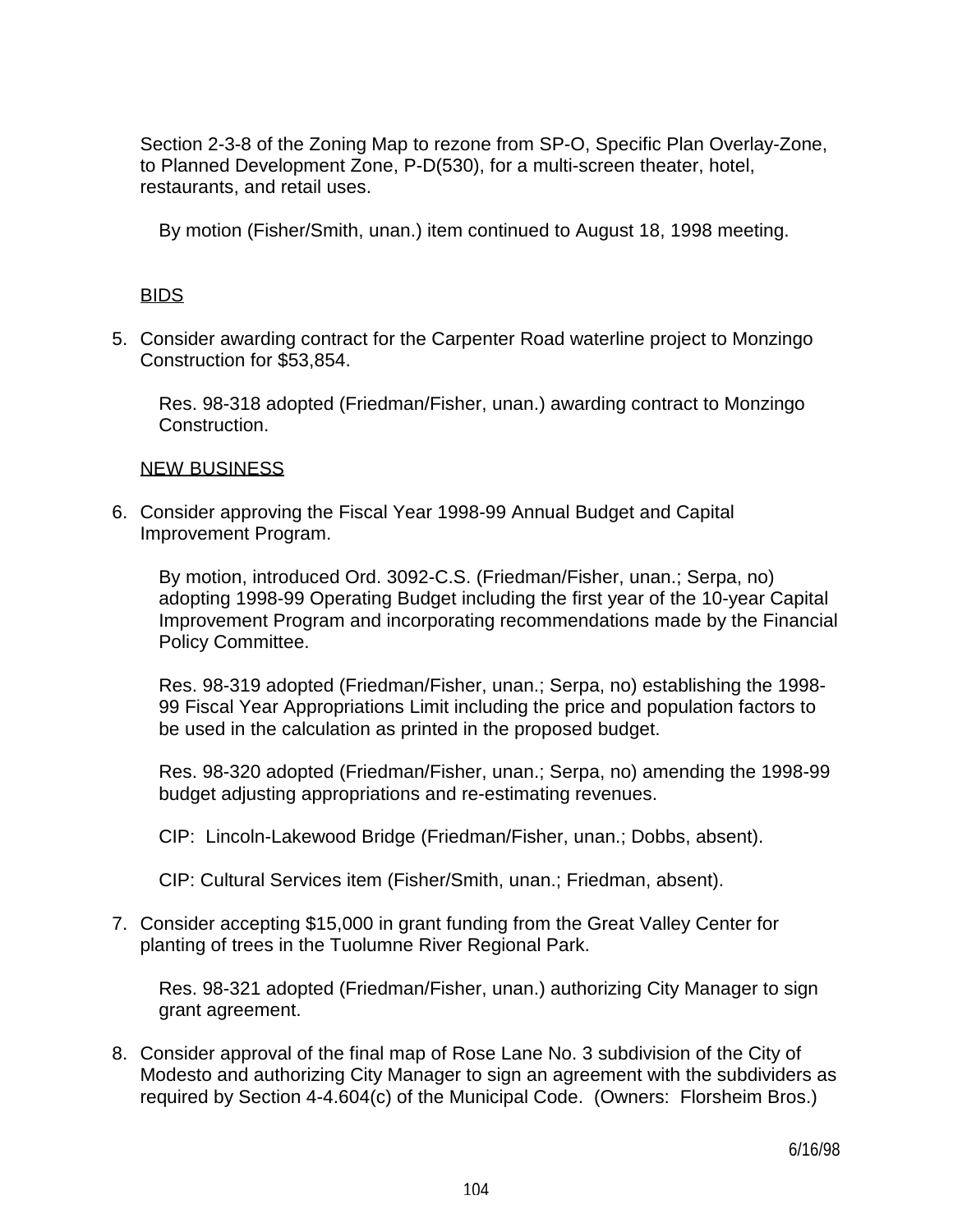Res. 98-322 adopted (Friedman/Fisher, unan.) approving the final map of Rose Lane No. 3 and authorizing the City Manager to sign the agreement with the subdividers as required by Section 4-4.604(c) of the Municipal Code.

#### 9. ORAL COMMUNICATIONS

 Councilmember Serpa reported on his attendance at the Public Safety League of California Cities meeting regarding available grants for law enforcement.

### **MISCELLANEOUS**

### **Appointments**

10. Consider appointing June Kidd and Lee Allen to Highway Village Park Advisory Council.

 Res. 98-323 adopted (Dobbs/Fisher, unan.) appointing June Kidd and Lee Allen to Highway Village Park Advisory Council.

### 11. MATTERS TOO LATE FOR THE AGENDA None.

### 12. CLOSED SESSION

 The meeting adjourned to the Mayor's Chambers for a Closed Session to consider the following:

CONFERENCE WITH LEGAL COUNSEL - EXISTING LITIGATION

Name of Case: Grays v. City of Modesto, United States District Court No. CV-F-96 5855 AWI SMS

CONFERENCE WITH LEGAL COUNSEL - EXISTING LITIGATION

Name of Case: Benjamin J. Kreitl v. City of Modesto, Charles A. Lucas, et al., Superior Court of California, County of Stanislaus, Case No. 150319

## ADJOURNMENT

The meeting adjourned to Closed Session at 8:51 p.m. City Attorney returned at 9:30 p.m. and reported no action had been taken.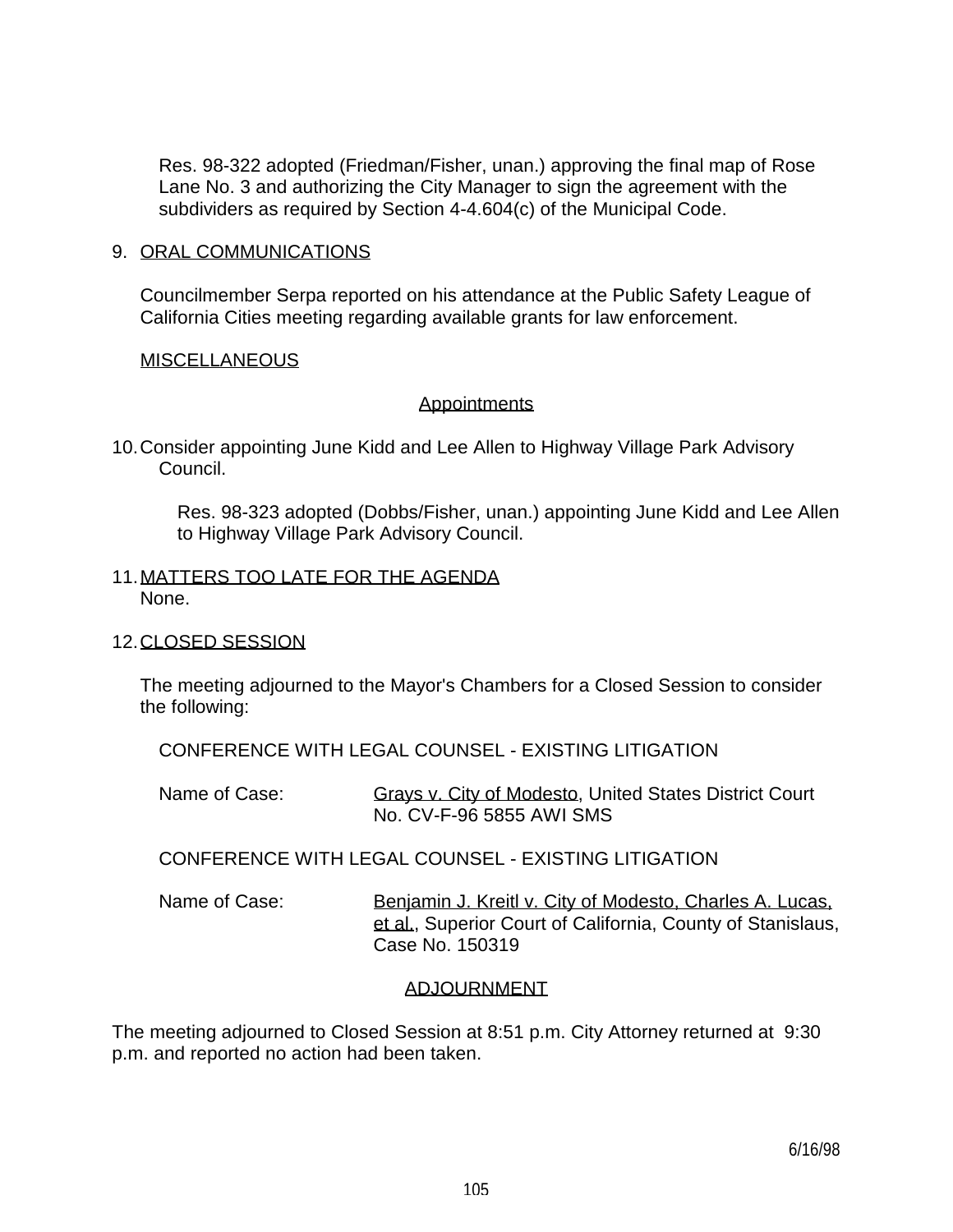## **MINUTES - COUNCIL MEETING OF TUESDAY, JUNE 23, 1998, AT 4:00 P.M.**

Roll Call - Present: Councilmembers Conrad, Dobbs, Fisher, Friedman, Serpa, Smith, Mayor Lang

CONSENT ITEMS - ROLL CALL VOTE REQUIRED: Items 2, 7, 8, 12, 13, 14, 15, 16, 17, 18, 20

(Friedman/Fisher, unan.)

### 1. ACKNOWLEDGEMENTS AND PRESENTATIONS

None.

### **MINUTES**

2. Approval of the minutes of the regular City Council meeting of June 16, 1998.

By motion (Friedman/Fisher, unan.), minutes approved.

### **HEARINGS**

3. Hearing to consider adopting three Resolutions of Necessity to acquire real property interests for the North Trunk Sewer project from Calvary Chapel of Modesto, Inc., APN 78-18-23; Hans J. Wagner, et al., APN 78-18-21; and Snyder Ranches, APN 78-18-28 (portions); and consider adopting CEQA findings in an initial study prepared for the North Trunk Sewer Project. (Continued from June 9, 1998 City Council meeting.)

 Res. 98-324 adopting (Fisher/Dobbs, unan.) Resolution of Necessity to acquire real property interests for the North Trunk Sewer project from Calvary Chapel of Modesto Inc., APN 78-18-23.

 Res. 98-325 adopting (Fisher/Dobbs, unan.) Resolution of Necessity to acquire real property interests for the North Trunk Sewer project from Hans J. Wagner, et al., APN 78-18-21.

 Res. 98-326 adopting (Fisher/Dobbs, unan.) Resolution of Necessity to acquire real property interests for the North Trunk Sewer project from Snyder Ranches, APN 78-18-28 (portions).

 Res. 98-327 adopting (Fisher/Dobbs, unan.) CEQA findings in an initial study prepared for the North Trunk Sewer Project.

4. Hearing to consider an application to vacate and abandon a portion of 10th Street,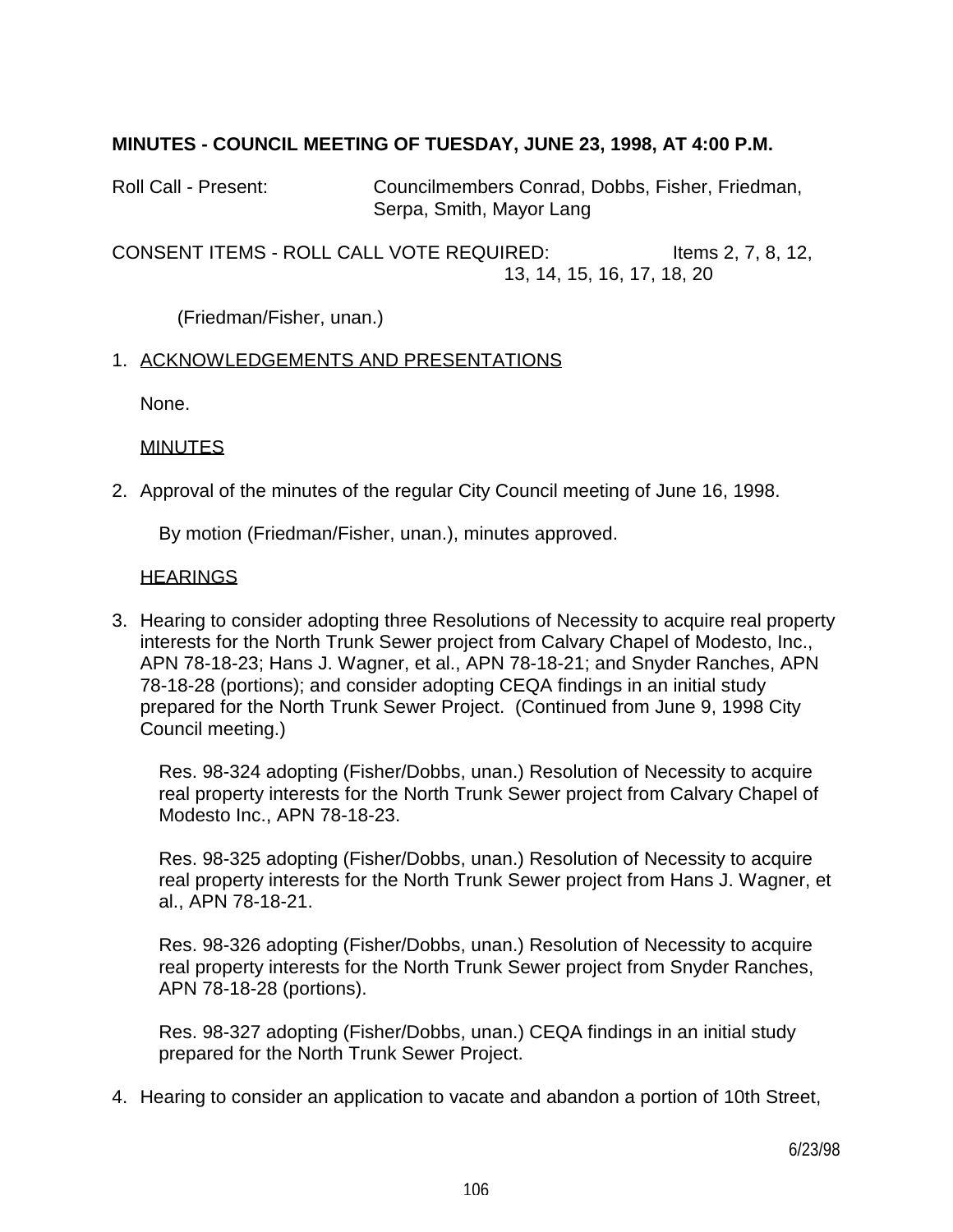consisting of five feet from each side of the street located between J and K Streets.

 Res. 98-328 adopted (Friedman/Fisher, unan.) vacating and abandoning a portion of 10th Street, consisting of five feet from each side of the street located between J and K Streets.

5. Hearing to consider proposed new green fees for Dryden Park Golf Course and Creekside Golf Course; consider approving golf tournament policy for Muni Niners, Modesto Golf Club, Dryden Ladies Club, Creekside Golf Club and S.I.R.S., and adjusting "Valu-Play" discount.

 Res. 98-329 adopted (Conrad/Fisher, unan.) establishing fees and golf tournament policies.

6. Hearing to consider the establishment of the Community Facilities District No. 1998- 1 (Enterprise Business Park) and the proposed rate, method of appointment and manner of collection of the special tax, and to consider the necessity to incur bonded indebtedness in an amount not to exceed \$2,025,000 within the Community Facilities District (CFD).

 Res. 98-330 adopted (Friedman/Fisher, unan.) Resolution of Formation establishing Community Facilities District No. 1998-1.

 By motion (Friedman/Fisher, unan.), introduced Ord. 3093-C.S. authorizing the levy of a special tax.

 Res. 98-331 adopted (Friedman/Fisher, unan.) incurring bonded indebtedness within CFD 1998-1.

## BIDS

7. Consider awarding contract for the SCADA system additions project - Phase III to Collins Electrical Company, Inc. for \$49,666.

 Res. 98-332 adopted (Friedman/Fisher, unan.) awarding contract to Collins Electrical Company Inc. for SCADA System Additions Project-Phase III.

8. Consider awarding contract for the bus yard fuel facility replacement project to Rick Armstrong Engineering and Building Contractor for \$257,500.

 Res. 98-333 adopted (Friedman/Fisher, unan.) awarding contract to Rick Armstrong Engineering and Building Contractor for Bus Yard Fuel Facility Replacement.

### NEW BUSINESS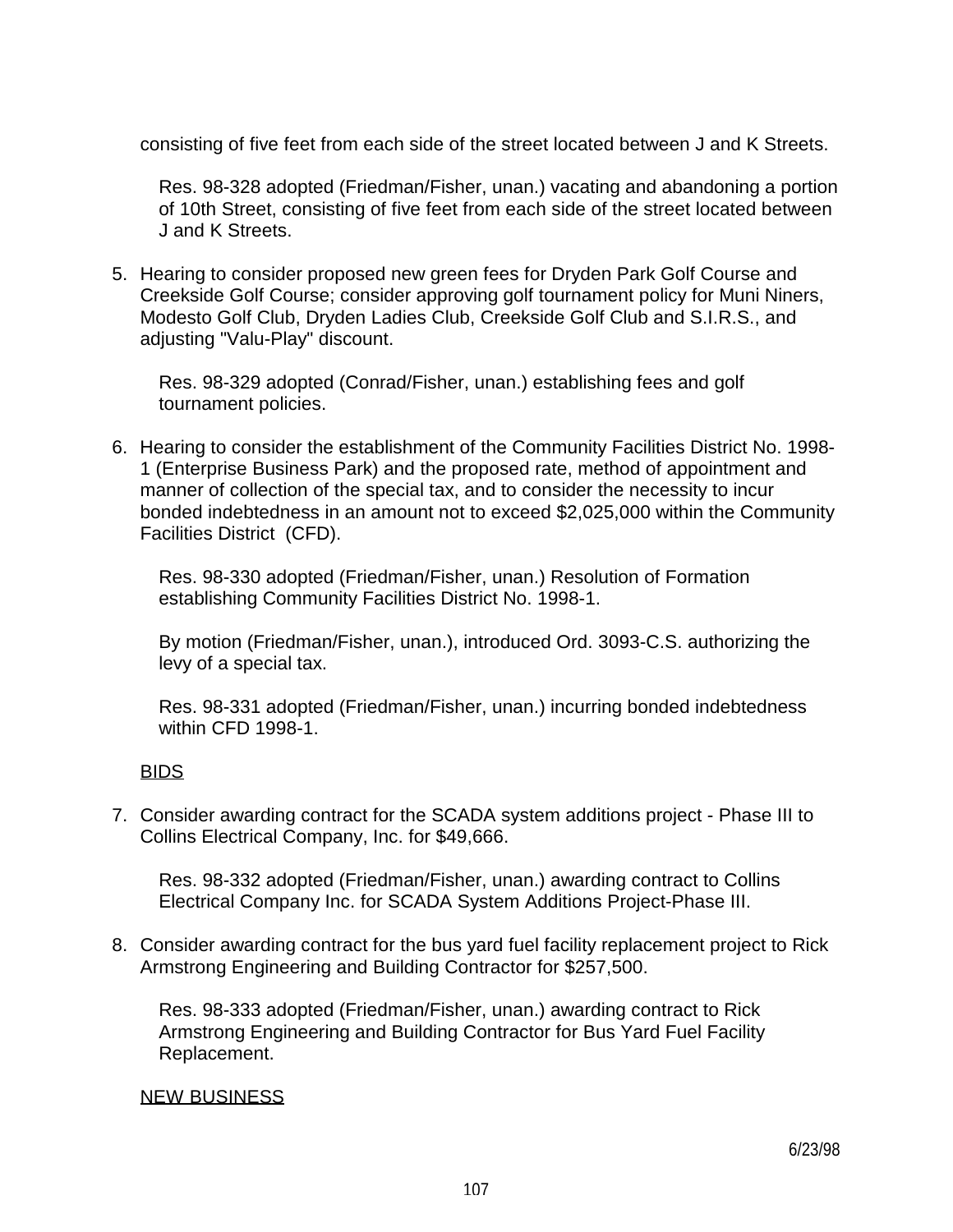9. Consider approving a policy to implement the Modesto Citizens Advisory Growth Management Act of 1995 (Measure M).

 Received a letter from the Building Industry Association of Central California asking for a 2-week continuance to July 7, 1998.

By motion (Friedman/Dobbs, unan.) continued item to July 7, 1998.

10. Consider approving an agreement with the Center for HR Leadership for personnel consulting services to conduct a Personnel System re-design.

 Res. 98-334 adopted (Friedman/Smith, unan.) approving agreement with the Center for HR Leaderships for personnel consulting services to conduct a Personnel System re-design.

11. Consider introduction of an ordinance amending Sections 2-1.03 and 2-1.08 of the Modesto Municipal Code to reflect new method of handling consent items.

 By motion (Serpa/Dobbs, unan.), introduced Ord. 3094-C.S. to amend Sections 2-1.03 and 2-1.08 of the Modesto Municipal Code to reflect new method of handling consent items.

12. Consider approving recommendations concerning realignment of the Kansas-Needham overcrossing to connect with the new State Highway 132 and endorsing the priority of the Kansas-Needham project over the Tuolumne Boulevard extension.

 Res. 98-335 adopted (Friedman/Fisher, unan.) approving recommendations concerning realignment of the Kansas-Needham overcrossing to connect with the new State Highway 132 and endorsing the priority of the Kansas-Needham project over the Tuolumne Boulevard extension.

13. Consider approving a renewal agreement with Glendale Federal Bank to provide disbursement services for the Housing Rehabilitation Program.

 Res. 98-336 adopted (Friedman/Fisher, unan.) approving a renewal agreement with Glendale Federal Bank to provide disbursement services for the Housing Rehabilitation Program.

14. Consider approving a sewer service mutual aid agreement with the Empire Sanitary District.

 Res. 98-337 adopted (Friedman/Fisher, unan.) approving a sewer service mutual aid agreement with the Empire Sanitary District.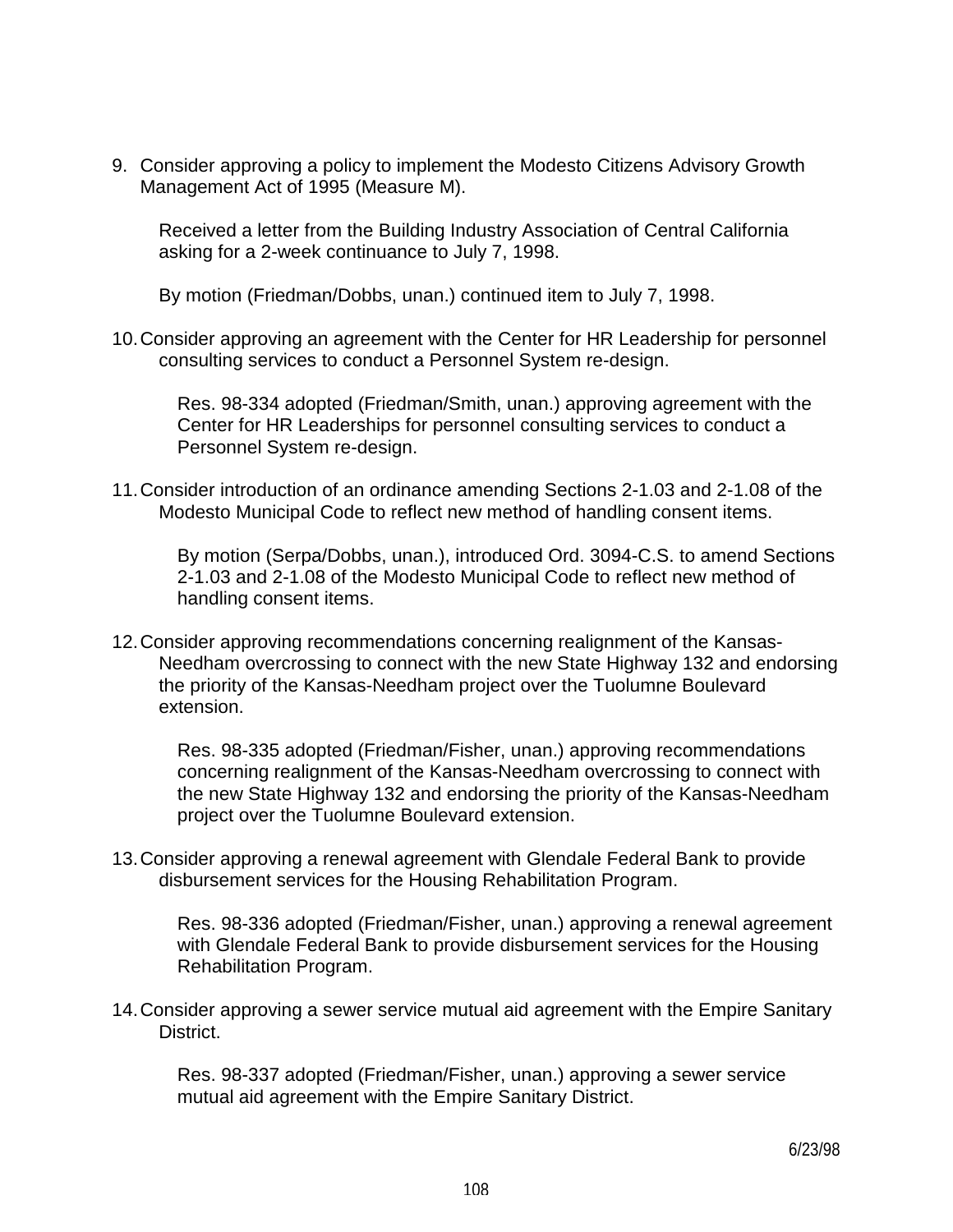15. Consider authorizing City Manager to sign a grant application for approximately \$65,000 in grant funding under the CALFED Bay-Delta program for environmental education programs.

 Res. 98-338 adopted (Friedman/Fisher, unan.) authorizing City Manager to sign grant application for environmental education programs.

16. Consider approval of the final map of Silverado at the Village Phase 3 subdivision and authorizing the City Manager to sign an agreement with the subdividers as required by Section 4-4.604(c) of the Municipal Code. (Owners: Jaguar/Sylvan Partnership L.P.)

 Res. 98-339 adopted (Friedman/Fisher, unan.) approving the final map of Silverado at the Village Phase 3 subdivision and authorizing City Manager to execute the subdivision agreement.

17. Consider approval of the final map of The Bluff at Seven Falls subdivision and authorizing the City Manager to sign an agreement with the subdividers as required by Section 4-4.604(c) of the Municipal Code. (Owners: Wellington Cove Development Company, LCC.)

 Res. 98-340 adopted (Friedman/Fisher, unan.) approving the final map of The Bluff at Seven Falls subdivision and authorizing the City Manager to execute the subdivision agreement.

18. Report of five loans approved under the Emergency Home Repair Program (EHRP)/Disabled Access Assistance Program (DAAP) since January 1998.

By motion (Friedman/Fisher, unan.), acknowledged receipt of report.

19. Consider approving an Addendum to State of California Purchase Card Program Master Service Agreement to implement a City purchasing card program.

 Res. 98-341 adopted (Friedman/Dobbs, unan.) authorizing City Manager to sign Addendum to Master Service Agreement.

20. Consider approving renewal agreement with Community Reinvestment Funds, Inc. to service the City's Housing and Economic Development loan portfolios.

 Res. 98-342 adopted (Friedman/Fisher, unan.) authorizing City Manager to execute renewal agreement with Community Reinvestment Funds Inc. to service the City's Housing and Economic Development loan portfolios.

## 21. ORAL COMMUNICATIONS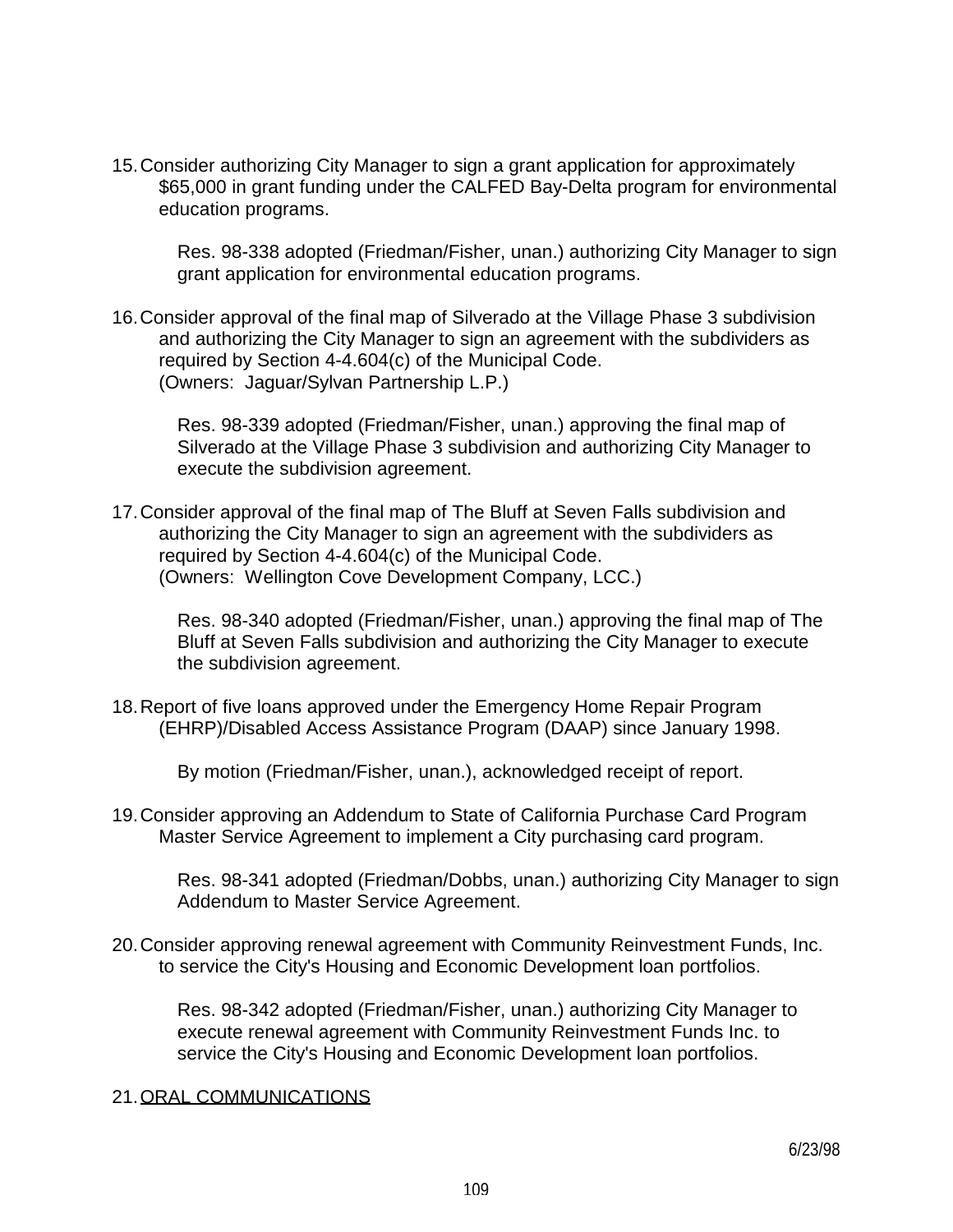Steve Burke made comments regarding theater project lease agreement.

 Councilmember Conrad commented on upcoming project for Regional Sports Complex.

### 22. WRITTEN COMMUNICATIONS

Letter from Steve Burke regarding an update on City recycling program.

## 23. MATTERS TOO LATE FOR THE AGENDA

None.

### CLOSED SESSION

 The meeting adjourned to a Closed Session in the Mayor's Chambers to consider the following:

CONFERENCE WITH LEGAL COUNSEL - ANTICIPATED LITIGATION

 Significant exposure to litigation pursuant to subdivision (b) of Section 54956.9 of the Government Code: Three cases.

## ADJOURNMENT

Meeting adjourned to Closed Session at 5:36 p.m. City Attorney returned at 5:50 p.m. and reported no action had been taken.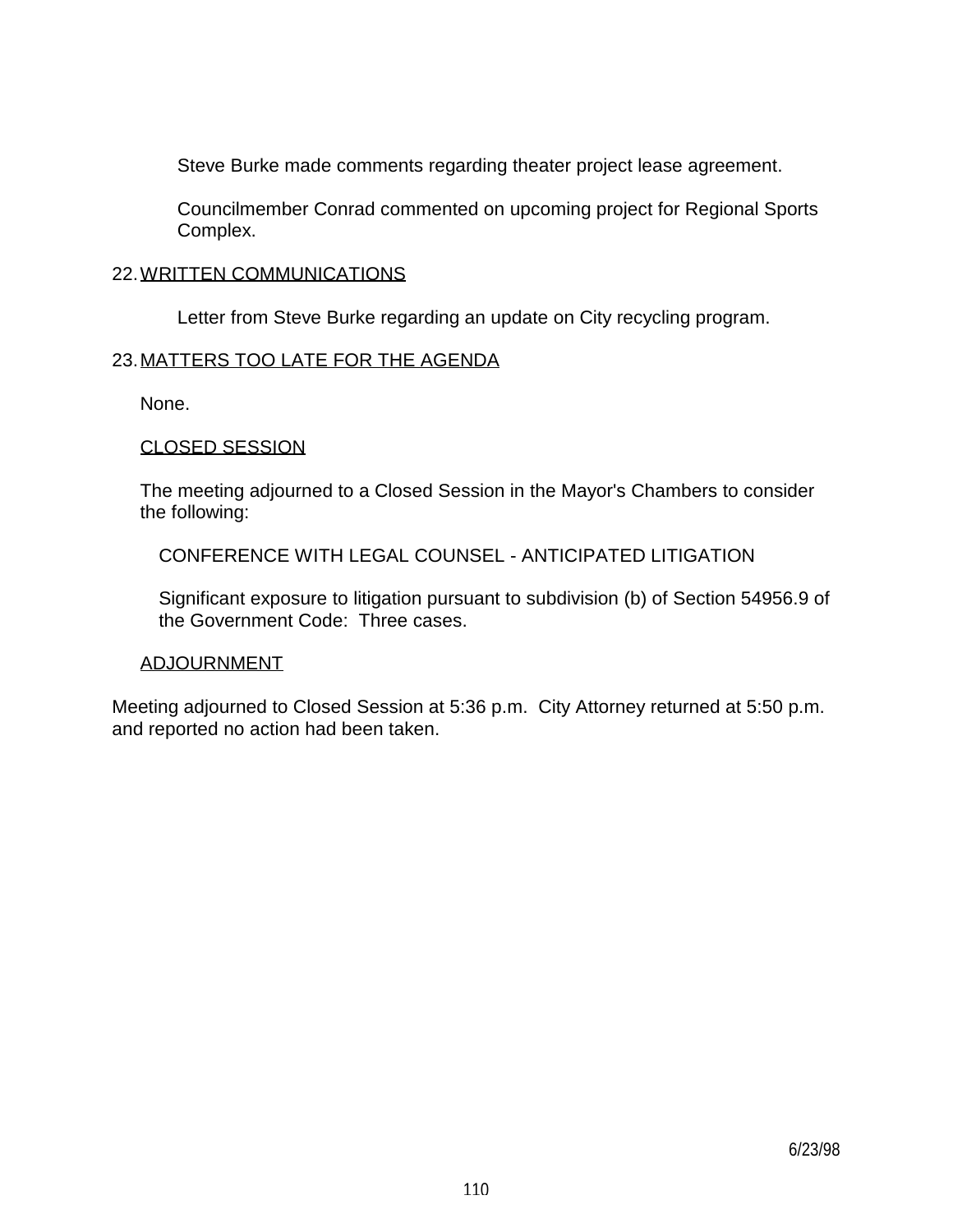| IVIIINU I LO COUNCIL IVILL I IING OF TULODATI, JULT 7, 1990, AT 7.00 F.IVI.                                                |                                                                             |  |
|----------------------------------------------------------------------------------------------------------------------------|-----------------------------------------------------------------------------|--|
| <b>Roll Call - Present:</b>                                                                                                | Councilmembers Conrad, Dobbs, Fisher, Friedman,<br>Serpa, Smith, Mayor Lang |  |
| Absent:                                                                                                                    | <b>None</b>                                                                 |  |
| <b>CONSENT ITEMS - ROLL CALL VOTE REQUIRED:</b><br>Items 2, 3, 4, 11,                                                      |                                                                             |  |
| 15, 17, 18, 20, 22, 23, 24, 25<br>Consent Items #9 and #10 removed from Consent                                            |                                                                             |  |
| (Friedman/Dobbs, unan.)                                                                                                    |                                                                             |  |
| Councilmember Fisher excused due to conflict of interest.<br>CONSENT ITEMS - ROLL CALL VOTE REQUIRED:<br>Item 16           |                                                                             |  |
| (Friedman/Dobbs, unan.; Fisher, absent)                                                                                    |                                                                             |  |
| Councilmember Dobbs absent due to conflict of interest.<br><b>CONSENT ITEMS - ROLL CALL VOTE REQUIRED:</b><br>Items 19, 21 |                                                                             |  |
| (Friedman/Fisher, unan.; Dobbs, absent)                                                                                    |                                                                             |  |

MINUTES COUNCIL MEETING OF TUESDAY, JULY 7, 1998, AT 7:00 P.M.

## 1. ACKNOWLEDGEMENTS AND PRESENTATIONS

None.

# MINUTES

2. Approval of the minutes of the regular City Council meeting of June 23, 1998.

By motion (Friedman/Dobbs, unan.), minutes approved.

# UNFINISHED BUSINESS

3. Final adoption of Ord. No. 3093-C.S. authorizing the levy of a special tax within Community Facilities District No. 1998-1 (Enterprise Business Park).

 By motion (Friedman/Dobbs, unan.), approved final adoption of Ord. No. 3093- C.S.

4. Final adoption of Ord. No. 3094-C.S. amending Sections 2-1.03 and 2-1.08 of Chapter 1 of Title 2 of the Modesto Municipal Code relating to City Council Organization and Procedure.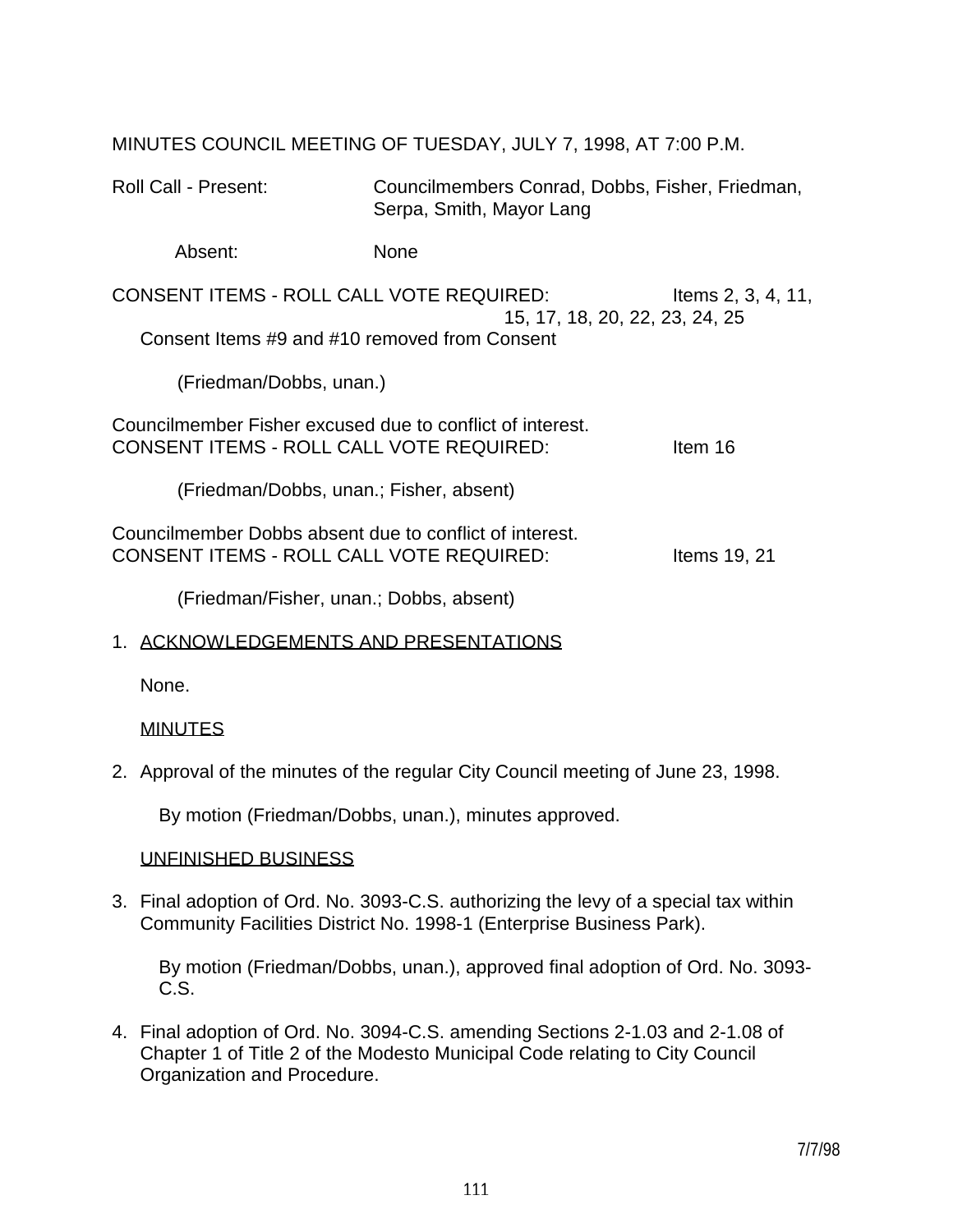By motion (Friedman/Dobbs, unan.), approved final adoption of Ord. No. 3094- C.S.

## **HEARINGS**

Councilmember Fisher excused due to conflict of interest.

5. Hearing to consider the appeal of Mid-Valley Engineering, on behalf of Big Valley Grace Community Church, a decision from the Board of Zoning Adjustment concerning a condition of the Conditional Use Permit for Big Valley Grace Community Church for expansion of the existing church, requiring elimination of a second access point from the project site to Pelandale Avenue, property located on the east side of Tully Road south of the future Pelandale Expressway.

 Res. 98-343 approved (Dobbs/Conrad, majority; Serpa, no; Fisher, absent) granting the appeal of a BZA decision concerning a condition of the Conditional Use Permit for Big Valley Grace Community Church for their expansion project.

6. Hearing considering levy of proposed assessment in Landscape Maintenance District No. 1 for Dry Creek Meadows Subdivisions No. 1-6.

 Res. 98-344 adopted (Friedman/Smith, unan.) confirming the diagram and assessment, and levying the proposed assessment.

7. Hearing considering levy of proposed assessment in Landscape Maintenance District No. 2 for Dry Creek Meadows Subdivision No. 7-10, Creekwood Meadows Subdivision and Yosemite Meadows Units 1 & 2.

 Res. 98-345 adopted (Friedman/Smith, unan.) confirming the diagram and assessment, and levying the proposed assessment.

8. Hearing to consider an adjustment to Modesto City-County Airport's general aviation hangars, offices and aircraft rental rates and fees.

 Res. 98-346 adopted (Dobbs/Fisher, unan.) establishing new Airport rates and fees.

# BIDS

Item #9 removed from Consent

9. Consider accepting the contract of All America Trenching Inc. as complete for the "J Street and 11th Street Water System Improvements" project and authorize the City Clerk to file the Notice of Completion; and consider approving an appropriation transfer in the amount of \$4,100.00 to fully fund the project. (Original Contract: \$101,877.59)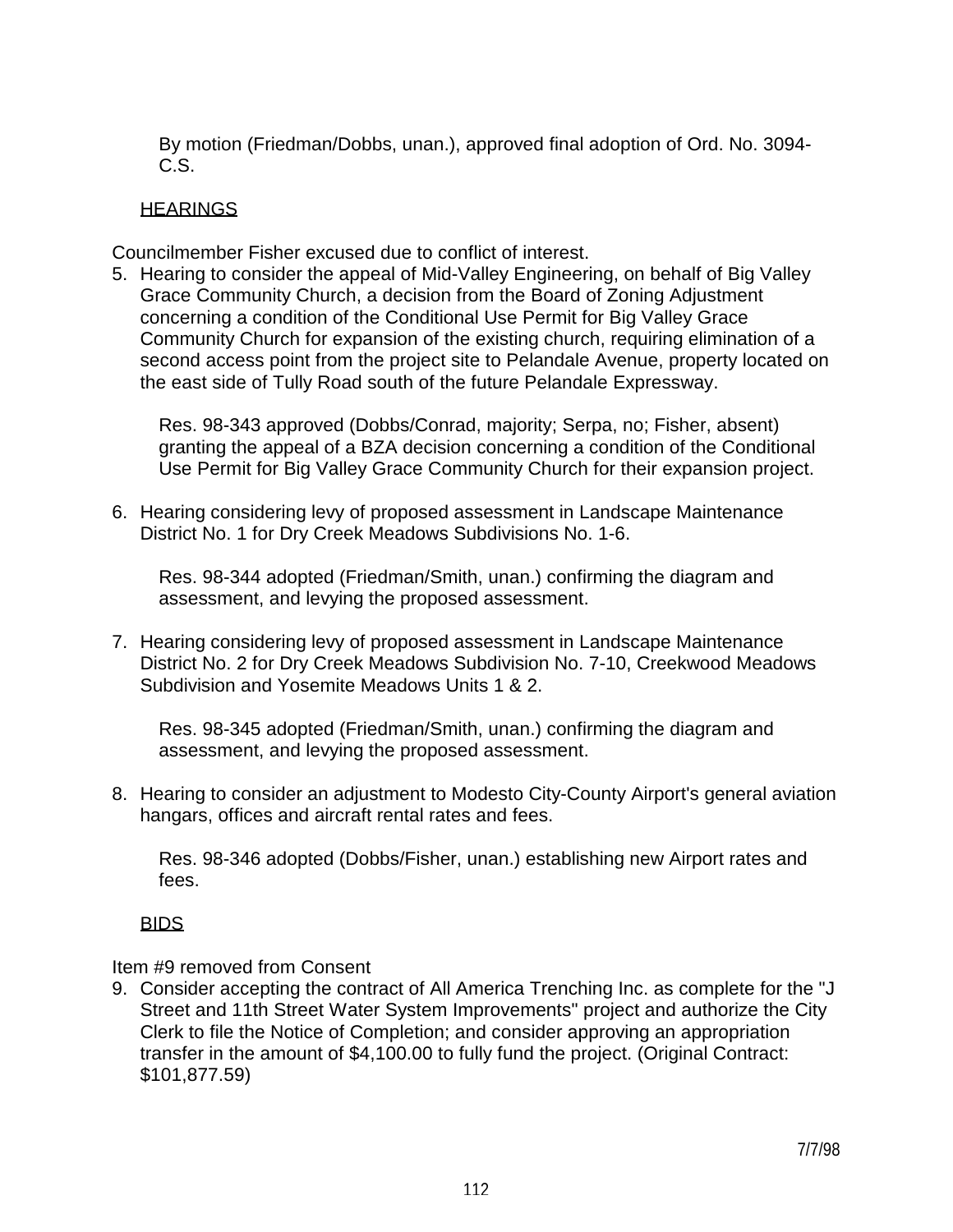Res. 98-347 adopted (Dobbs/Fisher, unan.) accepting work as complete and authorizing City Clerk to file Notice of Completion.

Res. 98-348 adopted (Dobbs/Fisher, unan.) approving appropriation transfer.

Item #10 removed from Consent

10. Consider awarding contract for "Rockwell Replacement/Addition 1998-99" for \$382,231.00 to Cunningham & Sons Inc.

Res. 98-349 adopted (Friedman/Fisher, unan.) awarding contract.

11. Consider waiving formal bid procedures and declare ABC Services the low responsive and responsible bidder to provide labor and services for cleaning sewer siphon and trunk lines; and consider appropriation transfer to fully fund the project.

 Res. 98-350 adopted (Friedman/Dobbs, unan.) waiving formal bid procedures and awarding contract.

 Res. 98-351 adopted (Friedman/Dobbs, unan.) approving appropriation transfer.

## NEW BUSINESS

Item #12 removed from Agenda.

- 12. Consider approving a policy to implement the Modesto Citizens Advisory Growth Management Act of 1995 (Measure M). (Continued from June 23, 1998 meeting.)
- 13. Consider calling for a Measure M election in November 1998 for the Bent Creek Estates Subdivision to be consolidated with the statewide election and that election costs associated with the Bent Creek Estates Subdivision be paid by the City of Modesto.

 Res. 98-352 adopted (Fisher/Friedman, majority; Serpa, no) calling for consolidation.

14. Consider approving the Property Enhancement Program (PEP) for Modesto's low income census tracts.

Res. 98-353 adopted (Fisher/Friedman, unan.) approving the PEP.

15. Consider approving an agreement with Calvary Chapel of Modesto Inc. for the acquisition of property rights needed for the North Trunk Sewer project; consider rescinding Resolution of Necessity; and consider making CEQA findings.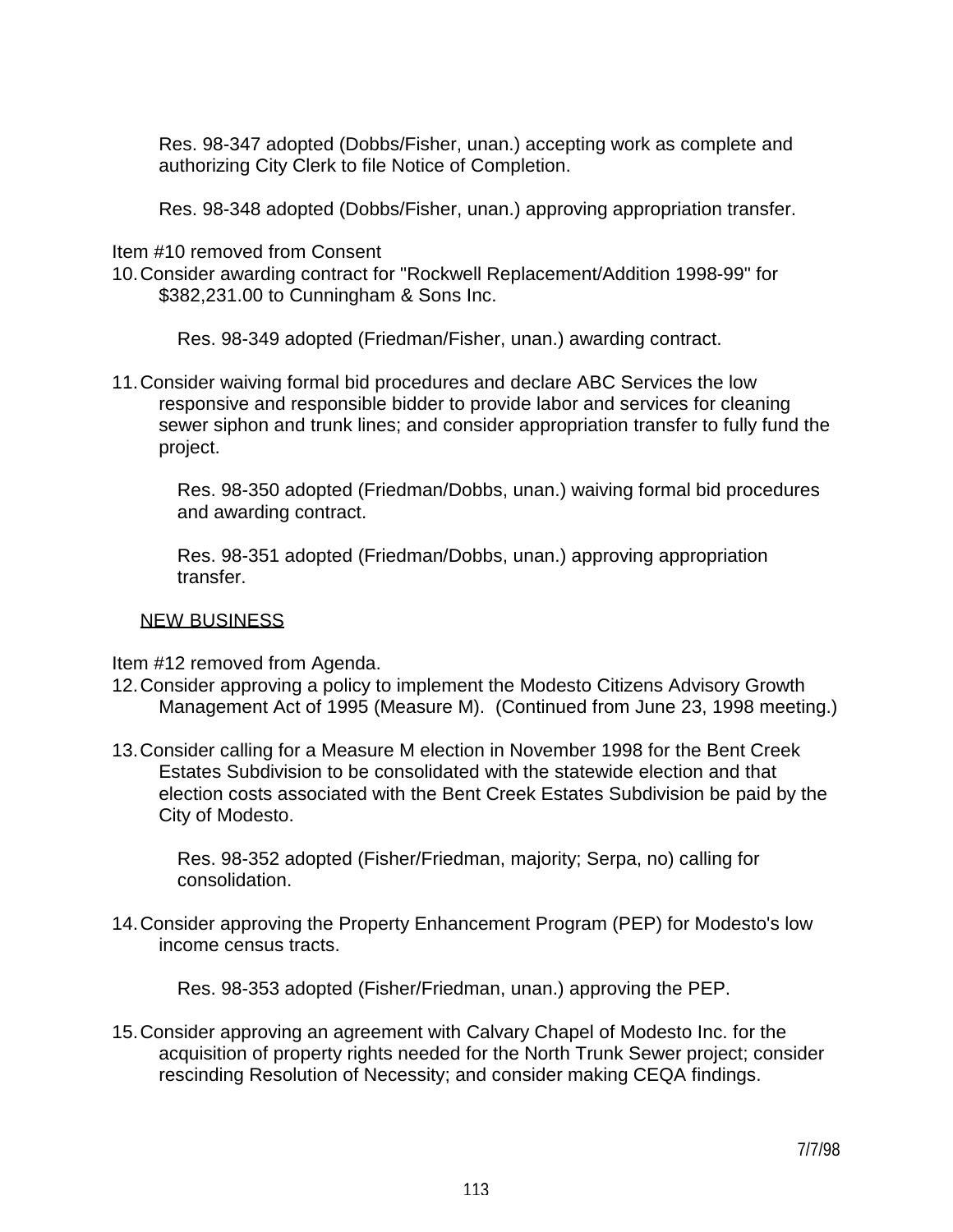Res. 98-354 adopted (Friedman/Dobbs, unan.) approving agreement.

 Res. 98-355 adopted (Friedman/Dobbs, unan.) rescinding Resolution of Necessity.

Councilmember Fisher excused due to conflict of interest.

16. Consider approving a Lease Renewal with Stanislaus County Affordable Housing Corporation (STANCO).

 Res. 98-356 adopted (Friedman/Dobbs, unan.; Fisher, absent) approving lease renewal.

17. Consider amending the budget to estimate revenues of \$155,000 for the project titled "PVEA City of Modesto to Upgrade Incandescent Lamps in Traffic Signals with Energy Efficient Light Emitting Diode Traffic Lights" and authorizing City Manager to execute an agreement with State of California Department of Transportation to receive funds.

 Res. 98-357 adopted (Friedman/Dobbs, unan.) amending the budget to estimate revenues.

 Res. 98-358 adopted (Friedman/Dobbs, unan.) authorizing City Manager to enter into agreement with Caltrans.

18. Consider an amendment to the City's Airport Improvement Program (AIP) Grant in the amount of \$3,816.00 and authorize City Manger to execute the grant amendment.

 Res. 98-359 adopted (Friedman/Dobbs, unan.) amending Airport Improvement Program grant.

Councilmember Dobbs excused due to conflict of interest.

19. Consider approving amendment to agreement with Adrianna Properties, a California Limited Partnership, for Village I Central Storm Basin excavation and fee credit.

 Res. 98-360 adopted (Friedman/Fisher, unan.; Dobbs, absent) approving amendment to agreement.

20. Consider program to promote City services utilizing signs on the back of Modesto Area Express (MAX) buses.

By motion (Friedman/Dobbs, unan.), approved program.

Councilmember Dobbs excused due to conflict of interest. 21. Consider approval of Final Map of Adrianna One A Gated Community Subdivision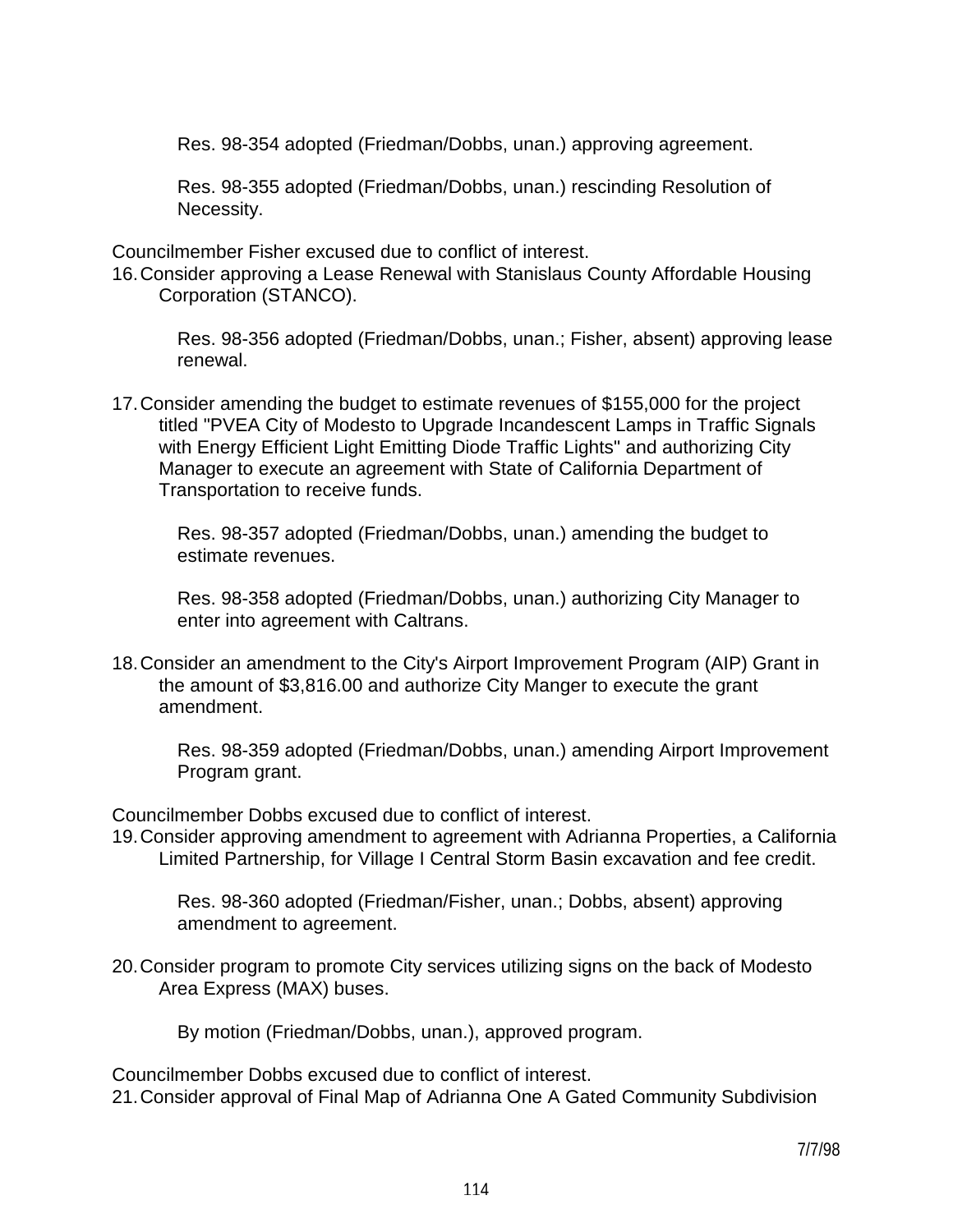and authorizing the City Manager to sign an agreement with the subdividers as required by Section 4-4.604(c) of the Municipal Code. Owners: Max Norton Enterprises Inc., a California Corporation.

 Res. 98-361 adopted (Friedman/Fisher, unan.; Dobbs, absent) approving final map and authorizing City Manager to execute the subdivision agreement.

22. Consider approving a Local Programming Grant to Randy Magnus.

Res. 98-362 adopted (Friedman/Dobbs, unan.) approving grant.

23. Consider adoption of a resolution authorizing the City Manager to sign an agreement with Dr. Philip Trompetter to provide counseling and psychotherapy services to sworn police officers, participate in Modesto Police SWAT activations and hostage negotiations, and provide crisis debriefing.

Res. 98-363 adopted (Friedman/Dobbs, unan.) approving agreement.

24. Consider approving the canvass of the July 7, 1998 election held within the Community Facilities District 1998-1 (Enterprise Business Park).

 Res. 98-364 adopted (Friedman/Dobbs, unan.) canvassing election for Community Facilities District 1998-1 (Enterprise Business Park).

25. Consider amending the fiscal year 1998-99 budget, Capital Improvement Program, to estimate and appropriate revenue received from the federal Congestion Management and San Joaquin Valley Unified Air Pollution Control District (REMOVE) grant funds.

 Res. 98-365 adopted (Friedman/Dobbs, unan.) amending the fiscal year 1998- 99 Capital Improvement Program to estimate and appropriate grant revenue.

#### 26. ORAL COMMUNICATIONS

None.

## 27. MATTERS TOO LATE FOR THE AGENDA

None.

## CLOSED SESSION

The meeting will adjourn to a Closed Session in the Mayor's Chambers to consider the following: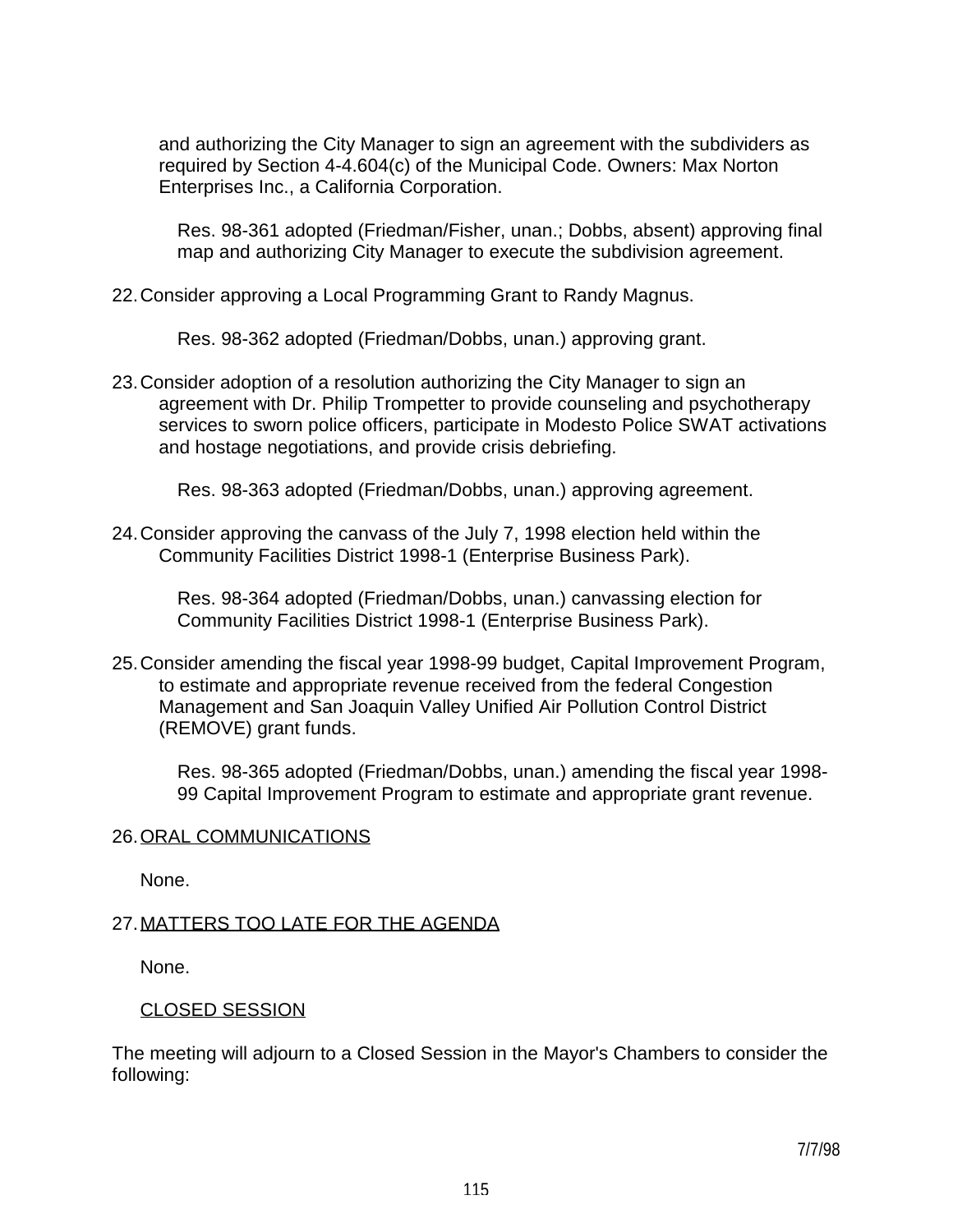# CONFERENCE WITH LEGAL COUNSEL - EXISTING LITIGATION

Name of case: Benjamin J. Kreitl, v. City of Modesto, Charles A. Lucas, et al.,Superior Court of California, County of Stanislaus, Case No. 150319.

## PUBLIC EMPLOYEE PERFORMANCE EVALUATION:

Title: City Manager

CONFERENCE WITH LEGAL COUNSEL - ANTICIPATED LITIGATION

 Significant exposure to litigation pursuant to subdivision (b) of Section 54956.9 of the Government Code: One Case.

## ADJOURNMENT

The meeting adjourned at 8:25 p.m. City Attorney returned at 9:05 p.m. and reported no action had been taken.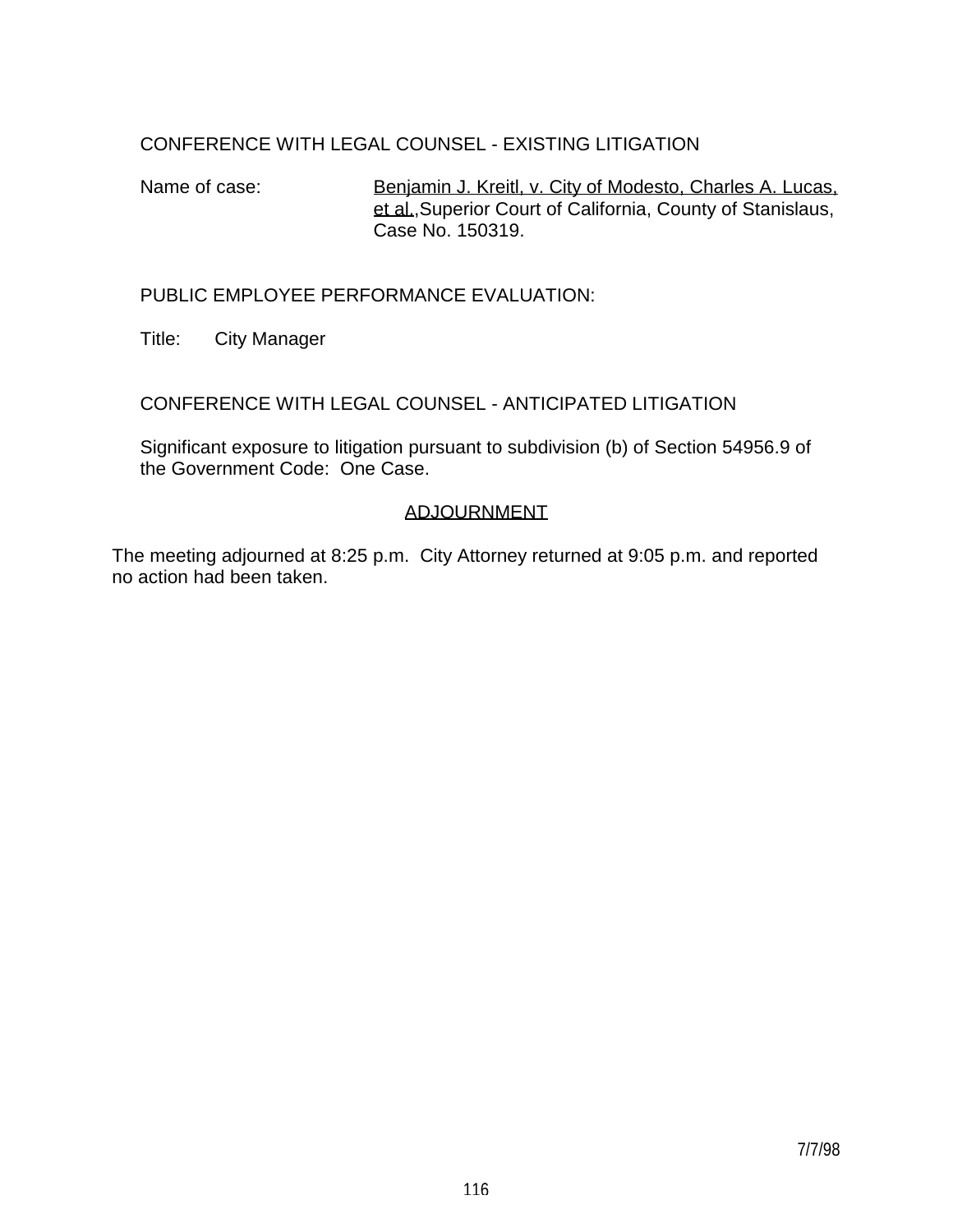# **MINUTES COUNCIL MEETING OF TUESDAY, JULY 14, 1998, AT 4:00 P.M.**

Roll Call - Present: Councilmembers Conrad, Dobbs, Fisher, Friedman, Serpa, Smith, Mayor Lang

Absent: None

CONSENT ITEMS - ROLL CALL VOTE REQUIRED: Items 2, 6, 7, 11

Removed from Consent: Item 8

(Friedman/Dobbs, unan.)

#### 1. ACKNOWLEDGEMENTS AND PRESENTATIONS

 Presentation of Certificate of Recognition to Dee Silva for his heroic actions on July 4, 1998, in saving a neighbor's life by rescuing her from her burning home.

Mayor Lang made the presentation to Dee Silva and Tracy Able.

#### MINUTES

2. Approval of the minutes of the regular City Council meeting of July 7, 1998.

By motion, (Friedman/Dobbs, unan.) minutes approved.

#### HEARINGS

Dropped from agenda.

3. Hearing to consider the appeal of Mid-Valley Engineering to a Planning Commission decision concerning a condition of the vesting tentative subdivision map of the Couture/Waterman Subdivision in the Pelandale/Snyder Specific Plan Area, property located on the northwest corner of Snyder Avenue and Carver Road. (Continued from 3/17, 4/14 and 6/9/98 City Council meetings.)

A letter was received from appellant withdrawing appeal.

4. Public hearing to consider designating the historic large Valley Oak Tree in the Tuolumne River Regional Park, used to tie up river barges in Modesto's early days, as a Modesto Landmark Preservation Site.

 Res. No. 98-366 adopted (Friedman/Smith, unan.) designating Valley Oak Tree in Tuolumne River Regional Park as a Landmark Preservation Site.

5. Hearing to consider the annual garbage rate review.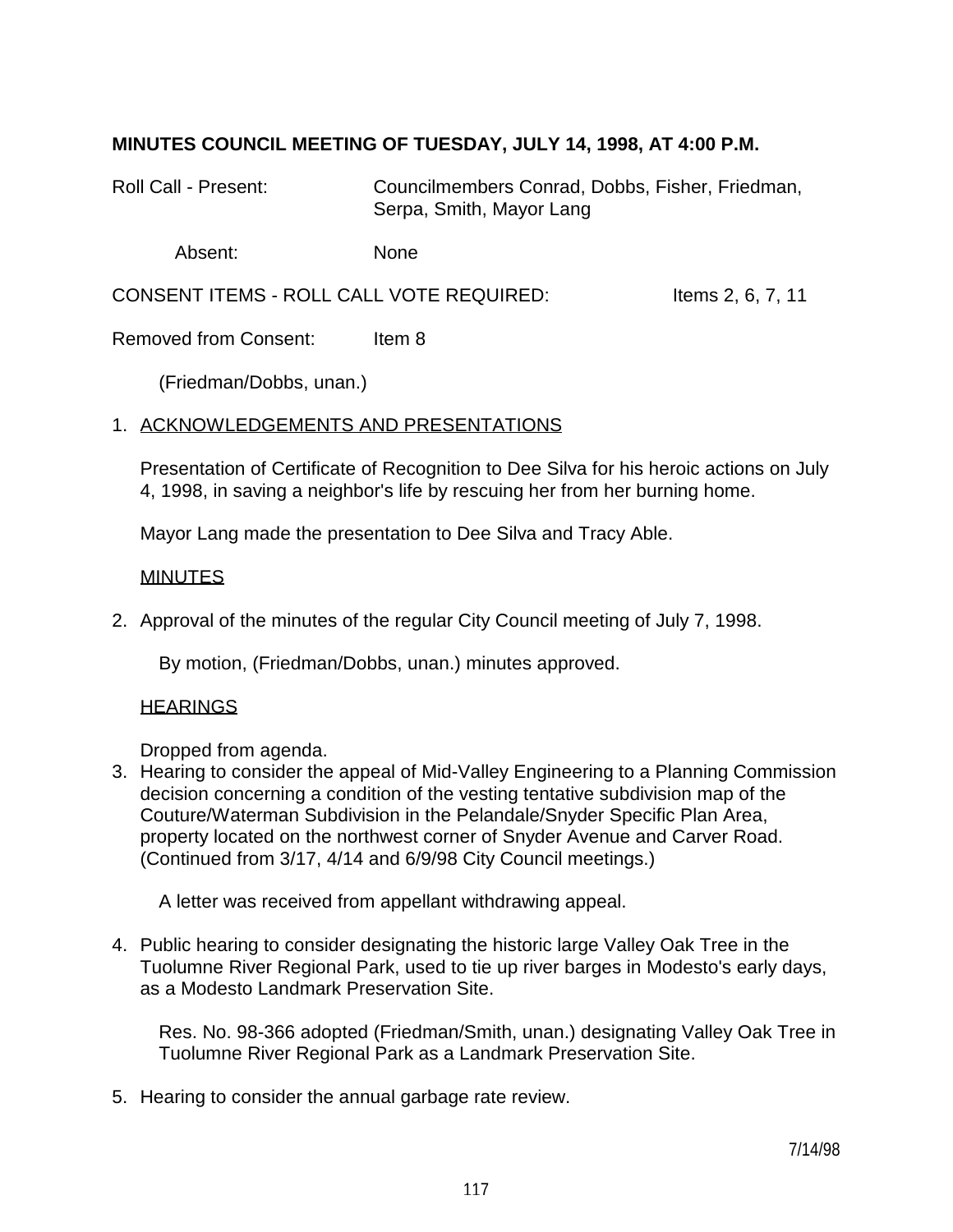(This item will be continued to July 28, 1998. Motion continuing to July 28, 1998, at 4:00 p.m. needed.)

By motion, (Dobbs/Smith, unan.) hearing continued to July 28, 1998, at 4:00 p.m.

## NEW BUSINESS

6. Consider authorizing staff to negotiate a contract with HDR, Inc. to conduct an assessment of the City's current and long-term solid waste management program options.

 Res. No. 98-367 adopted (Friedman/Dobbs, unan.) authorizing negotiation of contract with HDR, Inc.

7. Consider amending the 1998-99 budget in the amount of \$53,000 for remodeling the Performance Tire building for Police Department expansion.

Res. No. 98-368 adopted (Friedman/Dobbs, unan.) amending 1998-99 budget.

Councilmember Fisher excused due to a conflict of interest.

8. Consider approving agreements with Bright Development; L and L Venture; Robert D. Calcagno and J.K.B. Homes Corporation for Village I Central Storm Basin excavation and fee credit.

 Res. No. 98-369 adopted (Dobbs/Friedman/, unan.; Fisher absent) approving agreement with Bright Development upon approval of surety requirements by City Attorney.

 Res. No. 98-370 adopted (Dobbs/Friedman/, unan.; Fisher absent) approving agreement with L & L Venture upon approval of surety requirements by City Attorney.

 Res. No. 98-371 adopted (Dobbs/Friedman/, unan.; Fisher absent) approving agreement with Robert D. Calcagno upon approval of surety requirements by City Attorney.

 Res. No. 98-372 adopted (Dobbs/Friedman/, unan.; Fisher absent) approving agreement with J.K.B. Homes Corporation upon approval of surety requirements by City Attorney.

9. Consider approving a policy to implement the Modesto Citizens' Advisory Growth Management Act of 1995 (Measure M).

By motion, (Serpa/Dobbs, unan.) continued to August 4, 1998, City Council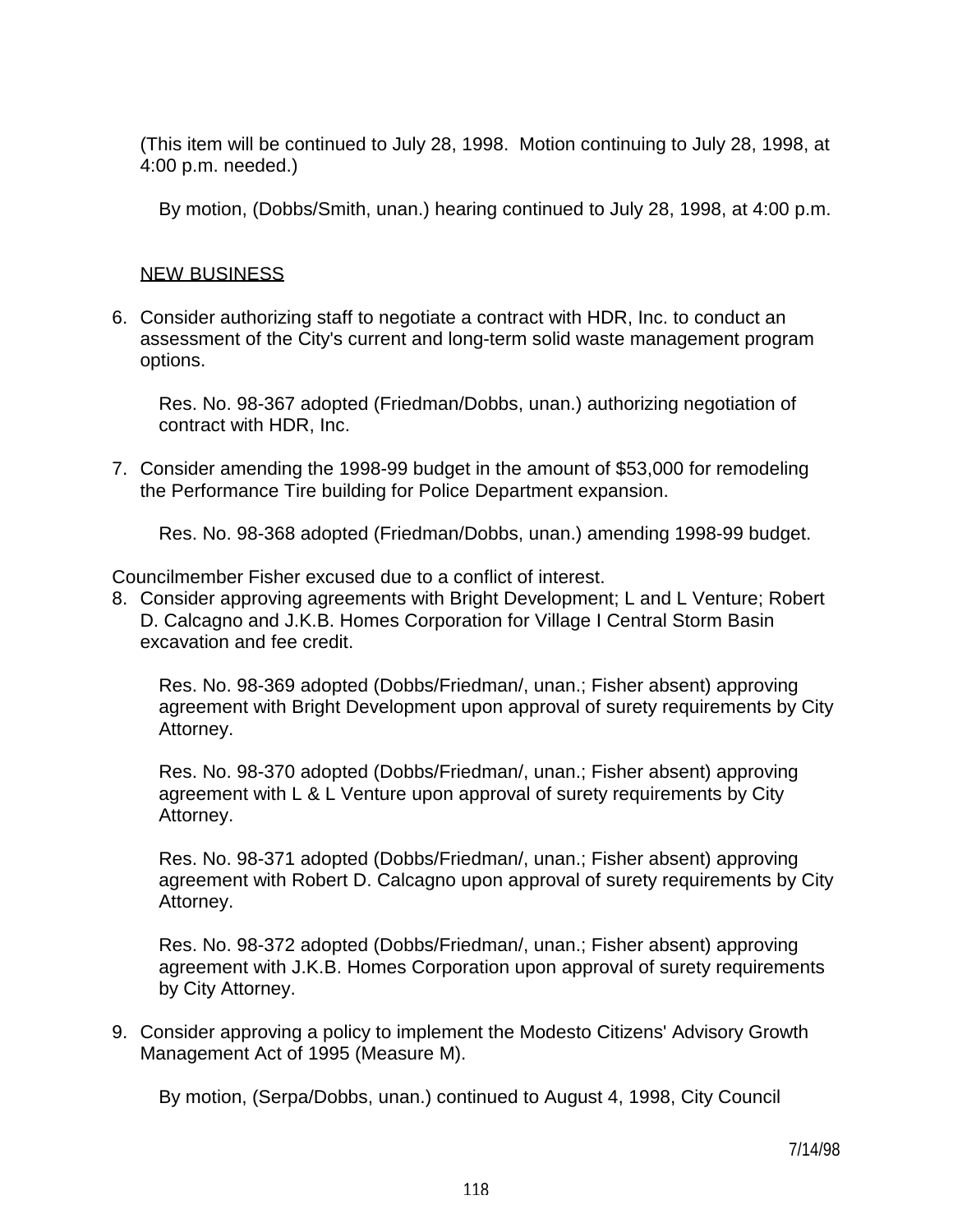meeting.

## 10. ORAL COMMUNICATIONS

Vice Mayor Serpa commented on staff communications with Councilmembers.

Don Swatman commented on planned growth.

## WRITTEN COMMUNICATIONS

11. Letter of resignation from Golf Course Advisory Committee from Elouise Hanson.

 Res. 98-373 adopted (Friedman/Dobbs, unan.) accepting resignation with regret.

## 12. MATTERS TOO LATE FOR THE AGENDA

None.

# ADJOURNMENT

The meeting adjourned at 5:25 p.m.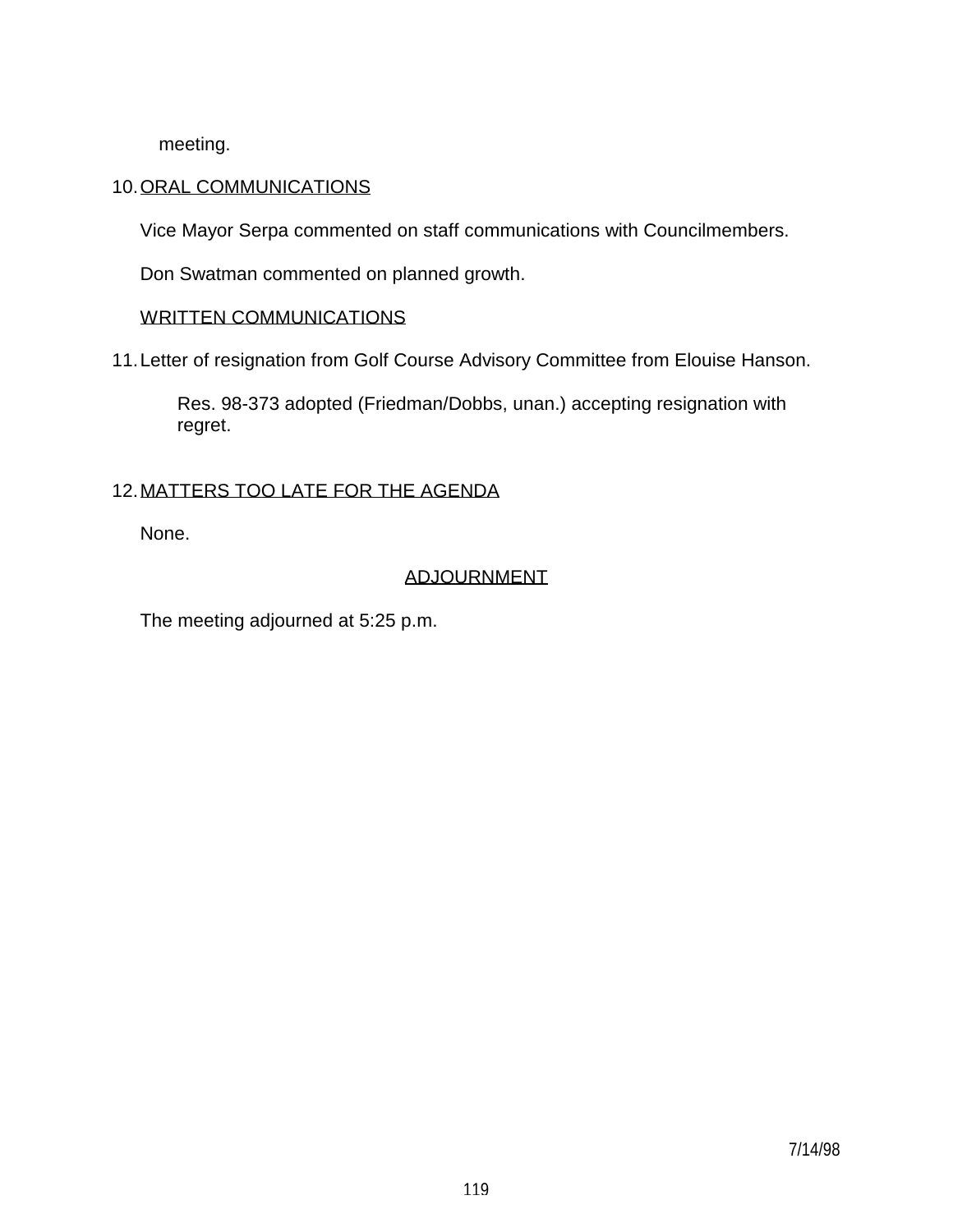# **MINUTES - SPECIAL COUNCIL MEETING OF TUESDAY, JULY 21, 1998, AT 6:00 P.M.**

Roll Call - Present: Councilmembers Dobbs, Fisher, Friedman, Serpa, Smith, Mayor Lang

Absent: Councilmembers Conrad

## NEW BUSINESS

1. Consider placing a companion measure to the recently qualified Measure on Binding Interest Arbitration on the November 1998 ballot.

 Res. 98-374 adopted (Friedman/Smith, majority; Dobbs, Serpa, no; Conrad, absent) authorizing placement on November 1998 ballot.

## 2. ORAL COMMUNICATIONS

None.

# 3. MATTERS TOO LATE FOR THE AGENDA

None.

# ADJOURNMENT

The meeting adjourned at 6:46 p.m.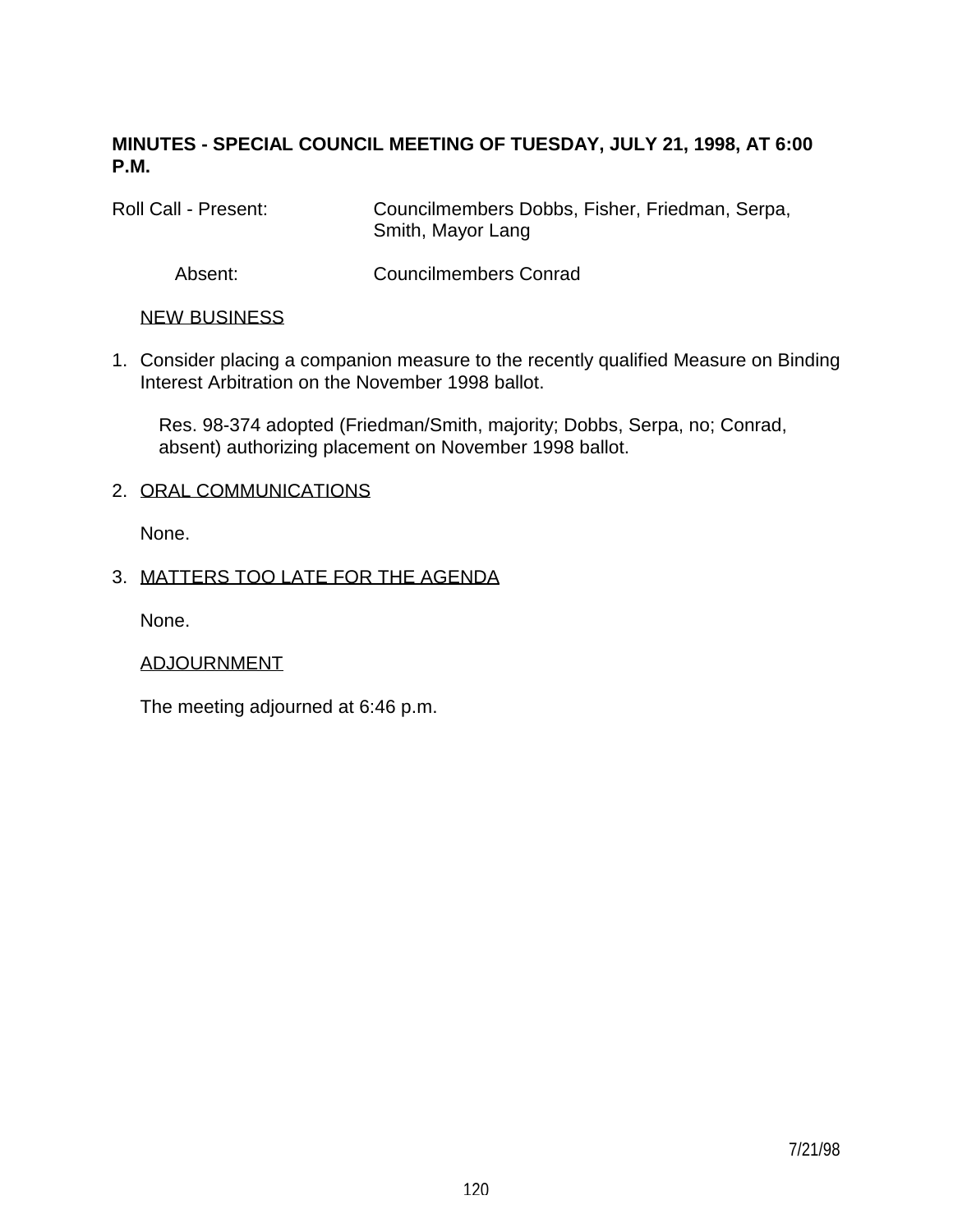## **MINUTES - COUNCIL MEETING OF TUESDAY, JULY 21, 1998, AT 7:00 P.M.**

Roll Call - Present: Councilmembers Fisher, Friedman, Serpa, Smith, Mayor Lang

Absent: Councilmembers Conrad, Dobbs

CONSENT ITEMS - ROLL CALL VOTE REQUIRED: Items 2, 3, 8, 10, 11, 12

Item 9 removed from Consent

(Friedman/Fisher, unan.; Conrad, Dobbs, absent)

#### 1. ACKNOWLEDGEMENTS AND PRESENTATIONS

None.

#### **MINUTES**

2. Approval of the minutes of the regular City Council meeting of July 14, 1998.

By motion, (Friedman/Fisher, unan.; Conrad, Dobbs, absent) minutes approved.

#### BIDS

3. Consider awarding contract for Carpenter Road - Kansas to Sisk improvements/overlay project to George Reed, Inc. for \$1,711,579; and consider amending the budget to fund utility improvements included in the project.

 Res. 98-375 adopted (Friedman/Fisher, unan.; Conrad, Dobbs, absent) awarding contract.

 Res. 98-376 adopted (Friedman/Fisher, unan.; Conrad, Dobbs, absent) amending the budget.

#### NEW BUSINESS

4. Consider placing a Measure M ballot measure on the Statewide election in November 1998 for the Pelandale/McHenry Comprehensive Planning District, and request consolidation with the County for that election.

 By motion, (Fisher/Friedman, majority; Smith, no; Conrad, Dobbs, absent) request denied.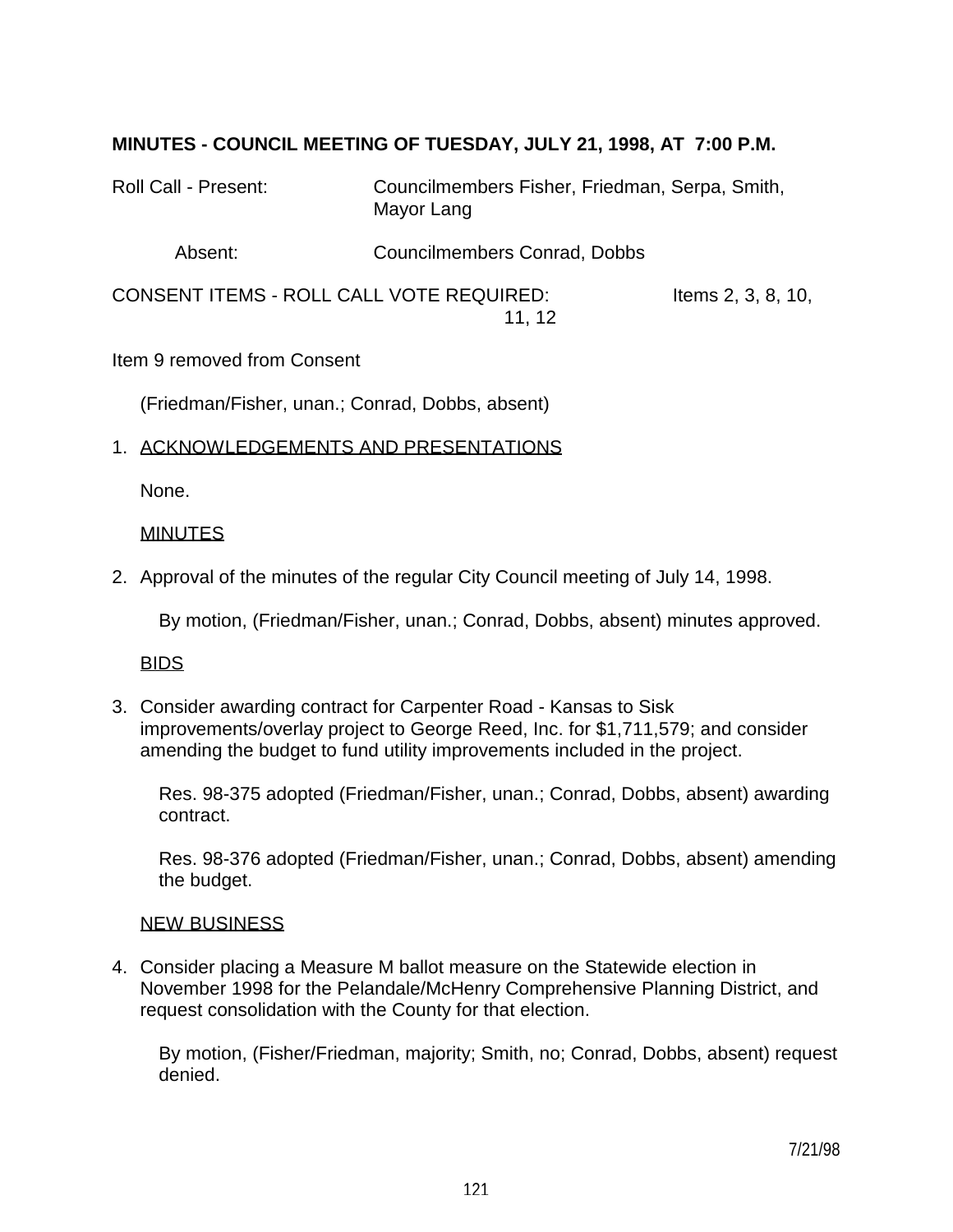5. Consider placing a Measure M ballot measure on the Statewide election in November, 1998 for the Johansen and Empire North Comprehensive Planning Districts, and request consolidation with the County for that election.

By motion, (Friedman/Fisher, unan.; Conrad, Dobbs, absent) request denied.

6. Consider approving an agreement with Economics Research Associates to conduct a comprehensive management audit of the City Golf Program; and consider amending the budget to appropriate \$30,000 from the General Fund Contingency Reserve to fund the professional services.

 By motion, (Smith/Fisher, unan.; Conrad, Dobbs, absent) staff authorized to negotiate agreement with the condition that consultant agrees to the full scope of agreement.

 Res. 98-377 adopted (Smith/Fisher, unan.; Conrad, Dobbs, absent) amending the budget.

7. Consider approval of the schematic design for the New Police Headquarters Expansion Project.

 Res. 98-378 adopted (Friedman/Serpa, unan.; Conrad, Dobbs, absent) approving schematic design.

8. Consider authorizing notification of Zone 3 water customers (serving the former Del Este served communities of Salida, Del Rio, Waterford, Hickman, Grayson and parts of Ceres and Turlock) of a proposed 15% across-the-board increase, and of a \$4.19 per month fire standby surcharge for the Turlock customers and setting a public hearing on October 6, 1998, at 7:00 p.m.

 Res. 98-379 adopted (Friedman/Fisher, unan.; Conrad, Dobbs, absent) authorizing notification and setting hearing October 6, 1998, at 7:00 p.m.

9. Consider amending the City's Drought Contingency Plan to eliminate the requirement that outdoor water use occur only on certain days of the week based on street address.

 Res. 98-380 adopted (Smith/Friedman, unan.; Conrad/Dobbs, absent) establishing water use guidelines and rescinding Res. 91-666.

10. Consider authorizing City Manager to execute a Federal Local Law Enforcement Block Grant Program Application for \$371,714 in federal funds for an interactive firearms training simulator, firearms training, and 25 mobile workstations for installation in the department's patrol vehicles.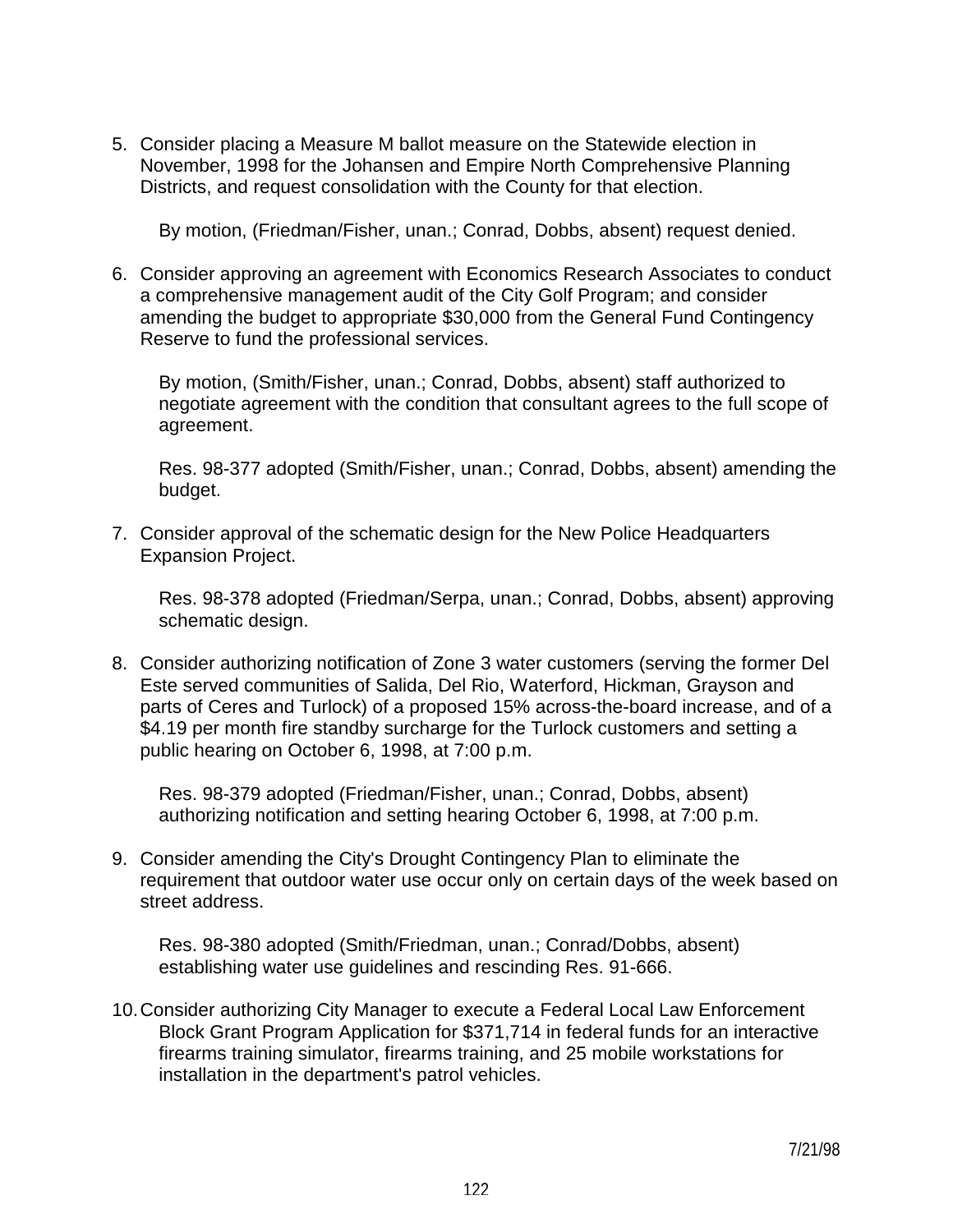Res. 98-381 adopted (Friedman/Fisher, unan.; Conrad, Dobbs, absent) authorizing City Manager to execute grant application.

11. Consider approving a soda vending machine license agreement with the Seven Up Bottling Company for installing coin-operated soda vending machines in Davis, Downey, Graceada, and East La Loma Parks.

 Res. 98-382 adopted (Friedman/Fisher, unan.; Conrad, Dobbs, absent) approving vending machine license agreement.

12. Consider amending Resolution Nos. 96-294 and 97-533 ordering the Pelandale-Snyder Reorganization to clarify the City's intention to not succeed to a protested Williamson Act Contract.

 Res. 98-383 adopted (Friedman/Fisher, unan.; Conrad, Dobbs, absent) amending resolutions.

#### 13. ORAL COMMUNICATIONS

Diane Moyer spoke regarding water rate notification.

 Vice Mayor Serpa commented regarding local agencies for 10th Street Place lease agreements.

 Councilember Fisher requested status of 10th Street Place project and money expended.

#### **MISCELLANEOUS**

#### 14. Appointments

Community Qualities Forum

 Res. 98-384 adopted (Friedman/Serpa, unan.; Conrad, Dobbs, absent) appointing Randy Clark to Community Qualities Forum.

### 15. MATTERS TOO LATE FOR THE AGENDA

None.

#### ADJOURNMENT

The meeting adjourned at 8:48 p.m.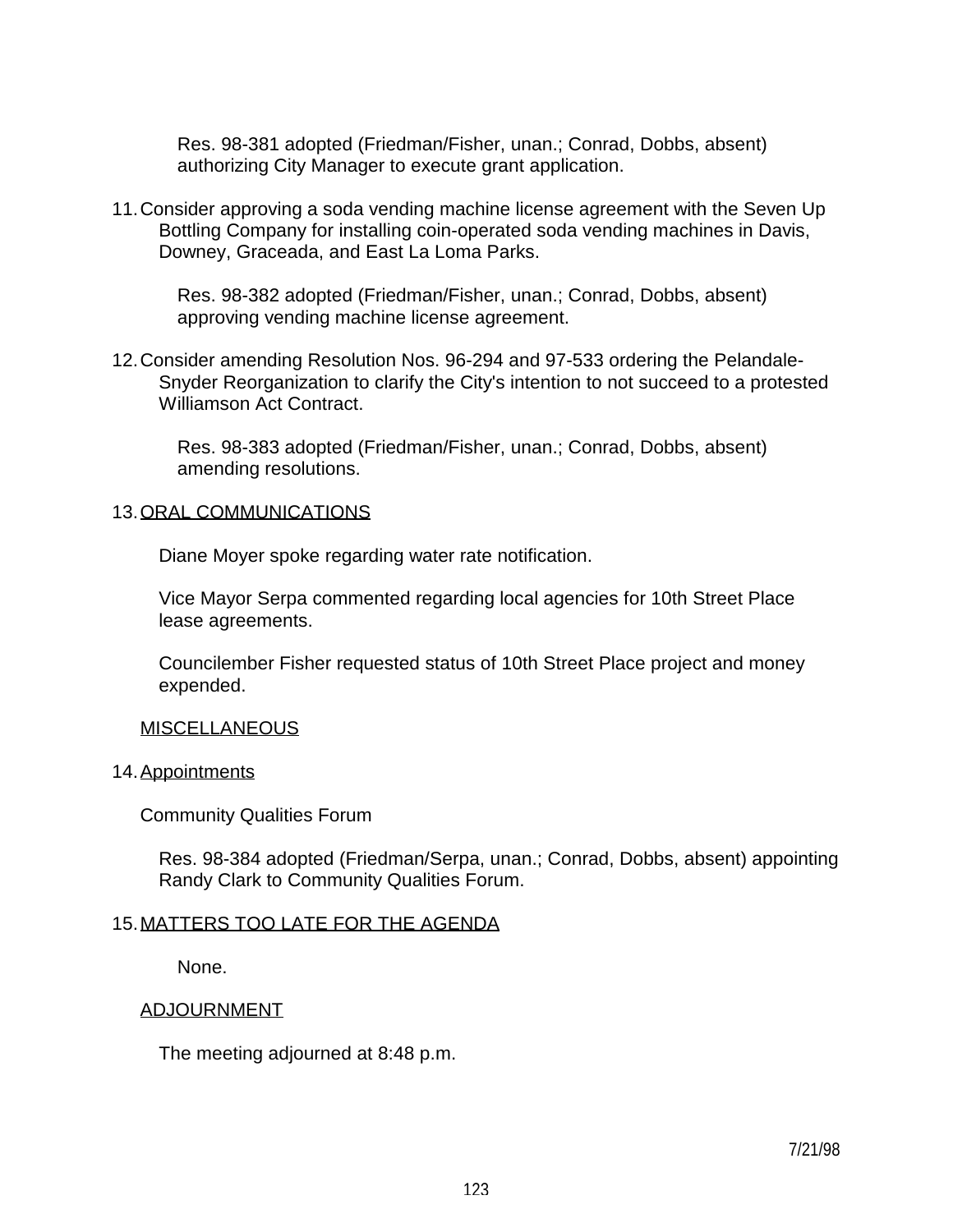# **MINUTES COUNCIL MEETING OF TUESDAY JULY 28, 1998 4:00 p.m.**

Roll Call - Present: Councilmembers Dobbs, Fisher, Friedman, Serpa, Smith, Mayor Lang

Absent: Conrad

CONSENT ITEMS - ROLL CALL VOTE REQUIRED: Items 2, 4, 5, 6, 7, 8, 10, 11, 12, 13, 14

**ACTION:** (Friedman/Dobbs, unan.; Conrad, absent)

#### 1. ACKNOWLEDGEMENTS AND PRESENTATIONS

None.

#### MINUTES

### CONSENT

2. Approval of the minutes of the special and regular City Council meetings of July 21, 1998.

By motion (Friedman/Dobbs, unan.; Conrad, absent), minutes approved.

## **HEARINGS**

3. Hearing to consider proposed maximum rates for solid waste collection services, effective retroactive to July 1, 1998. (Continued from July 14, 1998 City Council meeting.)

 Res. 98-385 adopted (Dobbs/Smith, majority; Fisher & Friedman, no) setting maximum rate schedule effective retroactive to July 1, 1998.

## BIDS

## CONSENT

4. Consider awarding contract to K. J. Woods Construction, Inc. for the North Trunk Sewer - Marsala - Bangs to Carver project for \$2,424,000; and consider approving an appropriation transfer in the amount of \$347,386 to designate funds for the water line portion of the project.

 Res. 98-386 adopted (Friedman/Dobbs, unan.; Conrad, absent) awarding contract to K.J. Woods Construction Inc.

Res. 98-387 adopted (Friedman/Dobbs, unan.; Conrad, absent) approving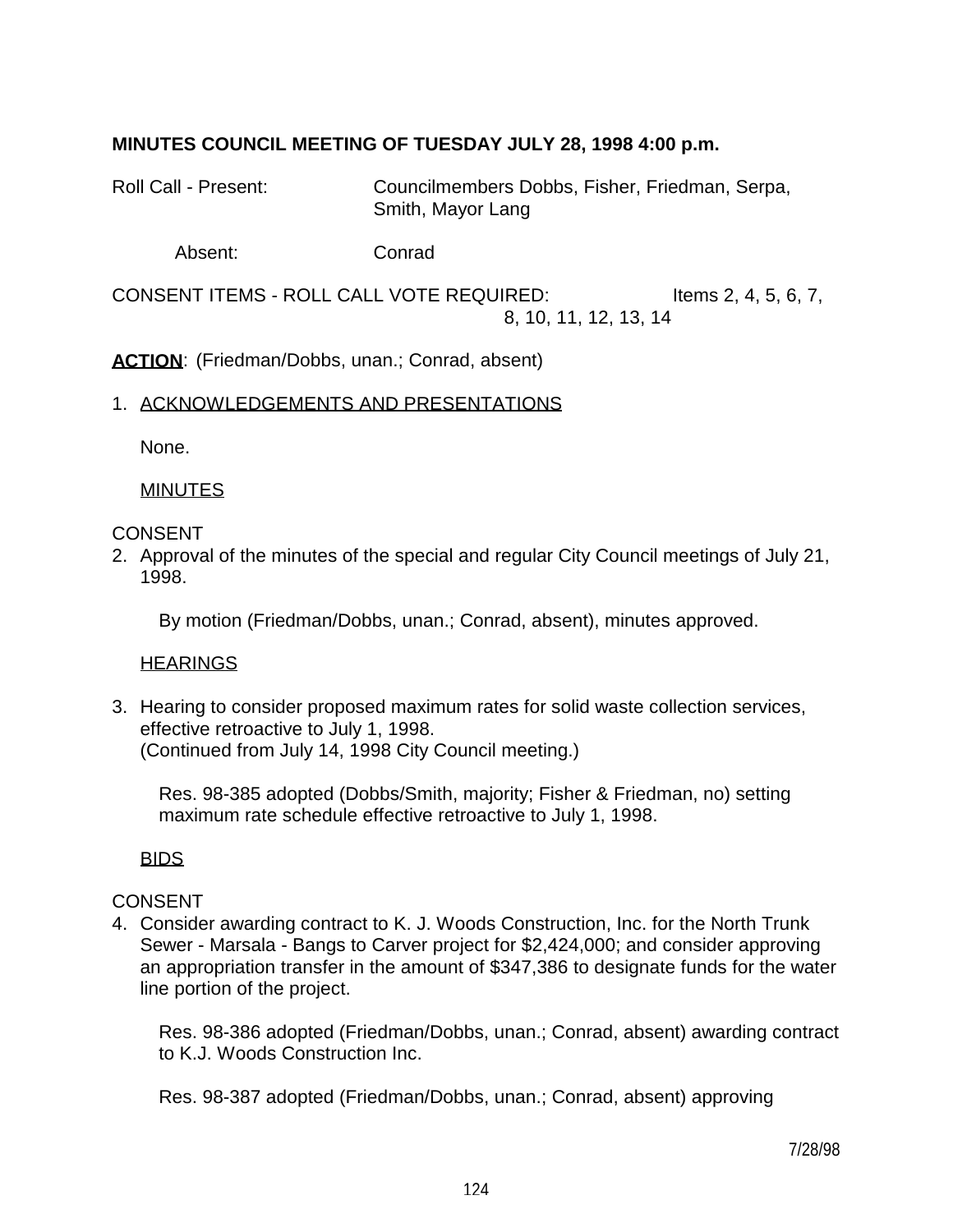appropriation transfer.

### **CONSENT**

5. Consider awarding contract to George Reed, Inc. for the Airport District Improvement, Phase III project for \$1,148,569; and consider approving an appropriation transfer to consolidate funds into one account for ease of accounting and auditing.

 Res. 98-388 adopted (Friedman/Dobbs, unan.; Conrad, absent) awarding contract to George Reed Inc.

 Res. 98-389 adopted (Friedman/Dobbs, unan.; Conrad, absent) approving appropriation transfer.

### **CONSENT**

6. Consider awarding contract to Soares Underground Construction for the Alice Street - McHenry Avenue sewer bypass project for \$223,496; and consider approving an appropriation transfer to fully fund the project.

 Res. 98-390 adopted (Friedman/Dobbs, unan.; Conrad, absent) awarding contract to Soares Underground Construction.

 Res. 98-391 adopted (Friedman/Dobbs, unan.; Conrad, absent) approving appropriation transfer.

## **CONSENT**

7. Consider awarding a contract to Tru-Tech Coating and Roofing System in the amount of \$15,975 to repair the roof on Hangar #3 at the Modesto Airport.

 Res. 98-392 adopted (Friedman/Dobbs, unan.; Conrad, absent) awarding contract to Tru-Tech Coating and Roofing System.

 Res. 98-392A adopted (Friedman/Dobbs, unan.; Conrad, absent) amending budget.

## CONSENT

8. Consider waiving formal bid procedures and authorizing the purchase of one loader/backhoe from Empire Equipment Company for a total price of \$64,371.31 under the competitively assessed State of California's Multiple Award Schedules (CMAS) program.

 Res. 98-393 adopted (Friedman/Dobbs, unan.; Conrad, absent) waiving formal bid procedures and authorizing purchase.

#### NEW BUSINESS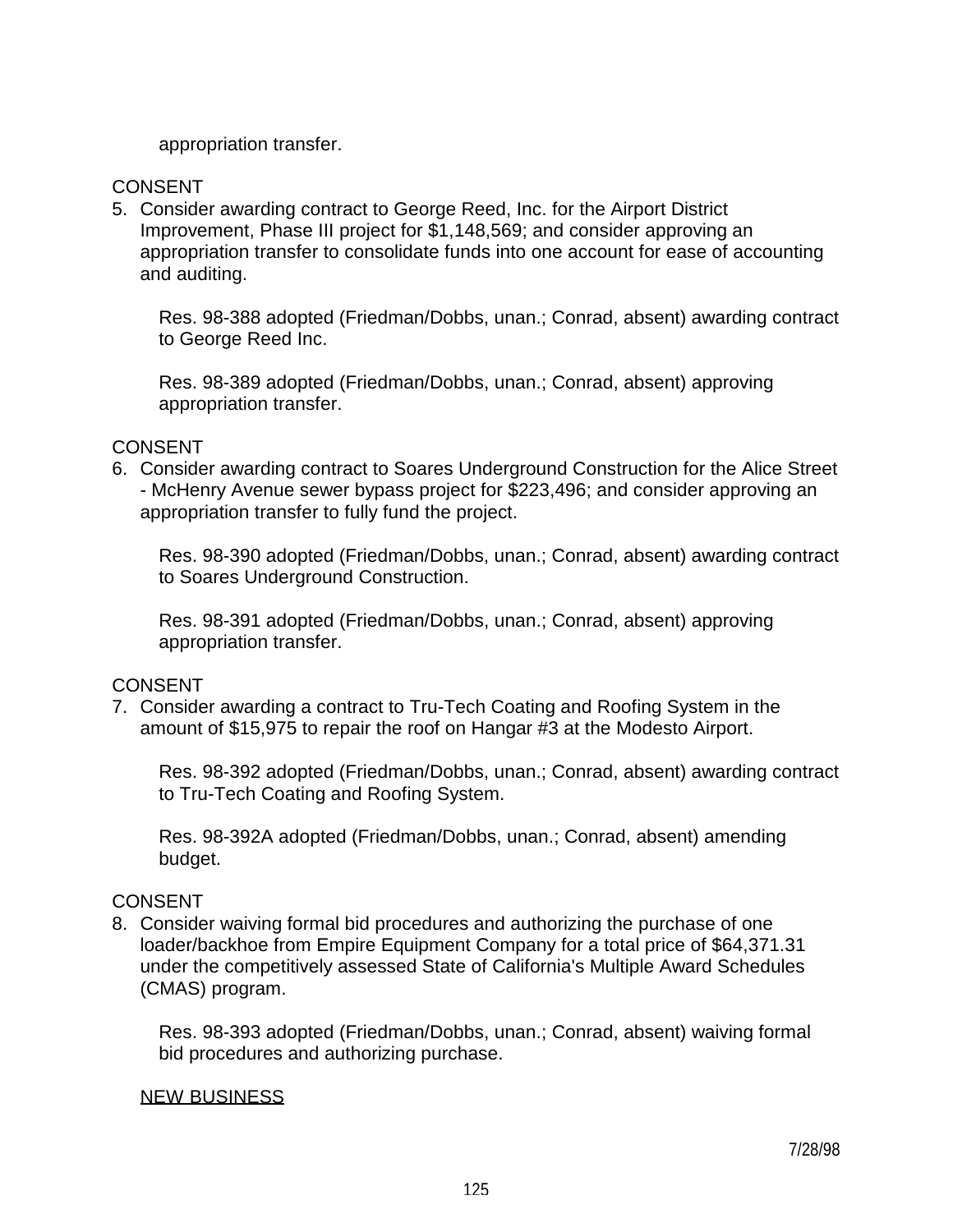9. Consider Refinance of Fire Training Center debt in an amount not to exceed \$700,000.

 Res. 98-394 adopted (Friedman/Smith, unan.) approving the refinance of the 1992 Fire Training Center debt in an amount not to exceed \$700,000 and related documents and authorizing related actions.

#### **CONSENT**

10. Consider authorizing the issuance of Community Facilities District No. 1998-1 (Enterprise Business Park) Special Tax Bonds Series 1998, in an aggregate principal amount not to exceed \$2,025,000, approving an indenture, a bond purchase agreement and an official statement in connection therewith, authorizing the distribution of the official statement, and authorizing other related actions and the execution of other related documents; and consider approving an agreement with developer to construct and acquire public improvements for Community Facilities District.

 Res. 98-395 adopted (Friedman/Dobbs, unan.; Conrad, absent) authorizing issuance of bonds and other related actions.

 Res. 98-396 adopted (Friedman/Dobbs, unan.; Conrad, absent) approving agreement with developer.

#### **CONSENT**

11. Consider authorizing Stanislaus County to levy and collect the City of Modesto's assessments of four 1915 Act Improvement Districts on 1998-99 property tax bills.

 Res. 98-397 adopted (Friedman/Dobbs, unan.; Conrad, absent) authorizing levy and collection.

 Res. 98-398 adopted (Friedman/Dobbs, unan.; Conrad, absent) authorizing levy and collection.

 Res. 98-399 adopted (Friedman/Dobbs, unan.; Conrad, absent) authorizing levy and collection.

 Res. 98-400 adopted (Friedman/Dobbs, unan.; Conrad, absent) authorizing levy and collection.

#### CONSENT

12. Quarterly Treasurer's Report - June 30, 1998.

 By motion (Friedman/Dobbs, unan.; Conrad, absent), acknowledged receipt of report.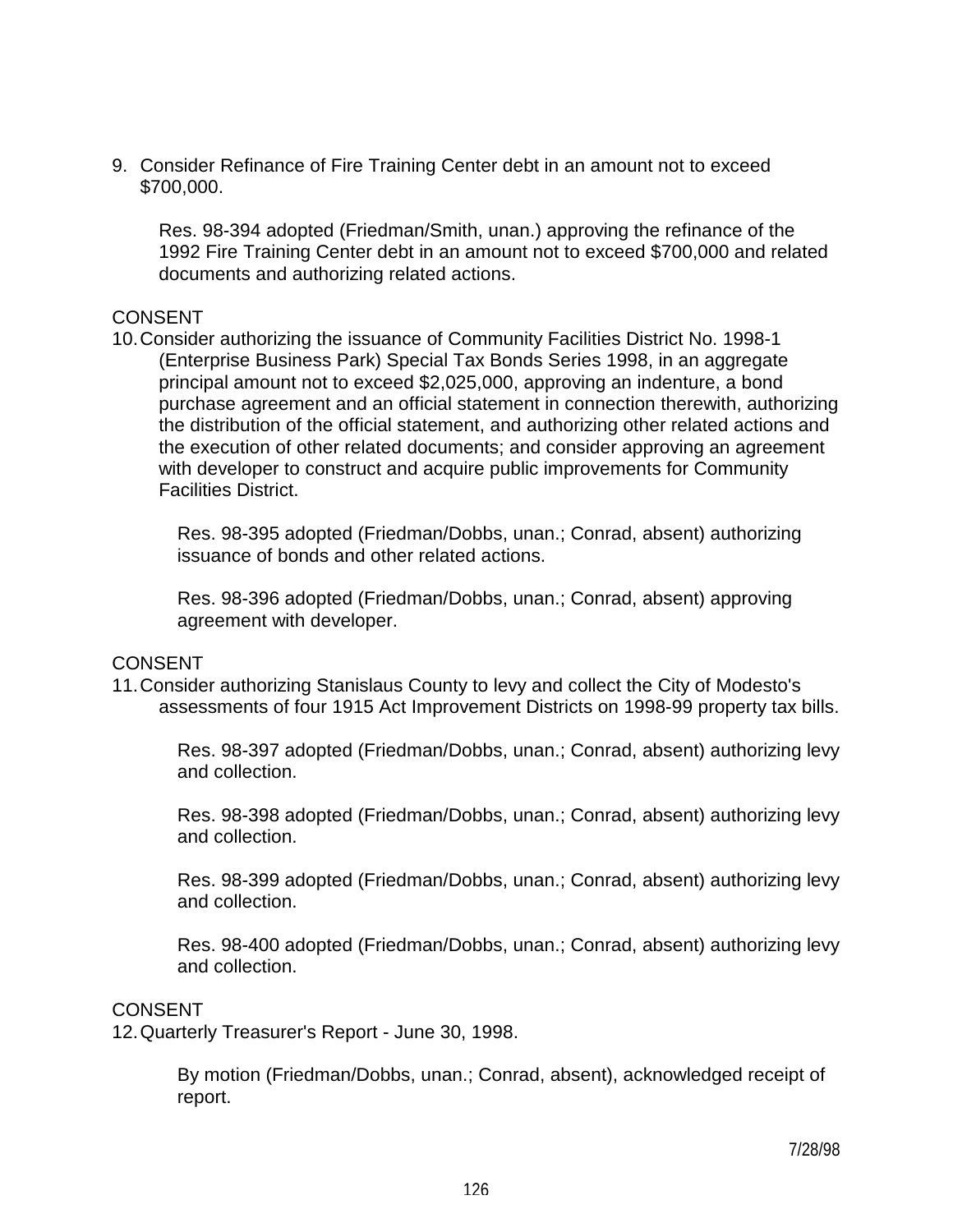### **CONSENT**

13. Consider approving an agreement with Corn and Harris Development for the acquisition of property rights needed for the North Trunk Sewer project.

 Res. 98-401 adopted (Friedman/Dobbs, unan.; Conrad, absent) approving agreement with Corn and Harris Dev.

#### **CONSENT**

14. Consider approving an agreement with Hans Wagner, Donald E. Wagner Trust and John Regusci for the acquisition of property rights needed for the North Trunk Sewer project.

 Res. 98-402 adopted (Friedman/Dobbs, unan.; Conrad, absent) approving agreement with Hans Wagner, Donald E. Wagner Trust and John Regusci.

#### 15. ORAL COMMUNICATIONS

Chris Grayston requested status of the sign ordinance update.

#### MISCELLANEOUS

#### 16. Appointments

Human Relations Commission

 Res. 98-403 adopted (Friedman/Dobbs, unan; Conrad, absent) appointing Renae Cooksey to the Human Relations Commission, with a term expiration of January 1, 2003 and Robert Mayberry with a term expiration of January 1, 2001.

Disabled Access Appeals Board

 Res. 98-404 adopted (Friedman/Dobbs, unan.; Conrad, absent) appointing Tammy Vanden Bosch to the Disabled Access Appeals Board, with a term expiration of January 1, 2000.

Economic Development Loan Committee

 Res. 98-405 adopted (Friedman/Dobbs, unan.; Conrad, absent) appointing Everett Jackson to the Economic Development Loan Committee, with a term expiration of January 1, 2001.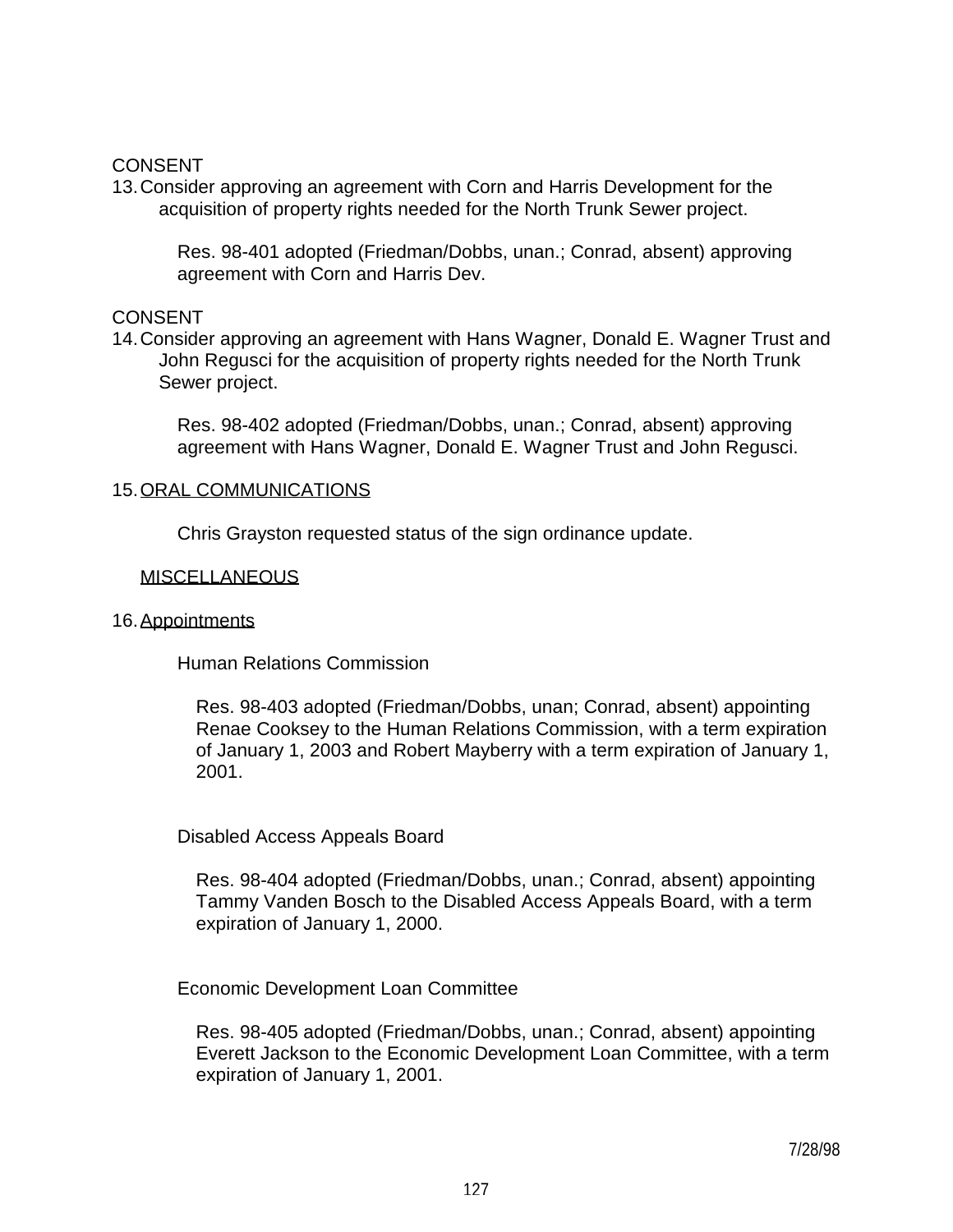# 17. MATTERS TOO LATE FOR THE AGENDA

None.

# ADJOURNMENT

The meeting adjourned at 4:44 p.m.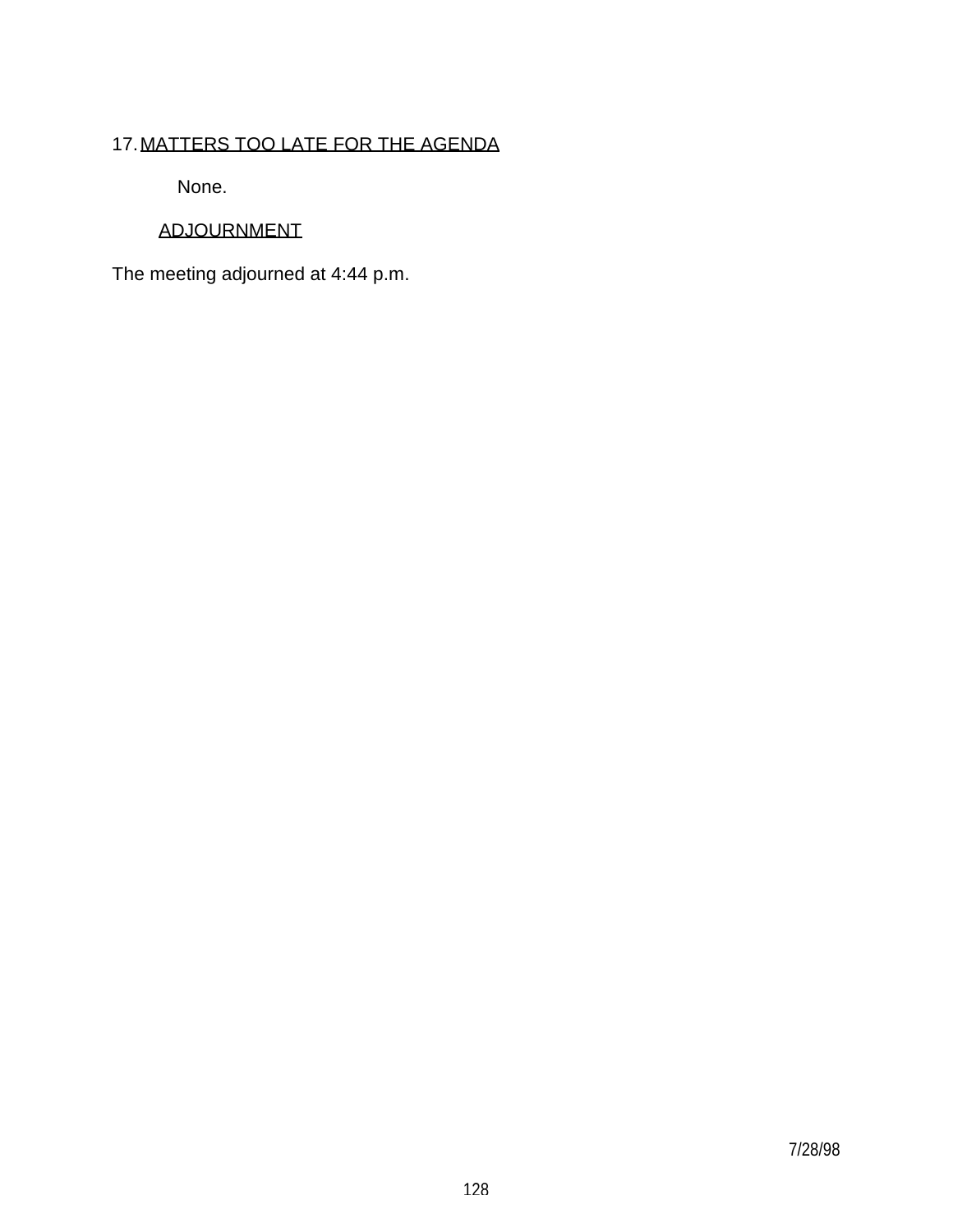## **Special City Council Meeting of Tuesday, August 4, 1998, at 4:00 p.m.**

Roll Call Present: Councilmembers Conrad, Dobbs, Fisher, Friedman, Serpa, Smith, Mayor Lang

Absent: None

Consent Item #12 removed from Consent CONSENT ITEMS ROLL CALL VOTE REQUIRED: Items 2, 4, 5, 6, 9, 10, 11, 13, 14

**ACTION:** (Friedman/Dobbs, unan.)

## **ACKNOWLEDGEMENTS AND PRESENTATIONS**

1a. Recognition of Bernie Vizcarra as recipient of the \$500 Detective Nicholas Chilles Memorial Law Enforcement Scholarship and presentation of the scholarship check by Nick Chilles widow, Linda.

Scholarship check presented by Linda Chilles.

1b. Presentation of Annual Miss and Mr. National Night Out Awards.

Mayor Lang made the presentation.

 City Manager Ed Tewes introduced Glen Lewis, the new Engineering and Transportation Director.

## **MINUTES**

## CONSENT

2. Approval of the minutes of the regular City Council meeting of July 28, 1998.

By motion (Friedman/Dobbs, unan.), minutes approved.

## **HEARINGS**

3. Hearing to consider the application of Kearney Ventures for an amendment to Section 21-3-9 of the Zoning Map to rezone from General Commercial Zone, C-2, to Planned Development Zone, P-D(531), to allow Highway Commercial uses, (C-3), including a mini warehouse storage facility, property located on the east side of McHenry Avenue at 1234 McHenry Avenue.

By motion (Dobbs/Fisher, unan.), Ord. 3094-C.S. introduced

Res. 98-406 adopted (Dobbs/Fisher, unan.) approving development plan.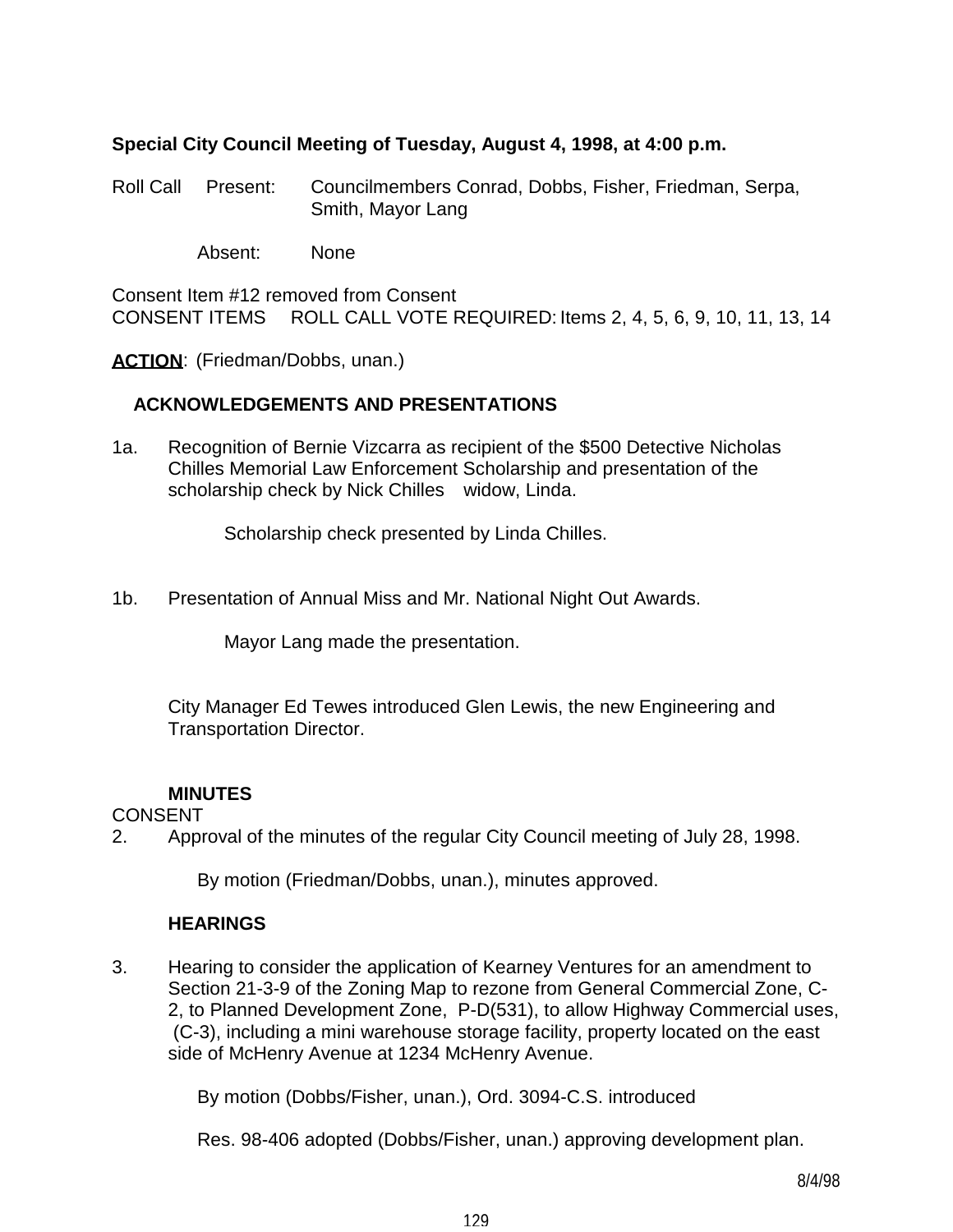Res. 98-407 adopting (Dobbs/Fisher, unan.) findings based on the initial study.

# **BIDS**

## **CONSENT**

4. Consider accepting as complete the contract of Mountain Cascade, Inc. for the relief line and appurtenant structures, Cannery Segregation Section III project and authorize the City Clerk to file the Notice of Completion. (Original contract: \$1,160,940)

> Res. 98-408 adopted (Friedman/Dobbs, unan.) accepting work as complete and authorizing the City Clerk to file the Notice of Completion.

## CONSENT

5. Consider accepting as complete the contract of Safety Striping Services, Inc. for the pavement delineation at various locations project as complete and authorize the City Clerk to file the Notice of Completion. (Original contract: \$64,874.80)

> Res. 98-409 adopted (Friedman/Dobbs, unan.) accepting work as complete and authorizing the City Clerk to file the Notice of Completion.

## CONSENT

6. Consider waiving formal bid procedures and authorizing the purchase of one cab and chassis with dump body from F. B. Hart Company for a total cost of \$56,448.12.

> Res. 98-410 adopted (Friedman/Dobbs, unan.) waiving formal bid procedures and authorizing purchase.

# **NEW BUSINESS**

7. Consider approving a policy to implement the Modesto Citizens Advisory Growth Management Act of 1995 (Measure M).

> Res. 98-411 adopted (Fisher/Friedman, majority; Conrad & Dobbs, no) approving policy.

8. Consider approving the Airport Business Plan, and consider approving an agreement with Tri-Star Marketing Company.

> Res. 98-412 adopted (Fisher/Friedman, unan.) approving the Airport Business Plan.

Res. 98-413 adopted (Fisher/Friedman, unan.) approving agreement.

CONSENT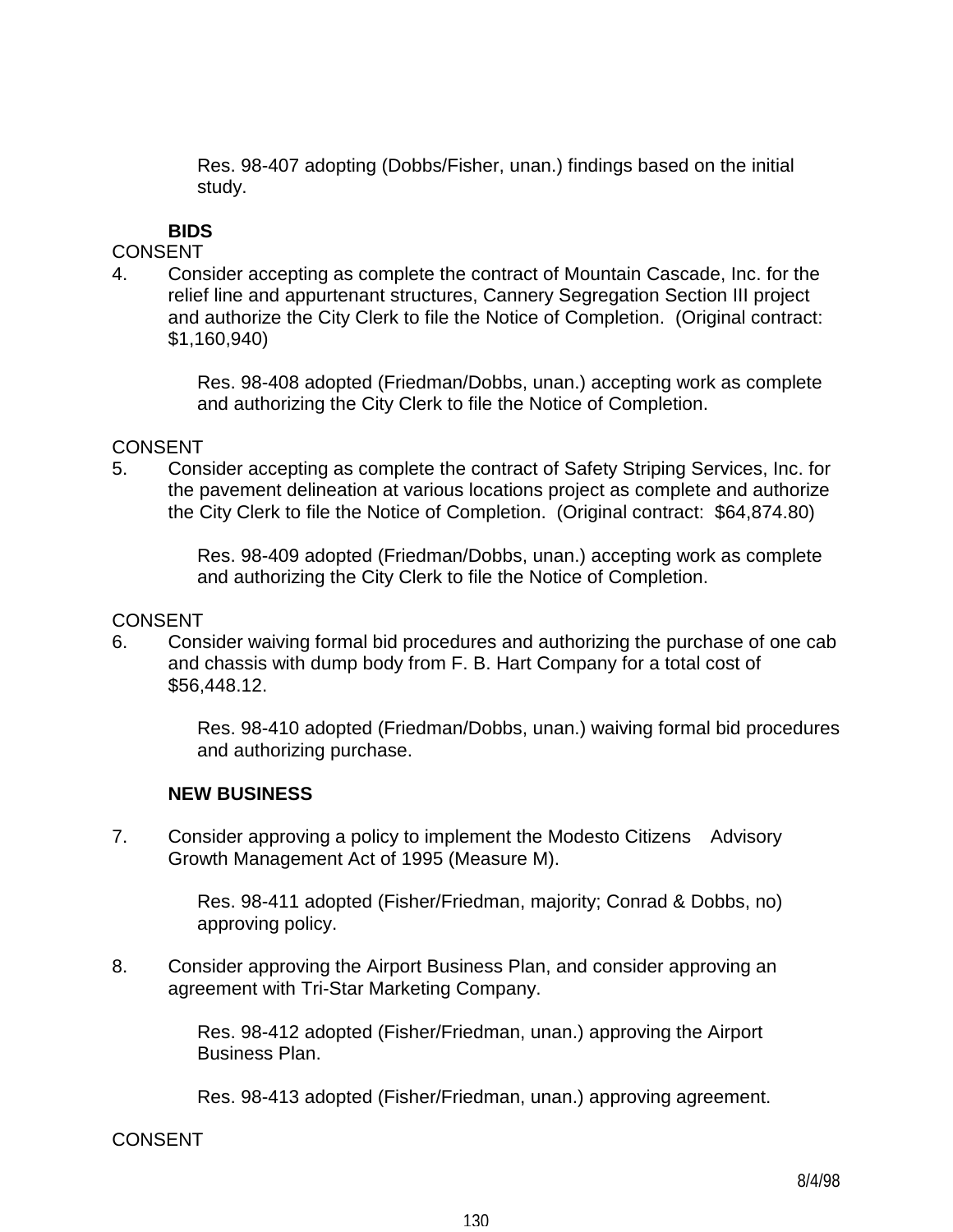9. Consider approving an amendment to a lease agreement with Dorothy Boggeri, Trustee; Dorothy Boggeri; and Robert Boggeri for the lease of 940 11th Street for the Housing and Neighborhoods Division of the Community Development Department.

> Res. 98-414 adopted (Friedman/Dobbs, unan.) approving amendment to lease agreement.

### **CONSENT**

10. Consider renaming that portion of Parker Road located between Claus Road and the Burlington Northern Santa Fe Railroad Tracks to East Briggsmore Avenue.

> Res. 98-415 adopted (Friedman/Dobbs, unan.) renaming portion of Parker Road.

## CONSENT

11. Consider approval of final map of Manor Oak Place subdivision, accepting the improvements and authorizing the City Manager to sign an agreement with the subdividers as required by Section 4-4.604(c) of the Municipal Code. (Owners: Noralco, Inc.)

> Res. 98-416 adopted (Friedman/Dobbs, unan.) approving final map, accepting improvements and authorizing City Manager to sign agreement.

#### Item #12 removed from Consent

12. Consider approving request of Homegrown for waiver of park rental fees, security through police officers, facilitation of clean-up, provision of insurance, and provision of a sound and light technician for a concert at Mancini Bowl on August 15, 1998 to benefit the Citrus for Charity program.

> Res. 98-417 adopted (Dobbs/Friedman, unan.) providing direct City assistance for concert. Assigned to Financial Policy Committee to develop policy for requests of this type.

#### **CONSENT**

13. Consider authorizing staff to solicit proposals for a five-year bus bench franchise and interior bus advertising lease to replace the existing franchise which expires December 31, 1998.

By motion, authorized staff to solicit proposals.

#### **CONSENT**

14. Consider approval of the use of amplified instruments and voice for the City-Wide Christian Concert at Mancini Bowl at Graceada Park, and consider approval of the use of the chemical toilets previously used during the concert in the parks series.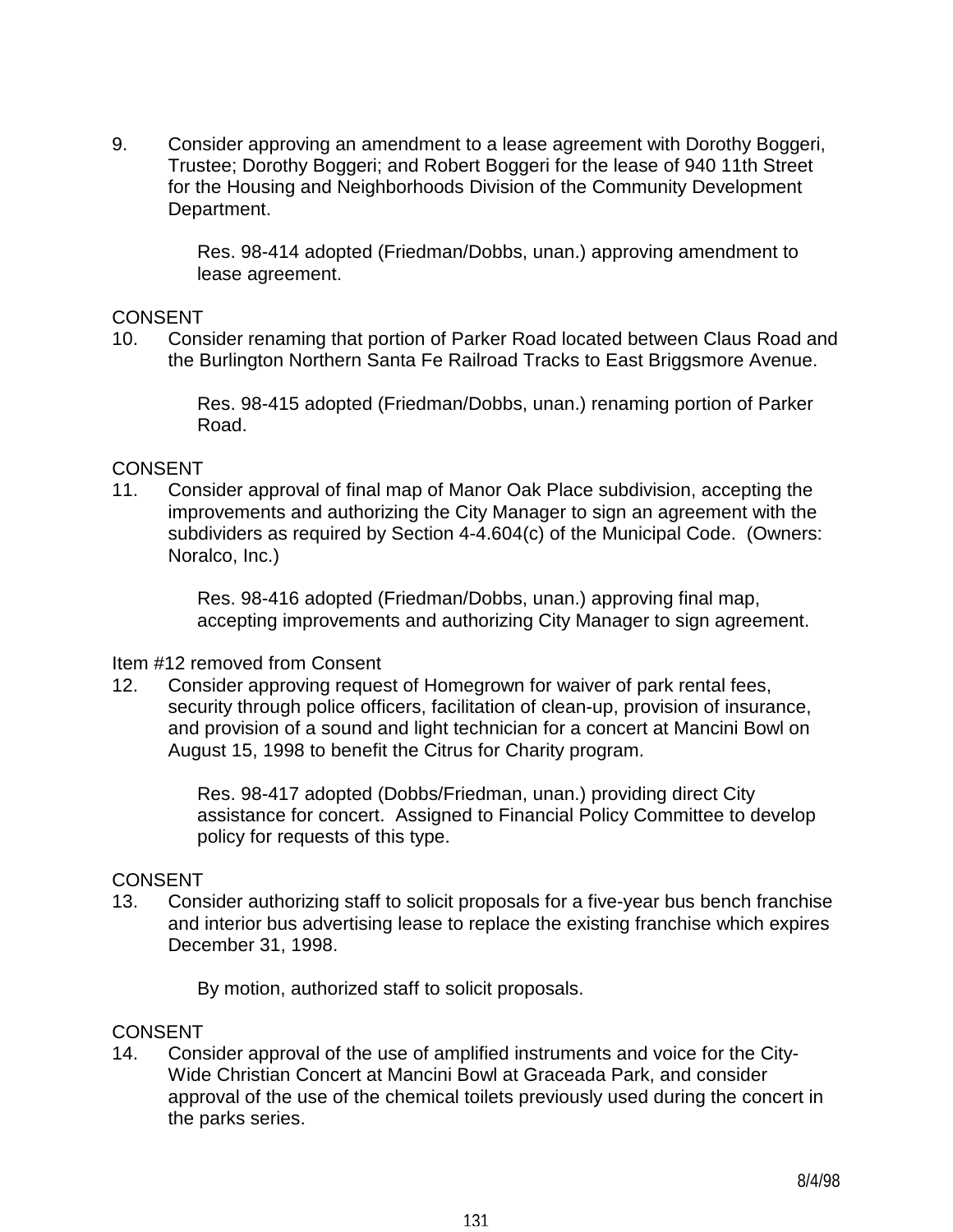Res. 98-418 adopted (Friedman/Dobbs, unan.) approving the use of amplified live music and the use of the chemical toilets for the City-Wide Christian Concert at Mancini Bowl in Graceada Park.

15. Consider authorizing the Mayor to send correspondence to the County expressing comments regarding Community Plan Updates within Stanislaus County.

> By motion (Fisher/Friedman, unan.), authorized the Mayor to send correspondence.

## **ORAL COMMUNICATIONS**

16. None.

## **MATTERS TOO LATE FOR THE AGENDA**

17. None.

## **CLOSED SESSION**

18. The meeting adjourned to the Mayor s Chambers for a closed session to consider the following:

CONFERENCE WITH LEGAL COUNSEL EXISTING LITIGATION

 Name of case: County of Stanislaus, A Political Subdivision of the State of California; and City of Modesto, A Municipal Corporation v. Pacific Gas & Electric Company, A Public Utility; Ogden Martin Systems of Stanislaus, A California Corporation; and Does 1 through 20, Inclusive.

Stanislaus County Superior Court Action No. 156011

 Judicial Coordination Proceeding No. 3241, Superior Court of the State of California, County of San Francisco

CONFERENCE WITH LEGAL COUNSEL ANTICIPATED LITIGATION

 Significant exposure to litigation pursuant to subdivision (b) of Section 54956.9 of the Government Code: One case.

## **ADJOURNMENT**

The meeting adjourned to Closed Session at 5:00 p.m. The City Attorney returned at 5:50 p.m. to report no action had been taken.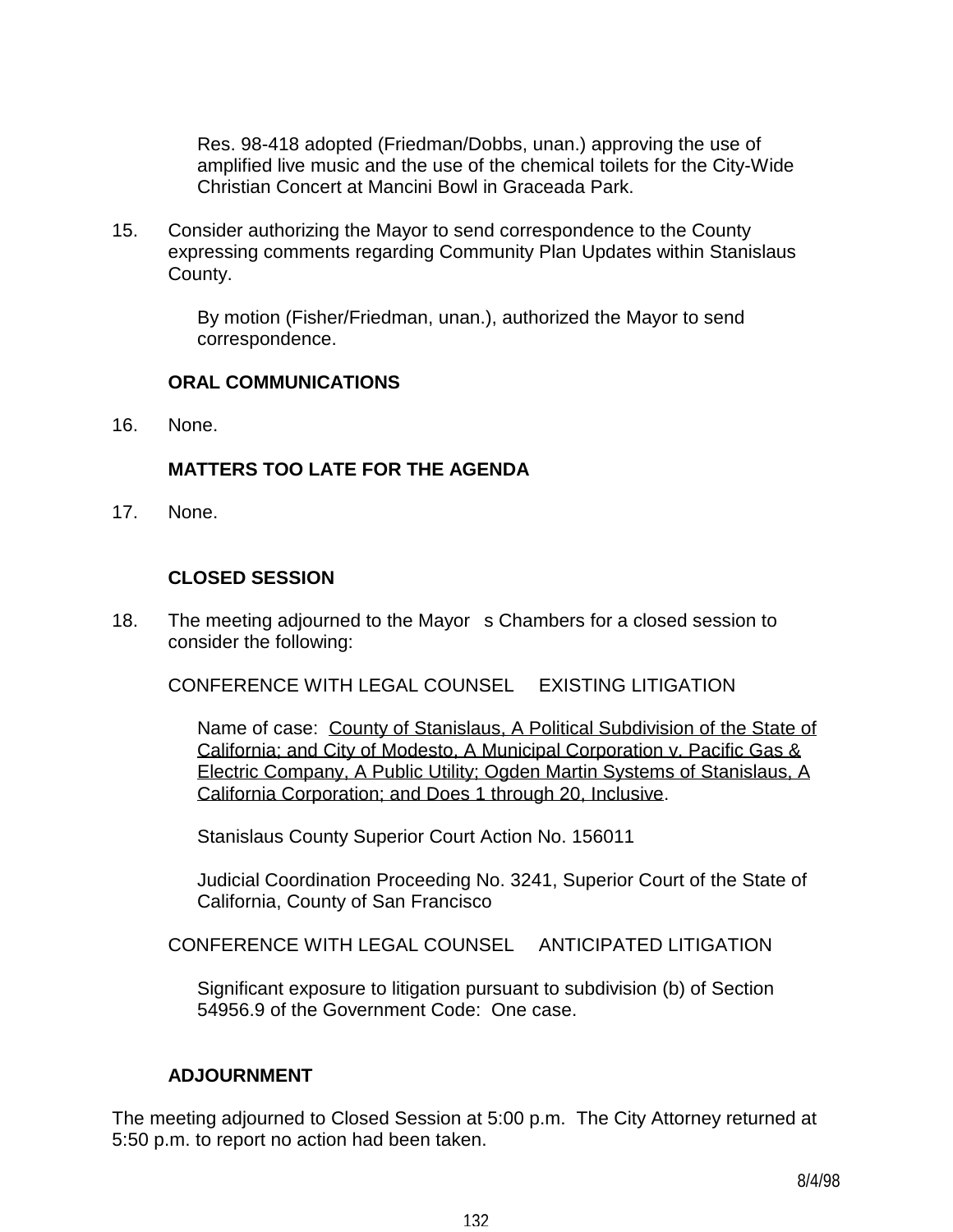ATTEST: JEAN ZAHR, City Clerk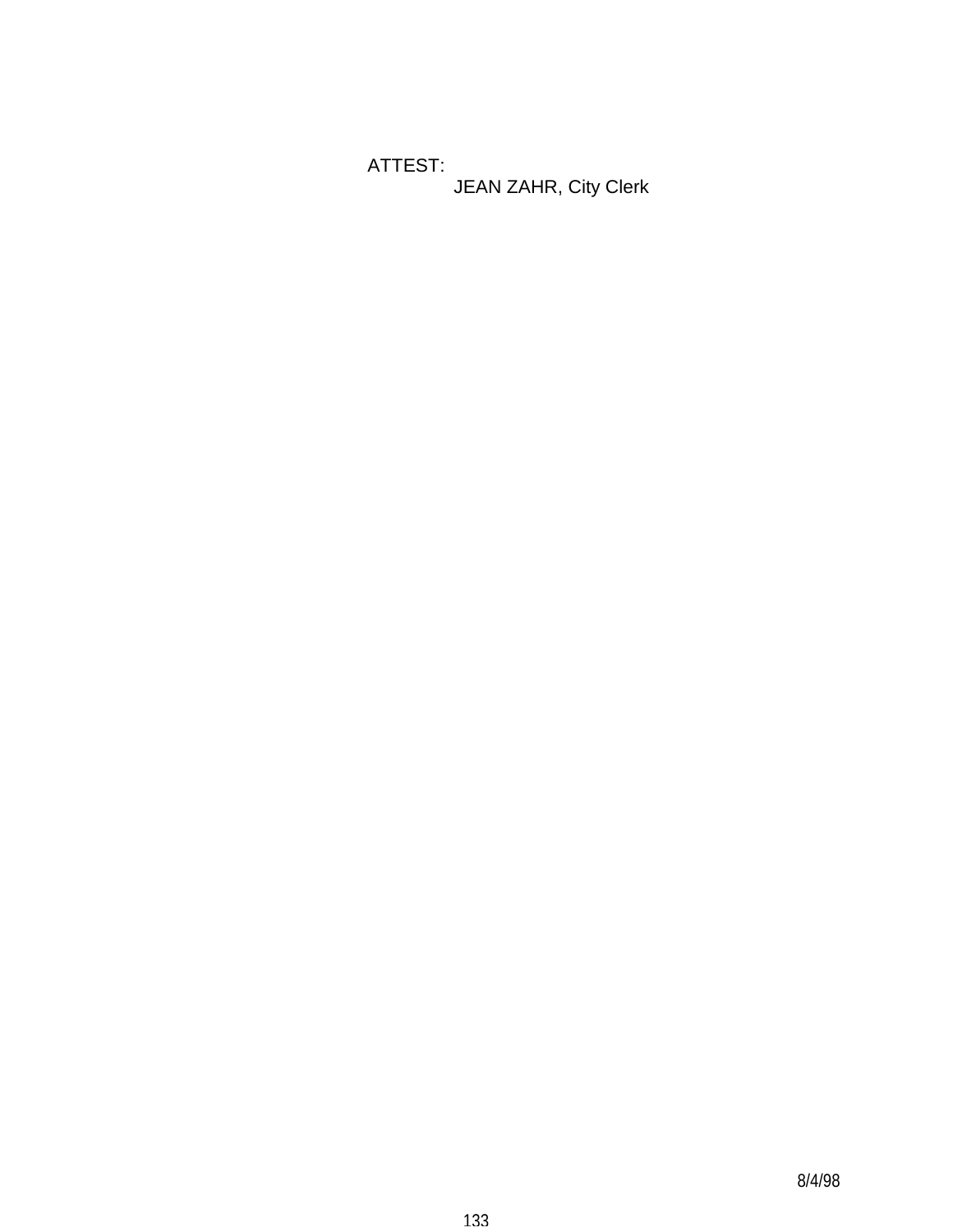## **COUNCIL MEETING OF TUESDAY, AUGUST 11, 1998, AT 4:00 P.M.**

Roll Call - Present: Councilmembers Conrad, Dobbs, Fisher, Friedman, Serpa, Smith, Mayor Lang

Absent: None

CONSENT ITEMS - ROLL CALL VOTE REQUIRED: Items A, B, C, D, E, H, J Consent Item I removed from Consent calendar

ACTION: (Fisher/Friedman, unan.)

Councilmember Fisher absent due to conflict of interest CONSENT ITEMS - ROLL CAL VOTE REQUIRED: Items F & G

**ACTION**: (Friedman/Dobbs, unan.; Fisher, absent)

#### 1. ACKNOWLEDGEMENTS AND PRESENTATIONS

 Presentation of a \$5,000 check in grant funding from the Pacific Bell Community Enrichment Program for purchase of computer equipment for King-Kennedy Memorial Center.

(Motion accepting grant funding needed.)

Cathy Halsey, Pacific Bell, presented check and plaque to Mayor Lang.

## 2. CONSENT ITEMS

#### CONSENT

A. Approval of the minutes of the special City Council meeting of August 4, 1998.

By motion (Fisher/Friedman, unan.), approved minutes.

#### CONSENT

 B. Final adoption of Ord. No. 3094-C.S. amending Section Map 21-3-9 to rezone from General Commercial Zone, C-2, to Planned Development Zone, P-D(531), to allow Highway Commercial uses, C-3, property located at 1234 McHenry Avenue.

By motion (Fisher/Friedman, unan.), final adoption of Ord. No. 3094-C.S.

#### CONSENT

 C. Consider directing the City Clerk to transmit Charter Amendment Measures and Sewer Extension Measure to City Attorney for impartial analysis; and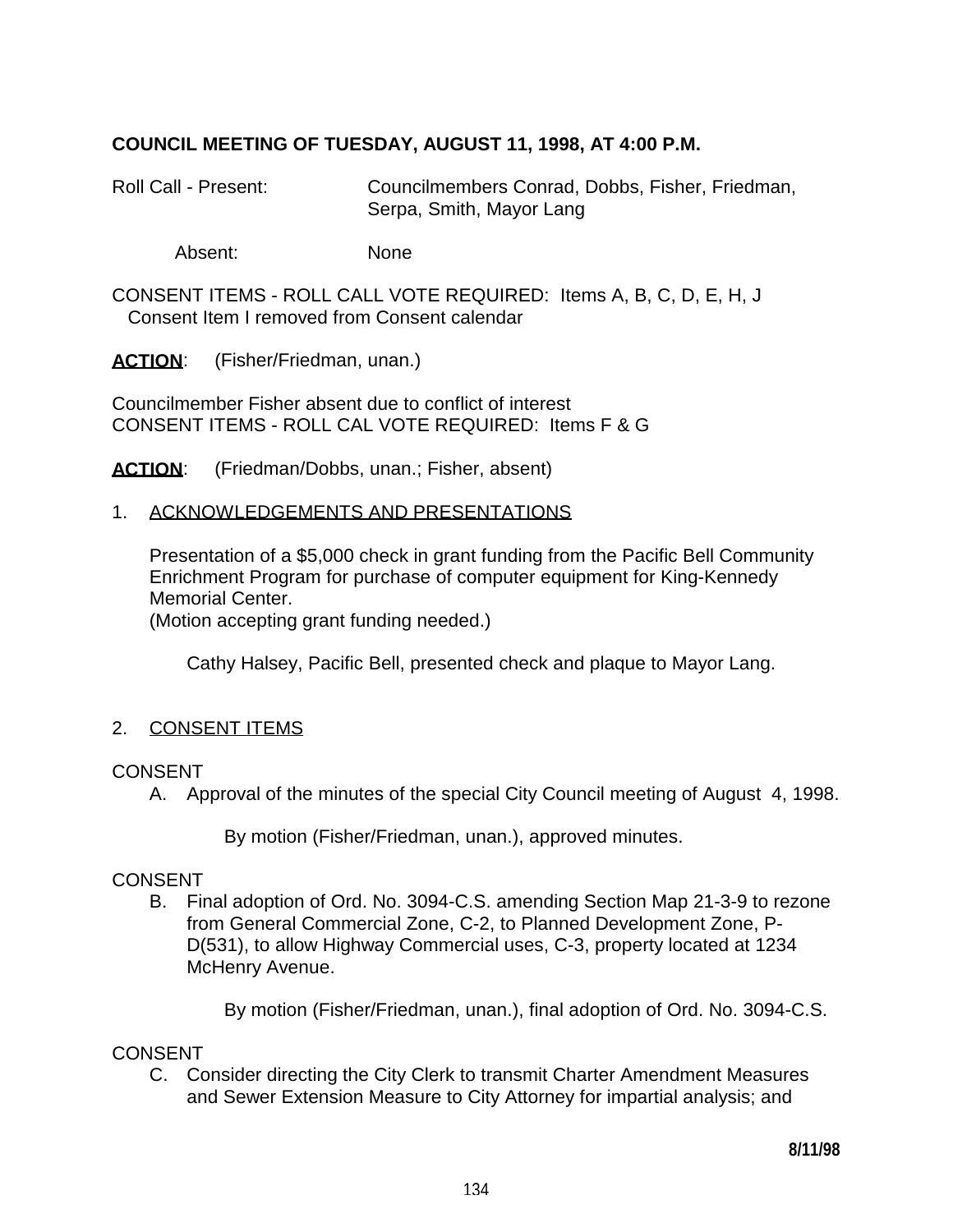consider authorizing the Mayor to prepare ballot arguments relating to the measures.

 Res. 98-419 adopted (Fisher/Friedman, unan.) directing the City Clerk to transmit measures to City Attorney for impartial analysis.

 Res. 98-420 adopted (Fisher/Friedman, unan.) authorizing Mayor to prepare ballot arguments.

## **CONSENT**

 D. Consider approving agreement with Manuel Juaregui for the acquisition of the property located at 1718 Hillside Drive for the flood protection project.

Res. 98-421 adopted (Fisher/Friedman, unan.) approving agreement.

# CONSENT

 E. Consider approving amendment to lease agreement with Basic Resources, Inc. for the lease of office space in the Beaty Building located at 1024 J Street to house the Neighborhood Preservation Unit of the Housing and Neighborhoods Division.

> Res. 98-422 adopted (Fisher/Friedman, unan.) approving amendment to lease agreement.

Councilmember Fisher absent due to conflict of interest. CONSENT

 F. Consider approving agreement with REDEV, Inc. for the purchase of right of way in Village One for Wildflower Subdivision.

> Res. 98-423 adopted (Friedman/Dobbs, unan.; Fisher, absent) approving agreement.

Councilmember Fisher absent due to conflict of interest. **CONSENT** 

 G. Consider reallocation of \$125,000 in HOME funds from the Self-Help Enterprise Briggs Road Subdivision Project to the Paradise Road Subdivision Project.

> Res. 98-424 adopted (Friedman/Dobbs, unan.; Fisher, absent) approving reallocation in HOME funds.

## **CONSENT**

 H. Consider authorizing the sale of property at 1009 Marklee Way to Antonio and Valerise Ramirez and authorizing the City Manager to sign all necessary documents.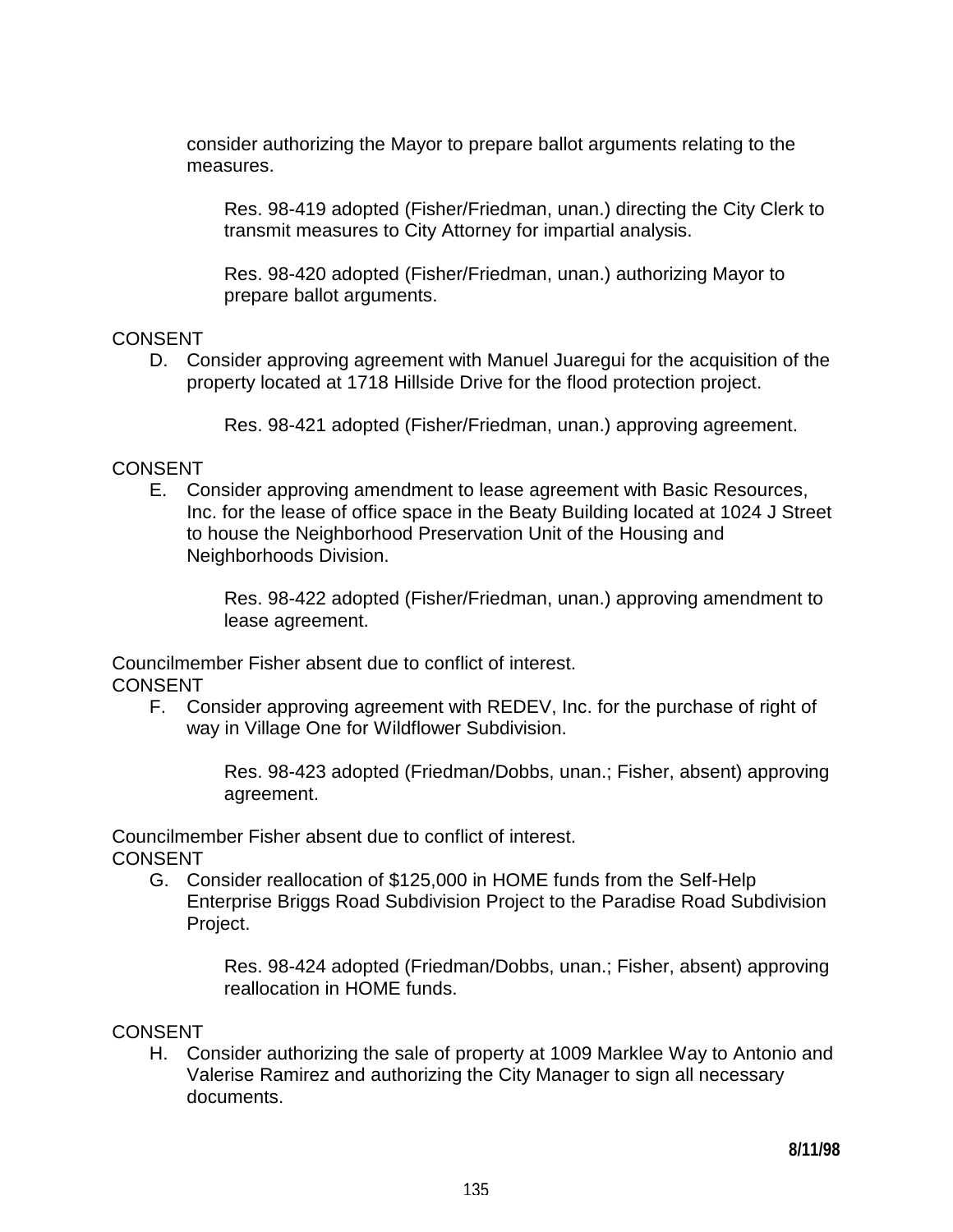Res. 98-425 adopted (Fisher/Friedman, unan.) authorizing the sale of property and authorizing City Manager to sign documents.

Item I removed from Consent.

 I. Consider amending the budget in the amount of \$637,287 to allocate Disaster Relief Funds received during Fiscal Year 1997-98 to Fiscal Year 1998-99 operating budget.

Res. 98-426 adopted (Fisher/Dobbs, unan.) amending budget.

### CONSENT

 J. Consider approval of the final map of Almond Valley subdivision and authorizing the City Manager to sign an agreement with subdividers as required by Section 4-4.604(c) of the Municipal Code. (Owners: Kaufman and Broad - Central Valley, Inc.)

> Res. 98-427 adopted (Fisher/Friedman, unan.) approving final map and authorizing City Manager to sign agreement.

## **HEARINGS**

3. Hearing to consider the proposed use and fee policy for City Hall at the Mall.

 Res. 98-428 adopted (Friedman/Fisher, unan.) approving Use and Fee Policy, with the recommendation that the Financial Policy Committee address a policy allowing the use of the conference room by non-profit groups and return to full Council.

#### NEW BUSINESS

4. Consider designation of voting delegate and voting alternate for the League of California Cities Annual Conference October 2 through October 4, 1998 in Long Beach California.

> By motion (Friedman/Dobbs, unan.), designated Mayor Lang, voting delegate and Vice Mayor Serpa, voting alternate.

5. Consider initiating the annexation of the Kiernan Avenue Reorganization area located in the eastern portion of the Kiernan Avenue Business Park Specific Plan area.

> Res. 98-429 (Fisher/Friedman, unan.) adopting Resolution of Application initiating annexation of Kiernan Avenue Reorganization.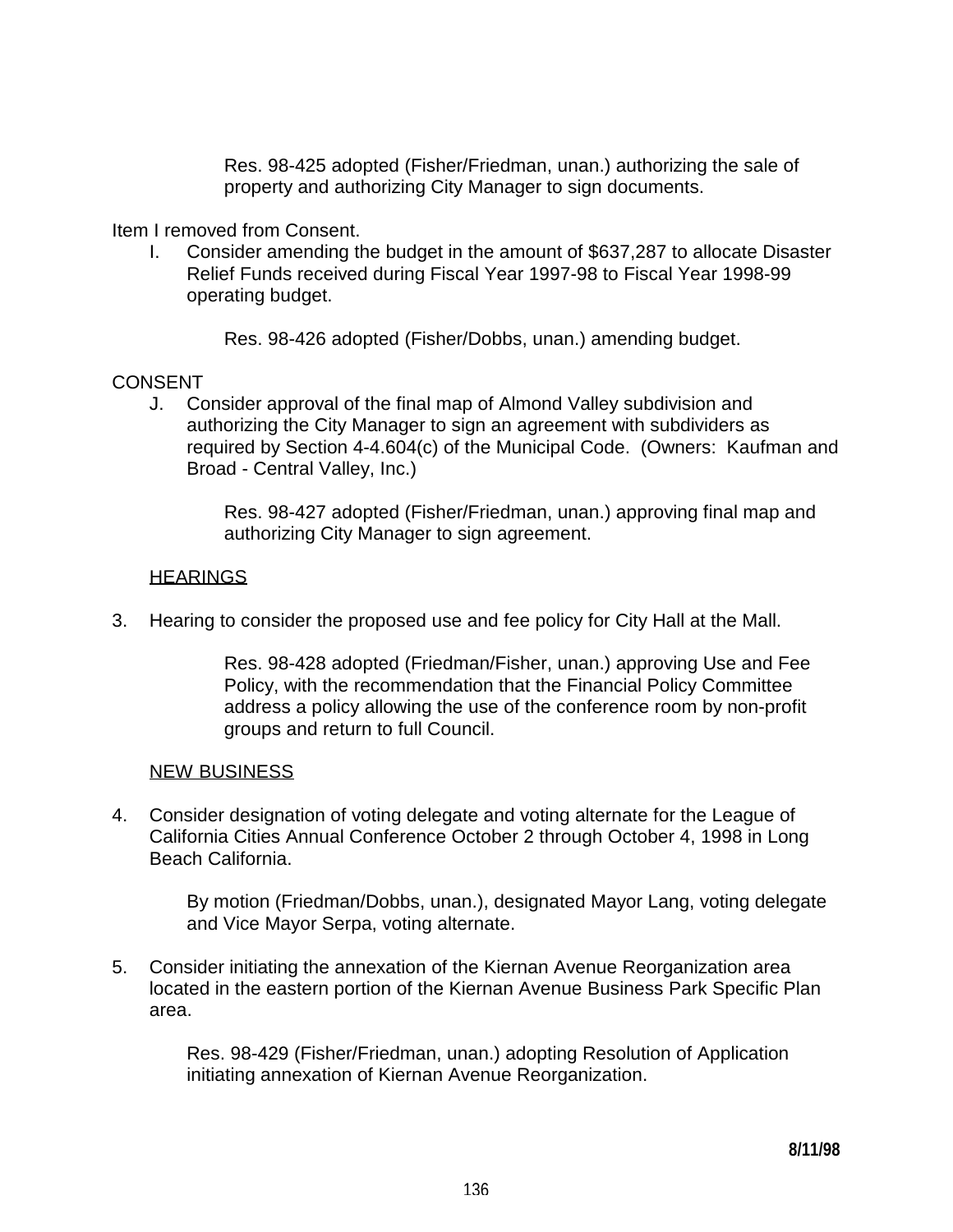## 6. ORAL COMMUNICATIONS

 Loretta Carhart spoke about the desire to have meetings for the handicapped held in Graceada Park.

## 7. WRITTEN COMMUNICATIONS

Letter of resignation from the Golf Course Committee from Greg Clark.

 Res. 98-430 adopted (Fisher/Friedman, unan.) accepting resignation of Greg Clark from the Golf Course Committee with regret.

#### **MISCELLANEOUS**

#### 8. Appointments

Economic Development Loan Committee

 Res. 98-431 adopted (Friedman/Dobbs, unan.) rescinding Res. No. 98-405 and appointing new member, Julian Lemaster, to the Economic Development Loan Committee.

## 9. MATTERS TOO LATE FOR THE AGENDA

None.

#### ADJOURNMENT

 Meeting adjourned at 4:39 p.m. to Closed Session. City Attorney returned at 5:45 p.m. and reported no action had been taken.

#### CLOSED SESSION

 The meeting adjourned to a closed session in the Mayor's Chambers for the following:

CONFERENCE WITH LEGAL COUNSEL - ANTICIPATED LITIGATION

 Significant exposure to litigation pursuant to subdivision (b) of Section 54956.9 of the Government Code: One case.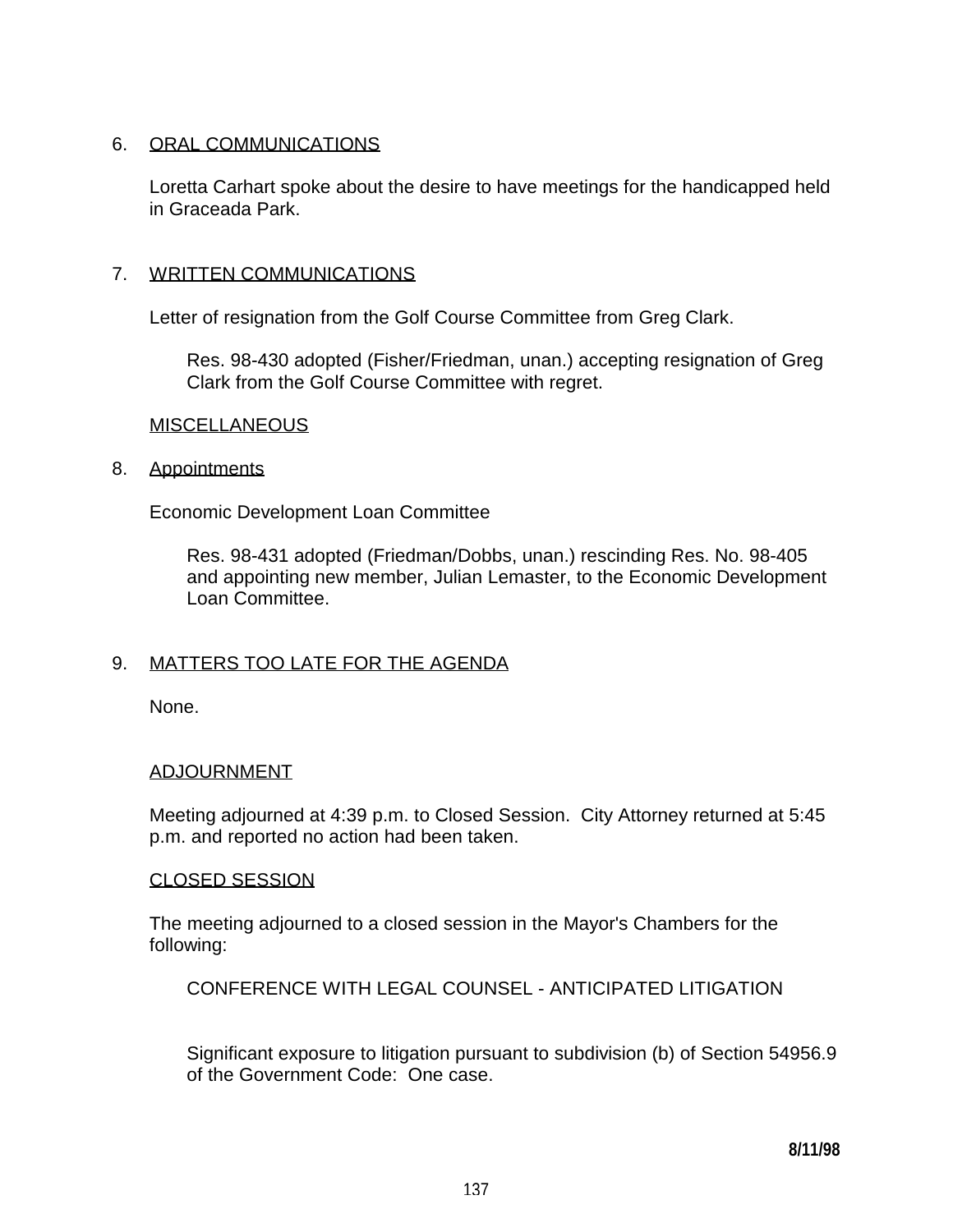ATTEST: JUDY C. HALL, Acting City Clerk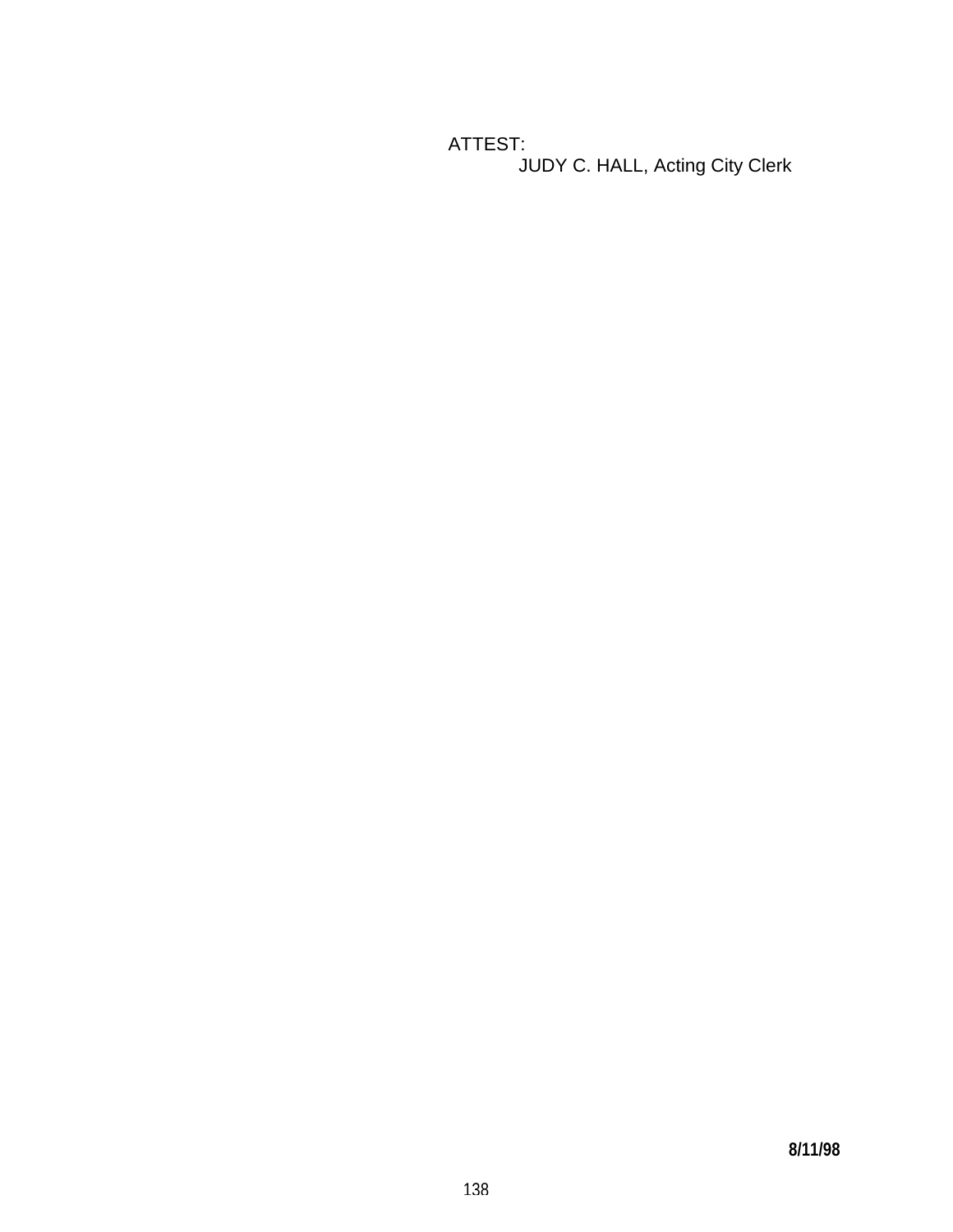## **City Council Meeting of Tuesday, August 18, 1998, at 7:00 p.m.**

Roll Call Present: Councilmembers Conrad, Dobbs, Fisher, Friedman, Serpa, Smith, Mayor Lang

Absent: None

CONSENT ITEMS ROLL CALL VOTE REQUIRED: Items 1-4, and 6-7 Consent Item #5 removed from Consent

ACTION: (Friedman/Dobbs, unan.)

ACKNOWLEDGEMENTS AND PRESENTATIONS

None.

### CONSENT ITEMS

## **An item may be removed from consent and discussed at the request of an audience member or Councilmember.**

#### **CONSENT**

1. Approval of the minutes of the regular City Council meeting of August 11,1998.

By motion (Friedman/Dobbs, unan.), minutes approved.

### CONSENT

2. Consider acceptance as complete the contract of Insituform West, Inc. for the pipeline rehabilitation project - cannery segregation Section III, and authorize the City Clerk to file the Notice of Completion. (Original contract: \$686,905)

 Res. 98-432 adopted (Friedman/Dobbs, unan.) accepting work as complete and authorizing City Clerk to file the Notice of Completion.

#### **CONSENT**

3. Consider acceptance as complete the contract of Acme Construction Company, Inc. for the press box and elevator tower addition to John Thurman Field and authorizing the City Clerk to file the Notice of Completion. (Original contract: \$285,100.)

 Res. 98-433 adopted (Friedman/Dobbs, unan.) accepting work as complete and authorizing City Clerk to file the Notice of Completion.

## CONSENT

4. Consider authorizing request for bids for furnishing video vehicle detection system for Engineering and Transportation Department Traffic Division.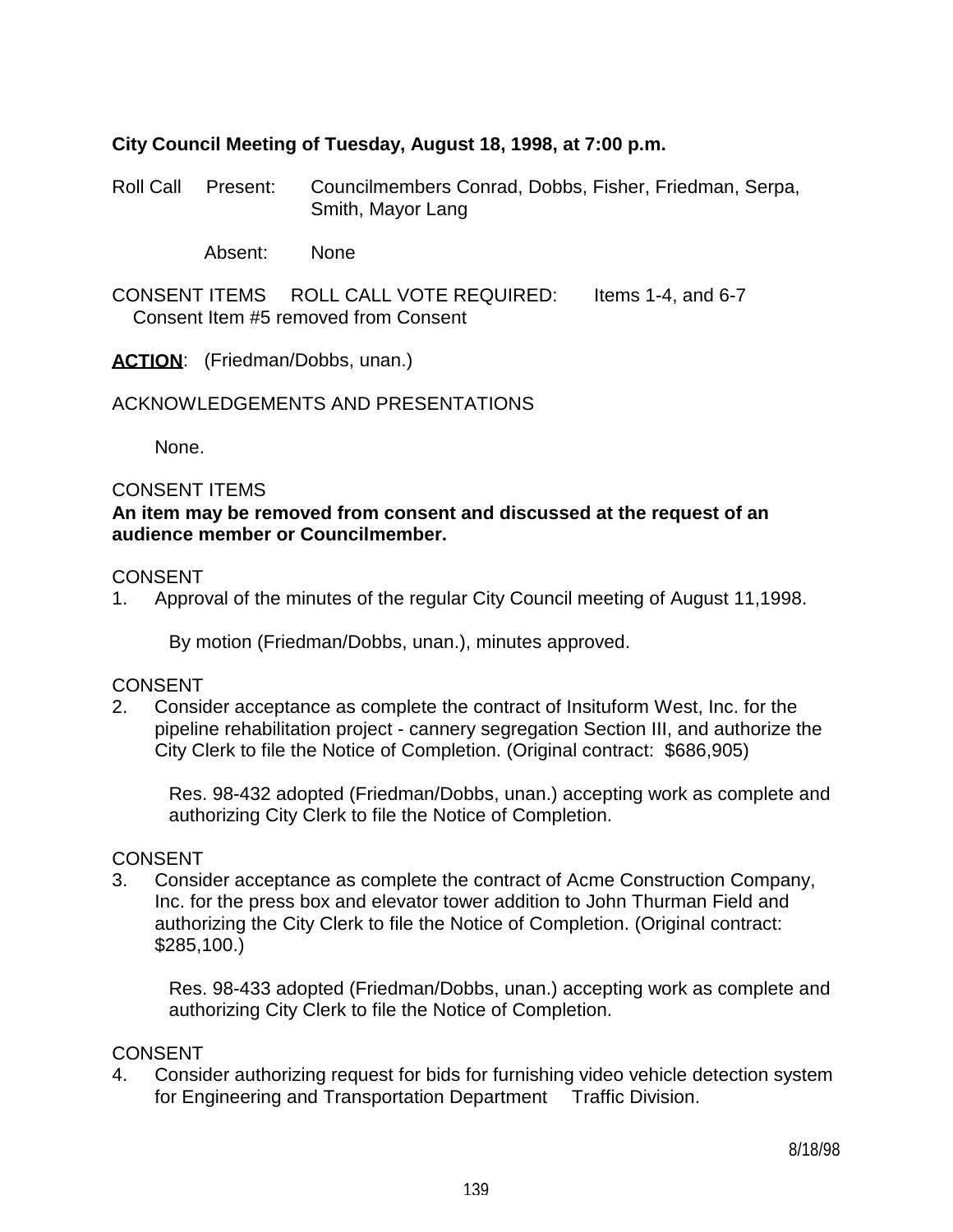(Suggested bid opening: September 29, 1998, at 11:00 a.m.)

 Res. 98-434 adopted (Friedman/Dobbs, unan.) authorizing call for bids for furnishing video vehicle detection system on September 29, 1998 at 11:00 a.m.

Item #5 removed from Consent

5. Consider authorizing a 5% salary increase for the City Manager and City Attorney, effective August 18, 1998.

 Res. 98-435 adopted (Friedman/Dobbs, unan.) approving salary increase for the City Manager and City Attorney.

## **CONSENT**

6. Consider amending Position Classification Plan to create class specification for Development and Operations Coordinator and Fleet Maintenance Supervisor, to delete various classifications outlined in agenda report; consider amending class specification for Police Officer Trainee; consider amending Class Range Tables to establish a salary for Development and Operations Coordinator and Fleet Maintenance Supervisor.

 Res. 98-436 adopted (Friedman/Dobbs, unan.) amending Position Classification Plan.

 Res. 98-437 adopted (Friedman/Dobbs, unan.) amending the Class Range Tables.

## CONSENT

7. Consider approving an agreement with Economics Research Associates to conduct a comprehensive management audit of the City Golf Program.

 Res. 98-438 adopted (Friedman/Dobbs, unan.) approving agreement with Economics Research Associates to conduct a comprehensive management audit of the City Golf Program.

## **HEARINGS**

The hearings for #8, #9, #10, & #11 were opened concurrently. The following motions were considered:

A motion (Friedman) to deny both projects; motion died due to lack of second.

A motion (Dobbs/Smith) to approve both projects; no vote.

A motion (Fisher) to approve the Mall project; motion died due to lack of second.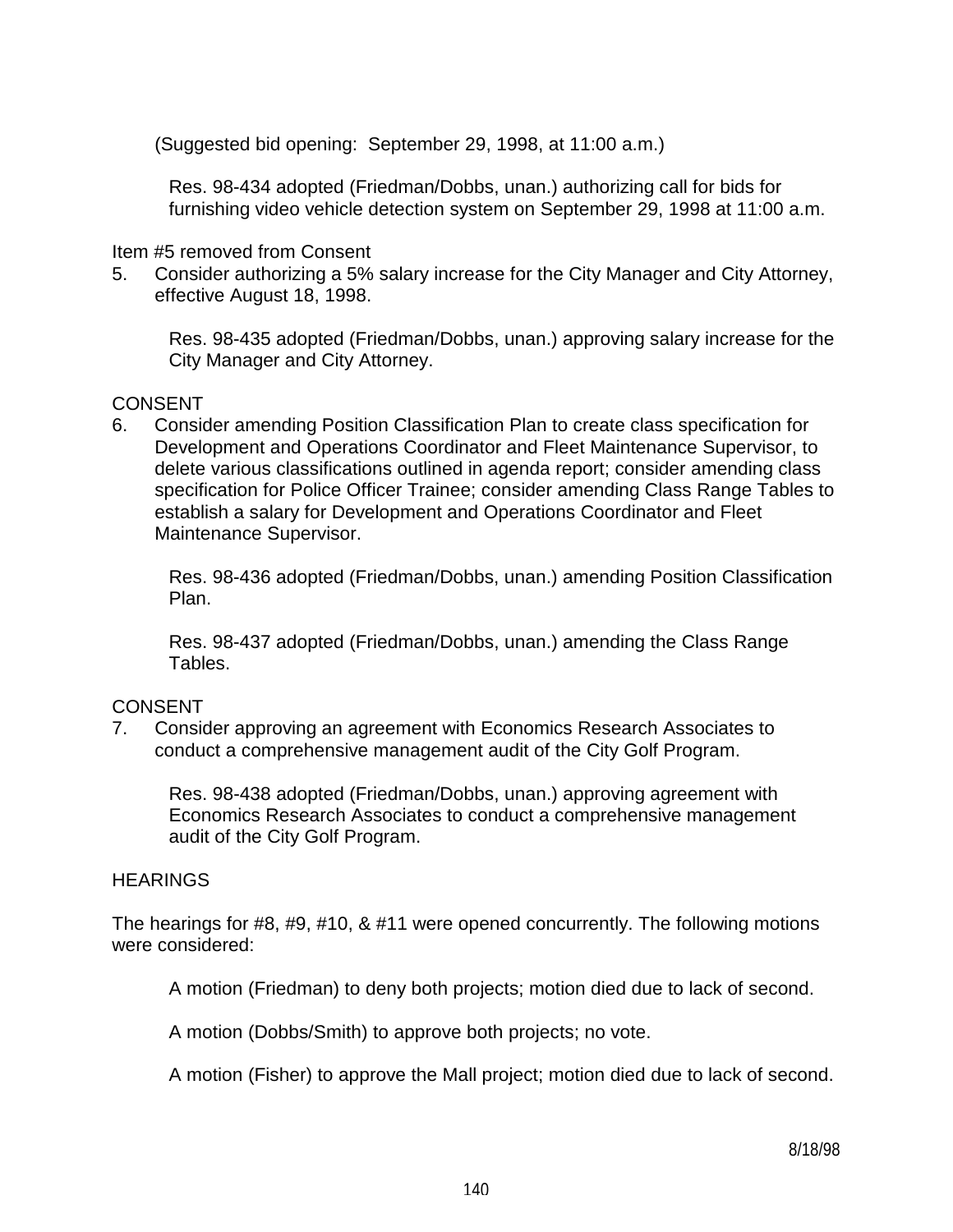A motion (Serpa) to continue the hearing for three weeks and have staff work out excess windfall issue with Brenden; motion died due to lack of second.

A motion (Dobbs/Smith, failed to carry) to approve both projects.

A motion (Friedman/Lang, failed to carry) to deny both projects.

 A motion (Conrad/Dobbs, failed to carry) to approved both projects and separate time restrictions and access issues.

 A motion (Serpa/Dobbs, failed to carry) to refer back to staff to work with Brenden Theater to work out windfall profit.

 A motion (Conrad/Dobbs, failed to carry) to approve both projects as per staff studies, without access between Gagos/Macerich properties.

 A motion (Fisher/Lang, failed to carry) to deny without prejudice on the Vintage Faire Macerich proposal.

A motion (Conrad/Dobbs, failed to carry) to approve the Costa project.

 A motion (Dobbs/Serpa, failed to carry) to continue this meeting for two weeks and come back just for the vote.

8. Hearing to consider the application of Macerich Vintage Faire Limited Partnership for an amendment to Planned Development Zone, P-D(109), to allow a multiscreen theater and restaurants at the Vintage Faire Mall, located on the east side of Sisk Road north of Standiford Avenue. (Continued from June 16, 1998 City Council meeting.)

 Res. 98-439 adopted (Fisher/Friedman, majority; Conrad, no) denying without prejudice.

9. Hearing to consider a development agreement between the City of Modesto and Macerich Vintage Faire Limited Partnership and Signature Theatres, LLC, in conjunction with an amendment to P-D(109) to add a multi-screen cinema to the Vintage Faire Mall.

 Res. 98-440 adopted (Fisher/Friedman, majority, Conrad, no) denying without prejudice.

10. Hearing to consider the application of Costa Limited Partners for an amendment to Section 2-3-8 of the Zoning Map to rezone from SP-O, Specific Plan Overlay Zone, to Planned Development Zone, P-D(530), for a multi-screen theater, hotel, restaurants, and retail uses. (Continued from June 16, 1998 City Council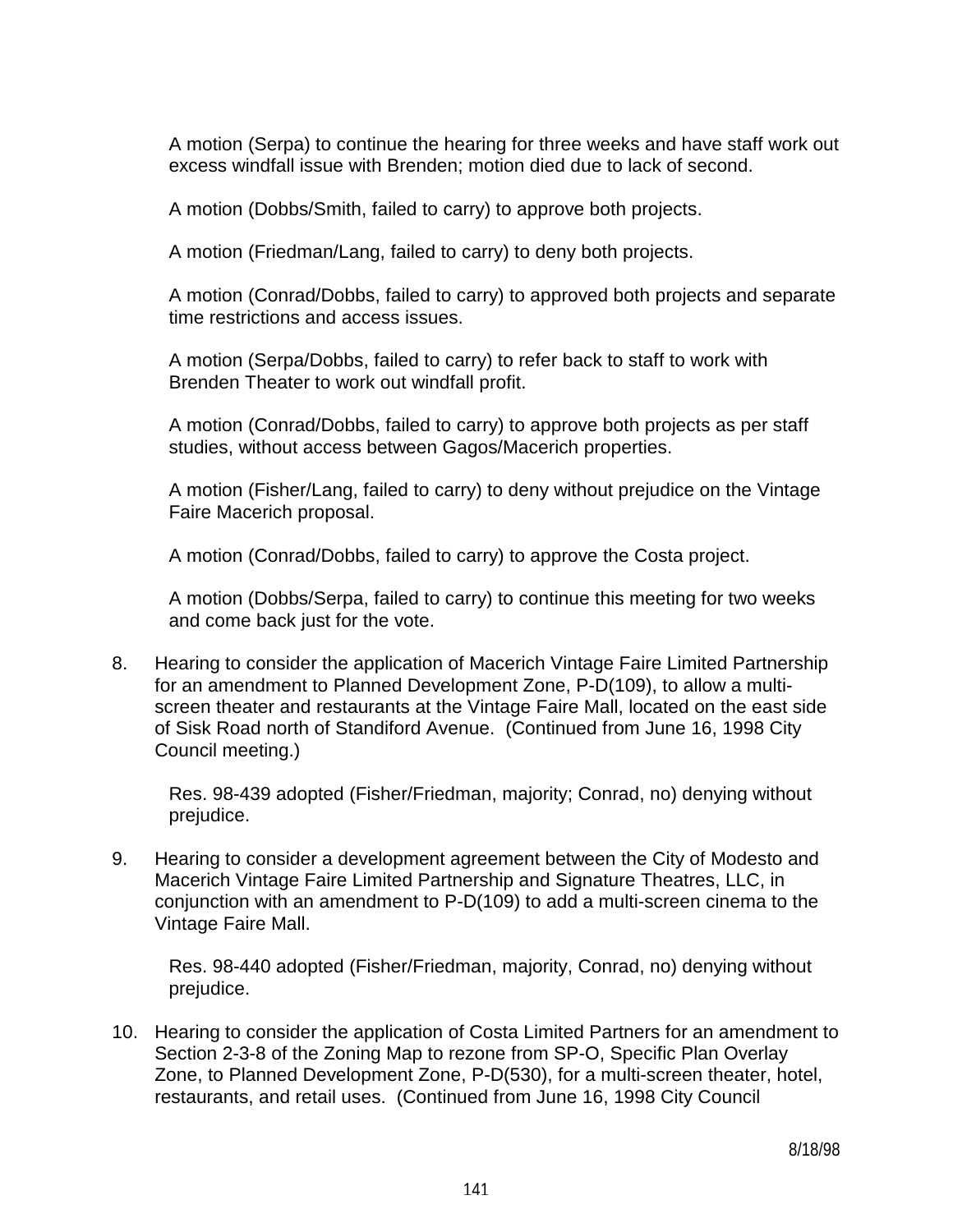meeting.)

 Res. 98-441 adopted (Fisher/Friedman, majority, Conrad, no) denying without prejudice.

11. Hearing to consider a development agreement between the City of Modesto and Costa Limited Partners and WestStar Cinemas, Inc. in conjunction with a rezoning from SP-O to P-D to allow a multi-screen Cinema, hotel, and retail center on the north side of Pelandale Avenue east of Sisk Road.

Res. 98-442 (Fisher/Friedman, majority, Conrad, no) denying without prejudice.

ORAL COMMUNICATIONS

 None. MATTERS TOO LATE FOR THE AGENDA

None.

ADJOURNMENT

The meeting was adjourned at 12:45 a.m.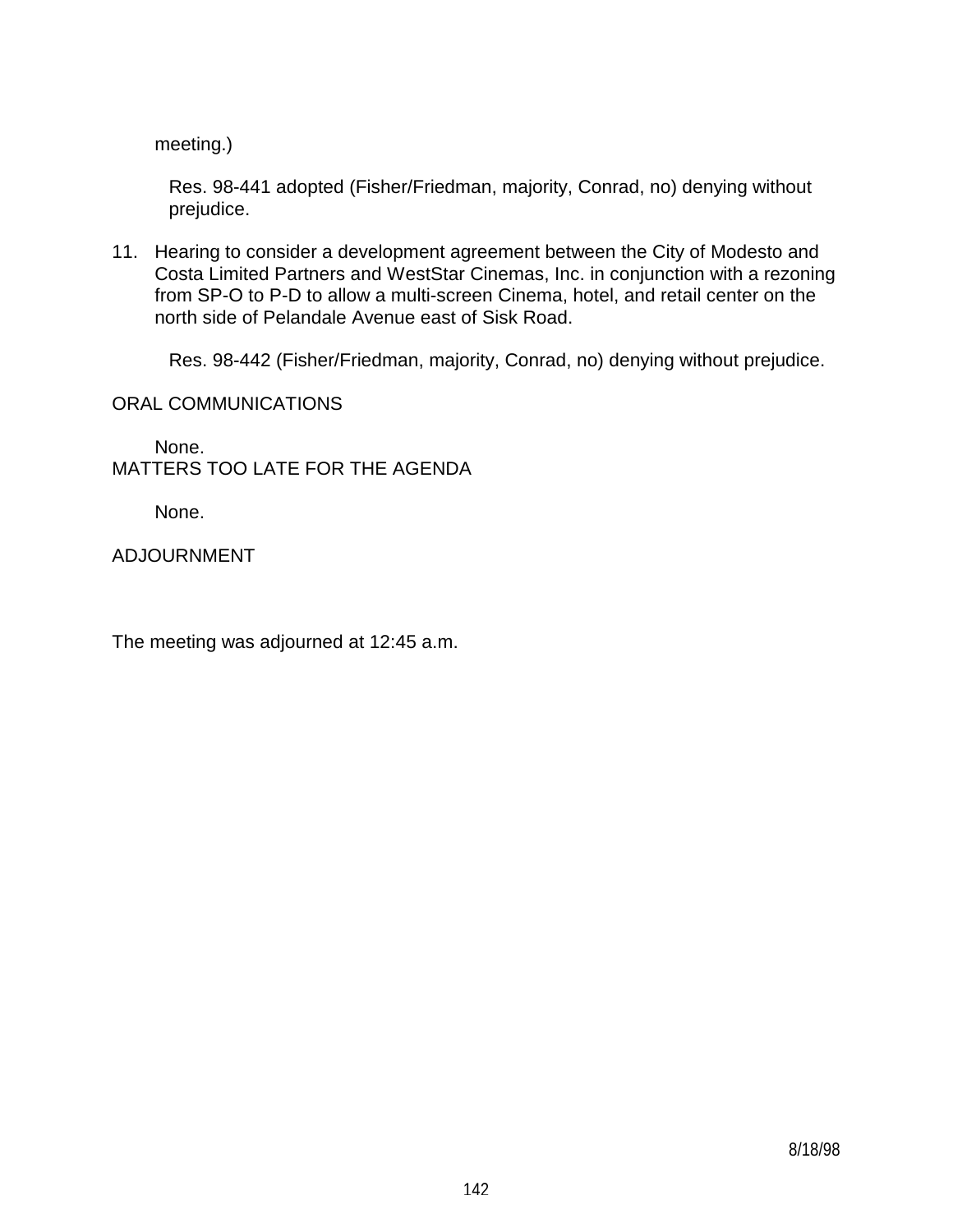## **City Council Meeting of Tuesday, August 25, 1998, at 4:00 p.m.**

Roll Call Present: Councilmembers Conrad, Dobbs, Fisher, Friedman, Serpa, Smith, Mayor Lang

Absent: None

CONSENT ITEMS ROLL CALL VOTE REQUIRED: Items 1-6 and 8-11 Item # 7 removed from Consent Item #1, Minutes of 8/18 meeting require amendments to 8-11.

(Friedman/Fisher, unan.)

ACKNOWLEDGEMENTS AND PRESENTATIONS

None.

#### CONSENT ITEMS

An item may be removed from Consent and discussed at the request of an audience member or Councilmember.

#### CONSENT

1. Approval of the minutes of the regular City Council meeting of August 18, 1998.

 By motion (Friedman/Fisher, unan.), minutes approved with amendments to Item 8-11, adding all motions.

## **CONSENT**

2. Consider authorizing call for bids for furnishing vaporooter service for Operations and Maintenance Department-Wastewater Collection Division. (Suggested bid opening: September 29, 1998, at 11:00 a.m.)

> Res. 98-443 adopted (Friedman/Fisher, unan.) authorizing call for bids due September 29, 1998 at 11:00 a.m. for furnishing vaporooter service for Operations and Maintenance Department-Wastewater Collection Division.

#### CONSENT

3. Consider awarding contract for the ranch cannery pump station and forcemain project to Rutherford and Smith Construction, Inc. for \$3,428,570, and consider adopting findings that the project is within the scope of the final master environmental impact report relating to the Wastewater Master Plan.

> Res. 98-444 adopted (Friedman/Fisher, unan.) awarding contract for the ranch cannery pump station and forcemain project to Rutherford and Smith Construction, Inc.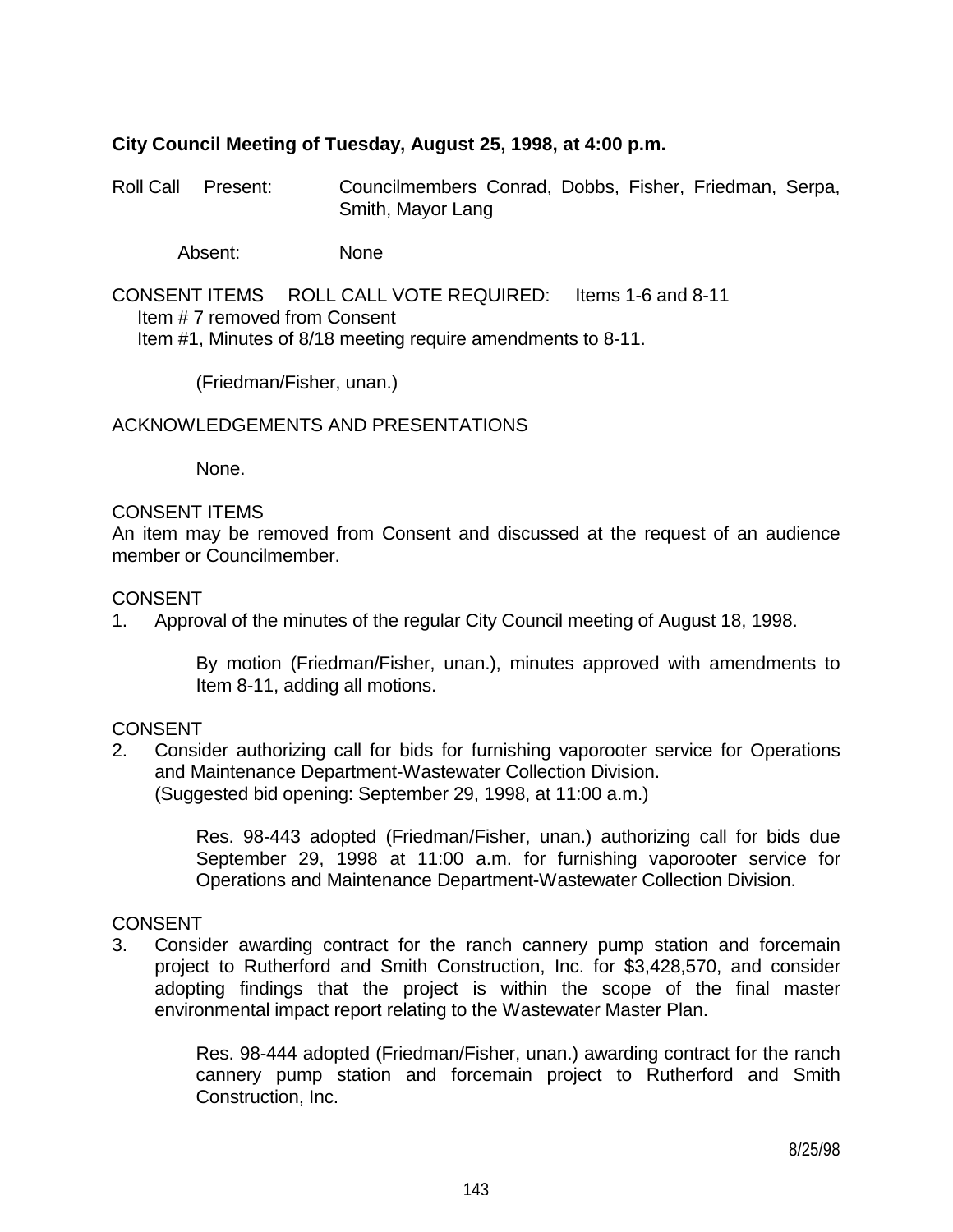Res. 98-445 adopting (Friedman/Fisher, unan.) findings that the project is within the scope of the final master environmental impact report relating to the Wastewater Master Plan.

### **CONSENT**

4. Consider accepting the contract of Paul Anderson Construction as complete for the water storage building at Water Tank No. 6 and authorize the City Clerk to file the Notice of Completion. (Original contract and final cost: \$118,624)

> Res. 98-446 adopted (Friedman/Fisher, unan.) accepting the contract of Paul Anderson Construction as complete for the water storage building at Water Tank No. 6 and authorize the City Clerk to file the Notice of Completion.

### **CONSENT**

5. Consider approving an agreement with Stanislaus County to reimburse City for rides taken by County employees on Modesto Area Express (MAX).

> Res. 98-447 adopted (Friedman/Fisher, unan.) approving an agreement with Stanislaus County to reimburse City for rides taken by County employees on Modesto Area Express (MAX).

#### **CONSENT**

6. Consider authorizing the Engineering and Transportation Department to proceed with design on the realignment of the Kansas-Needham overcrossing and expend up to \$100,000 in design costs prior to receiving authorization from Caltrans for  $9<sup>th</sup>$ Street railroad relocation project.

> Res. 98-448 adopted (Friedman/Fisher, unan.) authorizing the Engineering and Transportation Department to proceed with design on the realignment of the Kansas-Needham overcrossing and expend up to \$100,000 in design costs prior to receiving authorization from Caltrans for  $9<sup>th</sup>$  Street railroad relocation project.

#### Item #7 removed from Consent

7. Consider approving lease agreement with Graceada Mansion Partnership for the lease of a portion of Well No. 2 located at 110 Poplar Avenue.

> A motion by Councilmember Serpa to approve lease agreement with rental amount of \$154 per month failed to carry.

> Res. 98-449 adopted (Fisher/Friedman, majority; Serpa, no) approving lease agreement with Graceada Mansion Partnership for the lease of a portion of Well No. 2 located at 110 Poplar Avenue.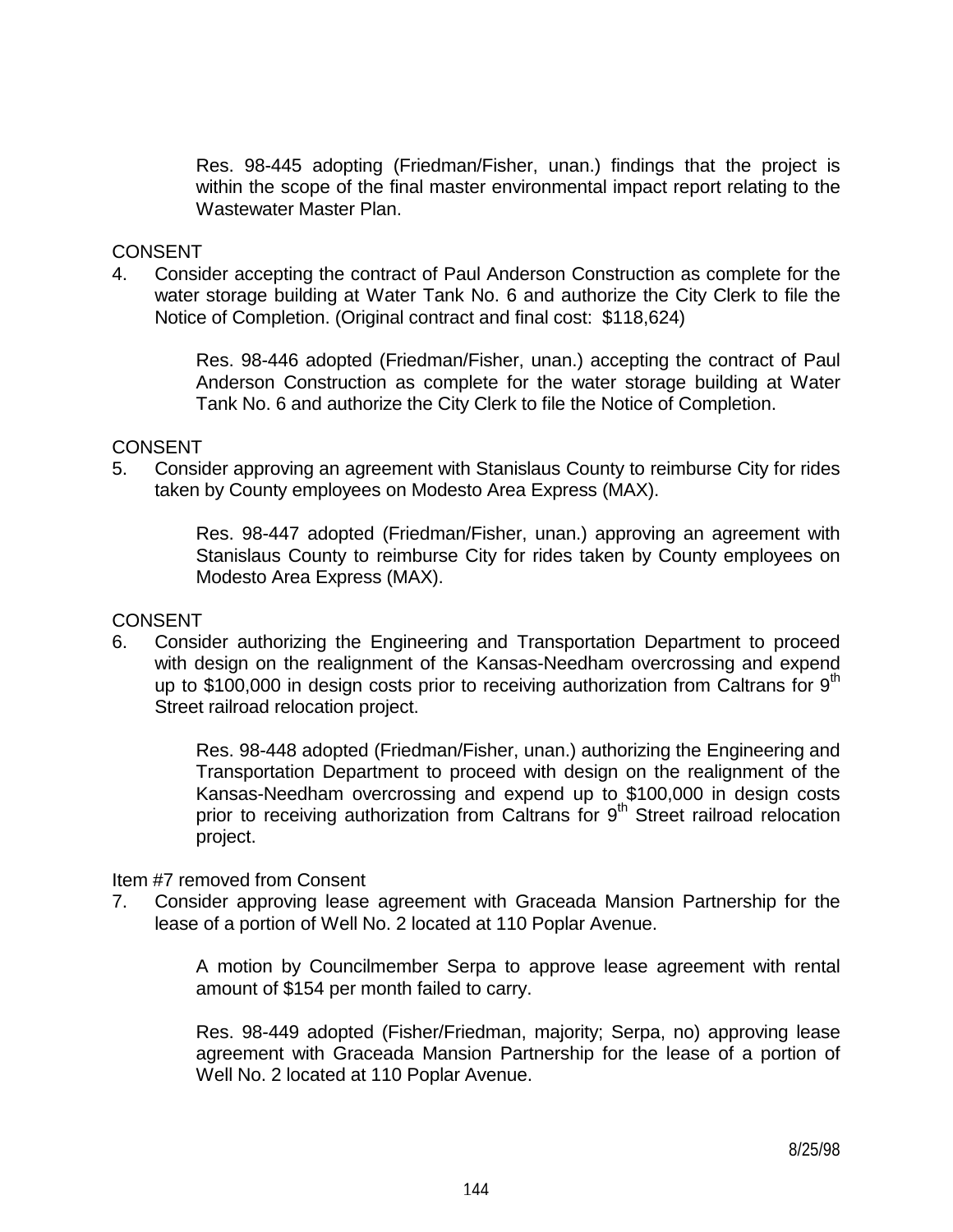### CONSENT

8. Consider approving a water reimbursement agreement with Kaufman and Broad Central Valley, Inc. for water line extension along Prescott Road and Snyder Avenue. (Almond Valley Subdivision)

> Res. 98-450 adopted (Friedman/Fisher, unan.) approving a water reimbursement agreement with Kaufman and Broad Central Valley, Inc. for water line extension along Prescott Road and Snyder Avenue.

#### CONSENT

9. Consider approving final map of Wildflower Subdivision and authorizing the City Manager to sign an agreement as required by Section 4-4.604(c) of the Municipal Code. (Owners: Kaufman Capital Corporation)

> Res. 98-451 adopted (Friedman/Fisher, unan.) approving final map of Wildflower Subdivision and authorizing the City Manager to sign an agreement as required by Section 4-4.604(c) of the Municipal Code.

#### CONSENT

10. Consider amending the budget to appropriate funds from contingency reserve to the promotions account in the Downtown Improvement District Fund to hire a consultant for the Mayor s Downtown Nights.

> Res. 98-452 adopted (Friedman/Fisher, unan.) amending the budget to appropriate funds from contingency reserve to the promotions account in the Downtown Improvement District Fund to hire a consultant for the Mayor s Downtown Nights.

## **CONSENT**

11. Consider accepting resignation of Jack Dooley from the Landmark Preservation Commission.

> Res. 98-453 adopted (Friedman/Fisher, unan.) accepting resignation of Jack Dooley from the Landmark Preservation Commission.

## **HEARINGS**

12. Hearing to consider Public Health Goals Report on water quality standards, as required by Title 22 of the California Health and Safety Code.

> Res. 98-454 adopted (Dobbs/Smith, unan.) accepting Public Health goals Report.

#### ORAL COMMUNICATIONS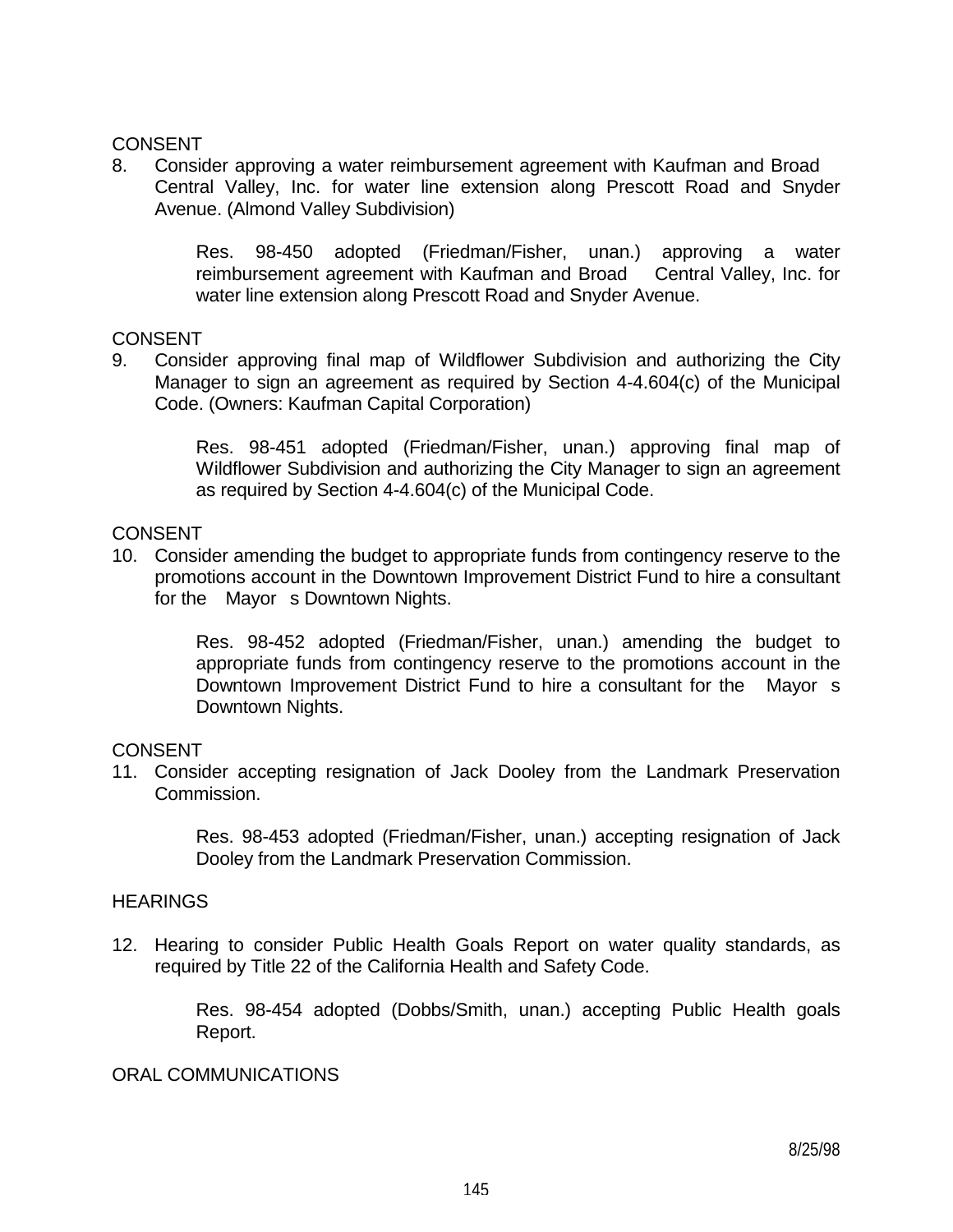None.

## **MISCELLANEOUS**

### **Appointments**

13. Community Qualities Forum appointments and reappointments.

 Res. 98-455 adopted (Fisher/Friedman, unan.) appointing Kathleen Cohn and Linda Avedon, with term expirations of January 1, 2002; and reappointing Honor Denney with term expiration of January 1, 2000, Judith Kenyon, term expiration of January 2002, and Kathleen Morgan and Patriot Roberts, term expirations of January 1, 2001.

## MATTERS TOO LATE FOR THE AGENDA

None.

CLOSED SESSION

The meeting adjourned to the Mayor s Chambers for a Closed Session as follows:

 CONFERENCE WITH LEGAL COUNSEL EXISTING LITIGATION Pursuant to Section 54956.9(a) of the Government Code.

| Name of case: | Howard Jarvis Taxpayers Association v. City of Modesto.   |
|---------------|-----------------------------------------------------------|
|               | <b>Stanislaus County Superior Court Action No. 168472</b> |

Name of case: Steven Whiteside v. City of Modesto Stanislaus County Superior Court Action No. 113114

## ADJOURNMENT

The meeting adjourned to Closed Session at 4:19 p.m. City Attorney returned at 5:55 p.m. to report no action had been taken.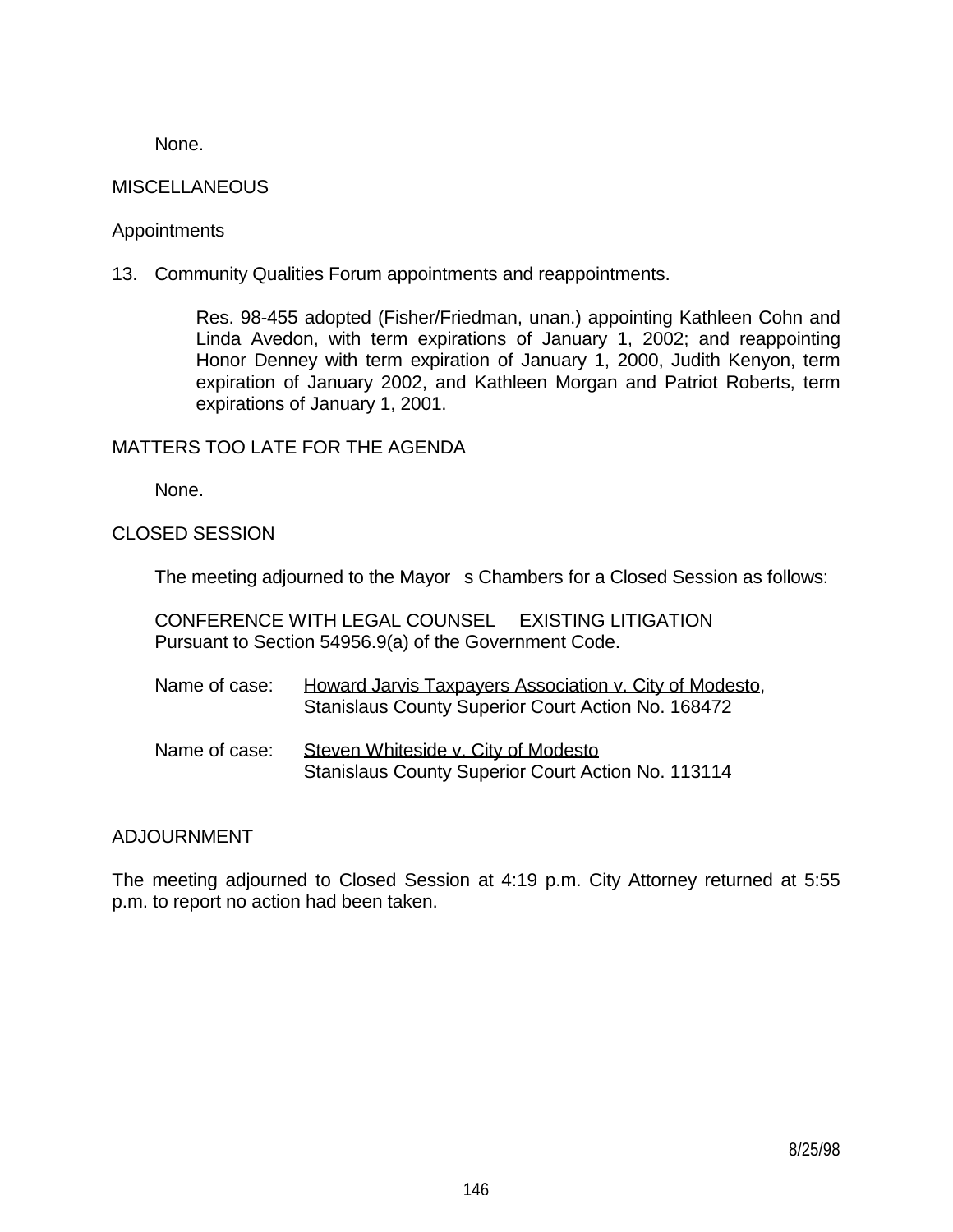## **City Council Meeting of Tuesday, September 1, 1998, at 7:00 p.m.**

Roll Call - Present: Councilmembers Conrad, Dobbs, Fisher, Friedman, Serpa, Smith, Mayor Lang

Absent: None

CONSENT ITEMS ROLL CALL VOTE REQUIRED: Items 1-2 & 4-7 Item #3 removed from Consent

(Friedman/Fisher, unan.)

ACKNOWLEDGEMENTS AND PRESENTATIONS

City Manager Ed Tewes' birthday was acknowledged.

#### CONSENT ITEMS

An item may be removed from consent and discussed at the request of an audience member or Councilmember.

#### CONSENT

1. Approval of the minutes of the regular City Council meeting of August 25, 1998.

By motion (Friedman/Fisher, unan.), minutes approved.

## CONSENT

2. Consider approving a change in policy by authorizing the Purchasing Officer to purchase various vehicles throughout Fiscal Year 1998-1999 by auction, negotiation, informal and formal bid processes and from the State of California competitively bid contracts without returning to City Council for final approval of award and purchase for a total not to exceed the budgeted amount of \$1,309,000.

 Res. 98-456 adopted (Friedman/Fisher, unan.) approving a change in policy by authorizing the Purchasing Office to purchase vehicles as recommended.

#### Item #3 removed from Consent.

3. Consider awarding contract for the Pelandale Expressway Phase IA project to George Reed, Inc. for \$1,644,227.20; consider approving an appropriation transfer to create a new CIP project account; and consider adopting findings based on the Initial Study of the Modesto Urban Area General Plan Master EIR.

 Res. 98-457 adopted (Fisher/Friedman, majority; Serpa, no) awarding contract to George Reed Inc.

Res. 98-458 adopted (Fisher/Friedman, majority; Serpa, no) approving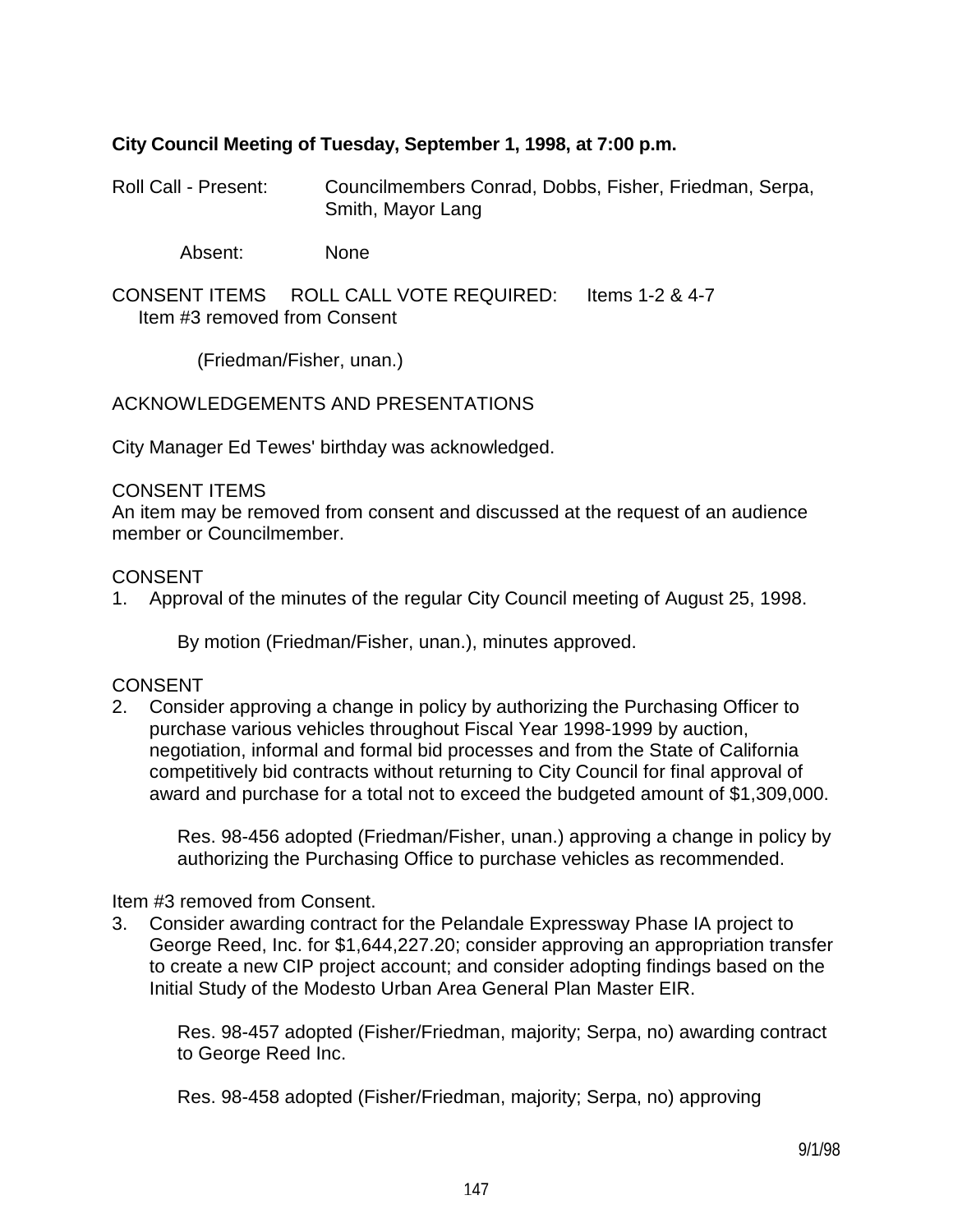appropriation transfer.

Res. 98-459 adopting (Fisher/Friedman, majority; Serpa, no) findings.

## CONSENT

4. Consider accepting as complete the contract of Soares Underground Construction for the 96/97 annual sewer rehabilitation project as complete and authorize the City Clerk to file the Notice of Completion. (Original contract: \$214,326)

 Res. 98-460 adopted (Friedman/Fisher, unan.) accepting work as complete and authorizing the City Clerk to file the Notice of Completion.

## **CONSENT**

5. Consider authorizing the City Manager to execute a contract with HDR, Inc. to conduct an assessment of the City s current and long term solid waste management program options.

 Res. 98-461 adopted (Friedman/Fisher, unan.) approving agreement with HDR Inc. to conduct an assessment of the City's current and long-term solid waste management program options.

## **CONSENT**

6. Consider amending the Position Classification Plan to create class specification for Geographic Information Systems Coordinator, Equal Opportunity Officer and Airport Operations and Maintenance Supervisor; to delete various classifications and amend job classification for Senior Equipment Operator; consider amending the Class Range Tables to establish a salary for Geographic Information Systems Coordinator; and consider amending the budget.

 Res. 98-462 adopted (Friedman/Fisher, unan.) amending the Position Classification Plan.

 Res. 98-462A adopted (Friedman/Fisher, unan.) amending Res. 95-26 regarding Class Range Table for Non-sworn Classes.

 Res. 98-463 adopted (Friedman/Fisher, unan.) amending Res. 98-258 regarding salary and benefit changes.

Res. 98-464 adopted (Friedman/Fisher, unan.) amending the budget.

## CONSENT

7. Consider approving an agreement with Yosemite Community College District and Modesto Junior College for participating in the subsidized Federal Work Study Program for the 1998-99 August to May academic year.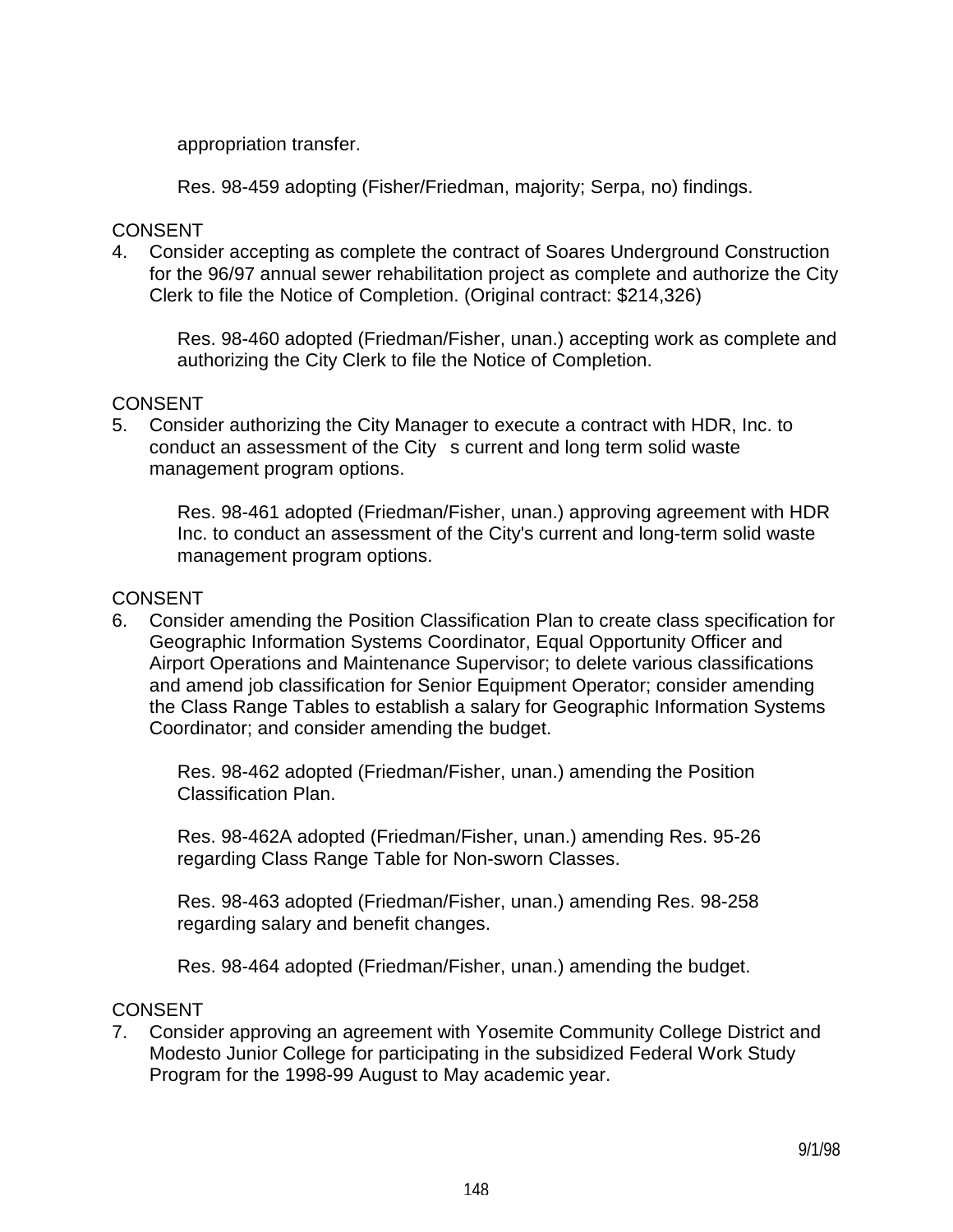Res. 98-465 adopted (Friedman/Fisher, unan.) approving agreement with YCCD and MJC for participating in the subsidized Federal Work Study Program for the 1998-99 August to May academic year.

#### NEW BUSINESS

8. Consider the recommendations of the Citizens Redevelopment Advisory Commission.

> By motion (Conrad/Smith, majority; Serpa, no), accepted the recommendations of the Citizens Redevelopment Advisory Commission.

Boy Scout Troop 12 acknowledged by Mayor Lang.

9. Consider authorizing the City Manager to convey official response to the 1997-98 Stanislaus County Civil Grand Jury 's Final Report regarding Woodland Neighborhood Park.

 By motion (Friedman/Conrad, unan.), authorized the City Manager to convey official response to the 1997-98 Stanislaus County Civil Grand Jury 's Final Report regarding Woodland Neighborhood Park, with amendment acknowledging park concern.

10. Consider adopting a resolution waiving zoning application fees in the event the Macerich and Costa cinema projects are resubmitted within one year.

 Res. 98-466 adopted (Friedman/Dobbs, unan.) waiving zoning application fees in the event the Macerich and Costa cinema projects are resubmitted within one year.

#### ORAL COMMUNICATION

Lisa Hileman spoke regarding a death at the State Rehabilitation Hospital.

Councilmember Dobbs complimented the Tree Division for assistance.

Steve Burke commented regarding Lisa Hileman's concern.

#### **MISCELLANEOUS**

#### Appointments

11. Appointment of Human Relations Commission liaison to: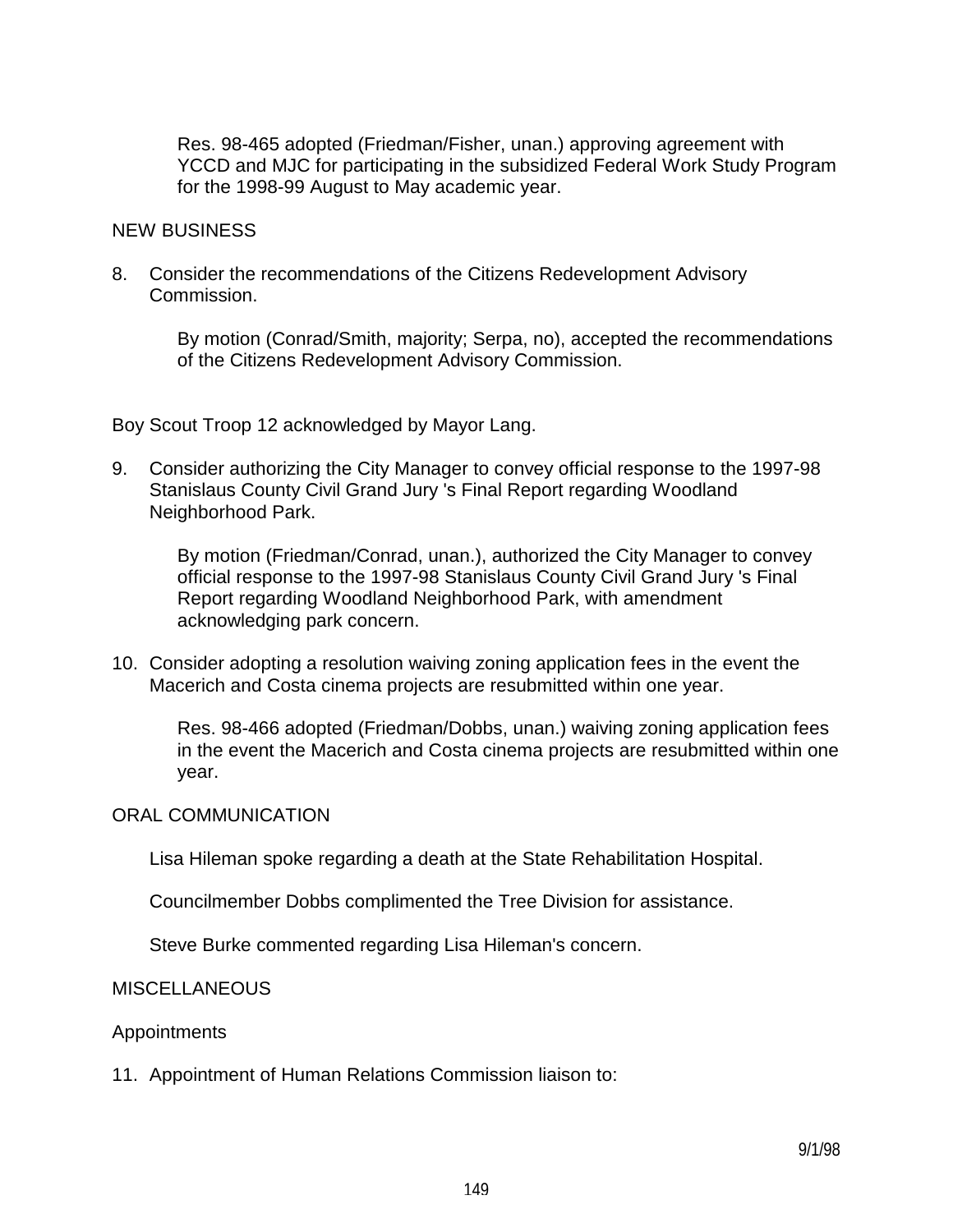Equal Opportunity/Disability Commission

 Res. 98-467 adopted (Serpa/Smith, unan.), appointing Carolyn Fraser as the Human Relations Commission's liaison to the Equal Opportunity/Disability Commission with a term expiration of January 1, 2000.

Citizens Housing & Community Development Committee

 Res. 98-468 adopted (Serpa/Smith, unan.), appointing Arnold Naimark as the Human Relations Commission's liaison to the Citizens Housing and Community Development Committee with a term expiration of January 1, 2000.

## MATTERS TOO LATE FOR THE AGENDA

None.

## ADJOURNMENT

 The meeting adjourned to Closed Session at 7:41 p.m. The City Attorney returned at 7:55 p.m. to report that no action had been taken.

### CLOSED SESSION

The meeting adjourned to a closed session in the Mayor s Chambers for a Closed Session as follows:

CONFERENCE WITH LEGAL COUNSEL ANTICIPATED LITIGATION

 Significant exposure to litigation pursuant to subdivision (b) of Section 54956.9 of the Government Code: Two cases.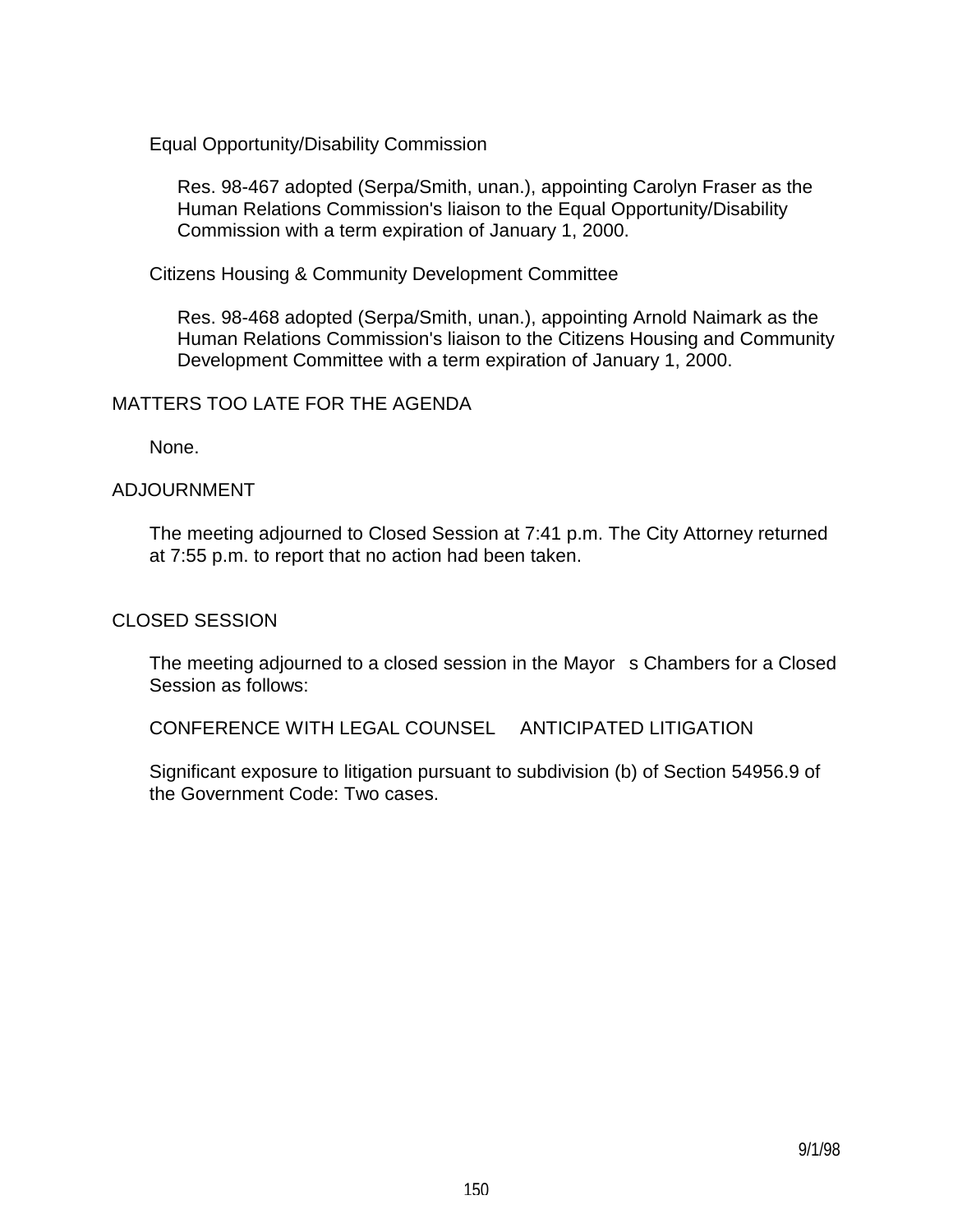## **City Council Meeting of Tuesday, September 8, 1998, at 4:00 p.m.**

Roll Call - Present: Councilmembers Conrad, Dobbs, Fisher, Friedman, Serpa, Smith, Mayor Lang

CONSENT ITEMS - ROLL CALL VOTE REQUIRED: ltems 1 through 15 Item #16 removed from Consent.

**ACTION**: (Friedman/Fisher, unan.)

#### ACKNOWLEDGEMENTS AND PRESENTATIONS

 Presentation on the 1997-98 Year-End Report by Linda Hoile, Manager, Modesto Convention & Visitors Bureau.

#### **MINUTES**

1. Approval of the minutes of the regular City Council meeting of September 1, 1998.

By motion (Friedman/Fisher, unan.), minutes approved.

2. Consider waiving formal bid procedures and authorize the purchase of Risk Management Information System Software (RMIS) from Valley Oak Systems for a total cost of \$94,000.

> Res. 98-469 adopted (Friedman/Fisher, unan.) waiving formal bid procedures and authorizing purchase of Risk Management Information System Software (RMIS).

3. Consider awarding contract for the Butte Avenue Waterline project to Mozingo Construction; and consider approving an appropriation transfer to consolidate project funding. Total estimated cost: \$104,608.62 (contract \$92,574; construction administration & contingencies \$12,034.62). Funds are budgeted.

> Res. 98-470 adopted (Friedman/Fisher, unan.) awarding contract to Mozingo Construction.

 Res. 98-471 adopted (Friedman/Fisher, unan.) approving appropriation transfer.

4. Consider approving agreement with the Modesto Chamber of Commerce to provide funding to the Convention and Visitors Bureau for Fiscal Year 1998-99 based on 13.33% of the Transient Occupancy Tax accrued for Fiscal Year 1998- 99. Total estimated cost: \$236,874. Funds are budgeted.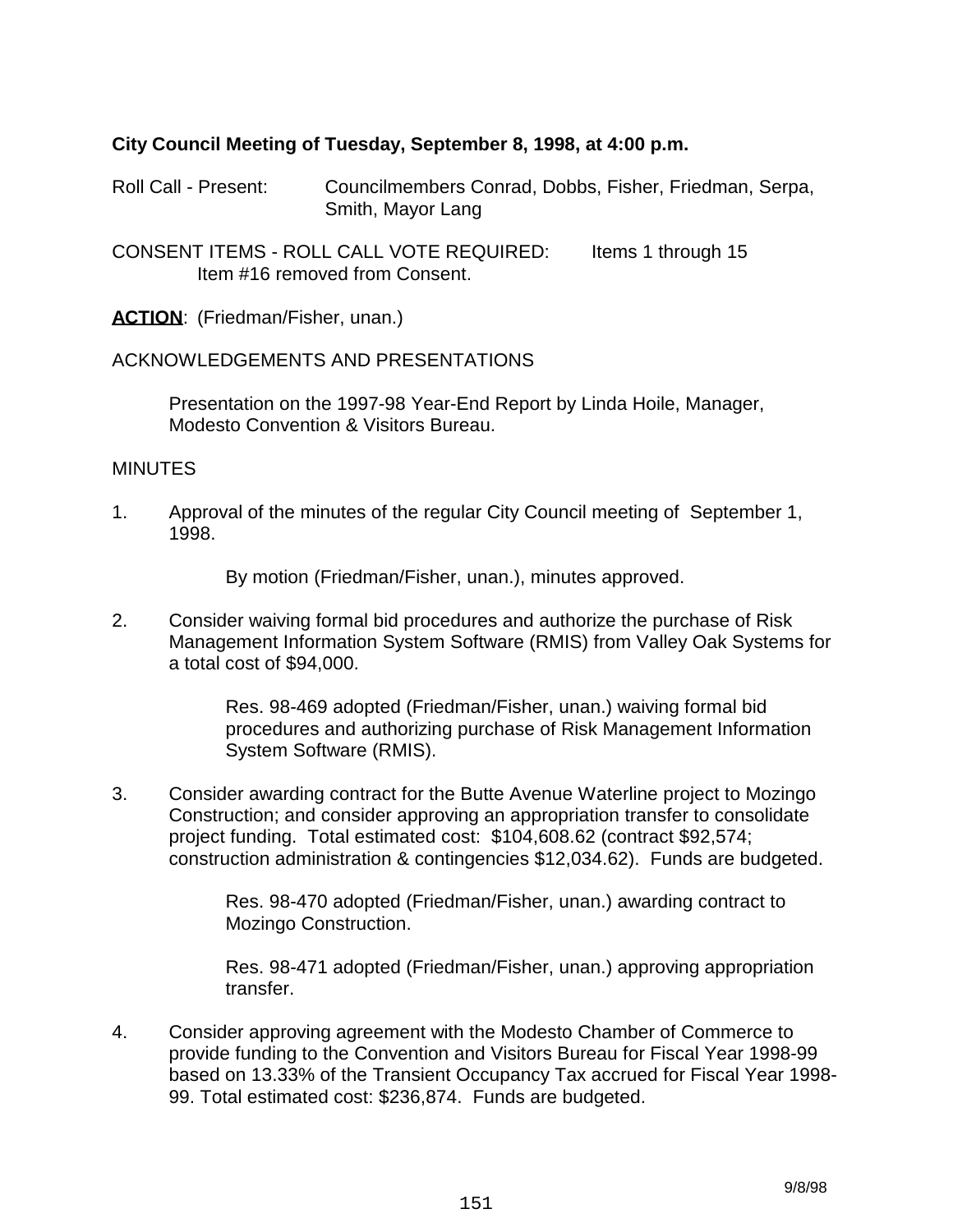Res. 98-472 adopted (Friedman/Fisher, unan.) approving agreement with the Modesto Chamber of Commerce to provide funding to the Convention and Visitors Bureau for Fiscal Year 1998-99 based on 13.33% of the Transient Occupancy Tax accrued for Fiscal Year 1998-99.

5. Consider declaring the Fire Department s 1988 Suburban Vehicle Surplus and authorize the sale at auction by the City s Purchasing Officer at the next available auction.

> Res. 98-473 adopted (Friedman/Fisher, unan.) declaring vehicle surplus and authorizing sale at auction.

6. Consider approving an amendment to the agreement with Pahrump Heifer Ranch for the lease of the Hailwood Ranch property to remove land needed for a training facility for the Police Department.

> Res. 98-474 adopted (Friedman/Fisher, unan.) approving an amendment to the agreement with Pahrump Heifer Ranch for the lease of the Hailwood Ranch property to remove land needed for a training facility for the Police Department.

7. Consider approving an agreement with Haskell and Inez N. Medders for the acquisition of the property located at 1710 Hillside Drive for the flood protection project. Total estimated cost: \$67,900 (contract amount \$23,000; housing supplement \$41,900; escrow \$3,000) Funds are budgeted.

> Res. 98-475 adopted (Friedman/Fisher, unan.) approving agreement with Haskell and Inez N. Medders for the acquisition of the property located at 1710 Hillside Drive for the flood protection project.

8. Consider approving release agreement with Beverly A. Cabral for the parallel outfall project. Total estimated cost: \$4,500. Funds are budgeted.

> Res. 98-476 adopted (Friedman/Fisher, unan.) approving release agreement with Beverly A. Cabral for the parallel outfall project.

9. Consider approval of final map of Symphony Park Subdivision, accepting the improvements and authorizing the City Manager to sign an agreement with the subdividers as required by Section 4-4.604(c) of the Municipal Code. (Owners: Robert J. and Joan J. Cardoza, John R. and Anne L. Porteous, and Redev, Inc.)

> Res. 98-477 adopted (Friedman/Fisher, unan.) approving the final map, accepting the improvements and authorizing the City Manager to sign agreement.

10. Consider authorizing joinder in the following amicus briefs: Lim v. City of Long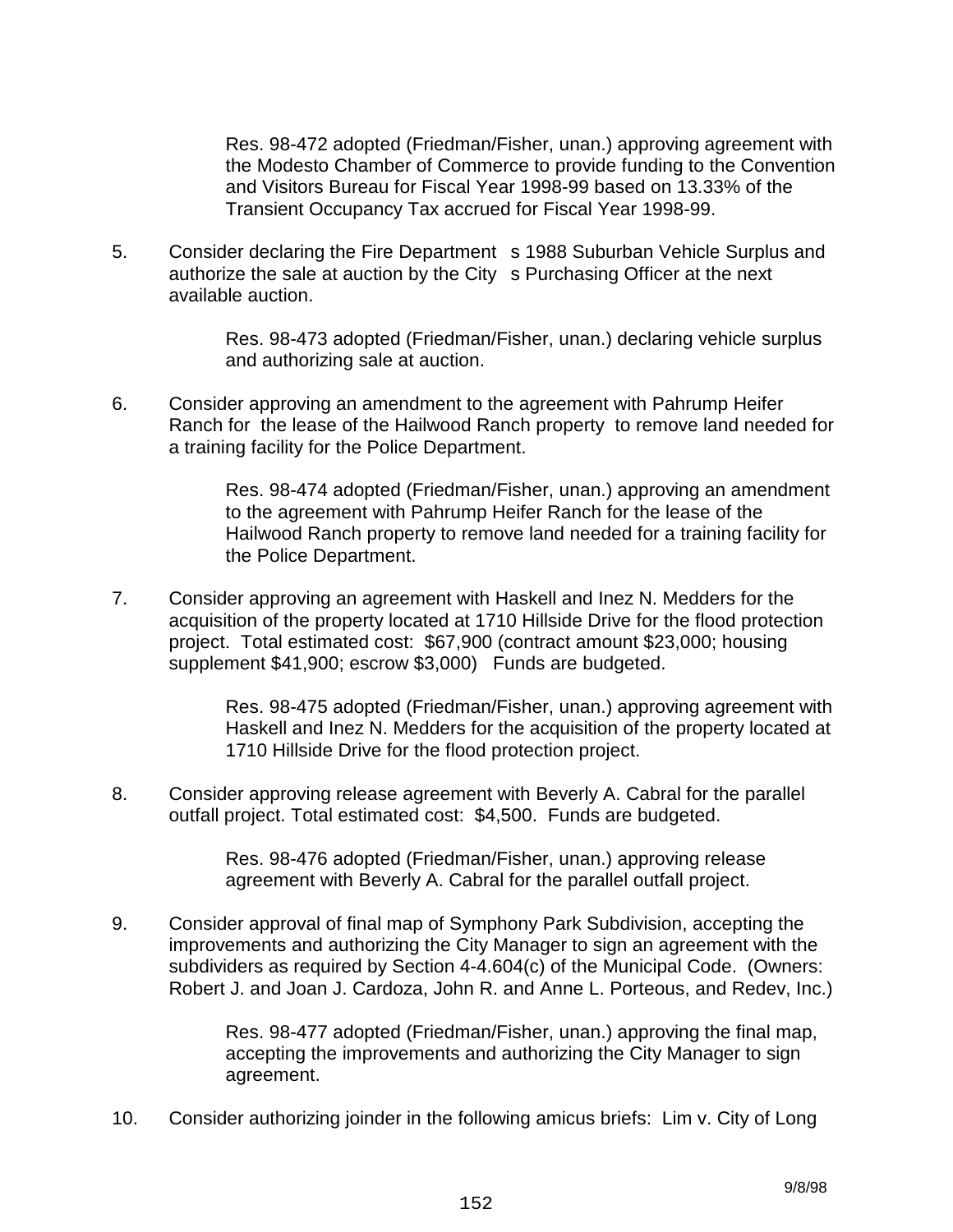Beach; Howard Jarvis Taxpayers Ass n. v. City of Riverside; Lindsey v. Tacoma-Pierce County Health Department; Perkins v. West Covina; San Jose Mercury News v. City of San Jose; Howard Jarvis Taxpayers Ass n. v. City of San Diego; Long v. City of Rialto; San Bernardino Public Employees Ass n. v. City of Fontana; Del Monte Dunes at Monterey, Ltd., et al. V. City of Monterey; and Keller v. Chowchilla Water Dist.

 By motion, authorized joinder in amicus briefs and directing City Attorney to execute and forward letters of support.

11. Consider authorizing the City Manager to execute the Phase II Railroad Agreement with Union Pacific Railroad as soon as the Federal authorization to proceed is received. Final estimated cost: \$4,600,000. Funds are budgeted.

> Res. 98-478 adopted (Friedman/Fisher, unan.) authorizing City Manager to execute the Phase II Railroad Agreement with Union Pacific Railroad as soon as the Federal authorization to proceed is received.

12. Consider accepting \$200,000 grant from California Energy Commission under the Petroleum Violation Escrow Account for new windows and lighting at the Police Department main building, new HVAC at the Police Evidence and Property Facility, replacement of HVAC at the McHenry Museum and addition of film coating to windows at Maddux Youth Center.

> Res. 98-479 adopted (Friedman/Fisher, unan.) accepting grant from California Energy Commission and authorizing City Manager to sign agreement.

13. Consider amending the budget to appropriate \$5,000 from the General Fund Contingency Reserve to Cultural Promotions, to provide funding for First Night (a national organization that provides alcohol-free events on New Years Eve).

> Res. 98-480 adopted (Friedman/Fisher, unan.) amending the budget to appropriate \$5,000 from the General Fund Contingency Reserve to Cultural Promotions, to provide funding for First Night.

14. Letter of resignation from the Sign Improvement Committee from Kathleen A. Morgan.

> Res. 98-481 adopted (Friedman/Fisher, unan.) accepting resignation with regret.

15. Consider waiving formal bid procedures and authorizing Conco West to provide labor and services necessary for emergency sewer line repair on the Emerald Trunk Sewer. Total estimated cost: \$400,000. Funds are budgeted.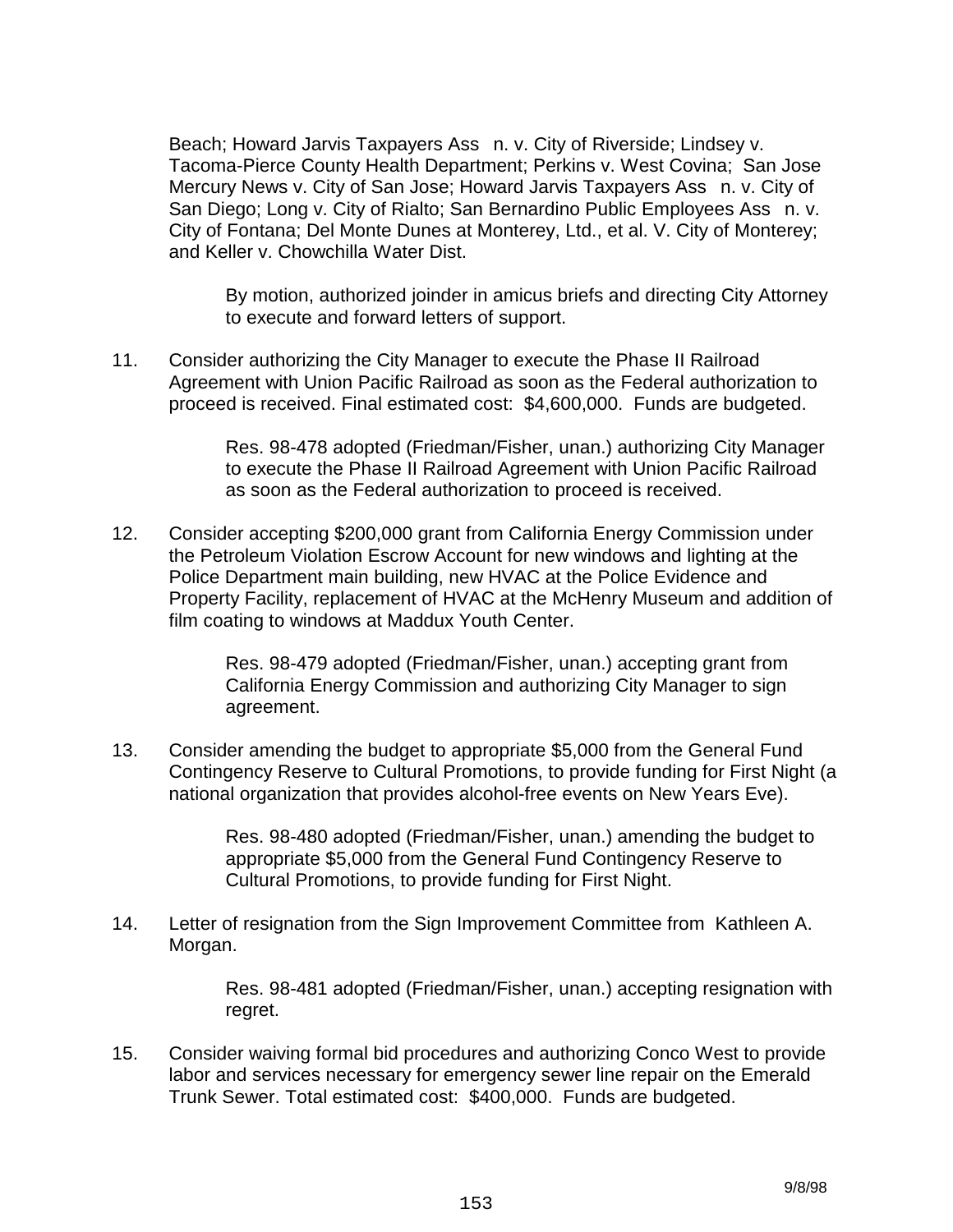Res. 98-482 adopted (Friedman/Fisher, unan.) waiving formal bid procedures and authorizing Conco West to provide labor and services necessary for emergency sewer line repair on the Emerald Trunk Sewer.

Item #16 removed from Consent

16. Consider adopting a resolution making certain specified amendments to the City's Community Facilities District policies and procedures manual.

> Res. 98-483 adopted (Friedman/Fisher, unan.) amending the Community Facilities District policies and procedures with an extension granted for final map approvals to December 1, 1998, and the taxation of church property within a CFD returned to Financial Policy Committee on September 15, 1998.

## **HEARINGS**

17. Hearing to consider a request by Mr. Jim Click of Westnet Properties for an exemption of Capital Facilities Fees for a six-unit very-low-income studio apartment at 830 Second Street.

> Res. 98-484 adopted (Dobbs/Fisher, unan.) approving an exemption of Capital Facilities Fees and authorizing City Manager to execute agreement.

Councilmember Fisher excused due to conflict of interest.

18. Hearing to consider a request from Self-Help Enterprises (SHE) for an exemption and/or deferral of Capital Facilities Fees for 21 very-low or lowincome housing units to be built at the south side of Briggs Avenue at Seybold Avenue.

> Res. 98-485 adopted (Friedman/Dobbs, majority; Serpa, no; Fisher, absent) approving an exemption or deferral of Capital Facilities Fees and authorizing City Manager to execute agreement; and requested Self-Help Enterprises to give presentation to Council at a future meeting regarding construction quality.

#### NEW BUSINESS

19. Update on City Recycling Program, which was implemented in March 1997.

By motion (Smith/Dobbs, unan.), acknowledged receipt of report.

WRITTEN COMMUNICATIONS

Item #20 was removed from the agenda.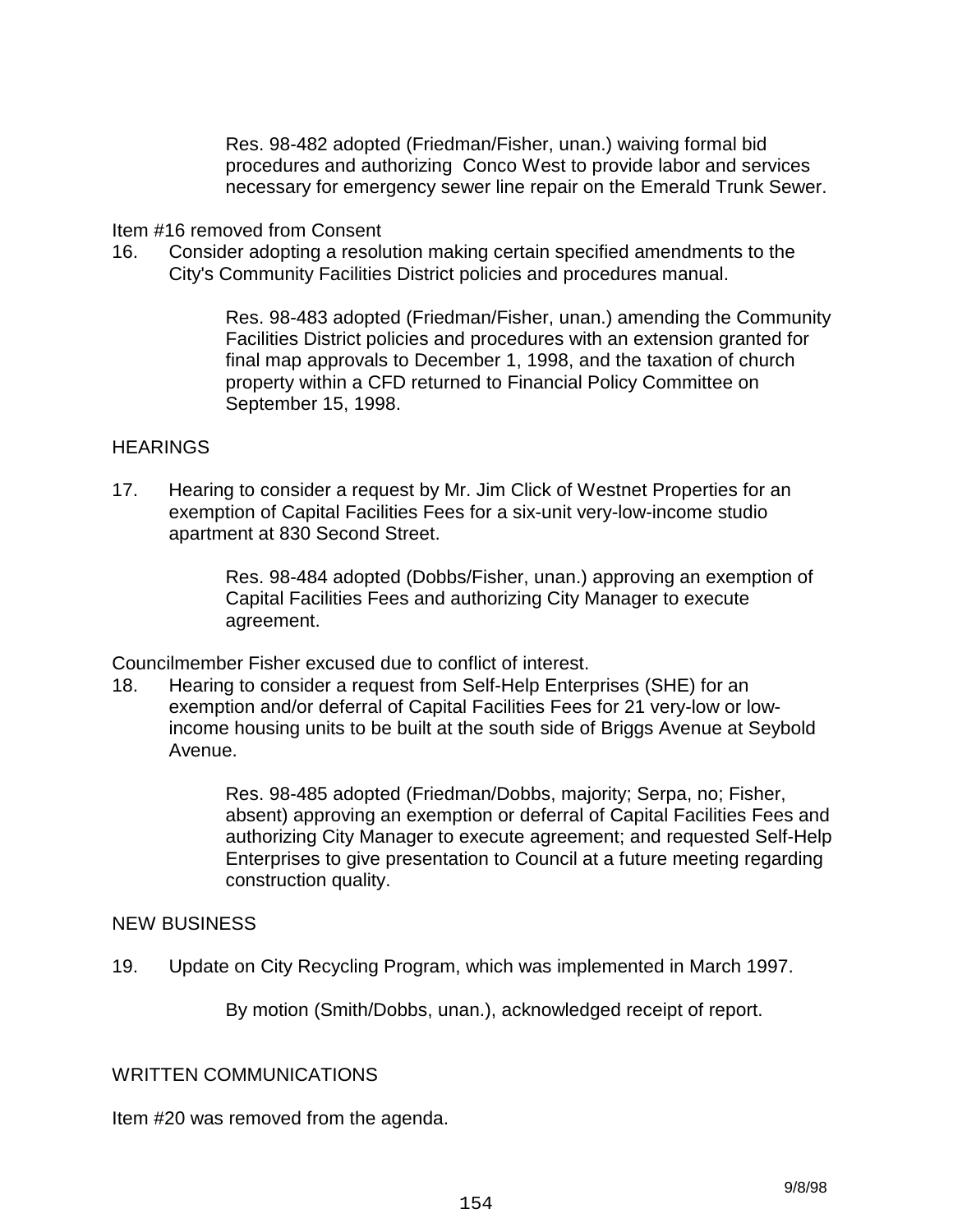20. Letter from Ross Condit, Grand Events, regarding connecting a project at 4623 McHenry Avenue to the City of Modesto Water System.

### ORAL COMMUNICATIONS

 Lee Allen, Highway Village resident, spoke regarding concern of neighboring apartment complex.

## MATTERS TOO LATE FOR THE AGENDA

None.

## ADJOURNMENT

The meeting adjourned at 4:50 p.m.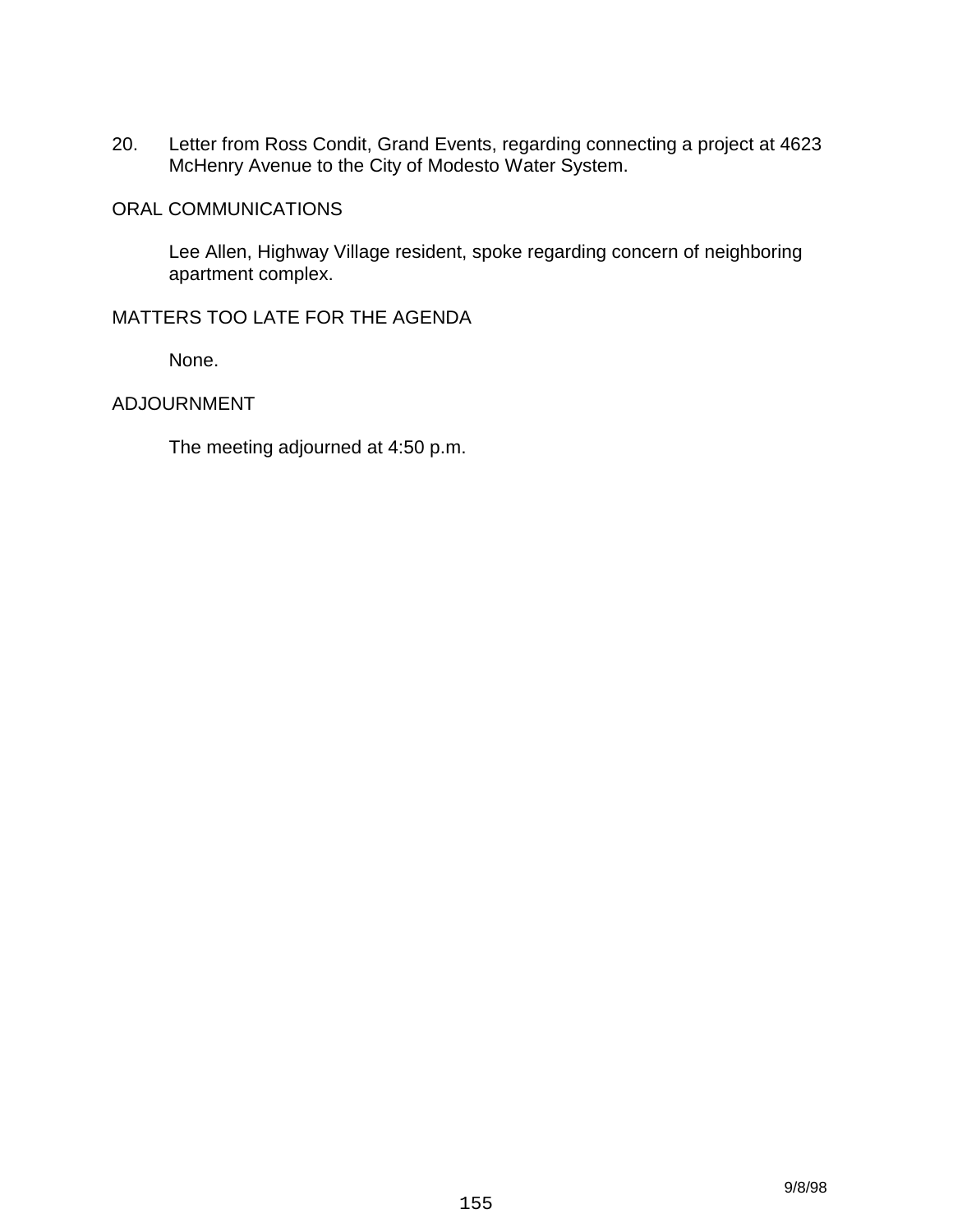## **Tuesday, September 15, 1998, at 7:00 p.m.**

Roll Call Present: Councilmembers Conrad, Dobbs, Fisher, Friedman, Serpa, Smith, Mayor Lang

CONSENT ITEMS ROLL CALL VOTE REQUIRED: Items 1-2 and 4-10 Item #3 removed from Consent

(Friedman/Dobbs, unan.)

## ACKNOWLEDGEMENTS AND PRESENTATIONS

Presentation of rewards to citizens reporting graffiti offenders.

Wayne Henry presented rewards to two citizens.

 Presentation by Self-Help Enterprises regarding construction quality, as requested by the City Council.

Presentation postponed.

#### CONSENT

1. Approval of the minutes of the regular City Council meeting of September 8, 1998.

By motion (Friedman/Dobbs, unan.), minutes approved.

## CONSENT

2. Consider approving the proposed traffic-calming plan on Bowen Avenue. This plan consists of a series of devices along Bowen Avenue to help slow down vehicles.

> Res. 98-486 adopted (Friedman/Dobbs, unan.) approving Bowen Avenue Traffic Calming Plan.

Item #3 removed from Consent

3. Consider approving an ordinance amending Municipal Code Sections 3-2.1401 and 3-2.1401.1 updating the speed limits throughout the City.

Introduction of Ord. 3096-C.S. (Serpa/Fisher, unan.) amending speed limits.

4. Consider acceptance of K&D Enterprises Inc.'s contract as complete for the project titled "Highway Village Sidewalk/Curb Repairs" and authorize the City Clerk to file a Notice of Completion. Original contract: \$69,816.32

> Res. 98-487 adopted (Friedman/Dobbs, unan.) accepting contract as complete and authorizing the city Clerk to file a Notice of Completion.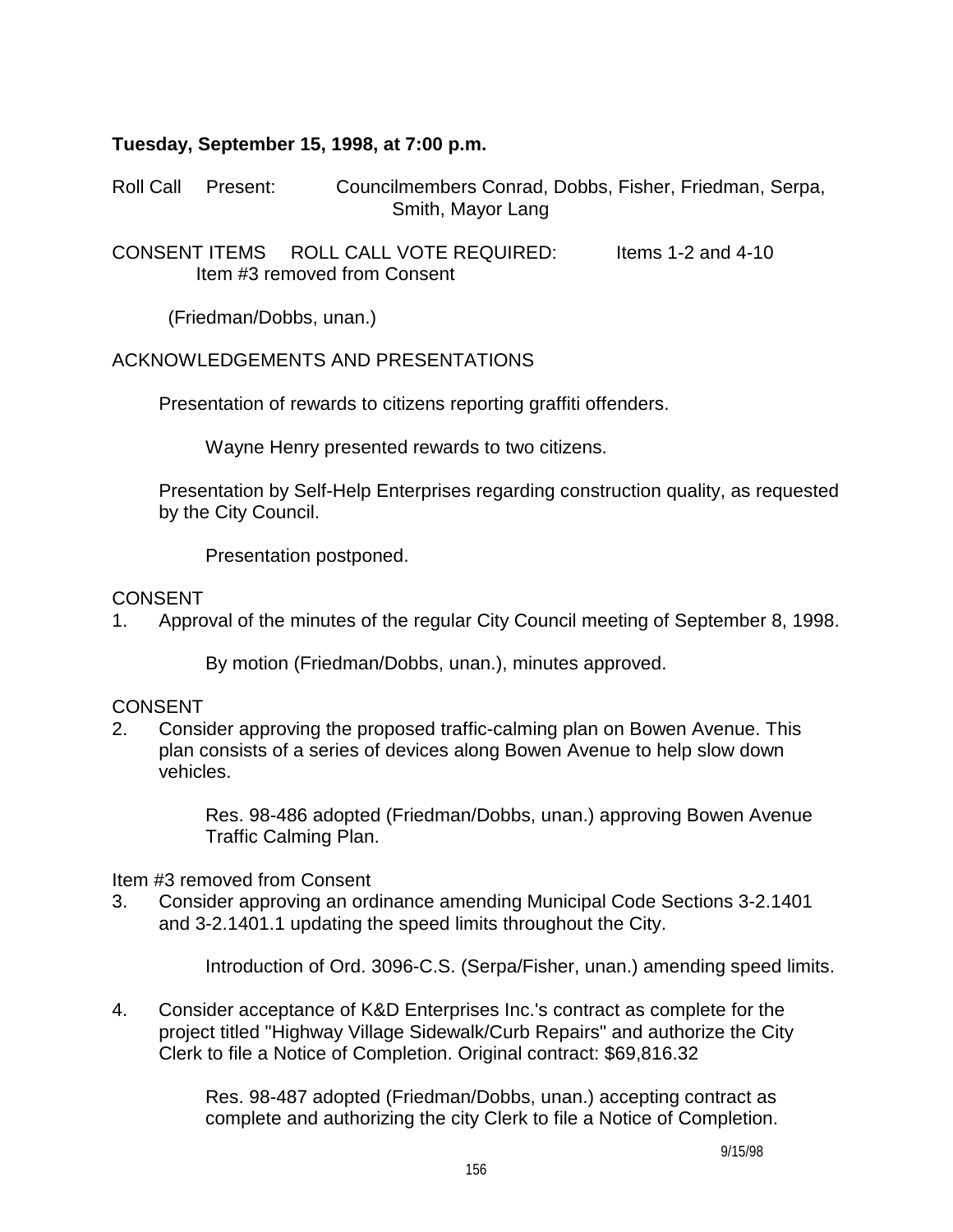5. Consider award of a \$278,852 contract to Teichert Construction for the project titled "Rehabilitation of Sludge Drying Beds at Wastewater Treatment Plant", and consider amending the budget to estimate new FEMA revenue of \$195,965 and already recognized FEMA revenue of \$87,454 from Reserves; and appropriate a new CIP project entitled Rehabilitation of Sludge Drying Beds at the Wastewater Treatment Plant.

> Res. 98-488 adopted (Friedman/Dobbs, unan.) awarding contract to Teichert Construction for "Rehabilitation of Sludge Drying Beds at Wastewater Treatment Plant".

Res. 98-489 adopted (Friedman/Dobbs, unan.) amending the budget.

6. Consider designating Desarrollo Latino-Americano Inc. (DLA) as a Community Housing Development Organization for Modesto HOME program.

> Res. 98-490 adopted (Friedman/Dobbs, unan.) designating Desarrollo Latino-Americano Inc. as a Community Housing Organization.

7. Consider approving Woodland Neighborhood Park Master Plan and making CEQA findings.

> Res. 98-491 adopted (Friedman/Dobbs, unan.) approving Woodland Neighborhood Park Master Plan and making CEQA findings.

8. Consider approving Yosemite Neighborhood Park Master Plan, making CEQA findings set forth in Initial Study, and renaming the park Creekwood Neighborhood Park.

> Res. 98-492 adopted (Friedman/Dobbs, unan.) approving Yosemite Neighborhood Park Master Plan and making CEQA findings, and renaming the park Creekwood Neighborhood Park.

9. Consider awarding \$2,000 in CDBG grant funding and providing direct City assistance to the Homeless Veterans Stand Down Event.

> Res. 98-493 adopted (Friedman/Dobbs, unan.) awarding \$2,000 CDBG grant funding and providing direct City assistance to the Homeless Veterans Stand Down Event.

10. Consider declaring Pearpoint Inc. the lowest responsive and responsible bidder and authorizing the purchase of one new van with closed circuit television system for the total price of \$131,058.90; and consider appropriating \$90,500 from the Fleet Reserve Account and \$40,558.90 from the Sewer Reserve Account.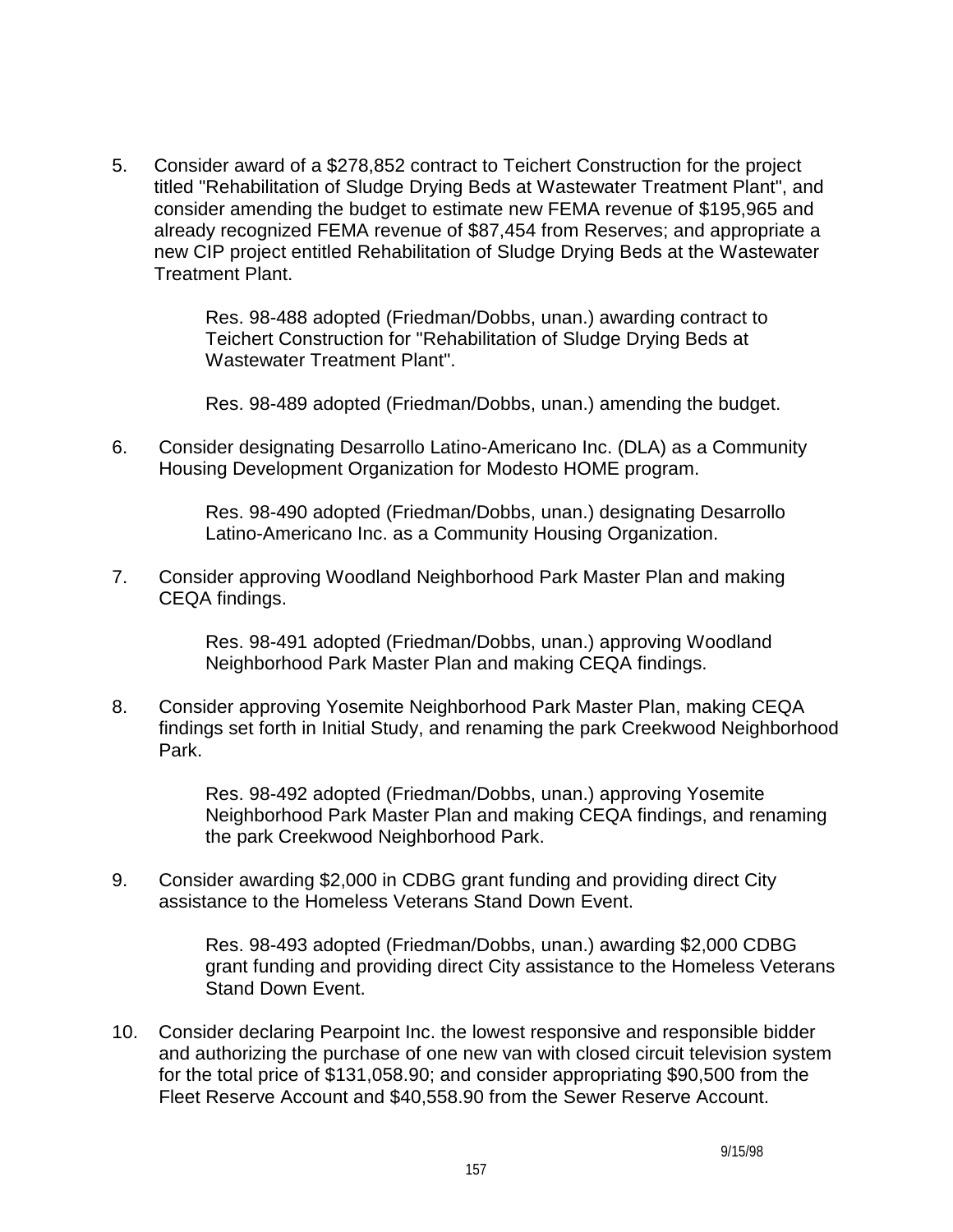Res. 98-494 adopted (Friedman/Dobbs, unan.) declaring Pearpoint Inc. low responsive/responsible bidder and authorizing purchase

 Res 98-495 adopted (Friedman/Dobbs, unan.) approving appropriation transfers

## **HEARINGS**

11. Hearing to consider participation in the Supplemental Law Enforcement Services State Grant Program - Citizens' Option for Public Safety. By motion (Serpa/Fisher, unan.), accepted staff recommendations.

ORAL COMMUNICATIONS

 Marcus Ludwig of Walmart presented \$3,000 to the City, which is the remainder of a \$6,00 grant.

A citizen announced Mexican Independence Day.

Miguel DeNoso introduced Hispanic audience members.

## MATTERS TOO LATE FOR THE AGENDA

None.

## ADJOURNMENT

The meeting adjourned to Closed Session at 7:25 p.m. City Attorney returned at 7:40 p.m. to report no action had been taken.

 CONFERENCE WITH LEGAL COUNCIL - EXISTING LITIGATION (Pursuant to Section 54956.9(a) of the Government Code)

 Name of case: Howard Jarvis Taxpayers Association v. City of Modesto, Stanislaus County Superior Court Action No. 168472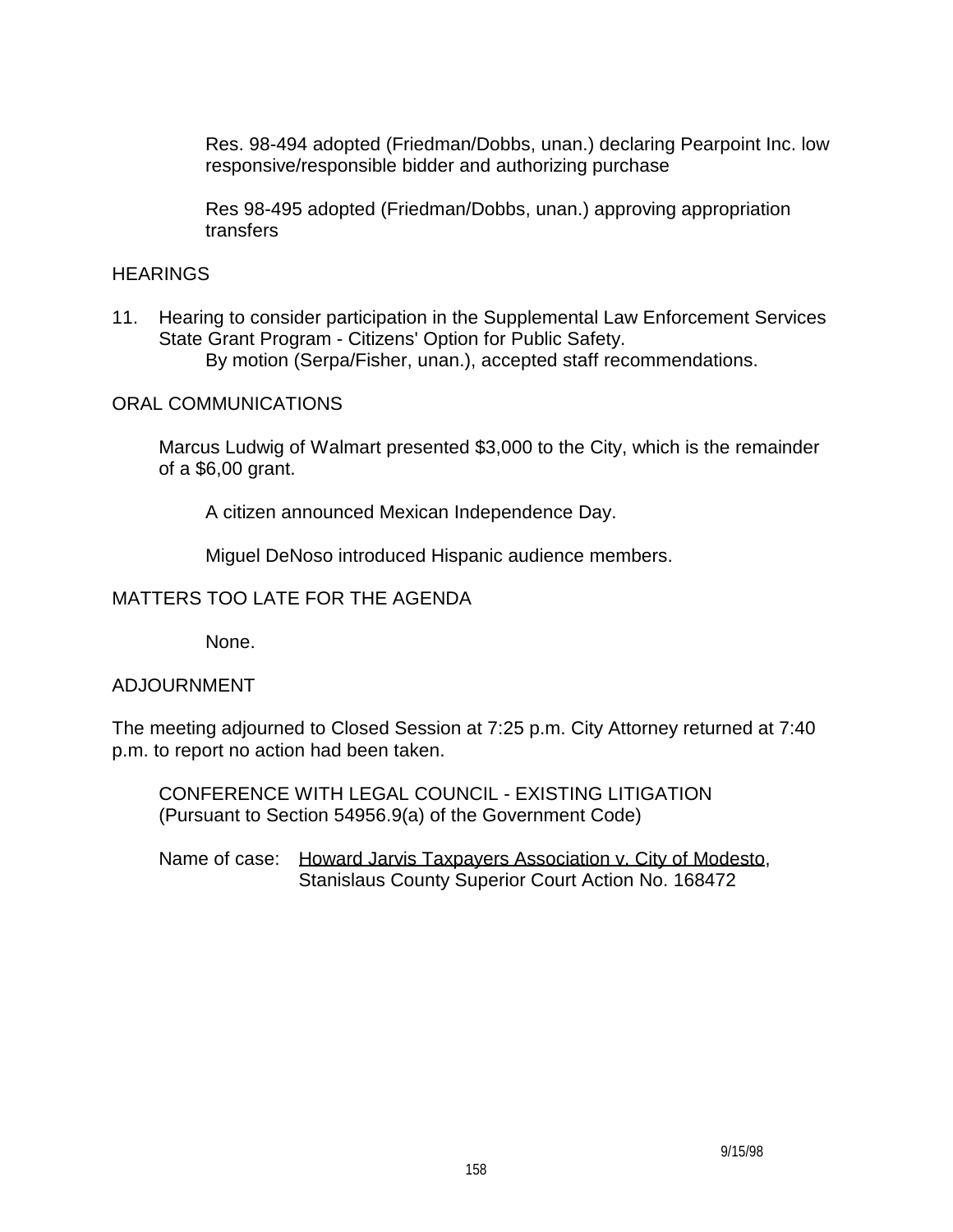## **Tuesday, September 22, 1998, at 4:00 p.m.**

Roll Call Present: Councilmembers Conrad, Dobbs, Fisher, Friedman, Serpa, Smith, Mayor Lang

CONSENT ITEMS ROLL CALL VOTE REQUIRED: Items 1-5 and 7-13 Consent Item #6 removed from Consent

(Friedman/Fisher, unan.)

## ACKNOWLEDGEMENTS AND PRESENTATIONS

 Presentation from Modesto Youth Conservation Corps Program to the Modesto City Council in appreciation for employment opportunities to the youth of Modesto.

John Ervin and MYCC members presented plaque to Council.

 Presentation of a proclamation designating the week of September 21-25, 1998 as Pollution Prevention Week.

Mayor Lang presented proclamation to Karin Rodriguez.

 Presentation of a proclamation designating the month of October 1998 as Multi-Cultural Awareness Month.

Mayor Lang presented proclamation to International Festival co-chair.

 Presentation of a proclamation designating the week of September 21-25, 1998 as Prostate Cancer Awareness Week.

Mayor Lang presented proclamation to Louis Woodward.

 Presentation of a proclamation commending the American Automobile Association for coordinating School s Open Drive Carefully campaign and designating September 1998 as School s Open Drive Carefully Month.

Mayor Lang made presentation and presented proclamation to AAA.

1. Approval of the minutes of the regular City Council meeting of September 15, 1998.

> By motion (Friedman/Fisher, unan.), approved minutes of September 15, 1998.

2. Final adoption of Ord. No. 3096-C.S. relating to speed limits. By motion (Friedman/Fisher, unan.), approved final adoption of Ord. No.

9/22/98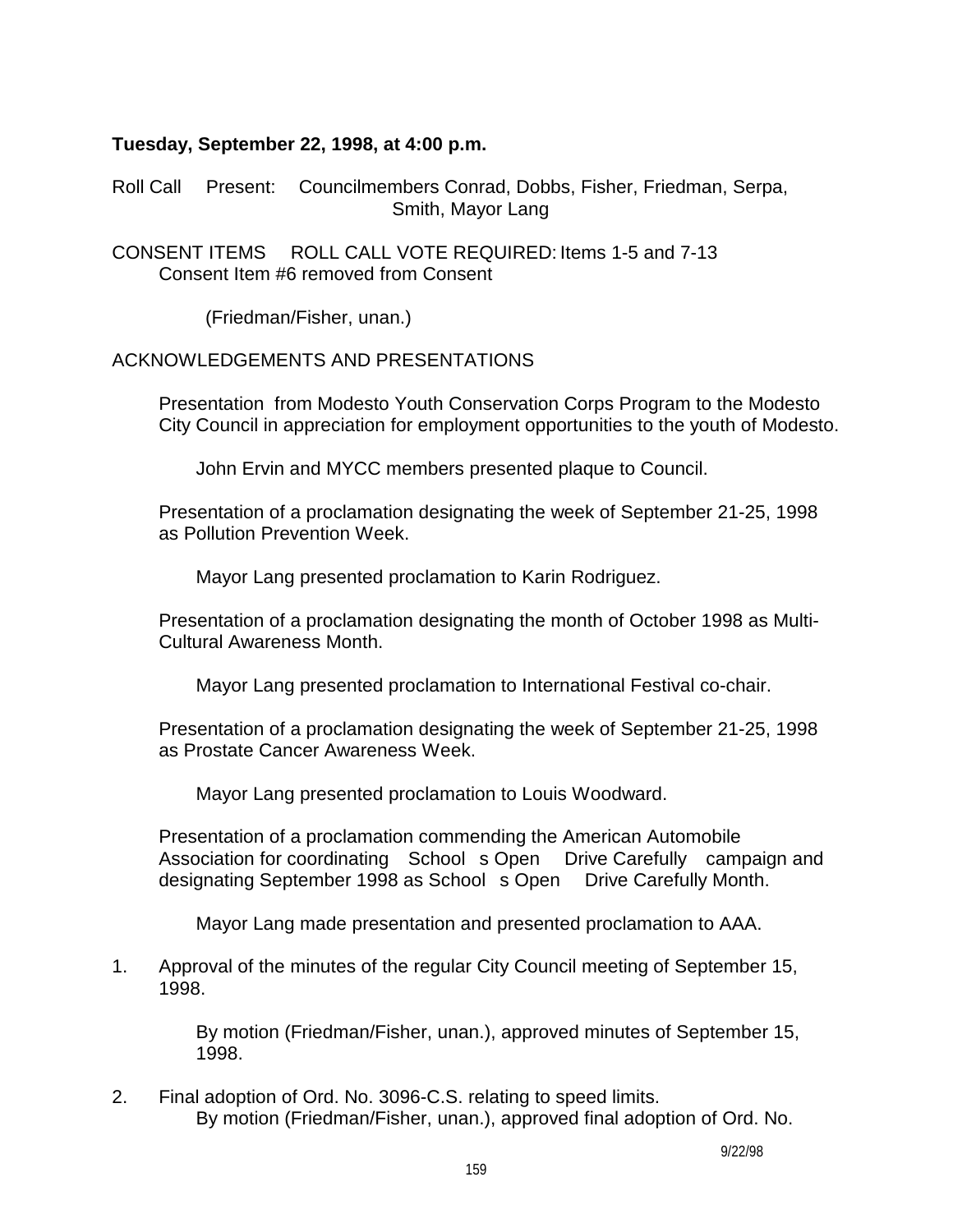3096-C.S.

3. Consider award of contract for the Standiford road construction and storm drainage improvements project to George Reed, Inc. for \$1,244,444; and consider approving an appropriation transfer to fully fund the project.

> Res. 98-496 adopted (Friedman/Fisher, unan.) awarding contract to George Reed Inc.

 Res. 98-497 adopted (Friedman/Fisher, unan.) approving appropriation transfer.

4. Consider initiating an application for the Village One High School Reorganization.

 Res. 98-498 adopted (Friedman/Fisher, unan.) initiating an application for the Village One High School Reorganization.

5. Consider approving a Property Tax Sharing agreement with Stanislaus County for the portion of the Coffee/Claratina Reorganization not included in the City-County Master Property Tax Sharing Agreement.

> Res. 98-499 adopted (Friedman/Fisher, unan.) approving a Property Tax Sharing agreement with Stanislaus County for the portion of the Coffee/Claratina Reorganization not included in the City-County Master Property Tax Sharing Agreement.

Item #6 removed from Consent.

6. Consider approving a request of Bill Barr of Festival Events, promoters of the Pasta Festival, for Direct City Assistance for the Modesto Pasta Festival and consider amending the budget to appropriate \$4,500 from the General Fund Contingency Reserve.

> Res. 98-500 adopted (Fisher/Dobbs, majority; Friedman, no) authorizing the amount needed for Police overtime up to \$4,500.

> Res. 98-500A adopted (Fisher/Dobbs, majority; Friedman, no) amending the budget.

7. Consider approving an agreement with Callander Associates for consultant services to provide a Master Plan, design Development Report and construction documents for Stockard Coffee Neighborhood Park.

> Res. 98-501 adopted (Friedman/Fisher, unan.) approving an agreement with Callander Associates for consultant services to provide a Master Plan, design Development Report and construction documents for Stockard Coffee Neighborhood Park.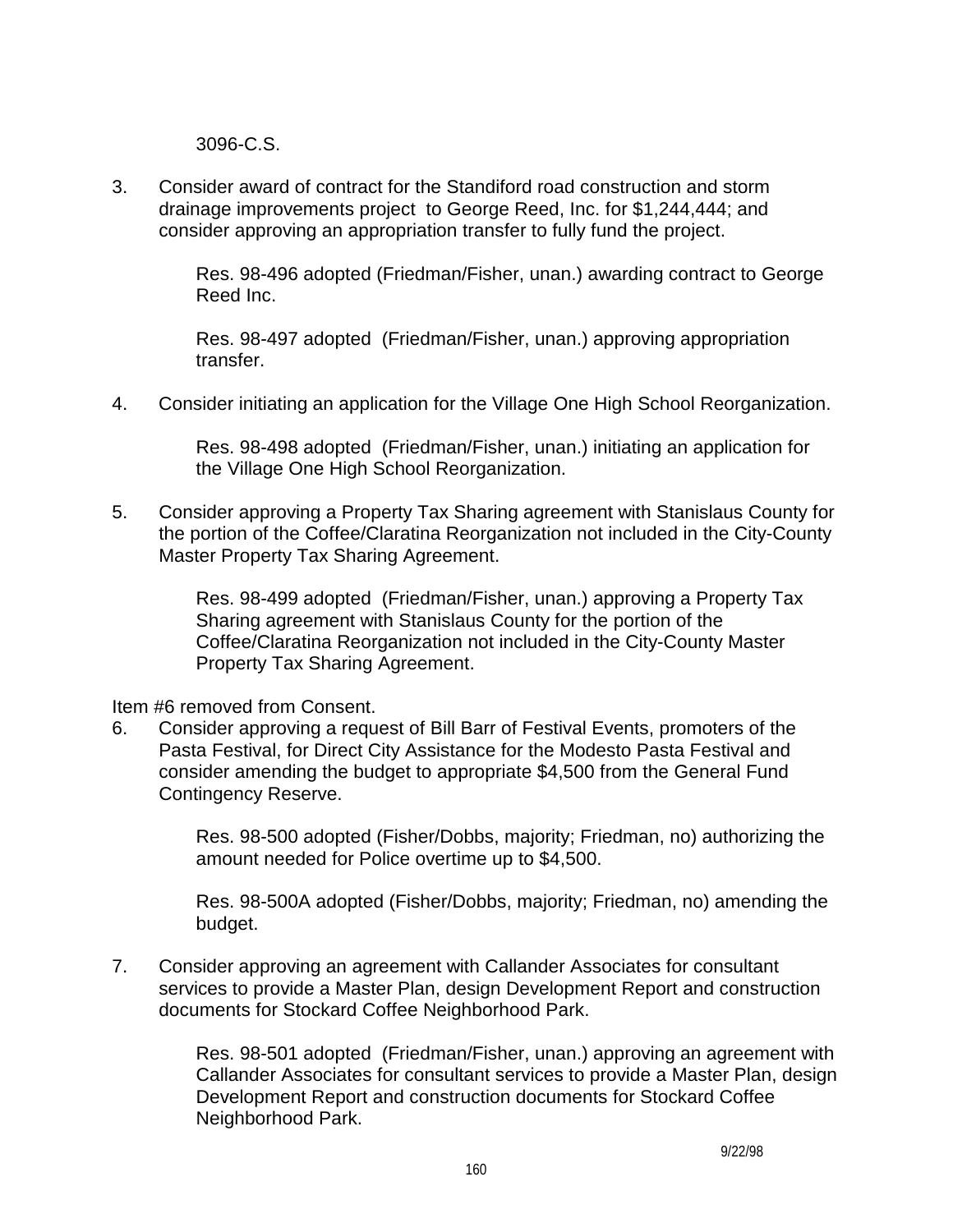8. Consider accepting \$15,000 in grant funding from the United States Golf Association for the City s Junior Golf Program.

> Res. 98-502 adopted (Friedman/Fisher, unan.) accepting \$15,000 in grant funding from the United States Golf Association for the City s Junior Golf Program.

9. Consider approving agreement with RRM Design Group for consultant services to provide a Master Plan, design Development Report and construction documents for Mark Twain Neighborhood Park.

> Res. 98-503 adopted (Friedman/Fisher, unan.) approving agreement with RRM Design Group for consultant services to provide a Master Plan, design Development Report and construction documents for Mark Twain Neighborhood Park.

10. Consider accepting Federal Grant Agreement AIP 3-06-0153-21 in the amount of \$600,400 for airport improvements and authorizing City Manager to sign grant and any future amendments related to the grant.

> Res. 98-504 adopted (Friedman/Fisher, unan.) accepting Federal Grant Agreement AIP 3-06-0153-21 in the amount of \$600,400 for airport improvements and authorizing City Manager to sign grant and any future amendments related to the grant.

11. Annual approval of City s Investment Policy.

 Res. 98-505 adopted (Friedman/Fisher, unan.) approving the City's Investment Policy.

12. Consider accepting with regret the resignation of Skip McCabe from the Golf Courses Committee, effective September 22, 1998.

> Res. 98-506 adopted (Friedman/Fisher, unan.) accepting with regret the resignation of Skip McCabe from the Golf Courses Committee, effective September 22, 1998.

13. Consider changes to the International Festival, eliminating the parade, changing the event from two days to a one-day Saturday event, waiving business license fees, extending the time on Saturday from 6:00 p.m. to 10:00 p.m. and providing setup of the City s portable awning at no cost to the Festival.

> Res. 98-507 adopted (Friedman/Fisher, unan.) approving recommendations and rescinding Res. 95-394.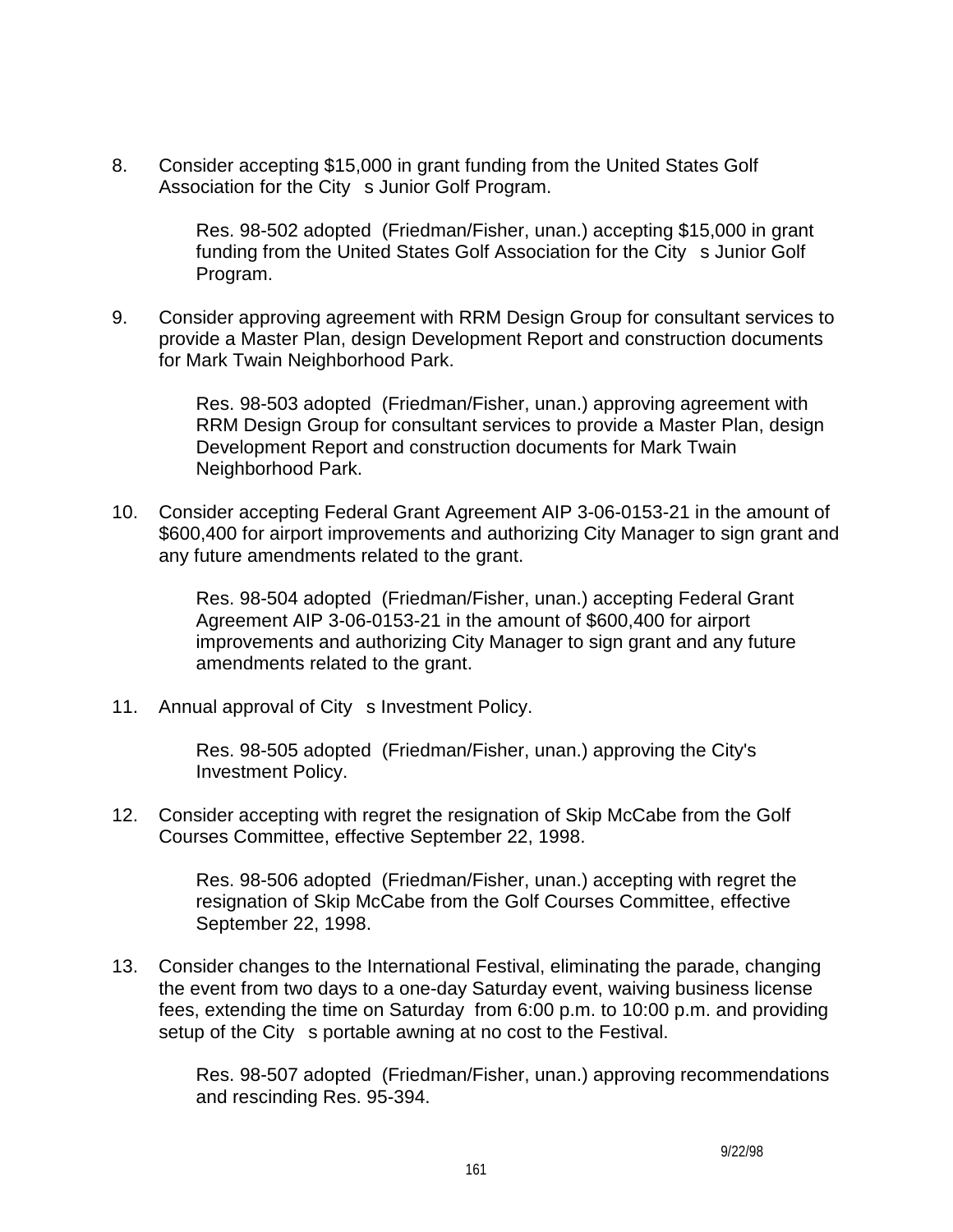## **HEARINGS**

By motion, (Serpa/Smith, unan.) all testimony of August 18, 1998 hearing incorporated into this record.

14. Hearing to consider the application of Macerich Vintage Faire Limited Partnership to amend Planned Development Zone, P-D(109) for a multi-screen theater and restaurants at the Vintage Faire Mall; and consider approving a Development Agreement with Macerich Vintage Faire Limited partnership and Signature Theaters, LLC.

> By motion (Fisher/Dobbs, majority; Friedman, Serpa & Lang, no), introduced Ord. No. 3097-C.S. amending P-D (109);

 Adopted Res. 98-508 finding that the amendment and development agreement are within the scope of the General Plan Master EIR;

Adopted Res. 98-509 approving development plan, and;

Introduced Ord. 3098-C.S. approving development agreement as submitted.

 By motion, (Dobbs/Fisher, unan.) comments from the Costa Hearing of August 18, 1998 incorporated into record.

Item #15 heard prior to Item #14.

15. Hearing to consider the application of Costa Limited Partners to rezone property located on the north side of Pelandale Avenue east of Sisk Road from SP-O to P-D for a multi-screen theater, hotel and retail commercial center; and consider approving a Development Agreement with Costa Limited Partners and WestStar Cinemas, Inc.

> By motion (Fisher/Dobbs, majority; Conrad, Friedman & Serpa, no), introduced Ord. 3099-C.S. rezoning;

> Adopted Res. 98-510 finding rezoning and development agreement consistent with Kiernan Business Park Specific Plan Focused EIR;

Adopted Res. 98-511 approving development plan, and;

 Introduced Ord. 3100-C.S. approving development agreement and directed staff to make the changes to the development agreement as requested by the applicant, approving those changes in concept only, directing staff to schedule a public hearing to bring those changes back to the Planning Commission and the City Council for consideration on October 5<sup>th</sup> and October  $6<sup>th</sup>$ .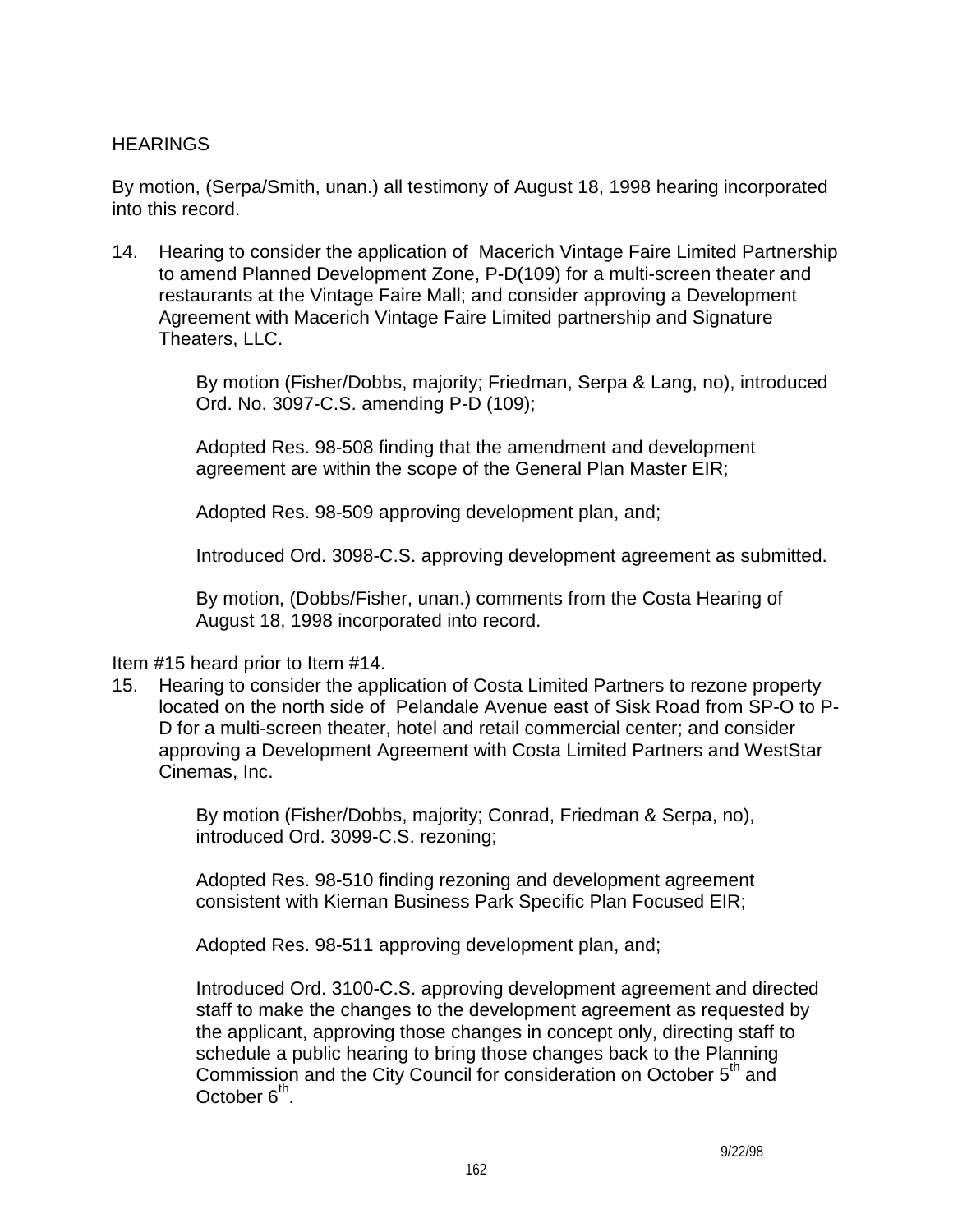Councilmember Dobbs left meeting at 8:05 p.m.

#### NEW BUSINESS

16. Consider designating Voting and Alternate Voting Delegates at the National League of Cities Annual Congress of Cities, December 1-5, 1998, in Kansas City, Missouri.

> By motion (Friedman/Conrad, unan.; Dobbs, absent), designated Mayor Lang as Voting Delegate and Vice-Mayor Serpa as Alternate Voting Delegate, unless neither attend the Congress, then the voting delegate will be the most senior Councilmember.

17. Consider recommendations of the Council's Blue Ribbon Committee on Prevailing Wages.

> Res. 98-512 adopted (Friedman/Conrad, unan.; Dobbs, absent) endorsing recommendations of the Blue Ribbon Committee on prevailing wages, declaring that the Committee's activities be deemed complete, and dissolving the Blue Ribbon Committee on Prevailing Wages.

#### WRITTEN COMMUNICATIONS

18. Letter from Carmen Sabatino requesting a discussion of the Historic Property Preservation Agreement with John and Carol Whiteside approved at May 19, 1998 City Council meeting.

No action taken.

#### ORAL COMMUNICATIONS

None.

## MATTERS TOO LATE FOR THE AGENDA

 By motion (Fisher/Smith, unan.; Serpa, no; Dobbs, absent), it was determined that there was a need for immediate action, and that the need for action came to the City's attention after the agenda was posted.

 Res. 98-513 adopted (Fisher/Conrad, majority; Serpa, no; Dobbs, absent) approving Charleston Place on-site subdivision improvements.

#### ADJOURNMENT

The meeting adjourned at 8:25 p.m. to Closed Session on September 23, 1998 at 6:00

9/22/98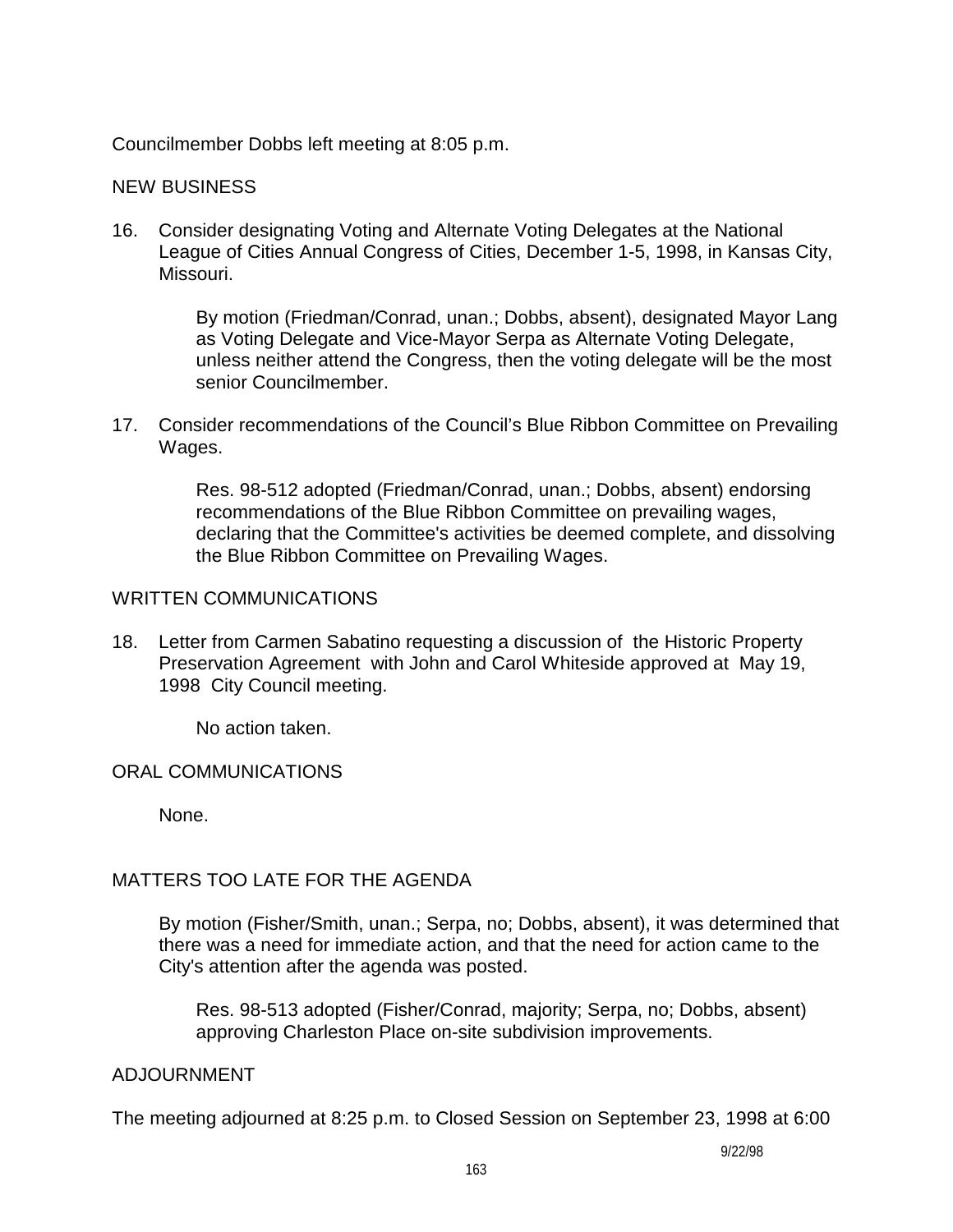p.m.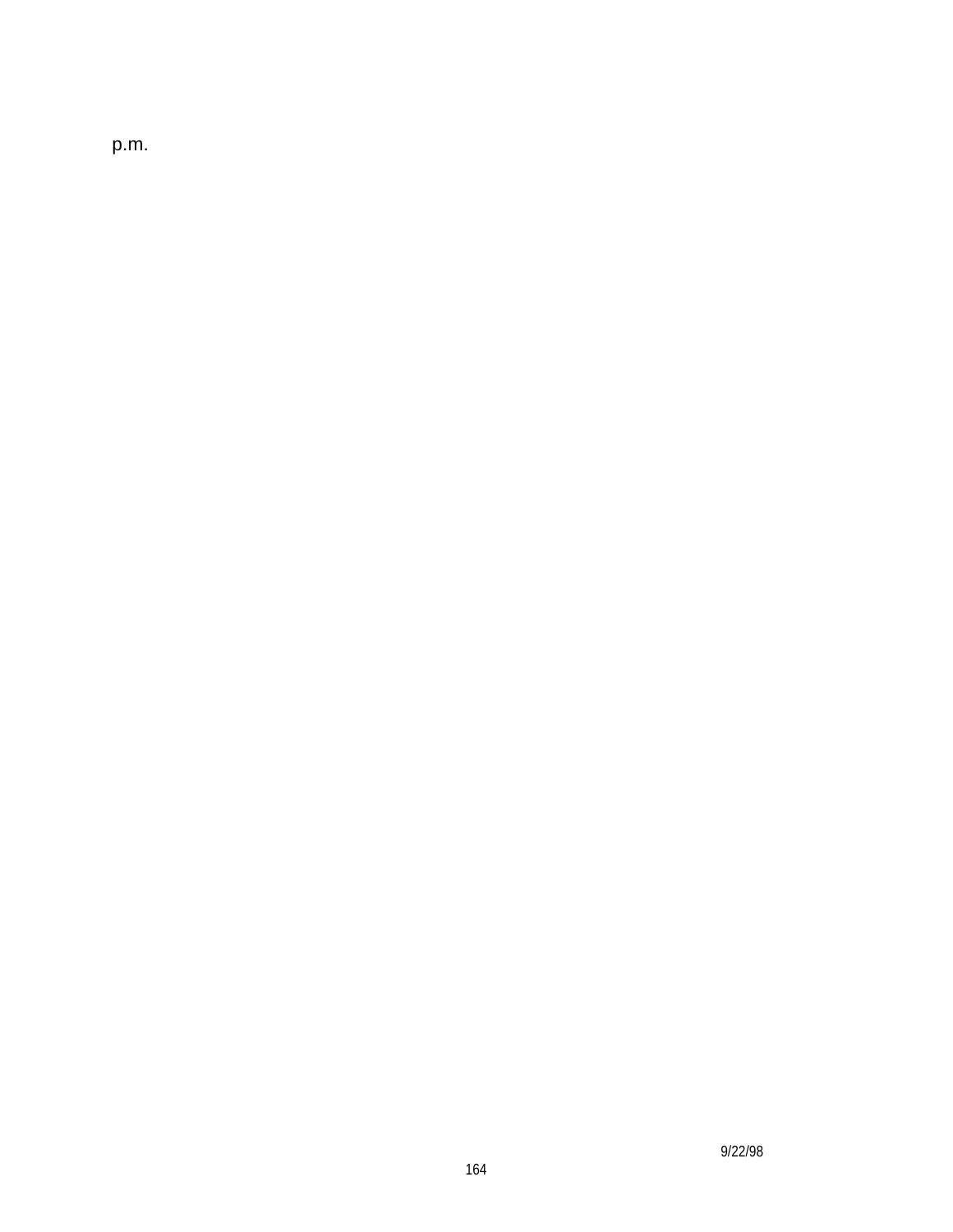## **Tuesday, October 6, 1998, at 7:00 p.m.**

Roll Call - Present: Councilmembers Conrad, Dobbs, Fisher, Friedman, Serpa, Mayor Lang

Absent: Smith

CONSENT ITEMS ROLL CALL VOTE REQUIRED: Items 1, 4, 5, 6, 12, 13 Items 2, 3, 7, 8, 9, 11, 14 & 15 removed from Consent

**ACTION:** (Fisher/Friedman, unan.; Smith, absent)

Councilmember Dobbs excused due to conflict of interest CONSENT ITEM - ROLL CALL VOTE REQUIRED: Item 10

**ACTION:** (Friedman/Fisher, unan.; Dobbs & Smith absent)

ACKNOWLEDGEMENTS AND PRESENTATIONS

Presentation of a proclamation to the Stanislaus County Domestic Violence Coordinating Council proclaiming October as Domestic Violence Awareness Month.

Mayor Lang presented proclamation.

Presentation of a proclamation regarding violence in America to Helen Morante, Stanislaus Medical Society Alliance, proclaiming October 14, 1998, as SAVE Today.

Mayor Lang presented proclamation.

 Police Chief Paul Jefferson acknowledged Detective Ray Taylor for his efforts toward stemming domestic violence in Modesto.

1. Approval of the minutes of the regular City Council meeting of September 22, 1998.

By motion (Fisher/Friedman, unan.; Smith, absent), minutes approved.

Item #2 removed from Consent

2. Consider awarding contract to Grover Landscape Services, Inc. for the Woodland tot lot project for \$82,198.78; and consider amending the budget to appropriate \$30,00 from the Parks CFF Contingency Reserve to fully fund the project.

 Res. 98-514 adopted (Friedman/Dobbs, unan.; Smith, absent) awarding contract to Grover Landscape Services Inc.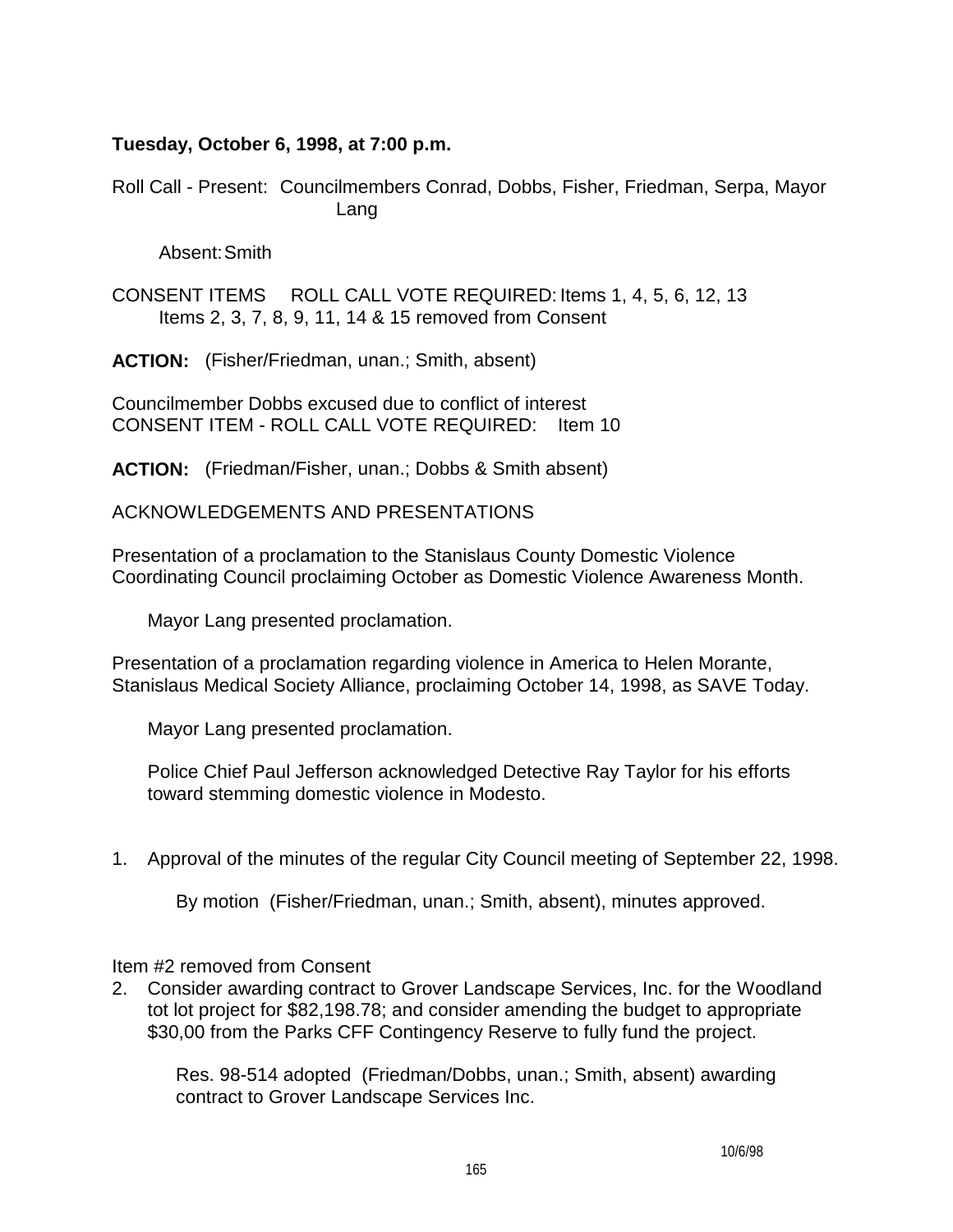Res. 98-515 adopted (Friedman/Dobbs, unan.; Smith, absent) amending budget.

#### Item #3 removed from Consent

3. Consider awarding contract to Allen Waggoner Construction for the Roselle Avenue waterline project for \$220,825; and consider approving an appropriation transfer to fund the project.

 Res. 98-516 adopted (Dobbs/Fisher, unan.; Smith, absent) awarding contract to Allen Waggoner Construction for Roselle Avenue waterline project.

 Res. 98-517 adopted (Dobbs/Fisher, unan.; Smith, absent) approving appropriation transfer.

#### Item #4 removed from agenda

- 4. Consider rejecting all bids for the Wastewater Collection Maintenance Building project.
- 5. Consider rejecting all bids for the Modesto City-County Airport construction bids (AIP 19 and 20 projects) and authorize advertising and bidding the projects next spring.

 Res. 98-518 adopted (Fisher/Friedman, unan.; Smith, absent) rejecting all bids for the Modesto City-County Airport construction bids (AIP 19 and 20 projects) and authorize advertising and bidding the projects next spring.

6. Consider accepting the contract of Mozingo Construction Company for the Carpenter Road waterline project as complete and authorize the City Clerk to file the Notice of Completion. (Original contract: \$53,854)

 Res. 98-519 adopted (Fisher/Friedman, unan.; Smith, absent) accepting the work as complete and authorizing the City Clerk to file the Notice of Completion on the Mozingo Construction Company Carpenter Road waterline project.

Item #7 removed from Consent

7. Consider authorizing request for proposals for biosolids removal at the Secondary Wastewater Treatment Plant for Operations and Maintenance Department Wastewater Collection Division.

 Res. 98-520 adopted (Dobbs/Fisher, unan.; Smith, absent) authorizing request for proposals for biosolids removal at the Secondary Wastewater Treatment Plant for Operations and Maintenance Department Wastewater Collection Division, with a bid opening date of October 20, 1998 at 11:00 a.m.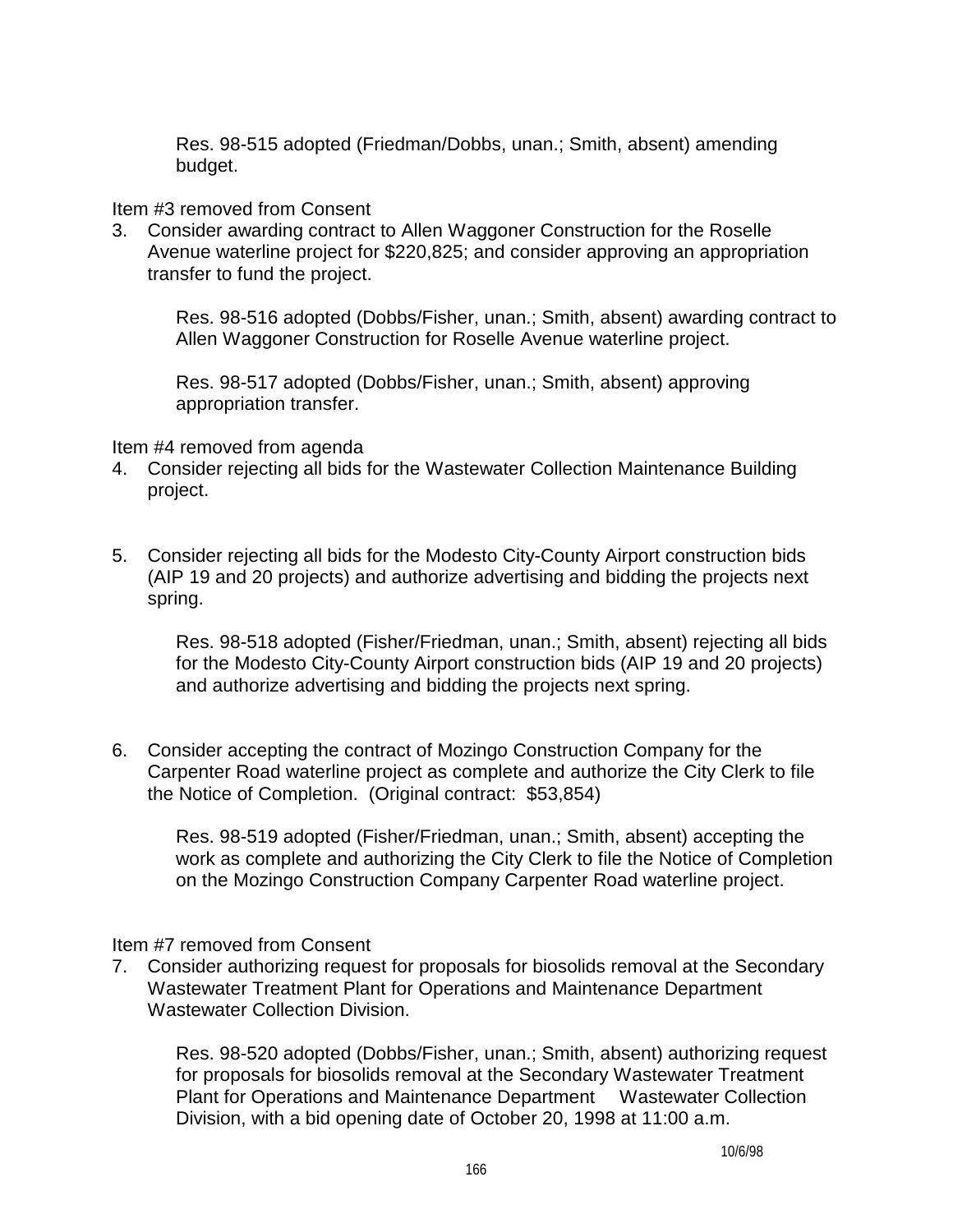Item #8 removed from Consent

8. Consider waiving formal bid procedures and declaring Groeniger & Company low bidder and authorizing the purchase of Water Specialty water meters for Fiscal Year 1998-199 for the total cost not to exceed \$90,000, and authorizing the purchase of Water Specialty water meters for two additional years, up to and including Fiscal Year 2000-2001, for a total 3-year cost not to exceed \$270,000.

 Res. 98-521 adopted (Friedman/Fisher, unan.; Smith, absent) waiving formal bid procedures and declaring Groeniger & Company low bidder.

## Item #9 removed from Consent

9. Consider authorizing City Manager to sign application for \$250,000 in funding from the State Resources Agency, Environmental Enhancement and Mitigation Program for development of a bicycle trail within the Hetch Hetchy utility easement from Shawnee Avenue to Semallon Drive.

 Res. 98-522 adopted (Friedman/Dobbs, unan.; Smith, absent) authorizing City Manager to sign grant application.

Councilmember Dobbs excused due to conflict of interest CONSENT

10. Consider approval of the final map of Bradley Estates Phase 1 subdivision of the City of Modesto and authorizing the City Manager to sign an agreement with the subdividers as required by Section 4-4.604(c) of the Municipal Code. (Owners: Stewart W. and Betty J. Bradley)

> Res. 98-523 adopted (Friedman/Fisher, unan.; Dobbs & Smith, absent) approving the final map and authorizing the City Manager to sign an agreement with Bradley Estates Phase 1 subdividers.

## Item #11 removed from Consent

11. Consider accepting improvements in Olympic Village East No. 2 subdivision and authorize the City Clerk to file Notice of Completion and to release securities upon expiration of statutory periods.

> Res. 98-524 adopted (Fisher/Conrad, unan.; Smith, absent) accepting improvements and authorizing City clerk to file Notice of Completion.

12. Consider accepting resignation of John Garcia from the Equal Opportunity/Disability Commission.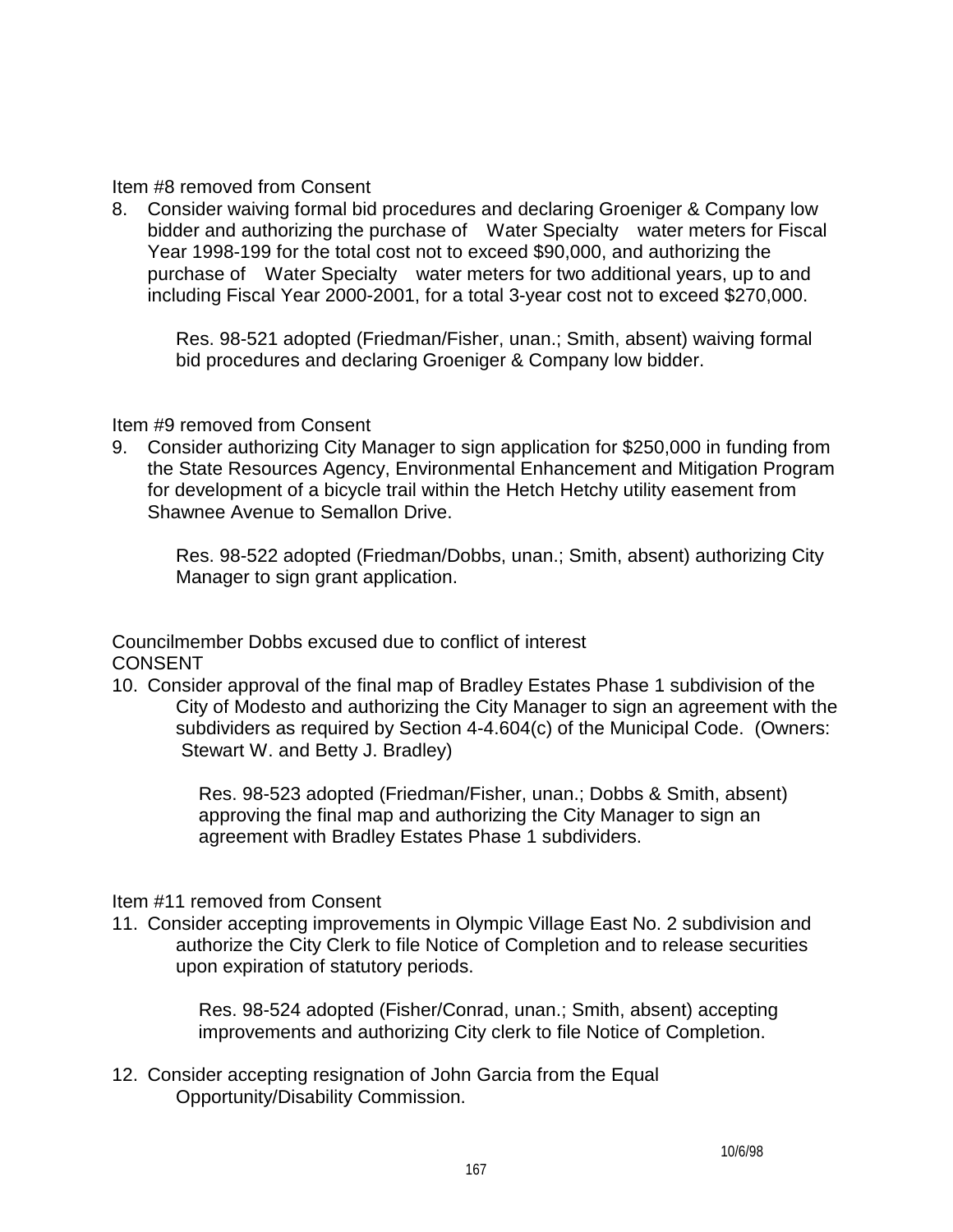Res. 98-525 adopted (Fisher/Friedman, unan.; Smith, absent) accepting resignation of John Garcia from the Equal Opportunity/Disability Commission, with regret.

13. Consider accepting resignation of Mark Heinzinger from the Local Cable Programming Committee.

> Res. 98-526 adopted (Fisher/Friedman, unan.; Smith, absent) accepting resignation of Mark Heinzinger from the Local Cable Programming Committee, with regret.

Item #14 removed from Consent

14. Consider approving the revised Stanislaus Area Association of Governments (SAAG) Joint Powers Agreement.

> Res. 98-527 adopted (Friedman/Dobbs, unan.; Smith, absent) approving the revised SAAG Joint Powers Agreement.

Item #15 removed from Consent

15. Consider approving grant agreement with the California Energy Commission for \$182,000 for a Petroleum Violation Escrow Grant to benefit the Modesto City School District.

> Res. 98-528 adopted (Friedman/Fisher, unan.; Smith, absent) approving grant agreement with the California Energy Commission for a Petroleum Violation Escrow Grant to benefit the Modesto City School District.

## UNFINISHED BUSINESS

16. Final adoption of:

 a. Ord. No. 3097-C.S. relating to Planned Development Zone, P-D(109), Vintage Faire. (The Macerich Company)

 By motion (Fisher/Dobbs, majority; Serpa, no; Smith, absent), adopted Ord No. 3097-C.S.

 b. Ord. No. 3098-C.S. approving a development agreement with Macerich Vintage Faire Limited relating to adding a multi-screen cinema to the Vintage Faire Mall.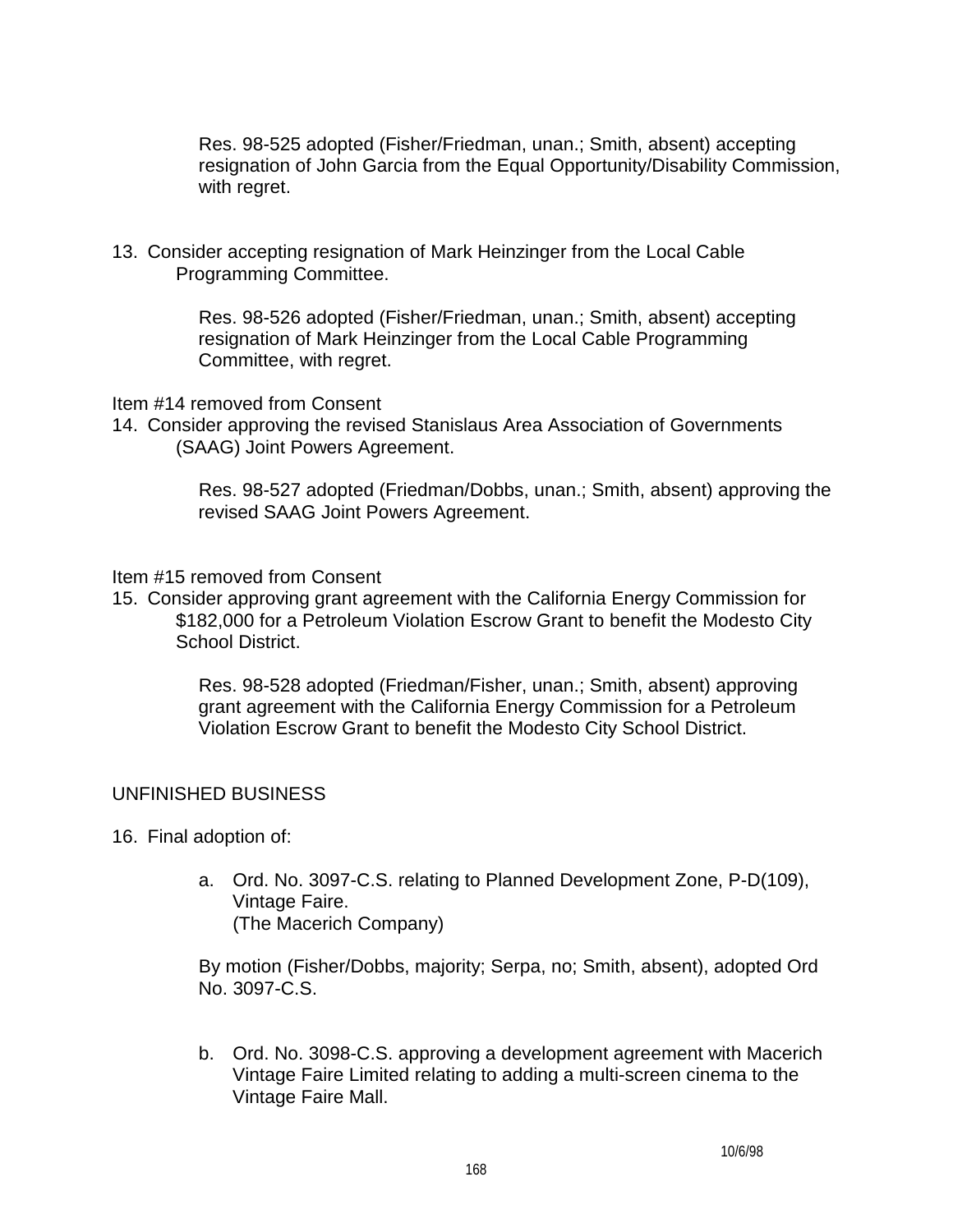By motion (Fisher/Conrad, majority; Serpa, no; Smith, absent), adopted Ord No. 3098-C.S.

 c. Ord. No. 3099-C.S. amending Section 2-3-8 of the Zoning Map to rezone from SP-O to P-D(530), property located on the north side of Pelandale Avenue east of Sisk Road. (Costa Limited Partners)

 By motion (Fisher/Dobbs, majority; Serpa, no; Smith, absent), adopted Ord No. 3099-C.S., with an amendment correcting clerical error of "16 screen theater" rather than a "multi-screen theater".

 d. Ord. No. 3100-C.S. approving a development agreement with Costa Limited Partners and Westar Cinemas, Inc., relating to a large retail center to include a 16-screen theater, hotel, and other retail uses.

 By motion (Fisher/Friedman, majority; Serpa, no; Smith, absent), adopted Ord No. 3100-C.S.

## **HEARINGS**

17. Hearing to consider an amendment to the development agreement with Costa Limited Partners pursuant to a retail and theater development on the north side of Pelandale Avenue east of Sisk Road.

> By motion (Fisher/Conrad, majority; Serpa, no; Smith, absent), introduced Ord. No. 3101-C.S., to include timing of opening in development agreement of March 2002.

 Res. 98-529 adopted (Fisher/Conrad, majority; Serpa, no; Smith, absent) finding project as amended is consistent with Kiernan Business Park Specific Plan EIR.

18. Hearing to consider declaring property at 930 Seventh and 710 J Street a nuisance and allowing the owners to repair or demolish buildings within 30 days of posting.

> Res. 98-530 adopted (Friedman/Serpa, unan.; Smith, absent) declaring property a nuisance and allowing owners to repair or demolish.

19. Hearing to consider declaring property at 608 East Coolidge a nuisance and allowing the owners to repair or demolish the buildings within 30 days of posting.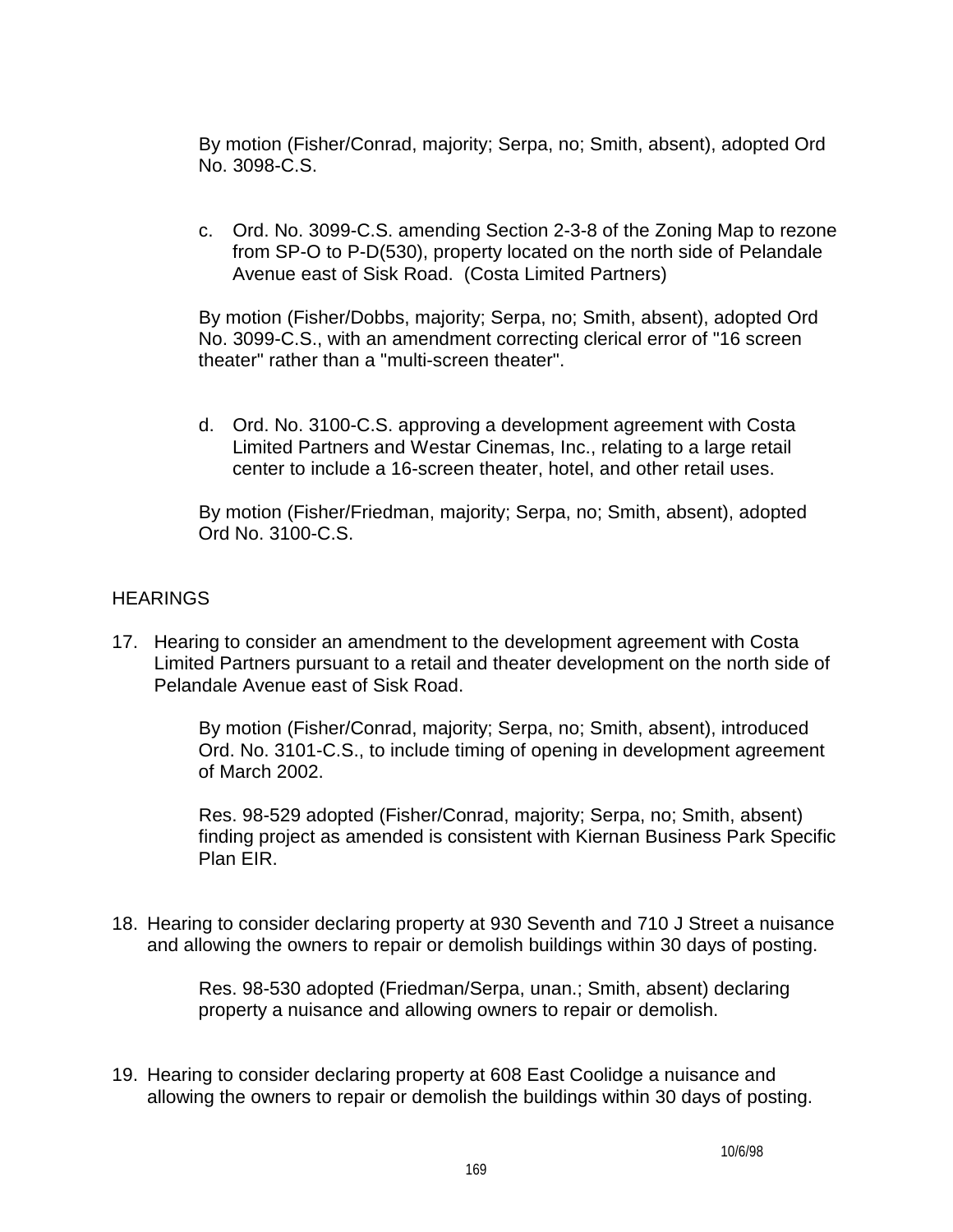Res. 98-531 adopted (Dobbs/Serpa, unan.; Smith, absent) declaring property a nuisance and allowing owners to repair or demolish.

20. Hearing to consider declaring property at 117 Maple Street a nuisance and allowing the owners of the property to repair or demolish the buildings within 30 days of posting.

> Res. 98-532 adopted (Dobbs/Friedman, majority; Conrad, no; Smith, absent) declaring property a nuisance and allowing owners to repair or demolish.

21. Hearing to consider declaring property at 712 Empire Avenue a nuisance and allowing the owners of the property to repair or demolish the buildings within 30 days of posting.

> Res. 98-533 adopted (Dobbs/Friedman, majority; Conrad, no; Smith, absent) declaring property a nuisance and allowing owners to repair or demolish.

22. Hearing to consider approving the Consolidated Annual Performance and Evaluation Report for Fiscal Year 1997-98 of the Community Development Block Grant, the HOME Investment Partnership Program, and the Emergency Shelter Grant funded by the U.S. Department of Housing and Urban Development.

> Res. 98-534 adopted (Dobbs/Lang, unan.; Smith, absent) approving Consolidated Annual Performance and Evaluation Report and recommendations related to expenditure of CDBG funds and authorizing the City Manager to execute all necessary documents.

23. Hearing to consider a proposed water rate increase in Zone 3, serving former Del Este service communities of Salida, Del Rio, Waterford, Hickman, Grayson and parts of Ceres and Turlock, and a fire standby surcharge for the Turlock customers; and consider providing customers in Zone 2 and Zone 3 the option of converting metered single-family residential customer to the corresponding flat rate, by their lot size, except in accordance with the City s water conservation policy, effective November 1.

> Res. 98-535 adopted (Dobbs/Fisher, unan.; Smith, absent) approving rate increase and approving a Turlock Fire Standby Charge for Turlock customers.

 Councilmember Serpa excused due to conflict of interest Res. 98-536 adopted (Friedman/Fisher, unan.; Serpa & Smith, absent) approving policy providing option of converting.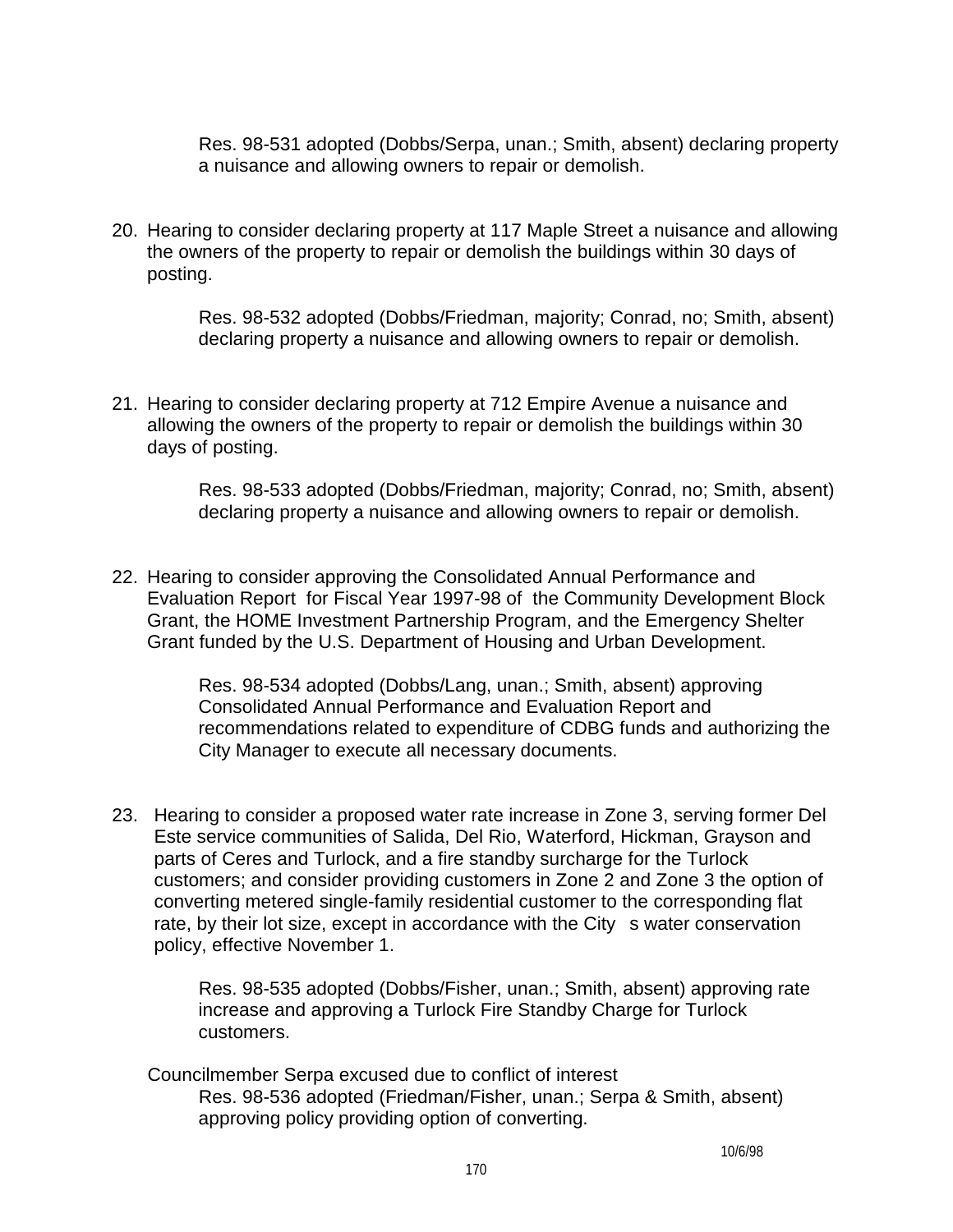## NEW BUSINESS

24. Consider setting public hearing for December 8, 1998, at 4:00 p.m. for a sewer rate increase for 1998-99; and consider establishing the proposed sewer rate increase at 4% (alternatively, the Utility Services and Franchise Committee recommends 2%) for monthly user rates, effective January 1, 1999.

> Res. 98-537 adopted (Friedman/Dobbs, unan.; Smith, absent) setting public hearing for December 8, 1998 at 4:00 p.m. for a sewer rate increase.

 Res. 98-538 adopted (Friedman/Dobbs, unan.; Smith, absent) establishing the proposed sewer rate of 2%.

25. Consider establishing policies and directives related to the Sewer Fund.

 Res. 98-539 adopted (Fisher/Friedman, unan.; Smith, absent) establishing October  $1<sup>st</sup>$  as the target date for future annual rate review.

 Res. 98-540 adopted (Fisher/Friedman, unan.; Smith, absent) establishing a working capital objective of a 3-month operating amount for the Sewer Fund.

 By motion (Fisher/Friedman, unan.; Smith, absent), directed staff to coincide any sewer rate equity adjustments to be implemented concurrently with the annual rate adjustment process, no sooner than October 1, 1999 and to study and recommend a long-term, multi-year, rate setting program.

## ORAL COMMUNICATIONS

None.

## **MISCELLANEOUS** Appointments

26. Golf Courses Advisory Committee

 Res. 98-541 adopted (Dobbs/Fisher, unan.; Smith, absent) appointing Robert Mauldin to the Golf Courses Advisory Committee with a term expiration date of January 1, 2003.

## MATTERS TOO LATE FOR THE AGENDA

None.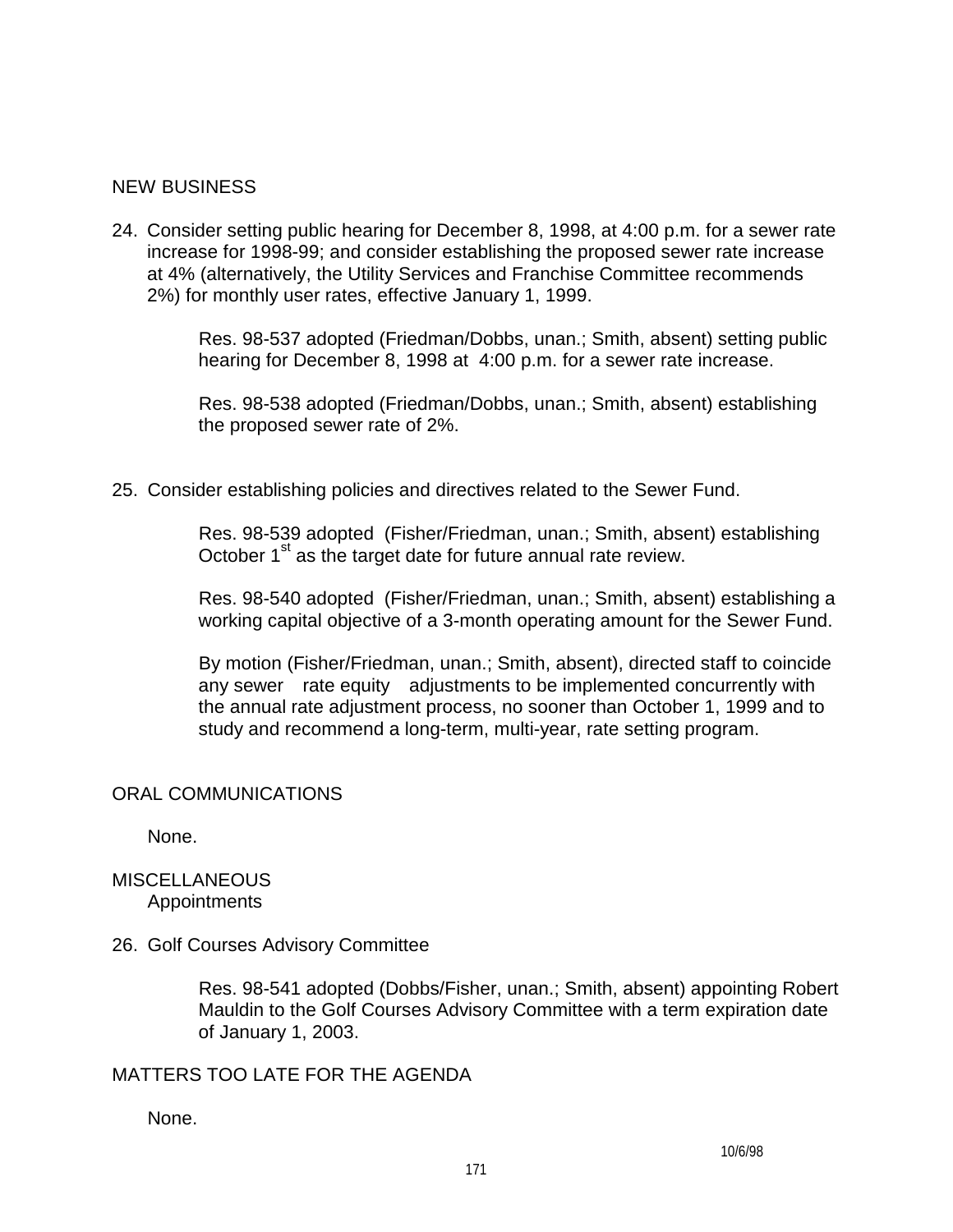### ADJOURNMENT

The meeting adjourned to Closed Session at 10:00 p.m. The City Attorney returned at 10:15 p.m. to report no action had been taken.

## CLOSED SESSION

The meeting adjourned to a Closed Session in the Mayor s Chambers to consider the following:

 CONFERENCE WITH LEGAL COUNSEL EXISTING LITIGATION (Pursuant to Section 54956.9(a) of the Government Code.)

Name of case: Howard Jarvis Taxpayers Association v. City of Modesto, Stanislaus County Superior Court Action No. 168472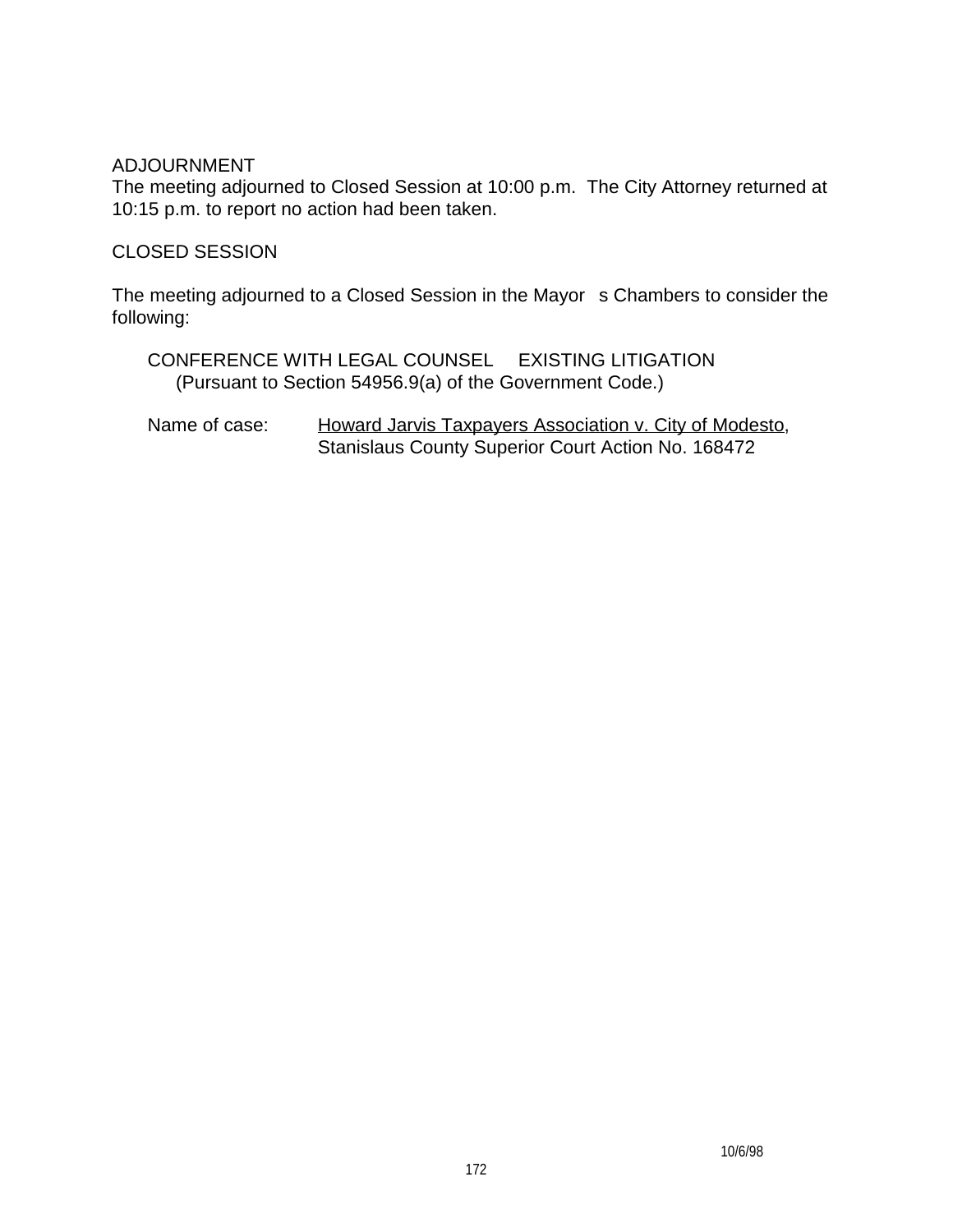## **Tuesday, October 13, 1998, at 4:00 p.m.**

Roll Call – Present: Councilmembers Conrad, Dobbs, Fisher, Friedman, Serpa, Smith, Mayor Lang

Absent: None

Pledge of Allegiance to the Flag

CONSENT ITEMS – ROLL CALL VOTE REQUIRED: Items 1 through 10

**ACTION:** (Friedman/Dobbs, unan.)

ACKNOWLEDGEMENTS AND PRESENTATIONS

 Presentation by Self-Help Enterprises regarding construction quality, as requested by City Council.

Presentation given by Holly Smith of Self-Help Enterprises.

Presentation regarding the FOOD Initiative by Dennis Jackman.

Presentation made by Dennis Jackman.

## **CONSENT ITEMS**

## **An item may be removed from consent and discussed at the request of an audience member or Councilmember.**

**CONSENT** 

1. Approval of the minutes of the regular City Council meeting of October 6, 1998.

**ACTION:** By motion(Friedman/Dobbs, unan.), minutes approved.

## **CONSENT**

- 2. Consider awarding contract for the renovation of tennis courts at East La Loma Park to Southwest Recreational Industries, Inc. for \$65,311.98; and consider amending the budget to appropriate \$9,000 from the Parks Contingency Reserve to fully fund the project.
- **ACTION:** Res. 98-542 adopted (Friedman/Dobbs, unan.) awarding contract to Southwest Recreational Industries Inc.

Res. 98-543 adopted (Friedman/Dobbs, unan.) amending budget.

## CONSENT

3. Consider waiving formal bid procedures and authorizing the purchase of Light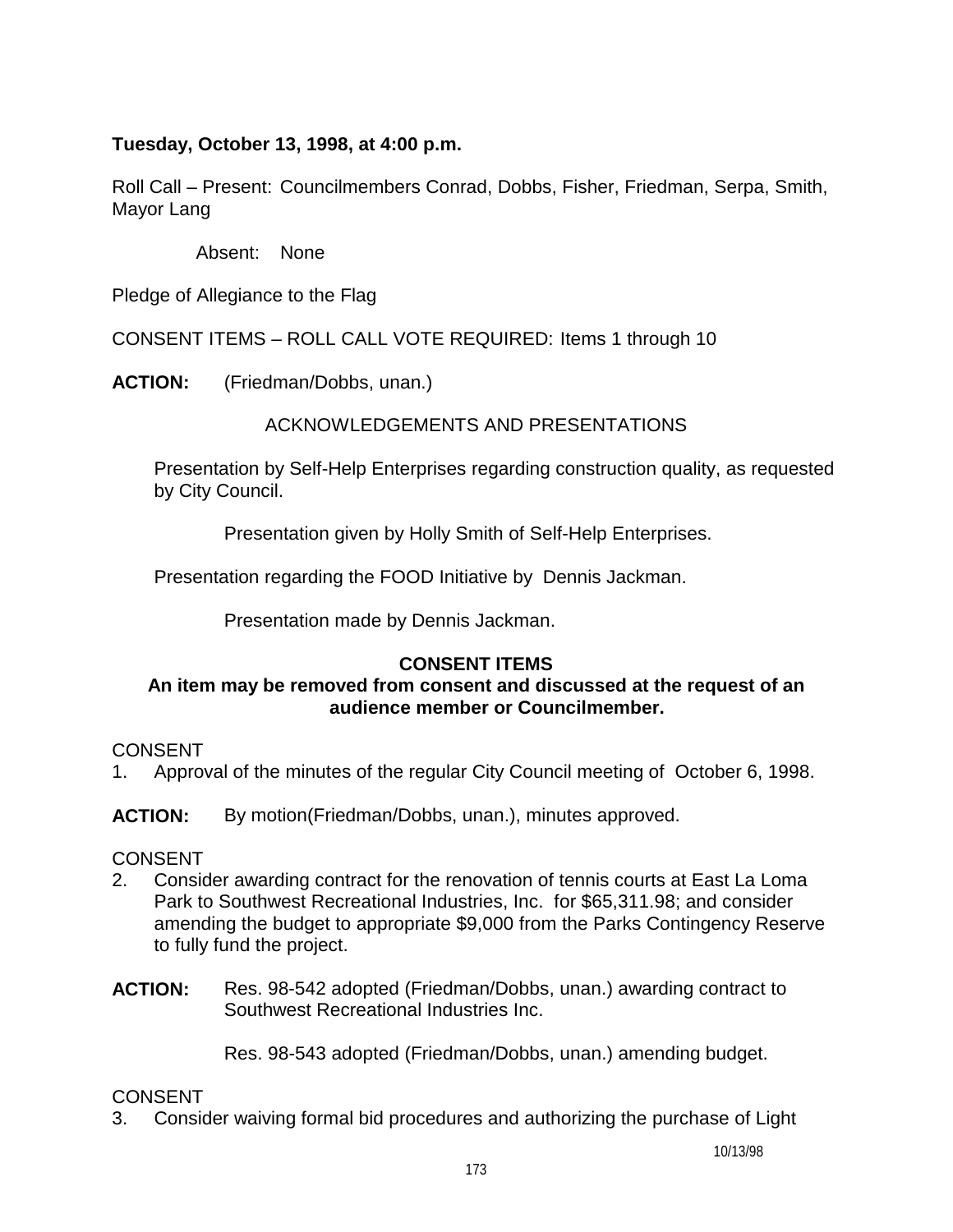Emitting Diode (LED) Signal Modules from Synchronex for a total cost of \$154,951.79.

**ACTION:** Res. 98-544 adopted (Friedman/Dobbs, unan.) waiving formal bid procedures and authorizing purchase.

## CONSENT

- 4. Consider approving a vending agreement with R.P. Vending Services to provide food and beverage service in the Modesto Airport Passenger Terminal.
- **ACTION:** Res. 98-545 adopted (Friedman/Dobbs, unan.) approving vending agreement with R.P. Vending Services.

## CONSENT

- 5. Consider approving agreement with Modesto City Schools for financing repairs and improvements to jointly developed facilities, and consider amending the budget to appropriate \$100,000 from the General Fund Contingency Reserve.
- **ACTION:** Res. 98-546 adopted (Friedman/Dobbs, unan.) approving agreement with Modesto City Schools.

Res. 98-547 adopted (Friedman/Dobbs, unan.) amending budget.

## CONSENT

- 6. Consider approving an agreement with High Country Hockey, Inc. for In-Line Hockey Program.
- **ACTION:** Res. 98-548 adopted (Friedman/Dobbs, unan.) approving agreement with High Country Hockey Inc.

## CONSENT

- 7. Consider approving agreement with First Institute of Street Tactics to provide youth self-defense classes.
- **ACTION:** Res. 98-549 adopted (Friedman/Dobbs, unan.) approving agreement with First Institute of Street Tactics.

## CONSENT

- 8. Consider approving agreement with William O. Harris for the acquisition of property located at 1734 Hillside Drive for the Flood Protection Project.
- **ACTION:** Res. 98-550 adopted (Friedman/Dobbs, unan.) approving agreement with William O. Harris for acquisition of property located at 1734 Hillside Drive for the Flood Protection Project.

## CONSENT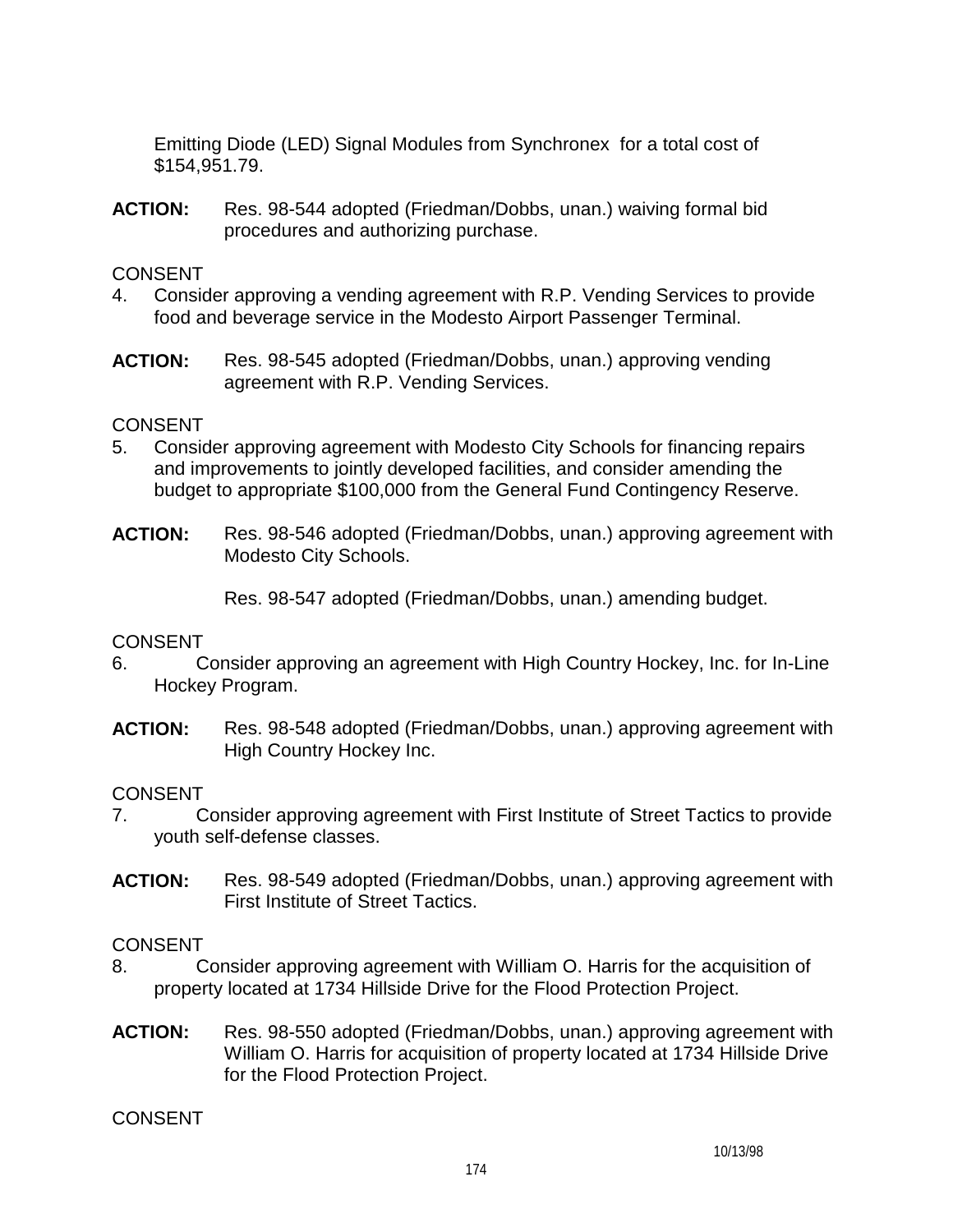- 9. Consider renaming that portion of Claus Road located between Yosemite Boulevard on the south and the new realigned right-of-way for Claus Road on the north to Yosemite Meadows Drive.
- **ACTION:** Res. 98-551 adopted (Friedman/Dobbs, unan.) approving street name change.

#### **CONSENT**

- 10. Consider approving a five- year agreement with the County of Stanislaus for payment of jail booking fees.
- **ACTION:** Res. 98-552 adopted (Friedman/Dobbs, unan.) approving agreement with the County of Stanislaus.

## **HEARINGS**

*Councilmember Fisher excused due to conflict of interest.* 

- 11. Hearing to consider approving allocation of HOME funds for Affordable Housing Applications.
- **ACTION:** Res. 98-553 adopted (Friedman/Dobbs, unan.; Fisher, absent) approving allocation of funds and authorizing City Manager to execute all necessary documents.

## NEW BUSINESS

12. Presentation of the Local Government Commission's project to promote infill development in Modesto and throughout the Central Valley.

**ACTION:** No action necessary.

*Councilmember Fisher excused due to conflict of interest.* 

- 13. Consider amending the Downpayment Assistance Program (DAP) Guidelines to add additional eligibility requirements.
- **ACTION:** Res. 98-554 adopted (Dobbs/Friedman, unan.; Fisher, absent) amending Downpayment Assistance Program Guidelines.

## ORAL COMMUNICATIONS

Ron Jourdanais spoke.

## MATTERS TOO LATE FOR THE AGENDA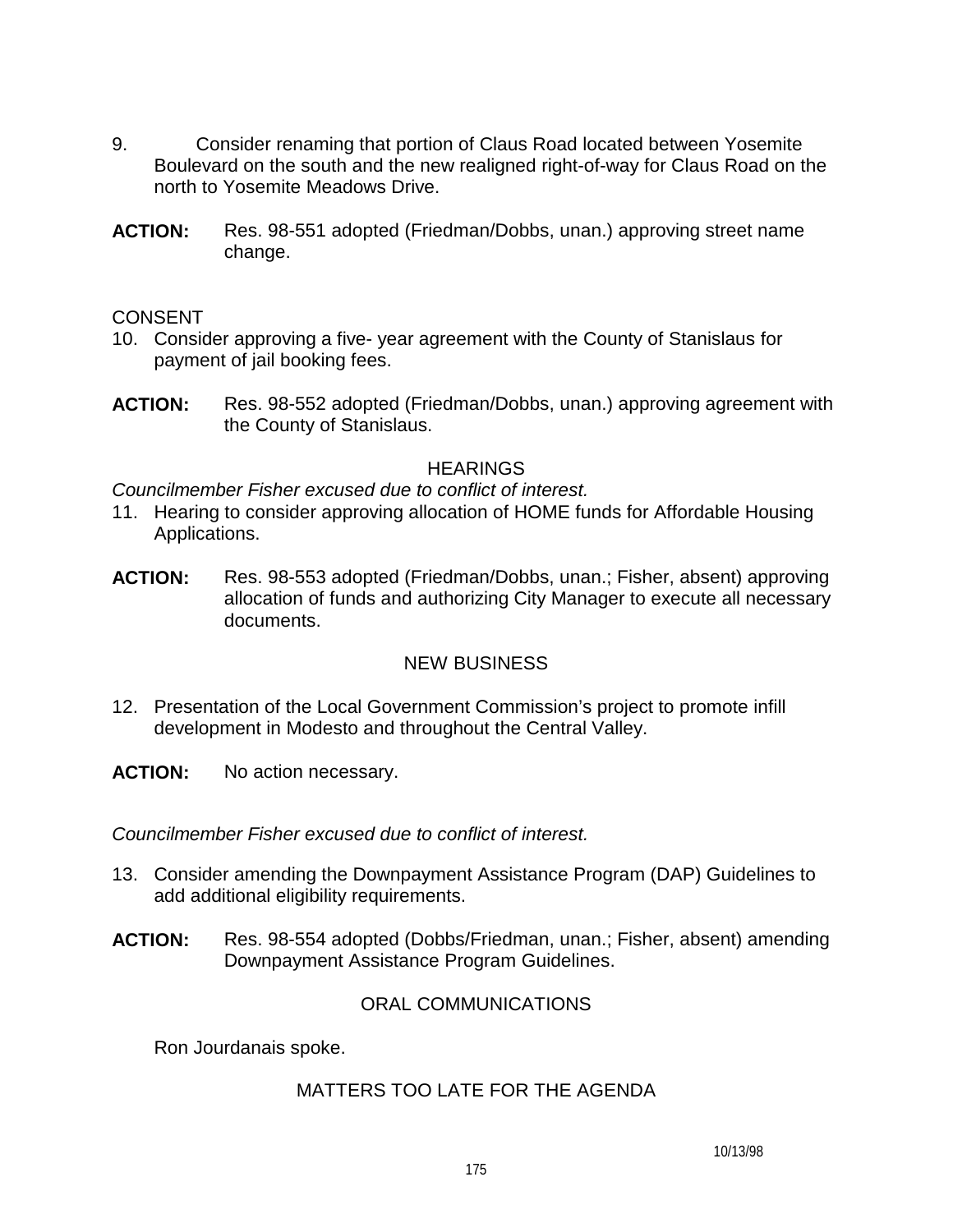None

# ADJOURNMENT

Meeting adjourned at 5:36 p.m.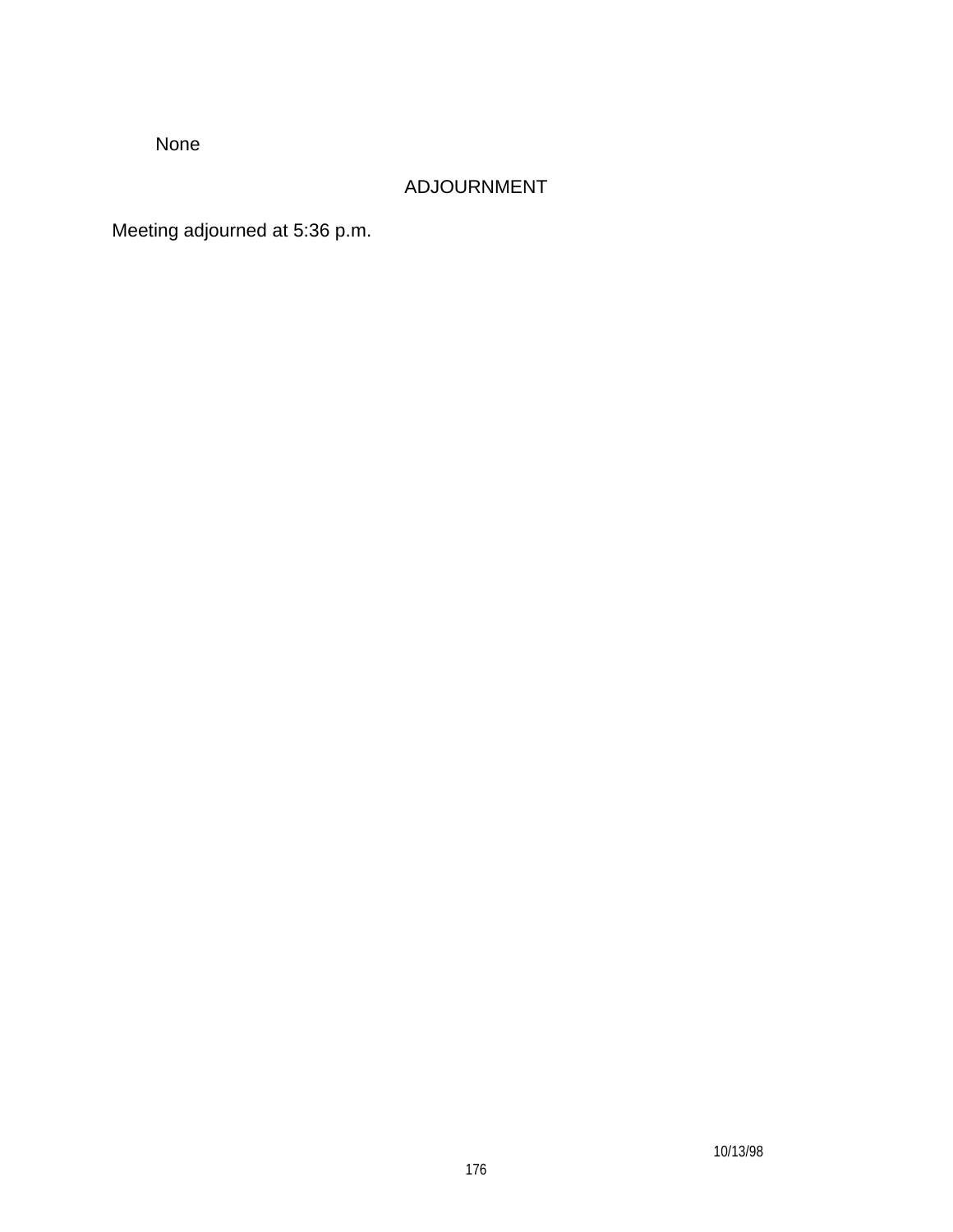**Tuesday, October 20, 1998, at 7:00 p.m.** 

Roll Call – Present: Councilmembers Conrad, Dobbs, Fisher, Friedman, Serpa, Smith, Mayor Lang

Absent: None

CONSENT ITEMS – ROLL CALL VOTE REQUIRED: Items 1 through 7

**ACTION:** (Friedman/Dobbs, unan.)

# ACKNOWLEDGEMENTS AND PRESENTATIONS

Presentation of a book, "The Modesto Story," by Colleen Stanley Bare.

Presentation made by Colleen Bare.

Presentation made by Karin Rodriquez for Make A Difference Day.

Boy Scout Troop 143 acknowledged by Mayor Lang.

## CONSENT

1. Approval of the minutes of the regular City Council meeting of October 13, 1998.

By motion (Friedman/Dobbs, unan.), minutes approved.

# CONSENT

2. Consider awarding contract to Teichert Construction for the co-compost exit road project for \$125,020.50; and consider approving appropriation transfer to fully fund the project; and consider adopting findings of the Initial Study to the Modesto Wastewater Master Plan, Master EIR.

 Res. 98-555 adopted (Friedman/Dobbs, unan.) awarding bid to Teichert Construction.

 Res. 98-556 adopted (Friedman/Dobbs, unan.) approving appropriation transfer.

 Res. 98-557 adopting (Friedman/Dobbs, unan.) findings based on the Initial Study.

## CONSENT

3. Consider awarding contract to Acme Construction Company, Inc. for the new Police headquarters building project – Bid Package No. 1 for \$599,221.

Res. 98-558 adopted (Friedman/Dobbs, unan.) awarding contract to Acme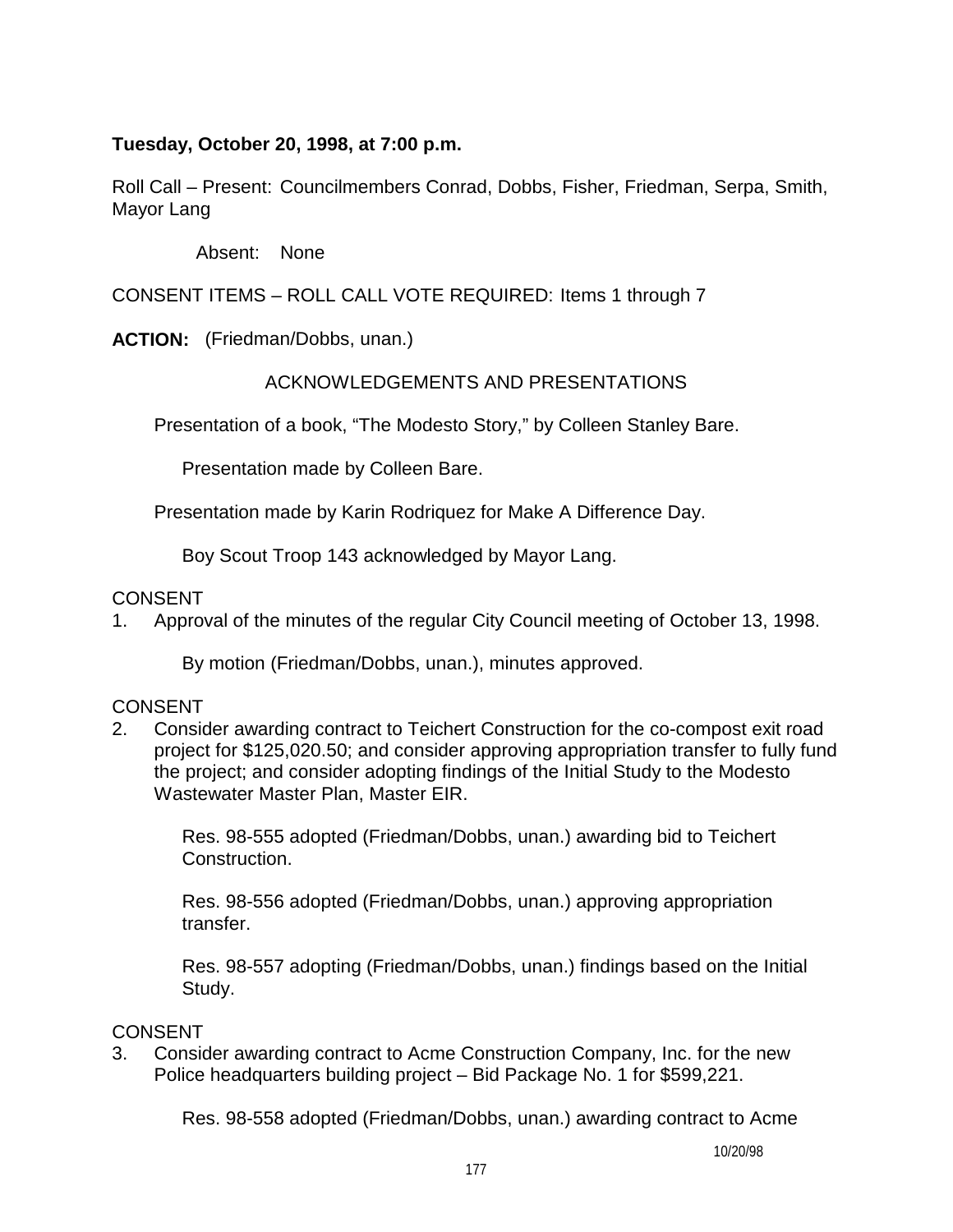Construction Company, Inc. for Police headquarters building project.

## **CONSENT**

4. Consider amending the 1998-99 Budget in the amount of \$30,000 to create a new Capital Improvement project entitled "State Route 132 (East) Project Study Report."

Res. 98-559 adopted (Friedman/Dobbs, unan.) amending budget.

## **CONSENT**

5. Consider amending the Modesto Municipal Code to make available a more comprehensive and uniform system for resolution of enforcement issues pertaining to the entire Municipal Code.

By motion (Friedman/Dobbs, unan.), introduced Ord. No. 3102-C.S. adding Chapter 6 to Title 1 of the Modesto Municipal Code.

## **CONSENT**

6. Consider adopting a resolution of intention to vacate and abandon a three-foot portion of "K" Street located between  $9<sup>th</sup>$  and  $10<sup>th</sup>$  Streets and contiguous to City of Modesto Block 57 (Redevelopment Agency of the City of Modesto)

 Res. 98-560 adopting (Friedman/Dobbs, unan.) Resolution of Intention to vacate and abandon a three-foot portion of "K" Street located between  $9<sup>th</sup>$  and 10<sup>th</sup> Streets and contiguous to City of Modesto Block 57, and setting hearing on November 10, 1998 at 4:00 p.m.

## **CONSENT**

7. Consider authorizing submittal of an application in the amount of \$233,750 to the Federal Aviation Administration for the Passenger Facility Charge Program and authorizing the City Manager to sign on behalf of the City.

 Res. 98-561 adopted (Friedman/Dobbs, unan.) authorizing submittal of a grant application to the Federal Aviation Administration for the Passenger Facility Charge Program and authorizing the City Manager to sign on behalf of the City.

## UNFINISHED BUSINESS

8. Final adoption of Ord. No. 3101-C.S. approving an amended development agreement with Costa Limited Partners relating to a large retail center to include a 16-screen theater, hotel, and other retail uses.

By motion (Friedman/Conrad, majority; Serpa, no), approved final adoption of Ord. No. 3101-C.S. amending a development agreement with Costa Limited Partners relating to a large retail center to include a 16-screen theater, hotel, and other retail uses.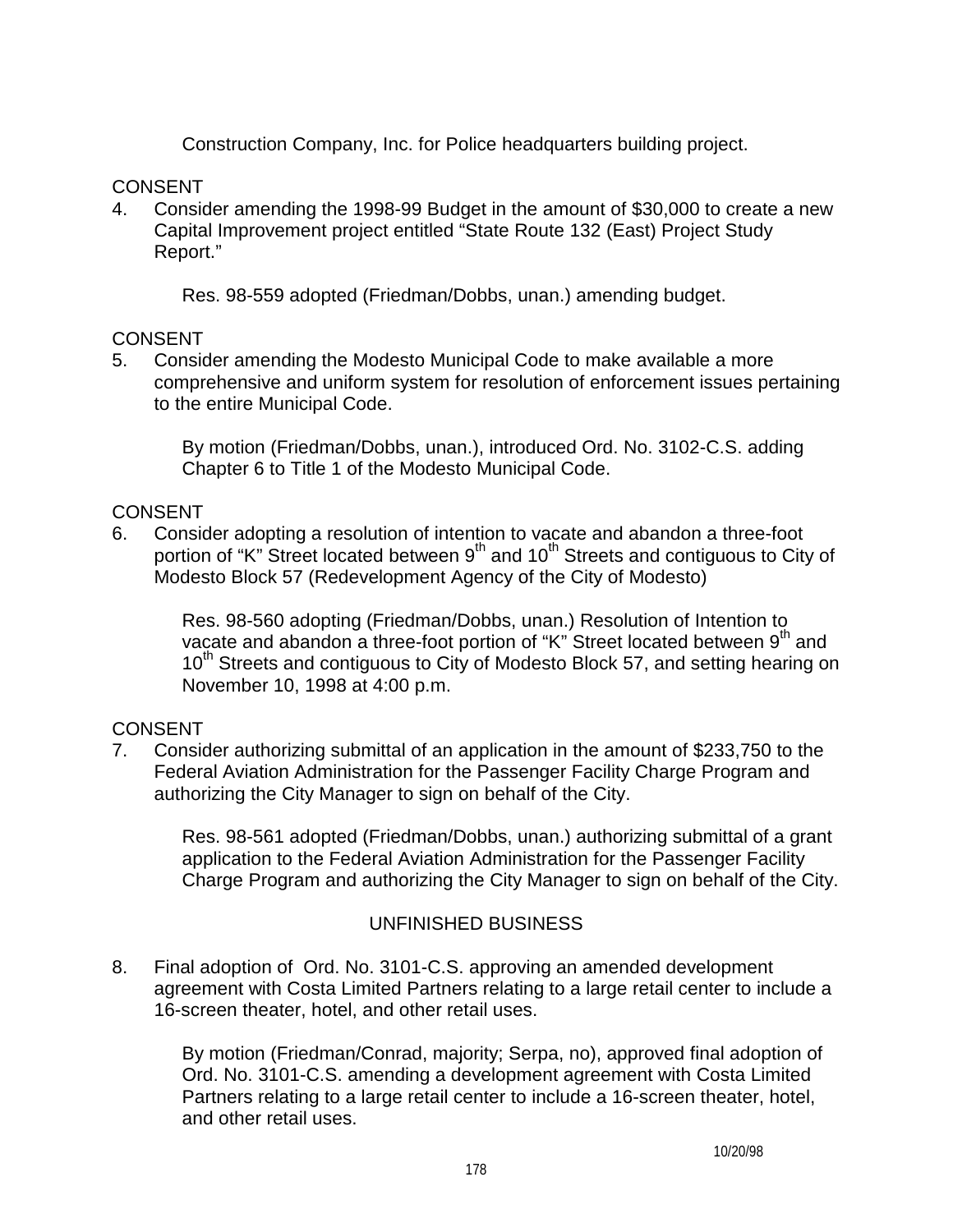## **HEARINGS**

9. Hearing to consider an amendment to Sections 11-3-9 and 12-3-9 of the Zoning Map to prezone to Specific Plan Overlay Zone, P-SP-O, pursuant to the Village One High School Reorganization, property located on the north side of Sylvan Avenue between Roselle Avenue and Litt Road.

By motion (Friedman/Dobbs, unan.), introduced Ord. 3103-C.S. to prezone.

 Res. 98-562 adopted (Friedman/Dobbs, unan.) finding that the prezoning is within the scope of the Village One Program EIR.

10. Hearing to consider a proposed addition to Title 10 of the Modesto Municipal Code, Planning and Zoning Regulations, to add a specific plan reimbursement fee ordinance to enable the collection of fees to reimburse the parties who paid the cost of preparation, adoption and administration of specific plans, including related documentation, such as environmental analysis.

 By motion (Friedman/Fisher, unan.), introduced Ord. 3104-C.S. amending the Modesto Municipal Code.

## NEW BUSINESS

11. Consider amending the budget to allocate \$15,000 for an advertising campaign to inform the public that removal of shopping carts from a store's premises is a violation of State law and to conduct a one-time only City-wide sweep to collect all carts and return identifiable carts to proper location.

Res. 98-563 adopted (Fisher/Lang, majority; Conrad, no) amending budget.

## ORAL COMMUNICATIONS

 Miguel DeNoso commented on the upcoming meeting scheduled on November 20 regarding Hispanic community needs.

## MATTERS TOO LATE FOR THE AGENDA

None.

## ADJOURNMENT

 The meeting adjourned to Closed Session at 7:55 p.m. City Attorney returned at and reported no action had been taken.

## CLOSED SESSION

10/20/98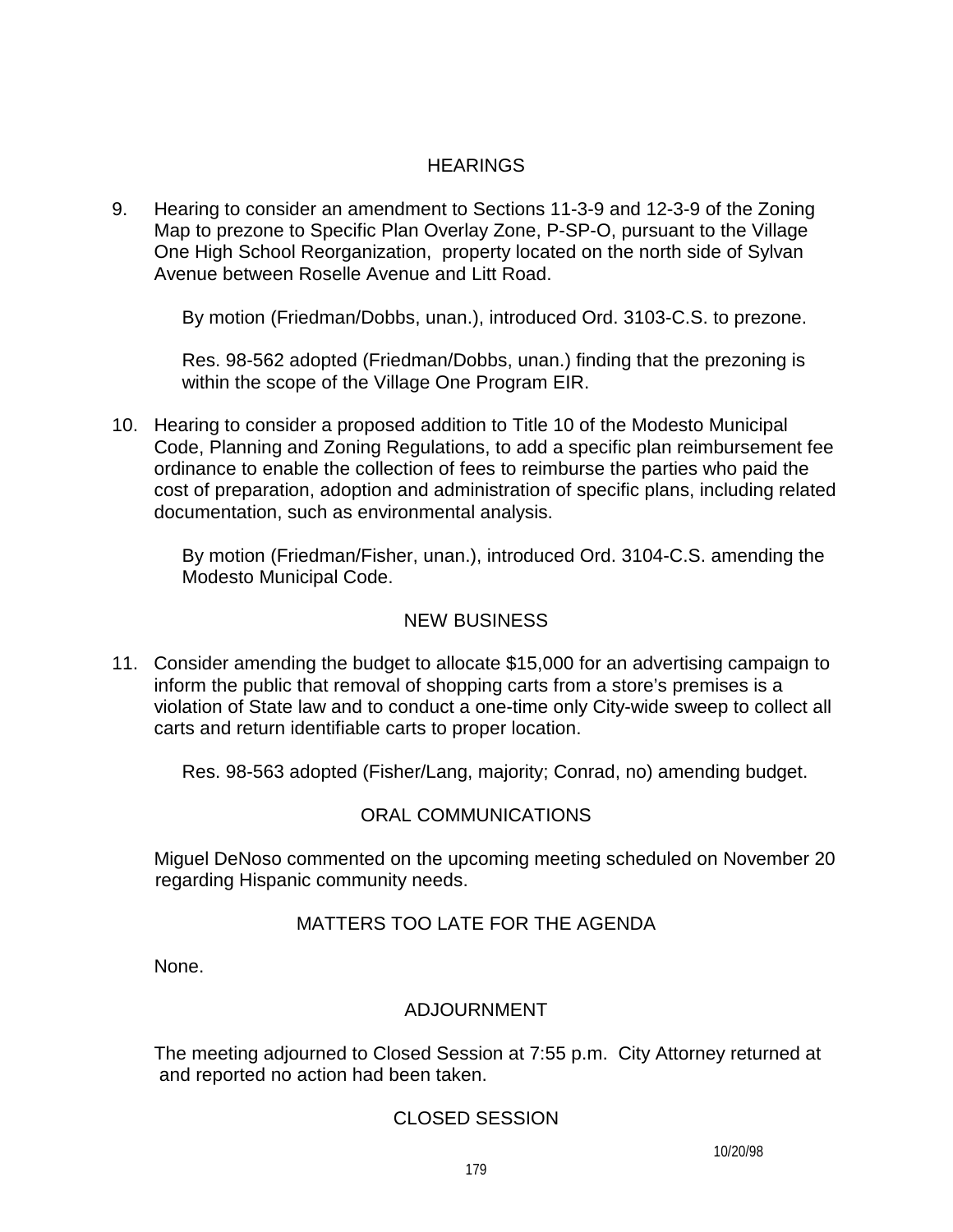The meeting will adjourn to a Closed Session in the Mayor's Chambers to consider the following:

CONFERENCE WITH LEGAL COUNSEL – EXISTING LITIGATION (Pursuant to Section 54956.9(a) of the Government Code)

Name of case: Howard Jarvis Taxpayers Association v. City of Modesto Stanislaus County Superior Court Action No. 168472

CONFERENCE WITH LEGAL COUNSEL – ANTICIPATED LITIGATION (Pursuant to Section 54956.9(a) of the Government Code)

Initiation of litigation pursuant to subdivision (c) of Section 54956.9 of the Government Code: One case.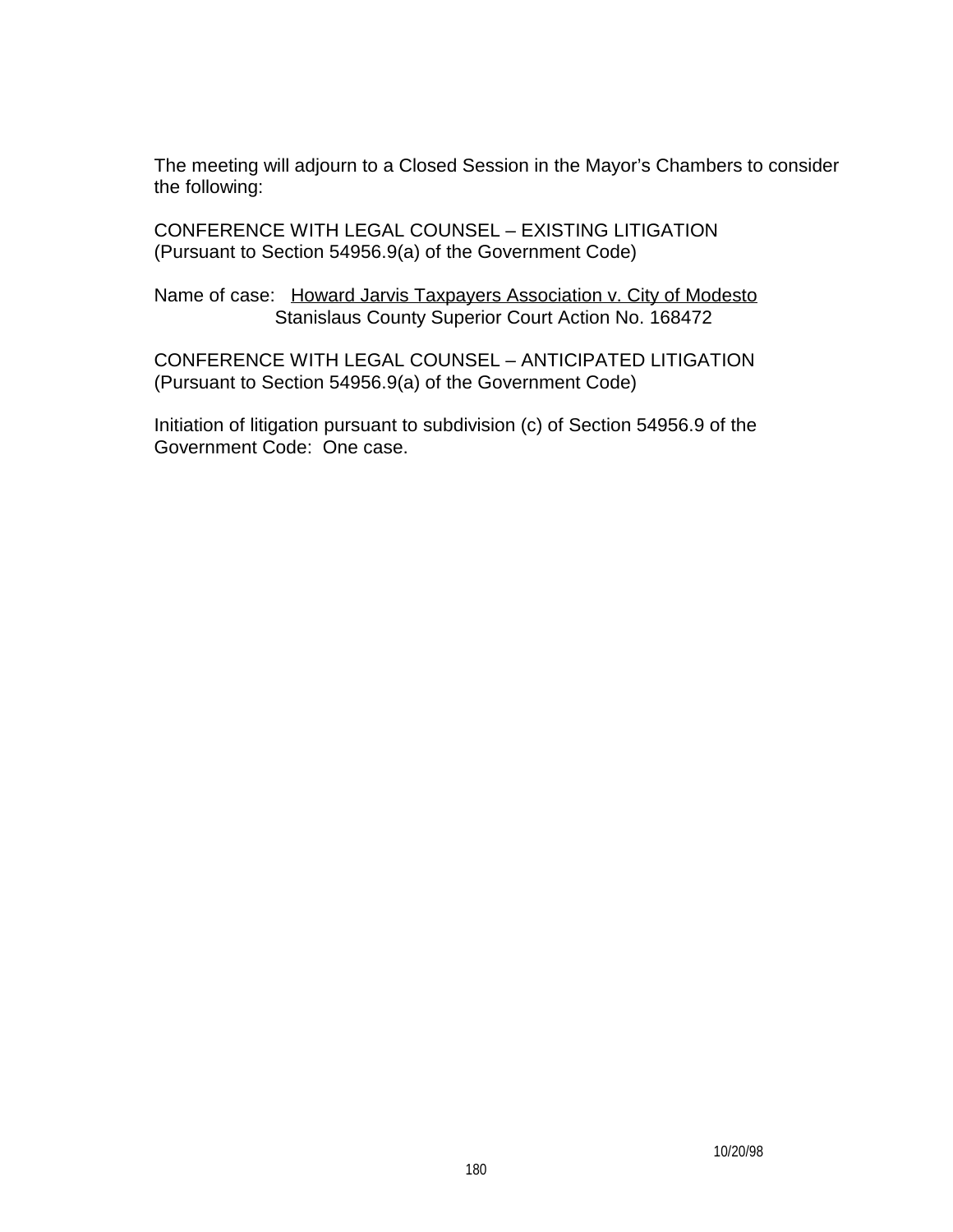## **Tuesday, October 27, 1998, at 4:00 p.m.**

Roll Call – Present: Councilmembers Conrad, Dobbs, Fisher, Friedman, Serpa, Smith, Mayor Lang

CONSENT ITEMS – ROLL CALL VOTE REQUIRED: Items 1 through 17 Item # 9 removed from Agenda Item #15 continued to November 3, 1998

**ACTION:** (Friedman/Dobbs, unan.)

Mayor Lang acknowledged the presence of an Explorer Group in the audience.

ACKNOWLEDGEMENTS AND PRESENTATIONS

 Presentation of status report on the G.I.F.T. (Graceada Is Fun Time) Program by Jerry Peterson, Chair of the G.I.F.T. Committee.

Presentation made by Fred Allen and Jerry Peterson.

 By motion, (Friedman/Lang, unan.) approved extension of fund raising for 30 days.

# **CONSENT**

1. Approval of the minutes of the regular City Council meeting of October 20, 1998.

By motion (Friedman/Dobbs, unan.), minutes approved.

## CONSENT

- 2. Final adoption of:
	- a. Ord. No. 3102-C.S. adding Chapter 6 relating to Administrative Remedies to Title 1 of the Municipal Code.
	- b. Ord. No. 3103-C.S. amending Sections 11-3-9 and 12-3-9 of the Zoning Map to prezone the Village One High School Reorganization area to SP-O.
	- c. Ord. No. 3104-C.S, adding Chapter 4 to Title 10 of the Municipal Code relating to reimbursement of Specific Plan fees.

By motion (Friedman/Dobbs, unan.), approved final adoption of Ord. Nos. 3102-C.S., 3103-C.S., and 3104-C.S.

# CONSENT

3. Consider accepting as complete the contract of Barham, Inc. for the Beyer Skate

10/27/98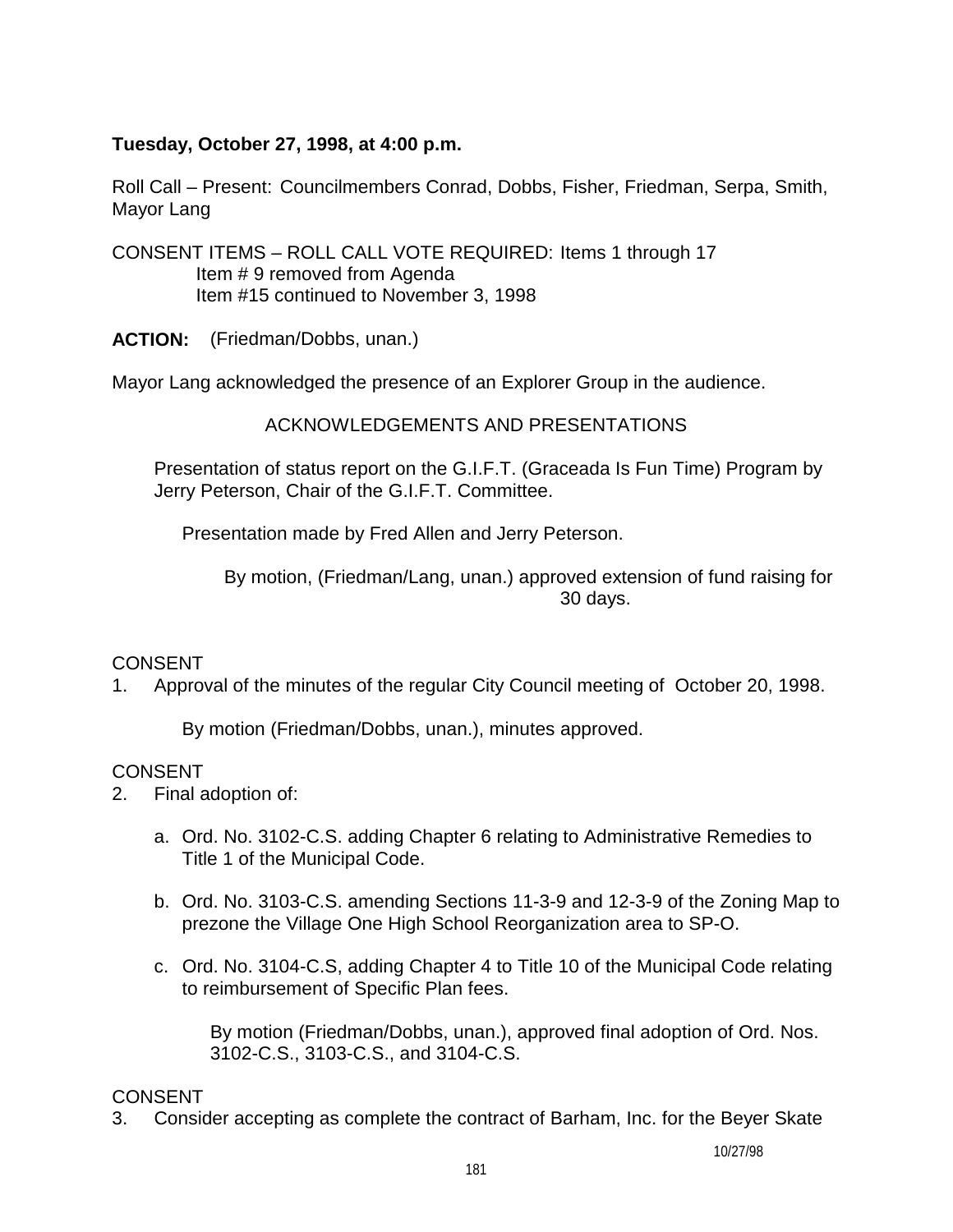Park and authorize the City Clerk to file the Notice of Completion. (Original contract: \$144,788)

Res. 98-564 adopted (Friedman/Dobbs, unan.) accepting work as complete and authorizing the City Clerk to file the Notice of Completion.

## CONSENT

4. Consider accepting as complete the contract of D.C. Vient, Inc. for the McHenry Mansion exterior painting and authorize the City Clerk to file the Notice of Completion. (Original contract and final cost: \$42,426)

Res. 98-565 adopted (Friedman/Dobbs, unan.) accepting the work as complete and authorizing the City Clerk to file the Notice of Completion.

#### CONSENT

5. Consider approving an agreement with the Estate of A. J. Redmond for the acquisition of property located at 1734 Hillside Drive for the Flood Protection Project.

> Res. 98-566 adopted (Friedman/Dobbs, unan.) approving agreement with the Estate of A. J. Redmond for the acquisition of property located at 1734 Hillside Drive for the Flood Protection Project.

#### **CONSENT**

6. Consider approving agreement with James J. and Nellie Gerber for the acquisition of property located at 1726 Hillside Drive for the Flood Protection Project.

Res. 98-567 adopted (Friedman/Dobbs, unan.) approving agreement with James J. and Nellie Gerber for the acquisition of property located at 1726 Hillside Drive for the Flood Protection Project.

#### **CONSENT**

7. Consider approving agreement with Frank G. Arroyo for the acquisition of property located at 1700 Hillside Drive for the Flood Protection Project.

Res. 98-568 adopted (Friedman/Dobbs, unan.) approving agreement with Frank G. Arroyo for the acquisition of property located at 1700 Hillside Drive for the Flood Protection Project.

## CONSENT

8. Consider approving agreement with Donald I. Steely for the acquisition of property located at 1742 Hillside Drive for the Flood Protection Project.

Res. 98-569 adopted (Friedman/Dobbs, unan.) approving agreement with Donald I. Steely for the acquisition of property located at 1742 Hillside Drive for the Flood Protection Project.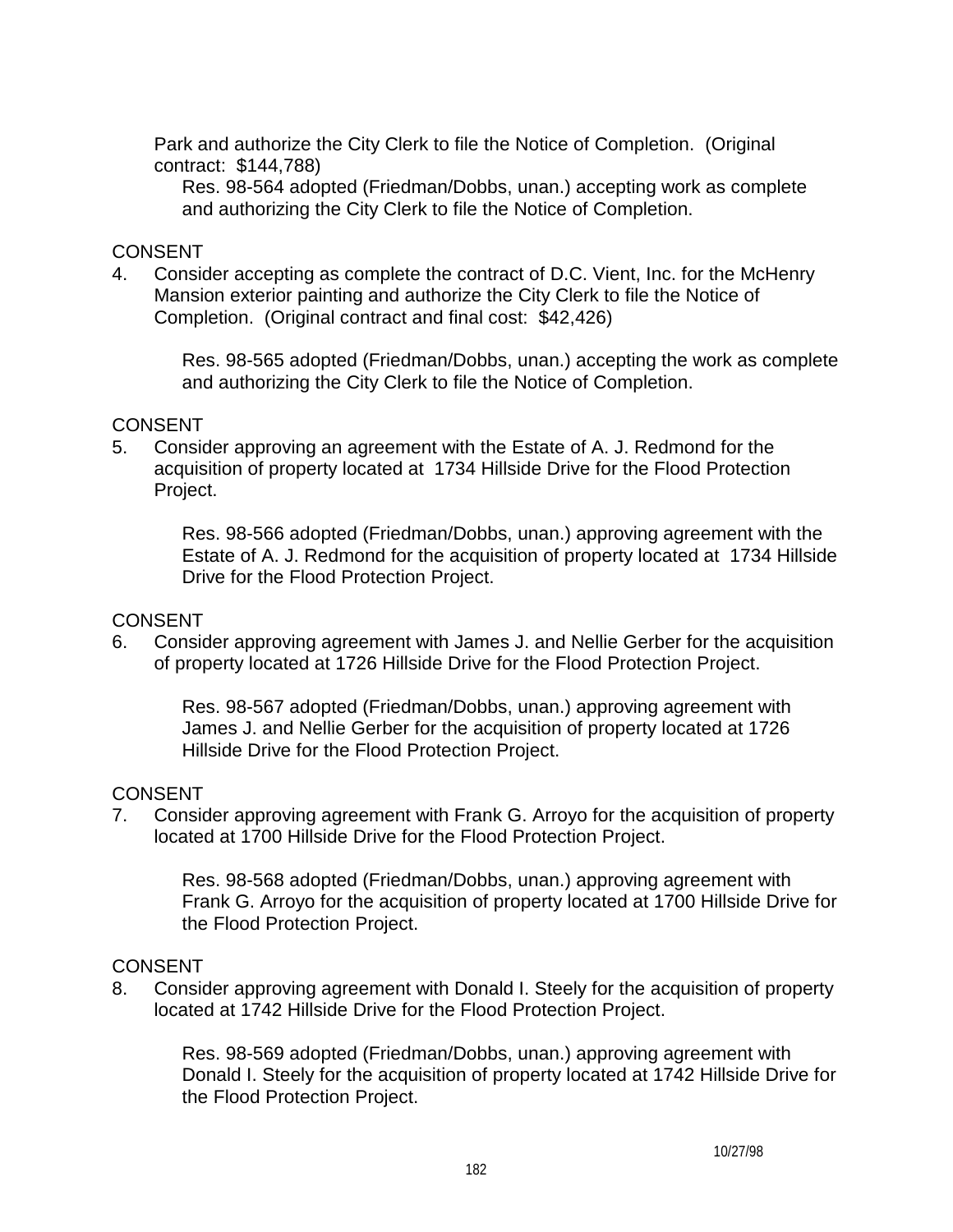Item #9 was removed from the Agenda.

9. Consider approving three agreements with William L. Lamb, William Leroy and Vernona Lamb for the acquisition of properties located at 1638, 1634 and 1630 Hillside Drive for the Flood Protection Project

#### CONSENT

10. Consider approving an amendment to the agreement with Carroll, Burdick & McDonough for Special Counsel Services for the Waste-to-Energy Project.

> Res. 98-570 adopted (Friedman/Dobbs, unan.) approving an amendment to the agreement with Carroll, Burdick & McDonough for Special Counsel Services for the Waste-to-Energy Project.

## **CONSENT**

11. Consider approving an appropriation transfer in the amount of \$125,000 to fund the purchase of a crane truck with mounted compressor and various related equipment for aboveground pump construction work

Res. 98-571 adopted (Friedman/Dobbs, unan.) approving an appropriation transfer in the amount of \$125,000 to fund the purchase of a crane truck with mounted compressor and various related equipment for aboveground pump construction work.

## **CONSENT**

12. Consider approving an agreement with Edgar and June Tuttle Trust dated June 12, 1998 and Edgar Tuttle, Jr. for the acquisition of property located at 742 Kerr Avenue as part of the airport Neighborhood Property Acquisition Project and authorizing City Manager to execute all necessary documents.

Res. 98-572 adopted (Friedman/Dobbs, unan.) approving an agreement with Edgar and June Tuttle Trust dated June 12, 1998 and Edgar Tuttle, Jr. for the acquisition of property located at 742 Kerr Avenue as part of the airport Neighborhood Property Acquisition Project and authorizing City Manager to execute all necessary documents.

## **CONSENT**

13. Consider introduction of an an ordinance amending the Municipal Code to allow the repair and distribution of unclaimed bicycles and toys to either the County Probation Officer, the County Welfare Department or a nonprofit organization for use in any program or activity designed to prevent juvenile delinquency.

By motion, introduced Ord. 3105–C.S. amending the Municipal Code to allow the repair and distribution of unclaimed bicycles and toys to either the County Probation Officer, the County Welfare Department or a nonprofit organization for use in any program or activity designed to prevent juvenile delinquency.

## CONSENT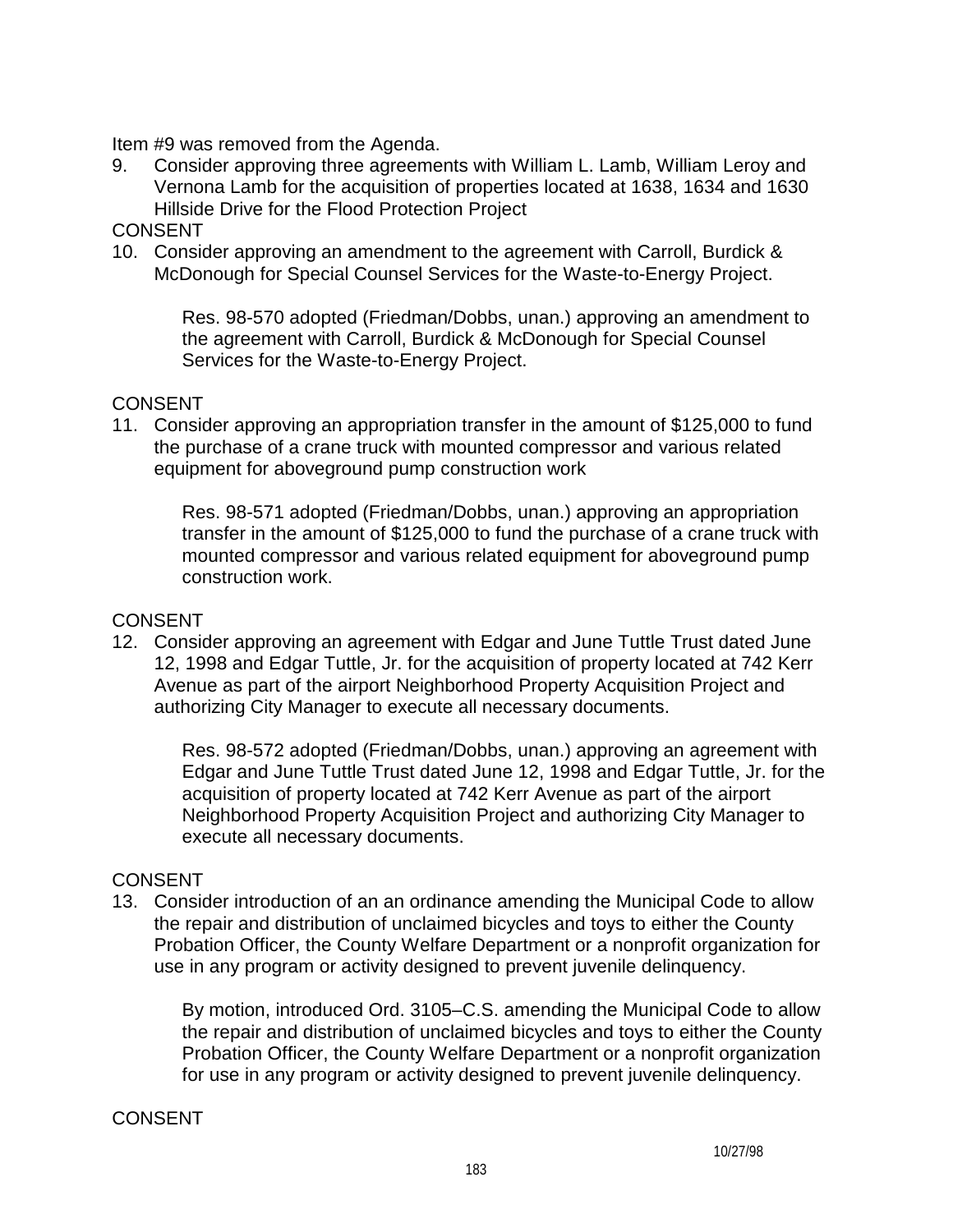14. Consider introduction of an ordinance amending the Municipal Code, the Community Preservation Chapter, for general housekeeping revision including the removal of administrative remedies from the chapter and changes reflecting input from the Rental Property Owners' Association.

By motion, introduced Ord. No. 3106–C.S. amending the Municipal Code, the Community Preservation Chapter, for general housekeeping revision including the removal of administrative remedies from the chapter and changes reflecting input from the Rental Property Owners' Association.

Item #15 removed from Agenda – continued to November 3, 1998

15. Consider adopting a Resolution of Intention to Establish Community Facilities District No. 1998-2 (Carver-Bangs/Pelandale-Snyder) and to authorize the levy of a special tax within the proposed district.

#### CONSENT

16. Quarterly Treasurer's Report – September 30, 1998.

By motion (Friedman/Dobbs, unan.) , acknowledged receipt of report.

#### CONSENT

17. Consider approval of final map of Tuscany Unit No. 1 subdivision and authorizing the City Manager to sign an agreement with the subdividers as required by Section 4-4.604(c) of the Municipal Code. (Owners: Rodney K. Lowe, Inc.)

 Res. 98-573 adopted (Friedman/Dobbs, unan.) approving the final map of Tuscany Unit No. 1 subdivision and authorizing the City Manager to sign an agreement with the subdividers as required by Section 4-4.604(c) of the Municipal Code.

## **HEARINGS**

18. Hearing to award a five-year franchise to United Cerebral Palsy of Stanislaus County (UCPA), effective January 1, 1999, to place benches bearing printed matter thereon along the streets of the City of Modesto and an exclusive lease agreement to advertise in the card rack space inside the City's buses.

By motion (Fisher/Friedman, unan.), introduced Ord. No. 3107–C.S. awarding bus bench franchise to UCPA.

Res. 98-574 adopted (Fisher/Friedman, unan.) approving agreement for the advertising rack space inside bus.

19. Hearing to consider an amendment to Planned Development Zone, P-D(147), to allow professional office uses to occupy the Wells Fargo Building portion of the site, property located on the southeast corner of Oakdale Road (Dr. and Mrs.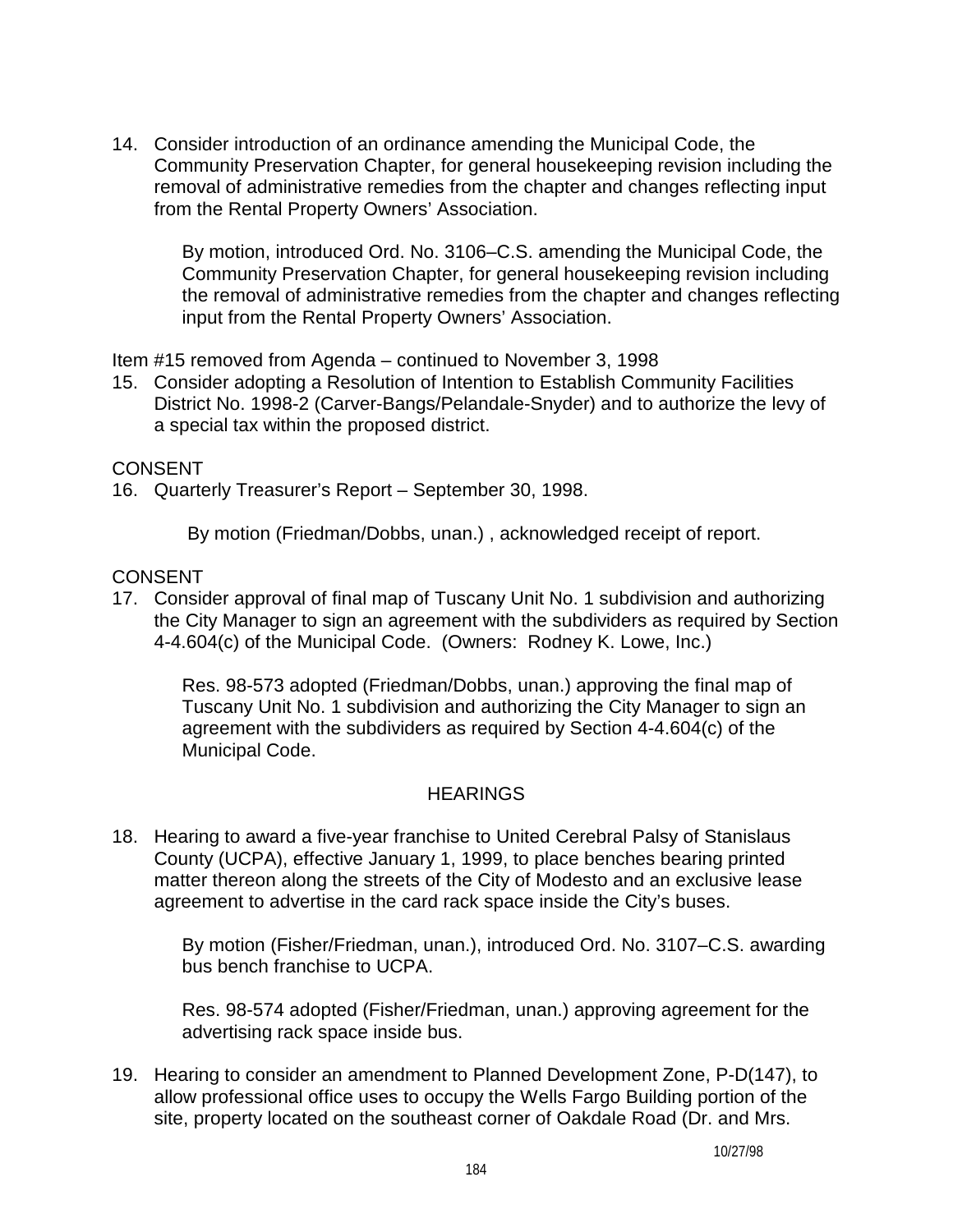Stanley Heiner)

By motion (Friedman/Fisher, unan.), introduced Ord. No. 3108–C.S. Planned Development Zone, P-D(147).

Res. 98-575 adopted (Friedman/Fisher, unan.) judging project as exempt from environmental review.

# NEW BUSINESS

20. Consider accepting the City of Modesto's Five Year Equal Opportunity Plan for the fiscal years 1997-98 through 2001-02.

Res. 98-576 adopted (Friedman/Fisher, unan.) accepting the City of Modesto's Five Year Equal Opportunity Plan for the fiscal years 1997-98 through 2001-02

21. Consider awarding contract to Shoemate Buildings, Inc. for the Modesto Amtrak Station for \$1,762,345; and consider amending the budget to appropriate \$25,000 in additional funding from Local Transportation Fund Reserves to fully fund the project.

Res. 98-577 adopted (Friedman/Dobbs, unan.) awarding contract to Shoemate Buildings, Inc.

Res. 98-578 adopted (Friedman/Dobbs, unan.) amending budget.

# WRITTEN COMMUNICATIONS

22. Letter from Kenneth L. Williams, Sun Specs N Grabbers, Galleria Palms, regarding the sign ordinance update.

No action taken.

# ORAL COMMUNICATIONS

Ron Jourdenais spoke.

 Vice Mayor Serpa expressed his concern regarding ballot arguments written by the Mayor for Measures A&B for the November 3, 1998 election.

# MATTERS TOO LATE FOR THE AGENDA

None.

# ADJOURNMENT

The meeting adjourned to Closed Session at 4:58 p.m. The City Attorney returned at

10/27/98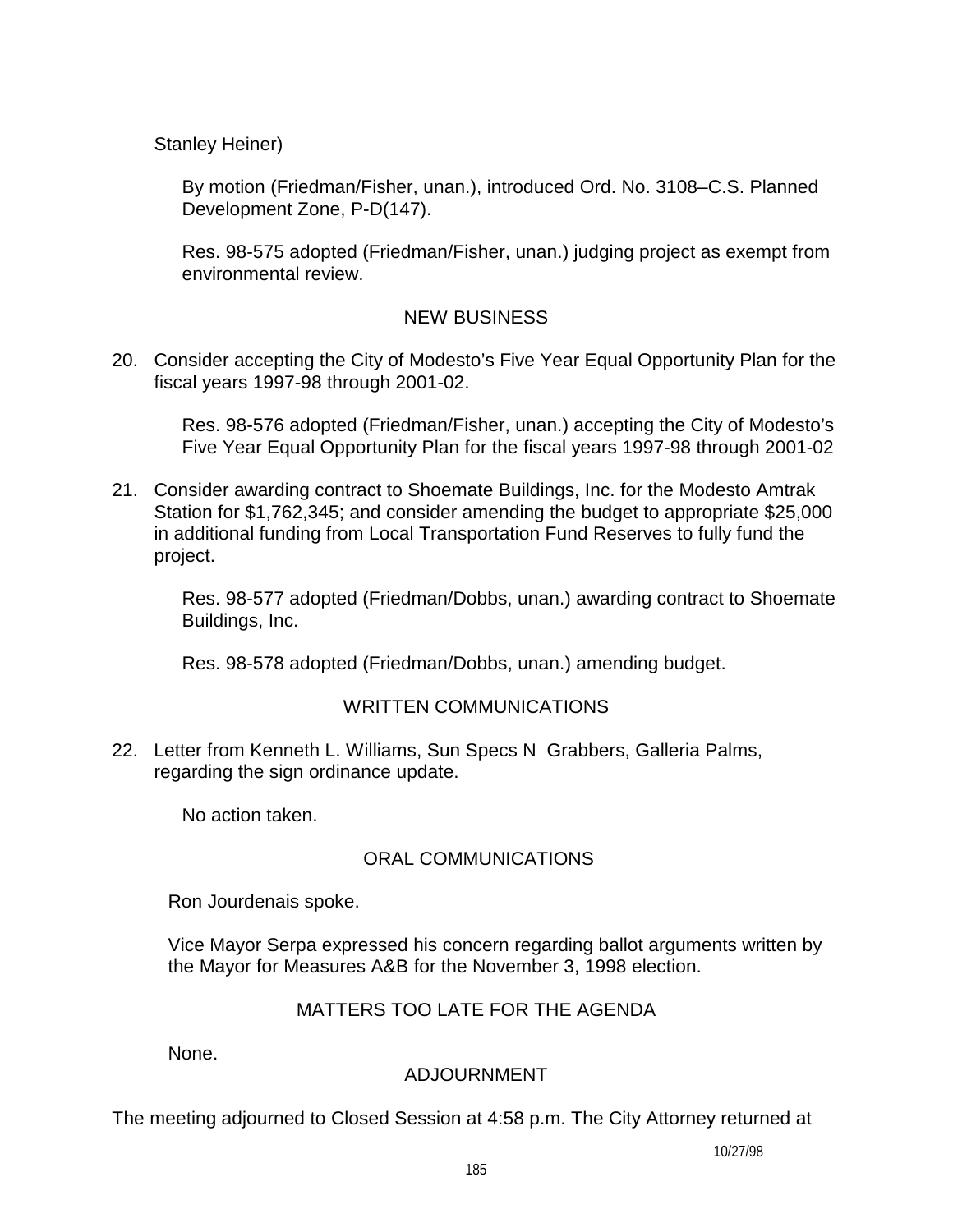6:35 p.m. and reported no action had been taken.

# CLOSED SESSION

 The meeting will adjourn to a Closed Session in the Mayor's Chambers to consider the following:

 CONFERENCE WITH LEGAL COUNSEL – EXISTING LITIGATION (Pursuant to Section 54956.9(a) of the Government Code)

Name of case: Howard Jarvis Taxpayers Association v. City of Modesto Stanislaus County Superior Court Action No. 168472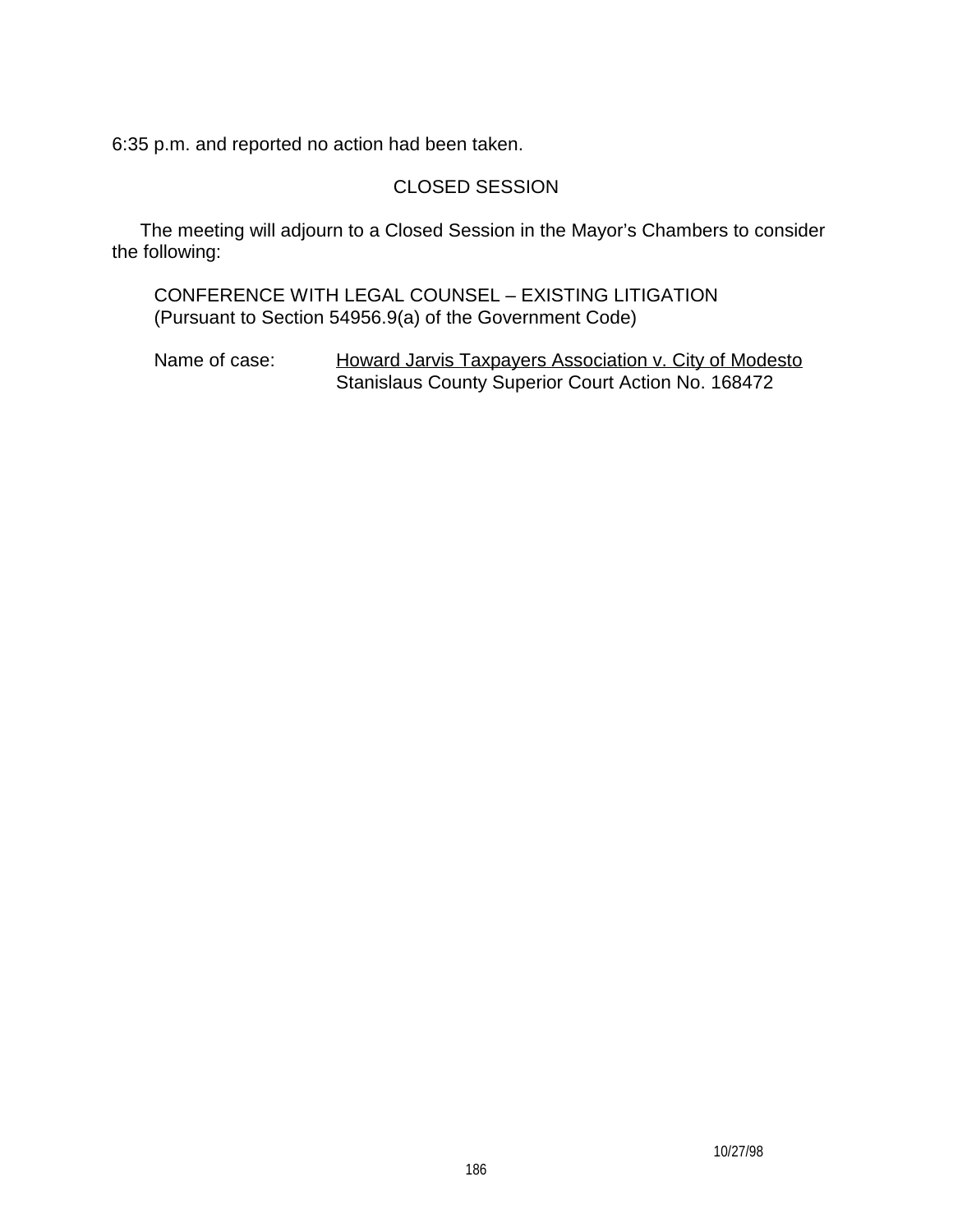# **Tuesday, November 3, 1998, at 7:00 p.m.**

Roll Call – Present: Councilmembers Conrad, Dobbs, Fisher, Friedman, Serpa, Smith, Mayor Lang

CONSENT ITEMS – ROLL CALL VOTE REQUIRED: Items 1 through 6

**ACTION:** (Friedman/Smith, unan.)

## ACKNOWLEDGEMENTS AND PRESENTATIONS

None

## CONSENT

1. Approval of the minutes of the regular City Council meeting of October 27, 1998.

By motion, minutes approved.

## CONSENT

- 2. Final adoption of:
	- a. Ord. No. 3105-C.S. relating to disposal of unclaimed property.
	- b. Ord. No. 3106–C.S. relating to Community Preservation.
	- c. No. 3108-C.S. amending P-D(147), property located on the southeast corner of Oakdale Road. (Dr. & Mrs. Stanley Heiner)

By motion, ordinances adopted.

## **CONSENT**

3. Consider award of a contract for the Eisenhut Park project to Duley's Landscape for \$352,582.25; and consider amending the budget to fully fund the project.

> Res. 98-579 adopting warding contract to Duley's Landscape. Res. 98-580 adopted amending budget.

# **CONSENT**

4. Consider accepting as complete the contract of George Reed, Inc. for the Coffee Road – road construction and storm drain project as complete and authorize the City Clerk to file the Notice of Completion. (Original contract: \$1,196,794.00)

 Res. 98-581 adopted accepting project as complete and authorizing City Clerk to file notice of completion.

## CONSENT

5. Consider adopting a Resolution of Intention to Establish Community Facilities district No. 1998-2 (Carver-Bangs/Pelandale –Snyder) and to authorize the levy of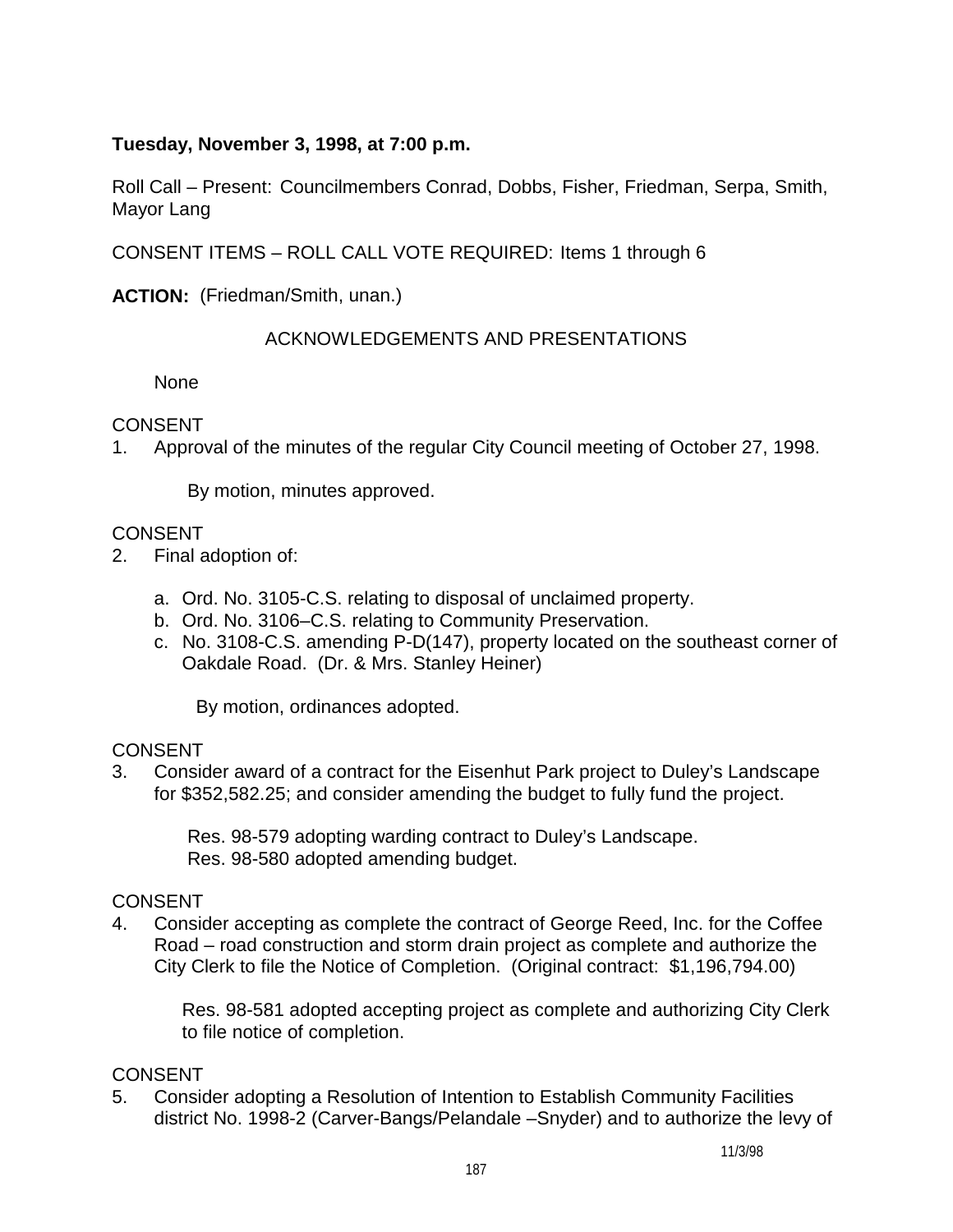a special tax within the proposed district.

 Res. 98-582 adopted indicating intention to establish Community Facilities District No. 1998-2 and to authorize the levy of a special tax within the proposed district. **(Clerk to handle)** 

# CONSENT

6. Consider joinder in amicus briefs in: Brock v. Contra Costa County; Barner v. Leeds; Alameda Books, Inc. v. City Los Angeles; Fukuda v. City of Angeles Camp; Chemical Manufacturers Assoc. v. Environmental Protection Agency; California Public Utilities Commission Case regarding jurisdiction over City street issues; Long v. City of Rialto; Howard Jarvis Taxpayers Ass'n. v. City of San Diego; and Lindsey v. Tacoma-Pierce County Health Dept.

By motion joinder in amicus briefs authorized.

# NEW BUSINESS

**DROPPED FROM AGENDA** (Continued to November 10, 1998 City Council meeting.)

7. Consider authorizing the City Manager to execute a settlement agreement with the plaintiffs in the Howard Jarvis Taxpayers Association, et al. V. City of Modesto litigation.

# ORAL COMMUNICATIONS

**None** 

# MATTERS TOO LATE FOR THE AGENDA

None

# ADJOURNMENT

The meeting adjourned at 7:06 p.m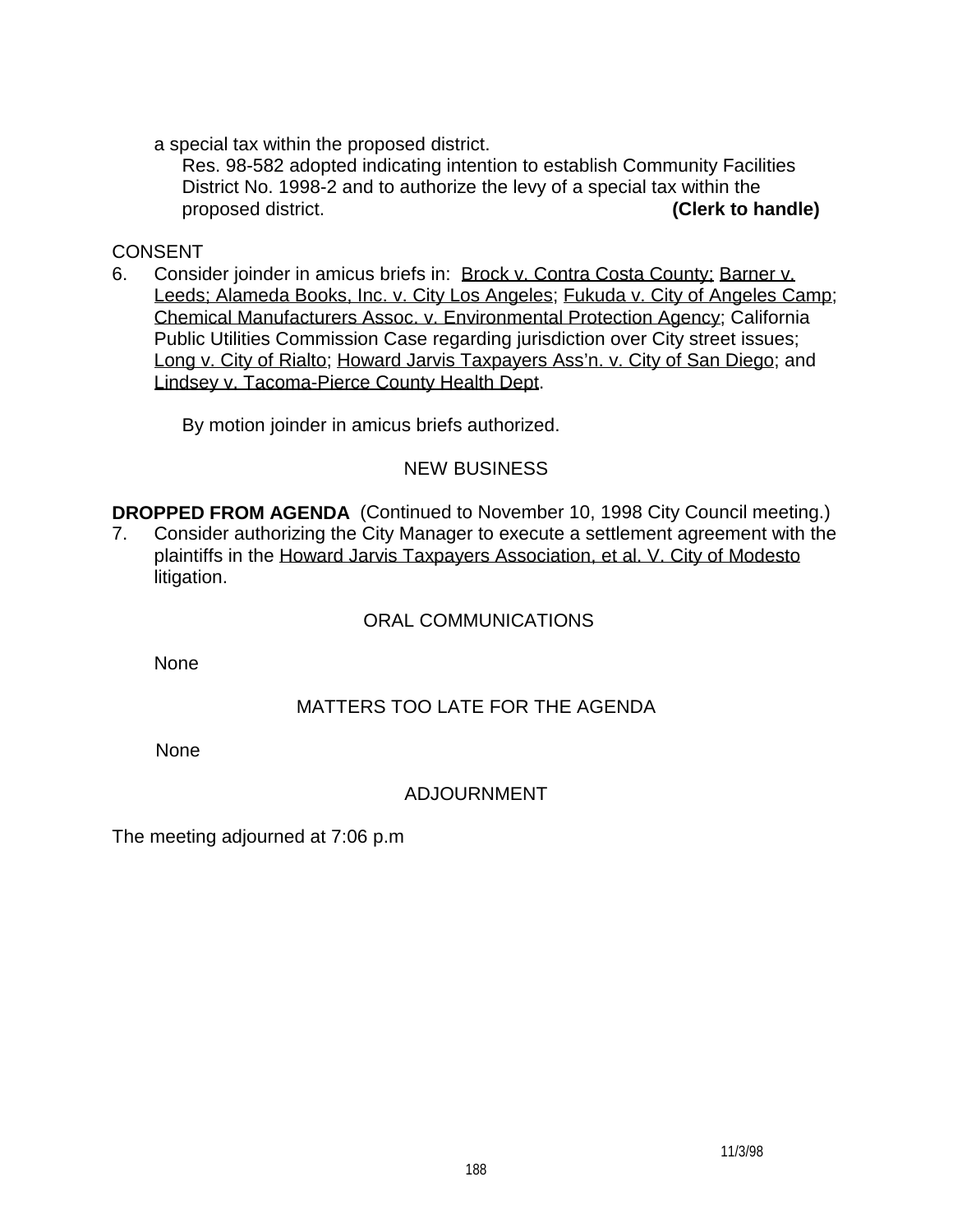## **Tuesday, November 10, 1998, at 4:00 p.m.**

Roll Call – Present: Councilmembers Conrad, Dobbs, Fisher, Friedman, Serpa, Smith, Mayor Lang

CONSENT ITEMS – ROLL CALL VOTE REQUIRED: Items 1 through 13 Item 10 removed from Consent Item 12 removed from Agenda

**ACTION:** (Friedman/Fisher, unan.)

## ACKNOWLEDGEMENTS AND PRESENTATIONS

 Presentation by Starret Kriesman, Stanislaus County Librarian, and Reagan Wilson, Stanislaus County Chief Executive Officer, regarding Stanislaus County Library.

Res. 98-583 adopted (Friedman/Fisher, majority; Conrad, no) endorsing upcoming election for 1/8 cent sales tax measure.

 Presentation of a Certificate of Recognition to Boyd Reid for receiving the Third Place Award at the International Bus Roadeo.

Mayor Lang made presentation of a Certificate of Recognition to Boyd Reid.

Mayor Lang also recognized Velda Lowe of Laidlaw

Presentation of a Proclamation concerning America Recycles Day.

Presentation of Proclamation made by Mayor Lang.

 Presentation of Certificates of Recognition to Memorial Hospitals Association and English Oaks Convalescent Hospital for being winners of the California Integrated Waste Management Board Waste Reduction Awards Program.

Presentations made by Mayor Lang.

## CONSENT

1. Approval of the minutes of the regular City Council meeting of November 3, 1998.

By motion (Friedman/Fisher, unan.), minutes of November 3, 1998 approved.

# CONSENT

2. Final adoption of Ord. No. 3107-C.S. granting bus bench franchise to the United

11/10/98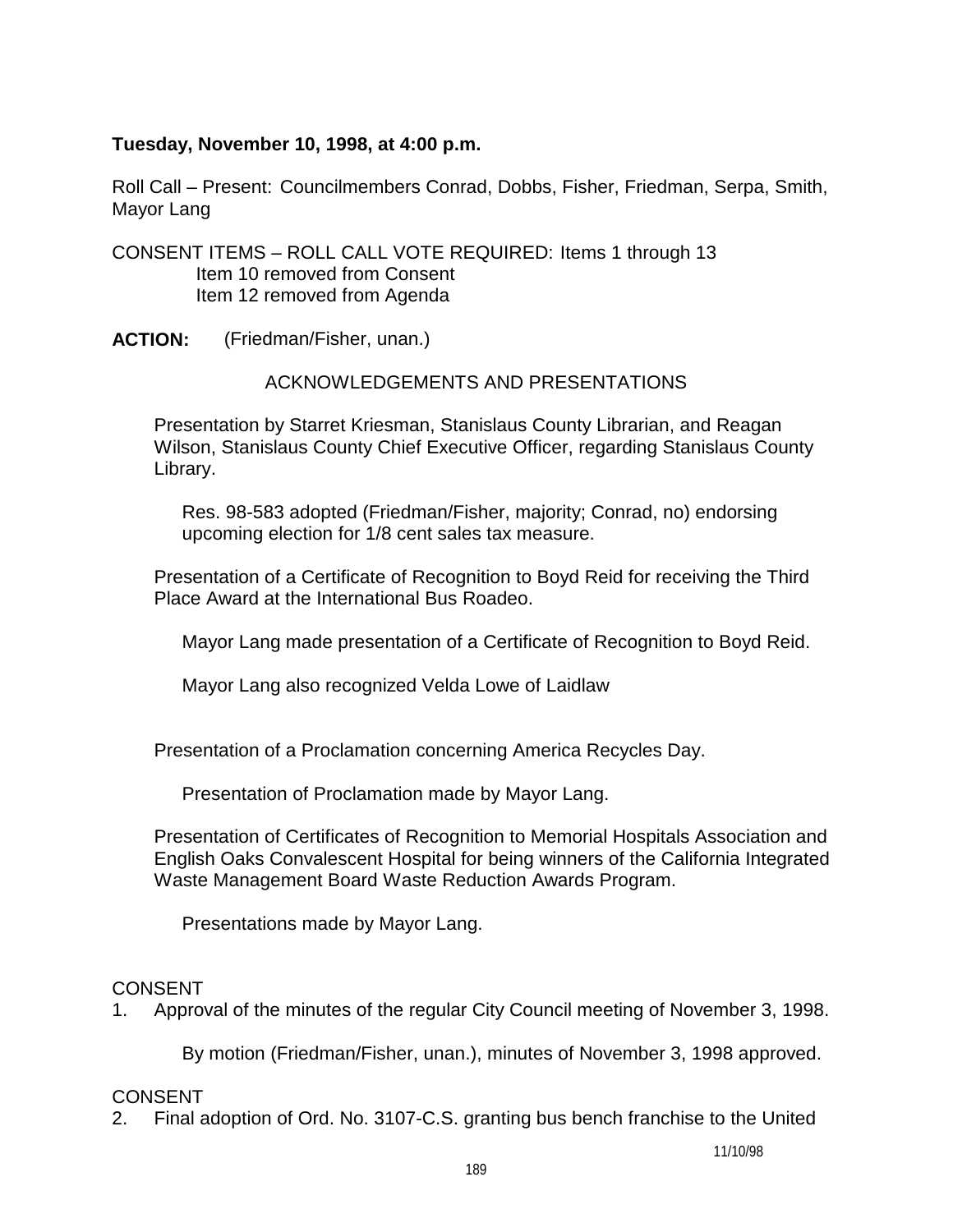Cerebral Palsy Association, Inc. of Stanislaus/Tuolumne Counties. By motion (Friedman/Fisher, unan.), approved final adoption of Ord. No. 3107- C.S. granting us bench franchise to the United Cerebral Palsy Association, Inc. of Stanislaus/Tuolumne Counties.

## **CONSENT**

3. Consider awarding contract for the water system improvements project – C Street/Second Street/G Street – Empire, California to Rolfe Construction for \$213,405; and consider approving an appropriation transfer to consolidate funding for the project.

 Res. 98-584 approved (Friedman/Fisher, unan.) awarding contract to Rolfe Construction.

 Res. 98-585 adopted (Friedman/Fisher, unan.) approving appropriation transfer.

## **CONSENT**

4. Consider awarding contract for the Elm Avenue waterline project – Broadway Avenue to Bush Avenue – Salida, California to Fagundes & Son for \$92,168; and consider amending the budget to appropriate additional funding from the Water Fund Contingency Reserves.

 Res. 98-586 adopted (Friedman/Fisher, unan.) awarding contract to Fagundes & Son.

Res. 98-587 adopted (Friedman/Fisher, unan.) amending the budget.

# **CONSENT**

5. Consider authorizing City Manager to execute an amendment to agreement with Vanir Construction Management for construction management services for the Police Building Expansion project.

 Res. 98-588 adopted (Friedman/Fisher, unan.) authorizing City Manager to execute an amendment to agreement with Vanir Construction Mgmt. For construction management services for the Policy Building Expansion project.

## CONSENT

6. Consider approving agreement with Senior Opportunity Services Program (S.O.S.P.) for lease of City-owned facility at 416 Downey Avenue.

Res. 98-589 adopted (Friedman/Fisher, unan.) approving agreement.

# **CONSENT**

7. Consider authorizing the sale of the "EDPro" software database program, software developed to assist with the operations of an economic development program.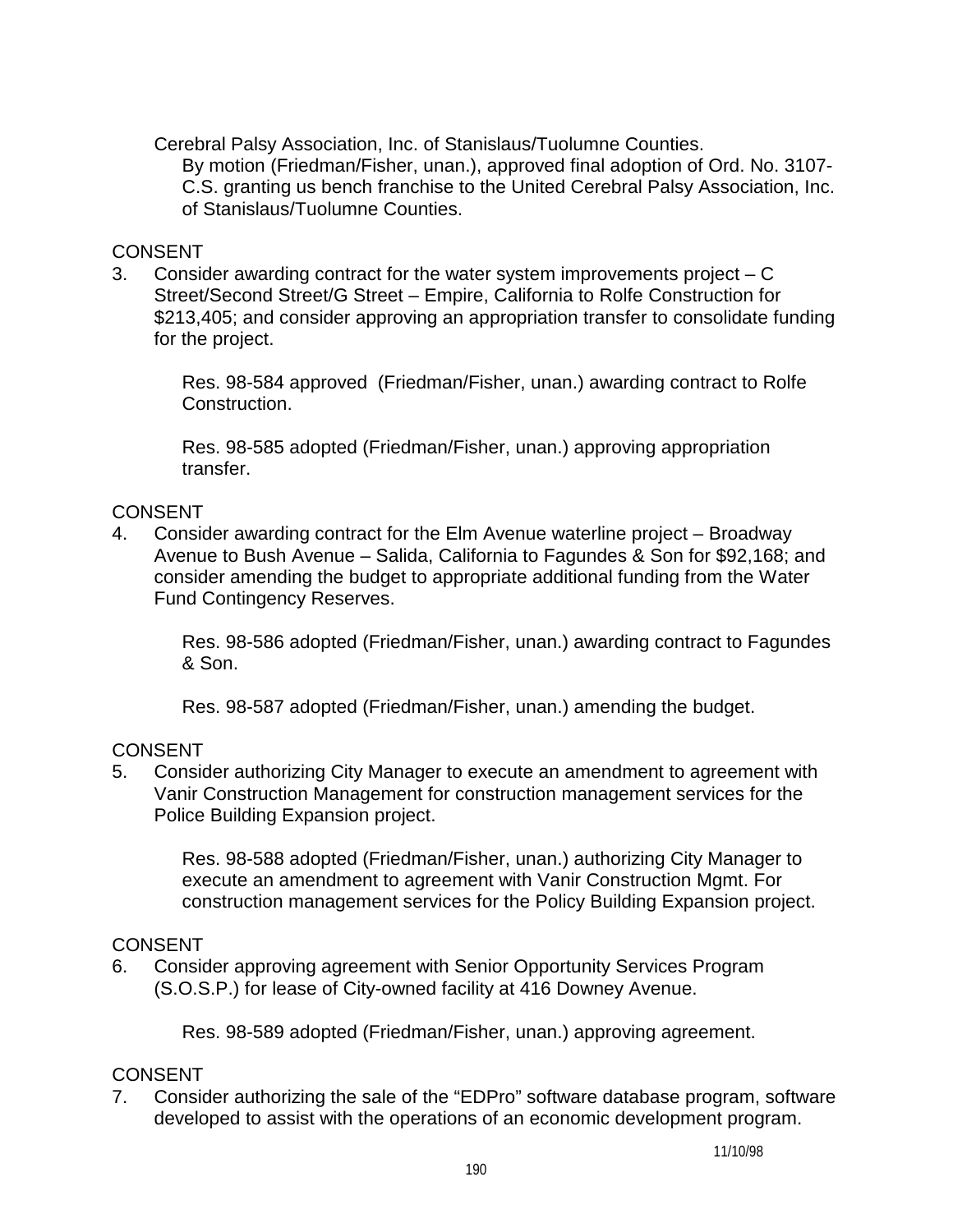Res. 98-590 adopted (Friedman/Fisher, unan.) authorizing the sale of "EDPro" database software program.

## CONSENT

8. Consider annexation of additional territory to the Village One Mello-Roos Community Facilities District – CFD No. 1996-1.

 Res. 98-591 adopted (Friedman/Fisher, unan.) approving Resolution of Intention to annex territory to Village One Community Facilities District (CFD No. 1996-1).

## CONSENT

9. Consider adopting the appropriate resolutions to amend the conflict of interest codes for Office of the City Manager, Finance Department, Fire Department, Personnel Department, and Police Department; consider adopting resolutions rescinding the conflict of interest code for the Parks and Recreation and Public Works & Transportation Departments; consider adopting resolutions adopting conflict of interest codes for the Community Services and Neighborhood Connections, the Engineering and Transportation, and the Operations and Maintenance Departments.

 Res. 98-592 adopted (Friedman/Fisher, unan.) amending the conflict of interest code for the Office of the City Manager.

 Res. 98-593 adopted (Friedman/Fisher, unan.) amending the conflict of interest code for the Finance Department.

 Res. 98-594 adopted (Friedman/Fisher, unan.) amending the conflict of interest code for the Fire Department.

 Res. 98-595 adopted (Friedman/Fisher, unan.) amending the conflict of interest code for the Personnel Department.

 Res. 98-596 adopted (Friedman/Fisher, unan.) amending the conflict of interest code for the Police Department.

 Res. 98-597 adopted (Friedman/Fisher, unan.) rescinding the conflict of interest code for the Parks & Recreation Department.

 Res. 98-598 adopted (Friedman/Fisher, unan.) rescinding the conflict of interest code for the Public Works & Transportation Department.

 Res. 98-599 adopted (Friedman/Fisher, unan.) approving the conflict of interest code for the Community Services and Neighborhood Connections Department.

Res. 98-600 adopted (Friedman/Fisher, unan.) approving the conflict of interest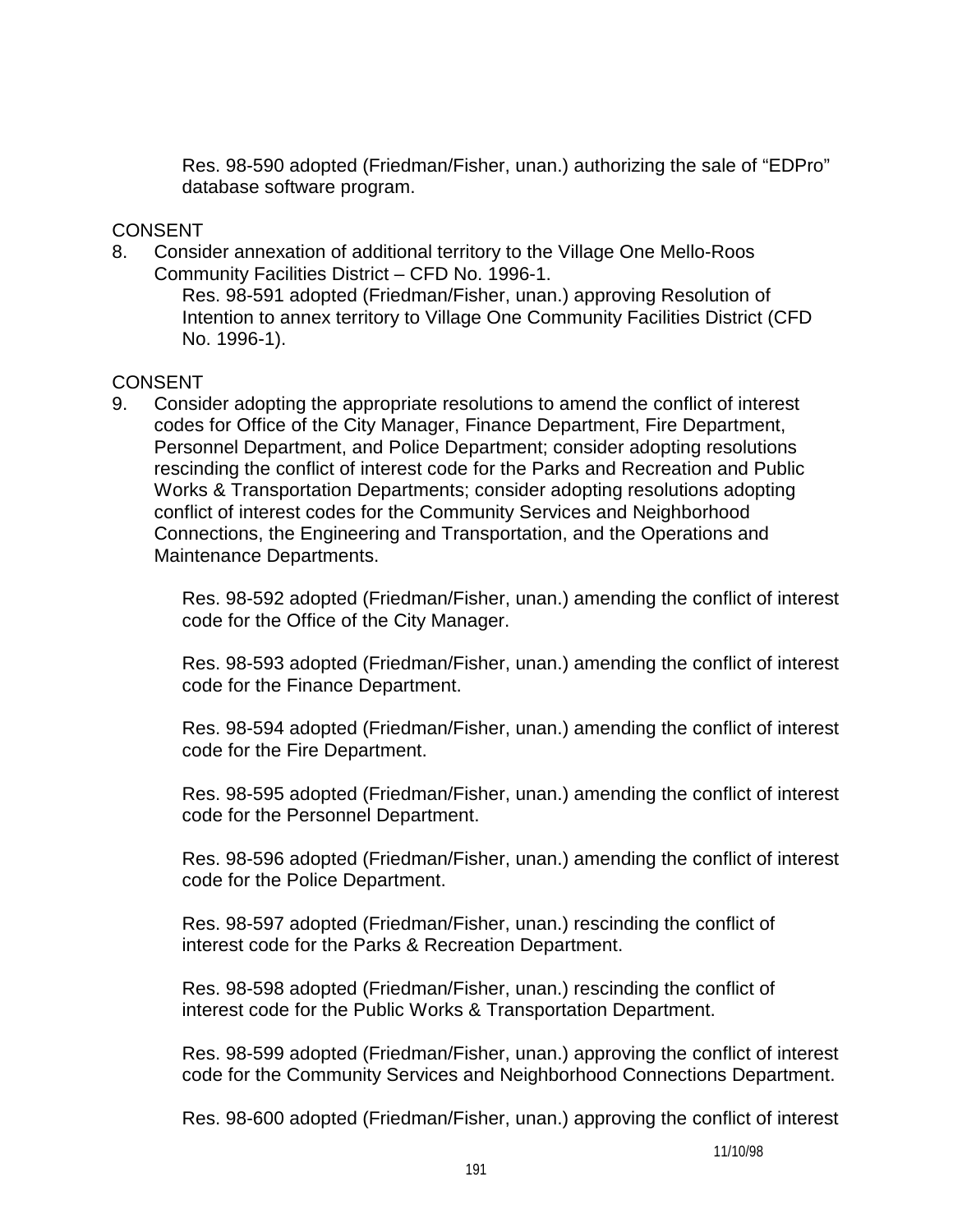code for the Engineering and Transportation Department.

 Res. 98-601 adopted (Friedman/Fisher, unan.) approving the conflict of interest code for the Operations and Maintenance Department.

## *Item #10 removed from Consent*

10. Consider approval of the final map of Opera House subdivision and authorizing the City Manager to sign an agreement with the subdividers as required by Section 4- 4.604(c) of the Municipal Code. (Owners: Ling Investments)

 Res. 98-602 adopted (Fisher/Smith, unan.) approving the final map of Opera House subdivision and authorizing the City Manager to sign an agreement with subdividers.

## CONSENT

11. Consider approving agreement with William L. Lamb and two agreements with William Leroy and Vernona Lamb for the acquisition of properties located at 1638, 1634 and 1630 Hillside Drive for the Flood Protection Project.

 Res. 98-603 adopted (Friedman/Fisher, unan.) approving agreement with William L. Lamb and two agreements with William Leroy and Vernona Lamb for the acquisition of properties located at 1638, 1634 and 1630 Hillside Drive for the Flood Protection Project.

## *Item #12 removed from Agenda*

12. Certificate of Canvass and Statement of Vote for the November 3, 1998 Special Municipal Election.

# **CONSENT**

13. Report and recommendations on the Housing Rehabilitation Loan Processing Program test in the managed competition process.

By motion (Friedman/Fisher, unan.), acknowledged receipt of report.

# **HEARINGS**

14. Hearing to consider the approval of a Mills Act Contract for the "Hawke Castle" located at 115 Magnolia Avenue for the preservation of historical property. (Owner: Artie Fauss)

 Res. 98-604 approving (Dobbs/Friedman, unan.) agreement and authorizing City Manager to sign.

15. Hearing to consider the proposed designation of the historic Bunya Bunya Tree planted in Graceada Park as a City of Modesto Landmark Preservation Site.

Res. 98-605 adopted (Friedman/Fisher, unan.) designating Bunya Bunya Tree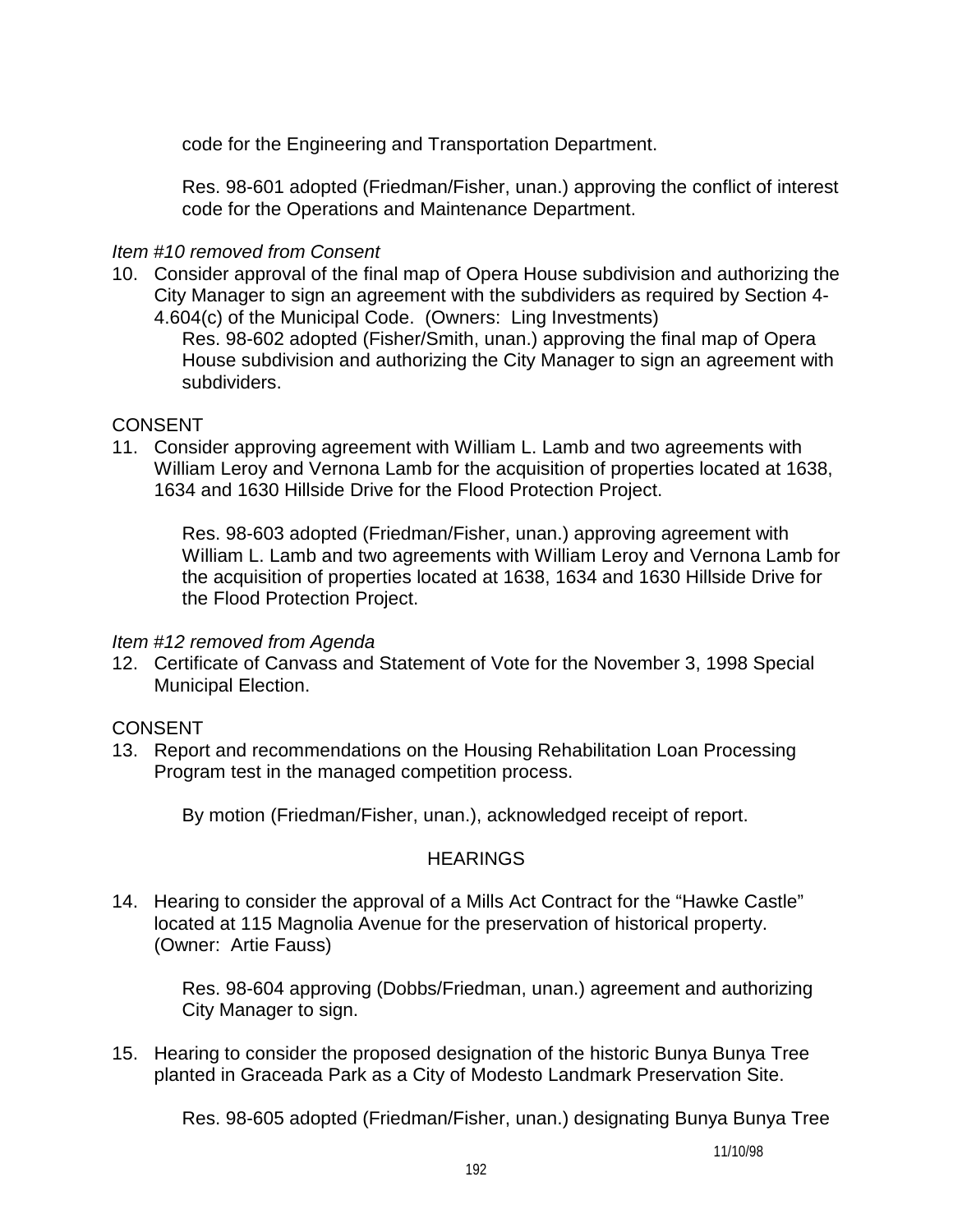as a Landmark Preservation Site.

16. Hearing to consider the vacation and abandonment of three feet of K Street  $\log$  between 9<sup>th</sup> and 10<sup>th</sup> Streets and contiguous to Block 57. (Redevelopment Agency of the City of Modesto)

 Res. 98-606 adopted (Friedman/Fisher, unan.) vacating and abandoning threefoot-wide strip of K Street located between  $9^{th}$  and  $10^{th}$  Streets and contiguous to Block 57.

## NEW BUSINESS

17. Report on the City's Year 2000 (Y2K) Status.

 By motion (Dobbs/Smith, unan.), acknowledged receipt of report and authorized designated staff from all City departments to continue to prepare for the Year 2000 (Y2K).

18. Fiscal Year 1998-99 Budget – First Quarter Status Report and proposed adjustments.

By motion, acknowledged receipt of report.

 Res. 98-607 adopted (Friedman/Smith, unan.) amending Fiscal Year 1998-99 Budget and re-estimating revenue for FY 1998-99.

19. Consider request from Church of Paradise for the use of amplified music in James Marshall Park for an event on Saturday, November 21, 1998.

 By motion (Serpa/Lang, majority; Dobbs, no), approved request for amplified music.

# ORAL COMMUNICATIONS

Phyllis Adelanto commented regarding curbside recycling.

 Councilmember Smith noted resident concerns regarding parking in junior college district. City Manager directed to contact College.

 Vice Mayor Serpa commented regarding street sign for area command office near Savemart on Paradise.

## MATTERS TOO LATE FOR THE AGENDA

None.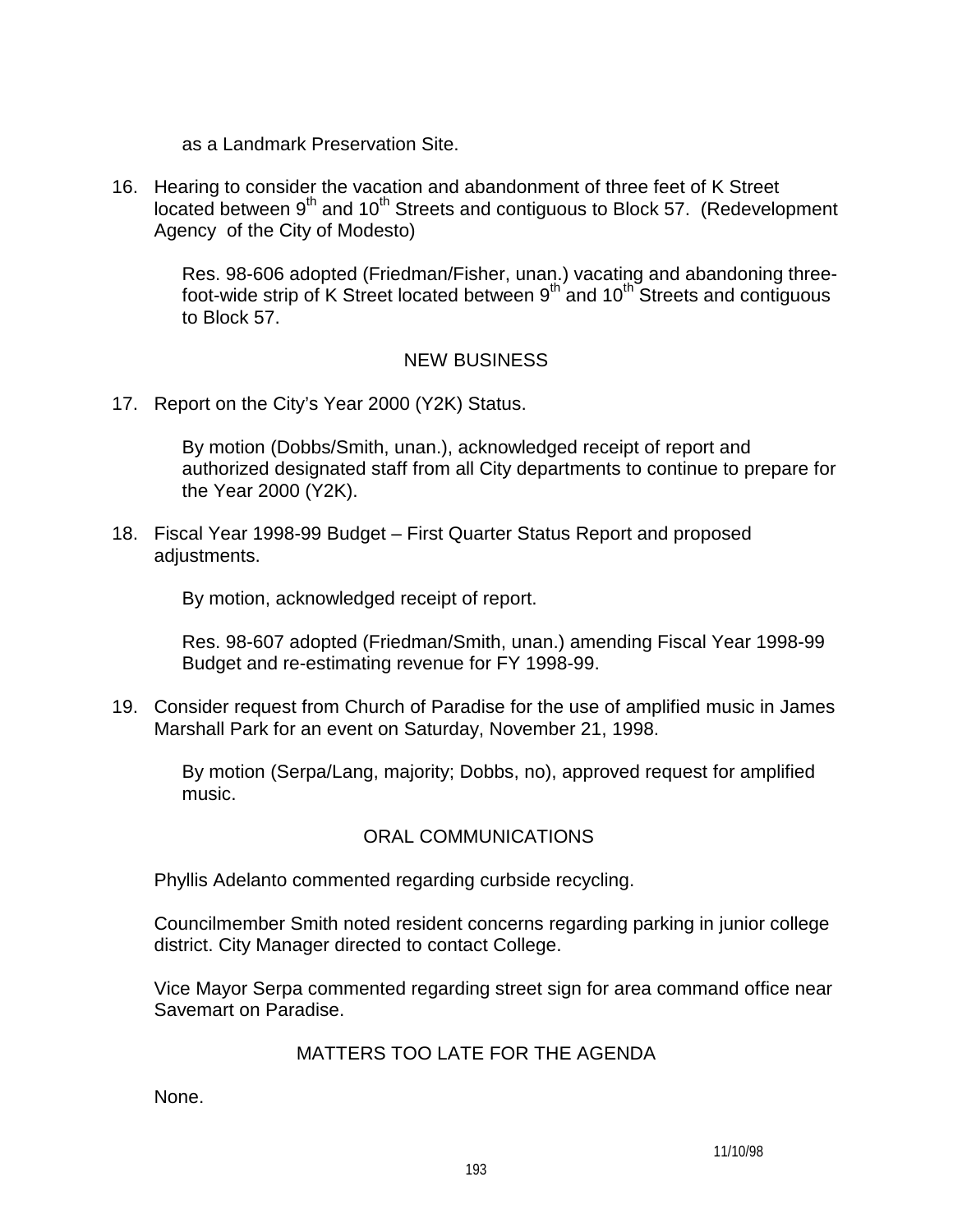# ADJOURNMENT

The meeting adjourned to Closed Session at 5:25 p.m. City Attorney returned at 6:15 p.m. and reported that no action had been taken.

# CLOSED SESSION

 This meeting adjourned to a Closed Session in the Mayor's Chambers for the following item:

 CONFERENCE WITH LEGAL COUNSEL – EXISTING LITIGATION (Pursuant to Section 54956.9(a) of the Government Code.)

Name of Case: Howard Jarvis Taxpayers Association v. City of Modesto, Stanislaus County Superior Court Action No. 168472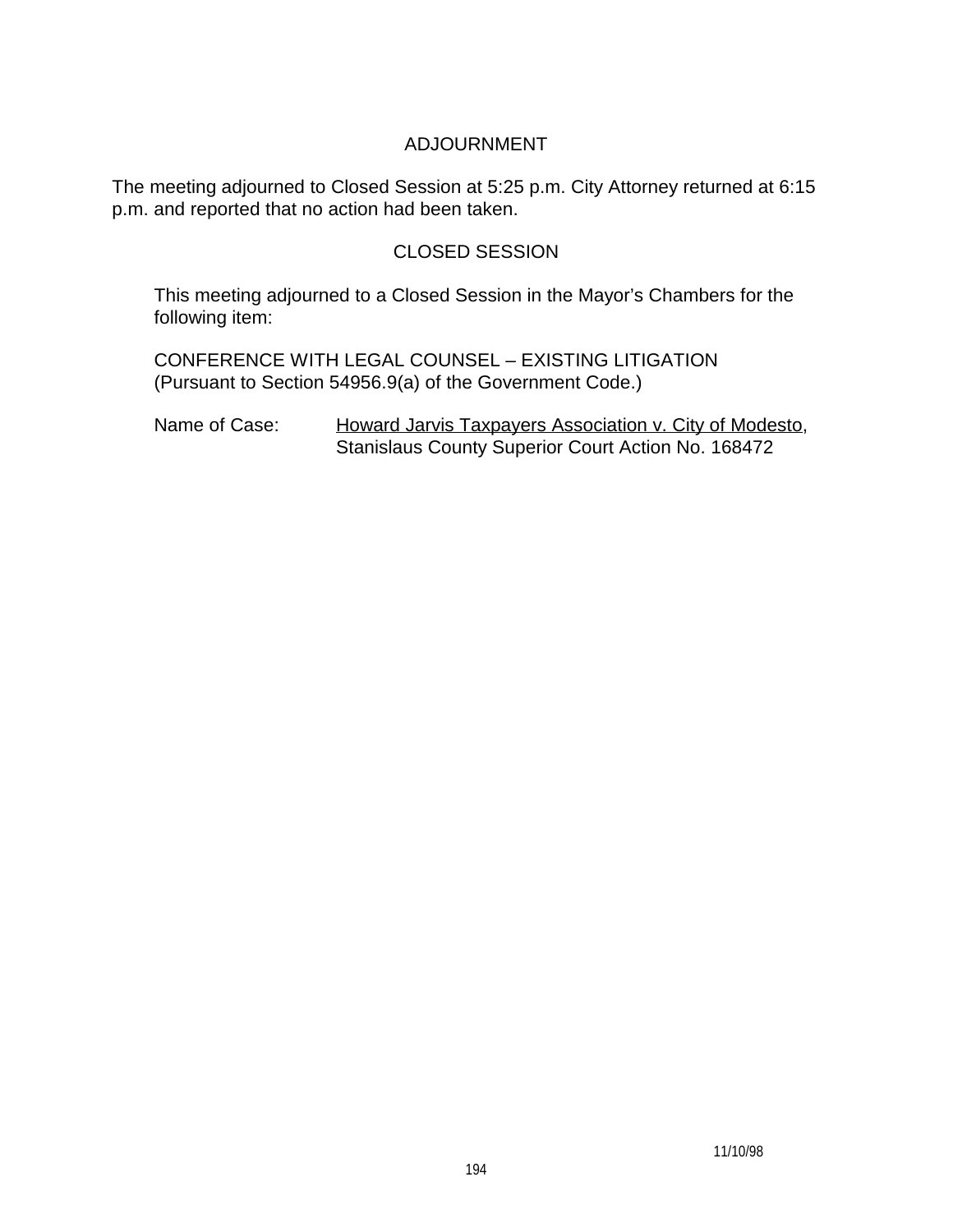# **Tuesday, November 17, 1998, at 7:00 p.m.**

Roll Call – Present: Councilmembers Conrad, Dobbs, Fisher, Friedman, Serpa, Smith, Mayor Lang

CONSENT ITEMS – ROLL CALL VOTE REQUIRED: Items 1 through 5

**ACTION:** (Friedman/Smith, unan.)

## ACKNOWLEDGEMENTS AND PRESENTATIONS

None.

## CONSENT

1. Approval of the minutes of the regular City Council meeting of November 10, 1998.

> By motion (Friedman/Smith, unan.), approved minutes of November 10, 1998 meeting. **(Clerk to handle)**

## CONSENT

2. Consider rejecting all bids received for furnishing video vehicle detection system and authorizing a new call for bids. Suggested bid opening: November 30, 1998, at 11:00 a.m.

 Res. 98-609 adopted (Friedman/Smith, unan.) rejecting all bids received for furnishing video vehicle detection system and authorizing a new call for bids on November 30, 1998 at 11:00 a.m.

## **CONSENT**

3. Consider waiving formal bids and authorize the purchase of traffic signal equipment from McCain Traffic Supply for Engineering & Transportation Department – Traffic Engineering Services Division for a total cost of \$83,870.61.

 Res. 98-610 adopted (Friedman/Smith, unan.) waiving formal bids and authorize the purchase of traffic signal equipment from McCain Traffic Supply.

# CONSENT

4. Consider approval of final map of Adrianna Two, a gated community subdivision, and authorizing the City Manager to sign an agreement with the subdividers as required by Section 4-4.604(c) of the Municipal Code.

 Res. 98-611 adopted approving final map of Adrianna Two, a gated community subdivision, and authorizing the City Manager to sign an agreement with the subdividers as required by Section 4-4.604(c) of the Municipal Code.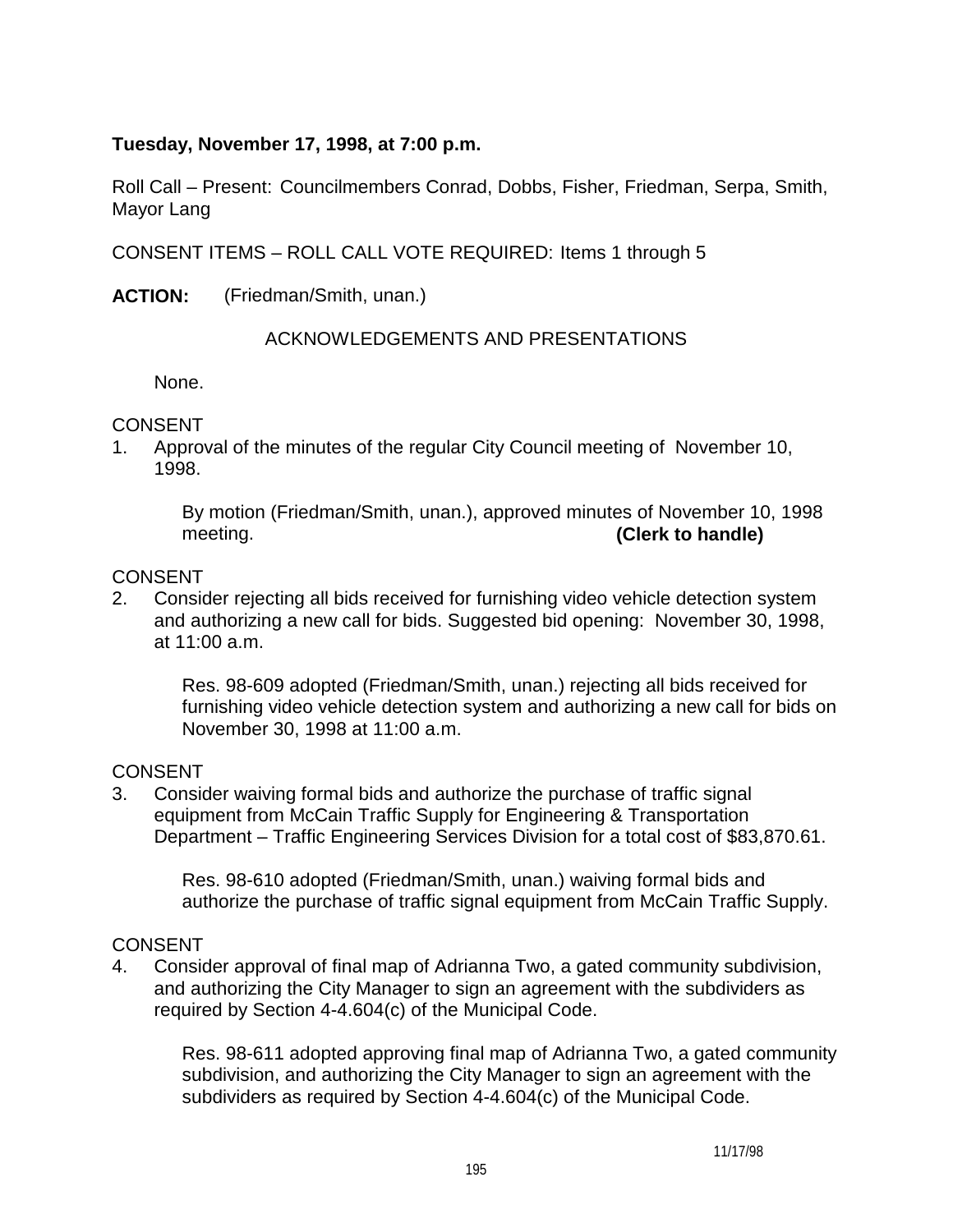# CONSENT

5. Report of seven loans approved under the Emergency Home Repair Program (EHRP)/Disabled Access Program (DAAP) since the last report. By motion (Friedman/Smith, unan.), acknowledged receipt of report.

## NEW BUSINESS

6. Consider designation of a Councilmember to serve as Vice Mayor for the ensuing year, pursuant to Section 603 of the Charter.

 Res. 98-612 adopted (Serpa/Dobbs, unan.) designating Armour Smith as Vice Mayor.

7. Consider authorizing the City Manager to execute a settlement agreement with the plaintiffs in the Howard Jarvis Taxpayers Association, et al. V. City of Modesto.

 Res. 98-613 adopted (Friedman/Dobbs, majority; Serpa, no) authorizing the City Manager to execute a settlement agreement with the plaintiffs in the Howard Jarvis Taxpayers Association, et al. V. City of Mode.

Mayor Lang acknowledged a Boy Scout Troop in the audience.

Fire Chief recognized Serrafan Gutierrez for his heroic action in saving a 13-year old from her burning house.

# ORAL COMMUNICATIONS

 David Dolan addressed the Council regarding cable access programming which was referred to the Utility Services and Franchises Committee.

# MATTERS TOO LATE FOR THE AGENDA

**ACTION:** By motion (Fisher/Lang, majority; Serpa, no), it was determined that the need for immediate action came to the City's attention after the agenda was posted.

> By motion (Fisher/Friedman, majority; Serpa, no) directed staff to make a new offer to Mistlin Honda to provide water service.

## ADJOURNMENT

 The meeting adjourned to Closed Session at 7:51 p.m. City Attorney returned at 8:20 p.m. to report no action had been taken .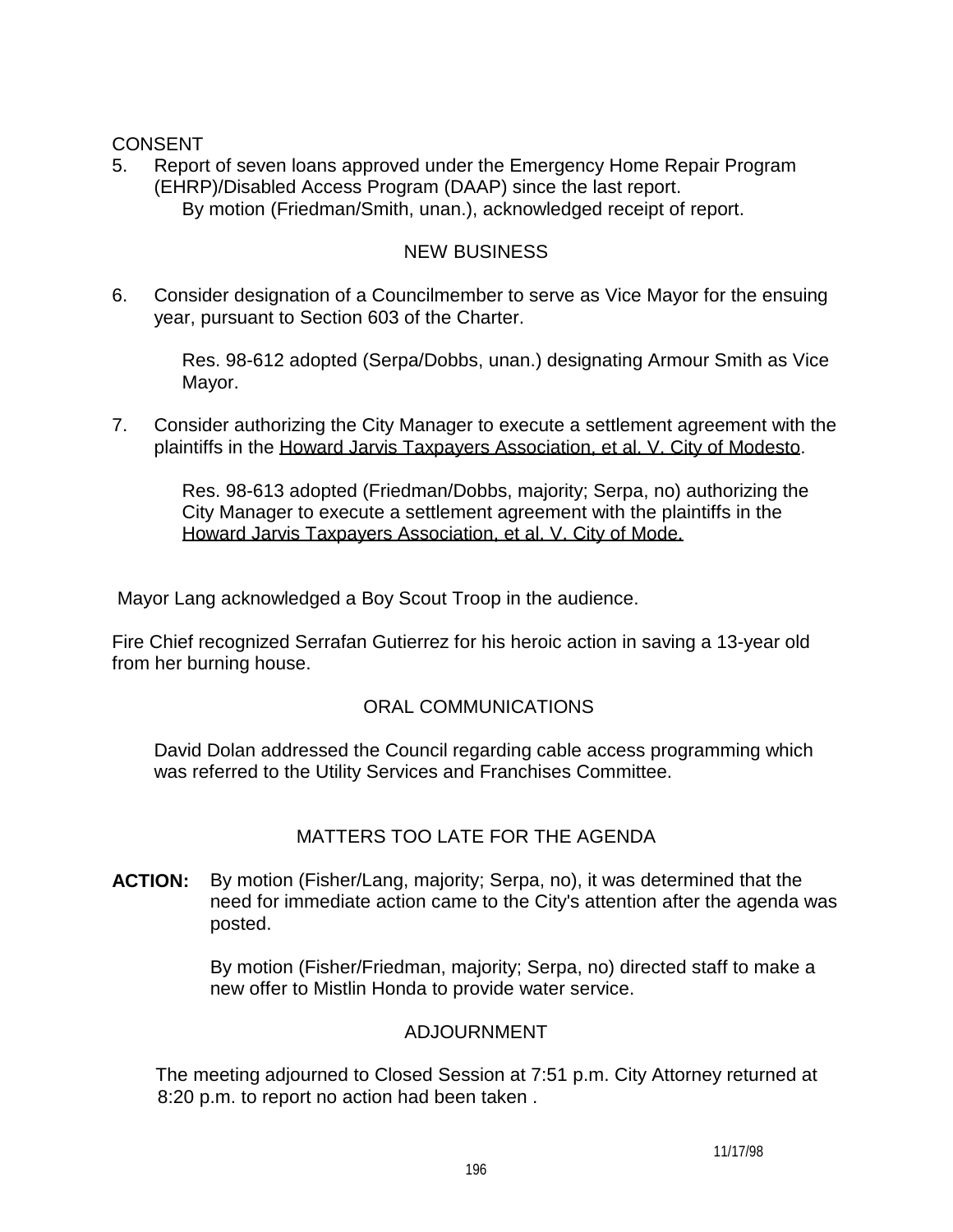# CLOSED SESSION

The meeting adjourned to the Mayor's Chambers for a Closed Session, as follows:

 CONFERENCE WITH REAL PROPERTY NEGOTIATOR (Pursuant to Section 54956.8 of the Government Code)

Property: Lease of property and/or public facilities located at Modesto Airport.

 Negotiating parties: J. Edward Tewes, City Manager for the City of Modesto, for the City of Modesto, for Lessor.

Unknown at this time for Lessee.

Under negotiation: Terms of a negotiated lease.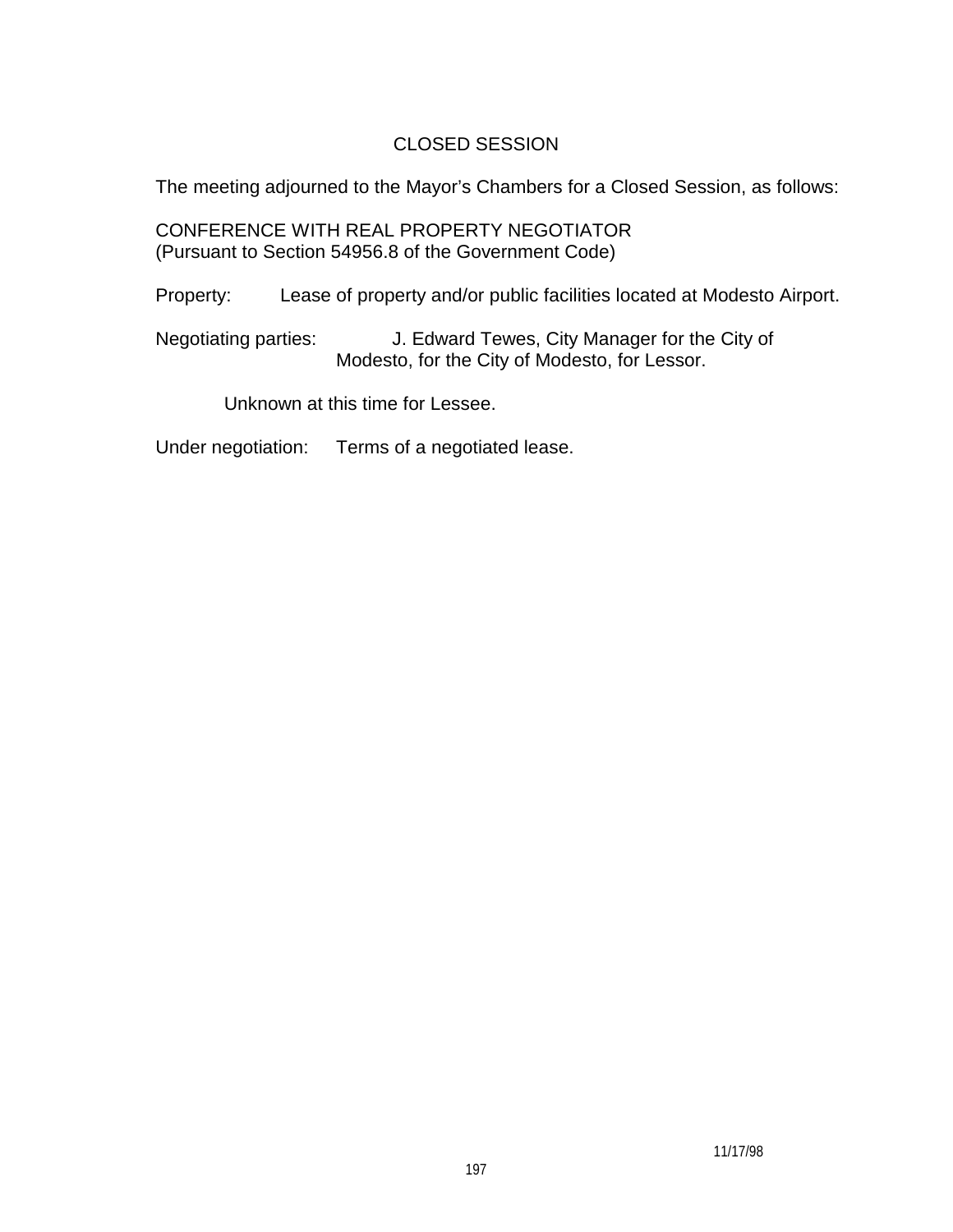# **Tuesday, November 24, 1998, at 4:00 p.m.**

Roll Call – Present: Councilmembers Conrad, Dobbs, Fisher, Friedman, Serpa, Smith, Mayor Lang

CONSENT ITEMS – ROLL CALL VOTE REQUIRED: Items 1 through 9

**ACTION:** (Friedman/Fisher, unan.)

# ACKNOWLEDGEMENTS AND PRESENTATIONS

Presentation regarding City Hall at the Mall.

Chris Elms gave presentation and gave the City Council an award.

## CONSENT

1. Approval of the minutes of the regular City Council meeting of November 17, 1998.

By motion (Friedman/Fisher, unan.), approved minutes of November 17, 1998.

# **CONSENT**

2. Consider award of contract for the Mitchell Road waterline – Lapham Drive to Tenaya Drive project to Rolfe Construction for \$176,237. (8.12% below Engineer's Estimate)

> Res. 98-614 adopted (Friedman/Fisher, unan.) awarding contract for the Mitchell Road waterline – Lapham Drive to Tenaya Drive project to Rolfe Construction.

# **CONSENT**

3. Consider waiving formal bid procedures and authorize the purchase of an upgrade to the City's current network infrastructure hardware utilizing the State of California Multiple Award Schedule (CMAS) contract with Cabletron Systems for \$84,665 to be used to replace/upgrade an existing hub at the Police Department which is at full capacity.

 Res. 98-615 adopted (Friedman/Fisher, unan.) waiving formal bid procedures and authorizing the purchase of an upgrade to the City's current network infrastructure hardware to replace/upgrade an existing hub at the Police Department.

# **CONSENT**

4. Consider waiving formal bid procedures and authorize the purchase of four generators from Holt Brothers and Makelim Power Systems for a total cost of \$101,097.85.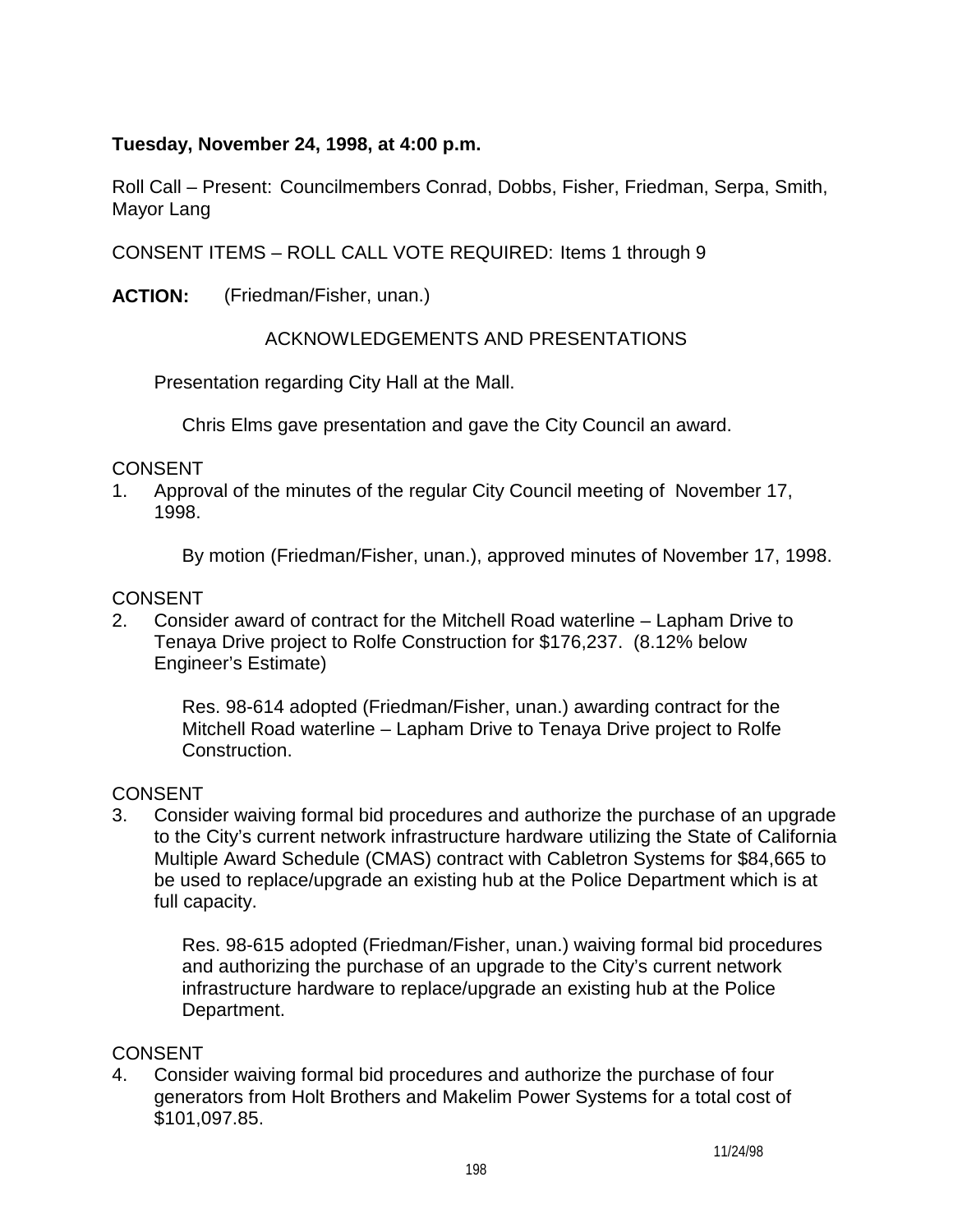Res. 98-616 adopted (Friedman/Fisher, unan.) waiving formal bid procedures and authorizing the purchase of four generators.

## CONSENT

5. Consider approving a lease agreement with Leonard J., Diana L., and Kimberly A. Sorrano and the Cardoza Family Partnership L.P. for the Southwest Area Police Substation.

 Res. 98-617 adopted (Friedman/Fisher, unan.) approving a lease agreement with Leonard J., Diana L., and Kimberly A. Soranno, and the Cardoza Family Partnership L.P. for the Southwest Area Police Substation.

#### CONSENT

6. Consider approving lease agreement with Modesto Executive Air Charter, Inc., dba Skytrek for facilities at the Modesto City-County Airport.

 Res. 98-618 adopted (Friedman/Fisher, unan.) approving lease agreement with Modesto Executive Air Charter, dba Skytrek

#### CONSENT

7. Consider approving release agreement with Carolyn V. Whisler for issues related to the Parallel Outfall project.

 Res. 98-619 adopted (Friedman/Fisher, unan.) approving release agreement with Carolyn V. Whisler for issues related to the Parallel Outfall project.

## **CONSENT**

8. Consider approving the Managed Competition Review Panel's recommendation to award the five-year street sweeping contract to the City of Modesto's Street Sweeping Division.

 Res. 98-620 adopted (Friedman/Fisher, unan.) approving the Managed Competition Review Panel's recommendation to award the five-year street sweeping contract to the City of Modesto's Street Sweeping Division.

## **CONSENT**

9. Consider awarding contract for the Secondary Wastewater Treatment Plant effluent pump station foundation stabilization project to Conco West, Inc. for \$275,105; and consider amending the 1998-99 Capital Improvement Budget to establish a new CIP Project (Secondary Wastewater Treatment Plant Effluent Pump Station Foundation Stabilization Project).

 Res. 98-621 adopted (Friedman/Fisher, unan.) awarding contract to Conco West Inc.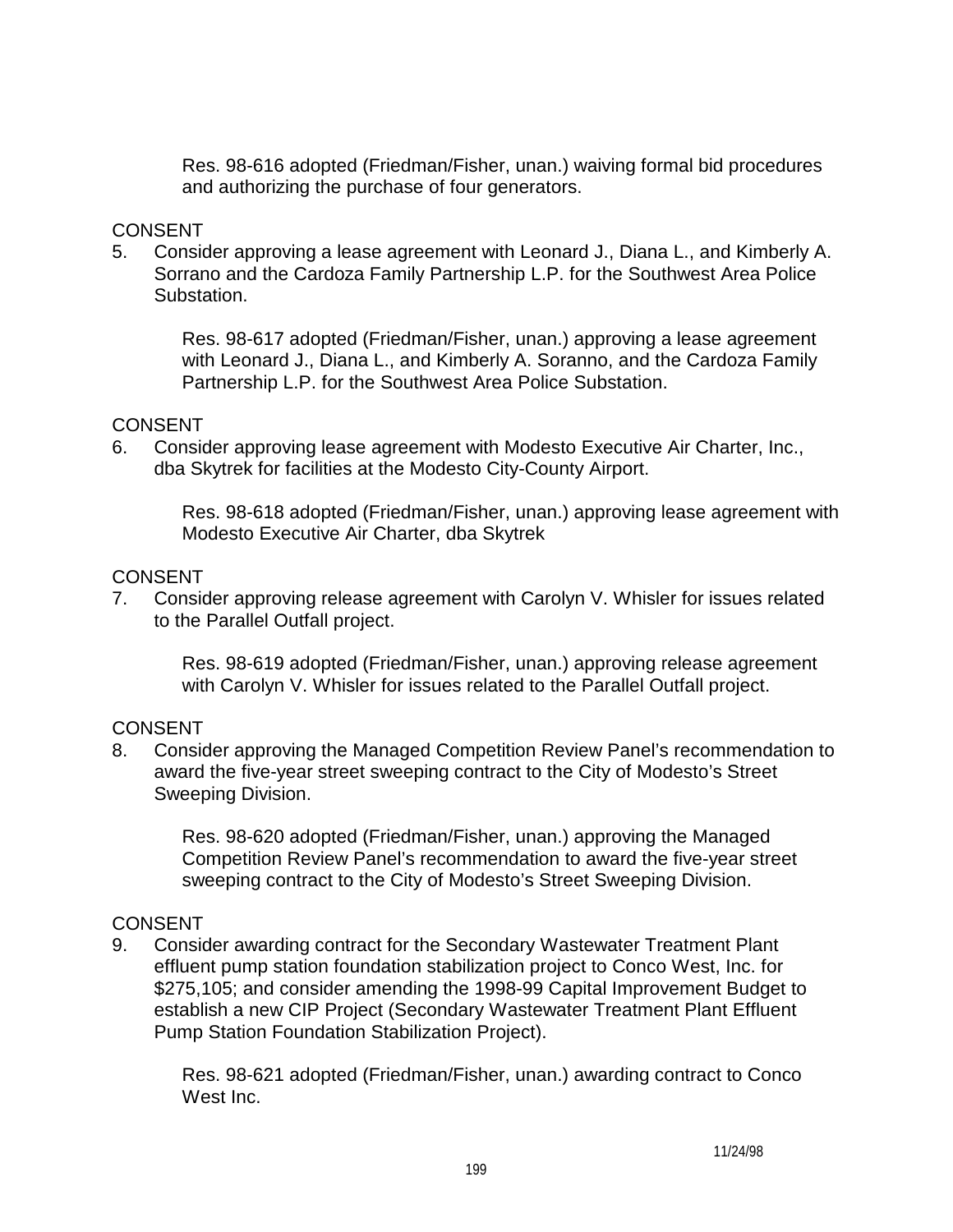Res. 98-622 adopted (Friedman/Fisher, unan.) amending 1998-99 CIP budget.

# **HEARINGS**

10. Hearing to consider approving the proposed issuance by the California Statewide Communities Development Authority of multifamily housing revenue bonds, in an amount not to exceed \$13,000,000, on behalf of the City of Modesto to finance the acquisition and rehabilitation of an approximately 250-unit multifamily rental housing project at 310 Standiford Avenue, known as Standiford Gardens Apartments.

 Res. 98-623 adopted (Friedman/Fisher, unan.) approving the issuance of multifamily housing revenue bond.

11. Hearing to consider the adoption of a Precise Plan for Area No. 11 of the Village One Specific Plan and concurrent rezoning to Specific Plan Overlay Zone, (SP-O) for property located on the south side of Hillglen Avenue, west of Fine Road.

 Ord. No. 3109 introduced (Dobbs/Friedman, unan.) adopting Precise Plan No. 11.

Ord. No. 3110 introduced (Dobbs/Friedman, unan.) adopting rezoning.

 Res. 98-624 adopted (Dobbs/Friedman, unan.) stating project is consistent with previous EIR.

# NEW BUSINESS

12. Consider calling a special election on Utility Fund Transfers.

 (Total estimated cost: \$100,000. The following resolutions implementing a settlement agreement are needed:

- 1. Resolution proposing to the voters an amendment to the Modesto Municipal Code establishing a new general tax on the revenue of the City's water and sewer utility enterprise funds and establishing the Citizens Budget Review Committee; calling for a special election on March 2, 1999, and asking the County to consolidate that election with their election extending the existing Library Tax in the event they call for such an election, and if not, directing the City Clerk to conduct the City's election by mail ballot.
- 2. Resolution directing the City Clerk to transmit the proposed amendment to the Modesto Municipal Code to the City Attorney for Impartial Analysis.
- 3. Resolution authorizing the Mayor to prepare ballot arguments on behalf of the Council needed.
- 4. Resolution authorizing rebuttals to arguments in favor of or in opposition to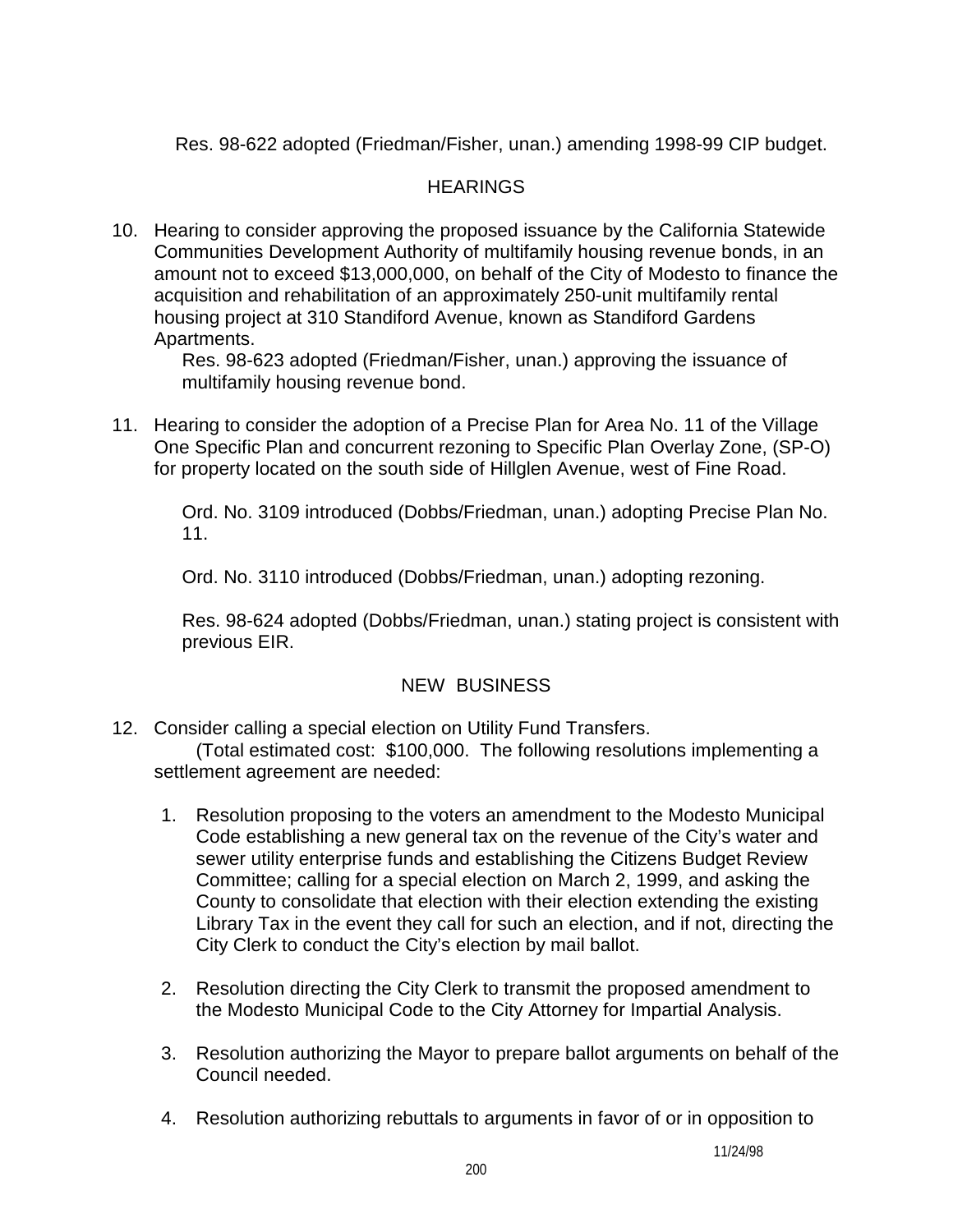the proposed amendment to the Modesto Municipal Code.

- 5. Resolution appropriating \$100,000 from General Fund Contingency Reserve to pay for the special election.)
- **ACTION:** Motion failed (Dobbs/Friedman, majority; Conrad & Serpa, no) calling a special election on March 2, 1999. Under the State Constitution a unanimous vote is required.
- **ACTION:** Res. 98-625 adopted (Friedman/Lang, majority; Serpa, no) directing the City Clerk to publish a notice of special election for March 2, 1999. All other items were continued to December 1, 1998.

## WRITTEN COMMUNICATIONS

#### *Item #13 heard after the Special Meeting*

13. Letter from Ross Condit requesting opportunity to address the Council regarding City of Modesto water for a project in 4600 block of McHenry Avenue.

 By order of the chair, agreement with Ross Condit for water service placed on December 1, 1998 agenda for consideration.

## ORAL COMMUNICATIONS

None.

# MATTERS TOO LATE FOR THE AGENDA

None.

# ADJOURNMENT

The meeting adjourned to Closed Session at 4:55 p.m. The City Attorney returned at 6:15 p.m. and reported no action had been taken.

CLOSED SESSION

 The meeting will adjourn to a Closed Session in the Mayor's Chambers for the following item:

CONFERENCE WITH LEGAL COUNSEL – ANTICIPATED LITIGATION

 Significant exposure to litigation pursuant to subdivision (b) of Section 54596.9 of the Government Code. One case.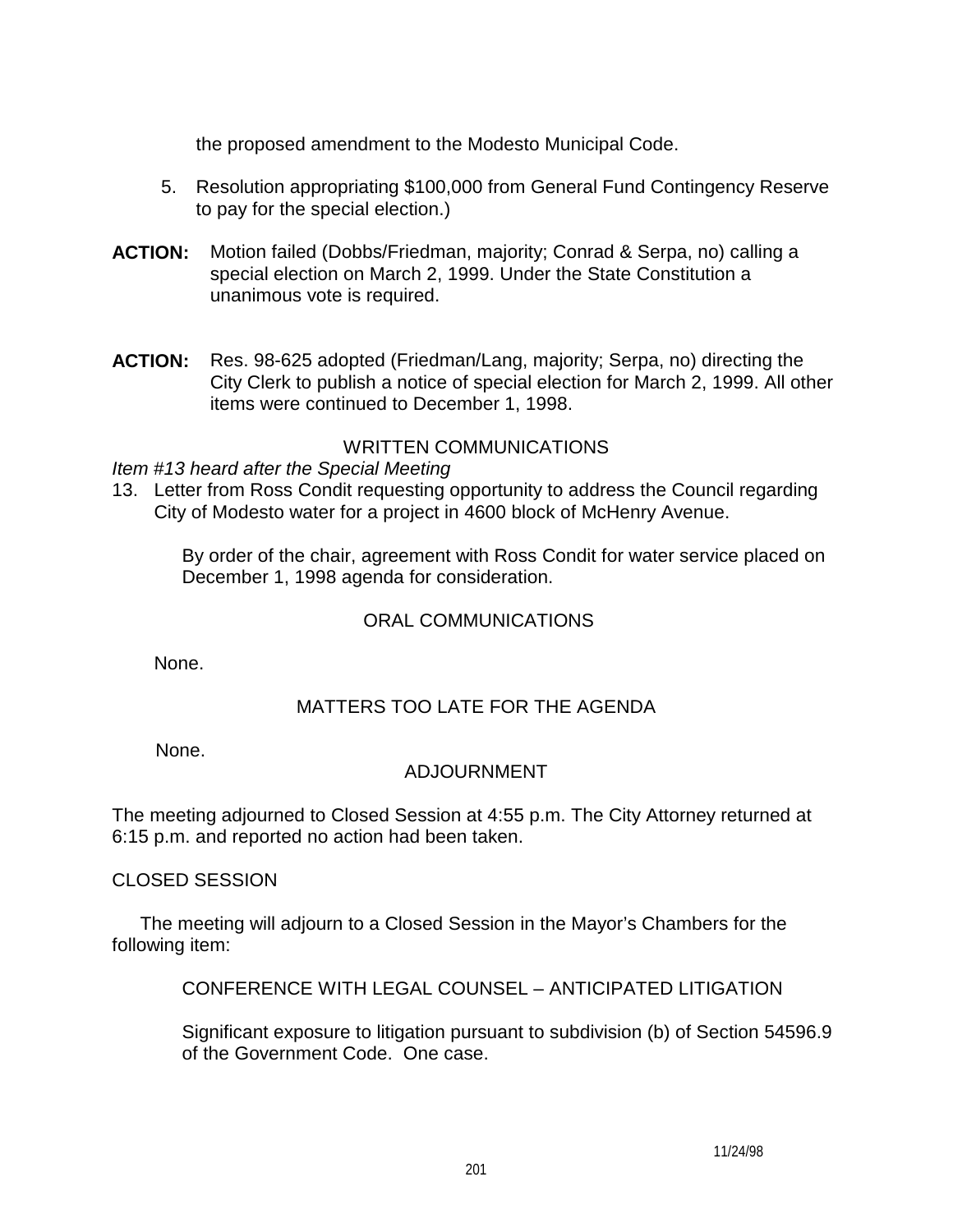## **Tuesday, December 1, 1998, at 7:00 p.m.**

Roll Call – Present: Councilmembers Conrad, Fisher, Friedman, Smith, Mayor Lang

## Absent: Councilmembers Dobbs, Serpa

CONSENT ITEMS – ROLL CALL VOTE REQUIRED: Items 1 through 5

**ACTION:** (Friedman/Smith; Dobbs, Serpa, absent)

## ACKNOWLEDGEMENTS AND PRESENTATIONS

 A presentation of a proclamation to the United States Marine Corps proclaiming December 9 through December 15, 1998 as Toys for Tots Awareness Week.

## CONSENT

1. Approval of the minutes of the regular City Council meeting of November 24, 1998.

 By motion (Friedman/Smith; Dobbs, Serpa, absent), approved minutes of November 24, 1998 meeting.

## **CONSENT**

2. Consider approving Amendment No. 11 to the Agreement with DeLeuw, Cather & Company for engineering services for 9<sup>th</sup> Street Railroad Relocation Project.

 Res. 98- 628 adopted (Friedman/Smith; Dobbs, Serpa, absent) approving amendment to agreement.

## **CONSENT**

3. Consider approving Amendment No. 12 to the Agreement with DeLeuw, Cather & Company for engineering services for 9<sup>th</sup> Street Railroad Relocation Project.

 Res. 98-629 adopted (Friedman/Smith; Dobbs, Serpa, absent) approving amendment to agreement.

# CONSENT

4. Consider accepting as complete the project "Annual Catch Basin and Valley Gutter Repair" by George Reed Inc. and authorize the City Clerk to File the Notice of Completion.

 Res. 98-630 adopted (Friedman/Smith; Dobbs, Serpa, absent) accepting as complete the project "Annual Catch Basin and Valley Gutter Repair" by George Reed Inc. and authorizing the City Clerk to File the Notice of Completion.

# **CONSENT**

5. Consider authorizing Request for Bids for furnishing four Light Emitting Diodes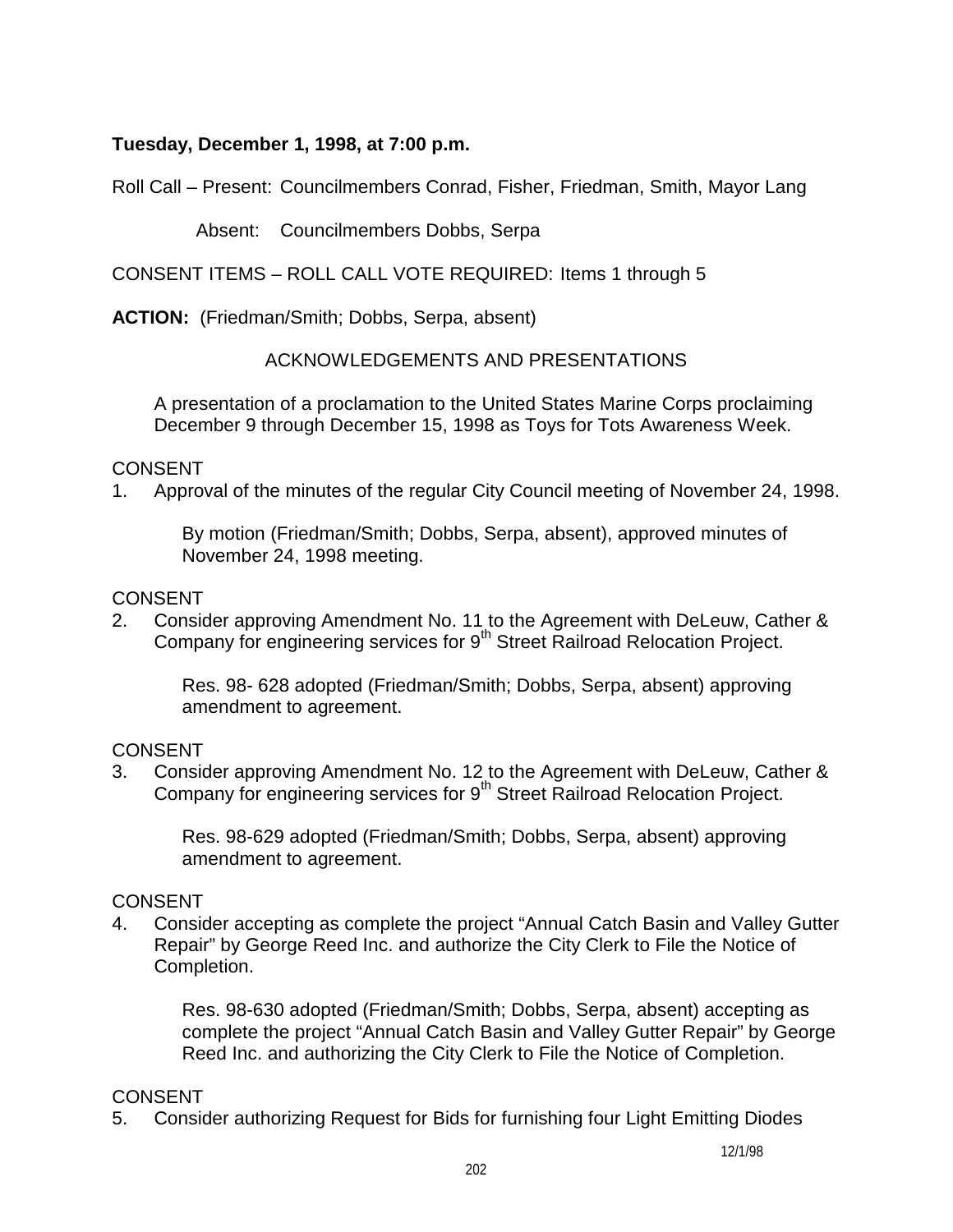(LED) and two Retro Reflective Shutter Flap (RSF) trailer mounted changeable message signs for Engineering & Transportation Department – Traffic Engineering Services Division. Suggested date for bids to be opened, January 6, 1999 at 11:00 a.m.

 Res. 98-631 adopted (Friedman/Smith; Dobbs, Serpa, absent) authorizing Request for Bids.

# NEW BUSINESS

6. Consider adopting a resolution approving an agreement between the City of Modesto and Grand Events for providing City water service and authorizing the City Manager to sign agreement.

Res. 98-632 adopted (Friedman/Fisher, unan.; Dobbs & Serpa, absent) approving agreement.

*Item #7 continued from November 24, 1998 meeting.* 

- 7. Consider calling a special election on Utility Fund Transfers. (Total estimated cost: \$100,000. The following resolutions implementing a settlement agreement are needed:
	- 1. Resolution proposing to the voters an amendment to the Modesto Municipal Code establishing a new general tax on the revenue of the City's water and sewer utility enterprise funds and establishing the Citizens Budget Review Committee; calling for a special election on March 2, 1999, and asking the County to consolidate that election with their election extending the existing Library Tax in the event they call for such an election, and if not, directing the City Clerk to conduct the City's election by mail ballot.
	- 2. Resolution directing the City Clerk to transmit the proposed amendment to the Modesto Municipal Code to the City Attorney for Impartial Analysis.
	- 3. Resolution authorizing the Mayor to prepare ballot arguments on behalf of the Council needed.
	- 4. Resolution authorizing rebuttals to arguments in favor of or in opposition to the proposed amendment to the Modesto Municipal Code.
	- 5. Resolution appropriating \$100,000 from General Fund Contingency Reserve to pay for the special election.)
- **ACTION:** By motion, (Smith/Fisher, majority; Conrad, no; Dobbs, Serpa, absent) it was determined that in the event there is an election in March 1999, the Council would immediately convene a public meeting to review an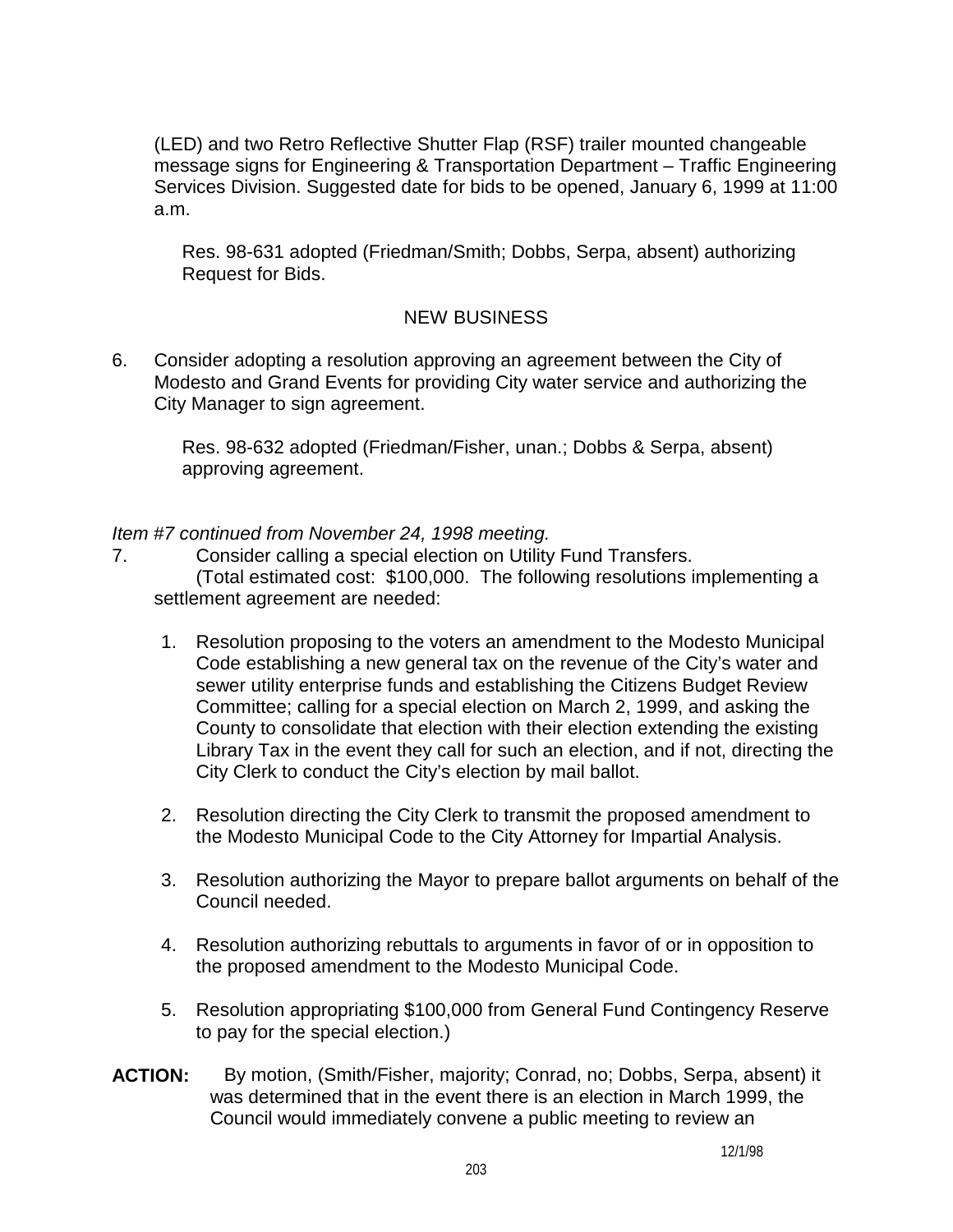unspecified rate adjustment.

## ORAL COMMUNICATIONS

 Mr. Tim Dunaway thanked the City Council for allowing amplified music in Marshall Park at the Thanksgiving event sponsored by the Church of Paradise and invited Councilmembers to a volunteer awards ceremony and requested the use of amplified music again next year at the Church-sponsored Thanksgiving event in Marshall Park next year.

## MATTERS TOO LATE FOR THE AGENDA

None.

# ADJOURNMENT

 The meeting adjourned at 9:27 p.m. to a Closed Session in the Mayor's Chambers to consider the following:

CONFERENCE WITH LEGAL COUNSEL – ANTICIPATED LITIGATION

 Significant exposure to litigation pursuant to subdivision (b) of Section 54956.9 of the Government Code. One case.

 The Closed Session adjourned at 9:55 p.m. and the city Attorney returned and reported that on a 5-0 vote, the Modesto City Council approved a settlement agreement with Fluor Daniel, Inc., and other related entities to resolve claims arising out of sunk costs incurred by the claimants prior to the termination of the original 10<sup>th</sup> Street Place Disposition and Development Agreement. Under the settlement agreement, the City and the Redevelopment Agency will pay \$965,000 to the claimants. This is slightly less than one-half of the amount of sunk costs claimed. In return, all of the public entities involved in the claim are released as well as the City's partner in the current DDA.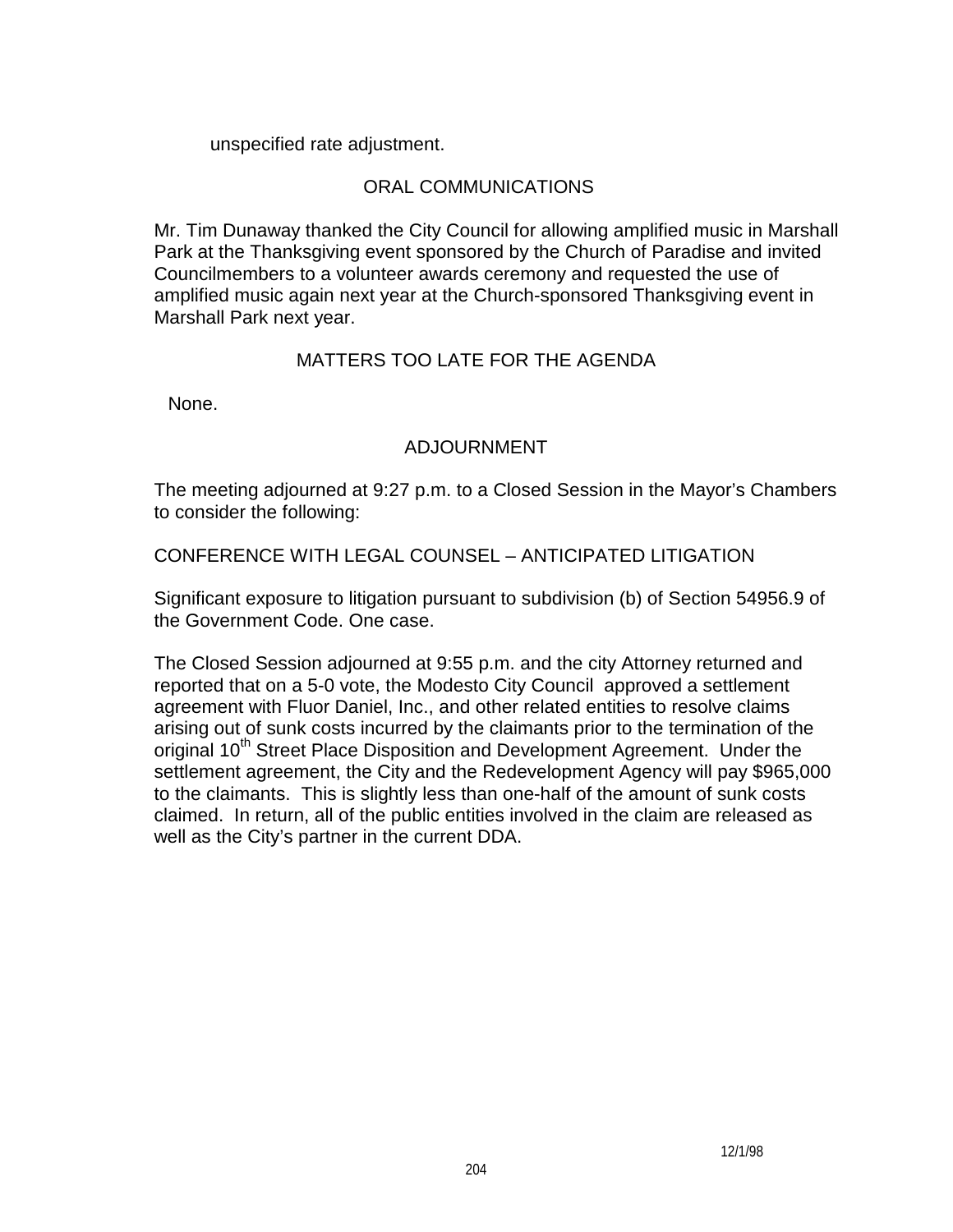# **Tuesday, December 8, 1998, 4:00 p.m.**

Roll Call – Present: Councilmembers Conrad, Dobbs, Fisher, Friedman, Serpa, Smith, Mayor Lang

CONSENT ITEMS – ROLL CALL VOTE REQUIRED: Items 1-12 and 14-20 *Item #13 removed from Consent* 

**ACTION:** (Friedman/Dobbs, unan.)

CONSENT ITEM – ROLL CALL VOTE REQUIRED: Item 3

**ACTION:** (Friedman/Fisher, unan.; Dobbs & Serpa, absent)

# **ACKNOWLEDGEMENTS AND PRESENTATIONS**

Mayor Lang acknowledged Bret Ladine for a perfect score on his SAT.

# **CONSENT ITEMS**

## **CONSENT**

1. Approval of the minutes of the special City Council meeting of November 24, 1998 and regular City Council meeting of December 1, 1998.

By motion (Friedman/Dobbs, unan.), minutes approved.

## **CONSENT**

- 2. Final adoption of the following:
	- a. Ord. No. 3109-C.S. adopting a Precise Plan for Area No. 11 of the Village One Specific Plan relating to property located on the south side of Hillglen Avenue west of Fine Road.
	- b. Ord. No. 3110-C.S. rezoning Village One property from Specific Plan Holding Zone, (SP-H), to Specific Plan Overlay Zone, (SP-O), for property located on the south side of Hillglen Avenue west of Fine Road. (Precise Plan for Area No. 11 – Kaufman and Broad)

 By motion (Friedman/Dobbs, unan.), approved adoption of Ord. No. 3109- C.S. and Ord. No. 3110-C.S.

## CONSENT

3. Consider excusing Councilmembers Dobbs and Serpa from the December 1, 1998, City Council meeting due to their attendance at the National League of Cities Annual Congress of Cities in Kansas City, Missouri.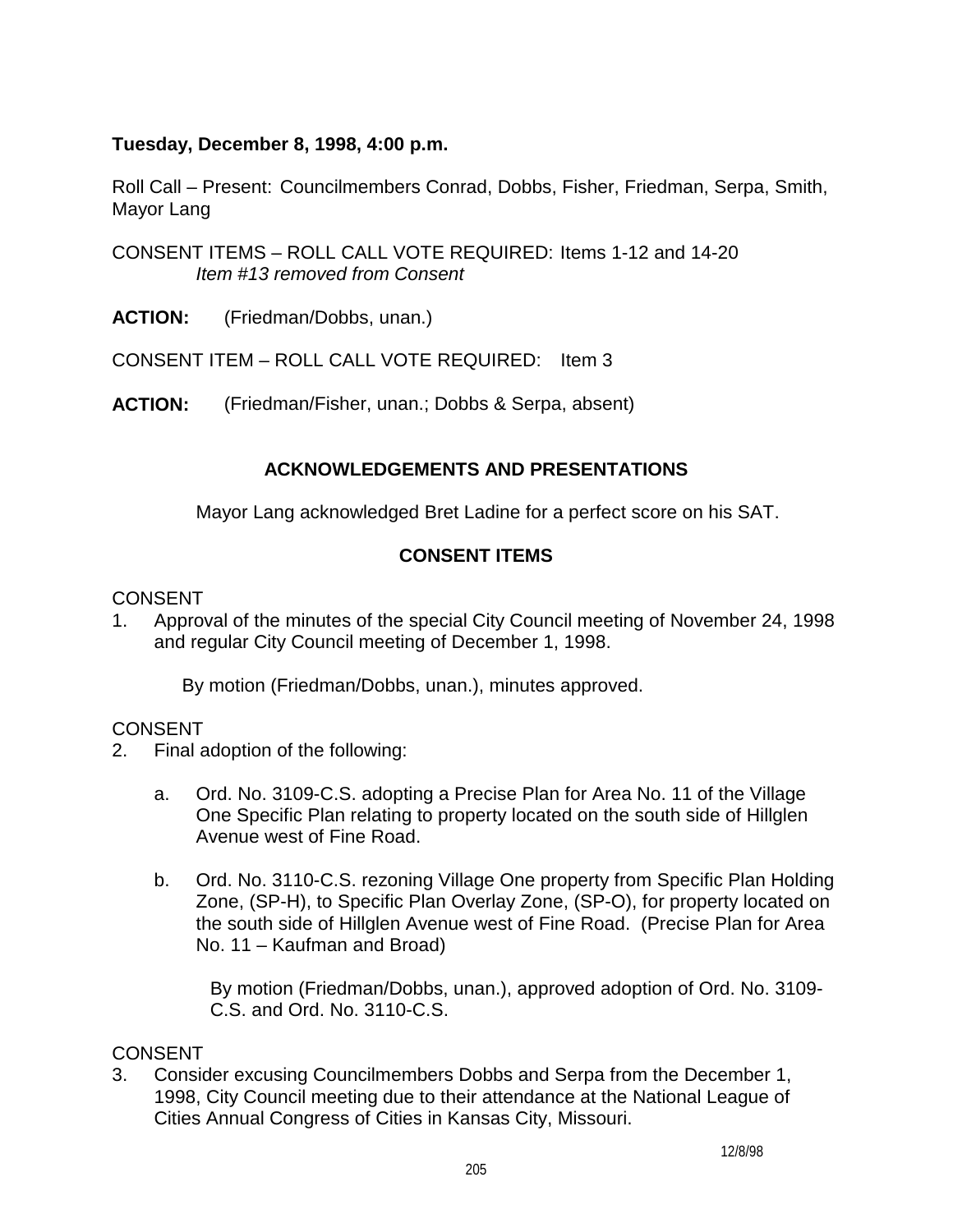By motion (Friedman/Fisher, unan.; Dobbs & Serpa, absent), excused Councilmembers Dobbs and Serpa from the December 1, 1998 Council meeting.

## **CONSENT**

4. Consider approval of final map of Briggs Avenue subdivision, accepting the improvements and authorizing the City Manager to sign an agreement with the subdividers as required by Section 4-4.604(c) of the Municipal Code (Owners: K&D Enterprises, a California Corporation).

(Resolution approving final map, accepting the improvements and authorizing City Manager to sign agreement needed.)

 Res. 98-633 adopted (Friedman/Dobbs, unan.) approving final map, accepting the improvements and authorizing City Manager to sign agreement.

## **CONSENT**

5. Consider approval of final map of Village Highlands Phase III subdivision and authorizing the City Manager to sign an agreement with the subdividers as required by Section 4-4.604(c) of the Municipal Code (Owners: Inland Village, a General Partnership).

 Res. 98-634 adopted (Friedman/Dobbs, unan.) approving final map and authorizing City Manager to sign agreement.

## CONSENT

6. Consider acceptance of Soares Underground Construction's contract for the Alice Street – McHenry Avenue Sewer Bypass as complete and authorizing the City Clerk to file the Notice of Completion. (Original contract: \$223,496.00)

 Res. 98-635 adopted (Friedman/Dobbs, unan.) accepting work as complete and authorizing the City Clerk to file the Notice of Completion.

## CONSENT

7. Consider approving an agreement with Jeffrey Hennings and Madeline Roddy to defer fees for Parcel Map (APN 78-14-03).

 Res. 98-636 adopted (Friedman/Dobbs, unan.) approving an agreement with Jeffrey Hennings and Madeline Roddy.

## CONSENT

8. Consider approving a renewal of an agreement with Modesto Irrigation District for line clearance tree trimming.

Res. 98-637 adopted (Friedman/Dobbs, unan.) approving renewal of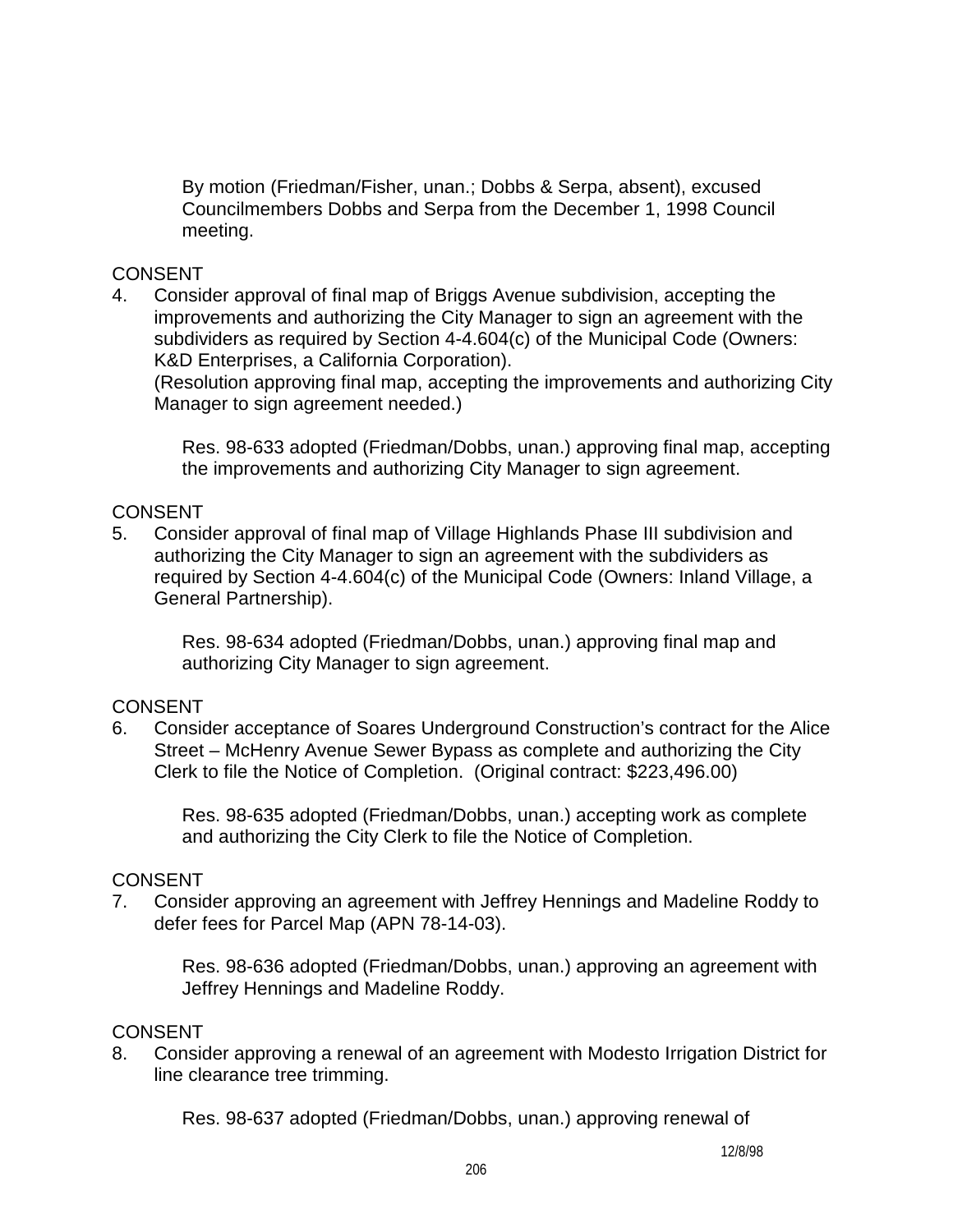agreement with Modesto Irrigation District.

## **CONSENT**

9. Consider approving an agreement with Minagar and Associates to provide consultant services for the project titled Modesto/Ceres CCTV Systems Project.

 Res. 98-638 adopted (Friedman/Dobbs, unan.) approving agreement with Minagar & Associates.

## **CONSENT**

10. Consider approving and authorizing submission of the Annual Claim for Local Transportation Funds in the amount of \$1,401,623 for non-transit purposes for non-transit purposes.

 Res. 98-639 adopted (Friedman/Dobbs, unan.) approving and authorizing submission of claim for funds.

## CONSENT

11. Consider amending the budget to allocate \$14,000 for additional street lighting in Prescott Estates and Roselawn Avenue.

Res. 98-640 adopted (Friedman/Dobbs, unan.) amending the budget.

## **CONSENT**

12. Consider approving expansion of the Modesto Area Dial-A-Ride area boundary in Salida to include the area bounded by Sisk Road, Finney Road, and Kiernan Avenue.

 Res. 98-641 adopted (Friedman/Dobbs, unan.) approving expansion of the Dial-A-Ride area boundary.

## *Item #13 removed from Consent*

13. Consider initiating an application for the North McHenry-East Reorganization.

 Res. 98-642 adopted (Friedman/Smith, majority; Serpa, no) authorizing initiating an application to LAFCO.

 Res. 98-643 adopted (Friedman/Smith, majority; Serpa, no) making findings of conformance with the General Plan MEIR.

## **CONSENT**

14. Consider authorizing the City Manager to sign the National Pollutant Discharge Elimination System Permit for the City's storm water program.

 Res. 98-644 adopted (Friedman/Dobbs, unan.) authorizing City Manager to sign permit.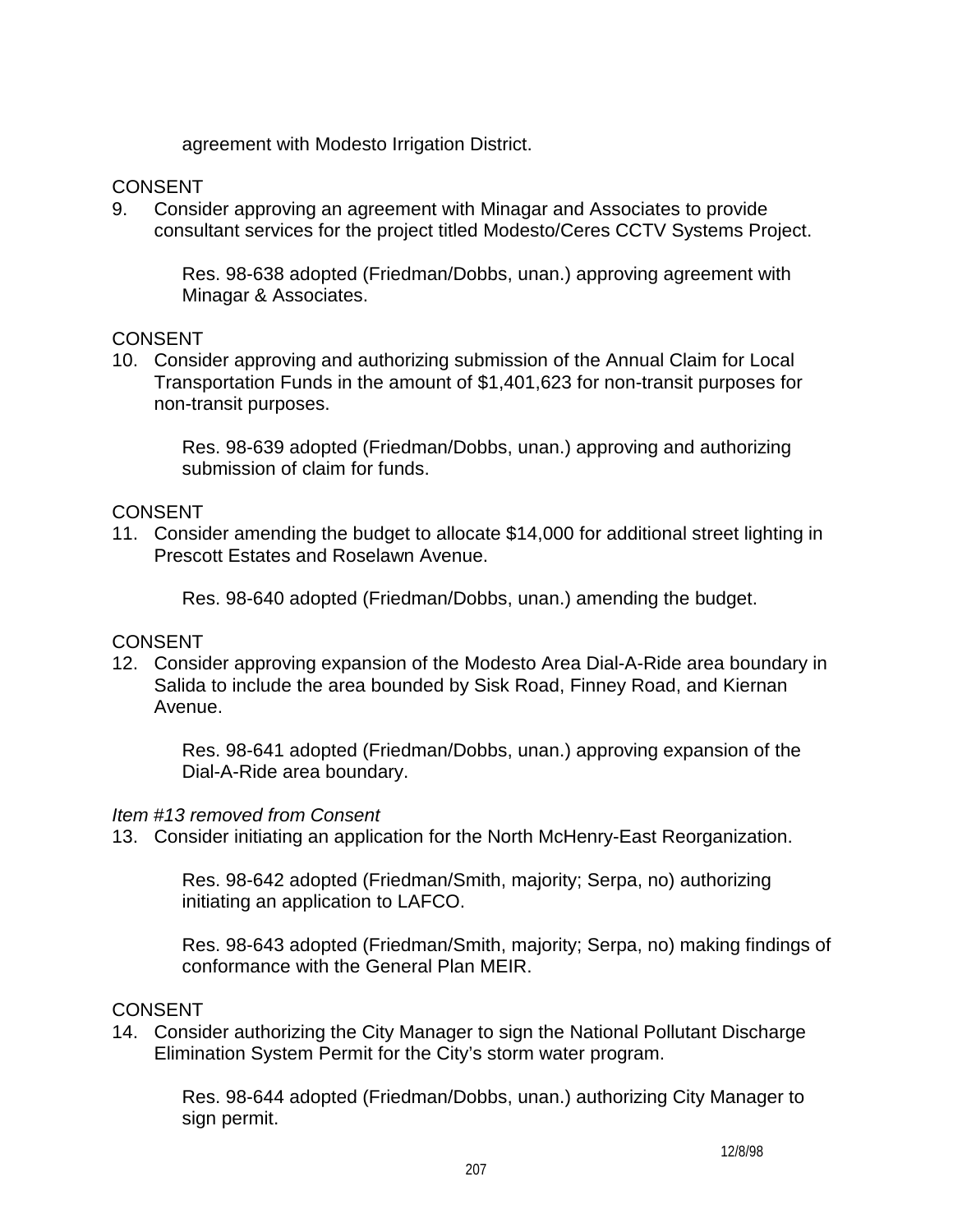## **CONSENT**

15. Consider amending the Capital Improvement Program to estimate Hazard Elimination Safety and Congestion Management Air Quality grant revenues in the amount of \$574,444 for Fiscal Year 1998/99 and create four new projects.

Res. 98-645 adopted (Friedman/Dobbs, unan.) amending CIP budget.

 Res. 98-646 adopted (Friedman/Dobbs, unan.) amend the budget appropriating funds from the Gas Tax Contingency Reserve Fund.

## CONSENT

16. Certificate of Canvass and Statement of Vote for the November 3, 1998, Special Municipal Election.

 Res. 98-647 adopted (Friedman/Dobbs, unan.) certifying the Canvass of Votes for the November 3, 1998 Special Municipal election.

## CONSENT

17. Consider initiating an application for the North 99 Reorganization to the City of Modesto.

 Res. 98-648 adopted (Friedman/Dobbs, unan.) approving application to the LAFCO initiating annexation.

 Res. 98-649 adopted (Friedman/Dobbs, unan.) making findings of conformance with the General Plan MEIR.

## CONSENT

18. Consider initiating an application for the Morgan/Whitmore Reorganization to the City of Modesto.

 Res. 98-650 adopted (Friedman/Dobbs, unan.) approving application to LAFCO initiating the annexation.

 Res. 98-651 adopted (Friedman/Dobbs, unan.) making findings of conformance with the General Plan MEIR.

# CONSENT

19. Report of the Capital Facilities Fees (CFF) Fund Summaries.

By motion (Friedman/Dobbs, unan.), acknowledged receipt of report.

# CONSENT

20. Consider approving a Storm Drainage License Agreement with Modesto Irrigation District for the Pelandale Snyder/Carver Bangs Storm Drainage Basin discharge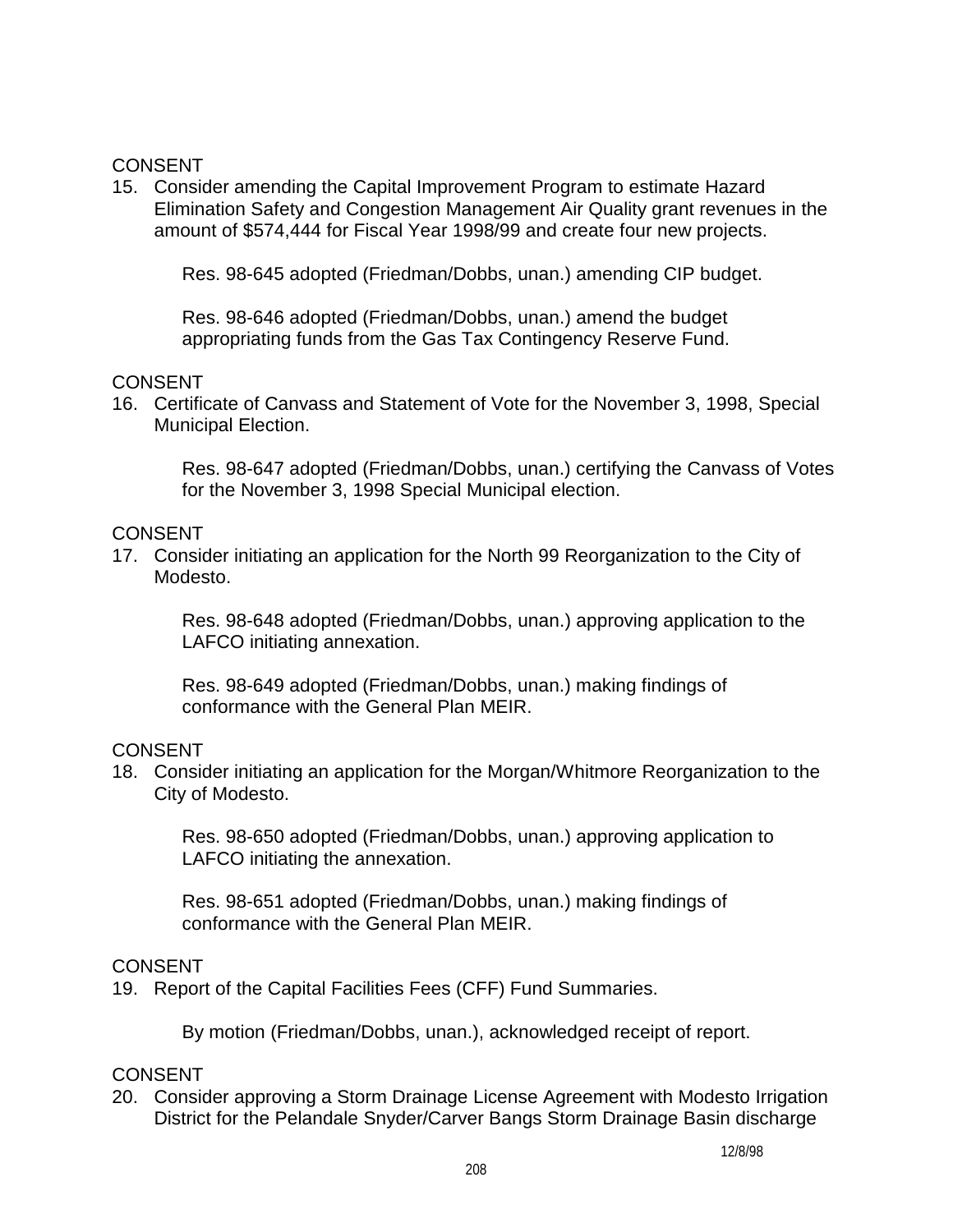Res. 98-652 adopted (Friedman/Dobbs, unan.) approving agreement with Modesto Irrigation District.

## **HEARINGS**

*Councilmembers Dobbs & Fisher excused due to conflict of interest*  21. Hearing to consider establishing Community Facilities District No. 1998-2 (CFD No. 1998-2 (Carver-Bangs/Pelandale-Snyder).

 Res. 98-653 adopted (Friedman/Lang, unan.; Dobbs & Fisher absent) approving formation of CFD No. 1998-2, subject to execution of agreement for property.

 Introduced Ord. No. 3111-C.S. (Friedman/Lang, unan.; Dobbs & Fisher absent) authorizing levy of special tax.

*Councilmember Conrad excused due to conflict of interest*  22. Hearing to consider changes to the Capital Facilities Fees program.

> Res. 98-654 adopted (Fisher/Smith, majority; Serpa, no; Conrad, absent) approving changes to the CFF based on staff recommendations of December 8, 1998.

23. Hearing to consider proposed amendments, additions, deletions, and reorganization of the sign regulations of the Modesto Municipal Code.

By motion (Fisher/Friedman, unan.), introduced Ord. No. 3112-C.S.

24. Hearing to consider a 2% sewer rate increase.

 By motion (Smith/Serpa, unan.), denied staff recommendation of 2% sewer user rate increase.

25. Hearing to consider the Coffee-Claratina Reorganization to the City of Modesto.

 Res. 98-656 adopted (Dobbs/Fisher, majority; Serpa, no) approving reorganization.

26. Hearing to consider the Kiernan Avenue Reorganization to the City of Modesto.

Res. 98-657 adopted (Fisher/Friedman, unan.) approving reorganization.

27. Hearing to consider adoption of a Precise Plan for Area No. 7 of the Village One Specific Plan and concurrent rezoning to Specific Plan-Overlay Zone for property located on the south side of Sylvan Avenue East of Esta Avenue.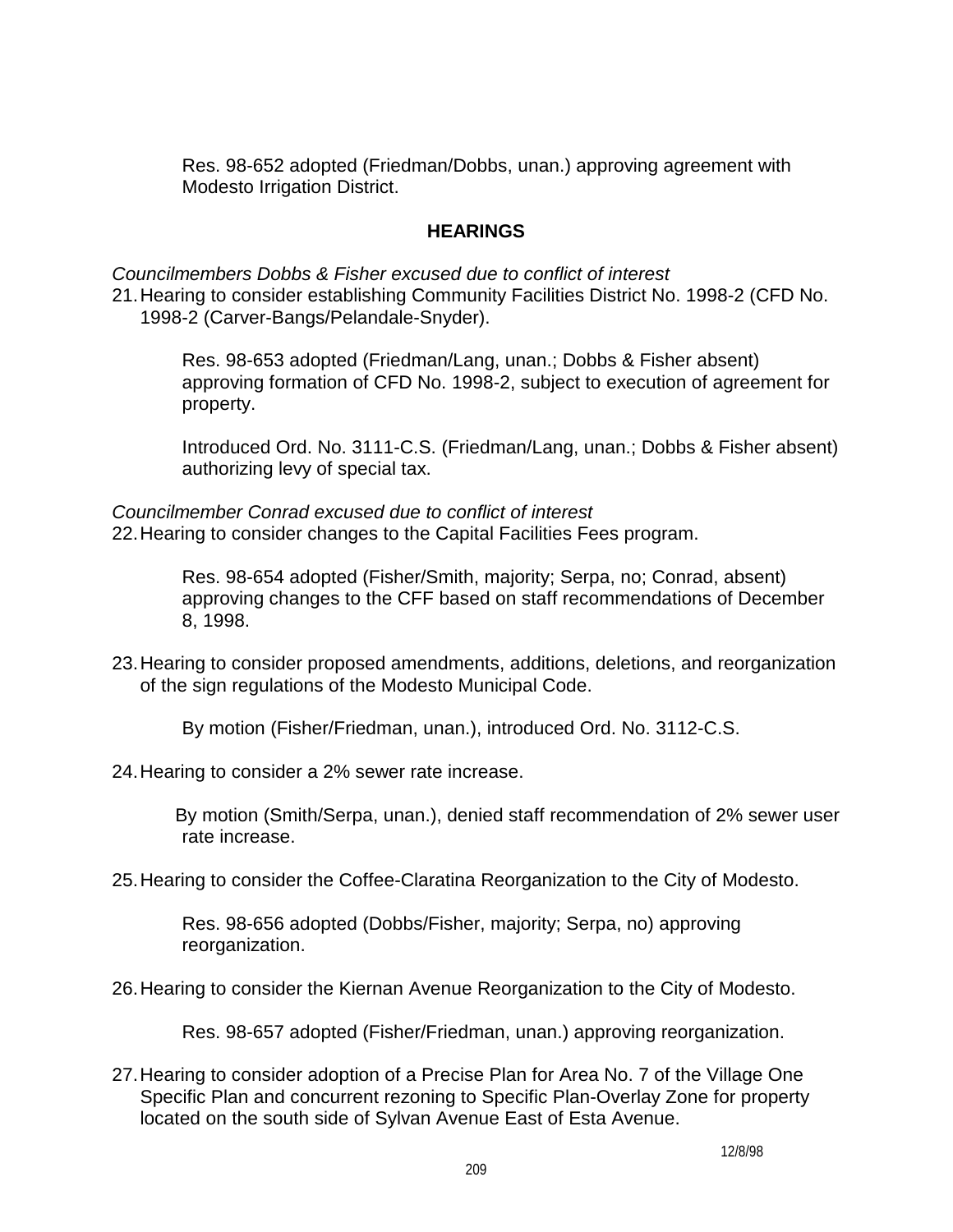By motion (Friedman/Fisher, unan.), introduced Ord. No. 3113-C.S. adopting Precise Plan No. 7.

 By motion (Friedman/Fisher, unan.), introduced Ord. No. 3114-C.S. rezoning property.

 Res. 98-658 adopted (Friedman/Fisher, unan.), finding consistency with Village One Specific Plan Program EIR.

## **NEW BUSINESS**

28. City of Modesto's Equal Opportunity Status Report.

By motion (Fisher/Dobbs, unan.), acknowledged receipt of report.

29. Consider approving revised terms of the North McHenry Area Tax Sharing Agreement with the County of Stanislaus and directing the City Manager to cause a formal agreement to be prepared within sixty days for execution by the City Council and the Board of Supervisors by February 8, 1999.

 Res. 98-659 adopted (Friedman/Fisher, majority; Serpa, no) approving agreement with the County of Stanislaus.

# **MISCELLANEOUS**

## **APPOINTMENTS**

30. Airport Advisory Committee

 Res. 98-660 adopted (Friedman/Dobbs, unan.) appointing Bonnie Cerrutti to the Airport Advisory Committee with term expiration of December 31, 2001.

Golf Course Advisory Committee

 Res. 98-661 adopted (Friedman/Dobbs, unan.) appointing Horace Henline & Joan Bonaccine to the Golf Course Advisory Committee with term expirations of December 31, 2001.

Human Relations Committee

 Res. 98-662 adopted (Friedman/Dobbs, unan.) appointing Carolyn Fraser as the Human Relations Committee representative to the Equal Opportunity/Disability Commission with term expiration of December 31, 1999; and appointing Arnold Naimark as the Human Relations Committee representative to the Citizens Housing & Community Development committee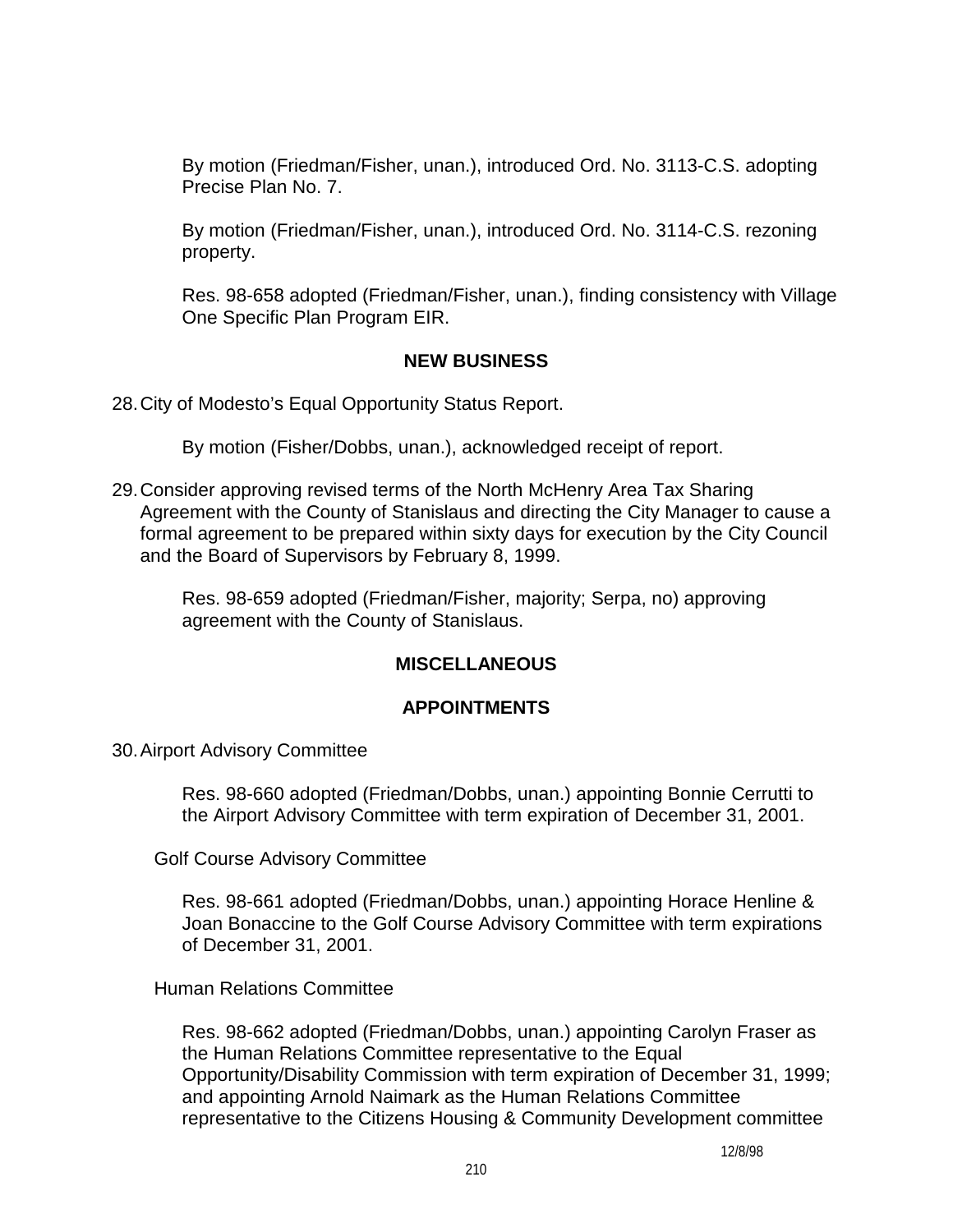with term expiration of December 31, 2001.

## **REAPPOINTMENTS**

Airport Advisory Committee

 Res. 98-663 adopted (Friedman/Dobbs, unan.) reappointing Jack Hinkle & Robert Hauff to the Airport Advisory Committee with term expiration of December 31, 2001.

#### *Board of Zoning Adjustment item removed from Agenda*  Board of Zoning Adjustment

Downtown Improvement District

 Res. 98-664 adopted (Friedman/Dobbs, unan.) reappointing Frank Boots, David Boring, & Tom Slater to the Downtown Improvement District with term expirations of December 31, 2001.

Equal Opportunity/Disability Commission

 Res. 98-665 adopted (Friedman/Dobbs, unan.) reappointing James Anderson, Clarence Atterbury, Dwight Bateman, & Edwin Penfold to the Equal Opportunity/Disability Commission with term expirations of December 31, 2001; and reappointing Donald Horton, Joseph Martinez, & Shelly Scribner with term expirations of December 31, 2000.

Human Relations Committee

 Res. 98-666 adopted (Friedman/Dobbs, unan.) reappointing Jess Dacuycuy to the Human Relations Committee with term expiration of December 31, 2001.

Landmark Preservation Commission

 Res. 98-667 adopted (Friedman/Dobbs, unan.) reappointing Bill Latham & Jerry Beamish to the Landmark Preservation Commission with term expirations of December 31, 2001.

Redevelopment Commission

 Res. 98-668 reappointing Tony Varni to the Redevelopment Commission with term expiration of December 31, 2001.

Tuolumne River Regional Park

Res. 98-669 appointing Mary Grogan, Dave Gianelli, & Margaret Leaman to the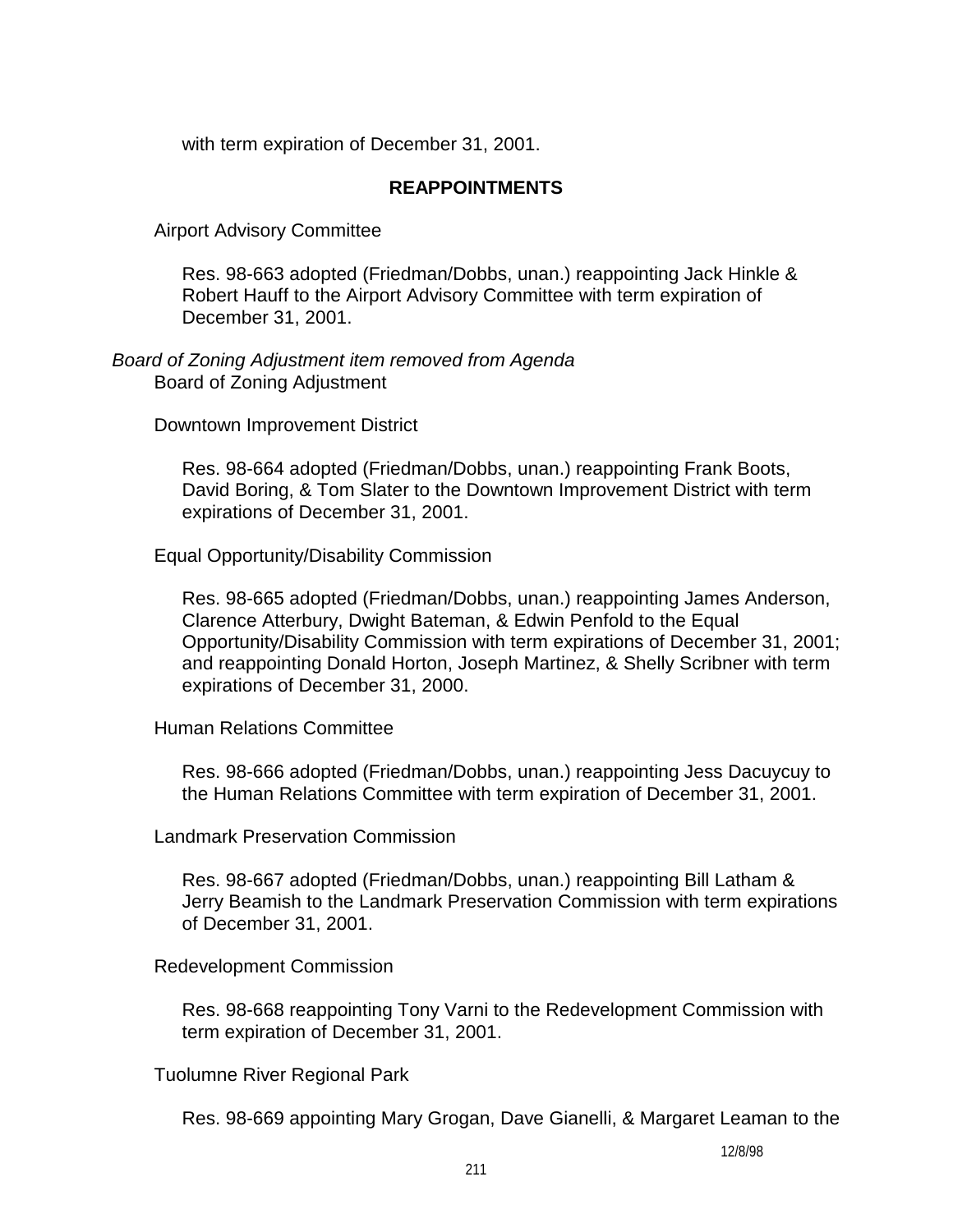Tuolumne River Regional Park with term expiration of December 31, 2001.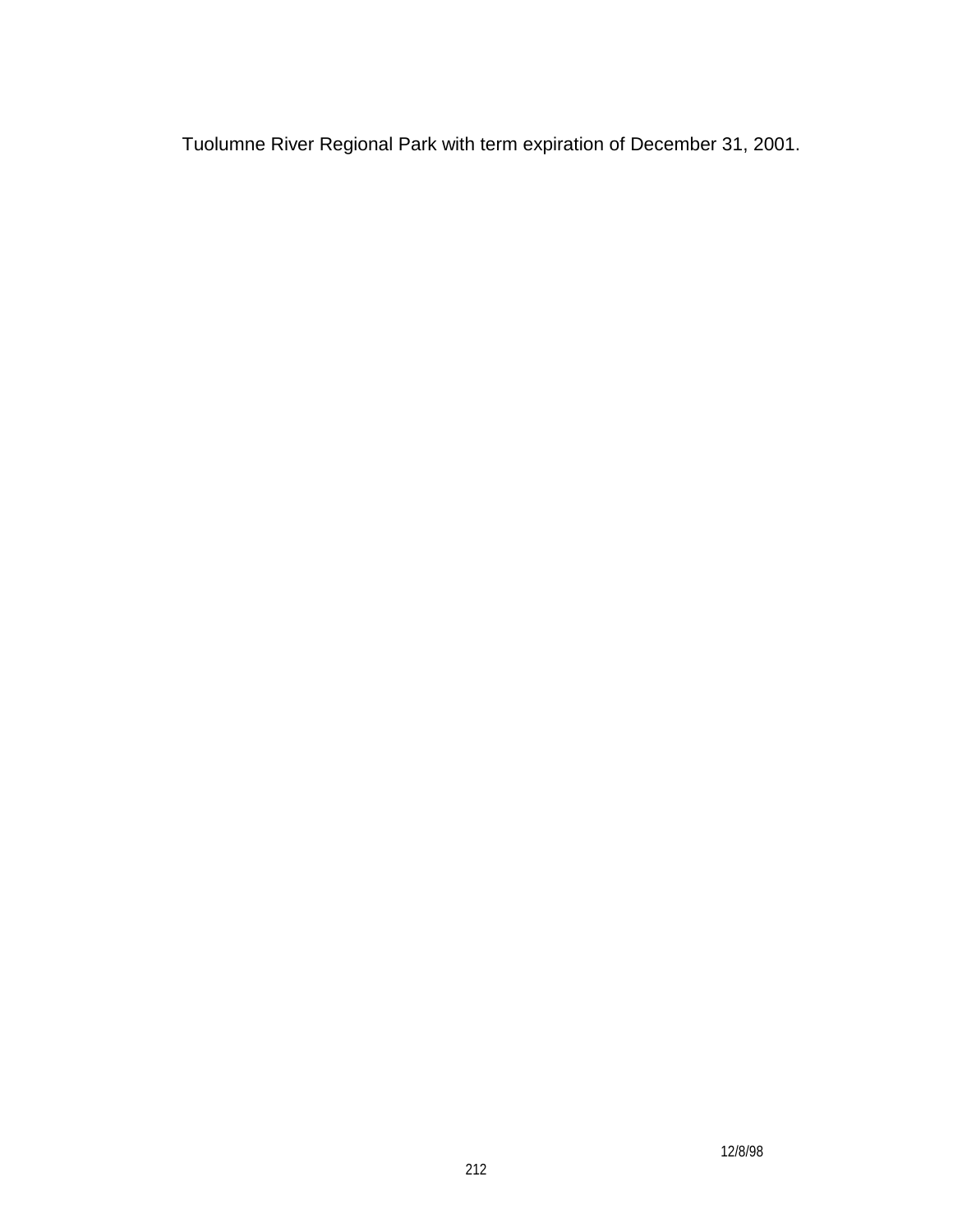# **ORAL COMMUNICATIONS**

Steve Burke addressed the Council.

# **MATTERS TOO LATE FOR THE AGENDA**

None.

# **ADJOURNMENT**

The meeting adjourned at 7:38 p.m.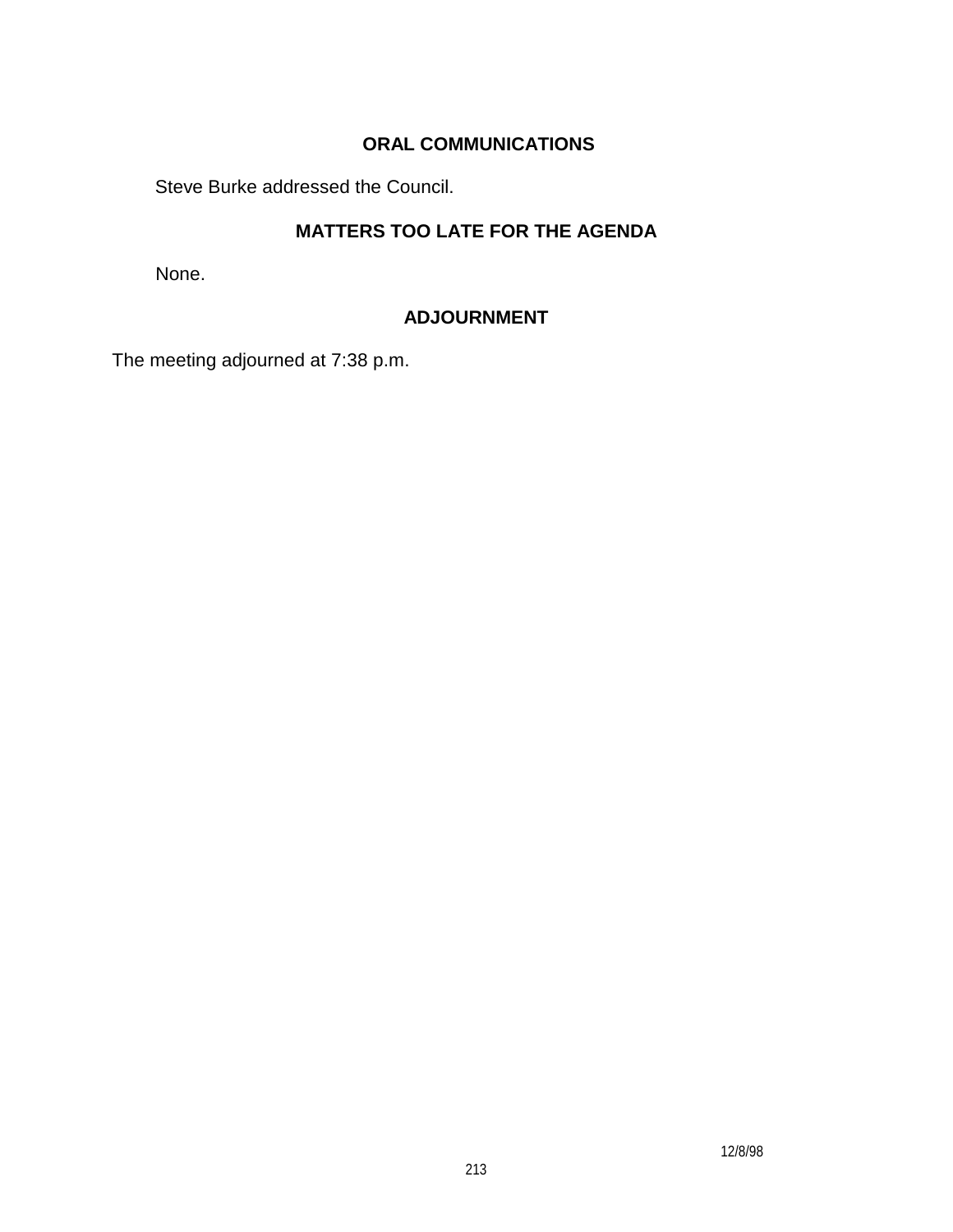# **Tuesday, December 15, 1998, at 4:30 p.m.**

Roll Call – Present: Councilmembers Conrad, Dobbs, Fisher, Friedman, Serpa, Smith, Mayor Lang

CONSENT ITEMS – ROLL CALL VOTE REQUIRED: Items 1-5, 8-9, & 11 Item #6 removed from Agenda Item #7 removed from Consent

**ACTION:** (Friedman/Dobbs, unan.)

Councilmembers Dobbs & Fisher excused due to conflict of interest CONSENT ITEM – ROLL CALL VOTE REQUIRED: Item 10

**ACTION:** (Friedman/Conrad, unan.)

ACKNOWLEDGEMENTS AND PRESENTATIONS

Presentation of a Certificate of Recognition to Frank Russo for his 90<sup>th</sup> birthday.

Mayor Lang made presentation to Frank Russo.

# CONSENT

1. Approval of the minutes of the regular City Council meeting of December 8, 1998.

By motion (Friedman/Dobbs, unan.), minutes approved.

## **CONSENT**

- 2. Final adoption of the following:
	- a. Ord. No. 3113-C.S. adopting a Precise Plan for Area No. 7 of the Village one Specific Plan, relating to property located on the south side of Sylvan Avenue east of Esta Avenue. (K-D Land and Cattle Company)
	- b. Ord. No. 3114-C.S. rezoning Village One property from SP-H to SP-O, property located on the south side of Sylvan Avenue east of Esta Avenue. (Pricise Plan for Area No. 7 – K-D Land and Cattle Co.)

By motion (Friedman/Dobbs, unan.), final adoption approved.

## CONSENT

3. Consider rejecting all bids for the Wastewater Collection Maintenance Building project.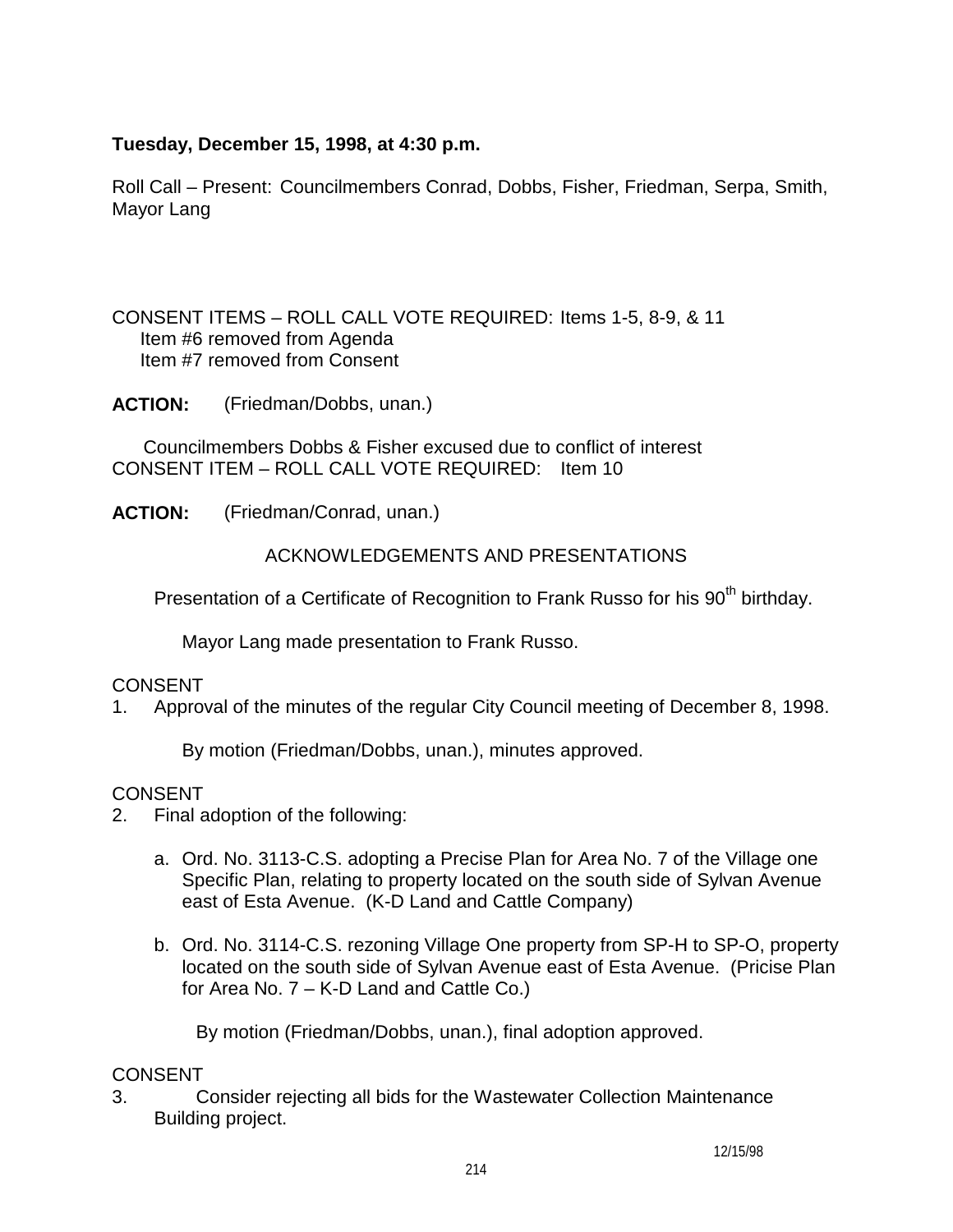Res. 98-670 (Friedman/Dobbs, unan.) adopted rejecting bids.

## CONSENT

4. Consider authorizing the City Manager to sign an agreement for the Police Department to participate in the multi-agency Pedestrian Safety Task Force, a California Office of Traffic Safety grant project awarded to the California Highway Patrol; and consider amending the 1998-99 budget to estimate new revenues.

 Res. 98-671 adopted (Friedman/Dobbs, unan.) approving agreement. Res. 98-672 adopted (Friedman/Dobbs, unan.) amending budget.

# **CONSENT**

5. Consider amending class specification for Construction Inspector.

Res. 98-673 adopted (Friedman/Dobbs, unan.) amending class specifications.

# *REMOVED FROM AGENDA*

6. Consider approving an amendment to the agreement with Environmental Care, Inc. (E.C.I.) to extend the termination date of their agreement for golf course maintenance services from January 15, 1999 to June 30, 1999 and to modify staffing requirements.

# CONSENT

7. Consider approving an amendment to the agreement with the Modesto A's to extend the termination date of their lease agreement for John Thurman Field from December 31, 1998 to January 31, 1999.

By motion, (Fisher/Dobbs, unan.) authorized City Manager to utilize existing 30 day hold-over period in existing agreement.

# **CONSENT**

8. Consider authorizing the City Manager to execute an agreement with Scott LaMunyon Farming to lease a 34-acre portion of Dry Creek Regional Park through June 30, 1999.

Res. 98-674 adopted (Friedman/Dobbs, unan.) approving agreement.

# **CONSENT**

9. Consider declaring as surplus lost, stolen, unclaimed and/or seized property, excess City property and 11 vehicles, and authorizing the sale by sealed bid, by auction conducted by Roger Ernst and Associates at 824 W. Kiernan Avenue on January 2, and January 16, 1999, or sell as scrap.

98-675 adopted (Friedman/Dobbs, unan.) declaring property as surplus.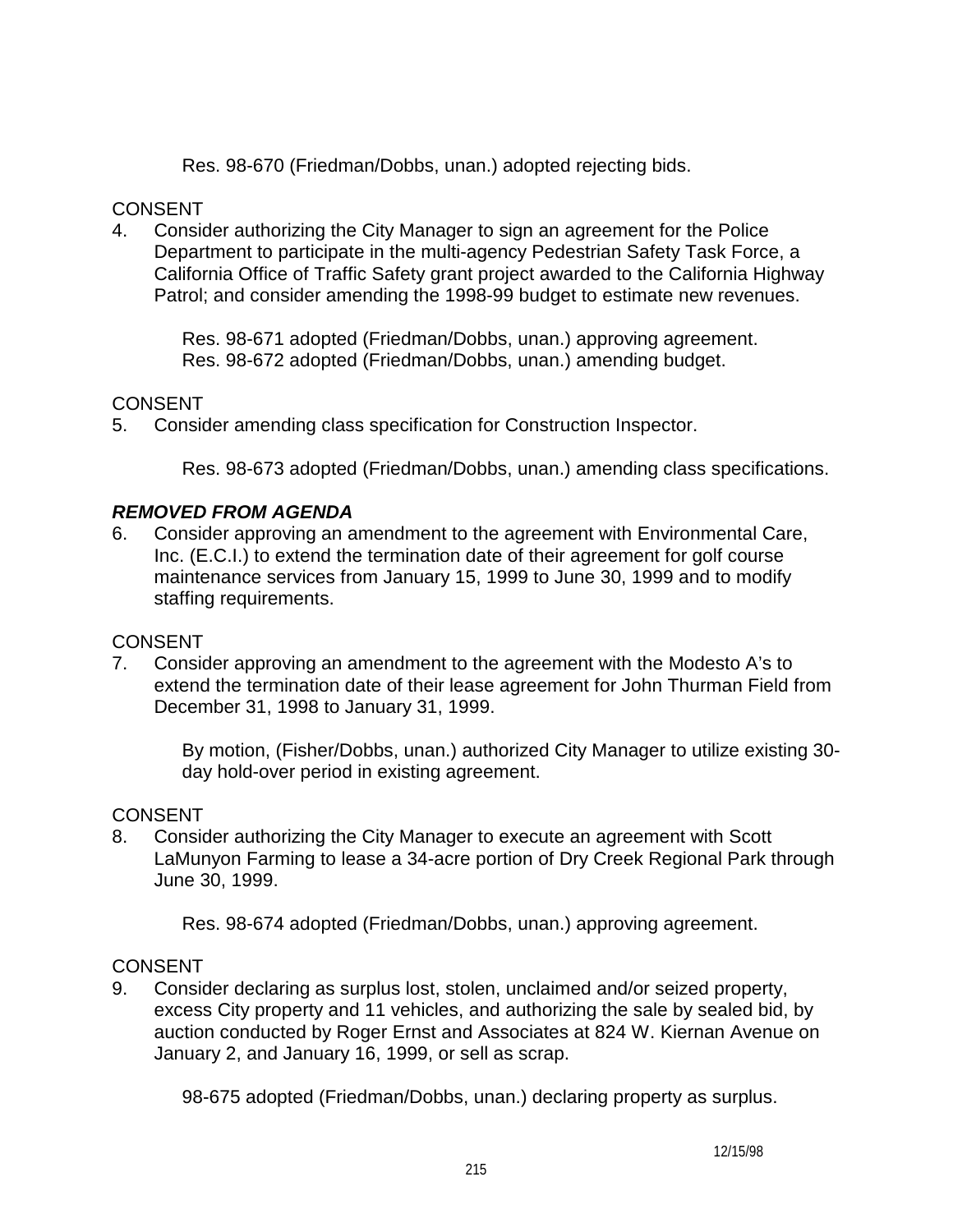# **CONSENT**

Councilmembers Dobbs & Fisher excused due to conflict of interest.

10. Consider canvassing election for Community Facilities District 1998-2 (Carver-Bangs/Pelandale-Snyder) and asserting compliance with all of the provisions of Proposition 218.

 Res. 98-676 adopted (Friedman/Conrad, majority; Dobbs & Fisher, absent) canvassing election and asserting compliance with provisions of Prop. 218.

**CONSENT** 

11. Consider asserting compliance with all of the provisions of Proposition 218 with respect to Community Facilities District 1996-1 (Village One) and Community Facilities District 1997-1 (North Beyer).

Res. 98-677 adopted (Friedman/Dobbs, unan.) asserting compliance with provisions of Prop. 218.

## UNFINISHED BUSINESS

12. Final adoption of Ord. No. 3111-C.S. authorizing the levy of a Special Tax within Community Facilities District No. 1998-2 (Carver-Bangs/Pelandale-Snyder)

By motion, (Friedman/Conrad, majority; Dobbs & Fisher, absent) final adoption approved.

## **HEARINGS**

13. Hearing to consider annexation of additional territory to the Village One Mello-Roos Community Facilities District 1996-1; consider introduction of an ordinance amending the ordinance imposing Mello-Roos taxes in the District; and consider calling an Election for the purpose of submitting the levy of a special tax to the qualified electors of the territory proposed to be annexed to the Village One Community Facilities District No. 1996-1.

Res. 98-678 adopted (Friedman/Dobbs, unan.) calling an election.

By motion (Friedman/Dobbs, unan.), Ord. No. 3115-C.S. introduced.)

# NEW BUSINESS

13A. Councilmember Conrad requests that the Council consider options to allow temporary outdoor display of merchandise, pending Planning Commission review of modification to Zoning Code.

 By motion (Friedman/Conrad, majority; Fisher, Serpa & Smith, no) suspending enforcement of the section of the code that Tangles, Bangles & Chocolates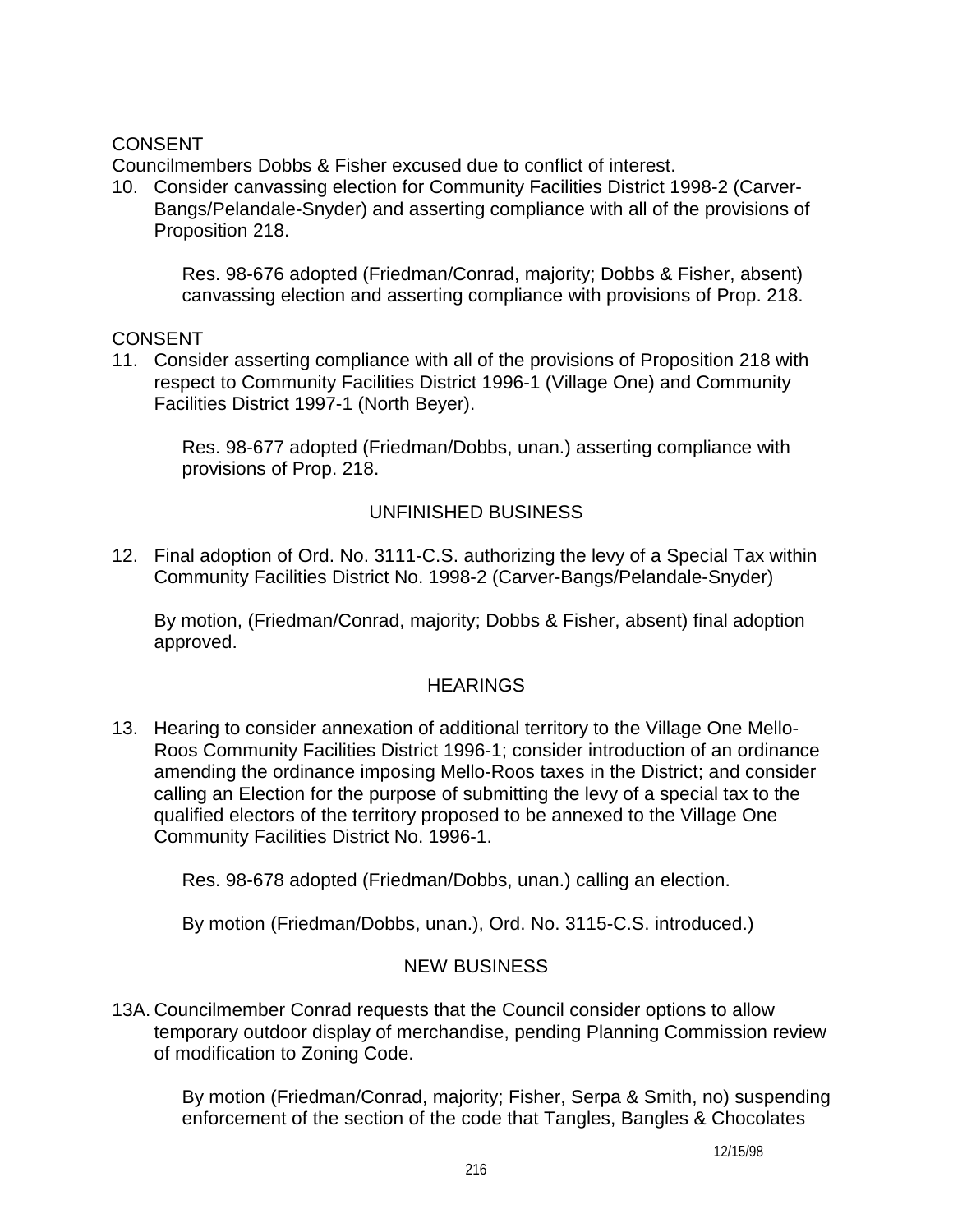were found to be in violation of regarding outdoor displays, until the omnibus code revisions are returned to the Council currently schedule in late January.

13B. Councilmember Serpa requests that the Council consider approving an Economic Development Loan Committee recommendation to approve a loan in the amount of \$40,000 to Dale E. Volz, Deluxe Bookbinding, for equipment and working capital.

Res. 98-679 adopted (Serpa/Fisher, unan.) approving loan.

## ORAL COMMUNICATIONS

Dennis Schuler, Gilton Solid Waste, addressed the Council regarding a rate review

Carmen Sabatino spoke regarding Modesto BART commuter bus.

Steve Burke spoke regarding certificates of participation and lease revenue bonds.

## **MISCELLANEOUS**

#### **Appointments**

14. Planning Commission

Res. 98-680 adopted (Friedman/Fisher, unan.; Dobbs, absent) appointing Andrew Mendlin to the Planning Commission with a term expiration of December 31, 2002.

Board of Zoning Adjustment

Res. 98-681 adopted (Friedman/Fisher, unan.; Dobbs, absent) appointing Susan Banton to the Board of Zoning Adjustment with a term expiration of December 31, 2002.

# MATTERS TOO LATE FOR THE AGENDA

None.

## ADJOURNMENT

Meeting adjourned to Closed Session in Mayor's Chambers at 5:52 p.m. to hear the following Items.

## CLOSED SESSION

12/15/98